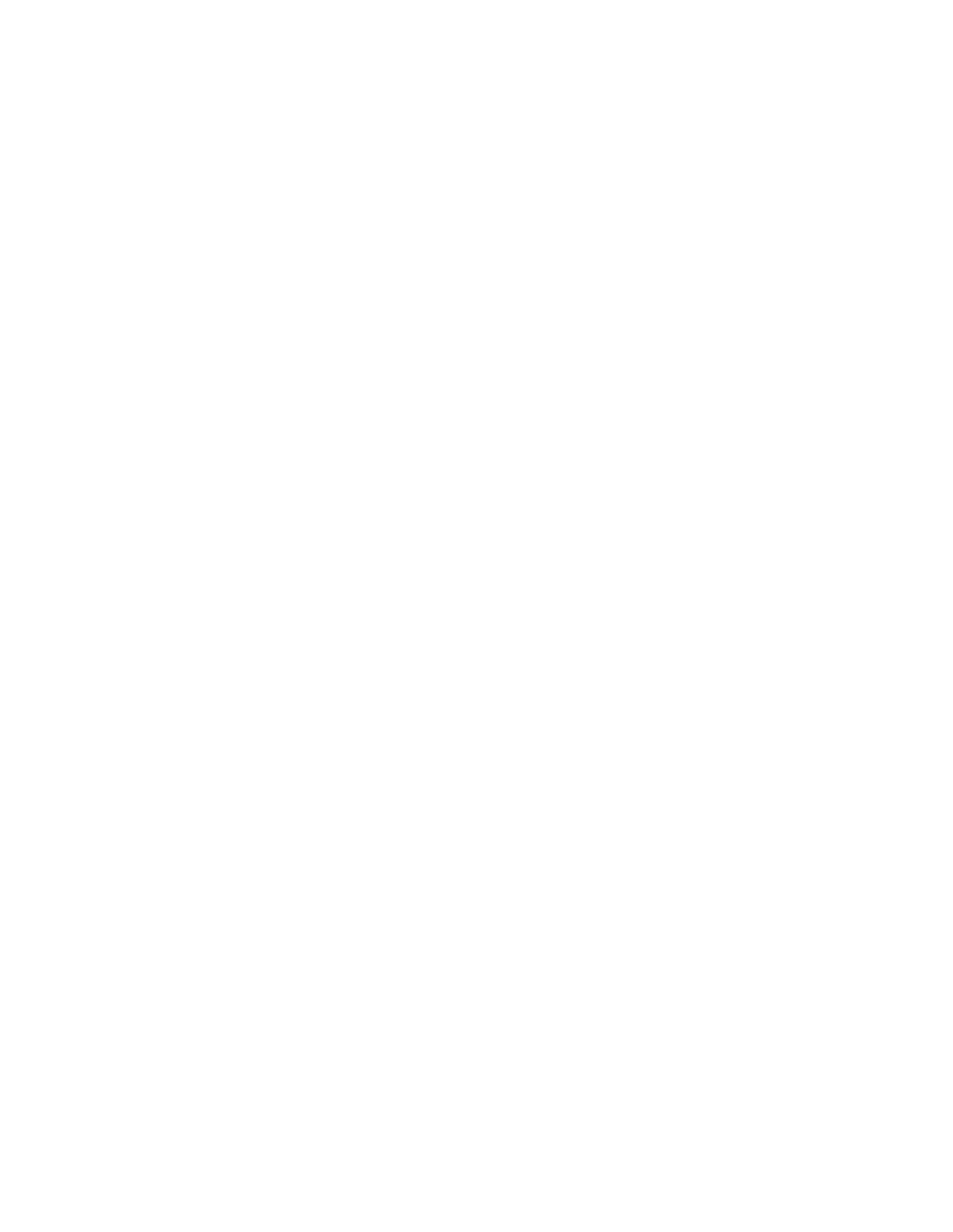# **CONTENTS**

| 1 |     | <b>Installation Guide</b>                                                                                |  |  |  |  |  |  |
|---|-----|----------------------------------------------------------------------------------------------------------|--|--|--|--|--|--|
|   | 1.1 | $\mathbf{1}$                                                                                             |  |  |  |  |  |  |
|   | 1.2 | -1                                                                                                       |  |  |  |  |  |  |
|   |     | 1.2.1<br>$\mathbf{1}$                                                                                    |  |  |  |  |  |  |
|   |     | Step 1: Install an IDE (Integrated Development Environment)<br>$\overline{c}$<br>1.2.2                   |  |  |  |  |  |  |
|   |     | $\overline{c}$<br>1.2.3<br>Step 2: Configure PyCharm to use the bundled Python-interpreter               |  |  |  |  |  |  |
|   |     | 3<br>1.2.4                                                                                               |  |  |  |  |  |  |
|   |     | $\overline{3}$<br>1.2.4.1                                                                                |  |  |  |  |  |  |
|   | 1.3 | $\overline{4}$                                                                                           |  |  |  |  |  |  |
|   |     | $\overline{4}$<br>1.3.1                                                                                  |  |  |  |  |  |  |
|   |     | $\overline{4}$<br>1.3.1.1                                                                                |  |  |  |  |  |  |
|   |     | $\overline{4}$<br>1.3.2                                                                                  |  |  |  |  |  |  |
|   |     | 1.3.3<br>$\overline{4}$                                                                                  |  |  |  |  |  |  |
|   |     | 5<br>1.3.4                                                                                               |  |  |  |  |  |  |
|   |     | 5<br>1.3.5                                                                                               |  |  |  |  |  |  |
|   |     | 5<br>1.3.5.1                                                                                             |  |  |  |  |  |  |
|   |     | 1.3.5.2<br>Fixing potential issues with the environment $\dots \dots \dots \dots \dots \dots \dots$<br>6 |  |  |  |  |  |  |
|   | 1.4 | 6                                                                                                        |  |  |  |  |  |  |
| 2 |     | 9<br><b>Mac OS: Setting Environment Variables</b>                                                        |  |  |  |  |  |  |
| 3 |     | <b>Architecture overview</b><br>11                                                                       |  |  |  |  |  |  |
|   | 3.1 | 11                                                                                                       |  |  |  |  |  |  |
|   | 3.2 | 12                                                                                                       |  |  |  |  |  |  |
|   | 3.3 | 13                                                                                                       |  |  |  |  |  |  |
|   |     | 3.3.1<br>13                                                                                              |  |  |  |  |  |  |
|   |     | 3.3.2<br>14                                                                                              |  |  |  |  |  |  |
|   |     | 15<br>3.3.3                                                                                              |  |  |  |  |  |  |
|   |     | 3.3.4<br>15                                                                                              |  |  |  |  |  |  |
|   |     |                                                                                                          |  |  |  |  |  |  |
|   |     | 3.3.5<br>15                                                                                              |  |  |  |  |  |  |
|   |     | 3.3.6<br>16                                                                                              |  |  |  |  |  |  |
|   |     | 3.3.7<br>17                                                                                              |  |  |  |  |  |  |
|   |     | 3.3.8<br>17                                                                                              |  |  |  |  |  |  |
|   |     | 3.3.9<br>18                                                                                              |  |  |  |  |  |  |
|   | 3.4 | 18                                                                                                       |  |  |  |  |  |  |
|   |     | 3.4.1<br>19                                                                                              |  |  |  |  |  |  |
|   | 3.5 | 20                                                                                                       |  |  |  |  |  |  |
|   |     | 3.5.1<br>20                                                                                              |  |  |  |  |  |  |
|   |     | 3.5.2<br>20                                                                                              |  |  |  |  |  |  |
|   |     | 3.5.3<br>21                                                                                              |  |  |  |  |  |  |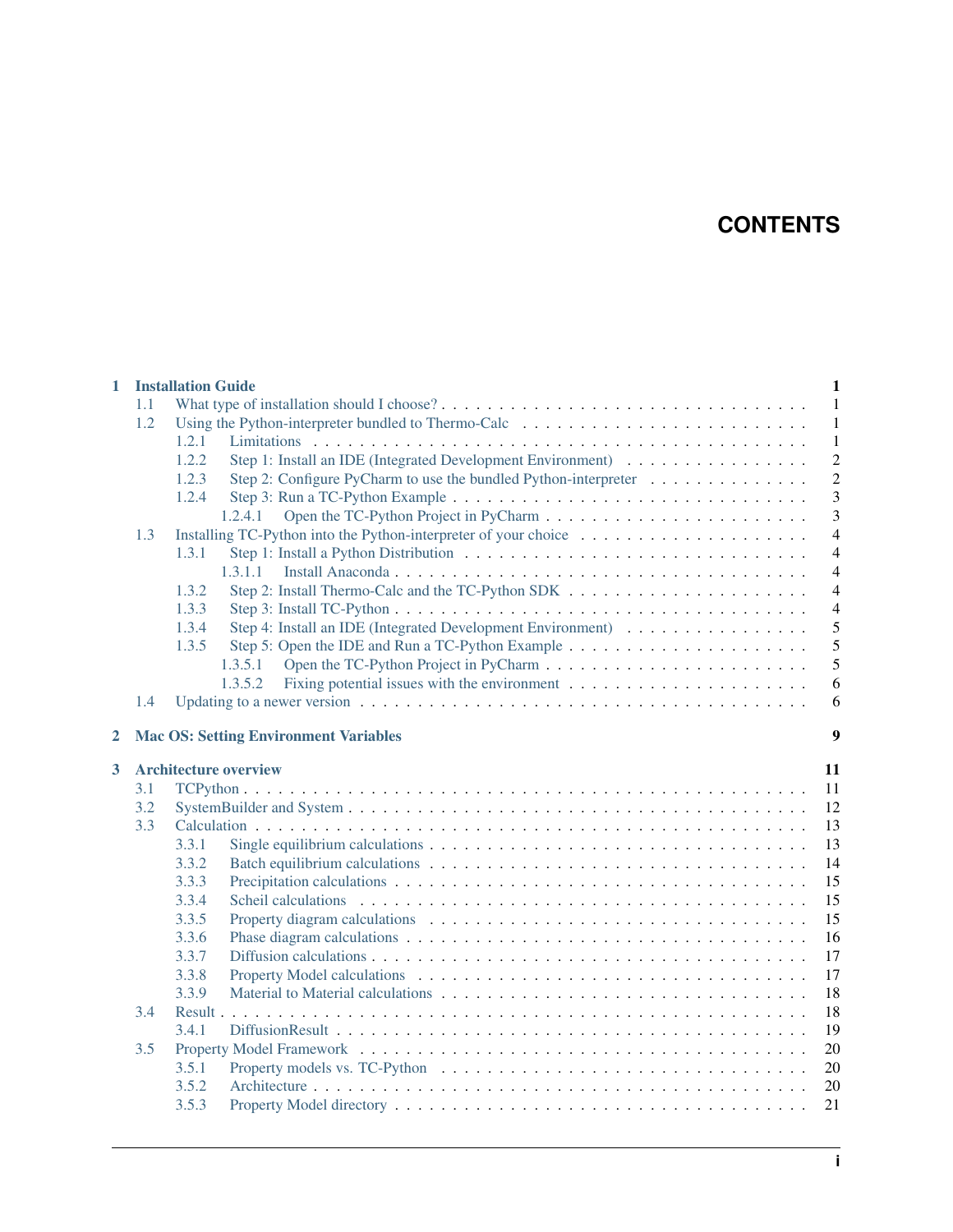| 4 |     | <b>Best Practices</b>                                                                                           | 23  |  |  |  |  |  |
|---|-----|-----------------------------------------------------------------------------------------------------------------|-----|--|--|--|--|--|
|   | 4.1 | Re-use of the single equilibrium calculation state                                                              | 23  |  |  |  |  |  |
|   | 4.2 |                                                                                                                 |     |  |  |  |  |  |
|   | 4.3 |                                                                                                                 | 25  |  |  |  |  |  |
|   | 4.4 |                                                                                                                 | 25  |  |  |  |  |  |
|   | 4.5 |                                                                                                                 | 25  |  |  |  |  |  |
|   | 4.6 |                                                                                                                 | 26  |  |  |  |  |  |
|   | 4.7 |                                                                                                                 | 27  |  |  |  |  |  |
|   | 4.8 | Using TC-Python within a Jupyter Notebook or the Python console $\dots \dots \dots \dots \dots \dots$           | 28  |  |  |  |  |  |
|   | 4.9 |                                                                                                                 | 29  |  |  |  |  |  |
|   |     | 4.9.1                                                                                                           | 29  |  |  |  |  |  |
|   |     | 4.9.2                                                                                                           | 31  |  |  |  |  |  |
|   |     | 4.9.2.1                                                                                                         | 31  |  |  |  |  |  |
|   |     | 4.9.2.2                                                                                                         | 32  |  |  |  |  |  |
|   |     | 4.9.3                                                                                                           | 33  |  |  |  |  |  |
|   |     | 4.9.3.1                                                                                                         | 33  |  |  |  |  |  |
|   |     | 4.9.3.2                                                                                                         | 33  |  |  |  |  |  |
|   |     |                                                                                                                 |     |  |  |  |  |  |
| 5 |     | <b>API Reference</b>                                                                                            | 35  |  |  |  |  |  |
|   | 5.1 | Calculations                                                                                                    | 35  |  |  |  |  |  |
|   |     | 5.1.1                                                                                                           | 35  |  |  |  |  |  |
|   |     | 5.1.2                                                                                                           | 48  |  |  |  |  |  |
|   |     | 5.1.3                                                                                                           | 52  |  |  |  |  |  |
|   |     | 5.1.4                                                                                                           | 74  |  |  |  |  |  |
|   |     | 5.1.5                                                                                                           | 85  |  |  |  |  |  |
|   |     | 5.1.6                                                                                                           | 112 |  |  |  |  |  |
|   |     | 5.1.7                                                                                                           | 150 |  |  |  |  |  |
|   |     | 5.1.8                                                                                                           | 155 |  |  |  |  |  |
|   | 5.2 |                                                                                                                 | 178 |  |  |  |  |  |
|   | 5.3 |                                                                                                                 | 186 |  |  |  |  |  |
|   | 5.4 |                                                                                                                 | 190 |  |  |  |  |  |
|   | 5.5 |                                                                                                                 | 195 |  |  |  |  |  |
|   | 5.6 |                                                                                                                 | 207 |  |  |  |  |  |
|   | 5.7 |                                                                                                                 | 209 |  |  |  |  |  |
|   | 5.8 |                                                                                                                 |     |  |  |  |  |  |
|   | 5.9 |                                                                                                                 |     |  |  |  |  |  |
| 6 |     | <b>Troubleshooting</b>                                                                                          | 235 |  |  |  |  |  |
|   | 6.1 | Diagnostics script (also contained also contained also contained also contained also contained also contained a |     |  |  |  |  |  |
|   | 6.2 |                                                                                                                 |     |  |  |  |  |  |
|   | 6.3 | "pip install" fails with "Failed to establish a new network connection" or similar 238                          |     |  |  |  |  |  |
|   |     |                                                                                                                 |     |  |  |  |  |  |
|   |     | <b>Python Module Index</b>                                                                                      | 239 |  |  |  |  |  |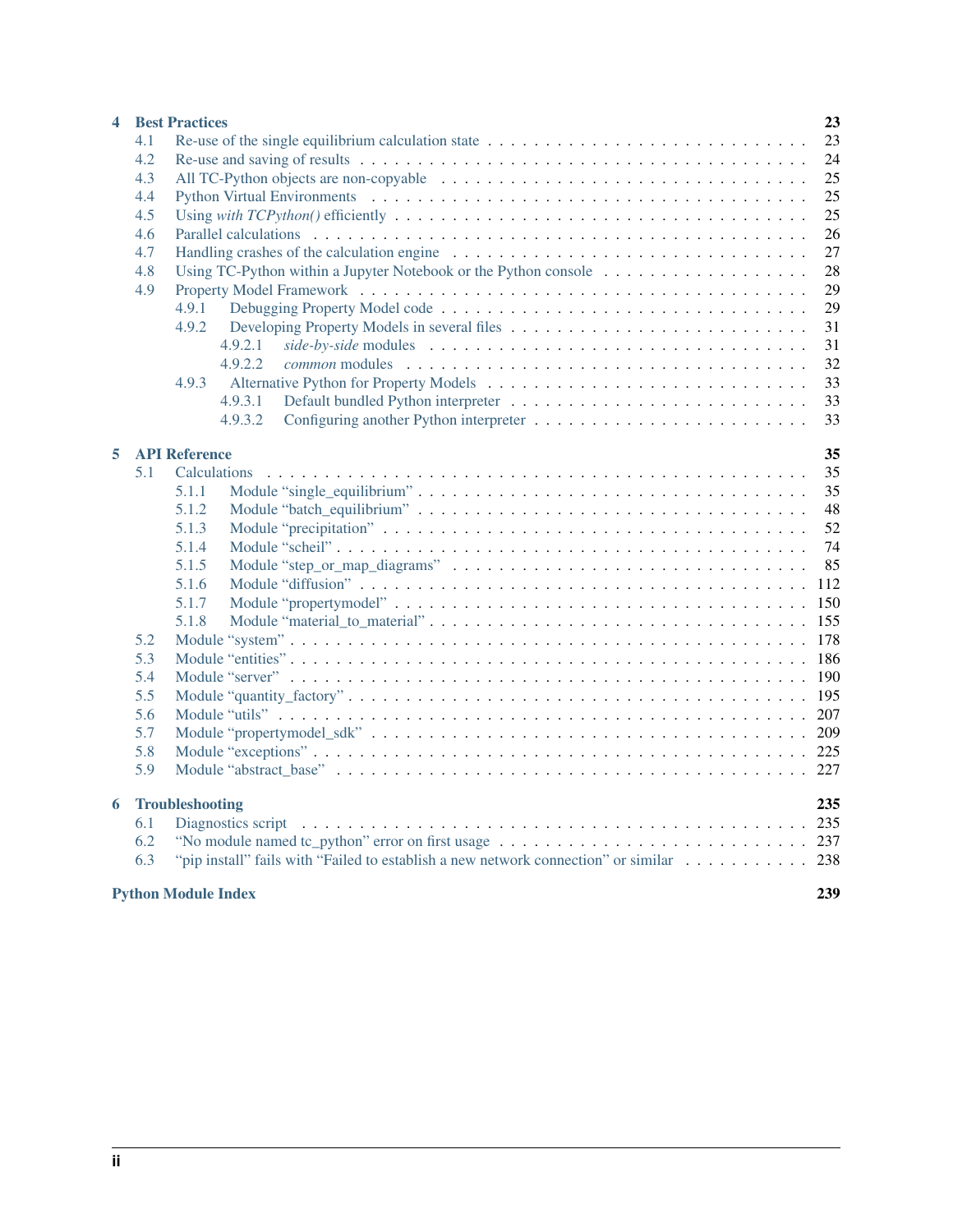#### **CHAPTER**

**ONE**

### **INSTALLATION GUIDE**

<span id="page-4-0"></span>This guide helps you to get a working TC-Python API installation.

There is a PDF guide included with your installation. In the Thermo-Calc menu, select  $\text{Help} \rightarrow \text{Manuals}$ Folder. Then double-click to open the Software Development Kits (SDKs) folder.

Note: A license is required to run TC-Python.

# <span id="page-4-1"></span>**1.1 What type of installation should I choose?**

There are two possibilities to install TC-Python:

- 1. *[Using the Python-interpreter bundled to Thermo-Calc](#page-4-2)*: This interpreter has TC-Python preinstalled together with some popular Python-packages. This is the recommended option for new users to TC-Python, but it is limited to the preinstalled packages.
- 2. *[Installing TC-Python into the Python-interpreter of your choice](#page-7-0)*: This is the recommended option for any more advanced usage and provides full flexibility.

# <span id="page-4-2"></span>**1.2 Using the Python-interpreter bundled to Thermo-Calc**

Note: A Python-interpreter is bundled to Thermo-Calc beginning with version 2021a.

#### <span id="page-4-3"></span>**1.2.1 Limitations**

The bundled Python 3.7.2 interpreter is containing the following major packages:

| Package          | Version |
|------------------|---------|
| matplotlib       | 3.3.2   |
| numpy            | 1.19.2  |
| scikit-learn     | 0.23.2  |
| scipy            | 1.5.2   |
| <b>TC-Python</b> | 2022a   |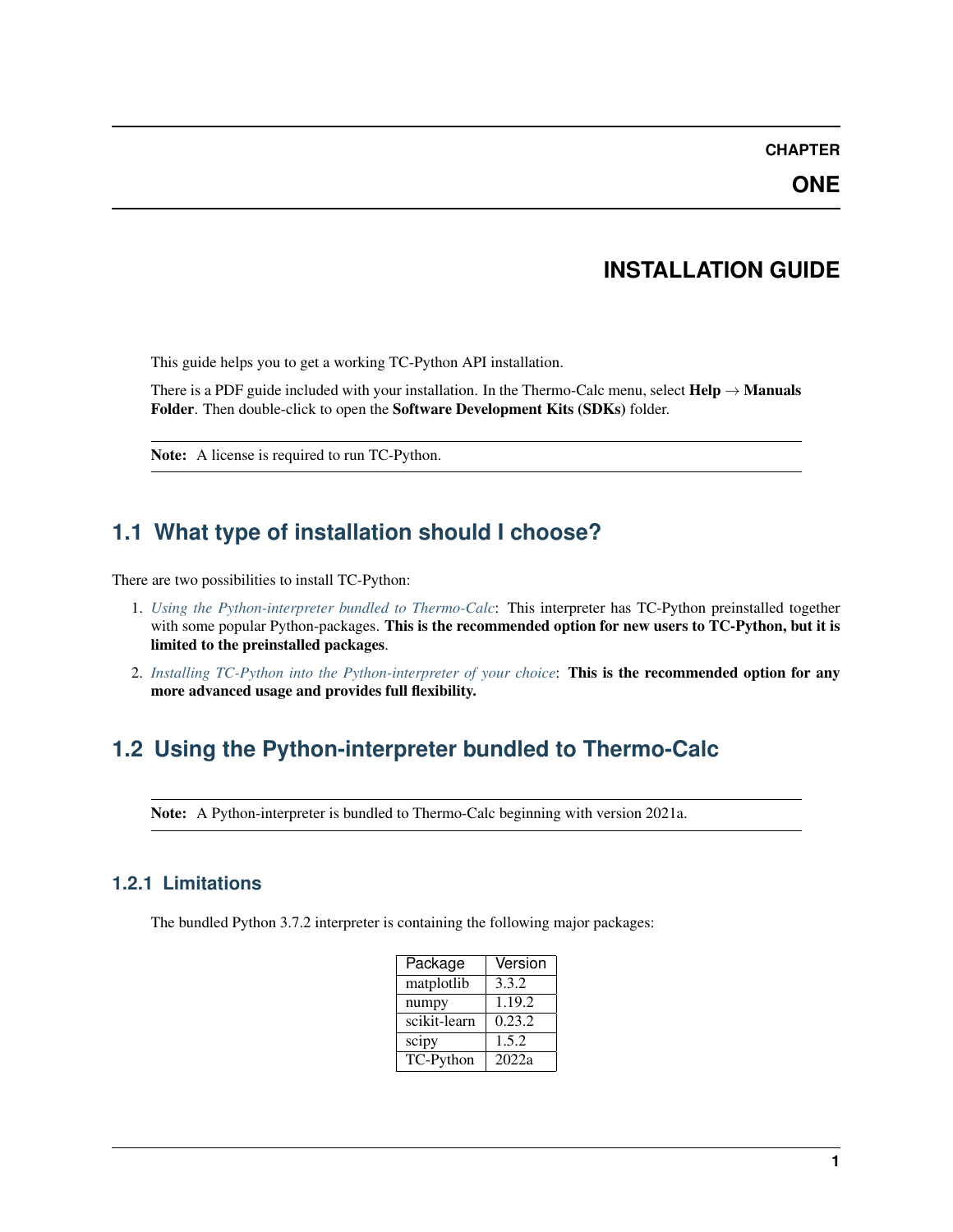Please contact the Thermo-Calc support if you think that further packages might be useful in future releases.

Note: The following TC-Python examples are requiring additional packages that are not available in the bundled Python-interpreter, they can therefore not be run:

- *pyex\_M\_01\_Input\_from\_file.py*
- *pyex\_M\_02\_Output\_to\_file.py*

Warning: The Python-interpreter bundled to Thermo-Calc is also used for running the property models in Thermo-Calc. Any changes to the interpreter packages can therefore break Thermo-Calc and should be avoided. If the installation gets broken, it can be fixed by reinstalling Thermo-Calc after having removed it.

### <span id="page-5-0"></span>**1.2.2 Step 1: Install an IDE (Integrated Development Environment)**

Any editor can be used to write the Python code, but an IDE is recommended, e.g. PyCharm. These instructions are based on the use of PyCharm.

Use of an IDE will give you access to code completion, which is of great help when you use the API as it will give you the available methods on the objects you are working with.

- 1. Navigate to the PyCharm website: [https://www.jetbrains.com/pycharm/download.](https://www.jetbrains.com/pycharm/download)
- 2. Click to choose your OS and then click Download. You can use the Community version of Py-Charm.
- 3. Follow the instructions. It is recommended you keep all the defaults.

Note: For Mac installations, you also need to set some environment variables as described below in *[Mac](#page-12-0) [OS: Setting Environment Variables](#page-12-0)*.

#### <span id="page-5-1"></span>**1.2.3 Step 2: Configure PyCharm to use the bundled Python-interpreter**

Open PyCharm and configure the interpreter:

- 1. Go the menu File→Settings.
- 2. Navigate in the tree to Project: YourProjectName and choose Project Interpreter.
- 3. Click on the settings symbol close to the Project Interpreter dropdown menu and choose Add.
- 4. Now choose System Interpreter and add the bundled Thermo-Calc Python 3 interpreter. It is located in different places depending on the operating system: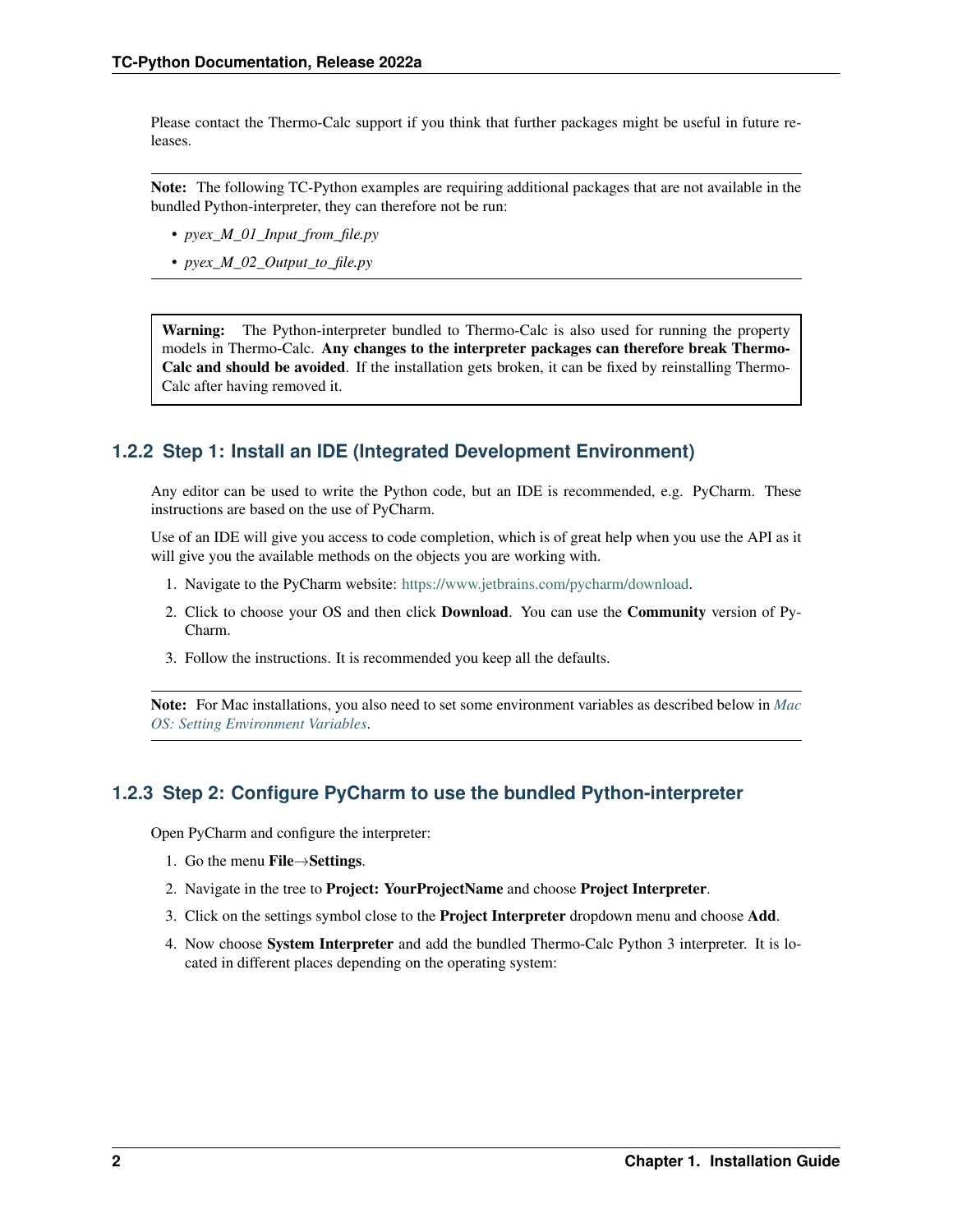| Operating | Path to the bundled Python-interpreter        |  |  |  |  |
|-----------|-----------------------------------------------|--|--|--|--|
| system    |                                               |  |  |  |  |
| Windows   | C:\Program Files\Thermo-Calc\2022a\python\    |  |  |  |  |
|           | python.exe                                    |  |  |  |  |
| Linux     | /home/UserName/Thermo-Calc/2022a/python/bin/  |  |  |  |  |
|           | python3                                       |  |  |  |  |
| MacOS     | /Applications/Thermo-Calc-2022a.app/Contents/ |  |  |  |  |
|           | Resources/python/bin/python3                  |  |  |  |  |

5. Select your added interpreter and confirm.

### <span id="page-6-0"></span>**1.2.4 Step 3: Run a TC-Python Example**

Now you are ready to start working with TC-Python.

It is recommended that you open one or more of the included examples to both check that the installation has worked and to start familiarizing yourself with the code.

#### <span id="page-6-1"></span>**1.2.4.1 Open the TC-Python Project in PyCharm**

When you first open the TC-Python project and examples, it can take a few moments for the Pycharm IDE to index before some of the options are available.

1. Open PyCharm and then choose File→Open. The first time you open the project you will need to navigate to the path of the TC-Python installation:

| Operating sys- | Path to the TC-Python folder                       |  |  |  |
|----------------|----------------------------------------------------|--|--|--|
| tem            |                                                    |  |  |  |
| Windows        | C:\Users\UserName\Documents\Thermo-Calc\2022a\SDK\ |  |  |  |
|                | TC-Python                                          |  |  |  |
| Linux          | /home/UserName/Thermo-Calc/2022a/SDK/TC-Python     |  |  |  |
| MacOS          | /Users/Shared/Thermo-Calc/2022a/SDK/TC-Python      |  |  |  |

- 2. Click on the Examples folder and then click  $OK$ .
- 3. From any subfolder:
	- Double-click to open an example file to examine the code.
	- Right-click an example and choose Run .

Note: If you are not following the recommended approach and create a *new* project (File→New Project. . .), you need to consider that by default the options to choose the interpreter are hidden within the Create Project window. So click on Project Interpreter: New Virtual Environment and in most cases choose your *System Interpreter* containing the Python bundled to Thermo-Calc instead of the default *New Virtual Environment*.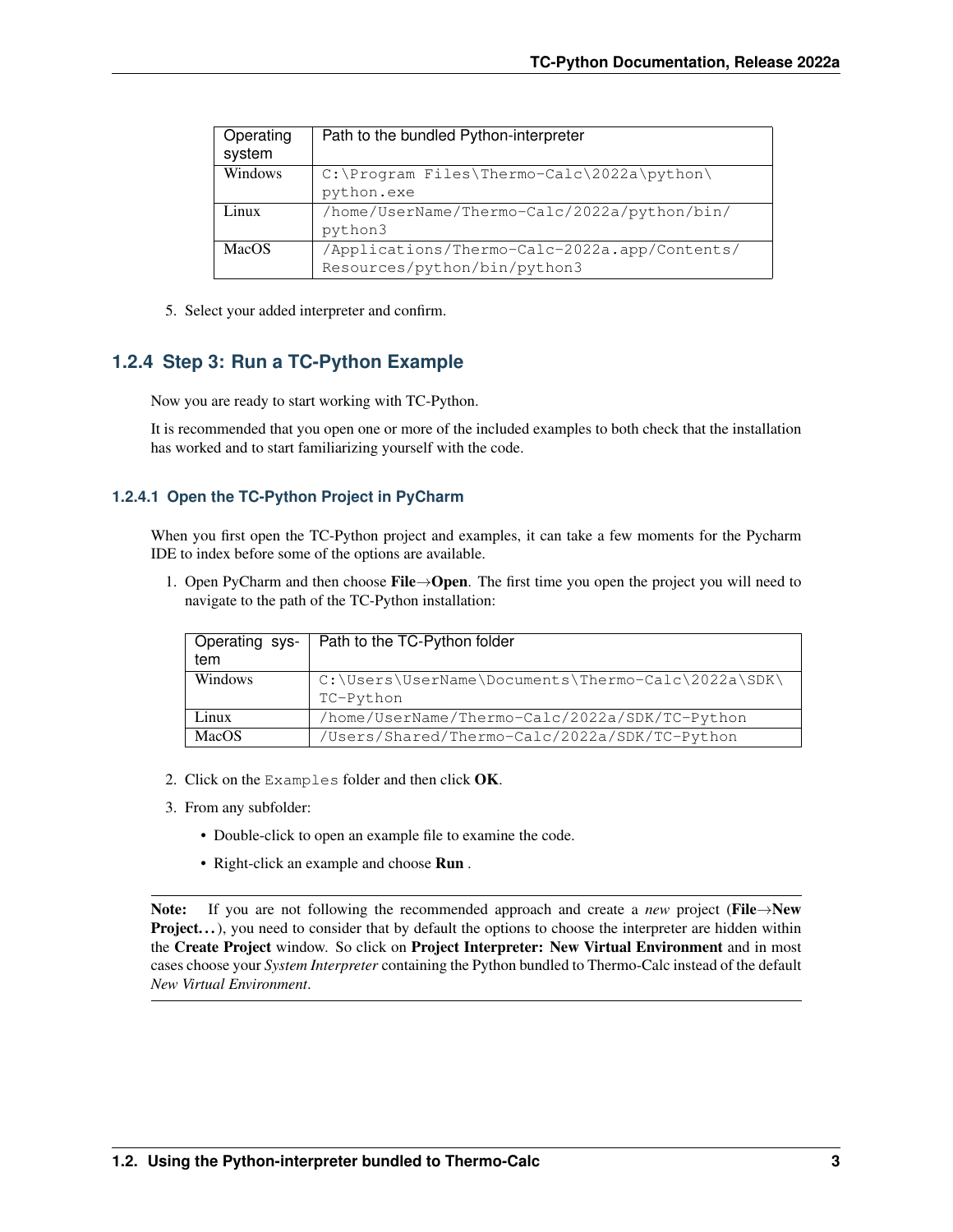# <span id="page-7-0"></span>**1.3 Installing TC-Python into the Python-interpreter of your choice**

### <span id="page-7-1"></span>**1.3.1 Step 1: Install a Python Distribution**

If you already have a Python distribution installation, version 3.5 or higher, skip this step.

These instructions are based on using the Anaconda platform for the Python distribution. Install version 3.5 or higher to be able to work with TC-Python, although it is recommended that you use the most recent version.

#### <span id="page-7-2"></span>**1.3.1.1 Install Anaconda**

- 1. Navigate to the Anaconda website: [https://www.anaconda.com/download/.](https://www.anaconda.com/download/)
- 2. Click to choose your OS (operating system) and then click Download. Follow the instructions. It is recommended you keep all the defaults.

### <span id="page-7-3"></span>**1.3.2 Step 2: Install Thermo-Calc and the TC-Python SDK**

Note: TC-Python is available starting with Thermo-Calc version 2018a.

- 1. Install Thermo-Calc
- 2. When the installation is complete, open the TC-Python folder that includes the \*.whl file needed for the next step. There is also an file:*Examples* folder with Python files you can use in the IDE to understand and work with TC-Python.

### <span id="page-7-4"></span>**1.3.3 Step 3: Install TC-Python**

On Windows, it is recommended that you use the Python distribution prompt (i.e. Anaconda, . . . ), especially if you have other Python installations. Do not use Virtual Environments unless you have a good reason for that.

- 1. Open the command line. For example, in Anaconda on a Windows OS, go to Start→Anaconda→Anaconda Prompt.
- 2. At the command line, enter the following. Make sure there are no spaces at the end of the string or in the folder name or it will not run:

```
pip install <path to the TC-Python folder>/TC_Python-<version>-py3-none-
,→any.whl
```
Tip: Note that on Linux depending on the interpreter usually *pip3* is used.

| Operating sys- | Path to the TC-Python folder                          |  |  |  |  |
|----------------|-------------------------------------------------------|--|--|--|--|
| tem            |                                                       |  |  |  |  |
| Windows        | $C:\Users\UserName\Documents\The\rm rCalc\2022a\SDK\$ |  |  |  |  |
|                | TC-Python                                             |  |  |  |  |
| Linux          | /home/UserName/Thermo-Calc/2022a/SDK/TC-Python        |  |  |  |  |
| MacOS          | /Users/Shared/Thermo-Calc/2022a/SDK/TC-Python         |  |  |  |  |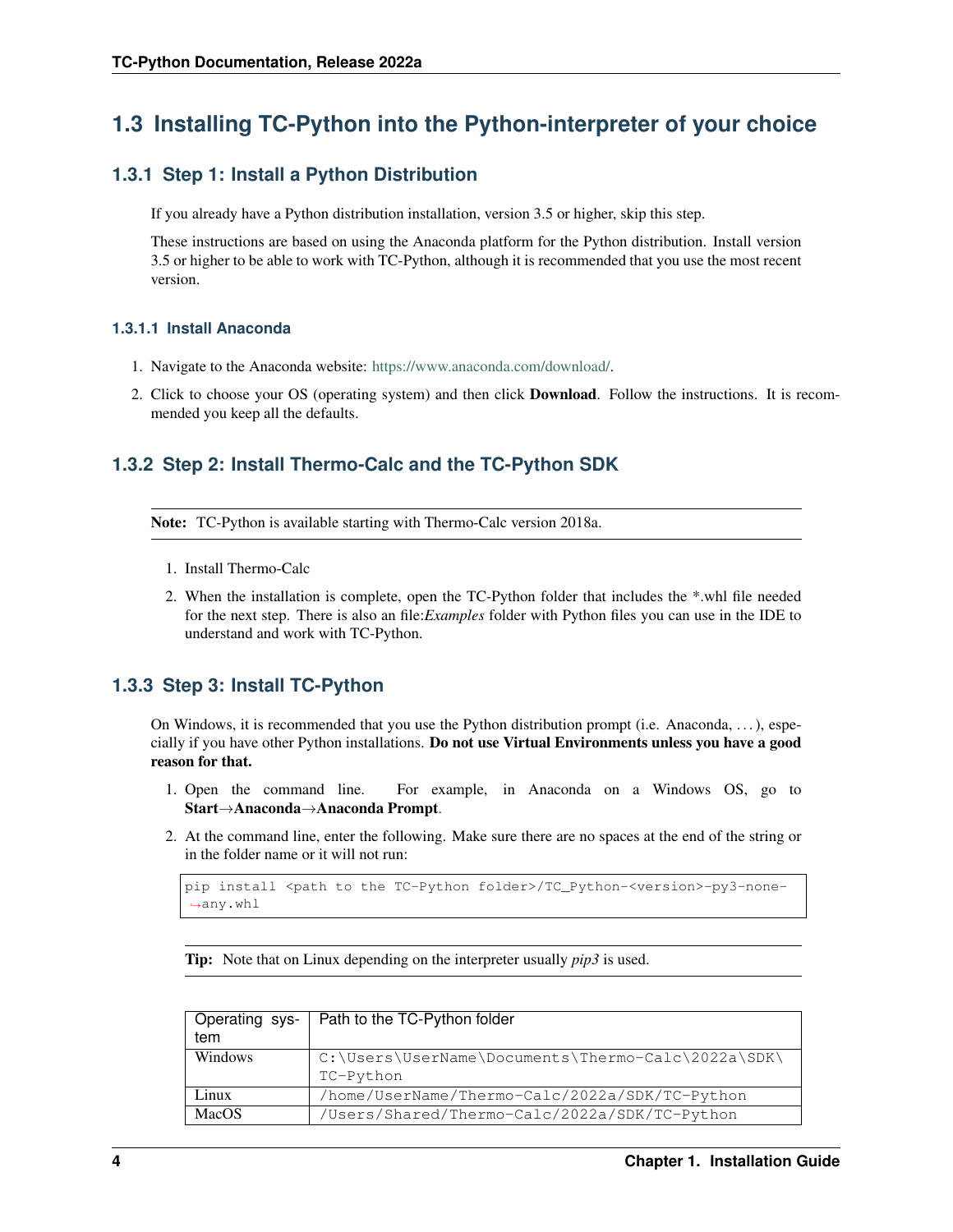3. Press <Enter>. When the process is completed, there is a confirmation that TC-Python is installed.

Note: If your computer is located behind a proxy-server, the default *pip*-command will fail with a network connection error. In that case you need to install the dependencies of TC-Python in a special configuration:

pip install -proxy user:password@proxy\_ip:port py4j jproperties

See *["pip install" fails with "Failed to establish a new network connection" or similar](#page-241-0)* for detailed information.

#### <span id="page-8-0"></span>**1.3.4 Step 4: Install an IDE (Integrated Development Environment)**

Any editor can be used to write the Python code, but an IDE is recommended, e.g. PyCharm. These instructions are based on the use of PyCharm.

Use of an IDE will give you access to code completion, which is of great help when you use the API as it will give you the available methods on the objects you are working with.

- 1. Navigate to the PyCharm website: [https://www.jetbrains.com/pycharm/download.](https://www.jetbrains.com/pycharm/download)
- 2. Click to choose your OS and then click Download. You can use the Community version of Py-Charm.
- 3. Follow the instructions. It is recommended you keep all the defaults.

Note: For Mac installations, you also need to set some environment variables as described below in *[Mac](#page-12-0) [OS: Setting Environment Variables](#page-12-0)*.

#### <span id="page-8-1"></span>**1.3.5 Step 5: Open the IDE and Run a TC-Python Example**

After you complete all the software installations, you are ready to open the IDE to start working with TC-Python.

It is recommended that you open one or more of the included examples to both check that the installation has worked and to start familiarizing yourself with the code.

#### <span id="page-8-2"></span>**1.3.5.1 Open the TC-Python Project in PyCharm**

When you first open the TC-Python project and examples, it can take a few moments for the Pycharm IDE to index before some of the options are available.

1. Open PyCharm and then choose File $\rightarrow$ Open. The first time you open the project you will need to navigate to the path of the TC-Python installation.

| Operating sys- | Path to the TC-Python folder                               |  |  |  |
|----------------|------------------------------------------------------------|--|--|--|
| tem            |                                                            |  |  |  |
| Windows        | $C:\Users\UserName\Documents\The\rmr\sim\>Calc\2022a\SDK\$ |  |  |  |
|                | TC-Python                                                  |  |  |  |
| Linux          | /home/UserName/Thermo-Calc/2022a/SDK/TC-Python             |  |  |  |
| MacOS          | /Users/Shared/Thermo-Calc/2022a/SDK/TC-Python              |  |  |  |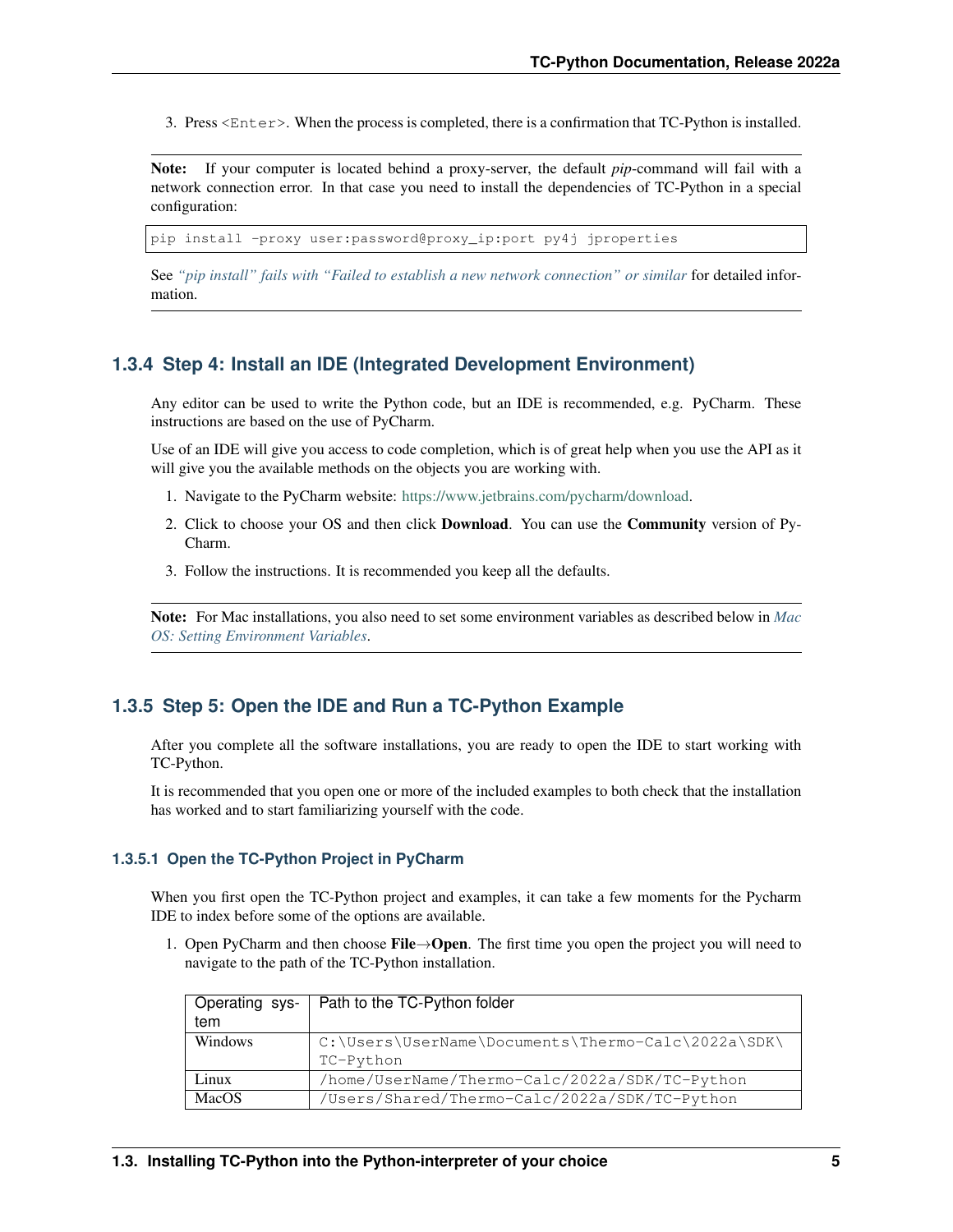- 2. Click on the Examples folder and then click  $OK$ .
- 3. From any subfolder:
	- Double-click to open an example file to examine the code.
	- Right-click an example and choose Run .

#### <span id="page-9-0"></span>**1.3.5.2 Fixing potential issues with the environment**

In most cases you should run TC-Python within your global Python 3 interpreter and not use Virtual Environments unless you have a good reason to do so. A common problem on first usage of TC-Python is the error message "No module named tc\_python". You can resolve this and other problems with the interpreter settings as follows:

- 1. Go the menu File→Settings.
- 2. Navigate in the tree to **Project: YourProjectName** and choose **Project Interpreter.**
- 3. Click on the settings symbol close to the Project Interpreter dropdown menu and choose Add.
- 4. Now choose System Interpreter and add your existing Python 3 interpreter.
- 5. Select your added interpreter and confirm.

Note: If you are not following the recommended approach and create a *new* project (File→New Project. . .), you need to consider that by default the options to choose the interpreter are hidden within the Create Project window. So click on Project Interpreter: New Virtual Environment and in most cases choose your *System Interpreter* instead of the default *New Virtual Environment*.

Note: If you really need to use a Virtual Environment, please consider the hints given in the *[Python](#page-28-1) [Virtual Environments](#page-28-1)* chapter.

## <span id="page-9-1"></span>**1.4 Updating to a newer version**

When updating to a newer version of Thermo-Calc, you need to also install the latest version of TC-Python. This is not necessary if are using the bundled Python-interpreter that has it automatically installed. It is not sufficient to run the installer of Thermo-Calc:

```
pip install <path to the TC-Python folder>/TC_Python-<version>-py3-none-any.
\rightarrowwhl
```
Tip: Note that on Linux depending on the interpreter usually *pip3* is used.

In case of problems you may wish to uninstall the previous version of TC-Python in advance:

```
pip uninstall TC-Python
pip install <path to the TC-Python folder>/TC_Python-<version>-py3-none-any.
\rightarrowwhl
```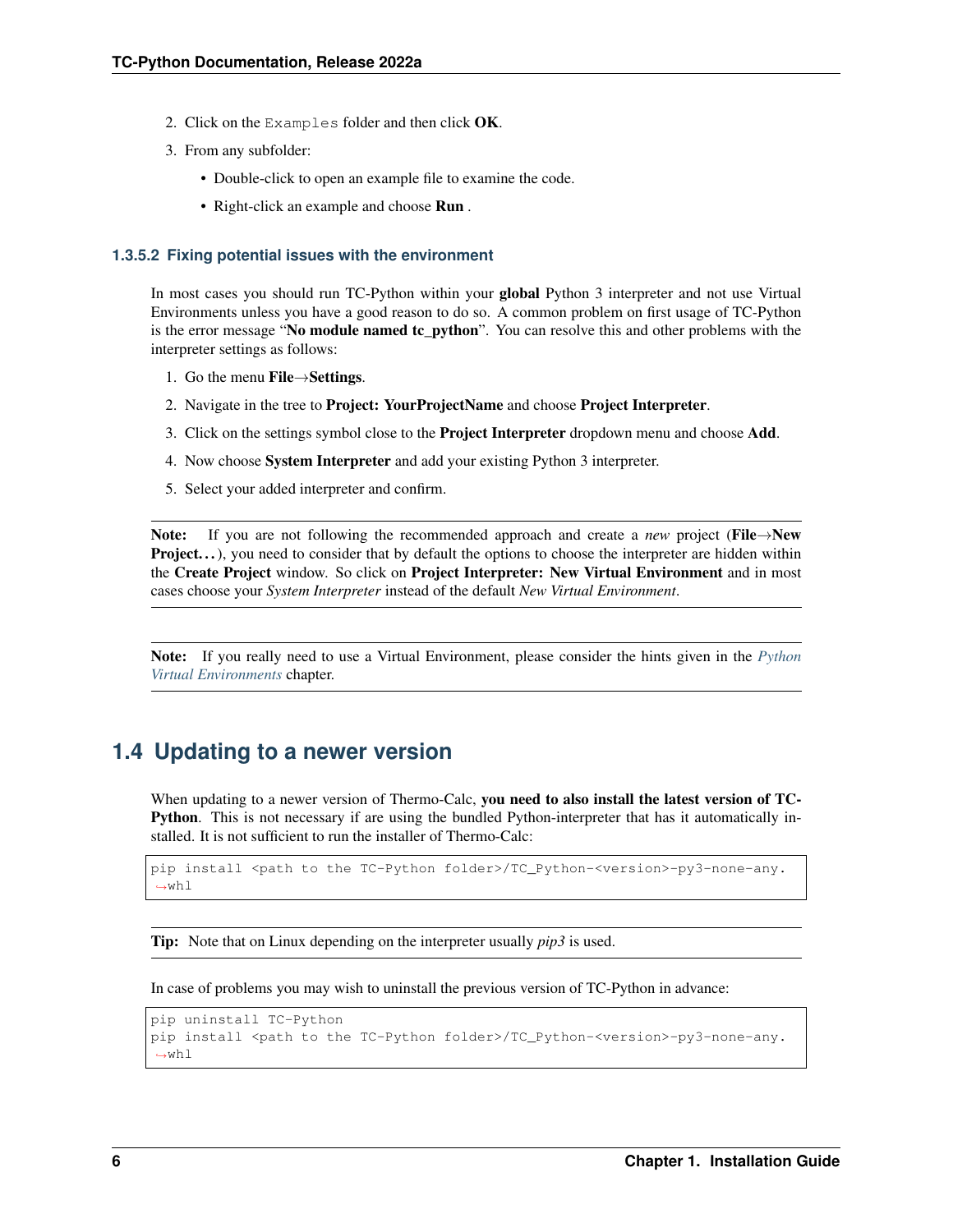However, that should normally not be required.

You can check the currently installed version of TC-Python by running:

pip show TC-Python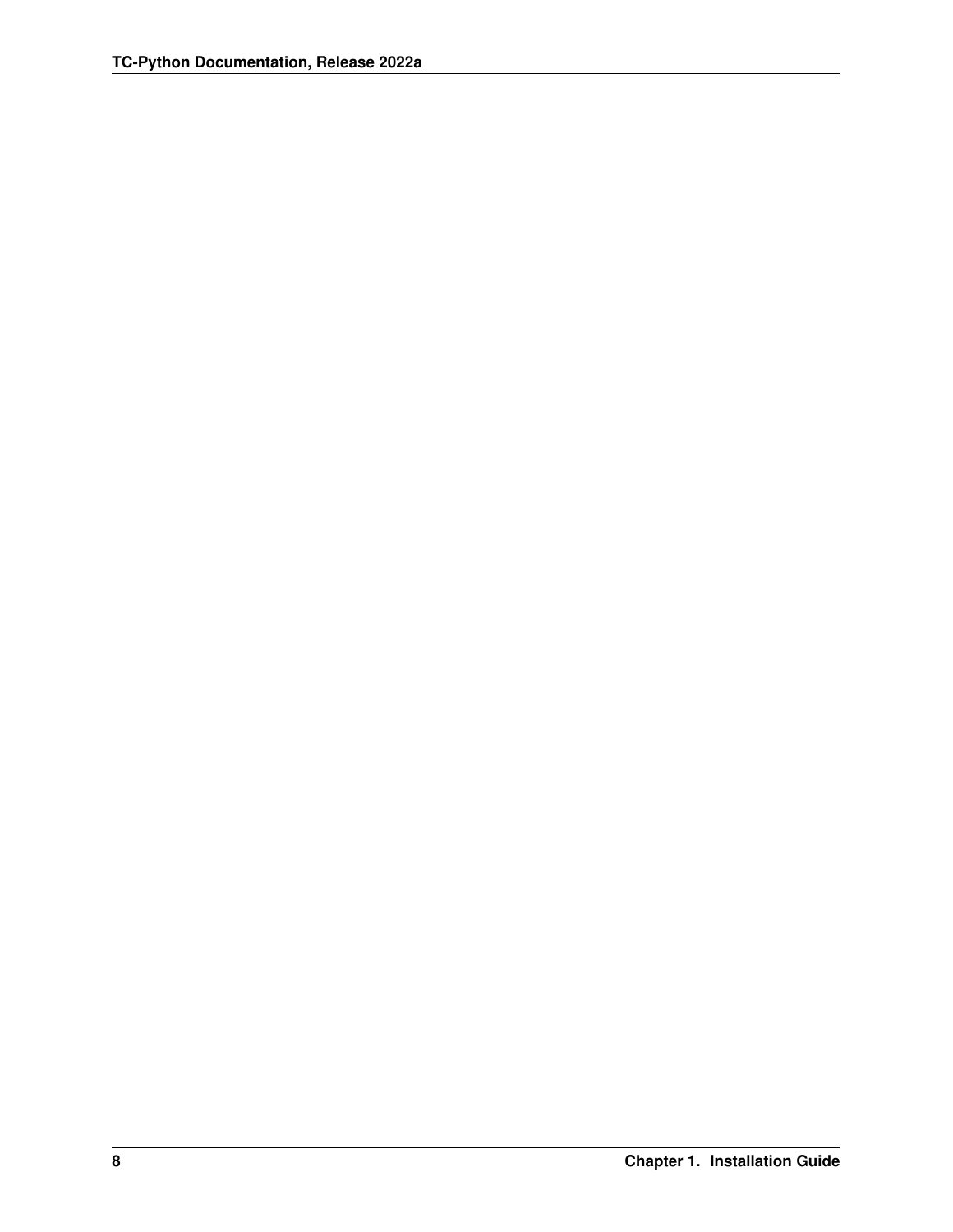#### **CHAPTER**

**TWO**

# **MAC OS: SETTING ENVIRONMENT VARIABLES**

<span id="page-12-0"></span>In order to use TC-Python on Mac you need to set some environment variables.

TC22A\_HOME=/Applications/Thermo-Calc-2022a.app/Contents/Resources

If you use a license server:

LSHOST=<name-of-the-license-server>

If you have a node-locked license:

LSHOST=NO-NET LSERVRC=/Users/Shared/Thermo-Calc/lservrc

In PyCharm, you can add environment variables in the configurations.

Select Run→Edit Configurations to open the Run/Debug Configurations window. Choose Templates and then Python. Enter the environment variable(s) by clicking the button to the right of the Environment Variables text field. Now the environment variables(s) will be set for each new configuration by default.

Note: Existing configurations need to be removed and recreated to obtain the environment variables in them.

The same way for configuring the environment variables can be used on other operating systems as if necessary.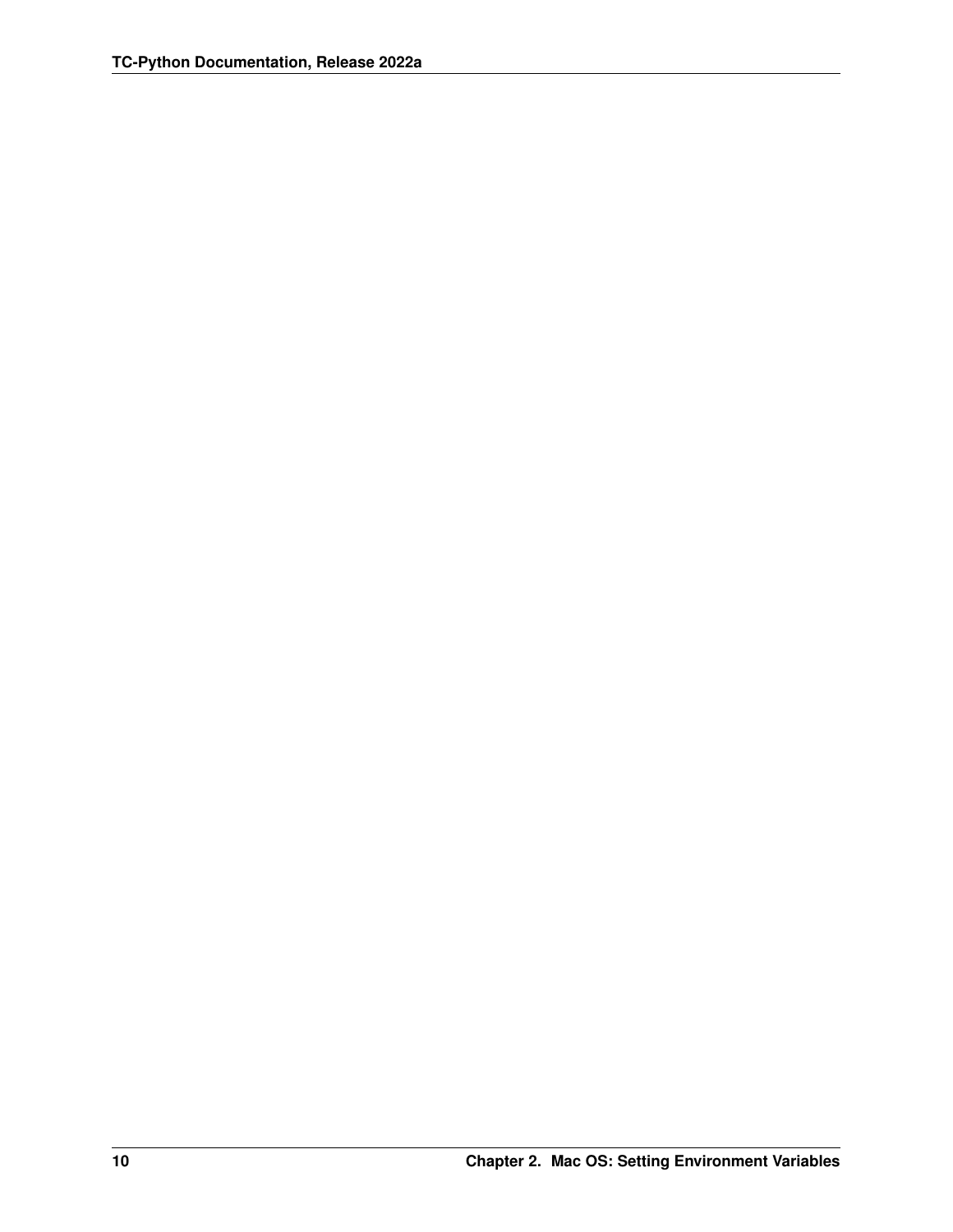#### **CHAPTER**

### **THREE**

# **ARCHITECTURE OVERVIEW**

<span id="page-14-0"></span>TC-Python contains classes of these types:

- **TCPython** this is where you start with general settings.
- SystemBuilder and System where you choose database and elements etc.
- Calculation where you choose and configure the calculation.
- Result where you get the results from a calculation you have run.

# <span id="page-14-1"></span>**3.1 TCPython**

This is the starting point for all TC-Python usage.

You can think of this as the start of a "wizard".

You use it to select databases and elements. That will take you to the next step in the wizard, where you configure the system.

#### Example:

```
from tc_python import *
with TCPython() as start:
    start.select_database_and_elements(...
    # e.t.c
# after with clause
# or like this
with TCPython():
   SetUp().select_database_and_elements(...
    # e.t.c
# after with clause
```
Tip: If you use TC-Python from Jupyter Lab / Notebook, you should use TC-Python slightly different to be able to use multiple cells. See *[Using TC-Python within a Jupyter Notebook or the Python console](#page-31-0)* for details.

Note: When your python script runs a row like this:

```
with TCPython() as start:
```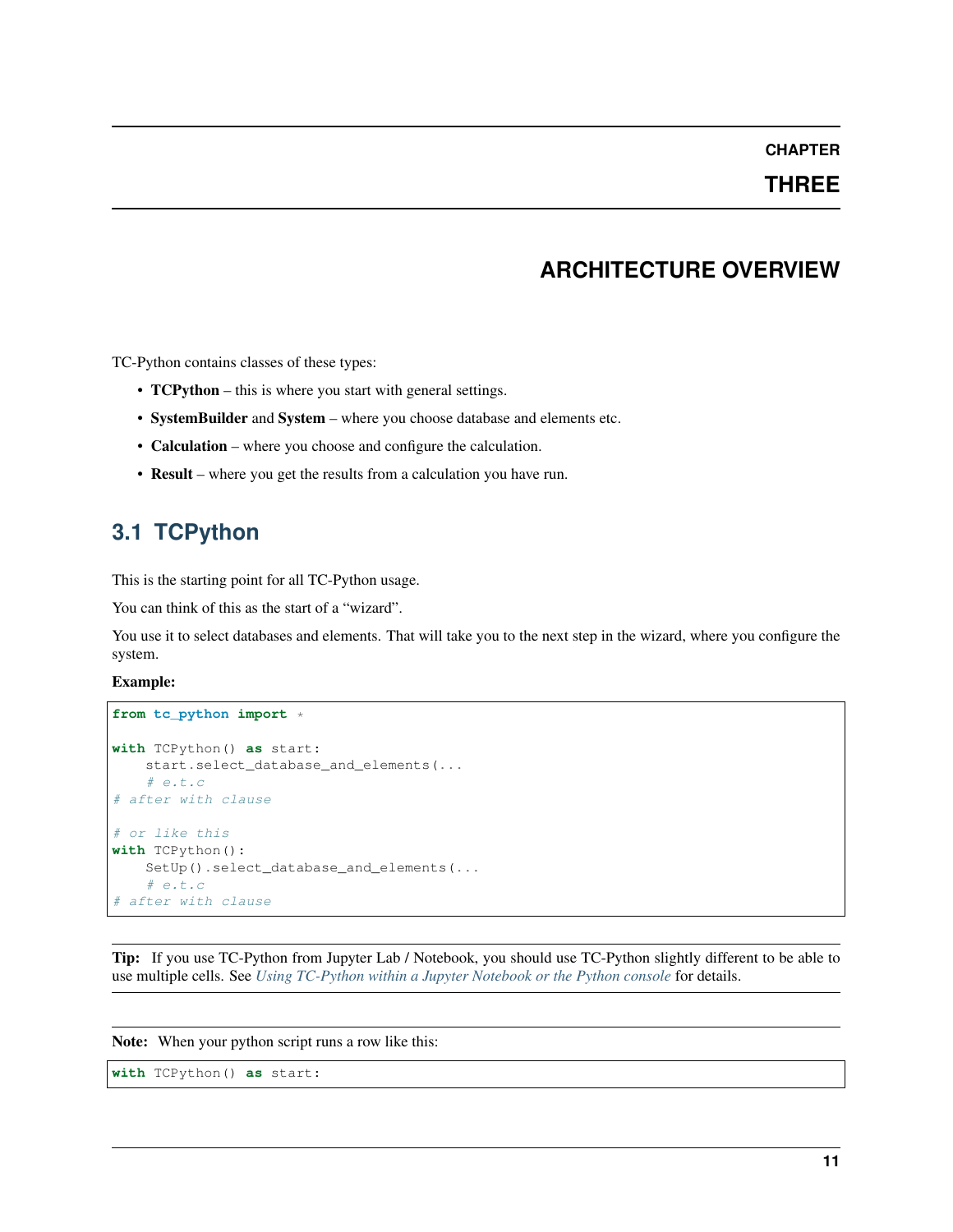a process running a calculation server starts. Your code, via TC-Python, uses socket communication to send and receive messages to and from that server.

When your Python script has run as far as this row:

# after with clause

the calculation server automatically shuts down, and all temporary files are deleted. It is important to ensure that this happens by structuring your Python code using a  $with()$  clause as in the above example.

Note: To re-use results from previous calculations, set a folder where TC-Python saves results, and looks for previous results.

This is done with the function set\_cache\_folder().

```
from tc_python import *
with TCPython() as start:
   start.set_cache_folder("cache")
```
This folder can be a network folder and shared by many users. If a previous TC-Python calculation has run with the same cache\_folder and EXACTLY the same system and calculation settings, the calculation is not re-run. Instead the result is automatically loaded from disk.

It is also possible to explicitly save and load results.

```
from tc_python import *
with TCPython() as start:
   #... diffusion calculation (could be any calculation type)
   calculation_result.save_to_disk('path to folder')
   #...loaded_result = start.load_result_from_disk().diffusion('path to folder')
```
# <span id="page-15-0"></span>**3.2 SystemBuilder and System**

A SystemBuilder is returned when you have selected your database and elements in TCPython.

The SystemBuilder lets you further specify your system, for example the phases that should be part of your system.

Example:

```
from tc_python import *
with TCPython() as start:
    start.select_database_and_elements("ALDEMO", ["Al", "Sc"])
         # e.t.c
```
When all configuration is done, you call get\_system() which returns an instance of a System class. The System class is fixed and cannot be changed. If you later want to change the database, elements or something else, change the SystemBuilder and call get\_system() again, or create a new SystemBuilder and call get\_system().

From the System you can create one or more calculations, which is the next step in the "wizard".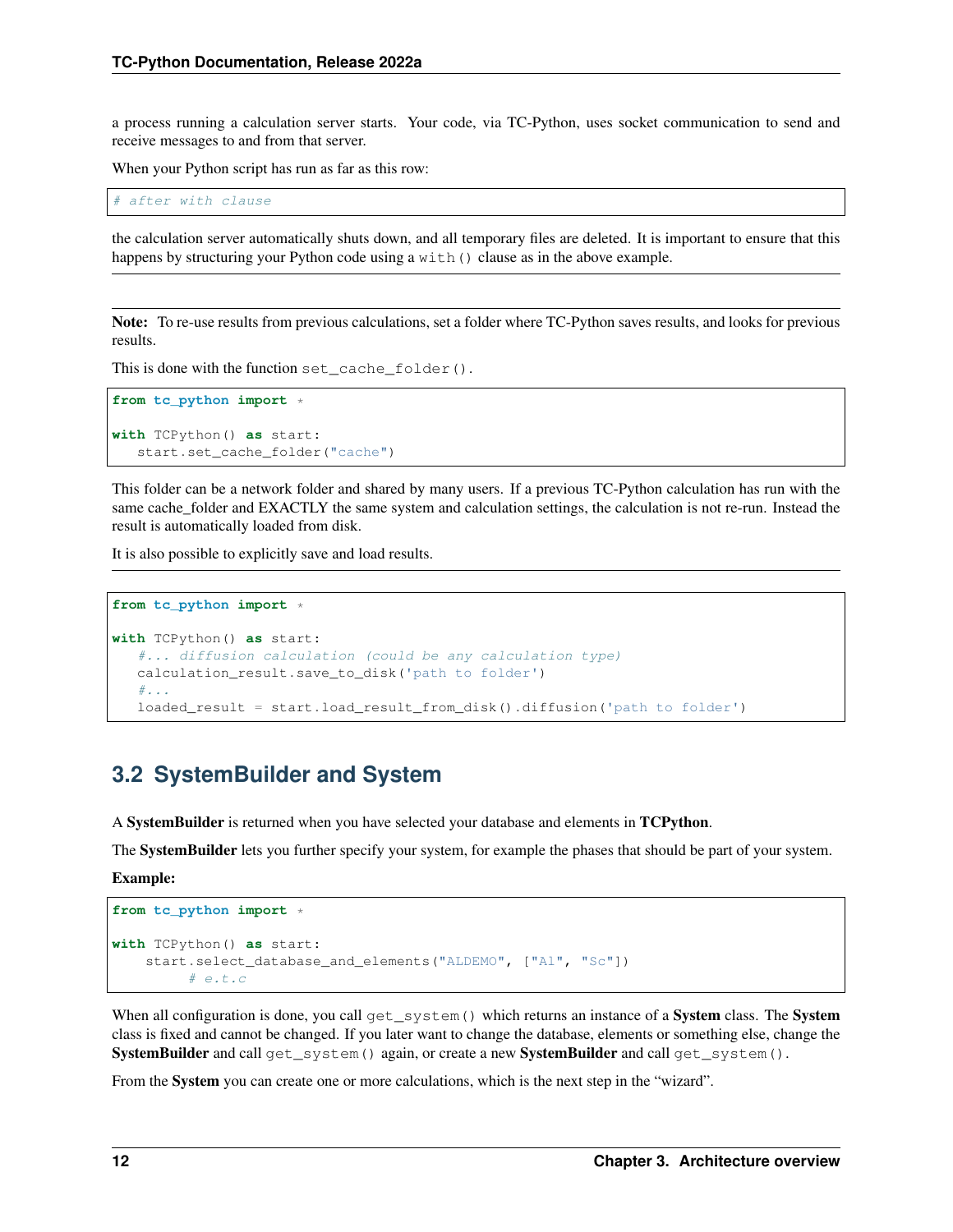Note: You can use the same System object to create several calculations.

# <span id="page-16-0"></span>**3.3 Calculation**

The best way to see how a calculation can be used is in the TC-Python examples included with the Thermo-Calc installation.

Some calculations have many settings. Default values are used where it is applicable, and are overridden if you specify something different.

When you have configured your calculation you call calculate () to start the actual calculation. That returns a Result, which is the next step.

#### <span id="page-16-1"></span>**3.3.1 Single equilibrium calculations**

In single equilibrium calculations you need to specify the correct number of conditions, depending on how many elements your System contains.

You do that by calling set\_condition().

An important difference from other calculations is that single equilibrium calculations have two functions to get result values.

The calculate () method, which gives a **SingleEquilibriumTempResult**, is used to get actual values. This result is "temporary", meaning that if you run other calculations or rerun the current one, the resulting object no longer gives values corresponding to the first calculation.

This is different from how other calculations work. If you want a Result that you can use *after* running other calculations, you need to call calculate\_with\_state(), which returns a SingleEquilibriumResult.

Note: calculate() is the recommended function and works in almost all situations. Also it has *much* better performance than calculate\_with\_state().

```
from tc_python import *
with TCPython() as start:
    gibbs_energy = (
        start.
            select_database_and_elements("FEDEMO", ["Fe", "Cr", "C"]).
            get_system().
            with_single_equilibrium_calculation().
                 set_condition(ThermodynamicQuantity.temperature(), 2000.0).
                 set_condition(ThermodynamicQuantity.mole_fraction_of_a_component("Cr
\leftrightarrow"), 0.1).
                 set_condition(ThermodynamicQuantity.mole_fraction_of_a_component("C"),
\rightarrow 0.01).
                 calculate().
                 get_value_of("G")
        )
```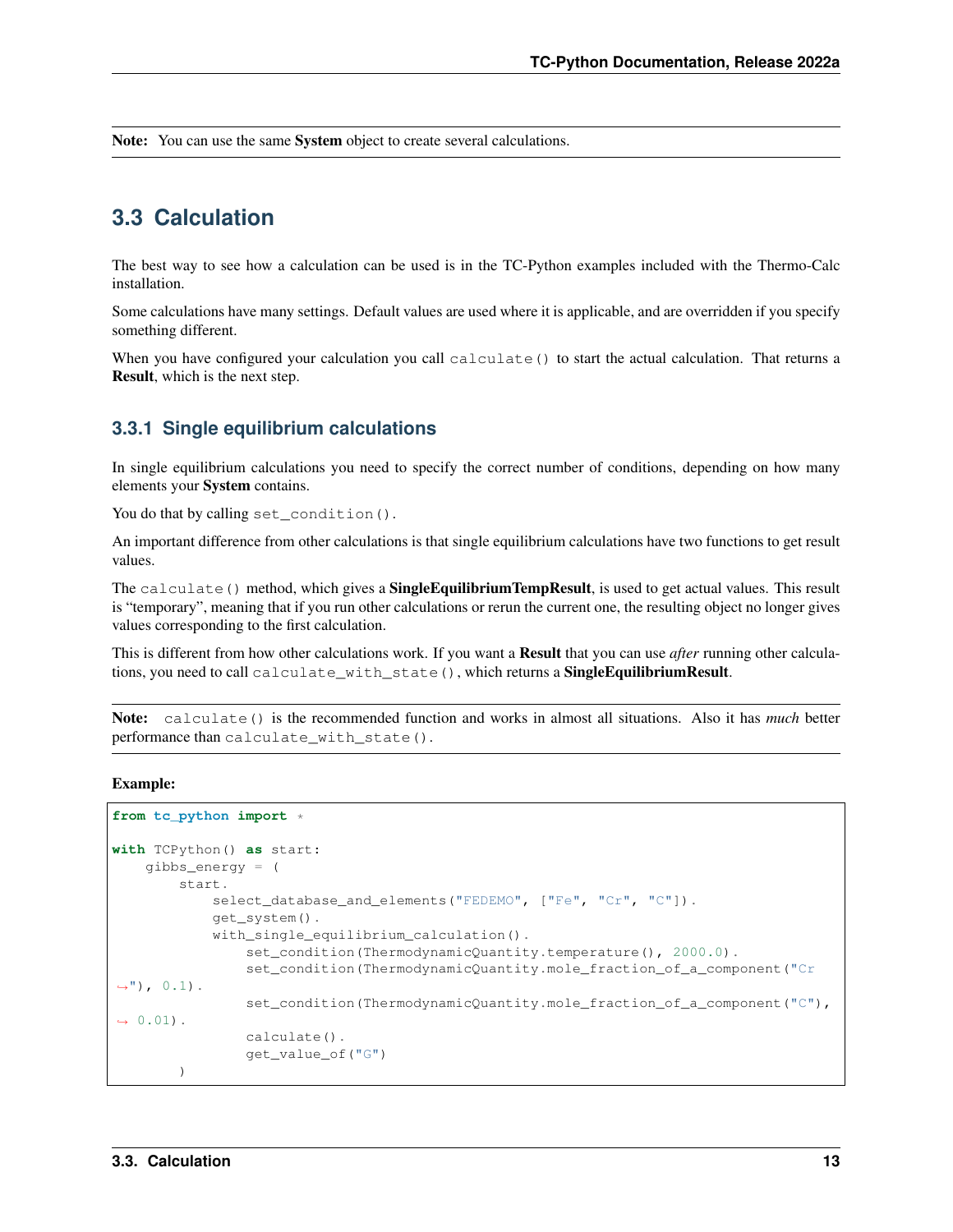### <span id="page-17-0"></span>**3.3.2 Batch equilibrium calculations**

Batch equilibrium calculations are used when you want to do many single equilibrium calculations and it is known from the beginning which result values are required from the equilibrium. This is a vectorized type of calculation that can reduce the overhead from Python and TC-Python similar to the approach used in *numpy*-functions for example.

Tip: The performance of batch equilibrium calculations can be significantly better than looping and using single equilibrium calculations if the actual Thermo-Calc calculation is fast. There is little advantage if the Thermo-Calc equilibrium calculations take a long time (typically for large systems and databases).

```
from tc_python import *
with TCPython() as start:
    calculation = (
        start
            .set_cache_folder(os.path.basename(__file__) + "_cache")
            .select_database_and_elements("NIDEMO", ["Ni", "Al", "Cr"])
            .get_system()
            .with_batch_equilibrium_calculation()
            .set_condition("T", 800.1)
            .set_condition("X(Al)", 1E-2)
            .set_condition("X(Cr)", 1E-2)
            .disable_global_minimization()
    )
    list_of_xAl = [1, 2, 3, 4, 5, 6, 7, 8, 9, 10]list_of_x_Cr = [3, 5, 7, 9, 11, 13, 15]
    lists_of_conditions = []
    for x_Al in list_of_x_Al:
        for x_Cr in list_of_x_Cr:
            lists_of_conditions.append([
                 ("X(Al)", x_Al / 100),
                 (\sqrt{\mathbb{Y}}X(Cr), \sqrt{\mathbb{Y}}, x_Cr / 100)]calculation.set_conditions_for_equilibria(lists_of_conditions)
    results = calculation.calculate(["BM", "VM"])
    masses = results.get_values_of("BM")
    volumes = results.get_values_of('VM')
print(masses)
print(volumes)
```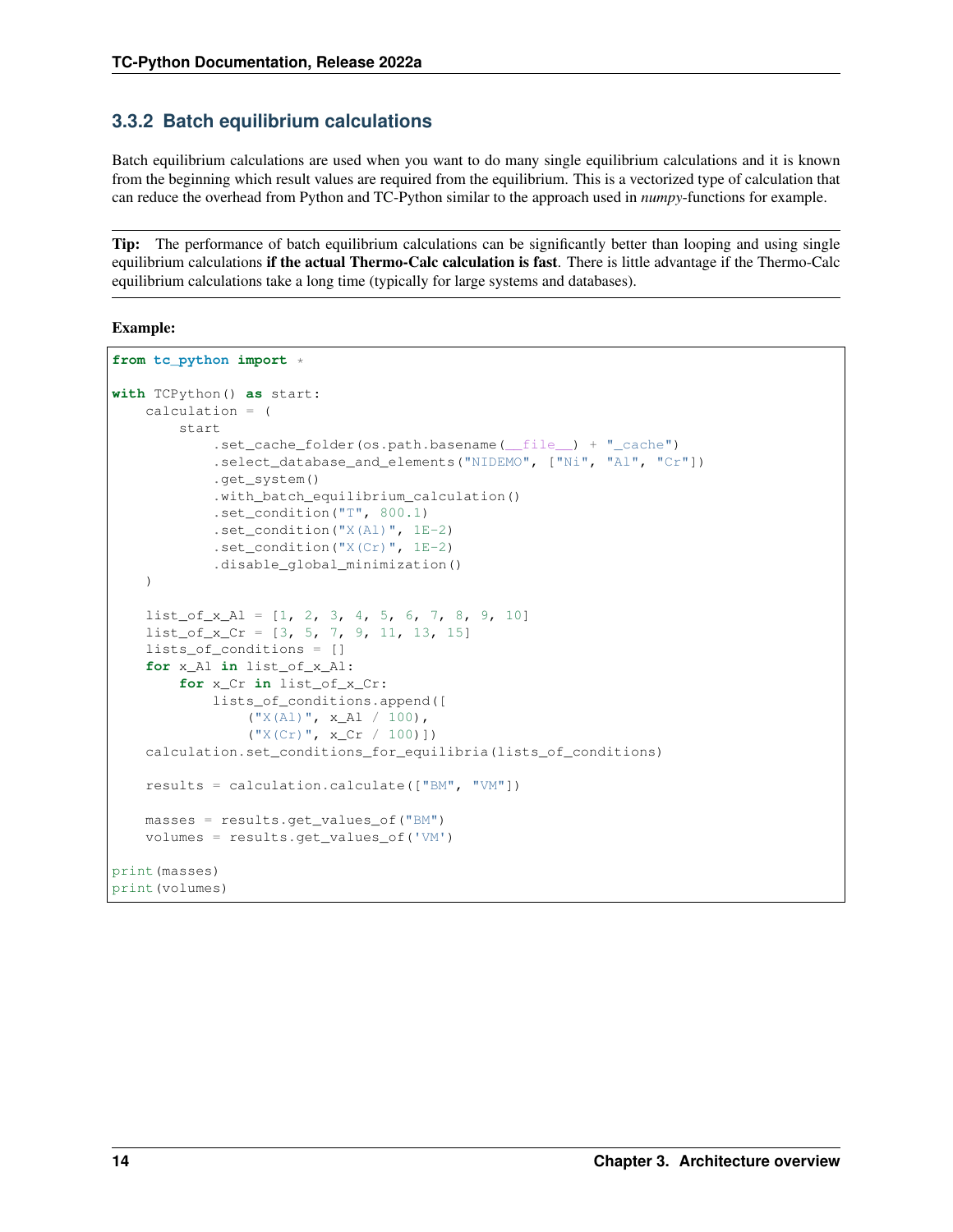### <span id="page-18-0"></span>**3.3.3 Precipitation calculations**

All that can be configured in the *Precipitation Calculator* in Graphical Mode can also be done here in this calculation. However, you must at least enter a matrix phase, a precipitate phase, temperature, simulation time and compositions.

#### Example:

```
from tc_python import *
with TCPython() as start:
    precipitation_curve = (
        start.
            select_thermodynamic_and_kinetic_databases_with_elements("ALDEMO",
\hookrightarrow"MALDEMO", ["Al", "Sc"]).
            get_system().
            with_isothermal_precipitation_calculation().
                set_composition("Sc", 0.18).
                set_temperature(623.15).
                 set_simulation_time(1e5).
                with_matrix_phase(MatrixPhase("FCC_A1").
                                   add precipitate phase(PrecipitatePhase("AL3SC"))).
                calculate()
    )
```
#### <span id="page-18-1"></span>**3.3.4 Scheil calculations**

All Scheil calculations available in Graphical Mode or Console Mode can also be done here in this calculation. The minimum you need to specify are the elements and compositions. Everything else is set to a default value.

Example:

```
from tc_python import *
with TCPython() as start:
   temperature_vs_mole_fraction_of_solid = (
        start.
            select_database_and_elements("FEDEMO", ["Fe", "C"]).
            get_system().
            with_scheil_calculation().
                set composition("C", 0.3).
                calculate().
                get_values_of(ScheilQuantity.temperature(),
                              ScheilQuantity.mole_fraction_of_all_solid_phases())
        )
```
#### <span id="page-18-2"></span>**3.3.5 Property diagram calculations**

For the property diagram (step) calculation, everything that you can configure in the *Equilibrium Calculator* when choosing *Property diagram* in Graphical Mode can also be configured in this calculation. In Console Mode the property diagram is created using the Step command. The minimum you need to specify are elements, conditions and the calculation axis. Everything else is set to default values, if you do not specify otherwise.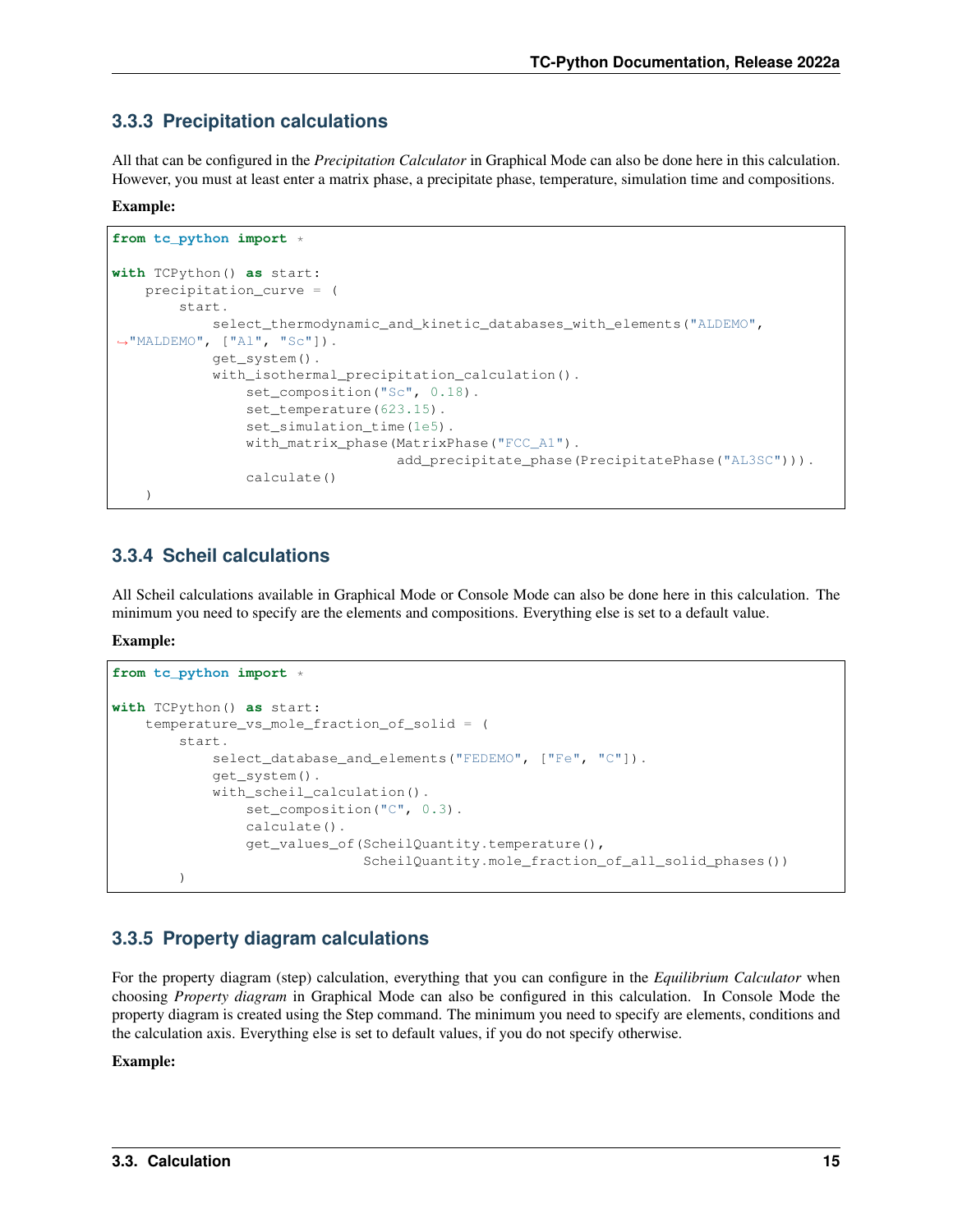```
from tc_python import *
with TCPython() as start:
    property_diagram = (
        start.
            select_database_and_elements("FEDEMO", ["Fe", "C"]).
            get_system().
            with_property_diagram_calculation().
                with_axis(CalculationAxis(ThermodynamicQuantity.temperature()).
                    set_min(500).
                     set_max(3000)).
                set_condition(ThermodynamicQuantity.mole_fraction_of_a_component("C"),
\rightarrow 0.01).
                calculate().
                get_values_grouped_by_stable_phases_of(ThermodynamicQuantity.
,→temperature(),
                                                         ThermodynamicQuantity.volume_
,→fraction_of_a_phase("ALL"))
        )
```
### <span id="page-19-0"></span>**3.3.6 Phase diagram calculations**

For the phase diagram (map) calculation, everything that you can configure in the *Equilibrium Calculator* when choosing *Phase diagram* in Graphical Mode can also be configured in this calculation. In Console Mode the phase diagram is created using the Map command. The minimum you need to specify are elements, conditions and two calculation axes. Everything else is set to default values, if you do not specify otherwise.

```
from tc_python import *
with TCPython() as start:
    phase_diagram = (
        start.
            select_database_and_elements("FEDEMO", ["Fe", "C"]).
            get_system().
            with_phase_diagram_calculation().
                with_first_axis(CalculationAxis(ThermodynamicQuantity.temperature()).
                     set_min(500).
                     set_max(3000)).
                with_second_axis(CalculationAxis(ThermodynamicQuantity.mole_fraction_
,→of_a_component("C")).
                     set_min(0).
                     set_max(1).
                set_condition(ThermodynamicQuantity.mole_fraction_of_a_component("C"),
\leftrightarrow 0.01).
                calculate().
                 get_values_grouped_by_stable_phases_of(ThermodynamicQuantity.mass_
,→fraction_of_a_component("C"),
                                                          ThermodynamicQuantity.
\rightarrowtemperature())
        )
```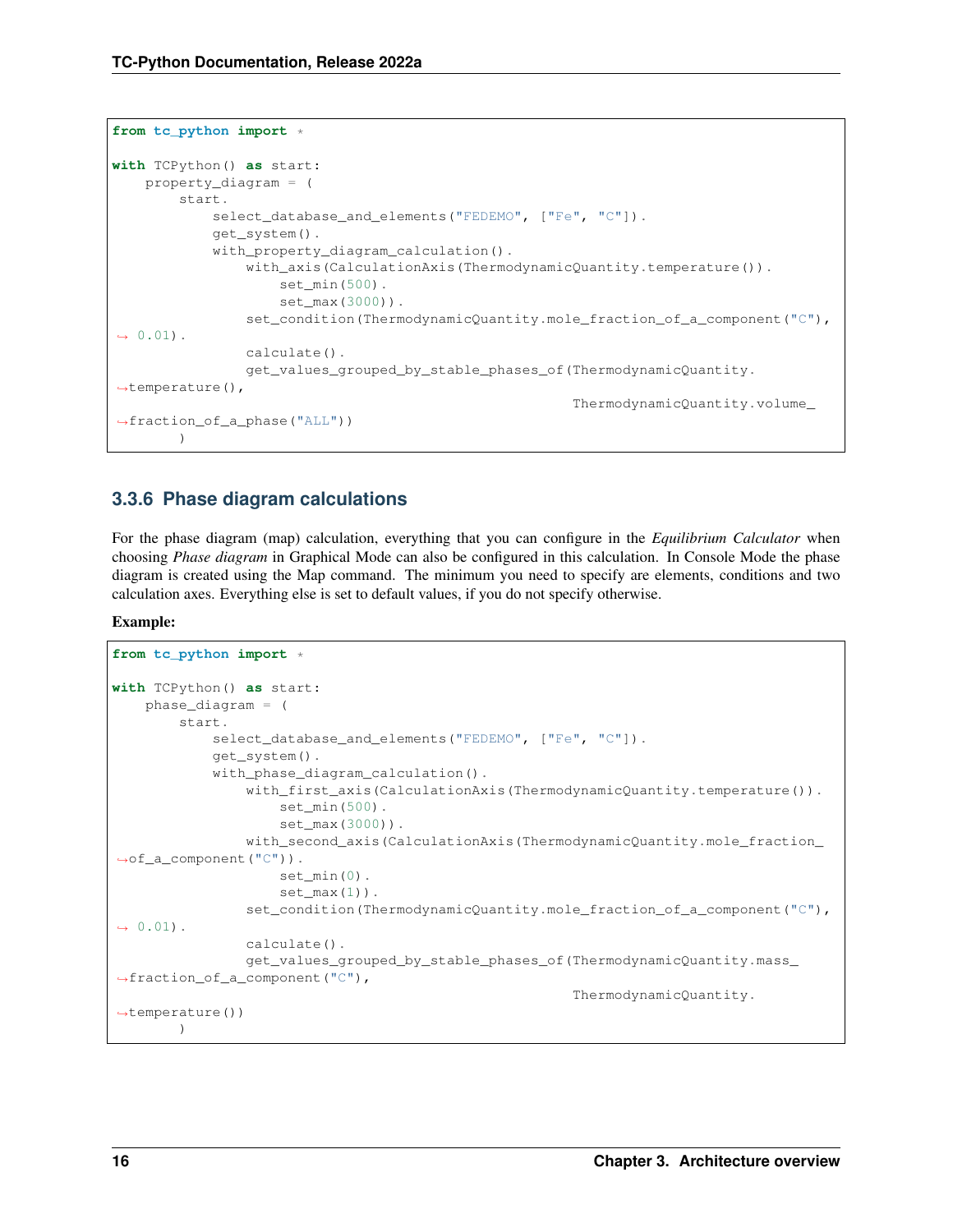### <span id="page-20-0"></span>**3.3.7 Diffusion calculations**

For diffusion calculations, everything that you can configure in the *Diffusion Calculator* can also be configured in this calculation. The minimum you need to specify are elements, temperature, simulation time, a region with a grid and width, a phase and an initial composition.

#### Example:

```
from tc_python import *
with TCPython() as start:
    diffusion_result = (
        start.
            select_thermodynamic_and_kinetic_databases_with_elements("FEDEMO",
,→"MFEDEMO", ["Fe", "Ni"]).
            get_system().
            with_isothermal_diffusion_calculation().
                set_temperature(1400.0).
                set_simulation_time(108000.0).
                add_region(Region("Austenite").
                    set_width(1E-4).
                    with_grid(CalculatedGrid.linear().set_no_of_points(50)).
                    with_composition_profile(CompositionProfile().
                        add("Ni", ElementProfile.linear(10.0, 50.0))
                    ).
                add_phase("FCC_A1")).
        calculate())
    distance, ni_fraction = diffusion_result.get_mass_fraction_of_component_at_time(
\rightarrow"Ni", 108000.0)
```
### <span id="page-20-1"></span>**3.3.8 Property Model calculations**

For Property Model calculations, everything that you can configure in the *Property Model Calculator* in Graphical Mode can also be configured in this calculation. The minimum you need to specify are elements, composition and which Property Model you want to use.

```
from tc_python import *
with TCPython() as start:
   print("Available Property Models: {}".format(start.get_property_models()))
   property_model = (
       start.
            select_database_and_elements("FEDEMO", ["Fe", "C"]).
            get_system().
           with_property_model_calculation("Driving force").
            set_composition("C", 1.0).
            set_argument("precipitate", "GRAPHITE"))
   print("Available arguments: {}".format(property_model.get_arguments()))
    result = property_model.calculate()
    print("Available result quantities: \{ )".format(result.get_result_quantities()))
    driving_force = result.get_value_of("normalizedDrivingForce")
```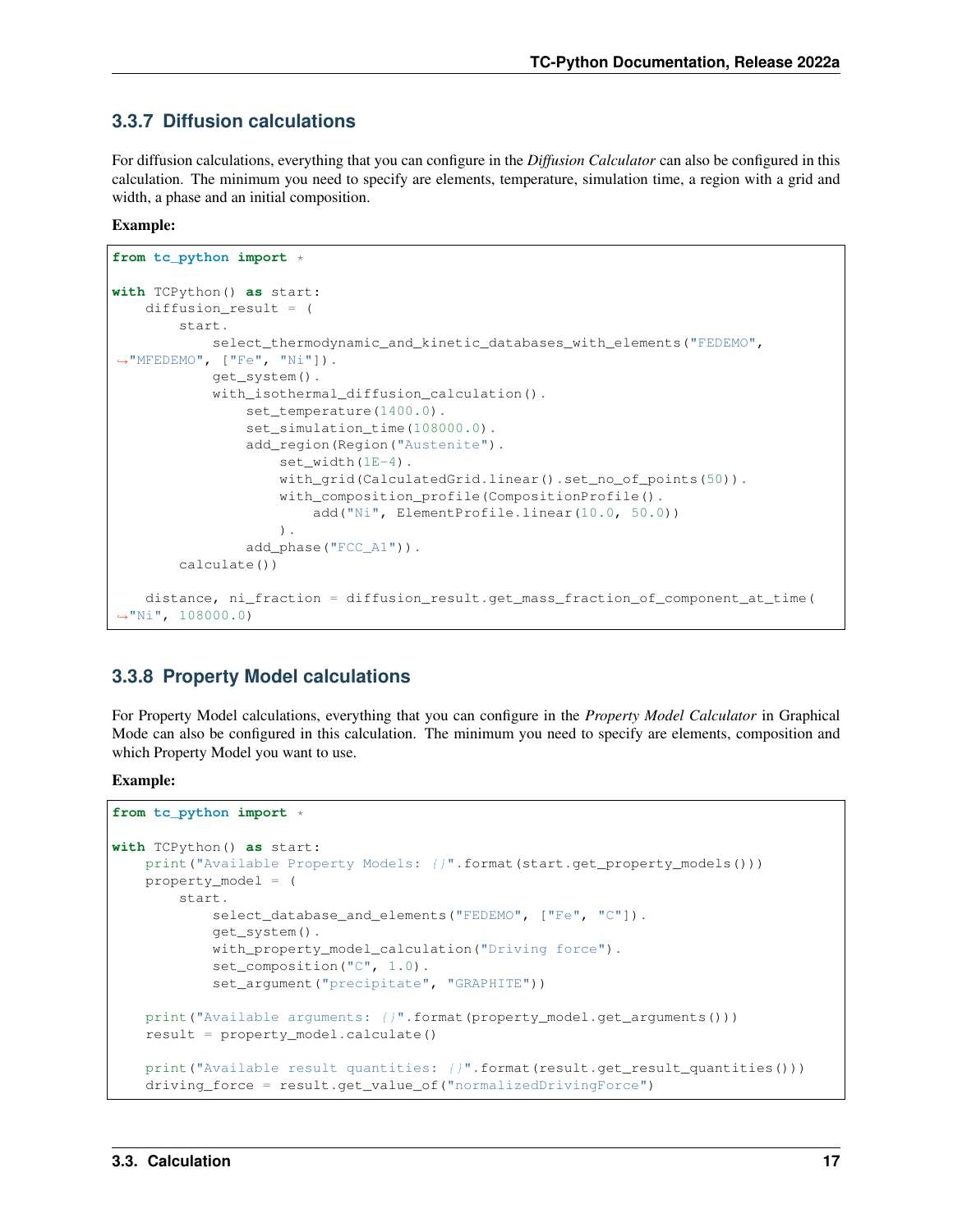### <span id="page-21-0"></span>**3.3.9 Material to Material calculations**

Material to Material calculations are generally regular single equilibrium, property diagram or phase diagram calculations but they are specialised to handle the mixture of two materials A and B. Everything that you can configure in the *Material to Material Calculator* in Graphical Mode can also be configured in this calculation. The minimum required configuration is shown below for a *Property diagram calculation for varying amount of material B*. The other calculators (single fraction of material B and phase diagram calculations) are configured in a similar way.

#### Example:

```
from tc_python import *
with TCPython() as start:
   material_to_material_property_diagram = (
        start.
            select_database_and_elements("FEDEMO", ["Fe", "Cr", "Ni", "C"]).
            get_system().
            with_material_to_material().
            with_property_diagram_calculation().
            set_material_a({"Cr": 10.0, "Ni": 15.0}, "Fe").
            set material b({"Cr": 15.0, "Ni": 10.0}, "Fe").
            set_activities({"C": 0.1}).
            with_constant_condition(ConstantCondition.temperature(800 + 273.15)).
            with_axis(MaterialToMaterialCalculationAxis.fraction_of_material_b(from_
\rightarrowfraction=0.0,
                                                                                   to_
\rightarrowfraction=1.0,
                                                                                   start_
\rightarrowfraction=0.5))
   )
    result = material_to_material_property_diagram.calculate()
    data = result.get_values_grouped_by_quantity_of(MATERIAL_B_FRACTION,
                                                      ThermodynamicQuantity.volume_
,→fraction_of_a_phase(ALL_PHASES))
    for group in data.values():
        fractions_of_b = group.xvolume_fractions_of_phase = group.y
        phase_name = group.label
```
# <span id="page-21-1"></span>**3.4 Result**

All calculations have a method called calculate () that starts the calculations and when finished, returns a Result.

The Result classes have very different methods, depending on the type of calculation.

The Result is used to get numerical values from a calculation that has run.

The **Result** can be saved to disk by the method save\_to\_disk().

Previously saved results can be loaded by the method load\_result\_from\_disk() on the SetUp class.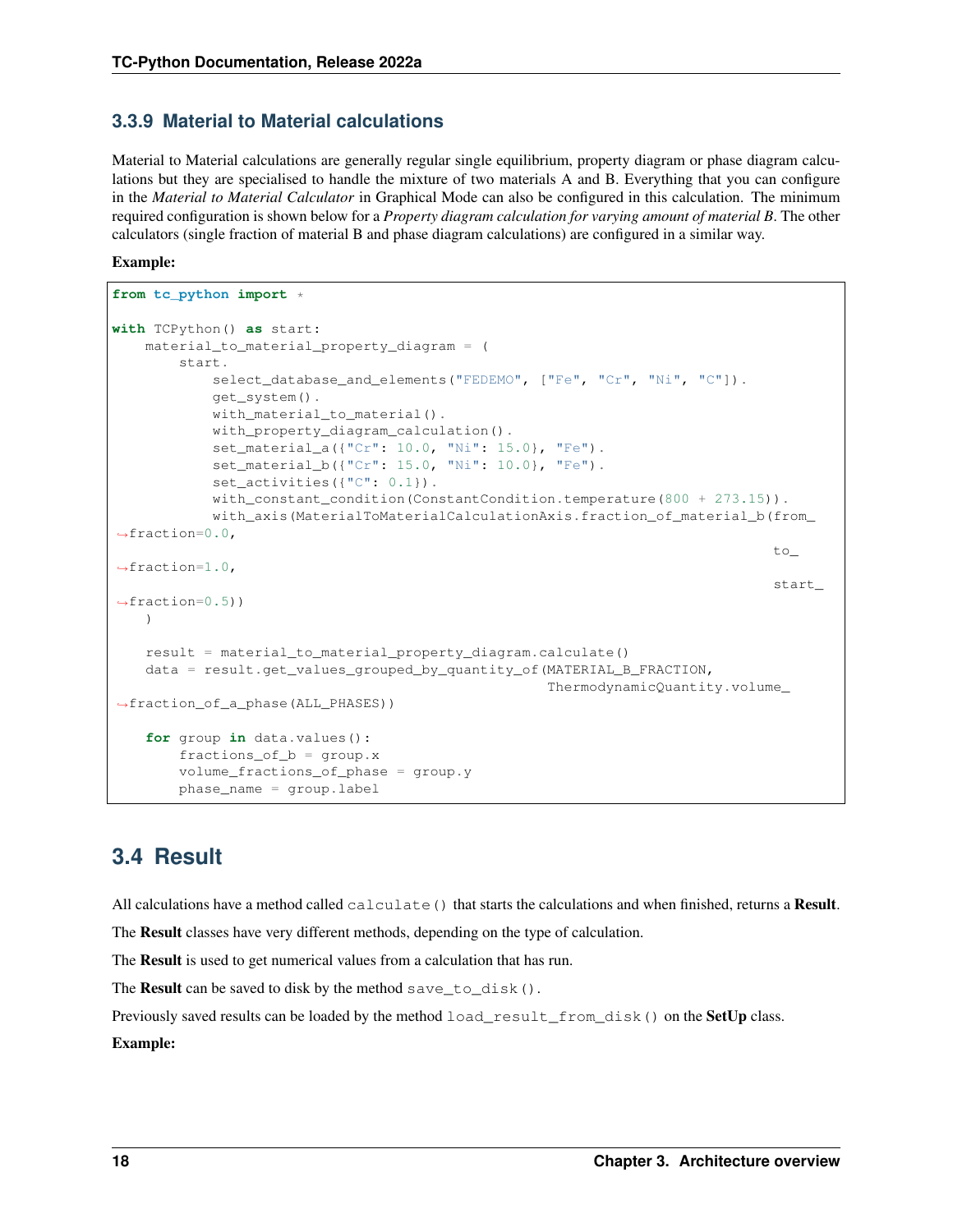```
# code above sets up the calculation
r = calculation.calculate()time, meanRadius = r \cdot qet mean radius of("AL3SC")
```
The Result objects are completely independent from calculations done before or after they are created. The objects return valid values corresponding to the calculation they were created from, for their lifetime. The only exception is if you call calculate() and not calculate\_with\_state() on a single equilibrium calculation.

As in the following example you can mix different calculations and results, and use old results after another calculation has run.

Example:

```
# ...
# some code to set up a single equilibrium calculation
# ...
single_eq_result = single_eq_calculation.calculate_with_state()
# ...
# some code to set up a precipitation calculation
# ...
prec_result = precipitation_calculation.calculate()
\# ...
# some code to set up a Scheil calculation
# ...
scheil_result = scheil_calculations.calculate()
# now it is possible to get results from the single equilibrium calculation,
# without having to re-run it (because it has been calculated with saving of the
\leftrightarrowstate)
gibbs = single_eq_result.get_value_of("G")
```
#### <span id="page-22-0"></span>**3.4.1 DiffusionResult**

The DiffusionResult class, that is returned when calling calculate() on any DiffusionCalculation, has the possibility to create a ContinuedDiffusionCalculation, in addition to the "normal" functionality for results. This makes it possible to run a diffusion calculation and then, depending on the result, change some settings and continue.

Example:

```
## some code to set up a Diffusion calculation
# ...
first_diffusion_result = diffusion_calculation.calculate()
continued_calculation = first_diffusion_result.with_continued_calculation()
continued_calculation.set_simulation_time(110000.0)
continued_calculation.with_left_boundary_condition(BoundaryCondition.mixed_zero_flux_
,→and_activity().set_activity_for_element('C', 1.0))
second_result = continued_calculation.calculate()
```
(continues on next page)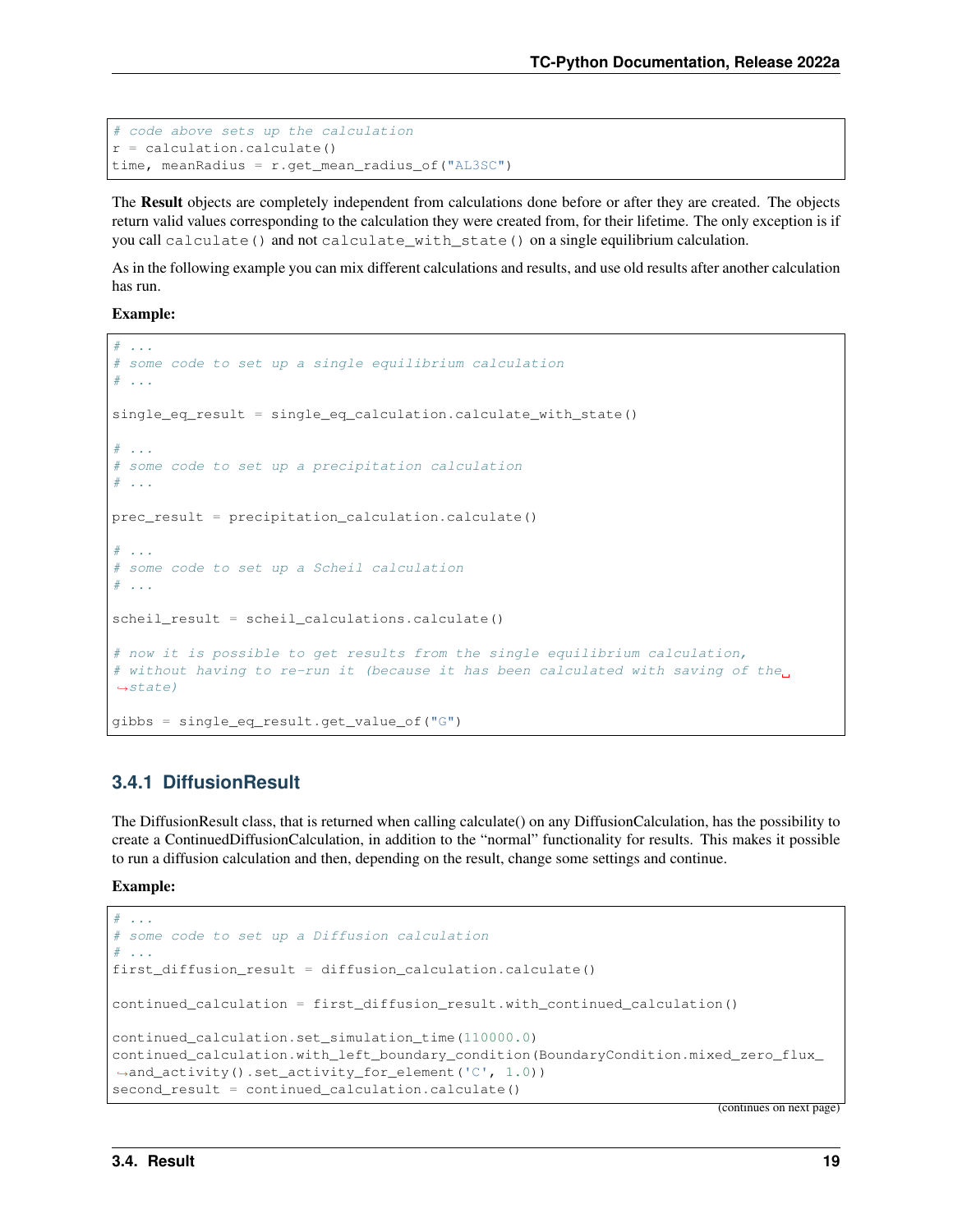(continued from previous page)

```
# ...
# Now you can use get second_result to get calculated values, just as normal.
# You can also use first_diffusion_result even after second_result is created.
# You can also use second_result (and even first_diffusion_result) to create a new_
,→ContinuedDiffusionCalculation by calling with_continued_calculation.
```
# <span id="page-23-0"></span>**3.5 Property Model Framework**

The *Python Property Model SDK* extends the Thermo-Calc software to enable you to create your own Property Models. A *Property Model* is a Python-based calculation that can use any TC-Python functionality (including diffusion and precipitation calculations) but is usable through the Graphical User Interface (UI) of Thermo-Calc in a more simple way. It is typically used to model material properties but by no means limited to that. Examples of Property Models provided by Thermo-Calc include Martensite and Pearlite formation in steel.

The Property Model Framework uses standard Python 3 beginning with Thermo-Calc 2021a and can access all TC-Python functionality and any Python package including *numpy*, *scipy*, *tensorflow*, etc. The actual calculation code is nearly identical, regardless if called from within a Property Model or from standard Python.

This is a complete rewrite of the original version of the framework that was based on Jython 2.7 and therefore had a number of limitations. Property models written with the old Property Model Framework before Thermo-Calc 2021a are not compatible with the new framework. However, the migration should be relatively easy because the syntax was changed as little as possible.

### <span id="page-23-1"></span>**3.5.1 Property models vs. TC-Python**

The main difference between a *Property Model* and regular *TC-Python code* is that a Property Model is directly integrated into the UI of Thermo-Calc via a plugin architecture while TC-Python code can only be accessed by programs and scripts written in Python.

The user should develop a Property Model if the functionality needs to be available from the Thermo-Calc UI, especially if it should be applied by other users not familiar to programming languages. Otherwise it is preferable to implement the functionality directly in a TC-Python program. If required, Property Models can as well be accessed from within TC-Python.

### <span id="page-23-2"></span>**3.5.2 Architecture**

Every Property Model needs to contain a class that implements the interface  $tc\_python$ .propertymodel\_sdk. [PropertyModel](#page-215-0). There are naming conventions that must to be fulfilled: the file name is required to follow the the pattern XYPythonModel.py and the name of the class needs to match this. Additionally the file must be placed in a directory named XYPython within the Property Model directory. The content of the placeholder XY can be freely chosen.

A simple complete Property Model, saved in a file called SimplePythonModel.py in the directory SimplePython, looks like this:

```
from tc_python import *
class SimplePythonModel(PropertyModel):
    def provide_model_category(self) -> List[str]:
        return ["Demo"]
```
(continues on next page)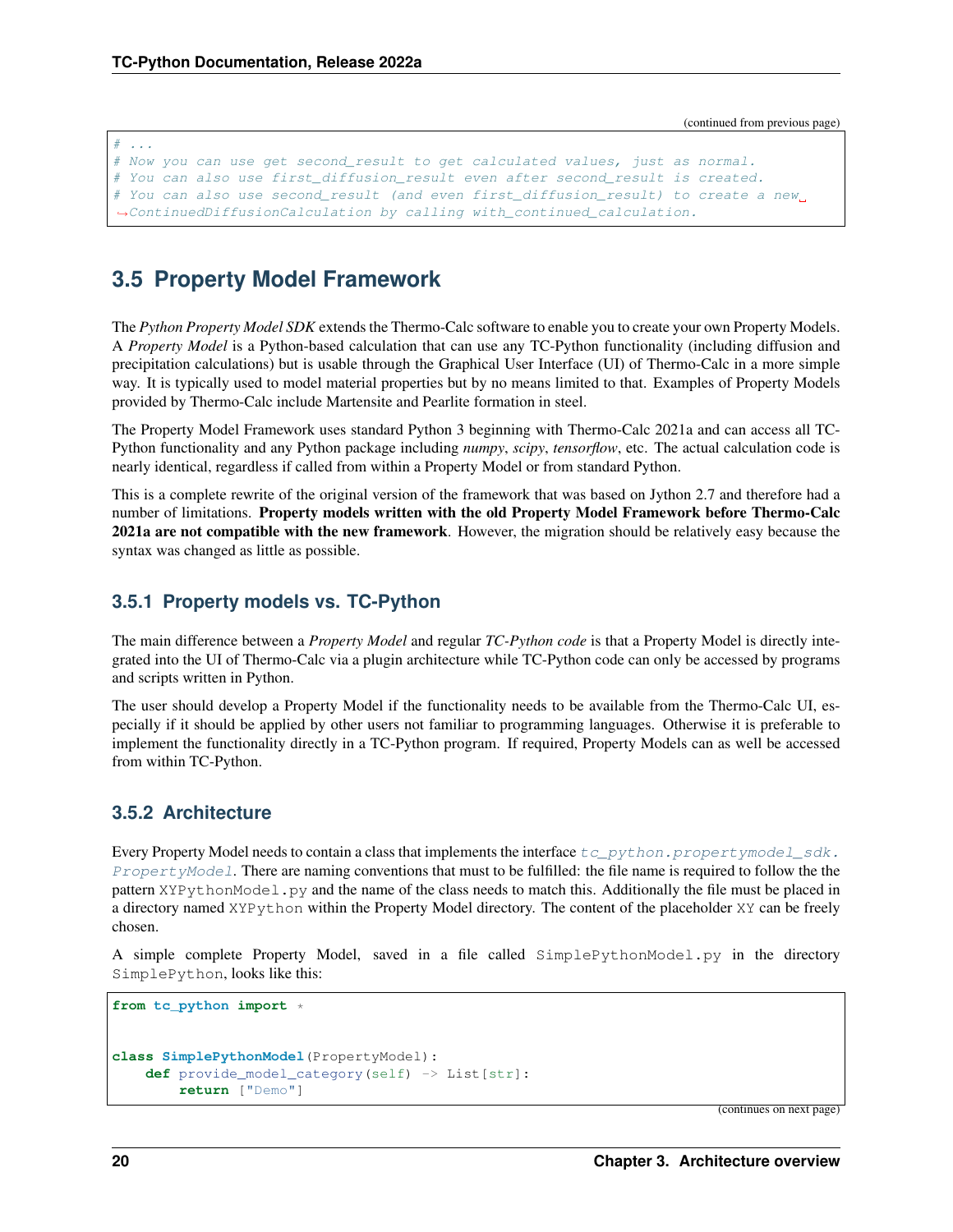(continued from previous page)

```
def provide_model_name(self) -> str:
       return "My Demo Model"
   def provide_model_description(self) -> str:
       return "This is a demo model."
   def provide_ui_panel_components(self) -> List[UIComponent]:
       return [UIBooleanComponent("CHECKBOX", "Should this be checked?", "Simple
,→checkbox", setting=False)]
   def provide_calculation_result_quantities(self) -> List[ResultQuantity]:
       return [create_general_quantity("RESULT", "A result")]
   def evaluate model(self, context: CalculationContext):
       if context.get_ui_boolean_value("CHECKBOX"):
           self.logger.info("The checkbox is checked")
       # obtain the entered values from the GUI
       composition_as_mass_fraction = context.get_mass_fractions()
       temp_in_k = context.get_temperature()
       calc = context.system.with_single_equilibrium_calculation()
       # continue with a TC-Python calculation now ...
       context.set_result_quantity_value("RESULT", 5.0) # the value would normally_
,→have been calculated
```
The basic building blocks of the Property Model API are:

- [tc\\_python.propertymodel\\_sdk.ResultQuantity](#page-217-0): Defines a calculation result of a Property Model that will be provided to the UI after each model evaluation
- [tc\\_python.propertymodel\\_sdk.CalculationContext](#page-212-1): Provides access to the data from the UI (such as the entered composition and temperature) and to the current TC-Python system object which is the entrypoint for using TC-Python from within the Property Model
- [tc\\_python.propertymodel\\_sdk.UIComponent](#page-219-0): These are the UI-components that create the user interface of the Property Model within the model panel of the Thermo-Calc application UI. Different components are available (for example checkboxes, text fields and lists).

### <span id="page-24-0"></span>**3.5.3 Property Model directory**

The Property Model *py*-files need to be located within subdirectories of the *Property Model directory*, e.g. PropertyModelDir/XYPython/XYPythonModel.py. The default Property Model directory can be changed in the menu *Tools* -> *Options* in the graphical user interface.

| Operating system | Default Property Model directory                             |
|------------------|--------------------------------------------------------------|
| Windows          | C:\Users\UserName\Documents\Thermo-Calc\2022a\PropertyModels |
| Linux            | /home/UserName/Thermo-Calc/2022a/PropertyModels              |
| MacOS            | /Users/Shared/Thermo-Calc/2022a/PropertyModels               |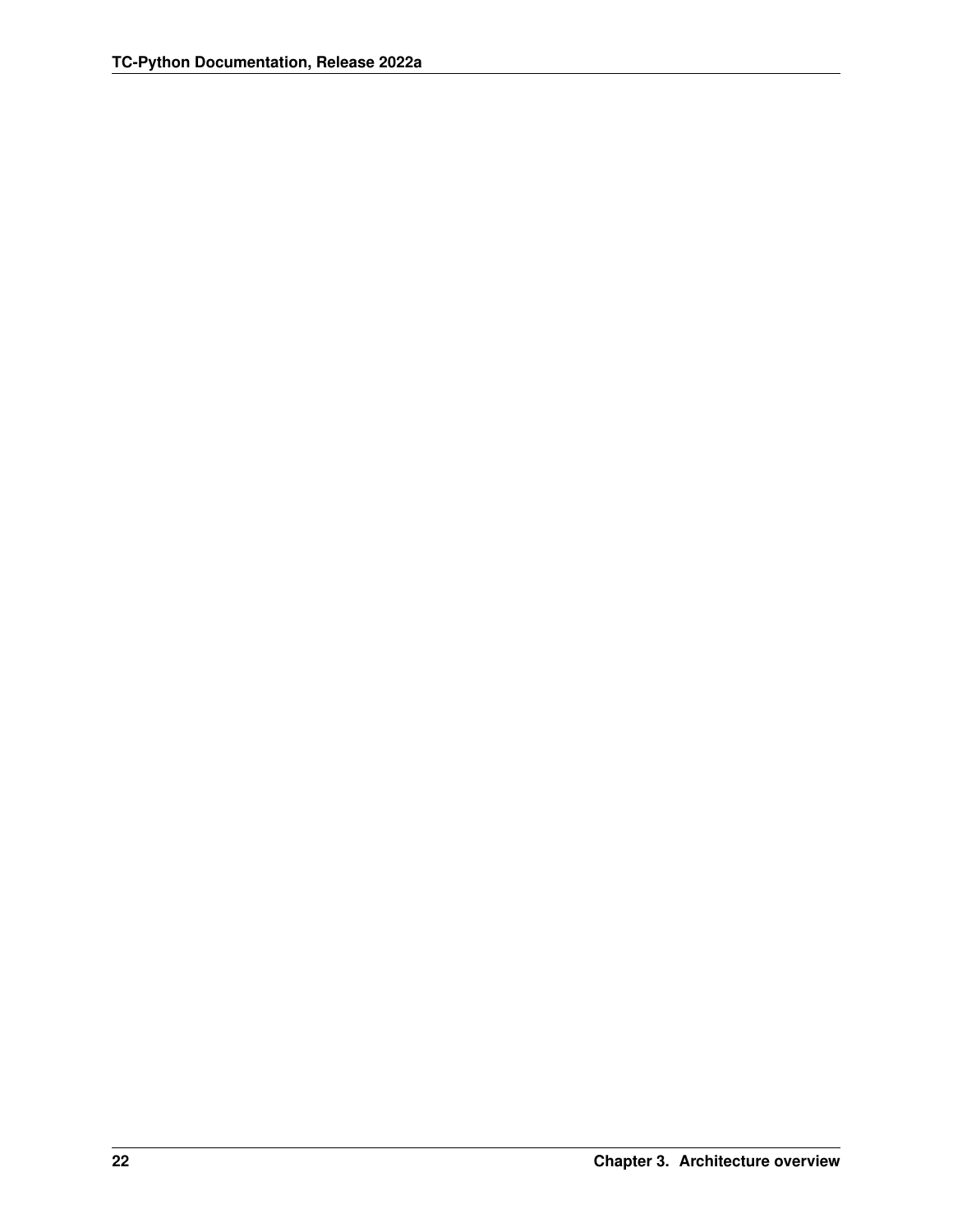# **BEST PRACTICES**

# <span id="page-26-1"></span><span id="page-26-0"></span>**4.1 Re-use of the single equilibrium calculation state**

The Thermo-Calc core keeps an internal state containing the data from previously performed calculations (such as composition of sublattices, previously formed phases, . . . ). This will be used for start values of future calculations (if not explicitly overwritten) and can strongly influence their convergence and calculation time. It can be useful to save and restore later the core-state in advanced use cases, these include:

- Improving the convergence speed in case of very complicated equilibria if a similar equilibrium had been calculated already before. Similarity refers here primarily to composition, temperature and entered phase set. This case can occur for example with the Nickel-database TCNi.
- Convenient and fast switching between states that have changed a lot (for example regarding suspended phases, numerical settings, . . . )

The mechanism of saving and restoring the state is called bookmarking and is controlled with the two methods [tc\\_python.single\\_equilibrium.SingleEquilibriumCalculation.](#page-41-0) [bookmark\\_state\(\)](#page-41-0) and [tc\\_python.single\\_equilibrium.SingleEquilibriumCalculation.](#page-44-0) [set\\_state\\_to\\_bookmark\(\)](#page-44-0). The following short example demonstrates how to switch between two different states easily in practice:

```
from tc_python import *
with TCPython() as session:
    calc = (session.
            select_database_and_elements("FEDEMO", ["Fe", "C"]).
            get_system().
            with_single_equilibrium_calculation().
            set_condition(ThermodynamicQuantity.temperature(), 2000.0).
            set_condition("X(C)", 0.01))
    calc.calculate()
   bookmark_temp_condition = calc.bookmark_state()
    calc.set_phase_to_fixed("BCC", 0.5)
    calc.remove_condition(ThermodynamicQuantity.temperature())
    bookmark_fixed_phase_condition = calc.bookmark_state()
    result_temp = calc.set_state_to_bookmark(bookmark_temp_condition)
    print("Conditions do contain temperature: {}".format(result_temp.get_
\rightarrowconditions()))
    # this calculation had already been performed
    print("Stable phases (do not contain BCC): {}".format(result_temp.get_stable_
\rightarrowphases()))
```
(continues on next page)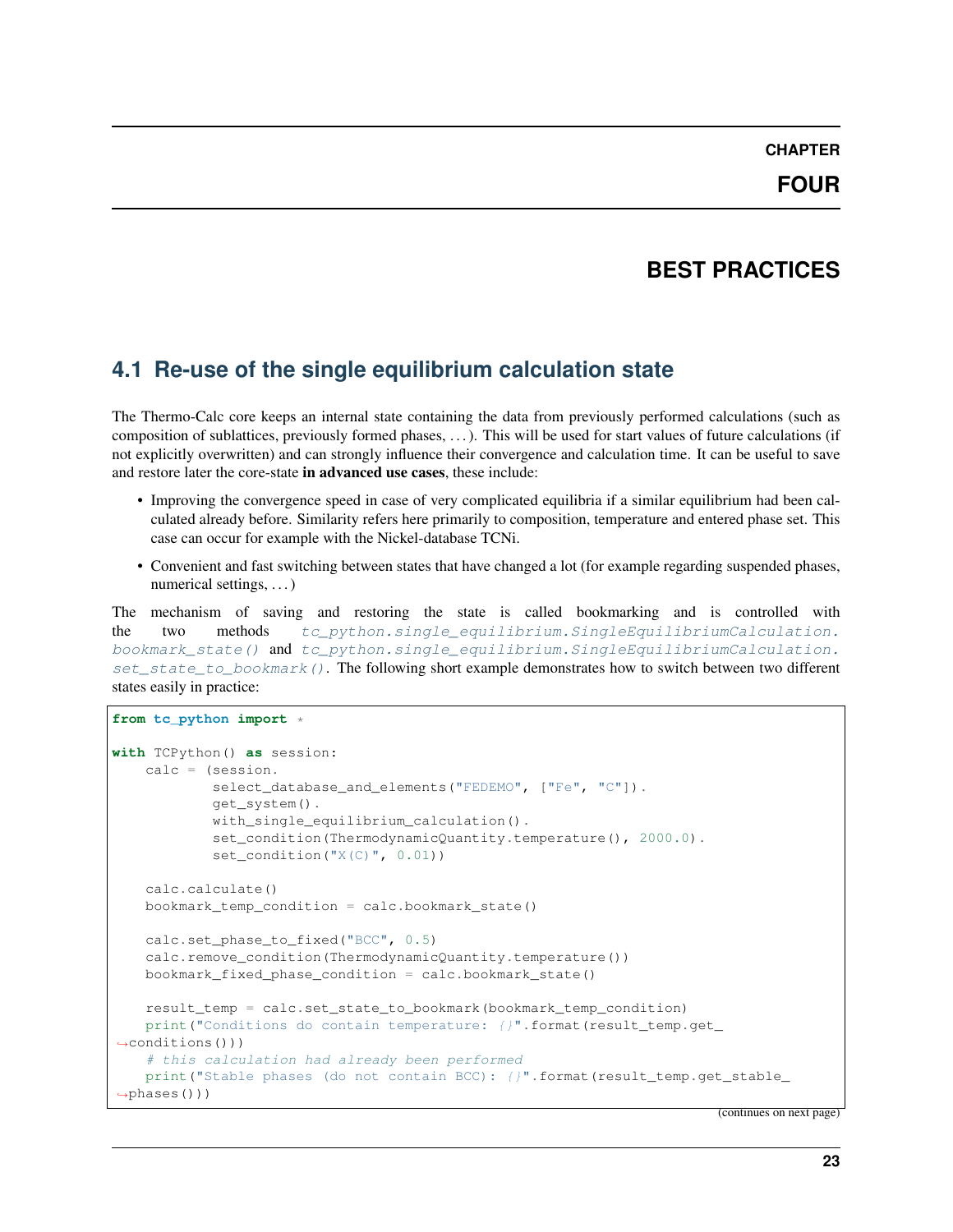(continued from previous page)

```
result_fixed_phase = calc.set_state_to_bookmark(bookmark_fixed_phase_condition)
   print("Conditions do not contain temperature: {}".format(result_fixed_phase.get_
\rightarrowconditions()))
   # this calculation had **not yet** been performed
   print("Stable phases (do contain BCC): {}".format(calc.calculate().get_stable_
\rightarrowphases()))
```
# <span id="page-27-0"></span>**4.2 Re-use and saving of results**

Before a calculation is run in TC-Python, a check is made to see if the exact same calculation has run before, and if that is the case, the result from the calculation can be loaded from disk instead of being re-calculated.

This functionality is always enabled within a script running TC-Python, but you can make it work the same way when re-running a script, or even when running a completely different script.

To use results from previous calculations, set a folder where TC-Python saves results, and looks for previous results.

This is controlled by the method  $tc\_python.server.SetUp.set\_cache\_folder()$ .

```
from tc_python import *
with TCPython() as start:
   start.set_cache_folder("cache")
```
This folder can be a network folder and shared by many users. The calculation is not re-run if there is a previous TC-Python calculation with the same cache folder and exactly the same settings; the result is instead loaded from disk.

Another possibility is to explicitly save the result to disk and reload it later:

```
from tc_python import *
with TCPython() as start:
    # ... the system and calculator are set up and the calculation is performed
   result = calculator.calculate()
    result.save_to_disk("./result_dir")
```
You can then load the result again in another session:

```
from tc_python import *
with TCPython() as start:
   result = SetUp().load_result_from_disk().diffusion("./result_dir")
   x, frac = result.get_mole_fraction_of_component_at_time("Cr", 1000.0)
```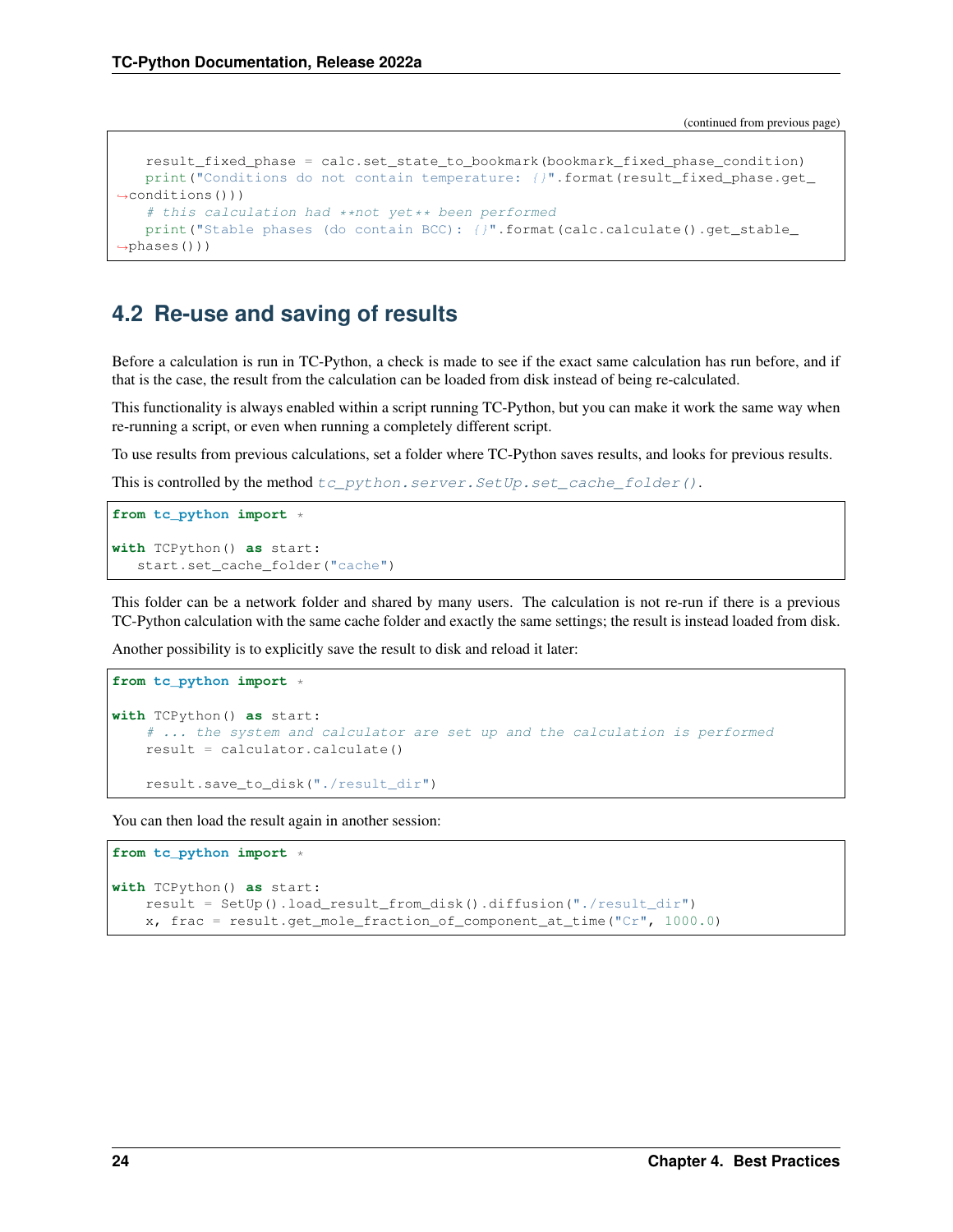# <span id="page-28-0"></span>**4.3 All TC-Python objects are non-copyable**

*Never create a copy* of an instance of a class in TC-Python, neither by using the Python built-in function deepcopy() nor in any other way. All classes in TC-Python are proxies for classes in the underlying calculation server and normally hold references to result files. A copied class object in Python would consequently point to the same classes and result files in the calculation server.

Instead of making a copy, always create a new instance:

```
from tc_python import *
with TCPython() as start:
    system = start.select_database_and_elements("FEDEMO", ["Fe", "Cr"]).get_system()
    calculator = system.with_single_equilibrium_calculation()
    # *do not* copy the `calculator` object, create another one instead
    calculator 2 = system.with single equilibrium calculation()
    # now you can use both calculators for different calculations ...
```
# <span id="page-28-1"></span>**4.4 Python Virtual Environments**

A Python installation can have several virtual environments. You can think of a virtual environment as a collection of third party packages that you have access to in your Python scripts.  $tc\_python$  is such a package.

To run TC-Python, you need to **install it into the same virtual environment** as your Python scripts are running in. If your scripts fail on import tc\_python, you need to execute the following command in the terminal of the same Python environment as your script is running in:

pip install TC\_Python-<version>-py3-none-any.whl

If you use the PyCharm IDE, you should do that within the **Terminal** built into the IDE. This **Terminal** runs automatically within your actual (virtual) environment.

To prevent confusion, it is recommend in most cases to *install TC-Python within your global interpreter*, for example by running the pip install command within your default Anaconda prompt.

# <span id="page-28-2"></span>**4.5 Using** *with TCPython()* **efficiently**

Normally you should call *with TCPython()* only once within each process.

Note: When leaving the *with*-clause, the Java backend engine process is stopped and all temporary data is deleted. Finally when entering the next *with*-clause a new Java process is started. This can take several seconds.

If appropriate, it is safe to run *with TCPython()* in a loop. Due to the time it takes this only makes sense if the calculation time per iteration is longer than a minute.

To prevent calling *with TCPython()* multiple times and cleaning up temporary data, you can use the following pattern.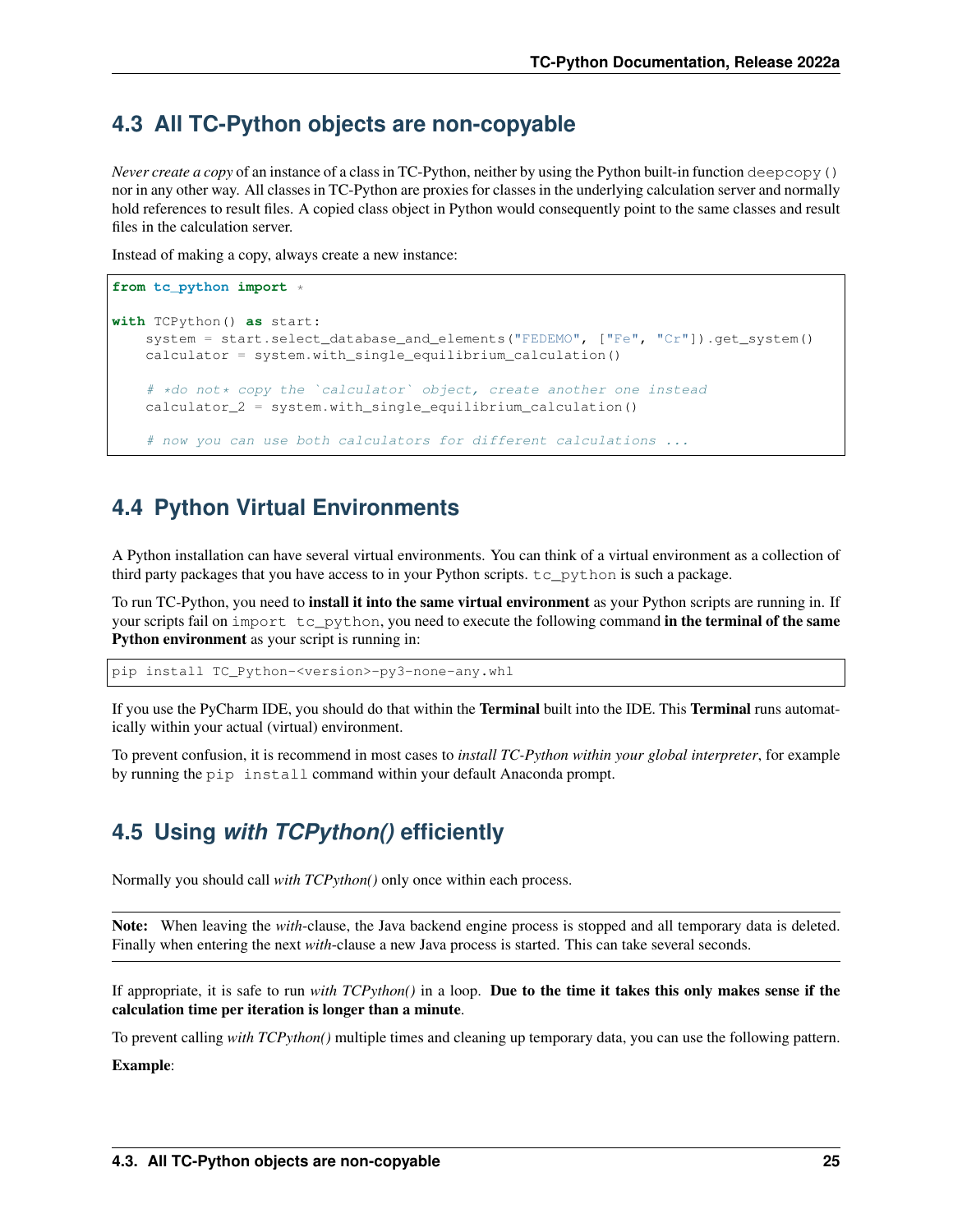```
from tc_python import *
# . . .
def calculation(calculator):
   # you could also pass the `session` or `system` object if more appropriate
   calculator.set_condition("W(Cr)", 0.1)
    # further configuration ...
   result = calculator.calculate()
    \# ...
    result.invalidate() # if the temporary data needs to be cleaned up immediately
if __name__ == '__main__':
    with TCPython() as session:
        system = session.select_database_and_elements("FEDEMO", ["Fe", "Cr"]).get_
\rightarrowsystem()
        calculator = system.with_single_equilibrium_calculation()
        for i in range(50):
            calculation(calculator)
```
# <span id="page-29-0"></span>**4.6 Parallel calculations**

It is possible to perform parallel calculations with TC-Python using multi-processing.

Note: Please note that multi-threading is not suitable for parallelization of computationally intensive tasks in Python. Additionally the Thermo-Calc core is not thread-safe. Using suitable Python-frameworks it is also possible to dispatch the calculations on different computers of a cluster.

A general pattern that can be applied is shown below. This code snippet shows how to perform single equilibrium calculations for different compositions in parallel. In the same way all other calculators of Thermo-Calc can be used or combined. For performance reasons in a real application, probably *numpy* arrays instead of Python arrays should be used.

Example:

```
import concurrent.futures
from tc_python import *
def do_perform(parameters):
    # this function runs within an own process
   with TCPython() as start:
       elements = ["Fe", "Cr", "Ni", "C"]calculation = (start.select_database_and_elements("FEDEMO", elements).
                       get_system().
                       with_single_equilibrium_calculation().
                       set_condition("T", 1100).
                       set condition("W(C)", 0.1 / 100).
                       set_condition("W(Ni)", 2.0 / 100))
```
(continues on next page)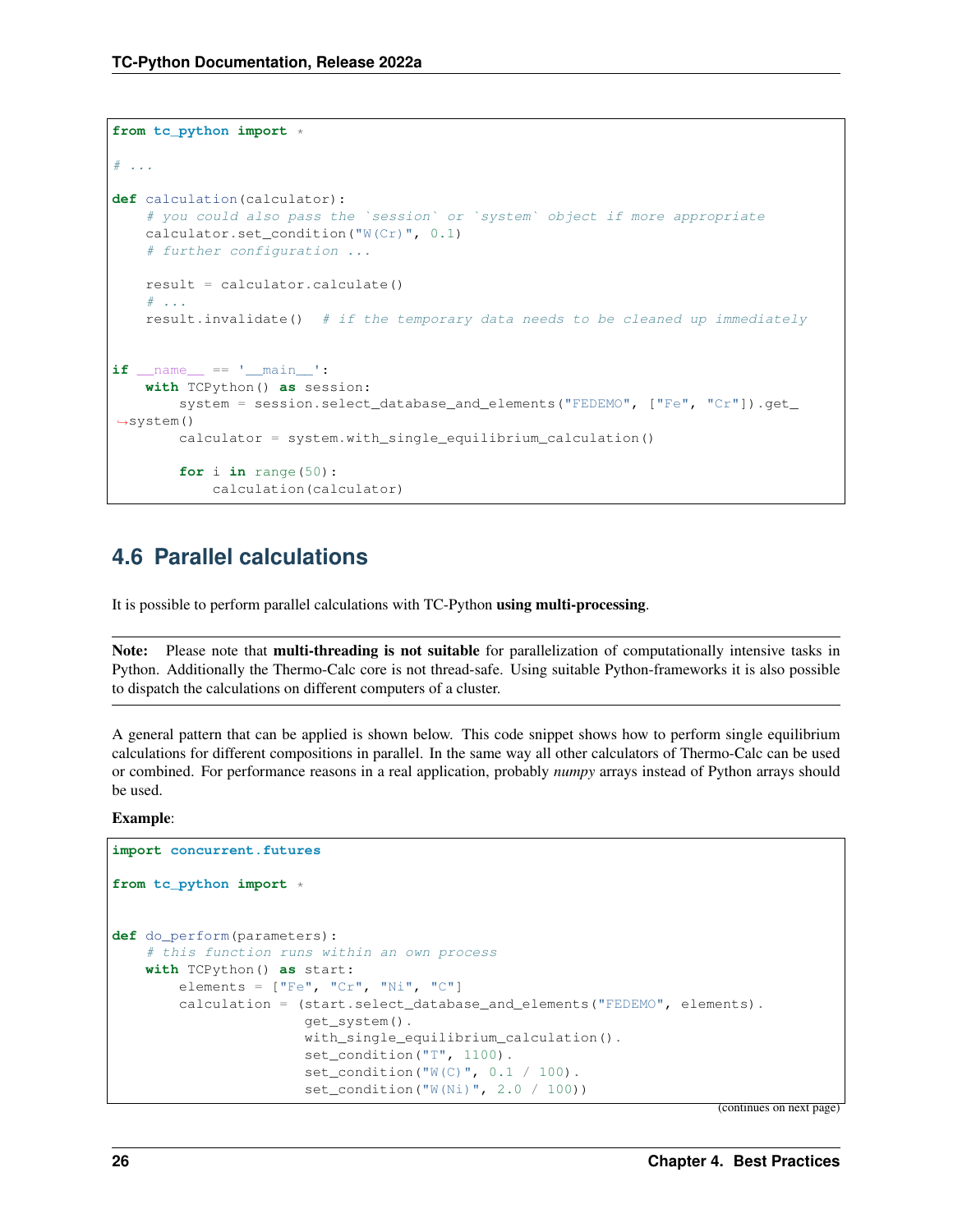(continued from previous page)

```
phase_fractions = []
        cr_contents = range(parameters["cr_min"],
                            parameters["cr_max"],
                            parameters["delta_cr"])
        for cr in cr_contents:
            result = (calculation.
                     set_condition("W(Cr)", cr / 100).
                      calculate())
            phase_fractions.append(result.get_value_of("NPM(BCC_A2)"))
    return phase_fractions
if name == "main ":
   parameters = [
        {"index": 0, "cr_min": 10, "cr_max": 15, "delta_cr": 1},
        {"index": 1, "cr_min": 15, "cr_max": 20, "delta_cr": 1}
    ]
   bcc_phase_fraction = []
   num_processes = 2
   with concurrent.futures.ProcessPoolExecutor(num_processes) as executor:
        for result_from_process in zip(parameters, executor.map(do_perform,
,→parameters)):
            # params can be used to identify the process and its parameters
           params, phase_fractions_from_process = result_from_process
           bcc_phase_fraction.extend(phase_fractions_from_process)
    # use the result in `bcc_phase_fraction`, for example for plotting
```
# <span id="page-30-0"></span>**4.7 Handling crashes of the calculation engine**

In some cases the Thermo-Calc calculation engine can crash. If batch calculations are performed, this brings down the complete batch. To handle this situation there is an exception you can use.

```
UnrecoverableCalculationException
```
That exception is thrown if the calculation server enters a state where no further calculations are possible. You should catch that exception outside of the *with TCPython()* clause and continue within a new *with*-clause.

Example:

```
from tc_python import *
for temperature in range(900, 1100, 10):
   try:
        with TCPython() as start:
            diffusion result = (start.
                    select_thermodynamic_and_kinetic_databases_with_elements("FEDEMO",
,→ "MFEDEMO", ["Fe", "Ni"]).
```
(continues on next page)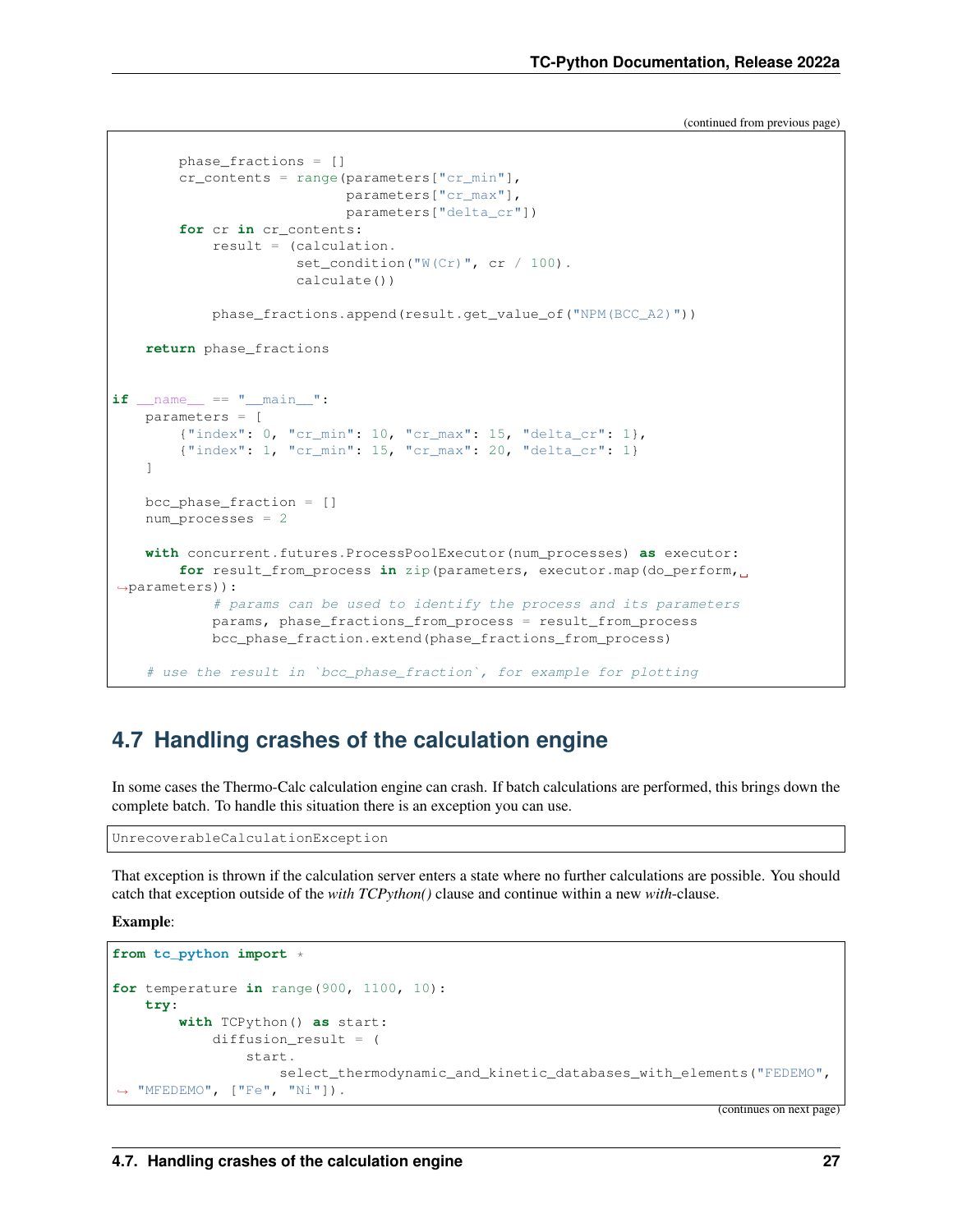(continued from previous page)

```
get_system().
                    with_isothermal_diffusion_calculation().
                        set_temperature(temperature).
                        set_simulation_time(108000.0).
                        add_region(Region("Austenite").
                            set_width(1E-4).
                            with_grid(CalculatedGrid.linear().set_no_of_points(50)).
                            with_composition_profile(CompositionProfile().
                                add("Ni", ElementProfile.linear(10.0, 50.0))
                            ).
                        add_phase("FCC_A1")).
                calculate())
           distance, ni_fraction = diffusion_result.get_mass_fraction_of_component_
\rightarrowat time("Ni", 108000.0)
           print(ni_fraction)
   except UnrecoverableCalculationException as e:
       print('Could not calculate. Continuing with next...')
```
# <span id="page-31-0"></span>**4.8 Using TC-Python within a Jupyter Notebook or the Python console**

TC-Python can also be used from within an interactive Jupyter Notebook and a Python console as well as similar products. The main difference from a regular Python program is that it is not recommended to use a *with*-clause to manage the TC-Python resources. That is only possible within a single Jupyter Notebook cell. Instead the standalone functions [tc\\_python.server.start\\_api\\_server\(\)](#page-197-0) and [tc\\_python.server.stop\\_api\\_server\(\)](#page-198-1) should be used for manually managing the resources.

Note: The *resources* of TC-Python are primarily the Java-process running on the backend side that performs the actual calculations and the temporary-directory of TC-Python that can grow to a large size over time, especially if precipitation calculations are performed. If a *with*-clause is used, these resources are automatically cleared after use.

You need to make sure that you execute the two functions  $tc\_python.server.start\_api\_server()$ and [tc\\_python.server.stop\\_api\\_server\(\)](#page-198-1) exactly once within the Jupyter Notebook session. If not stopping TC-Python, extra Java-processes might be present and the temporary disk-space is not cleared. However, these issues can be resolved manually.

The temporary directories of TC-Python are named, for example, TC\_TMP4747588488953835507 that has a random ID. The temporary directory on different operating systems varies according to the pattern shown in the table.

| Operating sys- | Temporary directory                                             |
|----------------|-----------------------------------------------------------------|
| tem            |                                                                 |
| Windows        | C:\Users{UserName}\AppData\Local\Temp\TC_TMP4747588488953835507 |
| MacOS          | /var/folders/g7/7du81ti_b7mm84n184fn3k910000lg/T/               |
|                | TC TMP4747588488953835507                                       |
| Linux          | /tmp/TC_TMP4747588488953835507                                  |

In a Jupyter Notebook some features of an IDE such as auto-completion (*TAB-key*), available method lookup (press *.* and then *TAB*) and parameter lookup (set the cursor within the method-parenthesis and press *SHIFT* + *TAB* or *SHIFT* + *TAB* + *TAB* for the whole docstring) are also available.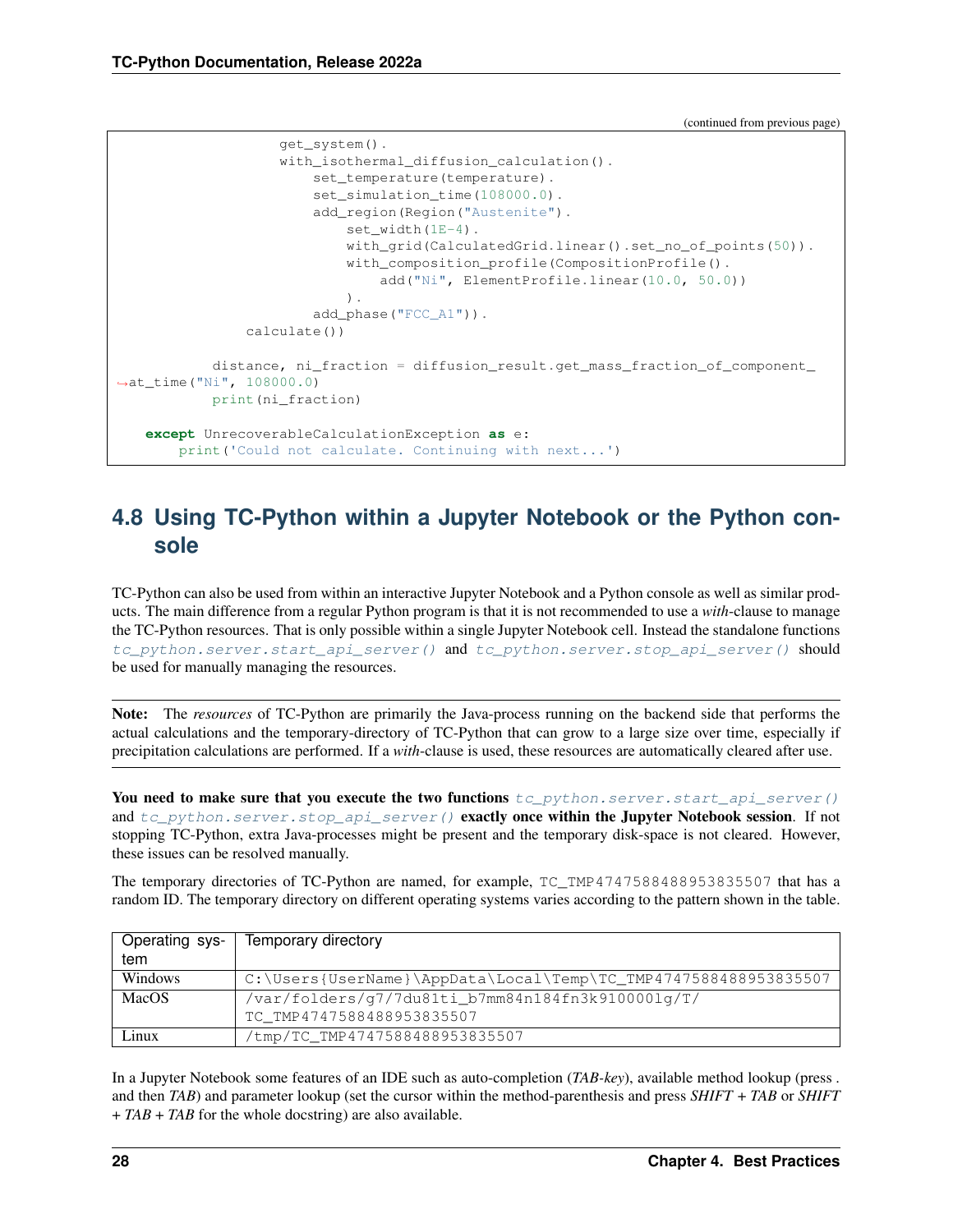#### Example using TC-Python with a Jupyter Notebook:

| C JUDY ter TC-Python with Jupyter Notebook Last Checkpoint: a few seconds ago (autosaved)<br>Logout                                                                                                                                                                                                                                                                                                                                                                                                                         |         |                                |  |  |  |  |                              |  |  |  |  |  |  |  |
|-----------------------------------------------------------------------------------------------------------------------------------------------------------------------------------------------------------------------------------------------------------------------------------------------------------------------------------------------------------------------------------------------------------------------------------------------------------------------------------------------------------------------------|---------|--------------------------------|--|--|--|--|------------------------------|--|--|--|--|--|--|--|
| Fdit<br>Widgets<br>Help<br>View<br>Cell<br>Kernel<br>File<br>Insert                                                                                                                                                                                                                                                                                                                                                                                                                                                         | Trusted | Python [conda env:Anaconda3] O |  |  |  |  |                              |  |  |  |  |  |  |  |
| <b>QB</b><br>$+ +$<br>$H$ Run $C$ $H$<br>٠<br>$\infty$<br>B<br>goog<br>Code<br>$\scriptstyle\!\times$                                                                                                                                                                                                                                                                                                                                                                                                                       |         |                                |  |  |  |  |                              |  |  |  |  |  |  |  |
|                                                                                                                                                                                                                                                                                                                                                                                                                                                                                                                             |         |                                |  |  |  |  |                              |  |  |  |  |  |  |  |
| In $[1]$ : from to python import *                                                                                                                                                                                                                                                                                                                                                                                                                                                                                          |         |                                |  |  |  |  |                              |  |  |  |  |  |  |  |
| In $[2]$ : start api server()                                                                                                                                                                                                                                                                                                                                                                                                                                                                                               |         |                                |  |  |  |  |                              |  |  |  |  |  |  |  |
| In [3]: system = SetUp() select database and elements ("FEDEMO", ["Fe", "Ni", "Cr"]) get system()<br>calc = system.with single equilibrium calculation()                                                                                                                                                                                                                                                                                                                                                                    |         |                                |  |  |  |  |                              |  |  |  |  |  |  |  |
| In [4]: temp = 825 # in K<br>ni conc = $10.0$ # in wt-%<br>cr conc = $8.0$ # in wt-%<br>$calc. \setminus$<br>set condition (ThermodynamicQuantity.temperature(), temp). \<br>set condition (ThermodynamicQuantity.mass fraction of a component ("Ni"), ni conc / 100).<br>set condition (ThermodynamicQuantity.mass fraction of a component ("Cr"), cr conc / 100)<br>$result = calc.calculate()$<br>In [5]: result.get value of (ThermodynamicQuantity.mole fraction of a phase ("FCC A1"))<br>Out [5]: 0.3345580340424432 |         |                                |  |  |  |  |                              |  |  |  |  |  |  |  |
|                                                                                                                                                                                                                                                                                                                                                                                                                                                                                                                             |         |                                |  |  |  |  | In $[6]$ : stop api server() |  |  |  |  |  |  |  |

# <span id="page-32-0"></span>**4.9 Property Model Framework**

#### <span id="page-32-1"></span>**4.9.1 Debugging Property Model code**

You can debug property models while running them from Thermo-Calc.

- Start Thermo-Calc and create a Property Model calculator.
- Select the model you want to debug and check the debug checkbox in the lower right corner of the Python code tab.

|       | Driving force |             |             |                                                                                     |
|-------|---------------|-------------|-------------|-------------------------------------------------------------------------------------|
|       | Configuration | Description | Python code |                                                                                     |
| $7 +$ |               |             |             | HOT MOTTLED OF TATILE TOLCE!                                                        |
| 75    | ging model:   |             |             |                                                                                     |
|       |               |             |             | 76 c_python.implementation._propertymodel_sdk import _PropertyModelProxy            |
| 77    |               |             |             | rtyModelProxy(\model=DrivingForcePythonModel(), java_port=57334, python_port=65247) |
|       |               |             |             |                                                                                     |
|       |               |             |             | $ {\mathcal{S}} $ Debug                                                             |

Now the model that you want to debug has been updated with code needed to connect with Thermo-Calc.

• Start debugging the model in the IDE of your choice.

Note: You must use a Python interpreter where TC-Python is installed.

In PyCharm it looks like this: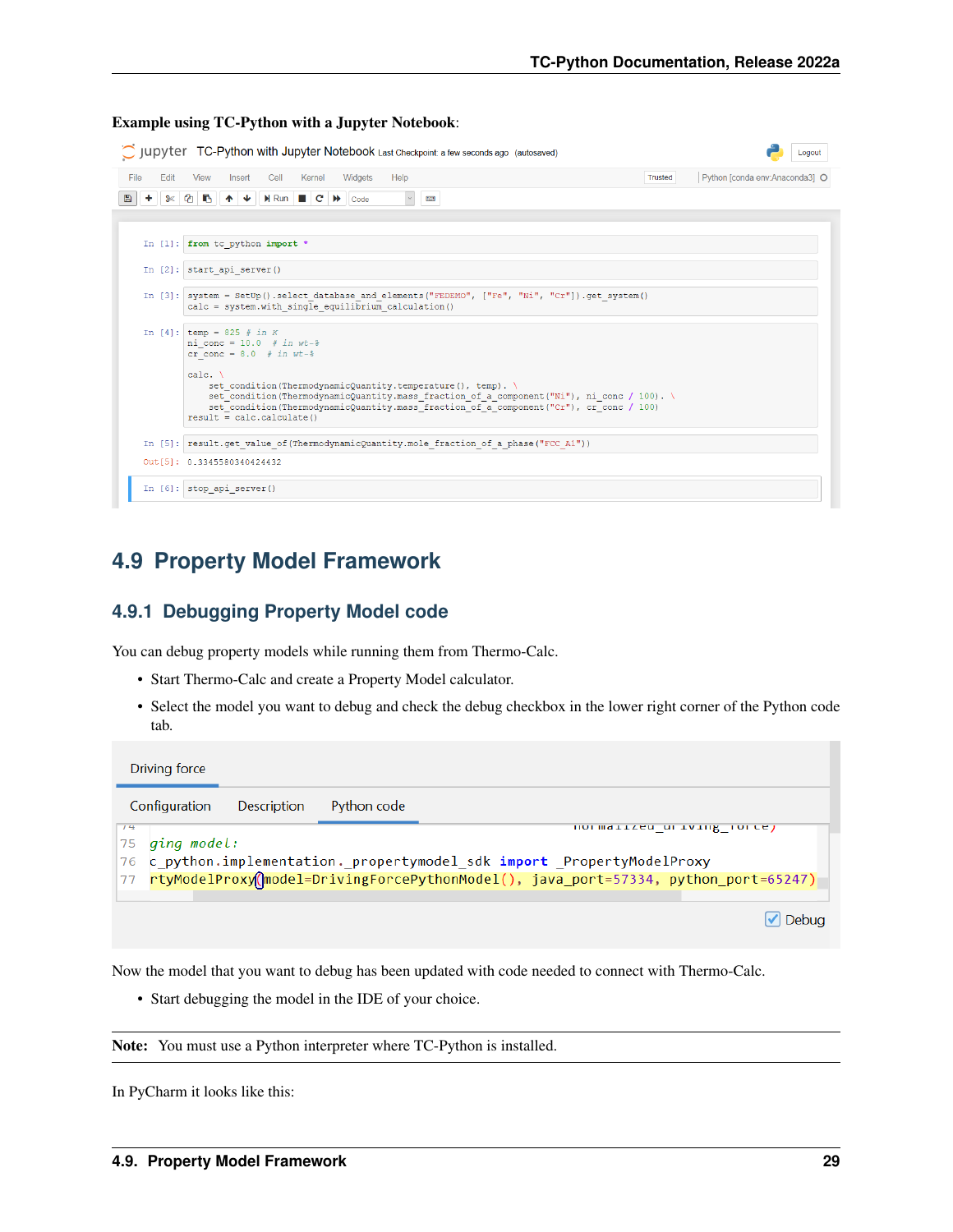| <b>Pa</b> DrivingForcePythonModel.py |                                                                 |  |  |                                        |             |                                                       |                  |                                |  |  |
|--------------------------------------|-----------------------------------------------------------------|--|--|----------------------------------------|-------------|-------------------------------------------------------|------------------|--------------------------------|--|--|
| $\overline{1}$                       | from tc_python import $*$                                       |  |  |                                        |             |                                                       |                  |                                |  |  |
| $\overline{2}$                       |                                                                 |  |  |                                        |             |                                                       |                  |                                |  |  |
| $\mathcal{L}_{1}$                    | $\overline{3}$<br>class DrivingForcePythonModel(PropertyModel): |  |  |                                        |             |                                                       |                  |                                |  |  |
| 5                                    |                                                                 |  |  | $RESULT_QUANTITY = "drivingForce"$     |             |                                                       |                  |                                |  |  |
| 6                                    |                                                                 |  |  |                                        |             | NORMALIZED_RESULT_QUANTITY = "normalizedDrivingForce" |                  |                                |  |  |
| 7                                    |                                                                 |  |  | MATRIX_PHASE_LIST = "matrix"           |             |                                                       |                  |                                |  |  |
| $\,$ 8                               |                                                                 |  |  | PRECIPITATE_PHASE_LIST = "precipitate" |             |                                                       |                  |                                |  |  |
| 9                                    |                                                                 |  |  |                                        |             | <b>Show Context Actions</b>                           | Alt+Enter        |                                |  |  |
| 10 <sub>1</sub>                      | া                                                               |  |  | def provide_calculation_re n Paste     |             |                                                       | $Ctrl + V$       | $ntity$ :                      |  |  |
| 11                                   |                                                                 |  |  | $results = [create\_ener]$             |             | Copy / Paste Special                                  |                  | $\triangleright$ ULT_QUANTITY, |  |  |
| 12                                   |                                                                 |  |  |                                        |             | <b>Column Selection Mode</b>                          | Alt+Shift+Insert | $ $ uantity.text")),           |  |  |
| 13                                   |                                                                 |  |  |                                        | create_gene | Find Usages                                           | $Alt + F7$       | RMALIZED_RESULT_QUANTITY,      |  |  |
| 14                                   |                                                                 |  |  |                                        |             | Refactor                                              |                  | $ izedResultQuantity.text")$ ] |  |  |
| 15<br>16                             |                                                                 |  |  | return results                         |             | Folding                                               |                  |                                |  |  |
| $17$ of                              |                                                                 |  |  | def provide_model_category             |             | Go To                                                 |                  |                                |  |  |
| 18                                   |                                                                 |  |  | return [self._get_prop                 |             | Generate                                              | Alt+Insert       |                                |  |  |
| 19                                   |                                                                 |  |  |                                        |             | Run 'DrivingForcePythonMo'                            | Ctrl+Shift+F10   |                                |  |  |
| $20 -$                               | া                                                               |  |  | def provide_model_name(sel             |             | Debug 'DrivingForcePythonMo'                          |                  |                                |  |  |
|                                      |                                                                 |  |  |                                        |             | <b>C.</b> Run 'DrivingForcePythonMo' with Coverage    |                  |                                |  |  |

Note: When your IDE and Thermo-Calc have sucessfully connected, you will see this in the Thermo-Calc log:

10:34:42,170 INFO Waiting **for** developer(!) to start Python process **in** debugger... ,<sup>→</sup>DrivingForcePythonModel 10:34:42,171 INFO Connected successfully to the Python process **for** the model ,<sup>→</sup>'DrivingForcePythonModel' **in** DEBUG mode

You can stop the debug session in your IDE, change the model code, and start debugging again. The changes you made will take effect in Thermo-Calc without the need to restart. If you for instance changed the method evaluate\_model(), the change will take effect the next time you press *Perform*.

It is also possible to start the models from TC-Python. The workflow is exactly the same as described above, except instead of starting Thermo-Calc graphical user interface, you start a Python script and use the parameter debug\_model=True when selecting your model.

```
from tc_python import *
```

```
with TCPython() as start:
   property_model = (
       start.
           select_database_and_elements("FEDEMO", ["Fe", "C"]).
           get_system().
           with_property_model_calculation("my own Driving Force", debug_model=True).
           set_composition("C", 1.0).
            )
   property_model.calculate()
    ...
```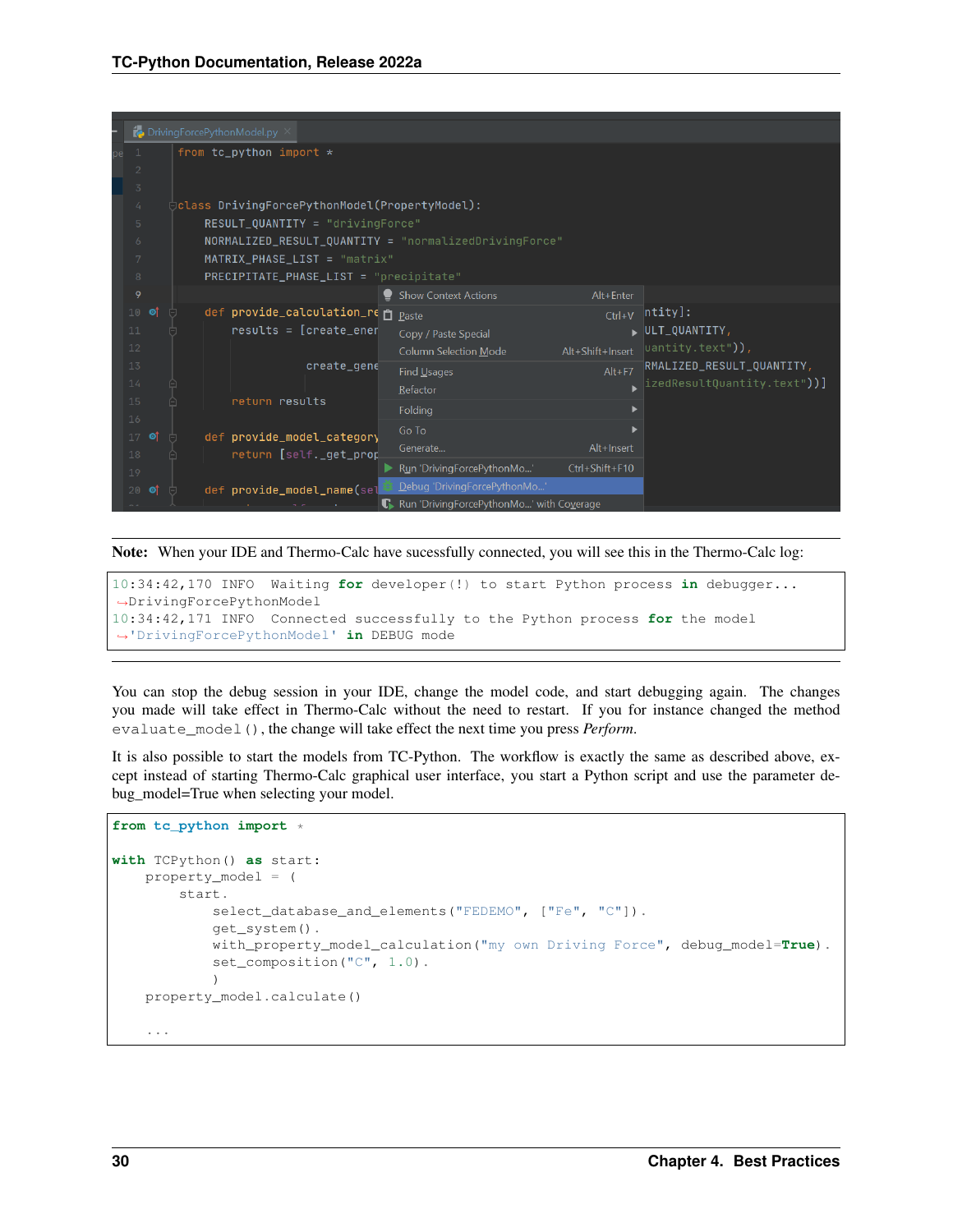#### <span id="page-34-0"></span>**4.9.2 Developing Property Models in several files**

You can split your Property Model code in several *py* files, and there are two ways of doing that:

- *side-by-side* modules
- *common* modules

*Side-by-side* modules are Python files located in the same folder as the Property Model.

*Common* modules are Python files located in a folder outside of the Property Model folder, which makes it possible to share them with several models as a common library.

#### <span id="page-34-1"></span>**4.9.2.1** *side-by-side* **modules**

You are required to:

- Add a \_\_init \_\_.py file to your Property Model folder
- Add all imports of *side-by-side* modules in your main Property Model Python file also to the *\_\_init\_\_.py* file

#### Example:

CriticalTemperaturesPythonModel.py (The main Property Model file):

```
from CriticalTemperaturesPython import CriticalTemperatures
from tc_python import *
import numpy as np
class CriticalTemperaturesPythonModel(PropertyModel):
   ...
```
\_\_init\_\_.py:

```
from CriticalTemperaturesPython.critical_temperatures_library import
,→CriticalTemperatures
```
If you are using PyCharm, the package name of the Property Model might be highlighted as an error, in this case you can mark the Property Model directory (i.e. the root of the present model directory) by right-clicking on it in the project window of PyCharm and marking it as *Sources Root*:



critical\_temperatures\_library.py:

```
from tc_python import *
import numpy as np
from scipy import optimize
from enum import Enum
class CriticalTemperatures(object):
   ...
```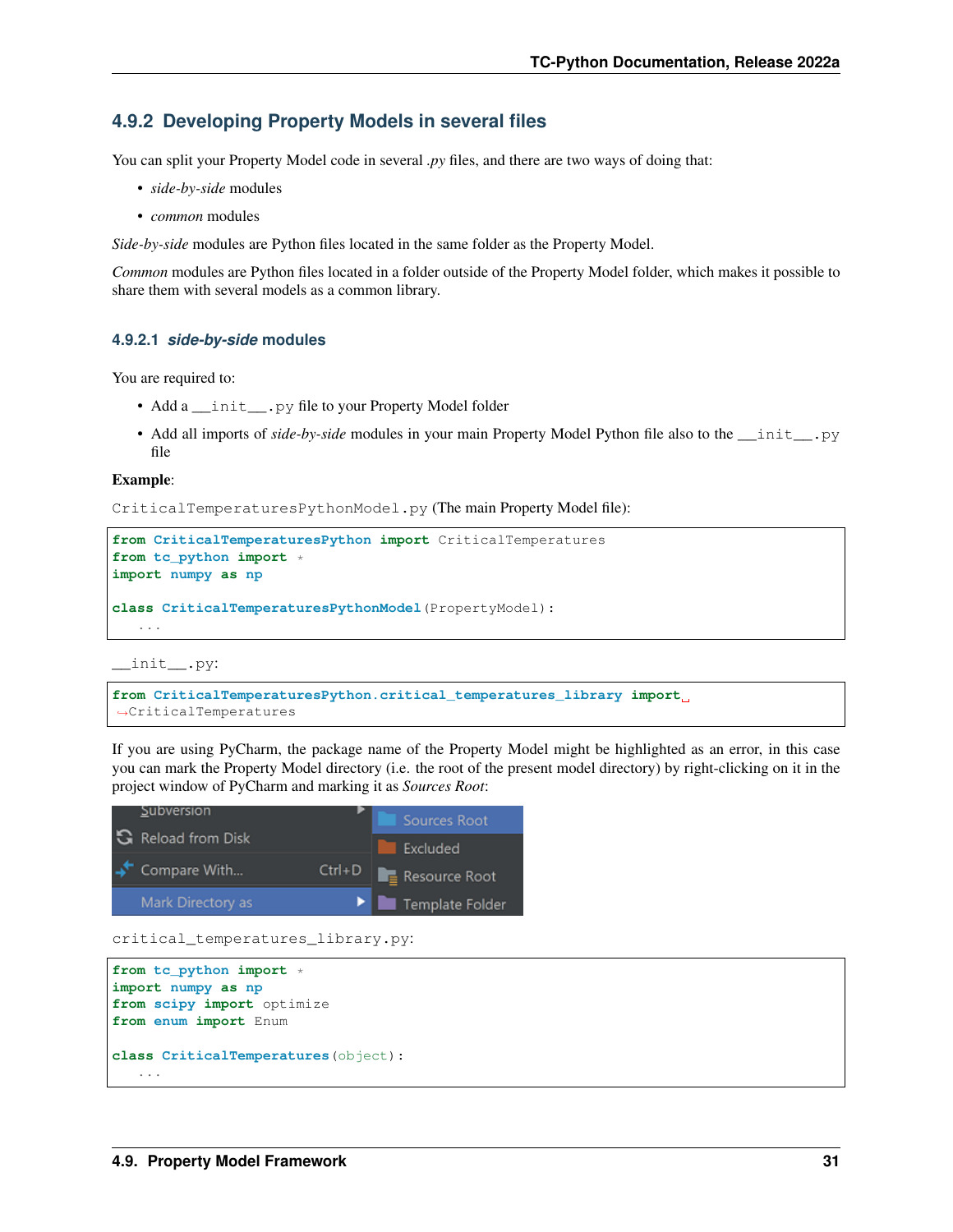Note: Modules installed in the Python interpreter such as *numpy*, *scipy*, etc can be imported as normal. This only concerns files imported as *side-by-side* modules.

#### <span id="page-35-0"></span>**4.9.2.2** *common* **modules**

*common* modules work very similar to *side-by-side* modules except the import statements are done in the "main" \_\_init\_\_.py file in *[Property Model directory](#page-24-0)*.

You are required to:

- Add a \_\_init\_\_.py file to your property model folder.
- Add all imports of *common* modules in your main property model python file also to both the *\_\_init \_\_.*py file in *[Property Model directory](#page-24-0)* AND the \_\_init\_\_.py of the property model.

#### Example:

CriticalTemperaturesPythonModel.py (The main Property Model file):

```
from PropertyModels import Martensite
from tc_python import *
```

```
class CriticalTemperaturesPythonModel(PropertyModel):
   ...
```
\_\_init\_\_.py: (The init file located in the property model folder)

**from PropertyModels import** Martensite

\_\_init\_\_.py: (The init file located in *[Property Model directory](#page-24-0)*)

**from PropertyModels.common.martensite\_library import** Martensite

The file critical\_temperatures\_library.py should in this example be located in a folder called common in the *[Property Model directory](#page-24-0)*.

```
critical_temperatures_library.py:
```

```
from tc_python import *
import numpy as np
from scipy import optimize
from enum import Enum
class CriticalTemperatures(object):
   ...
```
Note: *common* modules don't have to be located in folder called common. It can be any name, as long as the imports match the folder name.

Note: In this example the *[Property Model directory](#page-24-0)* is called 'PropertyModels'. If you use a different directory for your property model, your imports have to match that.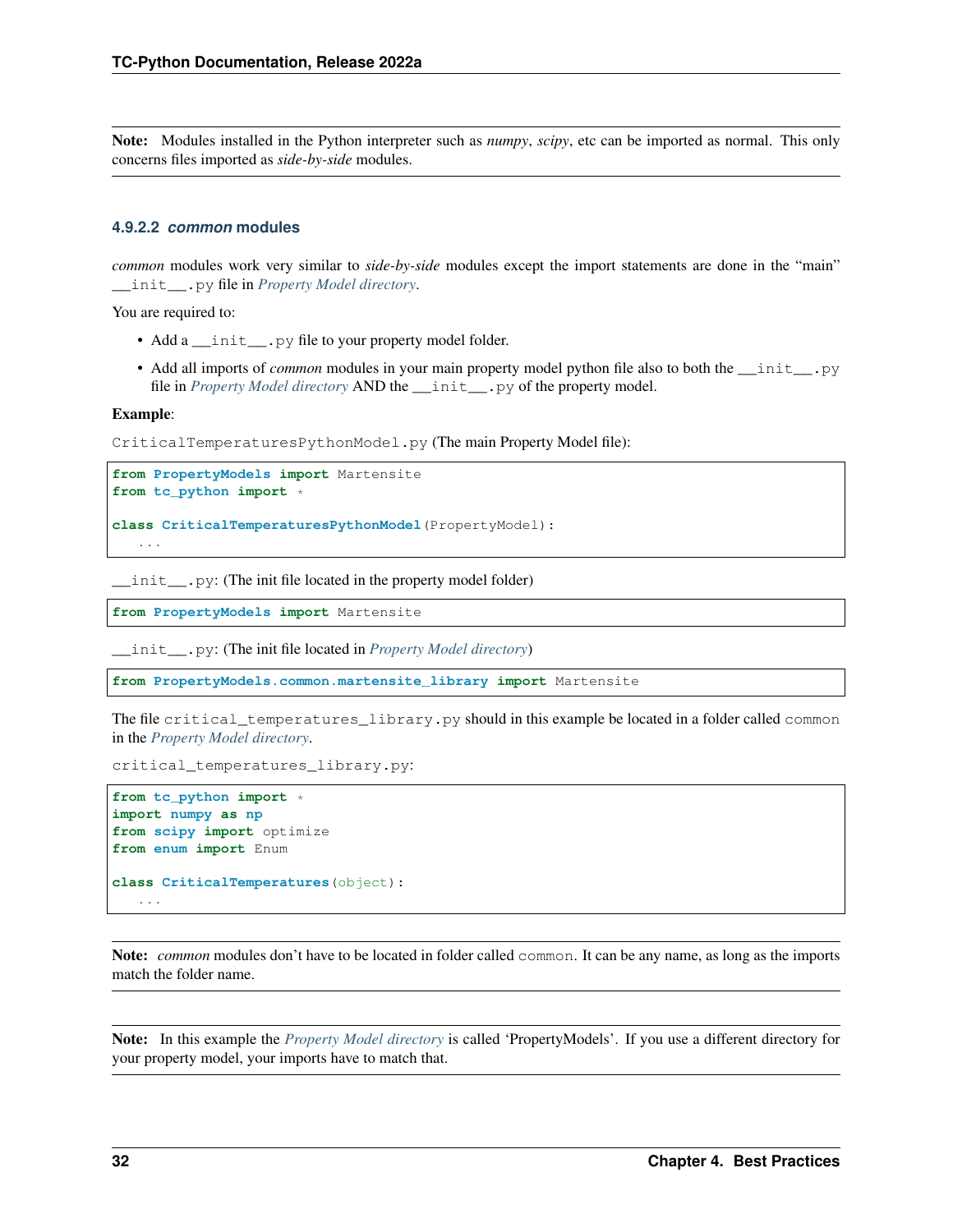# **4.9.3 Alternative Python for Property Models**

# **4.9.3.1 Default bundled Python interpreter**

Thermo-Calc is by default using a Python 3.7.2 interpreter bundled to the software for running the property models. It is containing the following major packages:

| Package      | Version |
|--------------|---------|
| matplotlib   | 3.3.2   |
| numpy        | 1.19.2  |
| scikit-learn | 0.23.2  |
| scipy        | 1.5.2   |
| TC-Python    | 2022a   |

Warning: Any changes to the interpreter packages can therefore break Thermo-Calc and should be avoided. If the installation gets broken, it can be fixed by reinstalling Thermo-Calc after having removed it.

Please contact the Thermo-Calc support if you think that further packages might be useful in future releases. If these packages are insufficient for you, it is possible to use another Python-interpreter: *[Config](#page-36-0)[uring another Python interpreter](#page-36-0)*.

The interpreter is located in different places depending on the platform:

| Operating<br>system | Path to the bundled Python-interpreter                                         |
|---------------------|--------------------------------------------------------------------------------|
| Windows             | $C:\Perogram \ files \ The \ Two - \Calc \ 2022a \ python \ python \ . \ exec$ |
| Linux               | /home/UserName/Thermo-Calc/2022a/python/bin/python3                            |
| <b>MacOS</b>        | /Applications/Thermo-Calc-2022a.app/Contents/Resources/                        |
|                     | python/bin/python3                                                             |

# <span id="page-36-0"></span>**4.9.3.2 Configuring another Python interpreter**

If you require additional Python-packages or prefer to use your own interpreter installed on your system, you can change the interpreter used by Thermo-Calc to run the property models. Select Tools→Options in the Thermo-Calc GUI and modify the path to that of your Python 3 interpreter of choice:

| Property model Python interpreter: | C:\Program Files\Thermo-Calc\2021a\python\python.exe | Modify |  |
|------------------------------------|------------------------------------------------------|--------|--|
|                                    |                                                      |        |  |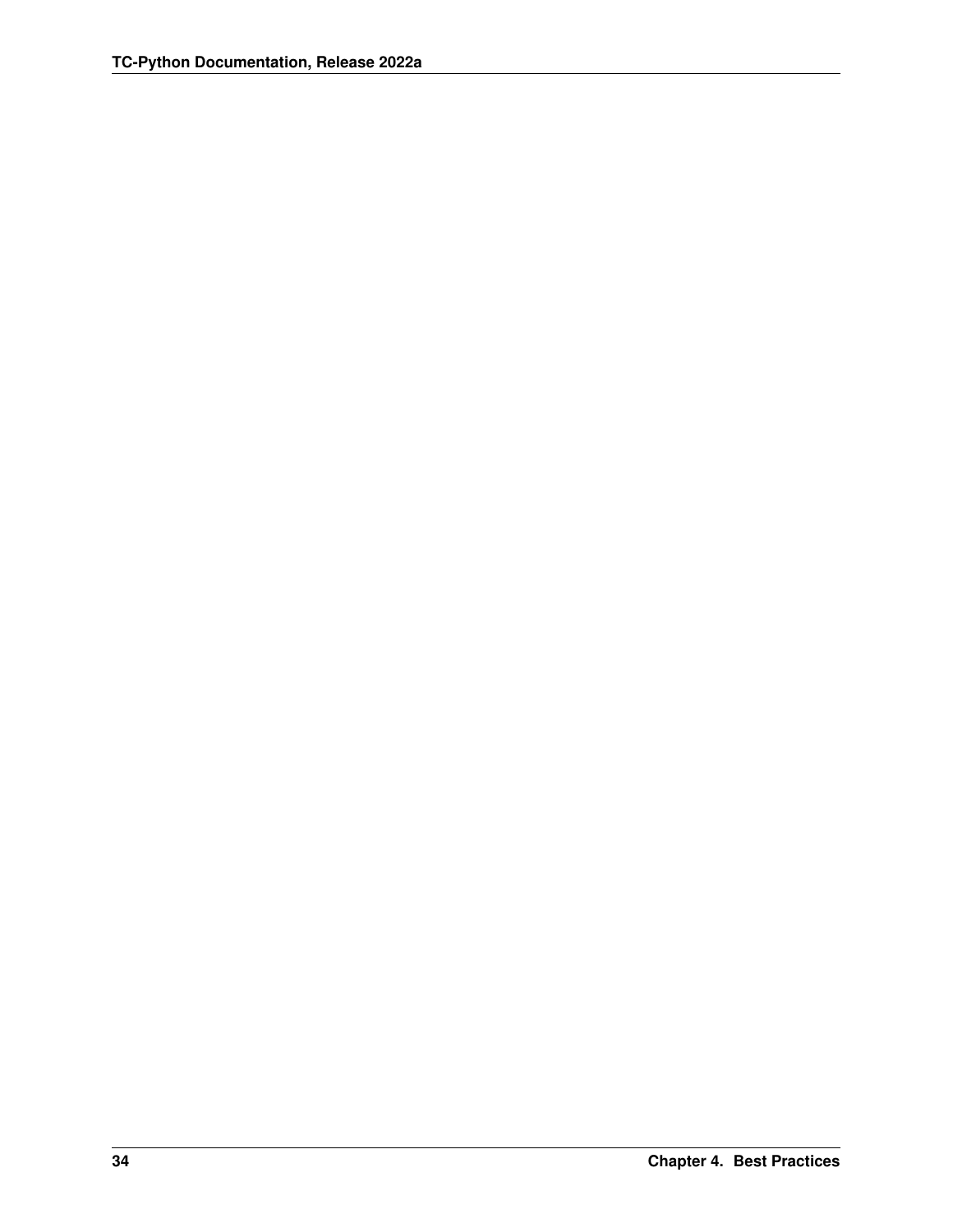# **CHAPTER**

# **FIVE**

# **API REFERENCE**

# **5.1 Calculations**

# **5.1.1 Module "single\_equilibrium"**

<span id="page-38-0"></span>**class** tc\_python.single\_equilibrium.**AbstractSingleEquilibriumCalculation**(*calculator*) Bases: [tc\\_python.abstract\\_base.AbstractCalculation](#page-230-0)

Abstract configuration required for a single equilibrium calculation.

Note: This is an abstract class that cannot be used directly.

**abstract calculate**() → *[tc\\_python.single\\_equilibrium.SingleEquilibriumTempResult](#page-49-0)*

# **disable\_global\_minimization**()

Turns the global minimization completely off.

Returns This [SingleEquilibriumCalculation](#page-41-0) object

# **enable\_global\_minimization**()

Turns the global minimization on (using the default settings).

Returns This [SingleEquilibriumCalculation](#page-41-0) object

# **get\_components**() → List[str]

Returns a list of components in the system (including all components auto-selected by the database(s)).

Returns The components

# **get\_gibbs\_energy\_addition\_for**(*phase: str*) → float

Used to get the additional energy term (always being a constant) of a given phase. The value given is added to the Gibbs energy of the (stoichiometric or solution) phase. It can represent a nucleation barrier, surface tension, elastic energy, etc.

It is not composition-, temperature- or pressure-dependent.

Parameters **phase** – Specify the name of the (stoichiometric or solution) phase with the addition

Returns Gibbs energy addition to G per mole formula unit.

# **get\_system\_data**() → *[tc\\_python.abstract\\_base.SystemData](#page-232-0)*

Returns the content of the database for the currently loaded system. This can be used to modify the parameters and functions and to change the current system by using  $with$  system modifications ().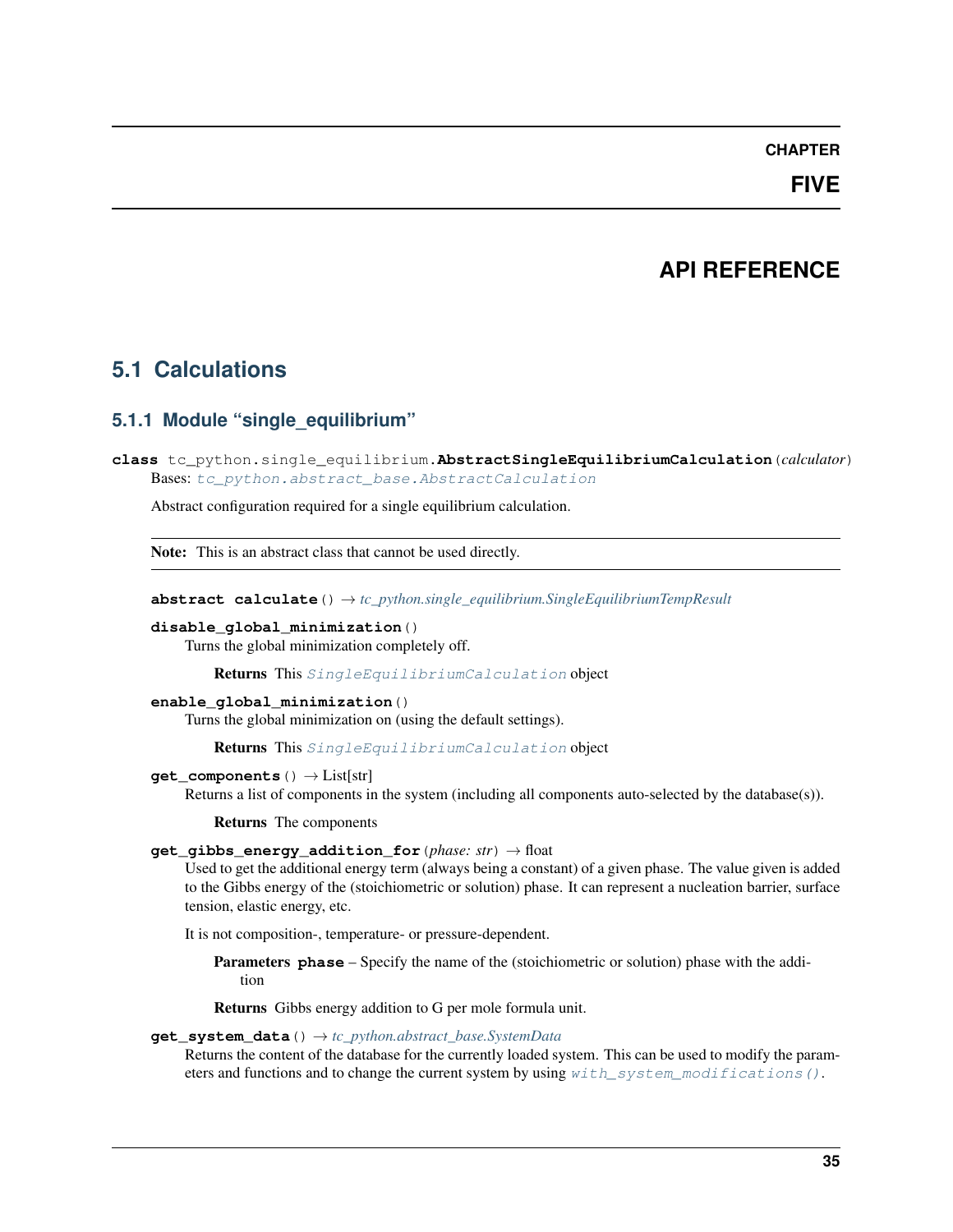Note: Parameters can only be read from unencrypted (i.e. *user*) databases loaded as *\*.tdb*-file.

Returns The system data

**run\_poly\_command**(*command: str*)

Runs a Thermo-Calc command from the Console Mode POLY module immediately in the engine.

Parameters **command** – The Thermo-Calc Console Mode command

Returns This [SingleEquilibriumCalculation](#page-41-0) object

Note: It should not be necessary for most users to use this method, try to use the corresponding method implemented in the API instead.

Warning: As this method runs raw Thermo-Calc commands directly in the engine, it may hang the program in case of spelling mistakes (e.g. forgotten equals sign).

#### **set\_component\_to\_entered**(*component: str*)

Sets the specified component to the status ENTERED, that is the default state.

Parameters **component** – The component name or *ALL\_COMPONENTS*

Returns This [SingleEquilibriumCalculation](#page-41-0) object

**set\_component\_to\_suspended**(*component: str*, *reset\_conditions: bool = False*)

Sets the specified component to the status SUSPENDED, i.e. it is ignored in the calculation.

**Parameters** 

- **reset\_conditions** if 'True' also remove composition conditions for the component if they are defined
- **component** The component name or *ALL\_COMPONENTS*

Returns This [SingleEquilibriumCalculation](#page-41-0) object

# **set\_gibbs\_energy\_addition\_for**(*phase: str*, *gibbs\_energy: float*)

Used to specify the additional energy term (always being a constant) of a given phase. The value (*gibbs\_energy*) given is added to the Gibbs energy of the (stoichiometric or solution) phase. It can represent a nucleation barrier, surface tension, elastic energy, etc.

It is not composition-, temperature- or pressure-dependent.

Parameters

- **phase** Specify the name of the (stoichiometric or solution) phase with the addition
- **gibbs\_energy** Addition to G per mole formula unit

Returns This [SingleEquilibriumCalculation](#page-41-0) object

#### **set\_phase\_to\_dormant**(*phase: str*)

Sets the phase to the status DORMANT, necessary for calculating the driving force to form the specified phase.

Parameters **phase** – The phase name or *ALL\_PHASES* for all phases

Returns This [SingleEquilibriumCalculation](#page-41-0) object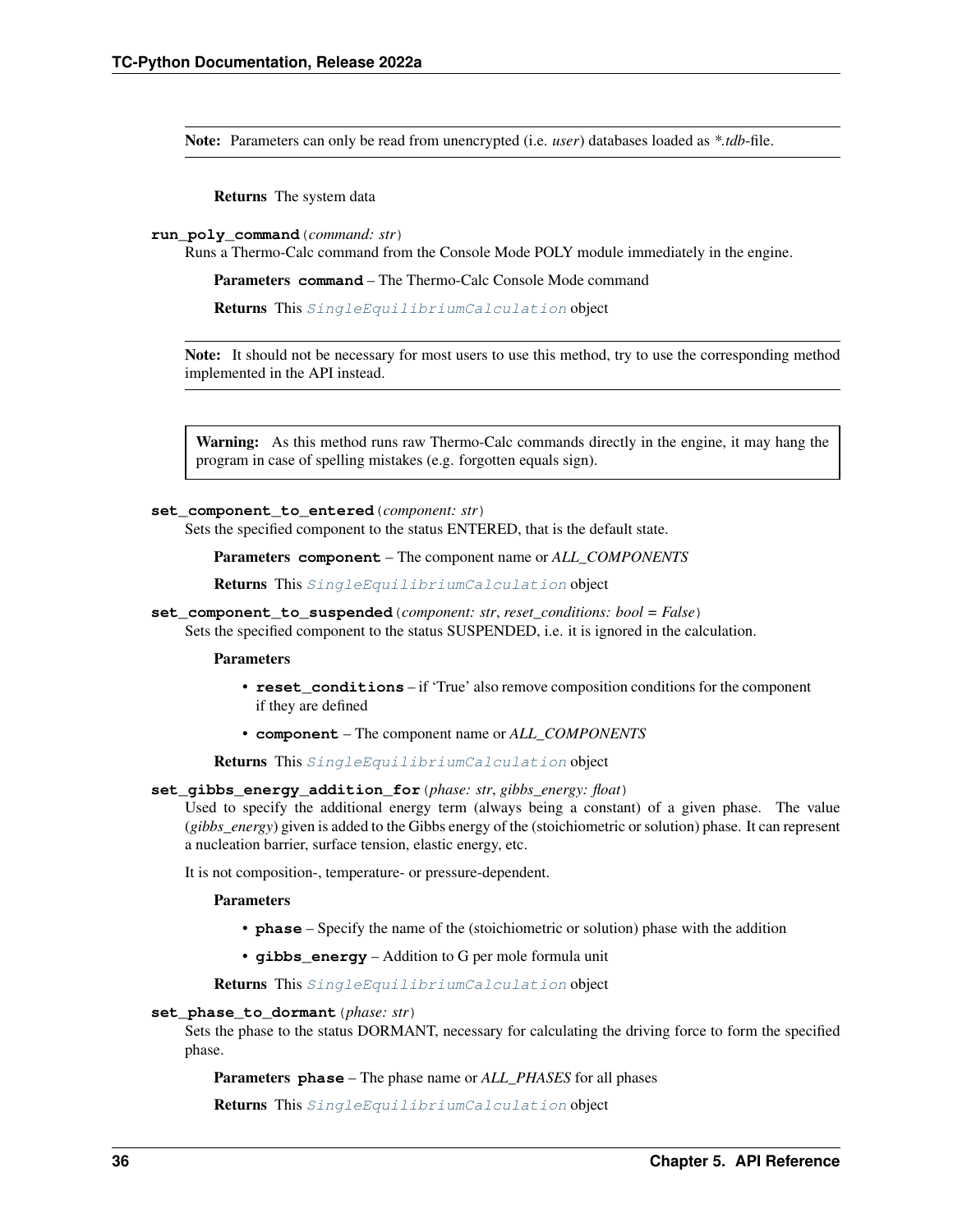set phase to entered (*phase: str. amount: float = 1.0*) Sets the phase to the status ENTERED, that is the default state.

Parameters

- **phase** The phase name or *ALL\_PHASES* for all phases
- **amount** The phase fraction (between 0.0 and 1.0)

Returns This [SingleEquilibriumCalculation](#page-41-0) object

# **set\_phase\_to\_fixed**(*phase: str*, *amount: float*)

Sets the phase to the status FIXED, i.e. it is guaranteed to have the specified phase fraction after the calculation.

Parameters

- **phase** The phase name
- **amount** The fixed phase fraction (between 0.0 and 1.0)

Returns This [SingleEquilibriumCalculation](#page-41-0) object

- **set\_phase\_to\_suspended**(*phase: str*)
	- Sets the phase to the status SUSPENDED, i.e. it is ignored in the calculation.

Parameters **phase** – The phase name or *ALL\_PHASES* for all phases

Returns This [SingleEquilibriumCalculation](#page-41-0) object

**with\_options**(*options:* [tc\\_python.single\\_equilibrium.SingleEquilibriumOptions](#page-45-0)) Sets the simulation options.

Parameters **options** – The simulation options

Returns This [SingleEquilibriumCalculation](#page-41-0) object

# **with\_reference\_state**(*component: str*, *phase: str = 'SER'*, *temperature: float = - 1.0*, *pressure: float = 100000.0*)

The reference state for a component is important when calculating activities, chemical potentials and enthalpies and is determined by the database being used. For each component the data must be referred to a selected phase, temperature and pressure, i.e. the reference state.

All data in all phases where this component dissolves must use the same reference state. However, different databases can use different reference states for the same element/component. It is important to be careful when combining data obtained from different databases.

By default, activities, chemical potentials and so forth are computed relative to the reference state used by the database. If the reference state in the database is not suitable for your purposes, use this command to set the reference state for a component using SER, i.e. the Stable Element Reference (which is usually set as default for a major component in alloys dominated by the component). In such cases, the temperature and pressure for the reference state is not needed.

For a phase to be usable as a reference for a component, the component needs to have the same composition as an end member of the phase. The reference state is an end member of a phase. The selection of the end member associated with the reference state is only performed once this command is executed.

If a component has the same composition as several end members of the chosen reference phase, then the end member that is selected at the specified temperature and pressure will have the lowest Gibbs energy.

#### Parameters

- **component** The name of the element must be given.
- **phase** Name of a phase used as the new reference state. Or SER for the Stable Element Reference.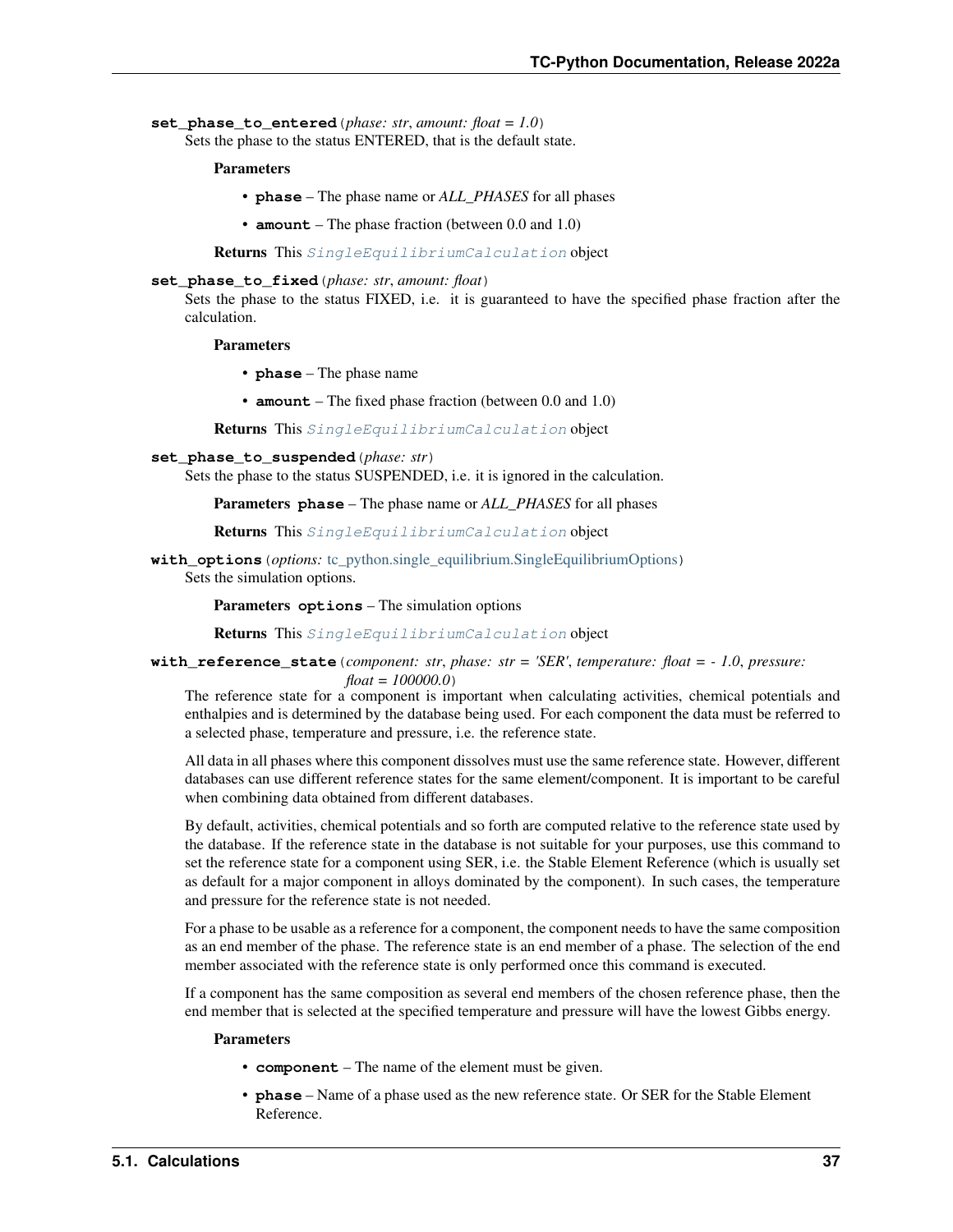- **temperature** The Temperature (in K) for the reference state. Or CURRENT\_TEMPERATURE which means that the current temperature is used at the time of evaluation of the reference energy for the calculation.
- **pressure** The Pressure (in Pa) for the reference state.

Returns This [SingleEquilibriumCalculation](#page-41-0) object

<span id="page-41-1"></span>**with\_system\_modifications**(*system\_modifications:* [tc\\_python.abstract\\_base.SystemModifications](#page-234-0))

Updates the system of this calculator with the supplied system modification (containing new phase parameters and system functions).

Note: This is only possible if the system has been read from unencrypted (i.e. *user*) databases loaded as a \*.tdb-file.

Parameters **system\_modifications** – The system modification to be performed

Returns This [SingleEquilibriumCalculation](#page-41-0) object

<span id="page-41-0"></span>**class** tc\_python.single\_equilibrium.**SingleEquilibriumCalculation**(*calculator*) Bases: [tc\\_python.single\\_equilibrium.AbstractSingleEquilibriumCalculation](#page-38-0)

Configuration for a single equilibrium calculation.

Note: Specify the conditions and possibly other settings, the calculation is performed with [calculate\(\)](#page-41-2).

#### <span id="page-41-4"></span>**bookmark\_state**(*bookmark\_id: str = ''*) → str

Puts a "bookmark" on the current calculation-state of the calculator allowing the program to return to this state later as needed.

By bookmarking a state, you can simplify the convergence of equilibria when they strongly depend on the starting conditions (i.e. the state). Also use it to improve performance by running a calculation, then bookmarking it, and later returning to it for other equilibria whose conditions are "close" to the bookmarked equilibrium.

This method is used in combination with the method set state to bookmark().

**Parameters bookmark\_id** – The bookmark id. If omitted a generated id is used and returned

Returns The bookmark id

<span id="page-41-2"></span>**calculate**() → *[tc\\_python.single\\_equilibrium.SingleEquilibriumTempResult](#page-49-0)*

Performs the calculation and provides a temporary result object that is only valid until something gets changed in the calculation state. The method  $caluculate()$  is the default approach and should be used in most cases.

Returns A new [SingleEquilibriumTempResult](#page-49-0) object which can be used to get specific values from the calculated result. It is undefined behavior to use that object after the state of the calculation has been changed.

Warning: If the result object should be valid for the whole program lifetime, use [calculate\\_with\\_state\(\)](#page-41-3) instead.

<span id="page-41-3"></span>**calculate\_with\_state**() → *[tc\\_python.single\\_equilibrium.SingleEquilibriumResult](#page-47-0)*

Performs the calculation and provides a result object that reflects the present state of the calculation during the whole lifetime of the object.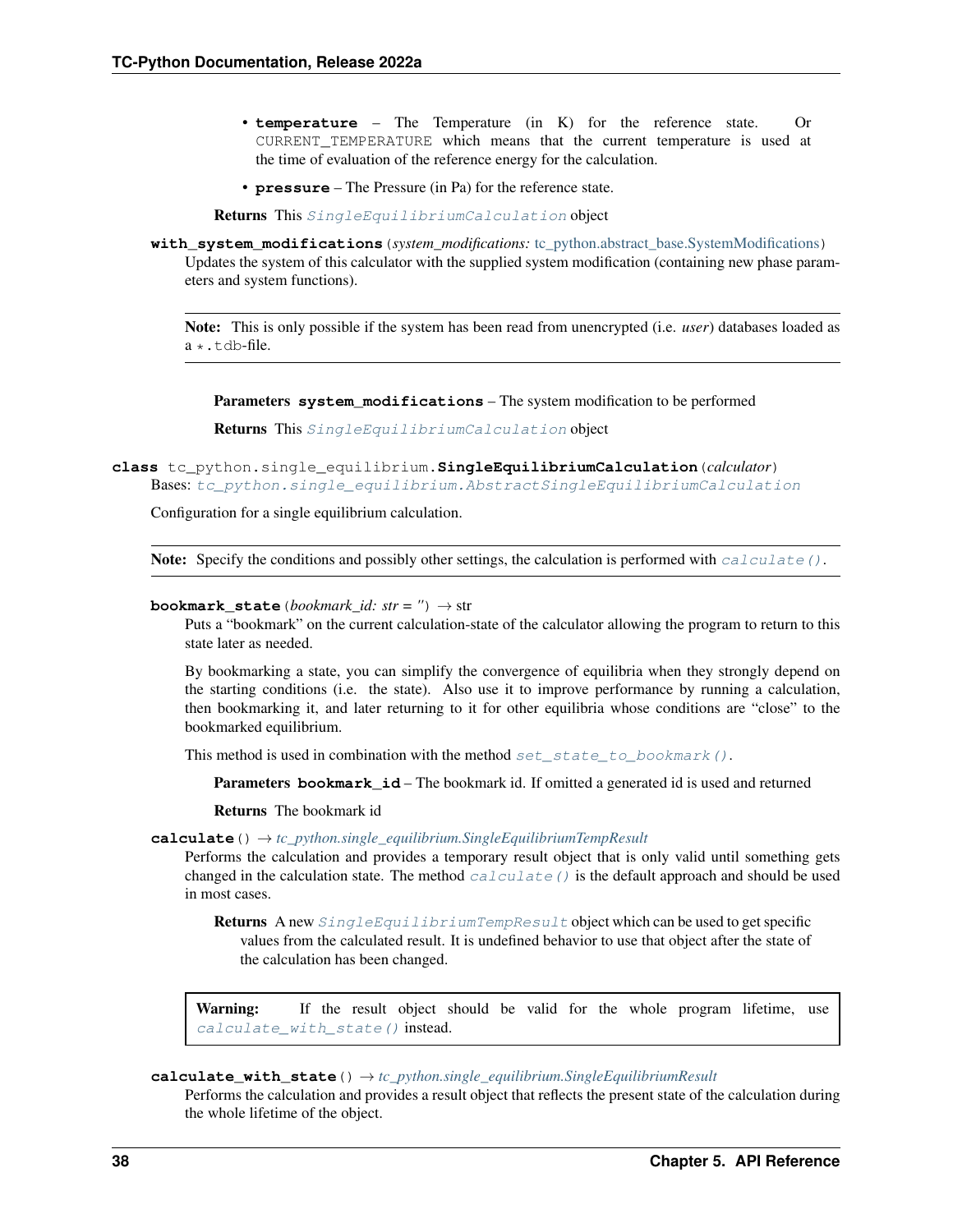Note: Because this method has performance and temporary disk space overhead (i.e. it is resource heavy), only use it when it is necessary to access the result object after the state is changed. In most cases you should use the method  $calu$ late().

**Returns** A new  $SingleEquilibriumResult$  object which can be used later at any time to get specific values from the calculated result.

#### **disable\_global\_minimization**()

Turns the global minimization completely off.

Returns This [SingleEquilibriumCalculation](#page-41-0) object

#### **enable\_global\_minimization**()

Turns the global minimization on (using the default settings).

Returns This [SingleEquilibriumCalculation](#page-41-0) object

#### **get\_components**() → List[str]

Returns a list of components in the system (including all components auto-selected by the database(s)).

#### Returns The components

# **get\_gibbs\_energy\_addition\_for**(*phase: str*) → float

Used to get the additional energy term (always being a constant) of a given phase. The value given is added to the Gibbs energy of the (stoichiometric or solution) phase. It can represent a nucleation barrier, surface tension, elastic energy, etc.

It is not composition-, temperature- or pressure-dependent.

Parameters **phase** – Specify the name of the (stoichiometric or solution) phase with the addition

Returns Gibbs energy addition to G per mole formula unit.

**get\_interfacial\_energy**(*matrix\_phase: str*, *precipitate\_phases: List[str]*,

*zero\_volume\_elements: List[str]* =  $\Gamma$ 'C', 'N'])  $\rightarrow$  Dict[str, float] Estimates the interfacial energy between a matrix phase and a precipitate phase using thermodynamic data from a CALPHAD database. The approximation model is based on Becker's bond energy approach.

Default: elements with no contribution to volume are C and N.

#### Parameters

- **matrix\_phase** The matrix phase.
- **precipitate\_phases** The list of precipitate phases for which interfacial energy between them and the matrix phase is to be calculated.
- **zero\_volume\_elements** The elements that are assumed to not contribute to the volume.

Returns A dictionary containing interfacial energy per precipitate phase.

# **get\_system\_data**() → *[tc\\_python.abstract\\_base.SystemData](#page-232-0)*

Returns the content of the database for the currently loaded system. This can be used to modify the parameters and functions and to change the current system by using  $with\_system\_modifications()$ .

Note: Parameters can only be read from unencrypted (i.e. *user*) databases loaded as *\*.tdb*-file.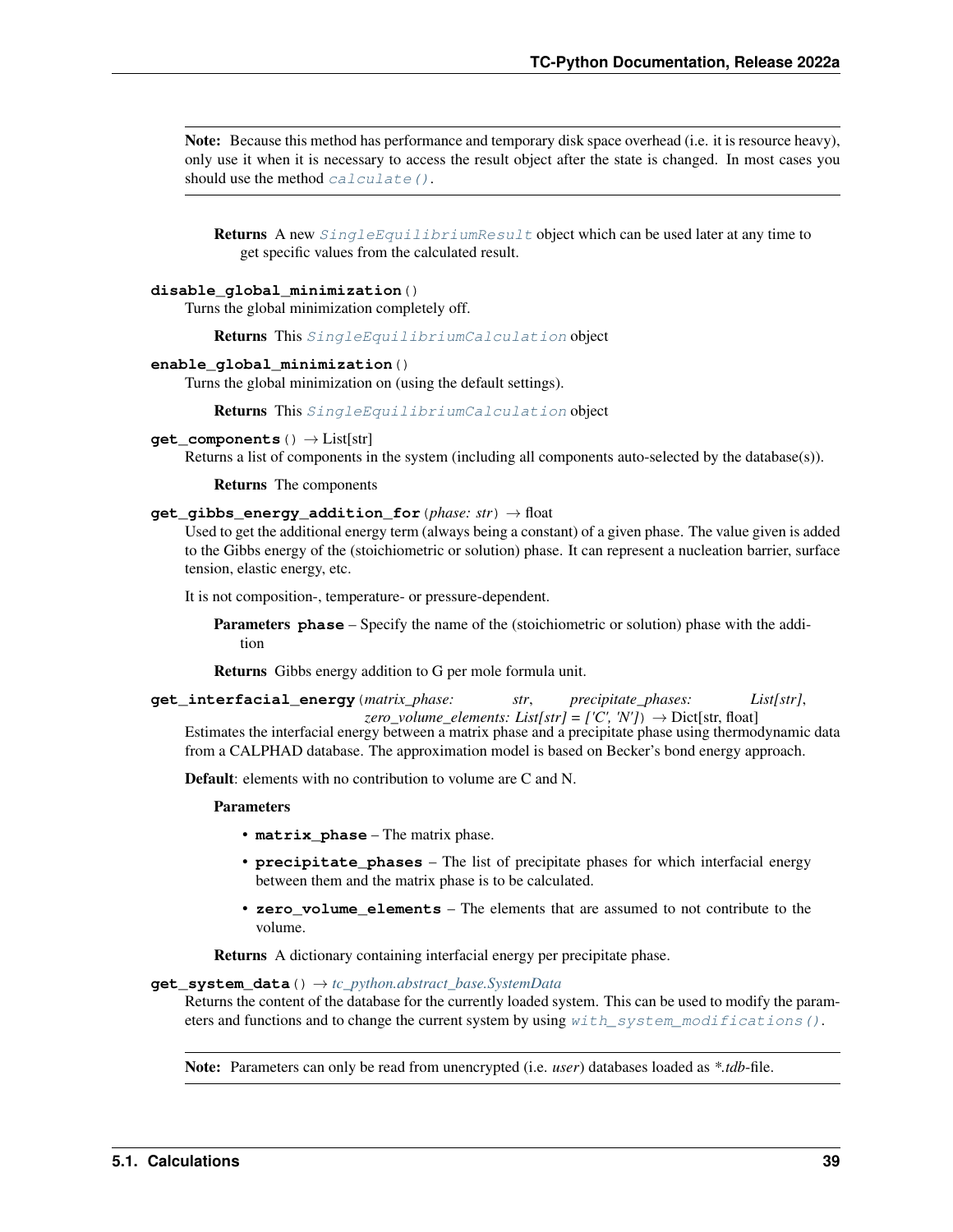Returns The system data

#### **remove\_all\_conditions**()

Removes all set conditions.

Returns This [SingleEquilibriumCalculation](#page-41-0) object

**remove\_condition**(*quantity: Union*/[tc\\_python.quantity\\_factory.ThermodynamicQuantity](#page-207-0), str]) Removes the specified condition.

**Parameters quantity** – the thermodynamic quantity to set as condition; a Console Mode syntax string can be used as an alternative (for example "X(Cr)")

Returns This [SingleEquilibriumCalculation](#page-41-0) object

# **run\_poly\_command**(*command: str*)

Runs a Thermo-Calc command from the Console Mode POLY module immediately in the engine.

Parameters **command** – The Thermo-Calc Console Mode command

Returns This [SingleEquilibriumCalculation](#page-41-0) object

Note: It should not be necessary for most users to use this method, try to use the corresponding method implemented in the API instead.

Warning: As this method runs raw Thermo-Calc commands directly in the engine, it may hang the program in case of spelling mistakes (e.g. forgotten equals sign).

#### **set\_component\_to\_entered**(*component: str*)

Sets the specified component to the status ENTERED, that is the default state.

Parameters **component** – The component name or *ALL\_COMPONENTS*

Returns This [SingleEquilibriumCalculation](#page-41-0) object

**set\_component\_to\_suspended**(*component: str*, *reset\_conditions: bool = False*)

Sets the specified component to the status SUSPENDED, i.e. it is ignored in the calculation.

#### Parameters

- **reset** conditions if 'True' also remove composition conditions for the component if they are defined
- **component** The component name or *ALL\_COMPONENTS*

Returns This [SingleEquilibriumCalculation](#page-41-0) object

**set\_condition**(*quantity: Union[*[tc\\_python.quantity\\_factory.ThermodynamicQuantity](#page-207-0)*, str]*, *value: float*)

Sets the specified condition.

#### **Parameters**

- **quantity** The thermodynamic quantity to set as condition; a Console Mode syntax string can be used as an alternative (for example " $X(Cr)$ ")
- **value** The value of the condition

Returns This [SingleEquilibriumCalculation](#page-41-0) object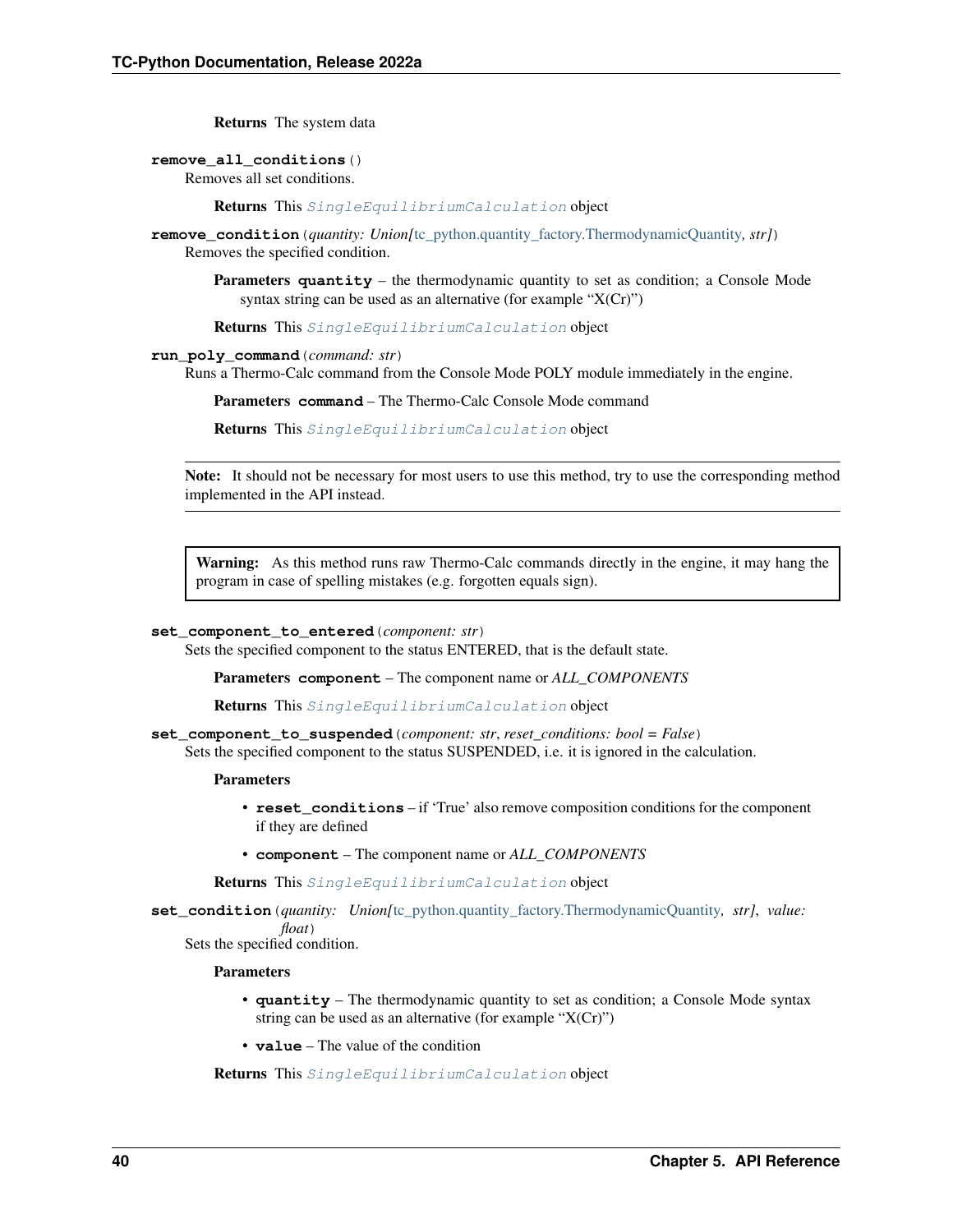### **set\_gibbs\_energy\_addition\_for**(*phase: str*, *gibbs\_energy: float*)

Used to specify the additional energy term (always being a constant) of a given phase. The value (*gibbs\_energy*) given is added to the Gibbs energy of the (stoichiometric or solution) phase. It can represent a nucleation barrier, surface tension, elastic energy, etc.

It is not composition-, temperature- or pressure-dependent.

#### Parameters

- **phase** Specify the name of the (stoichiometric or solution) phase with the addition
- **gibbs\_energy** Addition to G per mole formula unit

Returns This [SingleEquilibriumCalculation](#page-41-0) object

#### **set\_phase\_to\_dormant**(*phase: str*)

Sets the phase to the status DORMANT, necessary for calculating the driving force to form the specified phase.

Parameters **phase** – The phase name or *ALL\_PHASES* for all phases

Returns This [SingleEquilibriumCalculation](#page-41-0) object

#### **set\_phase\_to\_entered**(*phase: str*, *amount: float = 1.0*)

Sets the phase to the status ENTERED, that is the default state.

#### Parameters

- **phase** The phase name or *ALL\_PHASES* for all phases
- **amount** The phase fraction (between 0.0 and 1.0)

Returns This [SingleEquilibriumCalculation](#page-41-0) object

# **set\_phase\_to\_fixed**(*phase: str*, *amount: float*)

Sets the phase to the status FIXED, i.e. it is guaranteed to have the specified phase fraction after the calculation.

#### **Parameters**

- **phase** The phase name
- **amount** The fixed phase fraction (between 0.0 and 1.0)

Returns This [SingleEquilibriumCalculation](#page-41-0) object

#### **set\_phase\_to\_suspended**(*phase: str*)

Sets the phase to the status SUSPENDED, i.e. it is ignored in the calculation.

Parameters **phase** – The phase name or *ALL\_PHASES* for all phases

Returns This [SingleEquilibriumCalculation](#page-41-0) object

<span id="page-44-0"></span>**set\_state\_to\_bookmark**(*bookmark\_id: str*) → *[tc\\_python.single\\_equilibrium.SingleEquilibriumTempResult](#page-49-0)* Resets the calculation state to a previously bookmarked state.

After calling this method, the calculation behaves exactly as it would after the bookmarked calculation ran.

This method is used in combination with the method  $\text{bookmark}\_state()$ .

**Parameters bookmark id** – The bookmark id of the state to return to.

Returns A new [SingleEquilibriumTempResult](#page-49-0) object which can be used to get specific values from the calculated result. It is undefined behavior to use that object after the state of the calculation has been changed.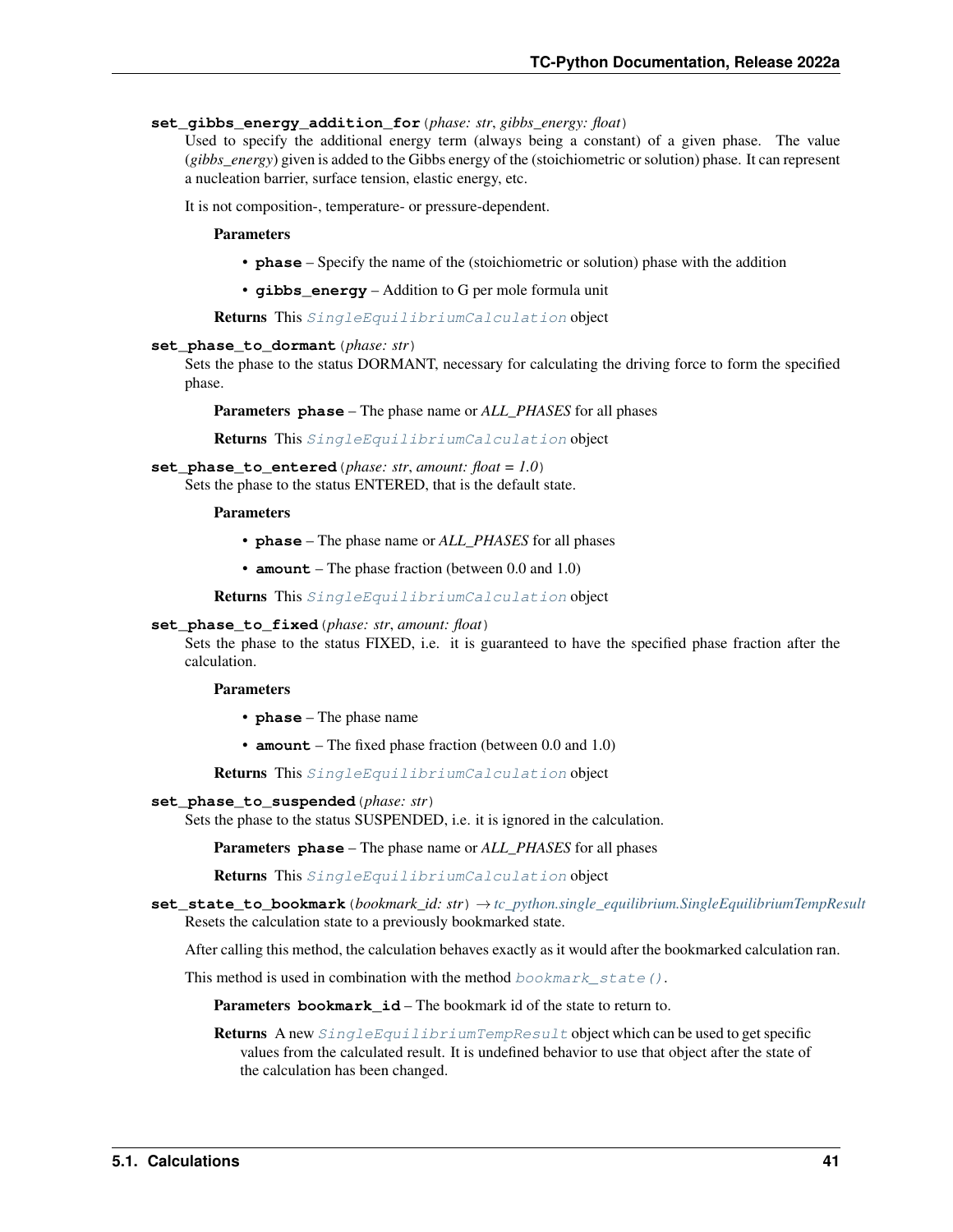**with options** (*options:* [tc\\_python.single\\_equilibrium.SingleEquilibriumOptions](#page-45-0)) Sets the simulation options.

Parameters **options** – The simulation options

Returns This [SingleEquilibriumCalculation](#page-41-0) object

**with reference state** (*component: str, phase: str = 'SER', temperature: float =*  $-1.0$ *, pressure:* 

*float = 100000.0*)

The reference state for a component is important when calculating activities, chemical potentials and enthalpies and is determined by the database being used. For each component the data must be referred to a selected phase, temperature and pressure, i.e. the reference state.

All data in all phases where this component dissolves must use the same reference state. However, different databases can use different reference states for the same element/component. It is important to be careful when combining data obtained from different databases.

By default, activities, chemical potentials and so forth are computed relative to the reference state used by the database. If the reference state in the database is not suitable for your purposes, use this command to set the reference state for a component using SER, i.e. the Stable Element Reference (which is usually set as default for a major component in alloys dominated by the component). In such cases, the temperature and pressure for the reference state is not needed.

For a phase to be usable as a reference for a component, the component needs to have the same composition as an end member of the phase. The reference state is an end member of a phase. The selection of the end member associated with the reference state is only performed once this command is executed.

If a component has the same composition as several end members of the chosen reference phase, then the end member that is selected at the specified temperature and pressure will have the lowest Gibbs energy.

# Parameters

- **component** The name of the element must be given.
- **phase** Name of a phase used as the new reference state. Or SER for the Stable Element Reference.
- **temperature** The Temperature (in K) for the reference state. Or CURRENT\_TEMPERATURE which means that the current temperature is used at the time of evaluation of the reference energy for the calculation.
- **pressure** The Pressure (in Pa) for the reference state.

Returns This [SingleEquilibriumCalculation](#page-41-0) object

<span id="page-45-1"></span>**with\_system\_modifications**(*system\_modifications:* [tc\\_python.abstract\\_base.SystemModifications](#page-234-0)) Updates the system of this calculator with the supplied system modification (containing new phase parameters and system functions).

Note: This is only possible if the system has been read from unencrypted (i.e. *user*) databases loaded as  $a \star$ .tdb-file.

Parameters **system\_modifications** – The system modification to be performed

Returns This [SingleEquilibriumCalculation](#page-41-0) object

```
class tc_python.single_equilibrium.SingleEquilibriumOptions
    Bases: object
```
<span id="page-45-2"></span>General simulation conditions for the thermodynamic calculations.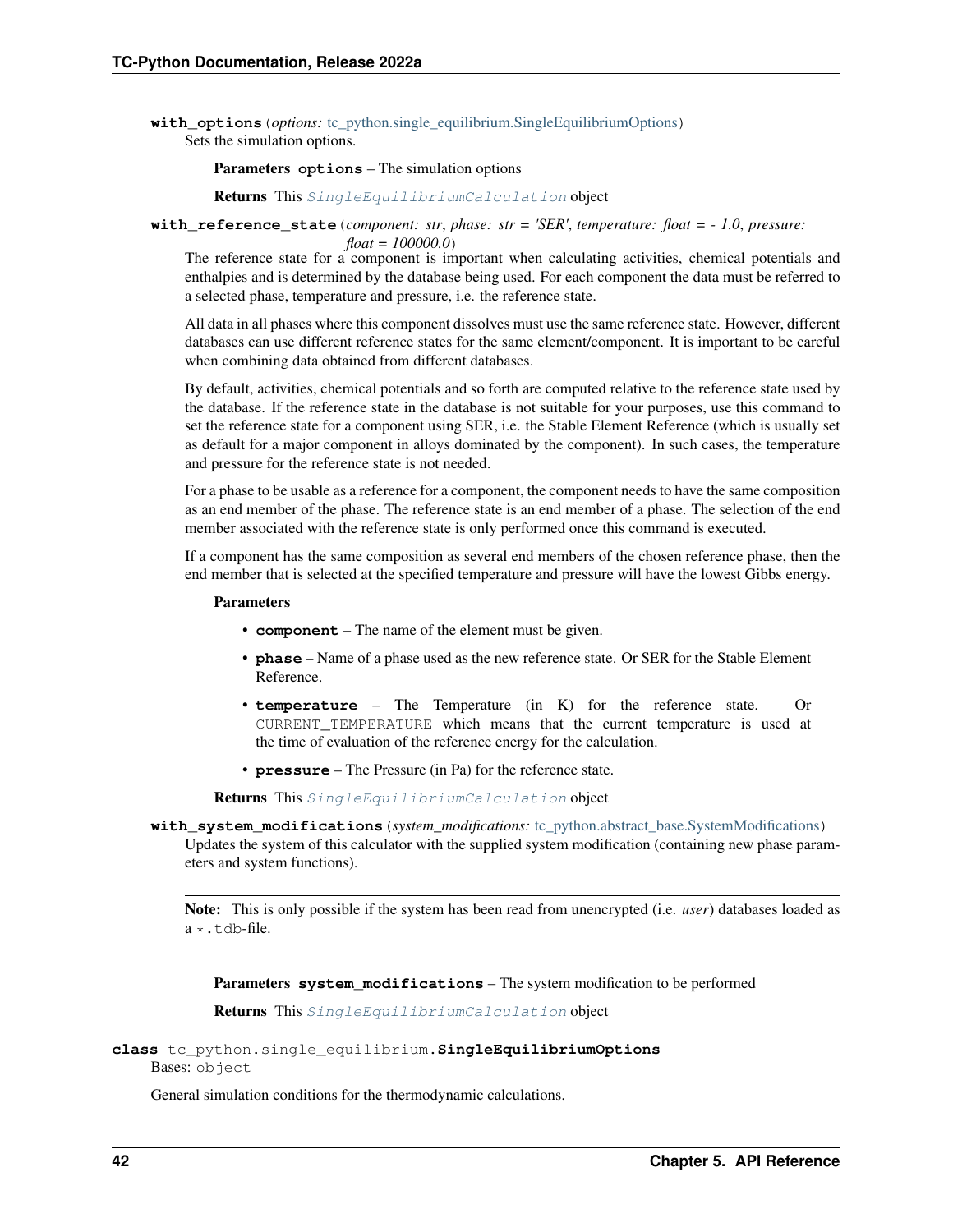#### **disable\_approximate\_driving\_force\_for\_metastable\_phases**()

Disables the approximation of the driving force for metastable phases.

# Default: Enabled

Note: When enabled, the metastable phases are included in all iterations. However, these may not have reached their most favorable composition and thus their driving forces may be only approximate.

If it is important that these driving forces are correct, use [disable\\_approximate\\_driving\\_force\\_for\\_metastable\\_phases\(\)](#page-45-2) to force the calculation to converge for the metastable phases.

Returns This [SingleEquilibriumOptions](#page-45-0) object

## **disable\_control\_step\_size\_during\_minimization**()

Disables stepsize control during minimization (non-global).

#### Default: Enabled

Returns This [SingleEquilibriumOptions](#page-45-0) object

#### **disable\_force\_positive\_definite\_phase\_hessian**()

Disables forcing of positive definite phase Hessian. This determines how the minimum of an equilibrium state in a normal minimization procedure (non-global) is reached. For details, search the Thermo-Calc documentation for "Hessian minimization".

Default: Enabled

Returns This [SingleEquilibriumOptions](#page-45-0) object

# **enable\_approximate\_driving\_force\_for\_metastable\_phases**()

Enables the approximation of the driving force for metastable phases.

### Default: Enabled

Note: When enabled, the metastable phases are included in all iterations. However, these may not have reached their most favorable composition and thus their driving forces may be only approximate.

If it is important that these driving forces are correct, use disable approximate driving force for metastable phases() to force the calculation to converge for the metastable phases.

Returns This [SingleEquilibriumOptions](#page-45-0) object

#### **enable\_control\_step\_size\_during\_minimization**()

Enables stepsize control during normal minimization (non-global).

Default: Enabled

Returns This [SingleEquilibriumOptions](#page-45-0) object

#### **enable\_force\_positive\_definite\_phase\_hessian**()

Enables forcing of positive definite phase Hessian. This determines how the minimum of an equilibrium state in a normal minimization procedure (non-global) is reached. For details, search the Thermo-Calc documentation for "Hessian minimization".

Default: Enabled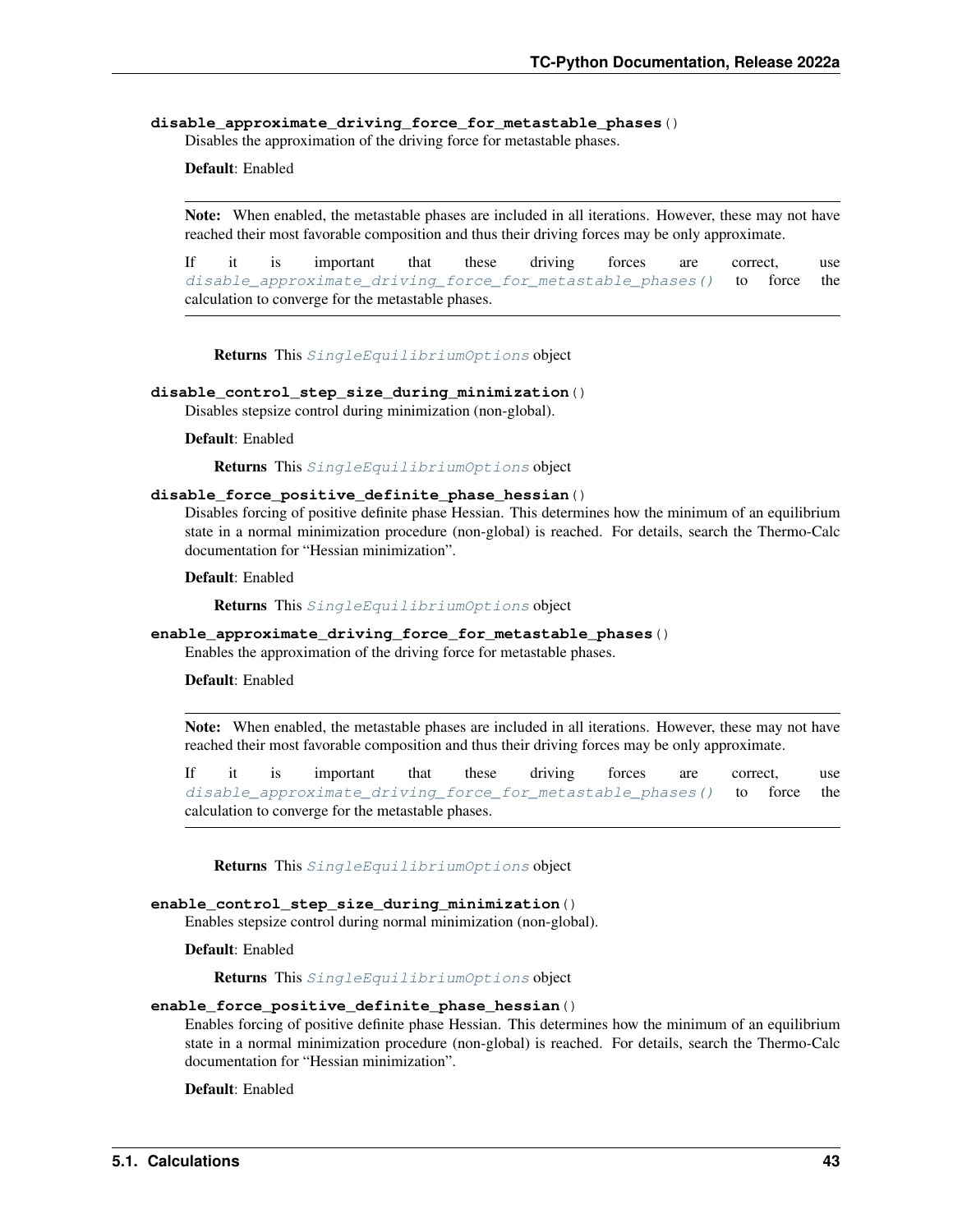Returns This [SingleEquilibriumOptions](#page-45-0) object

**set\_global\_minimization\_max\_grid\_points**(*max\_grid\_points: int = 2000*)

Sets the maximum number of grid points in global minimization. Only applicable if global minimization is actually used.

Default: 2000 points

Parameters **max\_grid\_points** – The maximum number of grid points

Returns This [SingleEquilibriumOptions](#page-45-0) object

**set\_max\_no\_of\_iterations**(*max\_no\_of\_iterations: int = 500*) Set the maximum number of iterations.

Default: max. 500 iterations

Note: As some models give computation times of more than 1 CPU second/iteration, this number is also used to check the CPU time and the calculation stops if 500 CPU seconds/iterations are used.

Parameters **max\_no\_of\_iterations** – The max. number of iterations

Returns This [SingleEquilibriumOptions](#page-45-0) object

**set\_required\_accuracy**(*accuracy: float = 1e-06*)

Sets the required relative accuracy.

Default: 1.0E-6

Note: This is a relative accuracy, and the program requires that the relative difference in each variable must be lower than this value before it has converged. A larger value normally means fewer iterations but less accurate solutions. The value should be at least one order of magnitude larger than the machine precision.

Parameters **accuracy** – The required relative accuracy

Returns This [SingleEquilibriumOptions](#page-45-0) object

```
set smallest fraction (smallest fraction: float = 1e-12)
```
Sets the smallest fraction for constituents that are unstable.

It is normally only in the gas phase that you can find such low fractions.

The default value for the smallest site-fractions is 1E-12 for all phases except for IDEAL phase with one sublattice site (such as the GAS mixture phase in many databases) for which the default value is always as 1E-30.

Parameters **smallest\_fraction** – The smallest fraction for constituents that are unstable

Returns This [SingleEquilibriumOptions](#page-45-0) object

<span id="page-47-0"></span>**class** tc\_python.single\_equilibrium.**SingleEquilibriumResult**(*result*) Bases: [tc\\_python.abstract\\_base.AbstractResult](#page-230-1)

Result of a single equilibrium calculation, it can be evaluated using a Quantity or Console Mode syntax.

#### **change\_pressure**(*pressure: float*)

Change the pressure and re-evaluate the results from the equilibrium without minimizing Gibbs energy, i.e. with higher performance. The properties are calculated at the new pressure using the phase amount,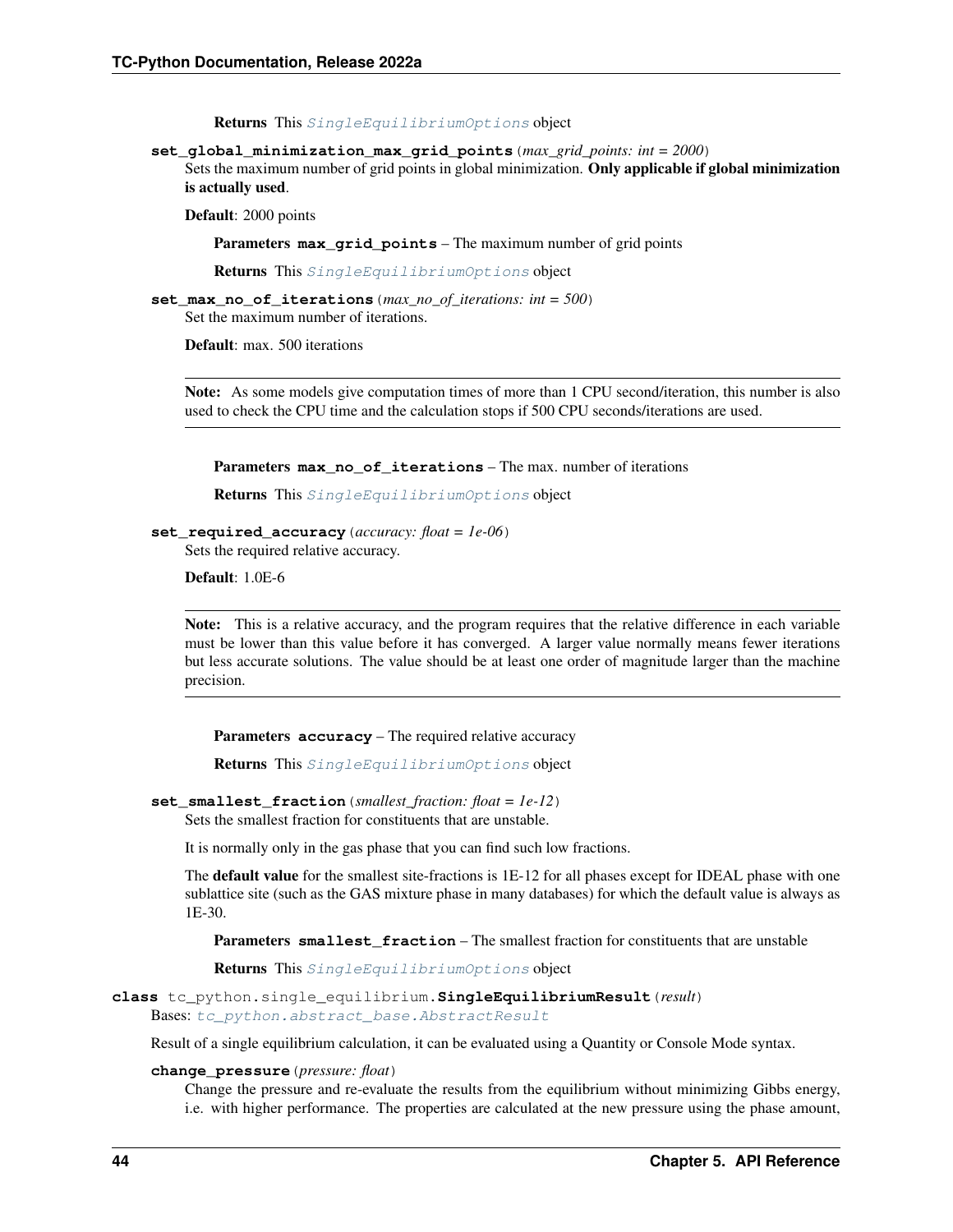temperature and composition of phases from the initial equilibrium. Use get value of () to obtain them.

Parameters **pressure** – The pressure [Pa]

Returns This [SingleEquilibriumCalculation](#page-41-0) object

#### **change\_temperature**(*temperature: float*)

Change the temperature and re-evaluate the results from the equilibrium without minimizing Gibbs energy, i.e. with high performance. The properties are calculated at the new temperature using the phase amount, pressure and composition of phases from the initial equilibrium. Use  $get\_value\_of()$  to obtain them.

Note: This is typically used when calculating room temperature properties (e.g. density) for a material when it is assumed that the equilibrium phase amount and composition freeze-in at a higher temperature during cooling.

#### Parameters **temperature** – The temperature [K]

Returns This [SingleEquilibriumCalculation](#page-41-0) object

#### **get\_components**() → List[str]

Returns the names of the components selected in the system (including any components auto-selected by the database(s)).

Returns The names of the selected components

```
get_conditions () → List[str]
```
Returns the conditions.

Returns The selected conditions

#### **get\_phases**()  $\rightarrow$  List[str]

Returns the phases present in the system due to its configuration. It also contains all phases that have been automatically added during the calculation, this is the difference to the method System. get\_phases\_in\_system().

Returns The names of the phases in the system including automatically added phases

#### **get stable phases** () → List[str]

Returns the stable phases (i.e. the phases present in the current equilibrium).

Returns The names of the stable phases

<span id="page-48-0"></span>**get\_value\_of**(*quantity: Union[*[tc\\_python.quantity\\_factory.ThermodynamicQuantity](#page-207-0)*, str]*) → float Returns a value from a single equilibrium calculation.

Parameters **quantity** – The thermodynamic quantity to get the value of; a Console Mode syntax strings can be used as an alternative (for example "NPM(FCC\_A1)")

Returns The requested value

**run\_poly\_command**(*command: str*)

Runs a Thermo-Calc command from the Console Mode POLY module immediately in the engine. This affects only the state of the result object.

Parameters **command** – The Thermo-Calc Console Mode command

Returns This [SingleEquilibriumCalculation](#page-41-0) object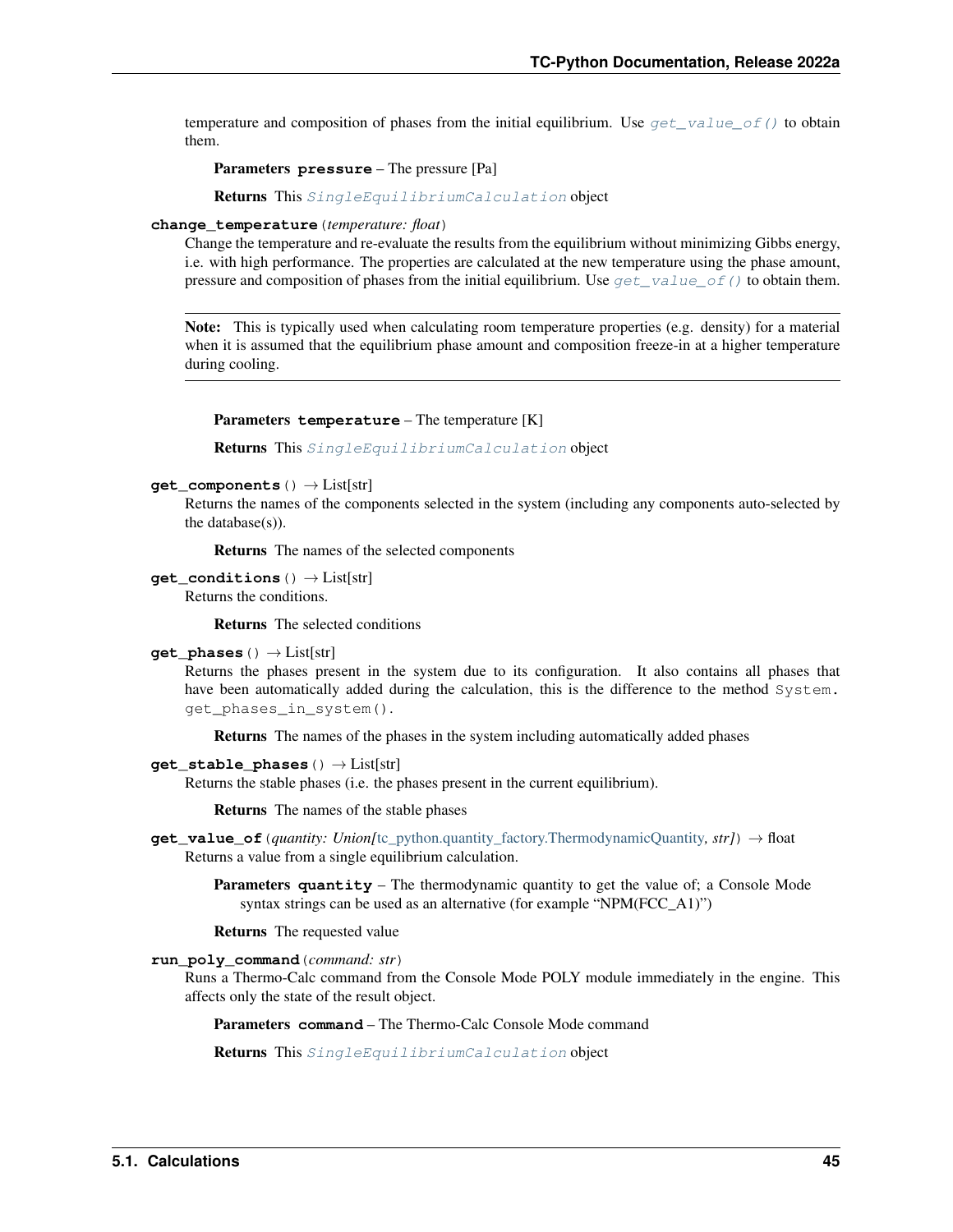Note: It should not be necessary for most users to use this method, try to use the corresponding method implemented in the API instead.

Warning: As this method runs raw Thermo-Calc commands directly in the engine, it may hang the program in case of spelling mistakes (e.g. forgotten equals sign).

#### **save\_to\_disk**(*path: str*)

Saves the result to disk. Note that the result is a folder, containing potentially many files. The result can later be loaded with load\_result\_from\_disk()

**Parameters path** – the path to the folder you want the result to be saved in. It can be relative or absolute.

Returns this [SingleEquilibriumResult](#page-47-0) object

<span id="page-49-0"></span>**class** tc\_python.single\_equilibrium.**SingleEquilibriumTempResult**(*result*) Bases: [tc\\_python.abstract\\_base.AbstractResult](#page-230-1)

Result of a single equilibrium calculation that is only valid until something gets changed in the calculation state. It can be evaluated using a Quantity or Console Mode syntax.

Warning: Note that it is undefined behavior to use that object after something has been changed in the state of the calculation, this will result in an InvalidResultStateException exception being raised.

#### **change\_pressure**(*pressure: float*)

Change the pressure and re-evaluate the results from the equilibrium without minimizing Gibbs energy, i.e. with higher performance. The properties are calculated at the new pressure using the phase amount, temperature and composition of phases from the initial equilibrium. Use  $get\_value\_of()$  to obtain them.

Parameters **pressure** – The pressure [Pa]

Returns This [SingleEquilibriumCalculation](#page-41-0) object

### **change\_temperature**(*temperature: float*)

Change the temperature and re-evaluate the results from the equilibrium without minimizing Gibbs energy, i.e. with high performance. The properties are calculated at the new temperature using the phase amount, pressure and composition of phases from the initial equilibrium. Use get value of () to obtain them.

Note: This is typically used when calculating room temperature properties (e.g. density) for a material when it is assumed that the equilibrium phase amount and composition freeze-in at a higher temperature during cooling.

Parameters **temperature** – The temperature [K]

Returns This [SingleEquilibriumCalculation](#page-41-0) object

#### **get\_components**() → List[str]

Returns the names of the components selected in the system (including any components auto-selected by the database(s)).

Returns The names of the selected components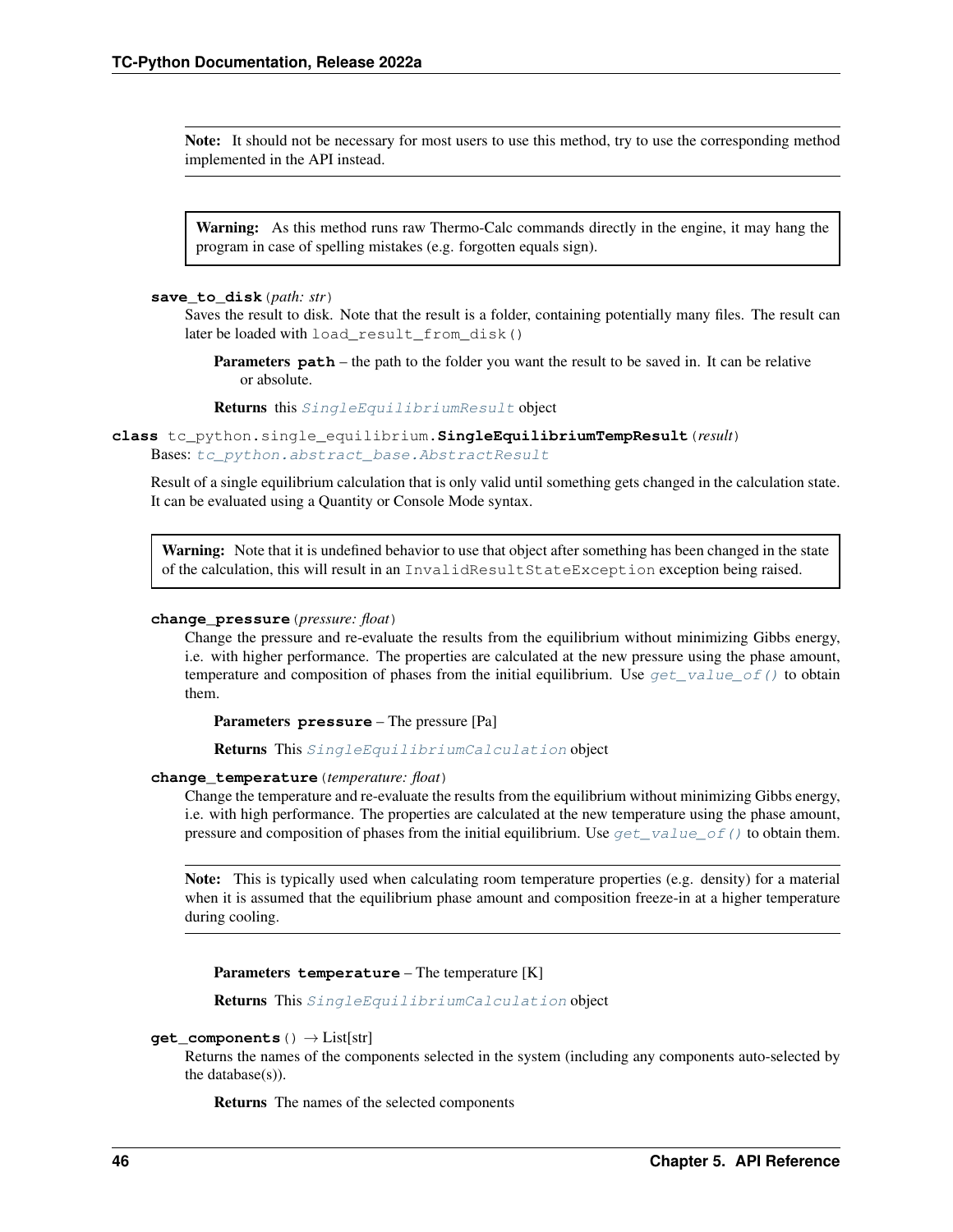Raises **[InvalidResultStateException](#page-228-0)** – If something has been changed in the state of the calculation since that result object has been created

**get\_conditions**() → List[str]

Returns the conditions.

Returns List containing the selected conditions

Raises **[InvalidResultStateException](#page-228-0)** – If something has been changed in the state of the calculation since that result object has been created

### **get\_phases**() → List[str]

Returns the phases present in the system due to its configuration. It also contains all phases that have been automatically added during the calculation, this is the difference to the method System. get\_phases\_in\_system().

Returns The names of the phases in the system including automatically added phases

Raises **[InvalidResultStateException](#page-228-0)** – If something has been changed in the state of the calculation since that result object has been created

# **get\_stable\_phases**() → List[str]

Returns the stable phases (i.e. the phases present in the current equilibrium).

Returns The names of the stable phases

Raises **[InvalidResultStateException](#page-228-0)** – If something has been changed in the state of the calculation since that result object has been created

<span id="page-50-0"></span>**get\_value\_of**(*quantity: Union[*[tc\\_python.quantity\\_factory.ThermodynamicQuantity](#page-207-0)*, str]*) → float Returns a value from a single equilibrium calculation.

Parameters **quantity** – The thermodynamic quantity to get the value of; a Console Mode syntax strings can be used as an alternative (for example "NPM(FCC\_A1)")

Returns The requested value

Raises **[InvalidResultStateException](#page-228-0)** – If something has been changed in the state of the calculation since that result object has been created

# **run\_poly\_command**(*command: str*)

Runs a Thermo-Calc command from the Console Mode POLY module immediately in the engine.

Parameters **command** – The Thermo-Calc Console Mode command

Returns This [SingleEquilibriumCalculation](#page-41-0) object

Note: It should not be necessary for most users to use this method, try to use the corresponding method implemented in the API instead.

Warning: As this method runs raw Thermo-Calc commands directly in the engine, it may hang the program in case of spelling mistakes (e.g. forgotten equals sign).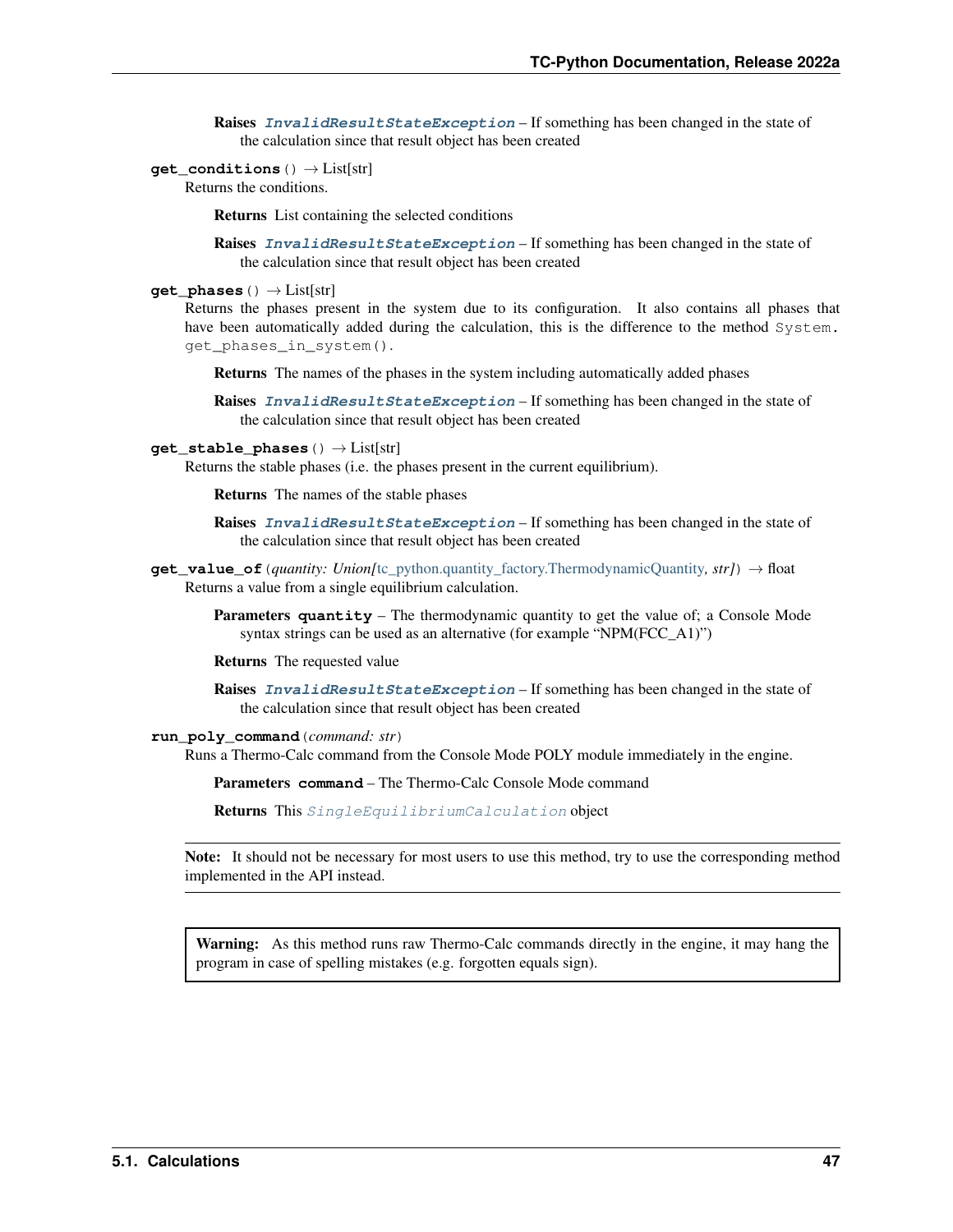# **5.1.2 Module "batch\_equilibrium"**

<span id="page-51-1"></span>**class** tc\_python.batch\_equilibrium.**BatchEquilibriumCalculation**(*calculator*) Bases: [tc\\_python.abstract\\_base.AbstractCalculation](#page-230-0)

Configuration for a series of single equilibrium calculations performed in a vectorized fashion.

Note: Specify the conditions and call calculate  $()$ .

Tip: The performance of batch equilibrium calculations can be significantly better than looping and using SingleEquilibriumCalculation if the actual Thermo-Calc calculation is fast. There is little advantage if the Thermo-Calc equilibrium calculations take a long time (typically for large systems and databases).

<span id="page-51-0"></span>**calculate**(*quantities: List[Union[*[tc\\_python.quantity\\_factory.ThermodynamicQuantity](#page-207-0)*, str]]*, *log-*

*ging\_frequency: int = 10*) → *[tc\\_python.batch\\_equilibrium.BatchEquilibriumResult](#page-55-0)* Runs the batch equilibrium calculation. The calculated  $BatchEquilibrium$  mesult can then be queried for the values of the quantities specified.

Example:

**>>>** quantities = ['G', 'X(BCC)']

Parameters **logging\_frequency** – Determines how often logging should be done.

Returns A [BatchEquilibriumResult](#page-55-0) which later can be used to get specific values from the calculated result.

#### **disable\_global\_minimization**()

Turns the global minimization completely off.

Returns This [BatchEquilibriumCalculation](#page-51-1) object

# **enable\_global\_minimization**()

Turns the global minimization on (using the default settings).

**Returns** This [BatchEquilibriumCalculation](#page-51-1) object

#### **get\_components**() → List[str]

Returns a list of components in the system (including all components auto-selected by the database(s)).

Returns The components

# **get\_gibbs\_energy\_addition\_for**(*phase: str*) → float

Used to get the additional energy term (always being a constant) of a given phase. The value given is added to the Gibbs energy of the (stoichiometric or solution) phase. It can represent a nucleation barrier, surface tension, elastic energy, etc.

It is not composition-, temperature- or pressure-dependent.

**Parameters phase** – Specify the name of the (stoichiometric or solution) phase with the addition

Returns Gibbs energy addition to G per mole formula unit.

#### **get\_system\_data**() → *[tc\\_python.abstract\\_base.SystemData](#page-232-0)*

Returns the content of the database for the currently loaded system. This can be used to modify the parameters and functions and to change the current system by using  $with\_system\_modifications()$ .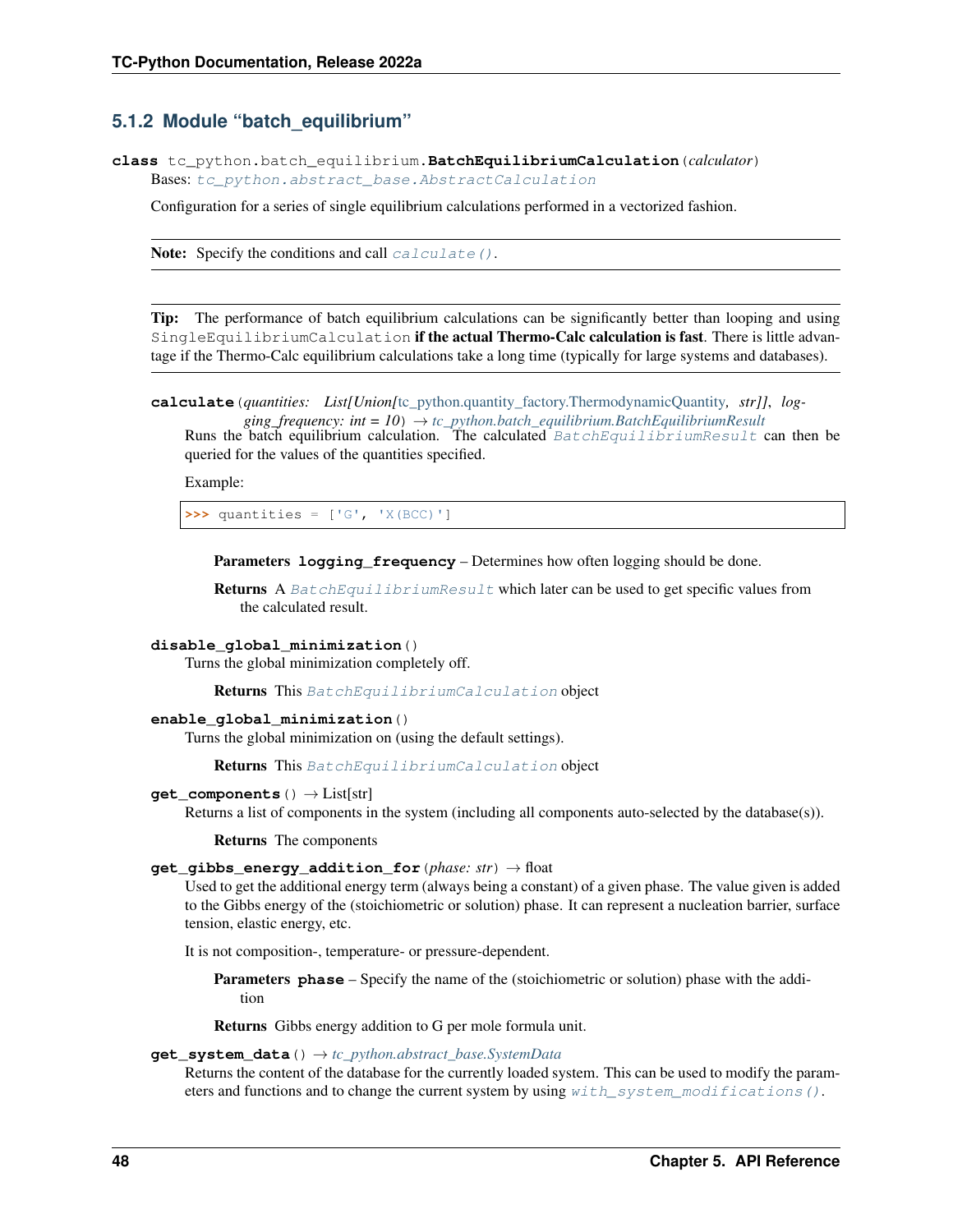Note: Parameters can only be read from unencrypted (i.e. *user*) databases loaded as *\*.tdb*-file.

Returns The system data

#### **remove\_all\_conditions**()

Removes all set conditions.

Returns This [BatchEquilibriumCalculation](#page-51-1) object

- **remove\_condition**(*quantity: Union[*[tc\\_python.quantity\\_factory.ThermodynamicQuantity](#page-207-0)*, str]*) Removes the specified condition.
	- **Parameters quantity** the thermodynamic quantity to set as condition; a Console Mode syntax string can be used as an alternative (for example " $X(Cr)$ ")

Returns This [BatchEquilibriumCalculation](#page-51-1) object

#### **run\_poly\_command**(*command: str*)

Runs a Thermo-Calc command from the Console Mode POLY module immediately in the engine.

Parameters **command** – The Thermo-Calc Console Mode command

Returns This [BatchEquilibriumCalculation](#page-51-1) object

Note: It should not be necessary for most users to use this method, try to use the corresponding method implemented in the API instead.

Warning: As this method runs raw Thermo-Calc commands directly in the engine, it may hang the program in case of spelling mistakes (e.g. forgotten equals sign).

#### **set\_component\_to\_entered**(*component: str*)

Sets the specified component to the status ENTERED, that is the default state.

Parameters **component** – The component name or *ALL\_COMPONENTS*

Returns This [BatchEquilibriumCalculation](#page-51-1) object

**set\_component\_to\_suspended**(*component: str*, *reset\_conditions: bool = False*)

Sets the specified component to the status SUSPENDED, i.e. it is ignored in the calculation.

# Parameters

- **reset\_conditions** if 'True' also remove composition conditions for the component if they are defined
- **component** The component name or *ALL\_COMPONENTS*

Returns This [BatchEquilibriumCalculation](#page-51-1) object

**set\_condition**(*quantity: Union[*[tc\\_python.quantity\\_factory.ThermodynamicQuantity](#page-207-0)*, str]*, *value: float*) Sets the specified condition.

### Parameters

• **quantity** – The thermodynamic quantity to set as condition; a Console Mode syntax string can be used as an alternative (for example " $X(Cr)$ ")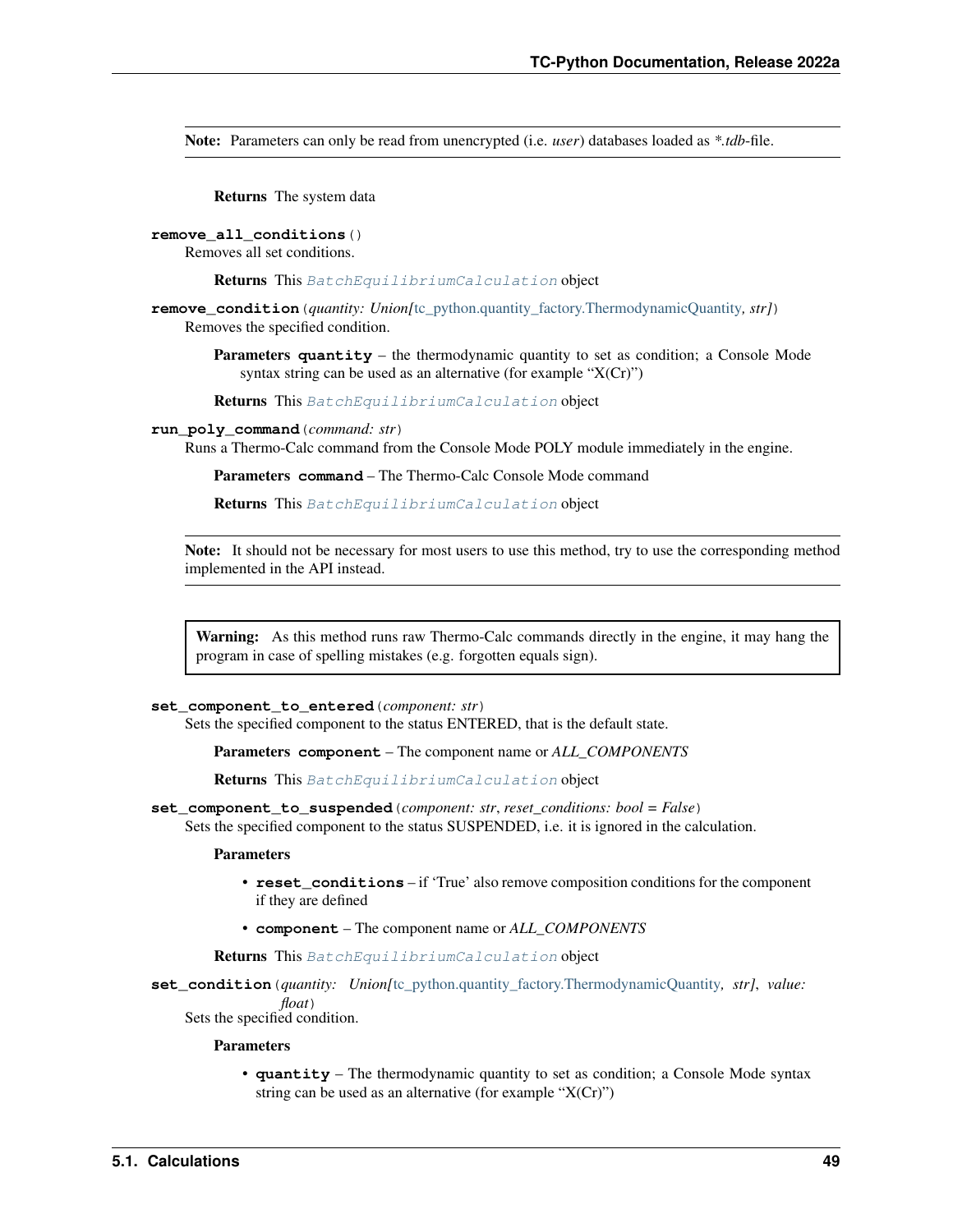• **value** – The value of the condition

Returns This [BatchEquilibriumCalculation](#page-51-1) object

**set\_conditions\_for\_equilibria**(*equilibria: List[List[Tuple[Union[*[tc\\_python.quantity\\_factory.ThermodynamicQuantity](#page-207-0)*, str], float]]]*)

Set the conditions of the equilibria to be calculated.

This is done by sending a list of equilibria at once.

Each equilibrium itself is a list of conditions that will be changed for that equilibrium.

A condition is described by a tuple containing:

- 1. A Console Mode syntax string or a ThermodynamicQuantity instance,
- 2. A float value specifying the value of the condition.

Example:

**>>>** [[('T', 800), ('X(Cr)', 0.1)], [('T', 850), ('X(Cr)', 0.11)]]

You can use ThermodynamicQuantity instead of a Console Mode syntax string when specifying type of condition.

Example:

```
>>> [[(ThermodynamicQuantity.temperature(), 800), (ThermodynamicQuantity.mole_
,→fraction_of_a_component('Cr'), 0.1)], [(ThermodynamicQuantity.temperature(),
→ 850), (ThermodynamicQuantity.mole_fraction_of_a_component('Cr'), 0.15)]]
```
Parameters **equilibria** – The list of equilibria

Returns This [BatchEquilibriumCalculation](#page-51-1) object

#### **set\_gibbs\_energy\_addition\_for**(*phase: str*, *gibbs\_energy: float*)

Used to specify the additional energy term (always being a constant) of a given phase. The value (*gibbs\_energy*) given is added to the Gibbs energy of the (stoichiometric or solution) phase. It can represent a nucleation barrier, surface tension, elastic energy, etc.

It is not composition-, temperature- or pressure-dependent.

Parameters

- **phase** Specify the name of the (stoichiometric or solution) phase with the addition
- **gibbs** energy Addition to G per mole formula unit

Returns This [BatchEquilibriumCalculation](#page-51-1) object

**set\_phase\_to\_dormant**(*phase: str*)

Sets the phase to the status DORMANT, necessary for calculating the driving force to form the specified phase.

Parameters **phase** – The phase name or *ALL\_PHASES* for all phases

Returns This [BatchEquilibriumCalculation](#page-51-1) object

# **set\_phase\_to\_entered**(*phase: str*, *amount: float = 1.0*)

Sets the phase to the status ENTERED, that is the default state.

Parameters

• **phase** – The phase name or *ALL\_PHASES* for all phases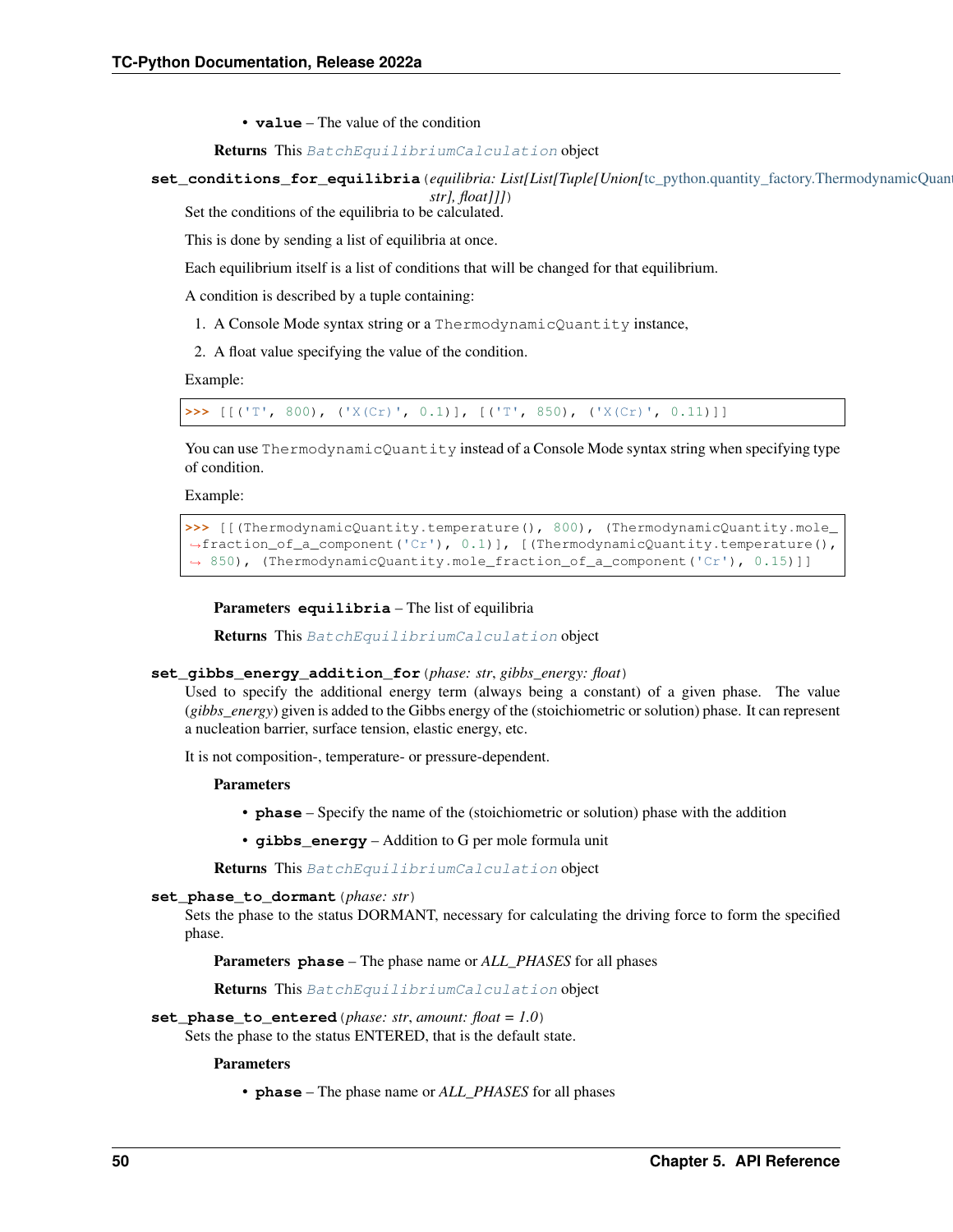• **amount** – The phase fraction (between 0.0 and 1.0)

Returns This [BatchEquilibriumCalculation](#page-51-1) object

**set\_phase\_to\_fixed**(*phase: str*, *amount: float*)

Sets the phase to the status FIXED, i.e. it is guaranteed to have the specified phase fraction after the calculation.

**Parameters** 

- **phase** The phase name
- **amount** The fixed phase fraction (between 0.0 and 1.0)

Returns This [BatchEquilibriumCalculation](#page-51-1) object

### **set\_phase\_to\_suspended**(*phase: str*)

Sets the phase to the status SUSPENDED, i.e. it is ignored in the calculation.

Parameters **phase** – The phase name or *ALL\_PHASES* for all phases

Returns This [BatchEquilibriumCalculation](#page-51-1) object

**with\_options**(*options:* [tc\\_python.single\\_equilibrium.SingleEquilibriumOptions](#page-45-0)) Sets the simulation options.

Parameters **options** – The simulation options

Returns This [BatchEquilibriumCalculation](#page-51-1) object

**with\_reference\_state**(*component: str*, *phase: str = 'SER'*, *temperature: float = - 1.0*, *pressure:*

*float = 100000.0*) The reference state for a component is important when calculating activities, chemical potentials and enthalpies and is determined by the database being used. For each component the data must be referred to a selected phase, temperature and pressure, i.e. the reference state.

All data in all phases where this component dissolves must use the same reference state. However, different databases can use different reference states for the same element/component. It is important to be careful when combining data obtained from different databases.

By default, activities, chemical potentials and so forth are computed relative to the reference state used by the database. If the reference state in the database is not suitable for your purposes, use this command to set the reference state for a component using SER, i.e. the Stable Element Reference (which is usually set as default for a major component in alloys dominated by the component). In such cases, the temperature and pressure for the reference state is not needed.

For a phase to be usable as a reference for a component, the component needs to have the same composition as an end member of the phase. The reference state is an end member of a phase. The selection of the end member associated with the reference state is only performed once this command is executed.

If a component has the same composition as several end members of the chosen reference phase, then the end member that is selected at the specified temperature and pressure will have the lowest Gibbs energy.

# Parameters

- **component** The name of the element must be given.
- **phase** Name of a phase used as the new reference state. Or SER for the Stable Element Reference.
- **temperature** The Temperature (in K) for the reference state. Or CURRENT\_TEMPERATURE which means that the current temperature is used at the time of evaluation of the reference energy for the calculation.
- **pressure** The Pressure (in Pa) for the reference state.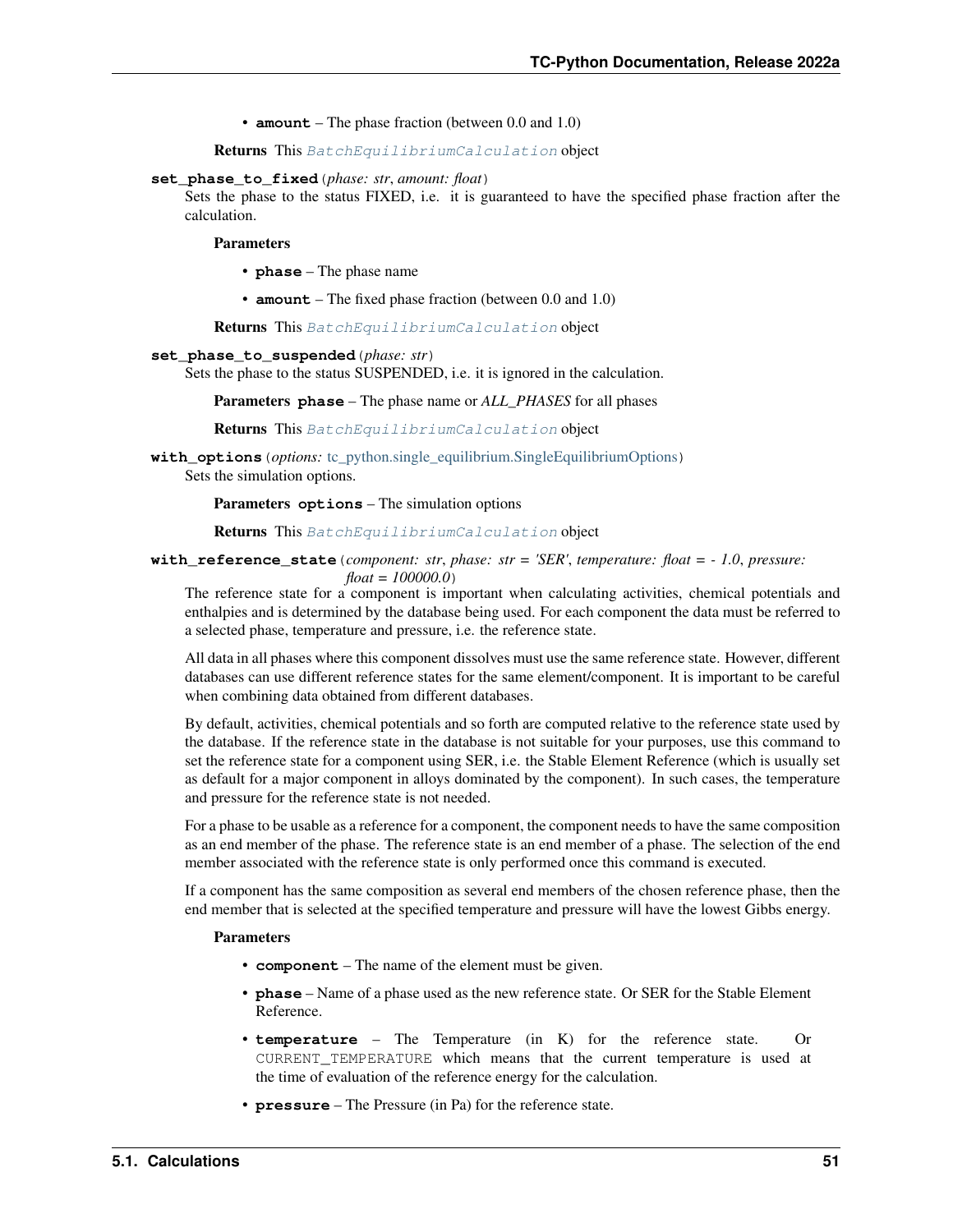Returns This [BatchEquilibriumCalculation](#page-51-1) object

<span id="page-55-1"></span>**with\_system\_modifications**(*system\_modifications:* [tc\\_python.abstract\\_base.SystemModifications](#page-234-0)) Updates the system of this calculator with the supplied system modification (containing new phase parameters and system functions).

Note: This is only possible if the system has been read from unencrypted (i.e. *user*) databases loaded as  $a \star$ .tdb-file.

Parameters **system\_modifications** – The system modification to be performed

Returns This [BatchEquilibriumCalculation](#page-51-1) object

<span id="page-55-0"></span>**class** tc\_python.batch\_equilibrium.**BatchEquilibriumResult**(*result*) Bases: object

Result of a batch equilibrium calculation. This can be used to query for specific values.

**get\_values\_of**(*quantity: Union*[[tc\\_python.quantity\\_factory.ThermodynamicQuantity](#page-207-0), str]) → List[float]

Returns values from a batch equilibrium calculation.

Warning: The quantity must be one of the quantities specified for the [BatchEquilibriumCalculation](#page-51-1) object that created the result object.

Example:

```
>>> batch_result = batch_calculation.calculate(quantities = ['G', 'X(BCC)'])
>>> batch_result.get_values_of('G')
```
Parameters **quantity** – the thermodynamic quantity to get the value of; a Console Mode syntax strings can be used as an alternative (for example "NPM(FCC\_A1)")

# **invalidate**()

Invalidates the object and frees the disk space used by it.

Note: This is only required if the disk space occupied by the object needs to be released during the calculation. No data can be retrieved from the object afterwards.

# **5.1.3 Module "precipitation"**

**class** tc\_python.precipitation.**FixedGrainSize**(*grain\_radius: float = 0.0001*) Bases: [tc\\_python.precipitation.GrainGrowthModel](#page-56-0)

**set\_grain\_aspect\_ratio**(*grain\_aspect\_ratio: float = 1.0*) Enter a numerical value. Default: 1.0.

Parameters **grain\_aspect\_ratio** – The grain aspect ratio [-]

**class** tc\_python.precipitation.**GrainGrowth**(*grain\_size\_distribution:*

[tc\\_python.precipitation.GrainSizeDistribution](#page-56-1)) Bases: [tc\\_python.precipitation.GrainGrowthModel](#page-56-0)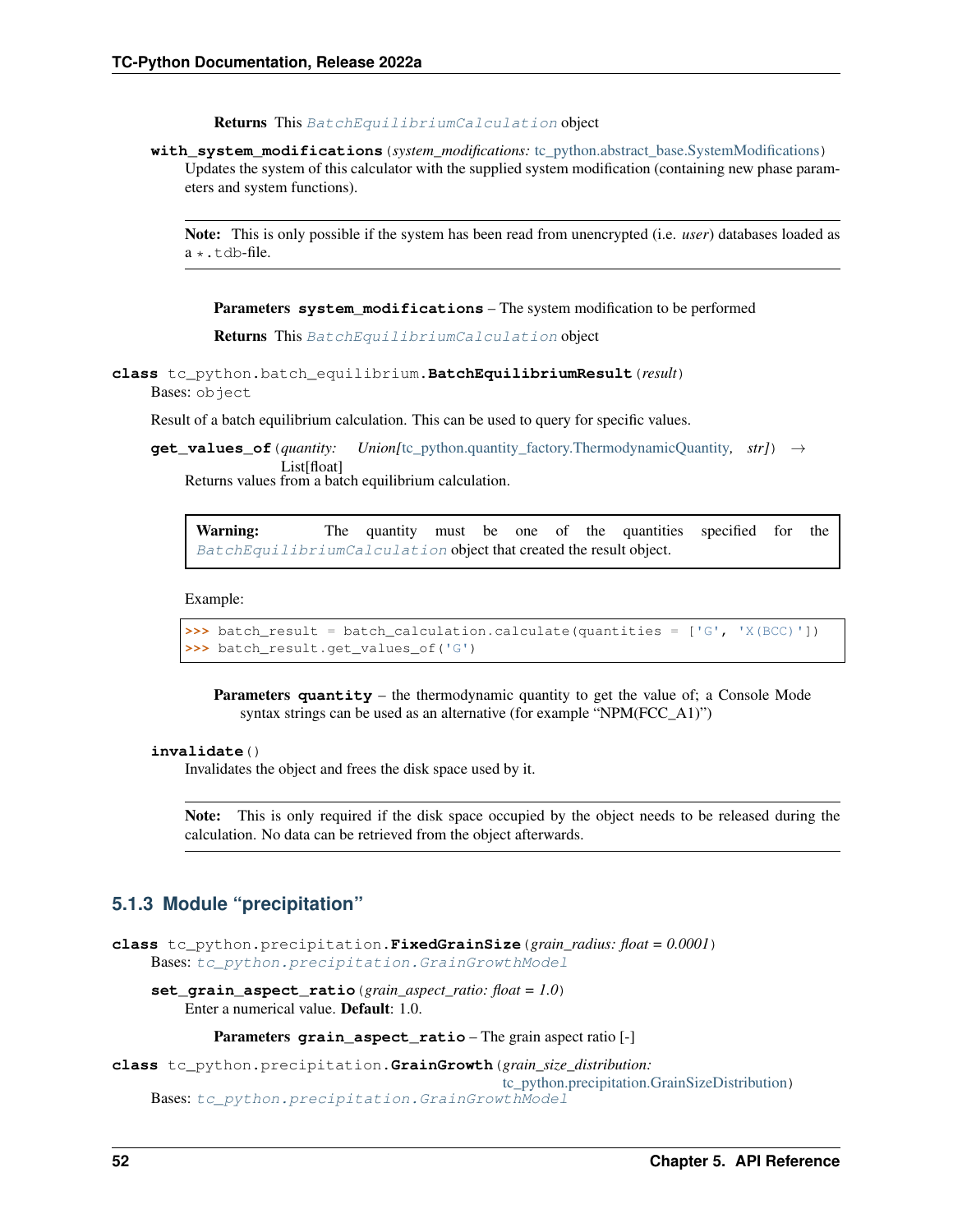#### **disable\_zener\_pinning**()

Disable Zener pinning to ignore the particle pinning effect on the grain growth. Zener pinning is by default disabled when no grain size distribution is defined, i.e. a single constant grain size is used. The setting is by default enabled when a grain size distribution is defined.

Returns This [GrainSizeDistribution](#page-56-1) object

#### **enable\_zener\_pinning**()

Enable Zener pinning to simulate the particle pinning effect on the grain growth. The setting is by default enabled when a grain size distribution is defined.

Returns This [GrainSizeDistribution](#page-56-1) object

**set\_grain\_boundary\_energy**(*energy: float = 0.5*)

Set the energy of the grain bounday.

Parameters **energy** – The grain boundary energy [J/m2]

Returns This [GrainSizeDistribution](#page-56-1) object

**set\_grain\_boundary\_mobility\_activation\_energy**(*activation\_energy: float =*

*242000.0*)

Set the grain boundary mobility activation energy where the mobility is defined by an Arrhenius type of equation.

**Parameters activation energy** – The mobility activation energy [J/mol]

Returns This [GrainSizeDistribution](#page-56-1) object

**set\_grain\_boundary\_mobility\_pre\_factor**(*pre\_factor: float = 0.004*)

Set the grain boundary mobility prefactor where the mobility is defined by an Arrhenius type of equation.

**Parameters**  $pre\_factor$  – The grain boundary mobility pre factor  $[m^{\wedge}4/(J\ s)]$ 

Returns This [GrainSizeDistribution](#page-56-1) object

#### <span id="page-56-0"></span>**class** tc\_python.precipitation.**GrainGrowthModel**

Bases: object

Factory class providing objects representing a grain growth model.

**classmethod fixed\_grain\_size**(*grain\_radius: float = 0.0001*) Fixed grain radius size. Default: 1.0E-4 m

Parameters **grain\_radius** – The grain radius / size [m]

**classmethod grain\_growth**(*grain\_size\_distribution:* [tc\\_python.precipitation.GrainSizeDistribution](#page-56-1)) Sets the initial grain size distribution for the matrix. Default: If the initial grain size distribution is not explicitly provided, a constant average grains size will be used and no grain growth evaluated during the simulation.

**Tip:** Use this option if you want to study the further evolution of an existing microstructure.

Parameters **grain\_size\_distribution** – grain size distribution

```
class tc_python.precipitation.GrainSizeDistribution
    Bases: object
```
Represents the grain size distribution at a certain time.

**add\_radius\_and\_number\_density**(*radius: float*, *number\_density: float*) Adds a radius and number density pair to the grain size distribution.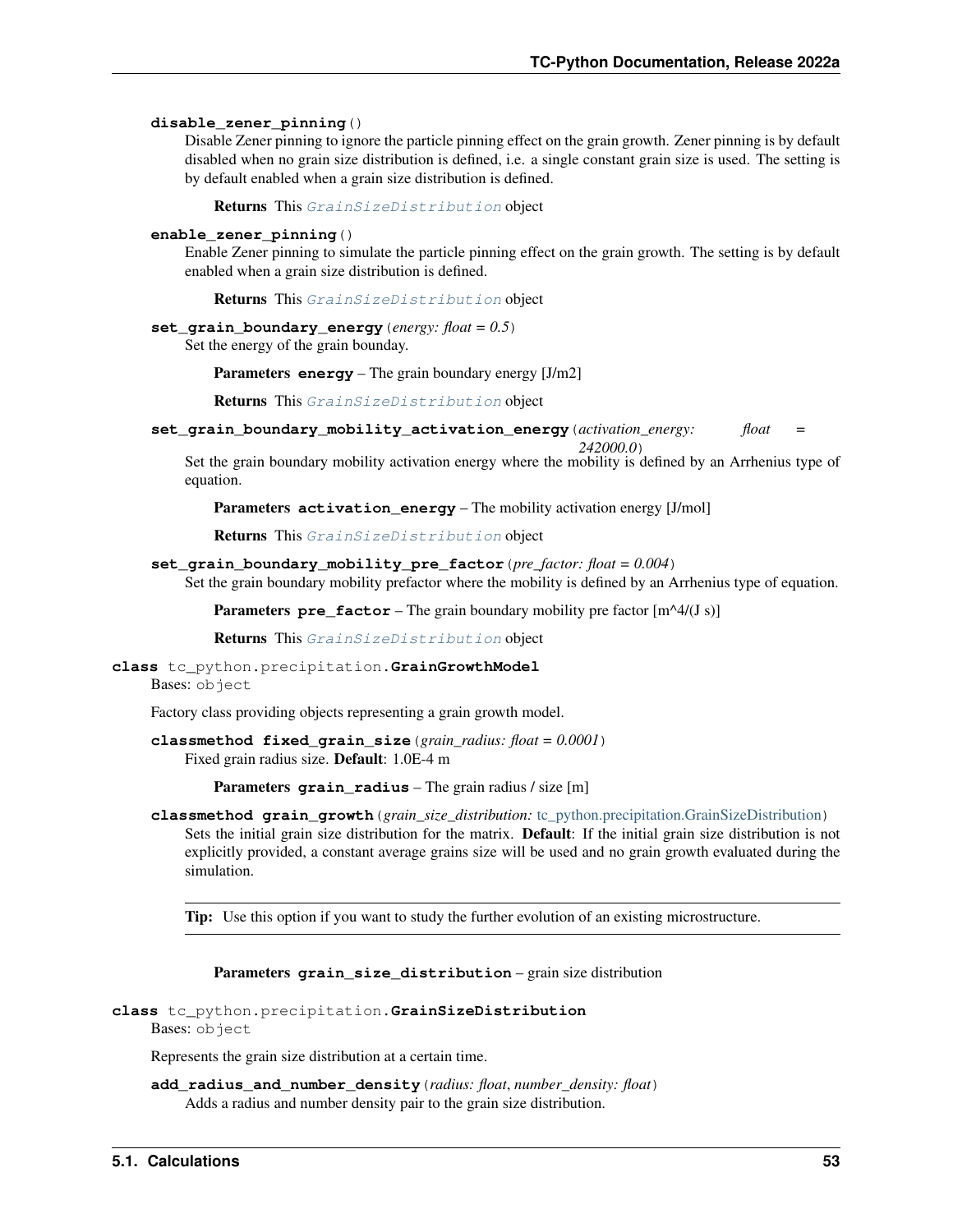Parameters

- **radius** The radius [m]
- **number\_density** The number of grains per unit volume per unit length [m^-4]

Returns This [GrainSizeDistribution](#page-56-1) object

<span id="page-57-0"></span>**class** tc\_python.precipitation.**GrowthRateModel**(*value*)

Bases: enum.Enum

Choice of the used growth rate model for a precipitate.

The most efficient model is the *Simplified model*, which is the default and applicable to most alloy systems under the assumption that either the supersaturation is small, or the alloying elements have comparable diffusivity. If all alloying elements are substitutional but they have remarkable diffusivity difference, e.g. in Al-Zr system, or if the diffusivity is strongly composition-dependent, the *General model* is preferred. If the supersaturation is high, and meanwhile there are fast-diffusing interstitial elements such as C, the *Advanced model* is more appropriate to capture the NPLE mechanism.

# **ADVANCED = 3**

The advanced model has been proposed by *Chen, Jeppsson, and Ågren (CJA) (2008)* and calculates the velocity of a moving phase interface in multicomponent systems by identifying the operating tieline from the solution of the flux-balance equations. This model can treat both high supersaturation and cross-diffusion rigorously. Spontaneous transitions between different modes (LE and NPLE) of phase transformation can be captured without any ad-hoc treatment.

Note: Since it is not always possible to solve the flux-balance equations and it takes time, usage of a less rigorous but simple and efficient model is preferred if possible.

# **GENERAL = 5**

The general model is based on the *Morral-Purdy* model, which follows the same quasi-steady state approximation as the *Simplified model*, but improves it by taking the cross-diffusion into account.

# **NPLE = 11**

The Non-Partitioning Local Equilibrium (NPLE) growth rate model is only available for alloy systems where *Fe* is the major element and at least one interstitial element partitions into the precipitate phase. *This model is specifically designed to deal with the fast diffusion of interstitial elements (C, N, etc.) in Fe alloys*. Based on the *Simplified growth model*, it still holds a local equilibrium condition at the migrating interface. It chooses a tie-line under NPLE condition so that the u-fractions of all substitutional elements and minor interstitial elements in the precipitate phase are the same as those in the far-field matrix phase (i.e. the overall instantaneous matrix composition).

#### **PARA\_EQ = 10**

The para-equilibrium model is only available for alloy systems where *Fe* is the major element and *C* is *the only interstitial element*, which also partitions into the precipitate phase. The interstitial elements, e.g. *C*, *N*, etc., usually have remarkably faster diffusion rate than the substitutional elements. Meanwhile, they are assumed to have negligible volume contribution, and as a result the composition variables are replaced by u-fractions when interstitial elements are included in the system. *This model is specifically designed to address the fast diffusion of C in Fe alloys*. Based on the *Simplified growth rate model* it holds a paraequilibrium condition at the migrating interface. Contrary to the regular ortho-equilibrium condition state that assumes that all alloying elements are in equilibrium at the interface, the para-equilibrium assumes only equilibrium for *C*. The substitutional elements are immobile and thus have the same compositions (u-fractions) across the interface.

# <span id="page-57-2"></span><span id="page-57-1"></span>**SIMPLIFIED = 2**

The simplified model is based on the *advanced model* but avoids the difficulty of finding the operating tie-line and uses instead the tie-line across the bulk composition. This is the default growth rate model.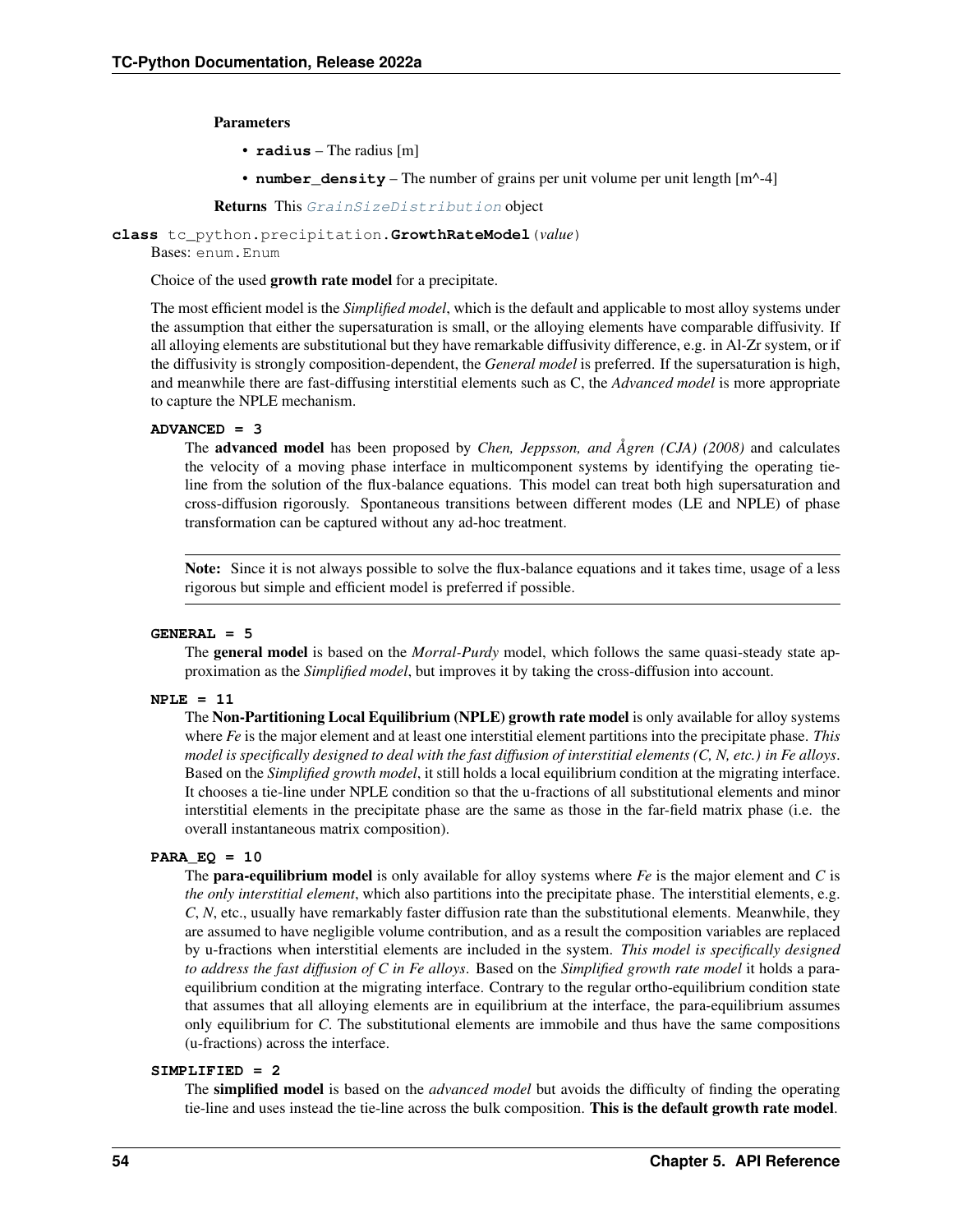**class** tc\_python.precipitation.**MatrixPhase**(*matrix\_phase\_name: str*) Bases: object

The matrix phase in a precipitation calculation

**add\_precipitate\_phase**(*precipitate\_phase:* [tc\\_python.precipitation.PrecipitatePhase](#page-62-0)) Adds a precipitate phase.

Parameters **precipitate\_phase** – The precipitate phase

**set\_dislocation\_density**(*dislocation\_density: float = 5000000000000.0*) Enter a numerical value. Default: 5.0E12 m^-2.

Parameters dislocation\_density – The dislocation density [m<sup>^</sup>-2]

**set\_grain\_aspect\_ratio**(*grain\_aspect\_ratio: float = 1.0*) Enter a numerical value. Default: 1.0.

Note: Deprecated in version 2022a: Use [with\\_grain\\_growth\\_model\(\)](#page-59-0) instead. This method will be removed in release 2023a.

Parameters **grain\_aspect\_ratio** – The grain aspect ratio [-]

**set\_grain\_radius**(*grain\_radius: float = 0.0001*) Sets grain radius / size. Default: 1.0E-4 m

> Note: Deprecated in version 2022a: Use  $with\_grain\_growth\_model$  () instead. This method will be removed in release 2023a.

Parameters **grain\_radius** – The grain radius / size [m]

**set\_mobility\_enhancement\_activation\_energy**(*mobility\_enhancement\_activation\_energy: float = 0.0*)

A value that adds to the activation energy of mobility data from the database. Default: 0.0 J/mol

Parameters **mobility\_enhancement\_activation\_energy** – The value that adds to the activation energy of mobility data from the database [J/mol].

**set\_mobility\_enhancement\_prefactor**(*mobility\_enhancement\_prefactor: float = 1.0*) A parameter that multiplies to the mobility data from database. Default: 1.0

> Parameters **mobility\_enhancement\_prefactor** – The mobility enhancement factor [-  $\mathbf{I}$

**set\_molar\_volume**(*volume: float*)

Sets the molar volume of the phase.

Default: If not set, the molar volume is taken from the thermodynamic database (or set to 7.0e-6 m^3/mol if the database contains no molar volume information).

Parameters **volume** – The molar volume [m^3/mol]

**with\_elastic\_properties\_cubic**(*c11: float*, *c12: float*, *c44: float*)

Sets the elastic properties to "cubic" and specifies the elastic stiffness tensor components. Default: if not chosen, the default is DISREGARD

Parameters

• **c11** – The stiffness tensor component c11 [GPa]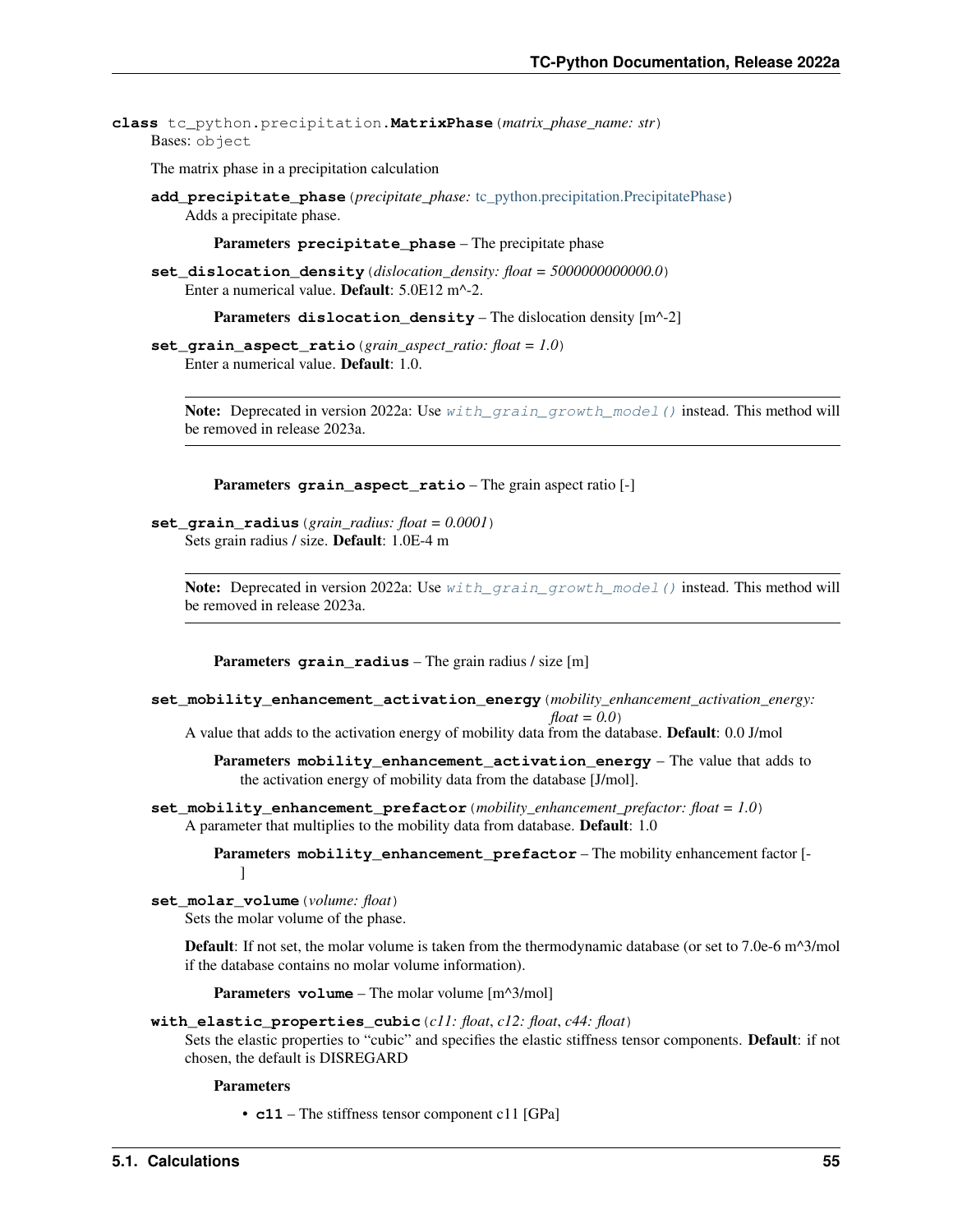- **c12** The stiffness tensor component c12 [GPa]
- **c44** The stiffness tensor component c44 [GPa]

### **with\_elastic\_properties\_disregard**()

Set to disregard to ignore the elastic properties. Default: This is the default option

**with\_elastic\_properties\_isotropic**(*shear\_modulus: float*, *poisson\_ratio: float*) Sets elastic properties to isotropic. Default: if not chosen, the default is DISREGARD

#### Parameters

- **shear\_modulus** The shear modulus [GPa]
- **poisson\_ratio** The Poisson's ratio [-]
- <span id="page-59-0"></span>**with\_grain\_growth\_model**(*grain\_growth\_model:* [tc\\_python.precipitation.GrainGrowthModel](#page-56-0)) Sets the model for grain growth. Either fixed size or with a starting distribution

Default: Fixed grain radius size 1.0E-4 m

Parameters **grain\_growth\_model** – the grain growth model

<span id="page-59-1"></span>**class** tc\_python.precipitation.**NumericalParameters**

Bases: object

Numerical parameters

- **set\_max\_overall\_volume\_change**(*max\_overall\_volume\_change: float = 0.001*) This defines the maximum absolute (not ratio) change of the volume fraction allowed during one time step. Default: 0.001
	- Parameters **max\_overall\_volume\_change** The maximum absolute (not ratio) change of the volume fraction allowed during one time step [-]
- **set\_max\_radius\_points\_per\_magnitude**(*max\_radius\_points\_per\_magnitude: float = 200.0*) Sets the maximum number of grid points over one order of magnitude in radius. **Default**: 200.0
	- Parameters **max\_radius\_points\_per\_magnitude** The maximum number of grid points over one order of magnitude in radius [-]
- **set\_max\_rel\_change\_critical\_radius**(*max\_rel\_change\_critical\_radius: float = 0.1*) Used to place a constraint on how fast the critical radium can vary, and thus put a limit on time step. Default:  $0.1$ 
	- Parameters **max\_rel\_change\_critical\_radius** The maximum relative change of the critical radius [-]
- **set\_max\_rel\_change\_nucleation\_rate\_log**(*max\_rel\_change\_nucleation\_rate\_log: float = 0.5*)
	- This parameter ensures accuracy for the evolution of effective nucleation rate. Default: 0.5
		- Parameters **max\_rel\_change\_nucleation\_rate\_log** The maximum logarithmic relative change of the nucleation rate [-]
- **set\_max\_rel\_radius\_change**(*max\_rel\_radius\_change: float = 0.01*) The maximum value allowed for relative radius change in one time step. Default: 0.01

Parameters **max\_rel\_radius\_change** – The maximum relative radius change in one time step [-]

**set\_max\_rel\_solute\_composition\_change**(*max\_rel\_solute\_composition\_change: float =*

*0.01*)

Set a limit on the time step by controlling solute depletion or saturation, especially at isothermal stage. Default: 0.01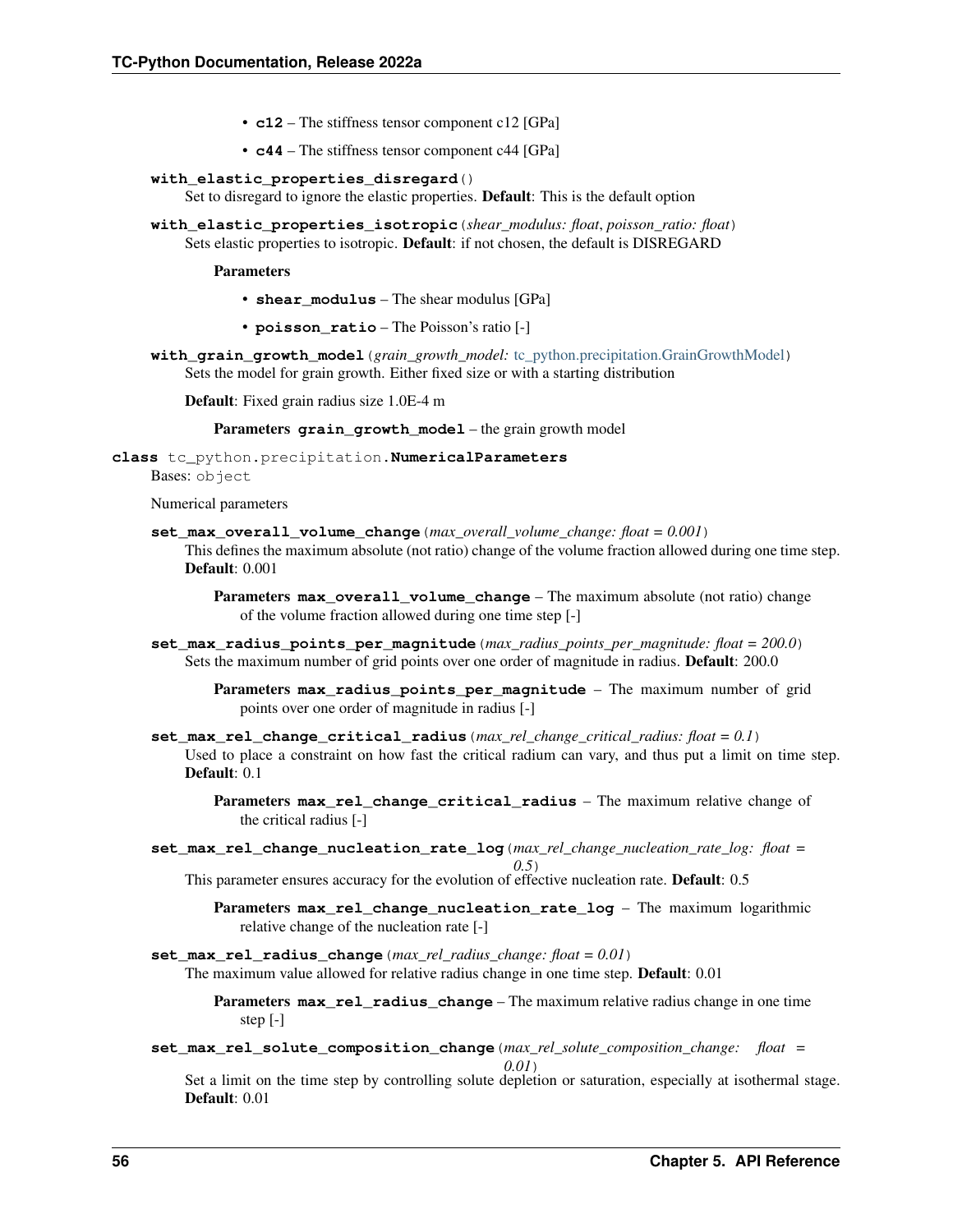- **Parameters max rel solute composition change** The limit for the relative solute composition change [-]
- **set\_max\_time\_step**(*max\_time\_step: float = 0.1*)

The maximum time step allowed for time integration as fraction of the simulation time. **Default**: 0.1

**Parameters max time step** – The maximum time step as fraction of the simulation time [-]

**set\_max\_time\_step\_during\_heating**(*max\_time\_step\_during\_heating: float = 1.0*) The upper limit of the time step that has been enforced in the heating stages. **Default**: 1.0 s

> Parameters **max\_time\_step\_during\_heating** – The maximum time step during heating [s]

**set\_max\_volume\_fraction\_dissolve\_time\_step**(*max\_volume\_fraction\_dissolve\_time\_step: float = 0.01*)

Sets the maximum volume fraction of subcritical particles allowed to dissolve in one time step. Default: 0.01

Parameters **max\_volume\_fraction\_dissolve\_time\_step** – The maximum volume fraction of subcritical particles allowed to dissolve in one time step [-]

- **set\_min\_radius\_nucleus\_as\_particle**(*min\_radius\_nucleus\_as\_particle: float = 5e-10*) The cut-off lower limit of precipitate radius. Default: 5.0E-10 m
	- Parameters min\_radius\_nucleus\_as\_particle The minimum radius of a nucleus to be considered as a particle [m]
- **set\_min\_radius\_points\_per\_magnitude**(*min\_radius\_points\_per\_magnitude: float = 100.0*) Sets the minimum number of grid points over one order of magnitude in radius. Default: 100.0

Parameters **min\_radius\_points\_per\_magnitude** – The minimum number of grid points over one order of magnitude in radius [-]

- **set\_radius\_points\_per\_magnitude**(*radius\_points\_per\_magnitude: float = 150.0*) Sets the number of grid points over one order of magnitude in radius. Default: 150.0
	- Parameters **radius\_points\_per\_magnitude** The number of grid points over one order of magnitude in radius [-]
- **set\_rel\_radius\_change\_class\_collision**(*rel\_radius\_change\_class\_collision: float = 0.5*) Sets the relative radius change for avoiding class collision. Default: 0.5

Parameters **rel\_radius\_change\_class\_collision** – The relative radius change for avoiding class collision [-]

<span id="page-60-0"></span>**class** tc\_python.precipitation.**ParticleSizeDistribution** Bases: object

Represents the state of a microstructure evolution at a certain time including its particle size distribution, composition and overall phase fraction.

**add\_radius\_and\_number\_density**(*radius: float*, *number\_density: float*) Adds a radius and number density pair to the particle size distribution.

**Parameters** 

- **radius** The radius [m]
- **number\_density** The number of particles per unit volume per unit length  $[m^{\wedge} -4]$

Returns This [ParticleSizeDistribution](#page-60-0) object

**set\_initial\_composition**(*element\_name: str*, *composition\_value: float*) Sets the initial precipitate composition.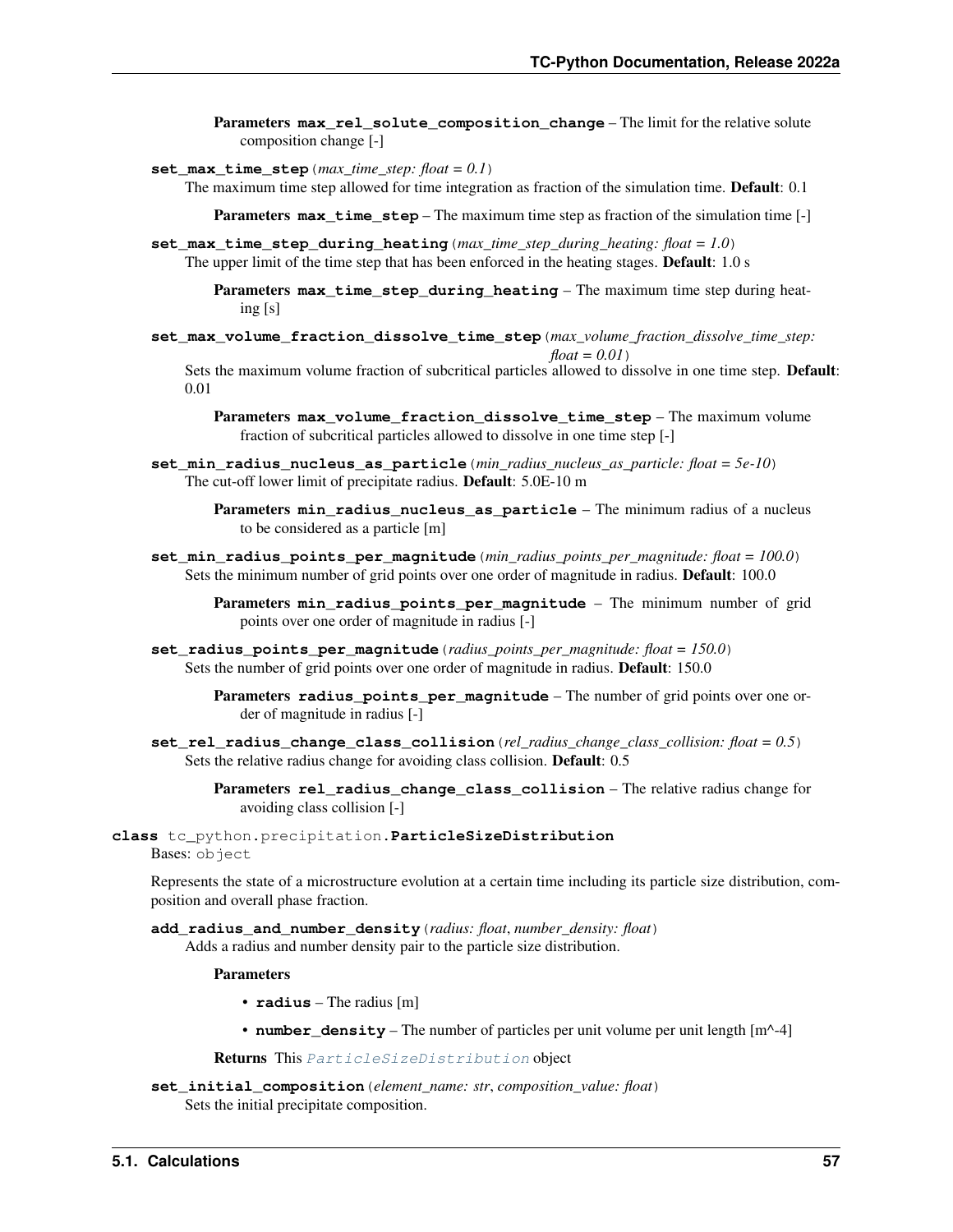Parameters

- **element\_name** The name of the element
- **composition\_value** The composition value [composition unit defined for the calculation]

Returns This [ParticleSizeDistribution](#page-60-0) object

<span id="page-61-0"></span>**set\_volume\_fraction\_of\_phase\_type**(*volume\_fraction\_of\_phase\_type\_enum:*

[tc\\_python.precipitation.VolumeFractionOfPhaseType](#page-77-0))

Sets the type of the phase fraction or percentage. Default: By default volume fraction is used.

Parameters **volume\_fraction\_of\_phase\_type\_enum** – Specifies if volume percent or fraction is used

Returns This [ParticleSizeDistribution](#page-60-0) object

#### **set\_volume\_fraction\_of\_phase\_value**(*value: float*)

Sets the overall volume fraction of the phase (unit based on the setting of [set\\_volume\\_fraction\\_of\\_phase\\_type\(\)](#page-61-0)).

**Parameters value** – The volume fraction 0.0 - 1.0 or percent value 0 - 100

Returns This [ParticleSizeDistribution](#page-60-0) object

<span id="page-61-1"></span>**class** tc\_python.precipitation.**PrecipitateElasticProperties**

Bases: object

Represents the elastic transformation strain of a certain precipitate class.

Note: This class is only relevant if the option *TransformationStrainCalculationOption*. [USER\\_DEFINED](#page-77-1) has been chosen using PrecipitatePhase.set\_transformation\_strain\_calculation\_opti The elastic strain can only be considered for non-spherical precipitates.

#### **set\_e11**(*e11: float*)

Sets the elastic strain tensor component e11. Default: 0.0

Parameters **e11** – The elastic strain tensor component e11

Returns This [PrecipitateElasticProperties](#page-61-1) object

#### **set\_e12**(*e12: float*)

Sets the strain tensor component e12. Default: 0.0

Parameters **e12** – The elastic strain tensor component e12

Returns This [PrecipitateElasticProperties](#page-61-1) object

# **set\_e13**(*e13: float*)

Sets the elastic strain tensor component e13. Default: 0.0

Parameters **e13** – The elastic strain tensor component e13

Returns This [PrecipitateElasticProperties](#page-61-1) object

# **set\_e22**(*e22: float*)

Sets the elastic strain tensor component e22. Default: 0.0

Parameters **e22** – The elastic strain tensor component e22

Returns This [PrecipitateElasticProperties](#page-61-1) object

# **set\_e23**(*e23: float*)

Sets the elastic strain tensor component e23. Default: 0.0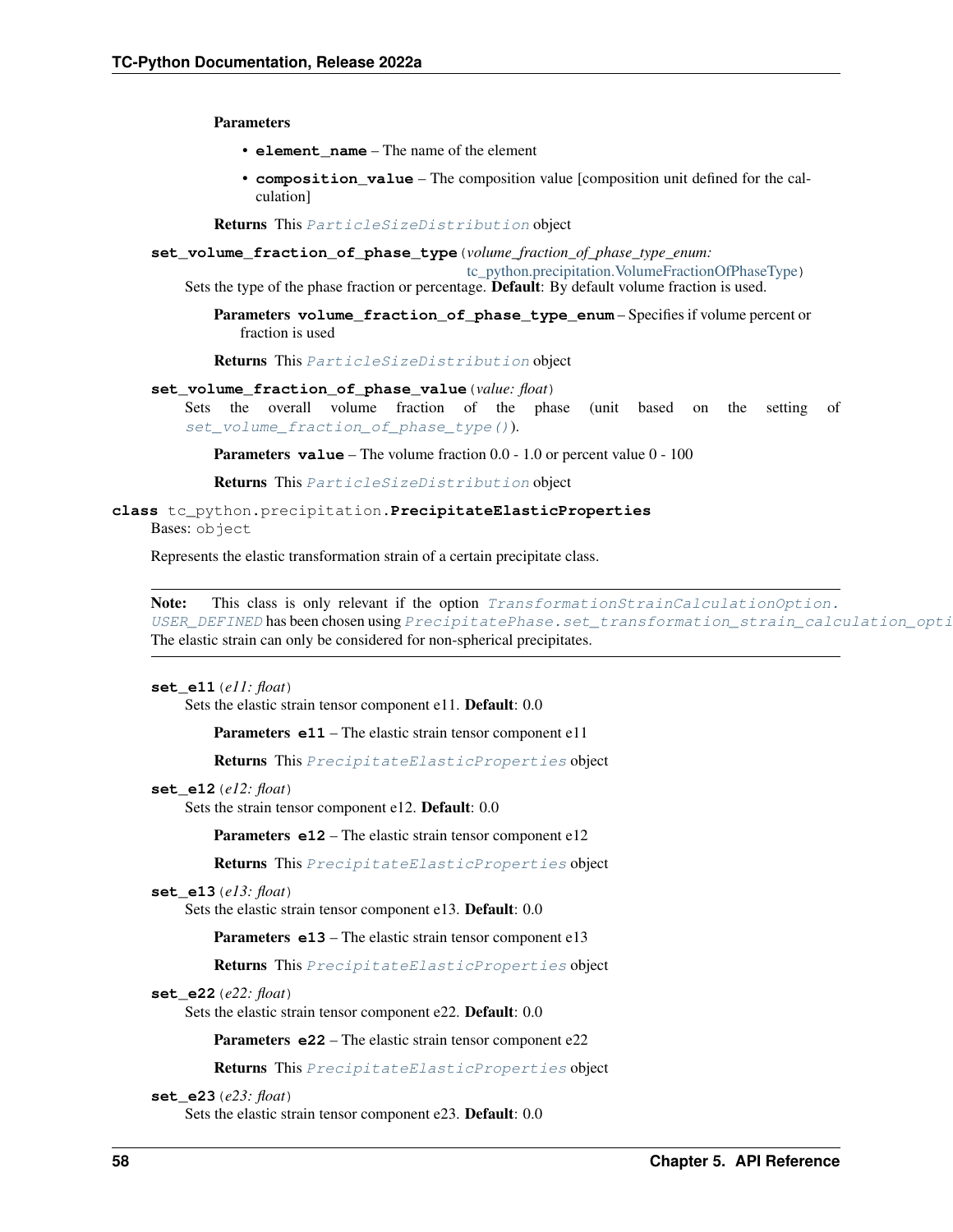Parameters **e23** – The elastic strain tensor component e23

Returns This [PrecipitateElasticProperties](#page-61-1) object

#### **set\_e33**(*e33: float*)

Sets the elastic strain tensor component e33. Default: 0.0

Parameters **e33** – The elastic strain tensor component e33

Returns This [PrecipitateElasticProperties](#page-61-1) object

# <span id="page-62-2"></span>**class** tc\_python.precipitation.**PrecipitateMorphology**(*value*)

Bases: enum.Enum

Available precipitate morphologies.

#### <span id="page-62-6"></span>**CUBOID = 3**

Cuboidal precipitates, only available for bulk nucleation.

#### <span id="page-62-4"></span>**NEEDLE = 1**

Needle-like precipitates, only available for bulk nucleation.

# <span id="page-62-5"></span>**PLATE = 2**

Plate-like precipitates, only available for bulk nucleation.

# <span id="page-62-3"></span>**SPHERE = 0**

Spherical precipitates, this is the default morphology.

#### <span id="page-62-0"></span>**class** tc\_python.precipitation.**PrecipitatePhase**(*precipitate\_phase\_name: str*)

Bases: object

Represents a certain precipitate class (i.e. a group of precipitates with the same phase and settings).

# <span id="page-62-1"></span>**disable\_calculate\_aspect\_ratio\_from\_elastic\_energy**()

Disables the automatic calculation of the aspect ratio from the elastic energy of the phase.

Returns This [PrecipitatePhase](#page-62-0) object

Note: If you use this method, you are required to set the aspect ratio explicitly using the method [set\\_aspect\\_ratio\\_value\(\)](#page-63-0).

Default: This is the default setting (with an aspect ratio of 1.0).

#### **disable\_driving\_force\_approximation**()

Disables driving force approximation for this precipitate class. Default: Driving force approximation is disabled.

Returns This [PrecipitatePhase](#page-62-0) object

#### **enable\_calculate\_aspect\_ratio\_from\_elastic\_energy**()

Enables the automatic calculation of the aspect ratio from the elastic energy of the phase. Default: The aspect ratio is set to a value of 1.0.

Returns This [PrecipitatePhase](#page-62-0) object

#### **enable\_driving\_force\_approximation**()

Enables driving force approximation for this precipitate class. This approximation is often required when simulating precipitation of multiple particles that use the same phase description. E.g. simultaneous precipitation of a Metal-Carbide(MC) and Metal-Nitride(MN) if configured as different composition sets of the same phase FCC\_A1. Default: Driving force approximation is disabled.

Returns This [PrecipitatePhase](#page-62-0) object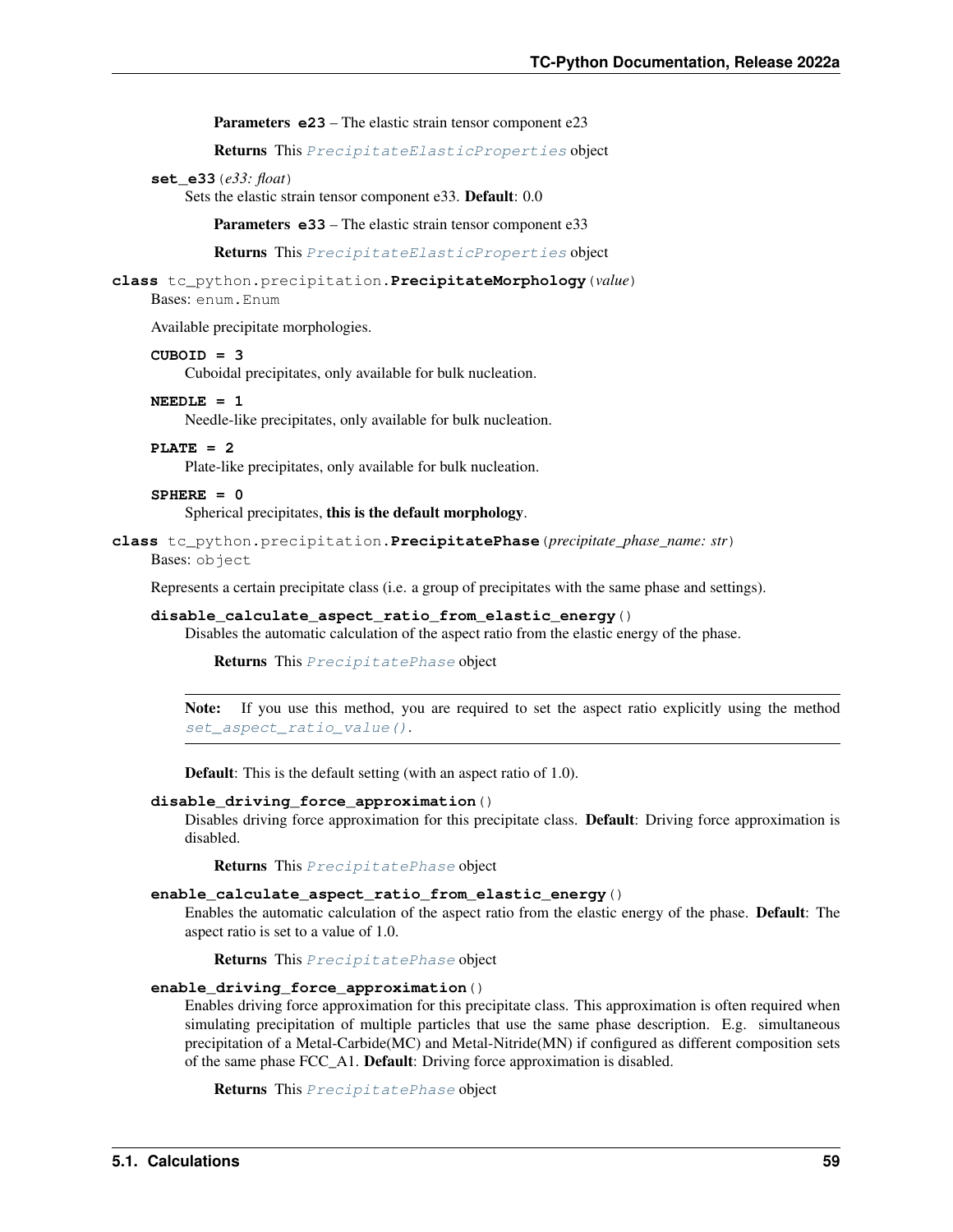Tip: Use this if simulations with several compositions sets of the same phase cause problems.

### **set\_alias**(*alias: str*)

Sets an alias string that can later be used to get values from a calculated result. Typically used when having the same phase for several precipitates, but with different nucleation sites. For example two precipitates of the phase M7C3 with nucleation sites in 'Bulk' and at 'Dislocations'. The alias can be used instead of the phase name when retrieving simulated results.

Parameters **alias** – The alias string for this class of precipitates

Returns This [PrecipitatePhase](#page-62-0) object

Note: Typically used when having using the same precipitate phase, but with different settings in the same calculation.

<span id="page-63-0"></span>**set\_aspect\_ratio\_value**(*aspect\_ratio\_value: float*)

Sets the aspect ratio of the phase. Default: An aspect ratio of 1.0.

Parameters **aspect\_ratio\_value** – The aspect ratio value

Returns This [PrecipitatePhase](#page-62-0) object

Note: Only relevant if [disable\\_calculate\\_aspect\\_ratio\\_from\\_elastic\\_energy\(\)](#page-62-1) is used (which is the default).

#### **set\_gibbs\_energy\_addition**(*gibbs\_energy\_addition: float*)

Sets a Gibbs energy addition to the Gibbs energy of the phase. Default: 0,0 J/mol

Parameters **gibbs\_energy\_addition** – The Gibbs energy addition [J/mol]

Returns This [PrecipitatePhase](#page-62-0) object

#### **set\_interfacial\_energy**(*interfacial\_energy: float*)

Sets the interfacial energy. **Default**: If the interfacial energy is not set, it is automatically calculated using a broken-bond model.

Parameters **interfacial\_energy** – The interfacial energy [J/m^2]

Returns This [PrecipitatePhase](#page-62-0) object

Note: The calculation of the interfacial energy using a broken-bond model is based on the assumption of an interface between a bcc- and a fcc-crystal structure with (110) and (111) lattice planes regardless of the actual phases.

**set\_interfacial\_energy\_estimation\_prefactor**(*interfacial\_energy\_estimation\_prefactor:*

*float*)

Sets the interfacial energy prefactor. Default: Prefactor of 1.0 (only relevant if the interfacial energy is automatically calculated).

Parameters **interfacial\_energy\_estimation\_prefactor** – The prefactor for the calculated interfacial energy

Returns This [PrecipitatePhase](#page-62-0) object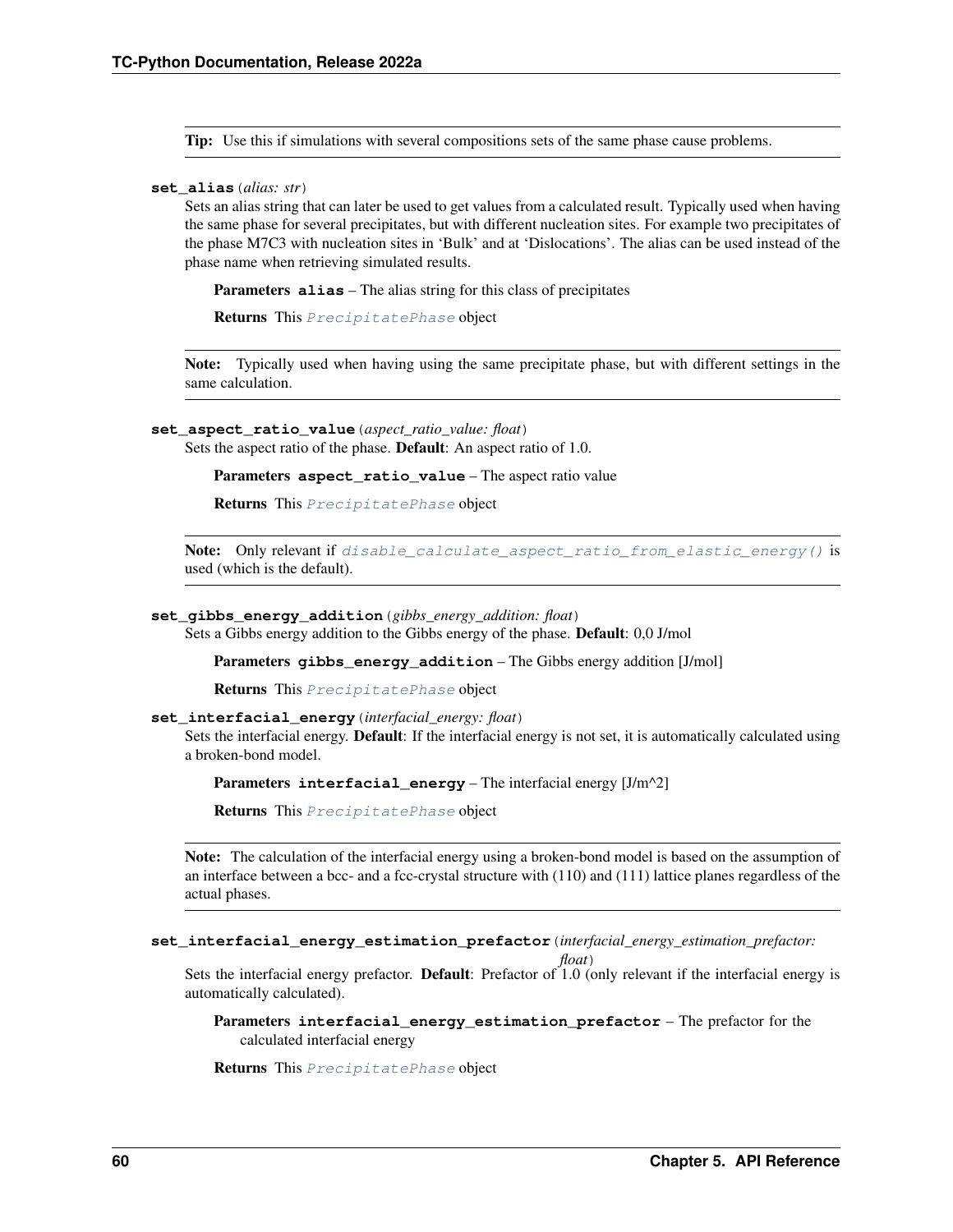Note: The interfacial energy prefactor is an amplification factor for the automatically calculated interfacial energy. Example: *interfacial energy estimation prefactor* =  $2.5$  =>  $2.5$  \* calculated interfacial energy

#### **set\_molar\_volume**(*volume: float*)

Sets the molar volume of the precipitate phase. **Default**: The molar volume obtained from the database. If no molar volume information is present in the database, a value of 7.0e-6 m^3/mol is used.

Parameters **volume** – The molar volume [m^3/mol]

Returns This [PrecipitatePhase](#page-62-0) object

#### **set\_nucleation\_at\_dislocations**(*number\_density=- 1*)

Activates nucleation at dislocations for this class of precipitates. Calling the method overrides any other nucleation setting for this class of precipitates. **Default**: If not set, by default bulk nucleation is chosen.

**Parameters number\_density** – Number density of nucleation sites. If not set, the value is calculated based on the matrix settings (grain size, dislocation density)  $[m^2-3]$ .

Returns This [PrecipitatePhase](#page-62-0) object

**set\_nucleation\_at\_grain\_boundaries**(*wetting\_angle: float = 90.0*, *number\_density: float =*

*- 1*) Activates nucleation at grain boundaries for this class of precipitates. Calling the method overrides any other nucleation setting for this class of precipitates. **Default**: If not set, by default bulk nucleation is chosen.

### **Parameters**

- **wetting\_angle** If not set, a default value of 90 degrees is used
- **number\_density** Number density of nucleation sites. If not set, the value is calculated based on the matrix settings (grain size)  $[m^2-3]$ .

Returns This [PrecipitatePhase](#page-62-0) object

**set\_nucleation\_at\_grain\_corners**(*wetting\_angle: float = 90*, *number\_density: float = - 1*) Activates nucleation at grain corners for this class of precipitates. Calling the method overrides any other nucleation setting for this class of precipitates. **Default**: If not set, by default bulk nucleation is chosen.

#### Parameters

- **wetting\_angle** If not set, a default value of 90 degrees is used]
- **number** density Number density of nucleation sites. If not set, the value is calculated based on the matrix settings (grain size)  $[m^2-3]$ .

Returns This [PrecipitatePhase](#page-62-0) object

**set\_nucleation\_at\_grain\_edges**(*wetting\_angle=90*, *number\_density=- 1*)

Activates nucleation at the grain edges for this class of precipitates. Calling the method overrides any other nucleation setting for this class of precipitates. **Default**: If not set, by default bulk nucleation is chosen.

### **Parameters**

- **wetting\_angle** If not set, a default value of 90 degrees is used
- **number\_density** Number density of nucleation sites. If not set, the value is calculated based on the matrix settings (grain size)  $[m^2-3]$ .

Returns This [PrecipitatePhase](#page-62-0) object

### **set\_nucleation\_in\_bulk**(*number\_density: float = - 1.0*)

Activates nucleation in the bulk for this class of precipitates. Calling the method overrides any other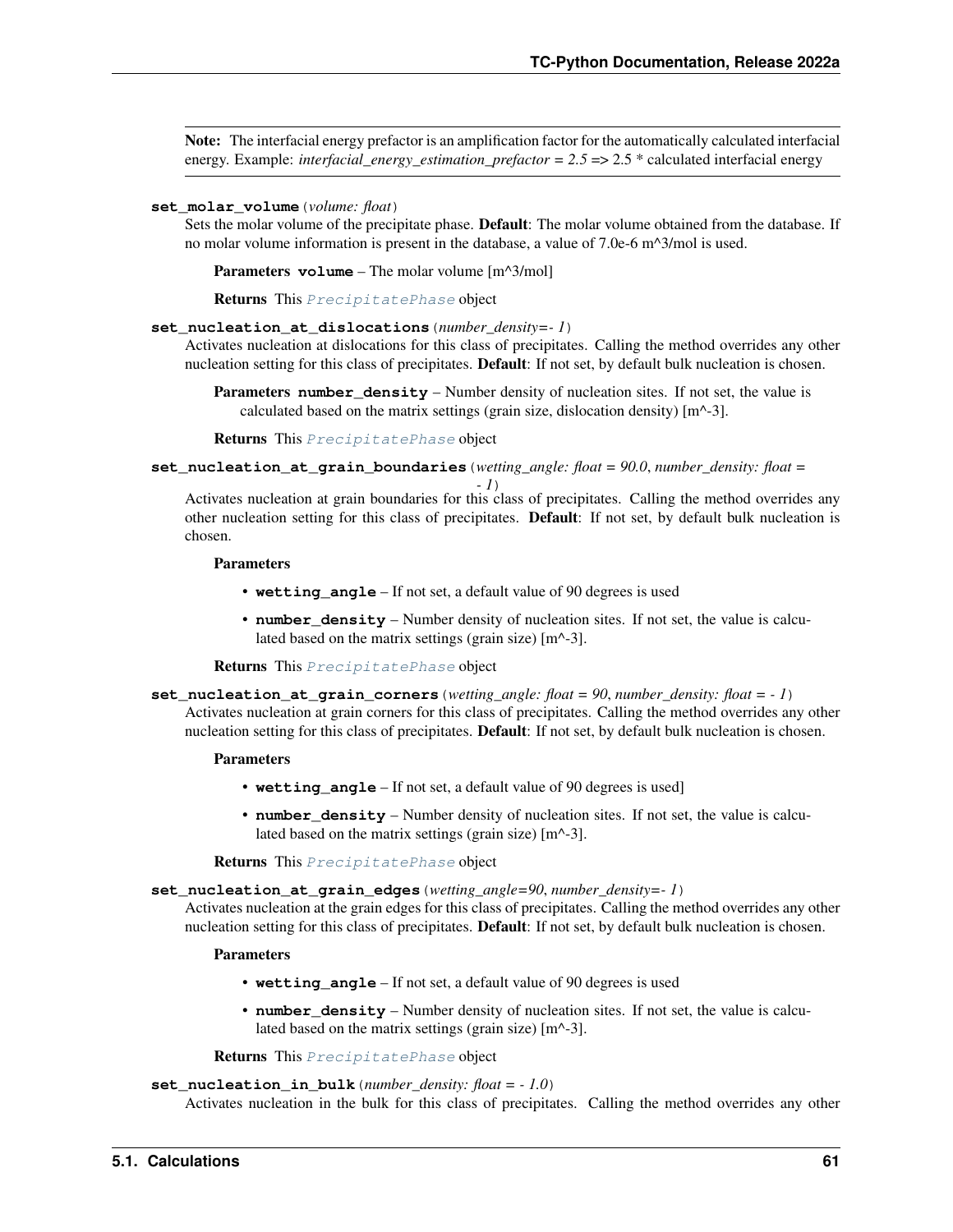nucleation setting for this class of precipitates. **Default**: This is the default setting (with an automatically calculated number density).

Parameters **number\_density** – Number density of nucleation sites. If not set, the value is calculated based on the matrix settings (molar volume) [m^-3]

Returns This [PrecipitatePhase](#page-62-0) object

- **set\_phase\_boundary\_mobility**(*phase\_boundary\_mobility: float*) Sets the phase boundary mobility. **Default**:  $10.0 \text{ m}^4/(J\text{s})$ .
	- Parameters **phase\_boundary\_mobility** The phase boundary mobility [m^4/(Js)]

Returns This [PrecipitatePhase](#page-62-0) object

**set\_precipitate\_morphology**(*precipitate\_morphology\_enum:* [tc\\_python.precipitation.PrecipitateMorphology](#page-62-2)) Sets the precipitate morphology. Default:  $PrecriptateMorphology$ . SPHERE

Parameters **precipitate\_morphology\_enum** – The precipitate morphology

Returns This [PrecipitatePhase](#page-62-0) object

<span id="page-65-0"></span>**set\_transformation\_strain\_calculation\_option**(*transformation\_strain\_calculation\_option\_enum:*

tc\_python.precipitation.TransformationStrainCalculationOptio Sets the transformation strain calculation option. Default: [TransformationStrainCalculationOp](#page-76-1)tion. [DISREGARD](#page-76-1).

Parameters **transformation\_strain\_calculation\_option\_enum** – The chosen option

Returns This [PrecipitatePhase](#page-62-0) object

**with\_elastic\_properties**(*elastic\_properties:* [tc\\_python.precipitation.PrecipitateElasticProperties](#page-61-1)) Sets the elastic properties. Default: The elastic transformation strain is disregarded by default.

Parameters **elastic\_properties** – The elastic properties object

Returns This [PrecipitatePhase](#page-62-0) object

Note: This method has only an effect if the option [TransformationStrainCalculationOption.](#page-77-1) [USER\\_DEFINED](#page-77-1) is chosen using the method [set\\_transformation\\_strain\\_calculation\\_option\(\)](#page-65-0).

**with\_growth\_rate\_model**(*growth\_rate\_model\_enum:* [tc\\_python.precipitation.GrowthRateModel](#page-57-0)) Sets the growth rate model for the class of precipitates. Default: GrowthRateModel. SIMPLIFIED

Parameters **growth\_rate\_model\_enum** – The growth rate model

Returns This [PrecipitatePhase](#page-62-0) object

**with\_particle\_size\_distribution**(*particle\_size\_distribution:*

[tc\\_python.precipitation.ParticleSizeDistribution](#page-60-0))

Sets the initial particle size distribution for this class of precipitates. Default: If the initial particle size distribution is not explicitly provided, the simulation will start from a supersaturated matrix.

Parameters **particle\_size\_distribution** – The initial particle size distribution object

Returns This [PrecipitatePhase](#page-62-0) object

<span id="page-65-1"></span>**Tip:** Use this option if you want to study the further evolution of an existing microstructure.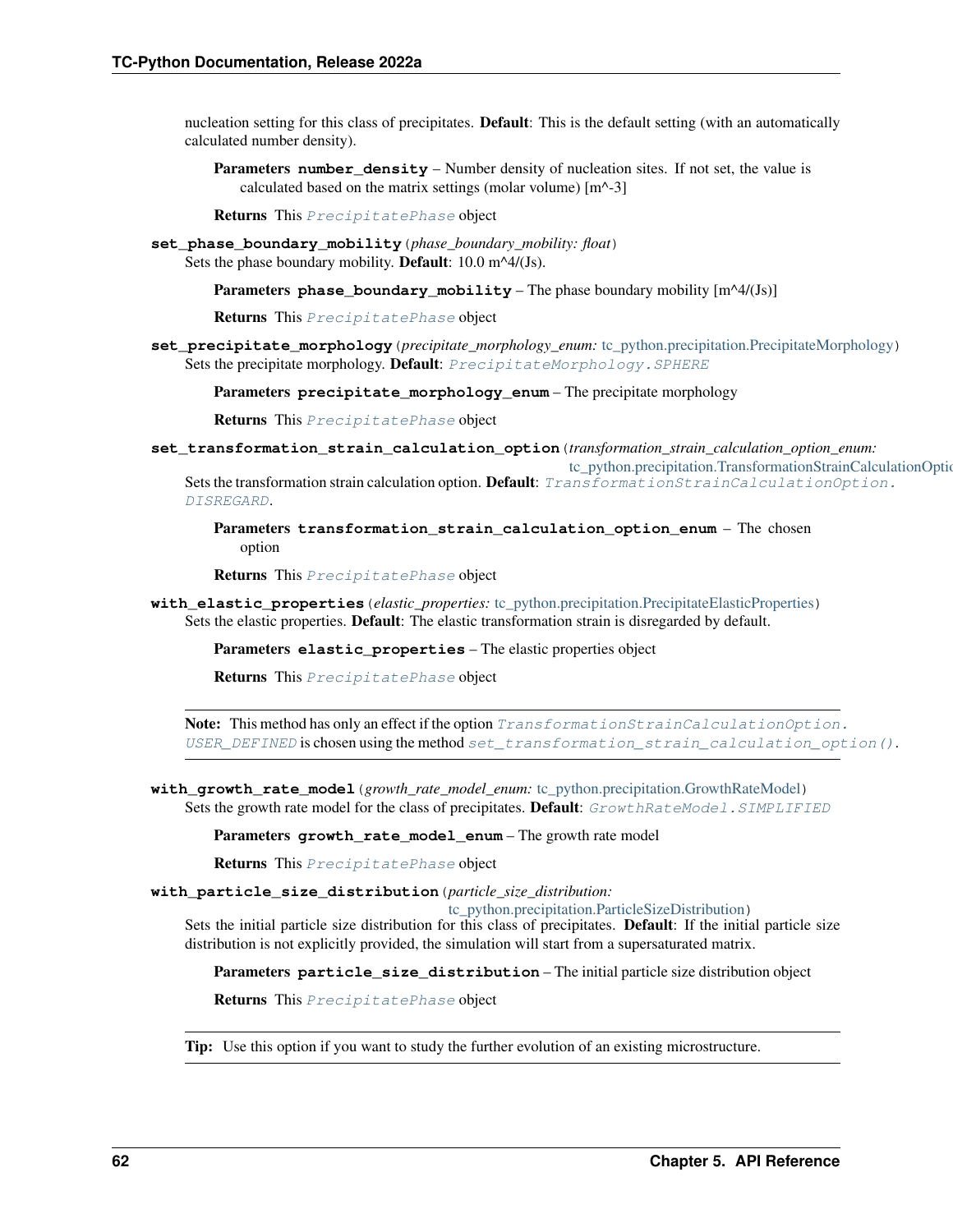**class** tc\_python.precipitation.**PrecipitationCCTCalculation**(*calculation*) Bases: [tc\\_python.abstract\\_base.AbstractCalculation](#page-230-0)

Configuration for a Continuous-Cooling-Time (CCT) precipitation calculation.

**calculate**() → *[tc\\_python.precipitation.PrecipitationCalculationTTTorCCTResult](#page-72-0)* Runs the CCT diagram calculation.

> Returns A [PrecipitationCalculationTTTorCCTResult](#page-72-0) which later can be used to get specific values from the calculated result

**get\_system\_data**() → *[tc\\_python.abstract\\_base.SystemData](#page-232-0)*

Returns the content of the database for the currently loaded system. This can be used to modify the parameters and functions and to change the current system by using  $with\_system\_modifications()$ .

Note: Parameters can only be read from unencrypted (i.e. *user*) databases loaded as *\*.tdb*-file.

Returns The system data

**set\_composition**(*element\_name: str*, *value: float*)

Sets the composition of the elements. The unit for the composition can be changed using [set\\_composition\\_unit\(\)](#page-66-0). Default: Mole percent (CompositionUnit.MOLE\_PERCENT)

#### Parameters

• **element\_name** – The element

• **value** – The composition (fraction or percent depending on the composition unit)

Returns This [PrecipitationCCTCalculation](#page-65-1) object

<span id="page-66-0"></span>**set\_composition\_unit**(*unit\_enum:* [tc\\_python.utils.CompositionUnit](#page-210-0))

Sets the composition unit. Default: Mole percent (CompositionUnit.MOLE\_PERCENT).

Parameters **unit\_enum** – The new composition unit

Returns This [PrecipitationCCTCalculation](#page-65-1) object

**set\_cooling\_rates**(*cooling\_rates: List[float]*) Sets all cooling rates for which the CCT diagram should be calculated.

Parameters **cooling\_rates** – A list of cooling rates [K/s]

Returns This [PrecipitationCCTCalculation](#page-65-1) object

**set\_max\_temperature**(*max\_temperature: float*) Sets maximum temperature of the CCT diagram.

**Parameters max temperature** – the maximum temperature [K]

Returns This [PrecipitationCCTCalculation](#page-65-1) object

**set\_min\_temperature**(*min\_temperature: float*) Sets the minimum temperature of the CCT diagram.

Parameters  $min$ \_temperature – the minimum temperature [K]

Returns This [PrecipitationCCTCalculation](#page-65-1) object

**stop\_at\_volume\_fraction\_of\_phase**(*stop\_criterion\_value: float*) Sets the stop criterion as a volume fraction of the phase. This setting is applied to all phases.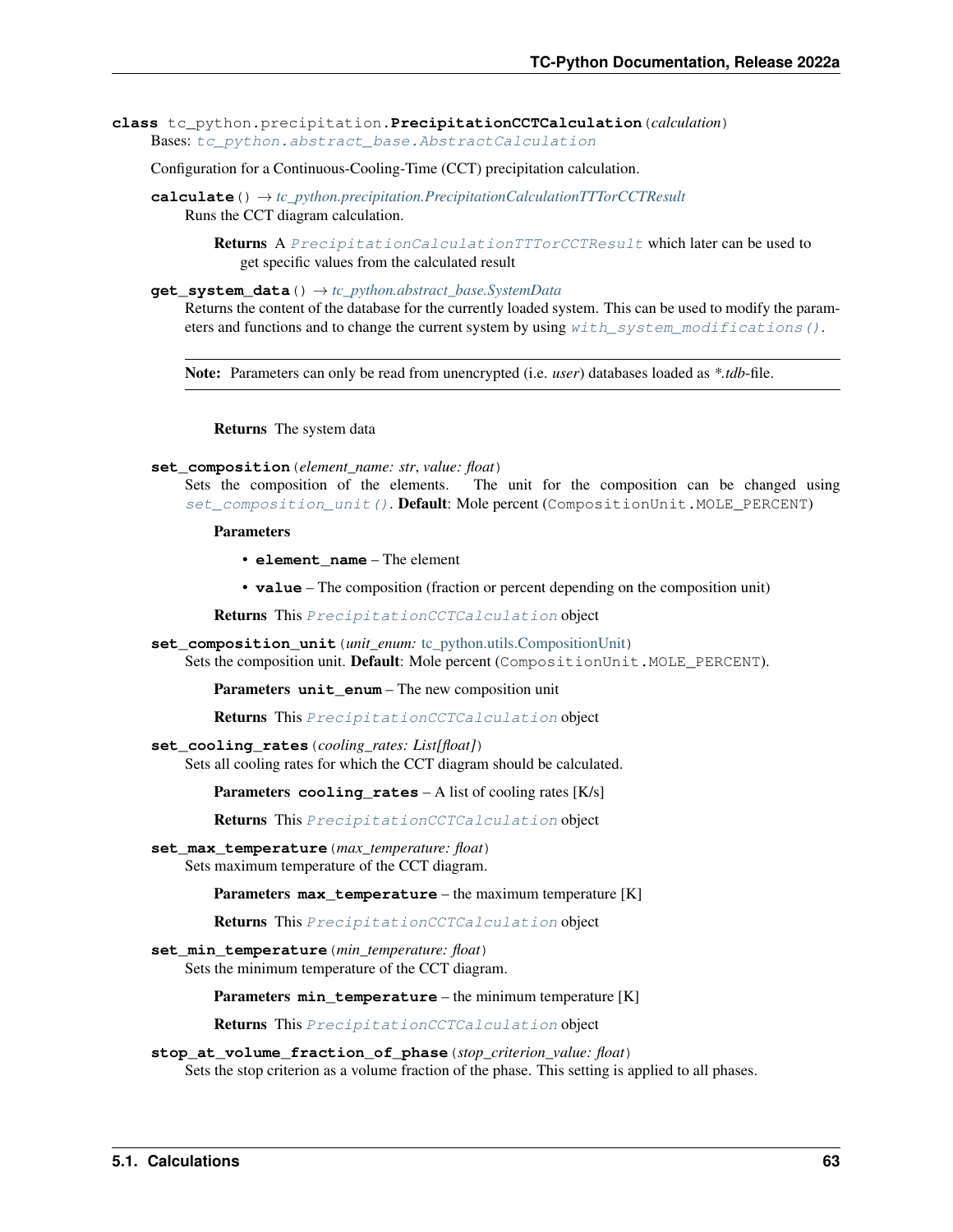**Parameters stop criterion value** – the volume fraction of the phase (a value between 0 and 1)

Returns This [PrecipitationCCTCalculation](#page-65-1) object

**with\_matrix\_phase**(*matrix\_phase:* [tc\\_python.precipitation.MatrixPhase](#page-57-2)) Sets the matrix phase.

Parameters **matrix\_phase** – The matrix phase

Returns This [PrecipitationCCTCalculation](#page-65-1) object

**with\_numerical\_parameters**(*numerical\_parameters:* [tc\\_python.precipitation.NumericalParameters](#page-59-1)) Sets the numerical parameters. If not specified, reasonable defaults are be used.

Parameters **numerical\_parameters** – The parameters

Returns This [PrecipitationCCTCalculation](#page-65-1) object

<span id="page-67-0"></span>**with\_system\_modifications**(*system\_modifications:* [tc\\_python.abstract\\_base.SystemModifications](#page-234-0)) Updates the system of this calculator with the supplied system modification (containing new phase parameters and system functions).

Note: This is only possible if the system has been read from unencrypted (i.e. *user*) databases loaded as  $a \star$ .tdb-file.

Parameters **system\_modifications** – The system modification to be performed

Returns This [PrecipitationCCTCalculation](#page-65-1) object

# <span id="page-67-1"></span>**class** tc\_python.precipitation.**PrecipitationCalculationResult**(*result*) Bases: [tc\\_python.abstract\\_base.AbstractResult](#page-230-1)

Result of a precipitation calculation. This can be used to query for specific values.

#### **save\_to\_disk**(*path: str*)

Saves the result to disc. Note that a result is a folder, containing potentially many files. The result can later be loaded with load\_result\_from\_disk()

**Parameters path** – the path to the folder you want the result to be saved in. It can be relative or absolute.

Returns this [PrecipitationCalculationResult](#page-67-1) object

**class** tc\_python.precipitation.**PrecipitationCalculationSingleResult**(*result*) Bases: [tc\\_python.precipitation.PrecipitationCalculationResult](#page-67-1)

Result of a isothermal or non-isothermal precipitation calculation. This can be used to query for specific values.

Search the Thermo-Calc help for definitions of the axis variables, e.g. search *isothermal variables* or *nonisothermal variables*.

```
get_aspect_ratio_distribution_for_particle_length_of(precipitate_id: str,
                                                                 time: float) \rightarrow [typ-ing.List[float], typ-
                                                                ing.List[float]]
```
Returns the aspect ratio distribution of a precipitate in dependency of its mean particle length at a certain time.

Only available if the morphology is set to [PrecipitateMorphology.NEEDLE](#page-62-4) or [PrecipitateMorphology.PLATE](#page-62-5).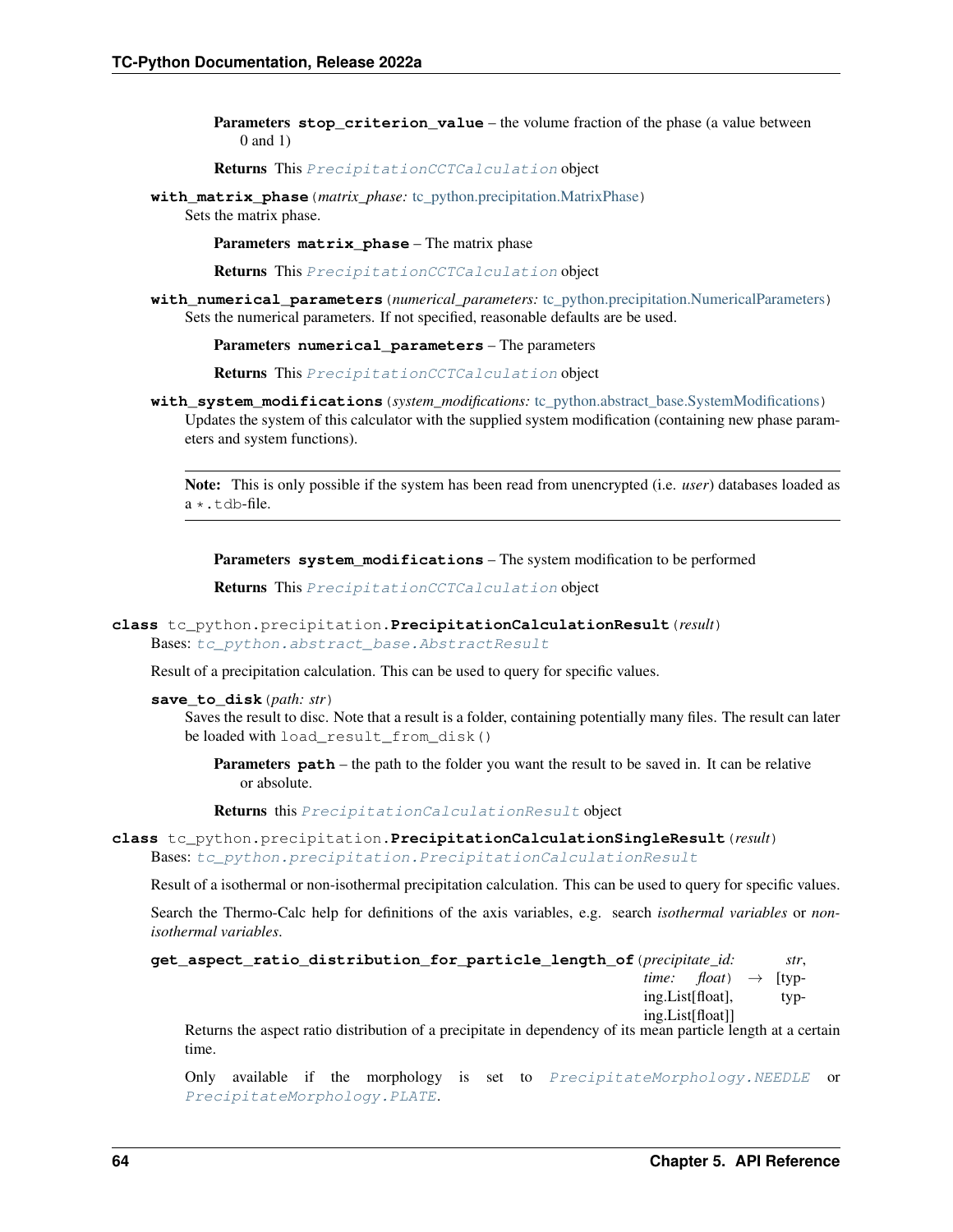Parameters

- **time** The time [s]
- **precipitate\_id** The id of a precipitate can either be the phase name or an alias

Returns A tuple of two lists of floats (mean particle length [m], aspect ratio)

```
get_aspect_ratio_distribution_for_radius_of(precipitate_id: str, time: float) → [typ-
                                                          ing.List[float], typing.List[float]]
```
Returns the aspect ratio distribution of a precipitate in dependency of its mean radius at a certain time.

Only available if the morphology is set to [PrecipitateMorphology.NEEDLE](#page-62-4) or [PrecipitateMorphology.PLATE](#page-62-5).

# Parameters

- **time** The time [s]
- **precipitate\_id** The id of a precipitate can either be the phase name or an alias

Returns A tuple of two lists of floats (mean radius [m], aspect ratio)

**get\_critical\_radius\_of**(*precipitate\_id: str*) → [typing.List[float], typing.List[float]] Returns the critical radius of a precipitate in dependency of the time.

**Parameters precipitate id** – The id of a precipitate can either be phase name or alias

Returns A tuple of two lists of floats (time [s], critical radius [m])

| get cubic factor distribution for particle length of (precipitate id: |                  |                                          | str. |
|-----------------------------------------------------------------------|------------------|------------------------------------------|------|
|                                                                       |                  | <i>time: float</i> ) $\rightarrow$ [typ- |      |
|                                                                       | ing.List[float], |                                          | typ- |
|                                                                       | ing.List[float]] |                                          |      |

Returns the cubic factor distribution of a precipitate in dependency of its mean particle length at a certain time.

Only available if the morphology is set to [PrecipitateMorphology.CUBOID](#page-62-6).

# Parameters

- **time** The time in seconds
- **precipitate\_id** The id of a precipitate can either be the phase name or an alias

Returns A tuple of two lists of floats (particle length [m], cubic factor)

```
get_cubic_factor_distribution_for_radius_of(precipitate_id: str, time: float) → [typ-
```
ing.List[float], typing.List[float]]

Returns the cubic factor distribution of a precipitate in dependency of its mean radius at a certain time. Only available if the morphology is set to [PrecipitateMorphology.CUBOID](#page-62-6).

#### Parameters

- **time** The time [s]
- **precipitate\_id** The id of a precipitate can either be the phase name or an alias

Returns A tuple of two lists of floats (radius [m], cubic factor)

**get driving force of** (*precipitate id: str*)  $\rightarrow$  [typing.List[float], typing.List[float]] Returns the (by  $R * T$ ) normalized driving force of a precipitate in dependency of the time.

> Parameters **precipitate\_id** – The id of a precipitate can either be the phase name or an alias

Returns A tuple of two lists of floats (time [s], normalized driving force)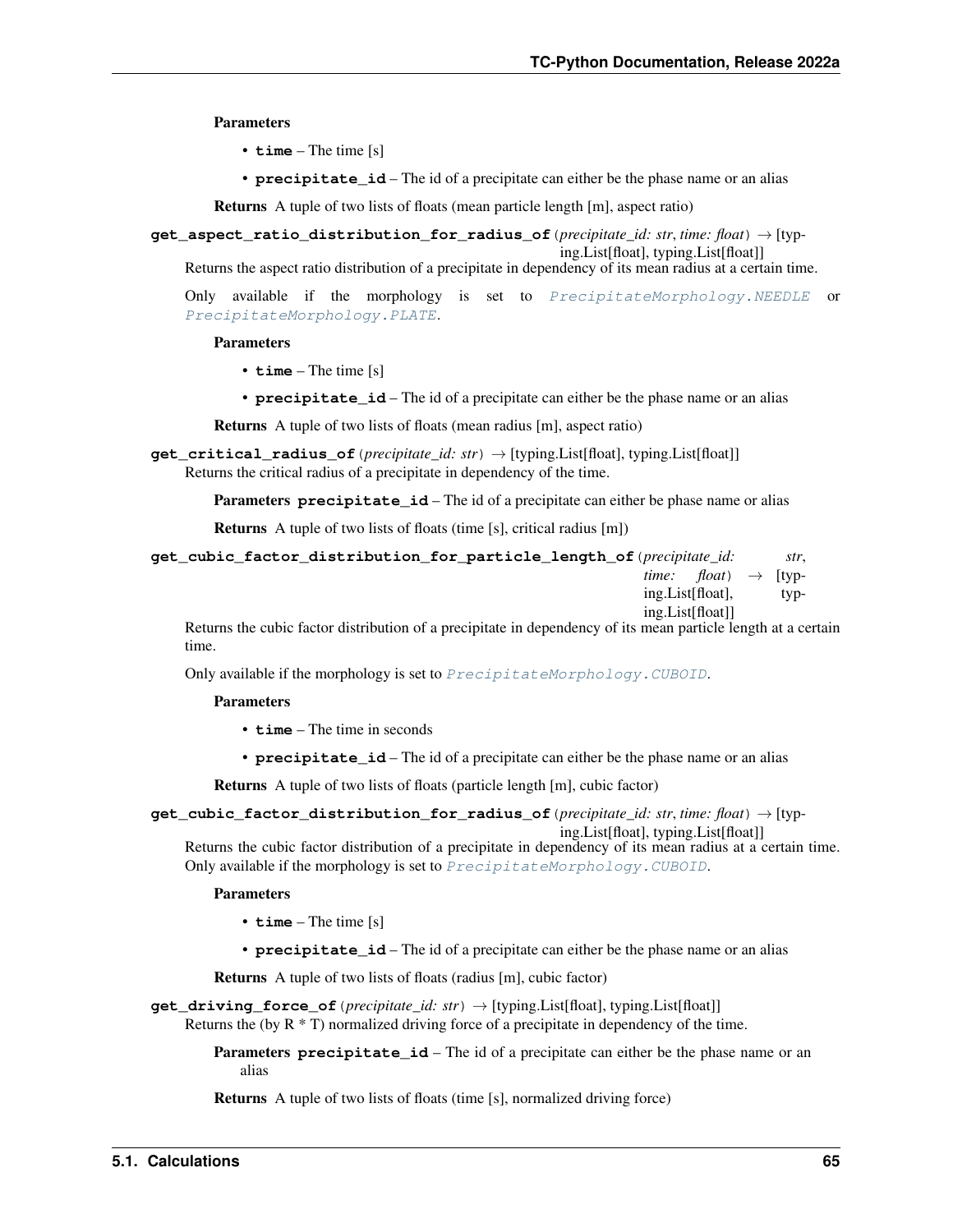**get grain critical radius** ()  $\rightarrow$  [typing.List[float], typing.List[float]] Returns the critical radius of grains in dependency of the time.

Returns A tuple of two lists of floats (time [s], critical radius [m])

**get\_grain\_mean\_radius**() → [typing.List[float], typing.List[float]] Returns the mean grain size of the matrix phase in dependency of the time.

Returns A tuple of two lists of floats (time [s], mean radius [m])

**get\_grain\_number\_density**() → [typing.List[float], typing.List[float]] Returns the grain number density in dependency of the time.

**Returns** A tuple of two lists of floats (time [s], grain number density  $[m^2-3]$ )

| get_grain_number_density_distribution_for_length(time: | $float \rightarrow$ | $ $ typ- |
|--------------------------------------------------------|---------------------|----------|
| ing.List[float],                                       |                     | typ-     |
| ing.List[float]]                                       |                     |          |

Returns the number density distribution of grains in dependency of its mean particle length at a certain time.

Parameters **time** – The time [s]

Returns A tuple of two lists of floats (grain length[m], number of grains per unit volume per unit length  $[m^{\wedge}-4]$ 

| $get\_grain\_number\_density\_distribution\_for\_radius$ ( <i>time</i> : float) $\rightarrow$ [typ- |  |      |
|-----------------------------------------------------------------------------------------------------|--|------|
| ing.List[float],                                                                                    |  | typ- |
| ing.List[float]]                                                                                    |  |      |

Returns the number density distribution of a grains in dependency of its mean radius at a certain time.

Parameters  $\tt time$  – The time [s]

Returns A tuple of two lists of floats (radius [m], number of grains per unit volume per unit length  $[m^{\wedge} -4]$ 

**get\_grain\_size\_distribution**(*time: float*) → [typing.List[float], typing.List[float]] Returns the size distribution of the matrix phase in dependency of its grain radius length at a certain time.

Parameters **time** – The time [s]

Returns A tuple of two lists of floats (grain radius[m], number density of grains[m^-3])

**get\_matrix\_composition\_in\_mole\_fraction\_of**(*element\_name: str*) → [typing.List[float], typing.List[float]]

Returns the matrix composition (as mole fractions) of a certain element in dependency of the time.

Parameters **element\_name** – The element

Returns A tuple of two lists of floats (time [s], mole fraction)

**get\_matrix\_composition\_in\_weight\_fraction\_of**(*element\_name: str*) → [typ-

ing.List[float], typing.List[float]] Returns the matrix composition (as weight fraction) of a certain element in dependency of the time.

Parameters **element\_name** – The element

Returns A tuple of two lists of floats (time [s], weight fraction)

**get\_mean\_aspect\_ratio\_of**(*precipitate\_id: str*) → [typing.List[float], typing.List[float]] Returns the mean aspect ratio of a precipitate in dependency of the time.

Only available if the morphology is set to [PrecipitateMorphology.NEEDLE](#page-62-4) or [PrecipitateMorphology.PLATE](#page-62-5).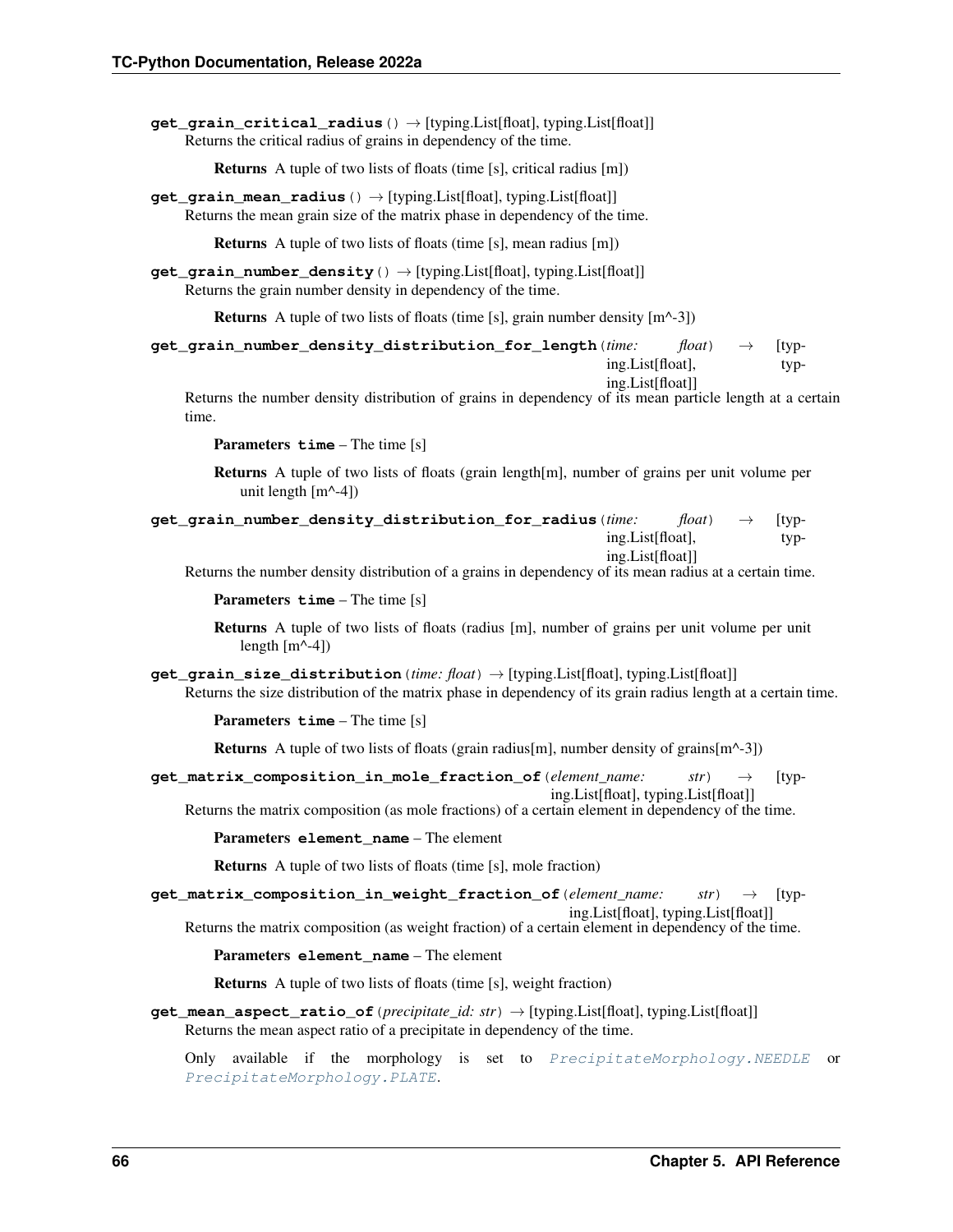**Parameters precipitate id** – The id of a precipitate can either be the phase name or an alias

Returns A tuple of two lists of floats (time [s], mean aspect ratio)

**get\_mean\_cubic\_factor\_of**(*precipitate\_id: str*) → [typing.List[float], typing.List[float]] Returns the mean cubic factor of a precipitate in dependency of the time. Only available if the morphology is set to [PrecipitateMorphology.CUBOID](#page-62-6).

**Parameters precipitate id** – The id of a precipitate can either be the phase name or an alias

Returns A tuple of two lists of floats (time [s], mean cubic factor)

**get\_mean\_particle\_length\_of**(*precipitate\_id: str*) → [typing.List[float], typing.List[float]] Returns the mean particle length of a precipitate in dependency of the time.

Only available if the morphology is set to [PrecipitateMorphology.NEEDLE](#page-62-4) or [PrecipitateMorphology.PLATE](#page-62-5).

**Parameters precipitate\_id** – The id of a precipitate can either be the phase name or an alias

Returns A tuple of two lists of floats (time [s], mean particle length [m])

**get\_mean\_radius\_of**(*precipitate\_id: str*) → [typing.List[float], typing.List[float]] Returns the mean radius of a precipitate in dependency of the time.

**Parameters precipitate id** – The id of a precipitate can either be phase name or alias

Returns A tuple of two lists of floats (time [s], mean radius [m])

**get\_normalized\_grain\_size\_distribution**(*time: float*) → [typing.List[float], typing.List[float]]

Returns the normalized number density distribution of a grains at a certain time.

Parameters **time** – The time [s]

Returns A tuple of two lists of floats (Normalized size, Frequency)

**get\_normalized\_number\_density\_distribution\_of**(*precipitate\_id: str*, *time: float*)  $\rightarrow$  [typing.List[float], typ-

ing.List[float]]

Returns the normalized number density distribution of a precipitate at a certain time.

## Parameters

- **time** The time [s]
- **precipitate\_id** The id of a precipitate can either be the phase name or an alias

Returns A tuple of two lists of floats (Normalized size, Frequency)

**get\_nucleation\_rate\_of**(*precipitate\_id: str*) → [typing.List[float], typing.List[float]] Returns the nucleation rate of a precipitate in dependency of the time.

> **Parameters precipitate\_id** – The id of a precipitate can either be the phase name or an alias

**Returns** A tuple of two lists of floats (time [s], nucleation rate  $[m^2-3 s^2-1]$ )

**get\_number\_density\_distribution\_for\_particle\_length\_of**(*precipitate\_id: str*,

*time: float*)  $\rightarrow$ [typing.List[float], typing.List[float]]

Returns the number density distribution of a precipitate in dependency of its mean particle length at a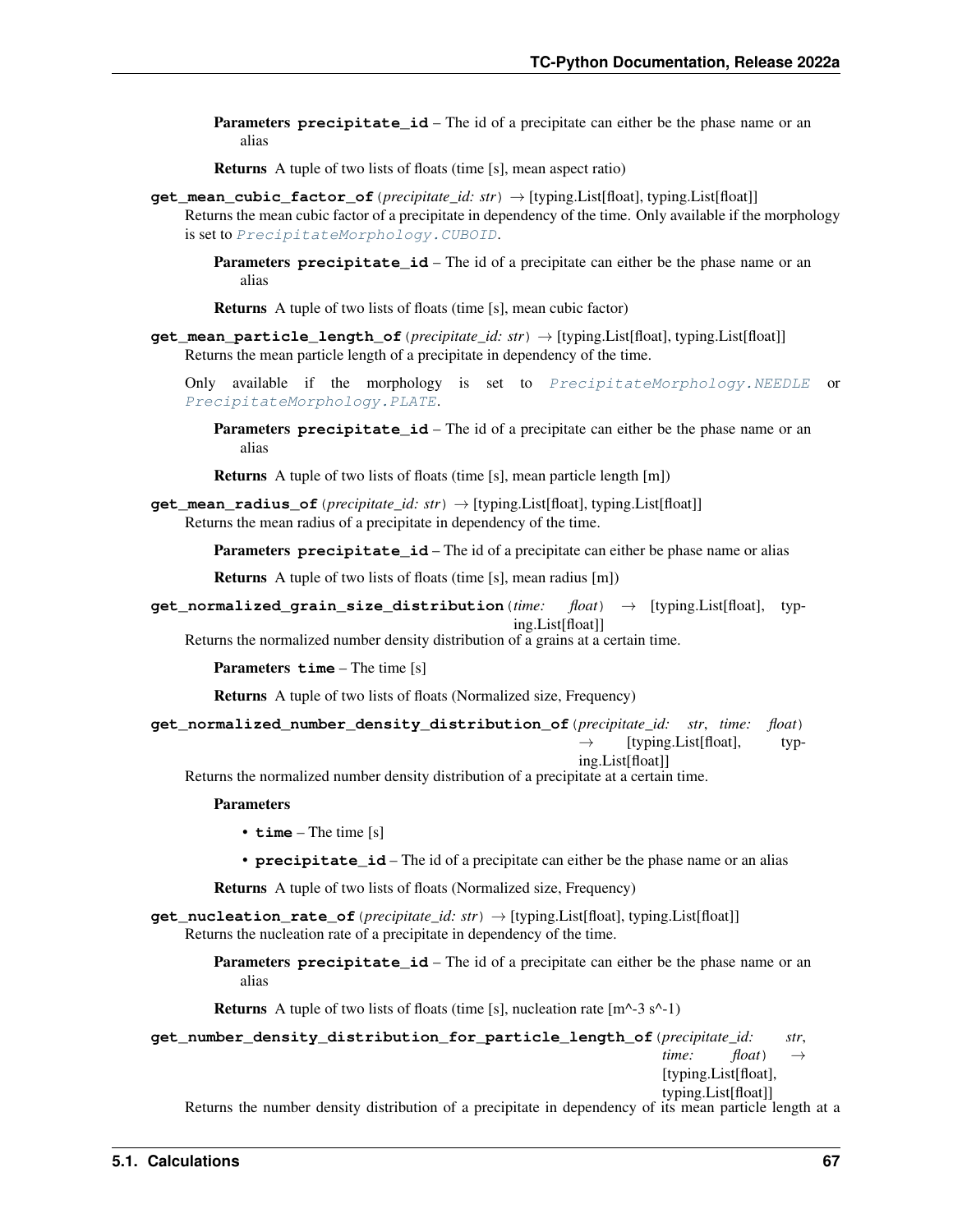certain time.

## Parameters

- **time** The time [s]
- **precipitate\_id** The id of a precipitate can either be the phase name or an alias

Returns A tuple of two lists of floats (particle length[m], number of particles per unit volume per unit length [m^-4])

**get\_number\_density\_distribution\_for\_radius\_of**(*precipitate\_id: str*, *time: float*)  $\rightarrow$  [typing.List[float], typ-

ing.List[float]]

Returns the number density distribution of a precipitate in dependency of its mean radius at a certain time.

#### Parameters

- **time** The time [s]
- **precipitate\_id** The id of a precipitate can either be the phase name or an alias

Returns A tuple of two lists of floats (radius [m], number of particles per unit volume per unit length  $[m^{\wedge}-4]$ )

**get\_number\_density\_of**(*precipitate\_id: str*) → [typing.List[float], typing.List[float]] Returns the particle number density of a precipitate in dependency of the time.

Parameters **precipitate\_id** – The id of a precipitate can either be phase name or alias

**Returns** A tuple of two lists of floats (time [s], particle number density  $[m^{\wedge} -3]$ )

**get\_precipitate\_composition\_in\_mole\_fraction\_of**(*precipitate\_id: str*, *element name:*  $str$   $\rightarrow$  [typing.List[float], typing.List[float]]

Returns the precipitate composition (as mole fractions) of a certain element in dependency of the time.

#### Parameters

- **precipitate\_id** The id of a precipitate can either be phase name or alias
- **element\_name** The element

Returns A tuple of two lists of floats (time [s], mole fraction)

```
get_precipitate_composition_in_weight_fraction_of(precipitate_id: str, el-
                                                            ement\_name: str) \rightarrow[typing.List[float], typ-
                                                            ing.List[float]]
```
Returns the precipitate composition (as weight fraction) of a certain element in dependency of the time.

#### Parameters

- **precipitate\_id** The id of a precipitate can either be phase name or alias
- **element\_name** The element

Returns A tuple of two lists of floats (time [s], weight fraction)

```
get_size_distribution_for_particle_length_of(precipitate_id: str, time: float) →
                                                         [typing.List[float], typing.List[float]]
```
Returns the size distribution of a precipitate in dependency of its mean particle length at a certain time.

#### **Parameters**

- **time** The time [s]
- **precipitate** id The id of a precipitate can either be the phase name or an alias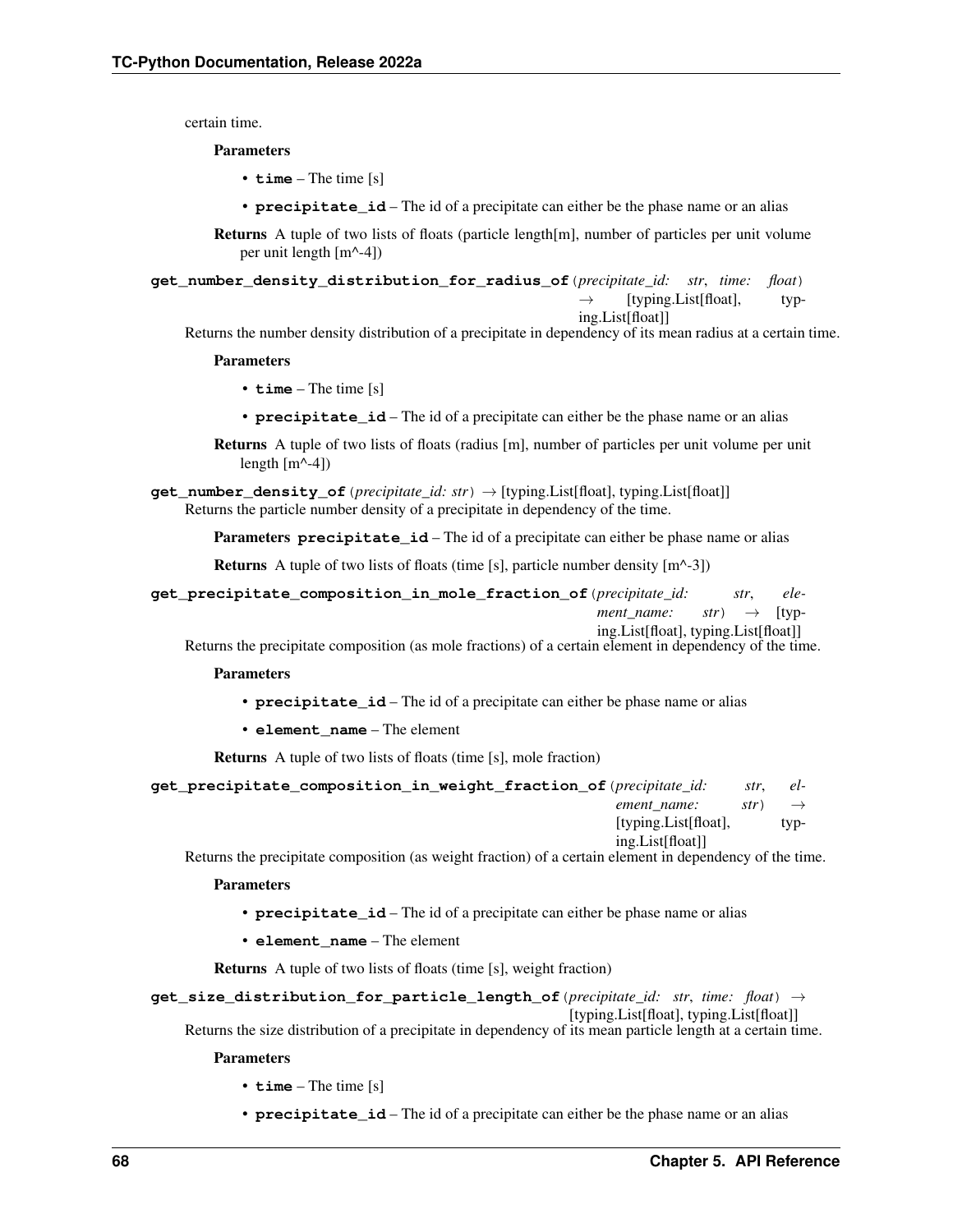- Returns A tuple of two lists of floats (particle length[m], number of particles per unit volume per unit length [m^-4])
- **get\_size\_distribution\_for\_radius\_of**(*precipitate\_id: str*, *time: float*) → [typing.List[float], typing.List[float]]
	- Returns the size distribution of a precipitate in dependency of its mean radius at a certain time.

**Parameters** 

- **time** The time [s]
- **precipitate** id The id of a precipitate can either be the phase name or an alias
- Returns A tuple of two lists of floats (radius [m], number of particles per unit volume per unit length  $[m^{\wedge}-4]$ )
- **get\_volume\_fraction\_of**(*precipitate\_id: str*) → [typing.List[float], typing.List[float]] Returns the volume fraction of a precipitate in dependency of the time.
	- Parameters **precipitate\_id** The id of a precipitate can either be the phase name or an alias

Returns A tuple of two lists of floats (time [s], volume fraction)

<span id="page-72-1"></span>**class** tc\_python.precipitation.**PrecipitationCalculationTTTorCCTResult**(*result*) Bases: [tc\\_python.precipitation.PrecipitationCalculationResult](#page-67-0)

Result of a TTT or CCT precipitation calculation.

- **get\_result\_for\_precipitate**(*precipitate\_id: str*) → [typing.List[float], typing.List[float]] Returns the calculated data of a TTT or CCT diagram for a certain precipitate.
	- **Parameters precipitate\_id** The id of a precipitate can either be the phase name or an alias

Returns A tuple of two lists of floats (time [s], temp [K])

<span id="page-72-0"></span>**class** tc\_python.precipitation.**PrecipitationIsoThermalCalculation**(*calculation*) Bases: [tc\\_python.abstract\\_base.AbstractCalculation](#page-230-0)

Configuration for an isothermal precipitation calculation.

- **calculate**() → *[tc\\_python.precipitation.PrecipitationCalculationSingleResult](#page-67-1)* Runs the isothermal precipitation calculation.
	- Returns A [PrecipitationCalculationSingleResult](#page-67-1) which later can be used to get specific values from the calculated result

## **get\_system\_data**() → *[tc\\_python.abstract\\_base.SystemData](#page-232-0)*

Returns the content of the database for the currently loaded system. This can be used to modify the parameters and functions and to change the current system by using  $with\_system\_modifications()$ .

Note: Parameters can only be read from unencrypted (i.e. *user*) databases loaded as *\*.tdb*-file.

Returns The system data

- **set\_composition**(*element\_name: str*, *value: float*)
	- Sets the composition of the elements. The unit for the composition can be changed using [set\\_composition\\_unit\(\)](#page-73-1). Default: Mole percent (CompositionUnit.MOLE\_PERCENT)

Parameters

• **element\_name** – The element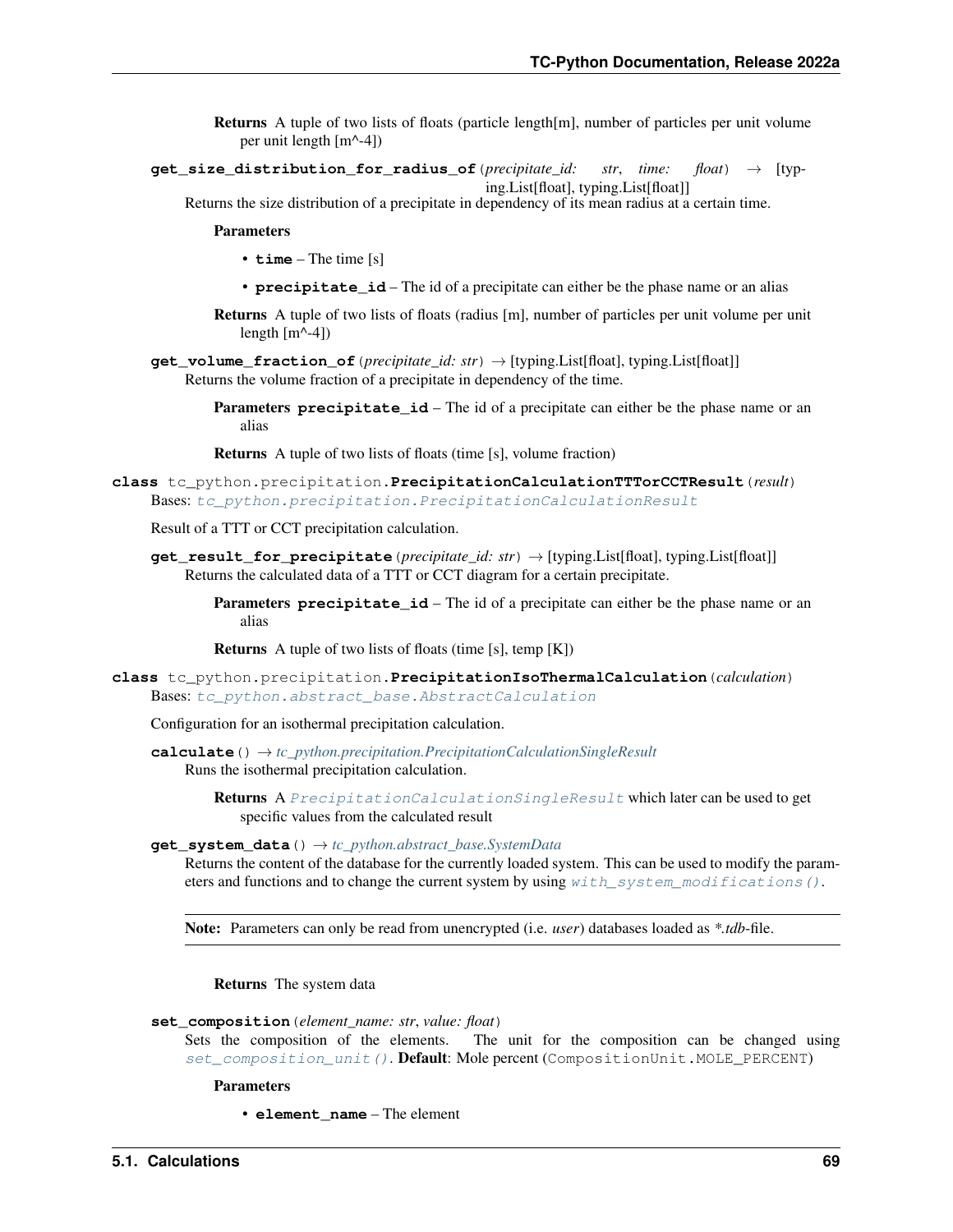• **value** – The composition (fraction or percent depending on the composition unit)

Returns This [PrecipitationIsoThermalCalculation](#page-72-0) object

<span id="page-73-1"></span>**set\_composition\_unit**(*unit\_enum: tc\_python.utils.CompositionUnit = <CompositionUnit.MOLE\_PERCENT: 1>*)

Sets the composition unit. Default: Mole percent (CompositionUnit.MOLE\_PERCENT).

Parameters **unit\_enum** – The new composition unit

Returns This [PrecipitationIsoThermalCalculation](#page-72-0) object

**set\_simulation\_time**(*simulation\_time: float*)

Sets the simulation time.

Parameters **simulation\_time** – The simulation time [s]

Returns This [PrecipitationIsoThermalCalculation](#page-72-0) object

**set\_temperature**(*temperature: float*)

Sets the temperature for the isothermal simulation.

Parameters **temperature** – the temperature [K]

Returns This [PrecipitationIsoThermalCalculation](#page-72-0) object

**with\_matrix\_phase**(*matrix\_phase:* [tc\\_python.precipitation.MatrixPhase](#page-57-0)) Sets the matrix phase.

Parameters **matrix\_phase** – The matrix phase

Returns This [PrecipitationIsoThermalCalculation](#page-72-0) object

**with\_numerical\_parameters**(*numerical\_parameters:* [tc\\_python.precipitation.NumericalParameters](#page-59-0)) Sets the numerical parameters. If not specified, reasonable defaults are be used.

Parameters **numerical\_parameters** – The parameters

Returns This [PrecipitationIsoThermalCalculation](#page-72-0) object

<span id="page-73-0"></span>**with\_system\_modifications**(*system\_modifications:* [tc\\_python.abstract\\_base.SystemModifications](#page-234-0)) Updates the system of this calculator with the supplied system modification (containing new phase parameters and system functions).

Note: This is only possible if the system has been read from unencrypted (i.e. *user*) databases loaded as  $a \star$ . t.db-file.

Parameters **system\_modifications** – The system modification to be performed

Returns This [PrecipitationIsoThermalCalculation](#page-72-0) object

**class** tc\_python.precipitation.**PrecipitationNonIsoThermalCalculation**(*calculation*) Bases: [tc\\_python.abstract\\_base.AbstractCalculation](#page-230-0)

Configuration for a non-isothermal precipitation calculation.

**calculate**() → *[tc\\_python.precipitation.PrecipitationCalculationSingleResult](#page-67-1)* Runs the non-isothermal precipitation calculation.

> Returns A [PrecipitationCalculationSingleResult](#page-67-1) which later can be used to get specific values from the calculated result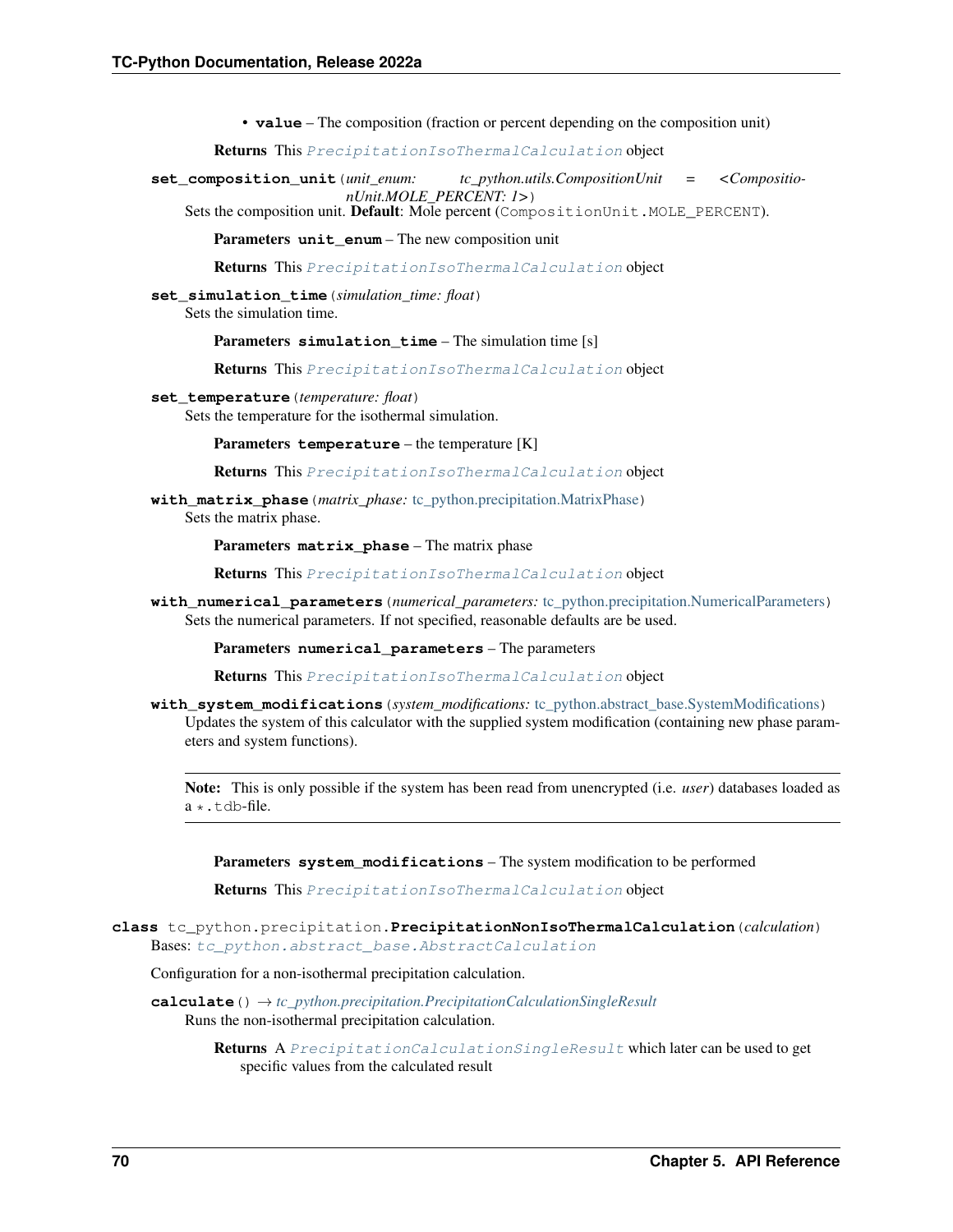## **get\_system\_data**() → *[tc\\_python.abstract\\_base.SystemData](#page-232-0)*

Returns the content of the database for the currently loaded system. This can be used to modify the parameters and functions and to change the current system by using  $with\_system\_modifications()$ .

Note: Parameters can only be read from unencrypted (i.e. *user*) databases loaded as *\*.tdb*-file.

Returns The system data

#### **set\_composition**(*element\_name: str*, *value: float*)

Sets the composition of the elements. The unit for the composition can be changed using [set\\_composition\\_unit\(\)](#page-74-1). Default: Mole percent (CompositionUnit.MOLE\_PERCENT)

Parameters

- **element\_name** The element
- **value** The composition (fraction or percent depending on the composition unit)

Returns This [PrecipitationIsoThermalCalculation](#page-72-0) object

<span id="page-74-1"></span>**set\_composition\_unit**(*unit\_enum:* [tc\\_python.utils.CompositionUnit](#page-210-0)) Sets the composition unit. Default: Mole percent (CompositionUnit.MOLE\_PERCENT).

Parameters **unit\_enum** – The new composition unit

Returns This [PrecipitationIsoThermalCalculation](#page-72-0) object

**set\_simulation\_time**(*simulation\_time: float*)

Sets the simulation time.

Parameters **simulation\_time** – The simulation time [s]

Returns This PrecipitationNonThermalCalculation object

**with\_matrix\_phase**(*matrix\_phase:* [tc\\_python.precipitation.MatrixPhase](#page-57-0)) Sets the matrix phase.

Parameters **matrix\_phase** – The matrix phase

Returns This [PrecipitationIsoThermalCalculation](#page-72-0) object

**with\_numerical\_parameters**(*numerical\_parameters:* [tc\\_python.precipitation.NumericalParameters](#page-59-0)) Sets the numerical parameters. If not specified, reasonable defaults are be used.

Parameters **numerical\_parameters** – The parameters

Returns This [PrecipitationIsoThermalCalculation](#page-72-0) object

<span id="page-74-0"></span>**with\_system\_modifications**(*system\_modifications:* [tc\\_python.abstract\\_base.SystemModifications](#page-234-0)) Updates the system of this calculator with the supplied system modification (containing new phase parameters and system functions).

Note: This is only possible if the system has been read from unencrypted (i.e. *user*) databases loaded as a \*.tdb-file.

Parameters **system\_modifications** – The system modification to be performed

Returns This PrecipitationNonThermalCalculation object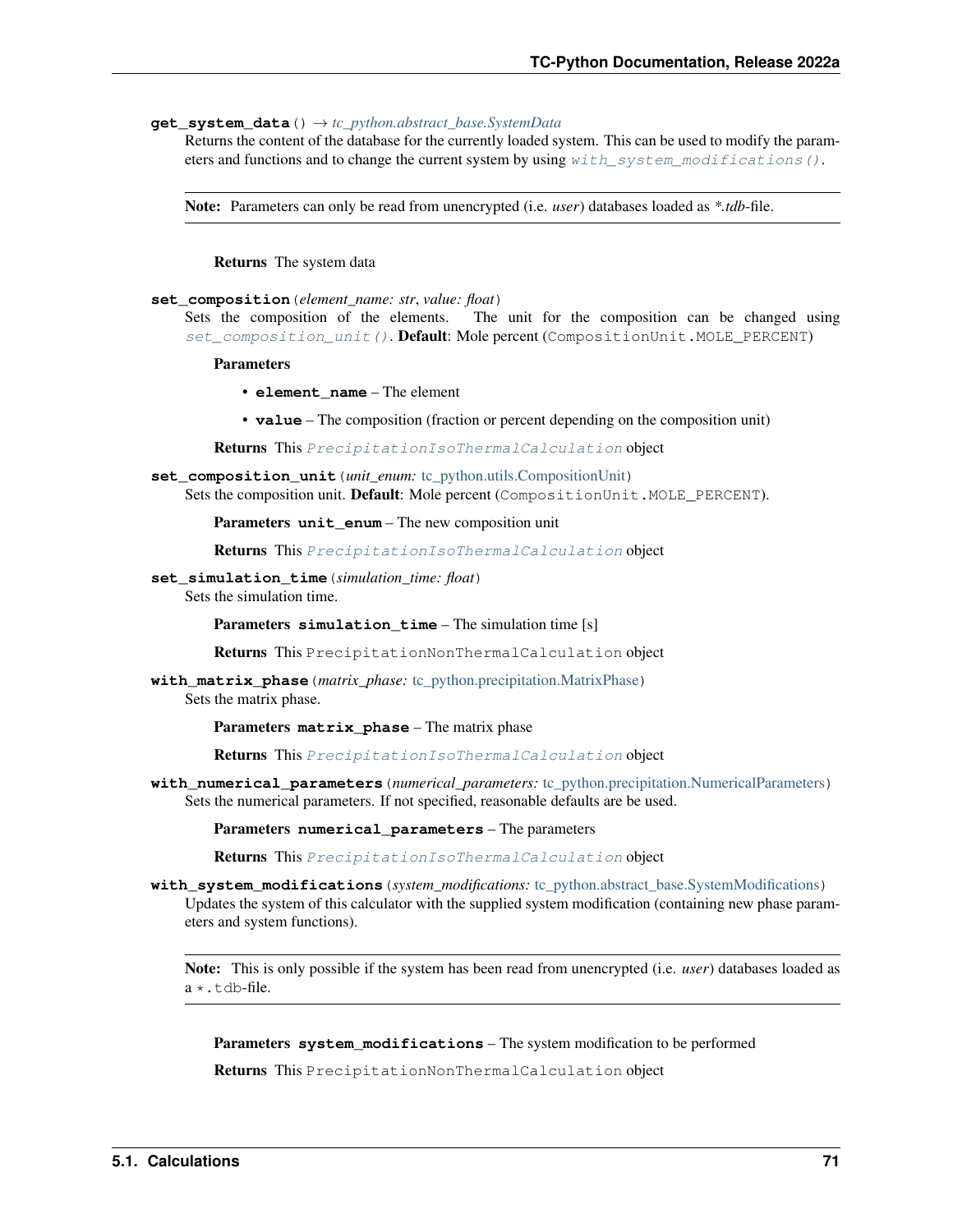**with\_temperature\_profile**(*temperature\_profile:* [tc\\_python.utils.TemperatureProfile](#page-211-0)) Sets the temperature profile to use with this calculation.

> Parameters **temperature\_profile** – the temperature profile object (specifying time / temperature points)

Returns This PrecipitationNonThermalCalculation object

<span id="page-75-1"></span>**class** tc\_python.precipitation.**PrecipitationTTTCalculation**(*calculation*) Bases: [tc\\_python.abstract\\_base.AbstractCalculation](#page-230-0)

Configuration for a TTT (Time-Temperature-Transformation) precipitation calculation.

**calculate**() → *[tc\\_python.precipitation.PrecipitationCalculationTTTorCCTResult](#page-72-1)* Runs the TTT diagram calculation.

> **Returns** A [PrecipitationCalculationTTTorCCTResult](#page-72-1) which later can be used to get specific values from the calculated result.

**get\_system\_data**() → *[tc\\_python.abstract\\_base.SystemData](#page-232-0)*

Returns the content of the database for the currently loaded system. This can be used to modify the parameters and functions and to change the current system by using with system modifications ().

Note: Parameters can only be read from unencrypted (i.e. *user*) databases loaded as *\*.tdb*-file.

Returns The system data

**set\_composition**(*element\_name: str*, *value: float*)

Sets the composition of the elements. The unit for the composition can be changed using [set\\_composition\\_unit\(\)](#page-75-0). Default: Mole percent (CompositionUnit.MOLE\_PERCENT)

Parameters

- **element\_name** The element
- **value** The composition (fraction or percent depending on the composition unit)

Returns This [PrecipitationTTTCalculation](#page-75-1) object

<span id="page-75-0"></span>set composition unit (*unit enum:* tc python.utils.CompositionUnit)

Sets the composition unit. Default: Mole percent (CompositionUnit.MOLE\_PERCENT).

Parameters **unit\_enum** – The new composition unit

Returns This [PrecipitationTTTCalculation](#page-75-1) object

## **set\_max\_annealing\_time**(*max\_annealing\_time: float*)

Sets the maximum annealing time, i.e. the maximum time of the simulation if the stopping criterion is not reached.

Parameters max\_annealing\_time – the maximum annealing time [s]

Returns This [PrecipitationTTTCalculation](#page-75-1) object

**set\_max\_temperature**(*max\_temperature: float*)

Sets the maximum temperature for the TTT diagram.

Parameters max\_temperature – the maximum temperature [K]

Returns This [PrecipitationTTTCalculation](#page-75-1) object

**set\_min\_temperature**(*min\_temperature: float*)

Sets the minimum temperature for the TTT diagram.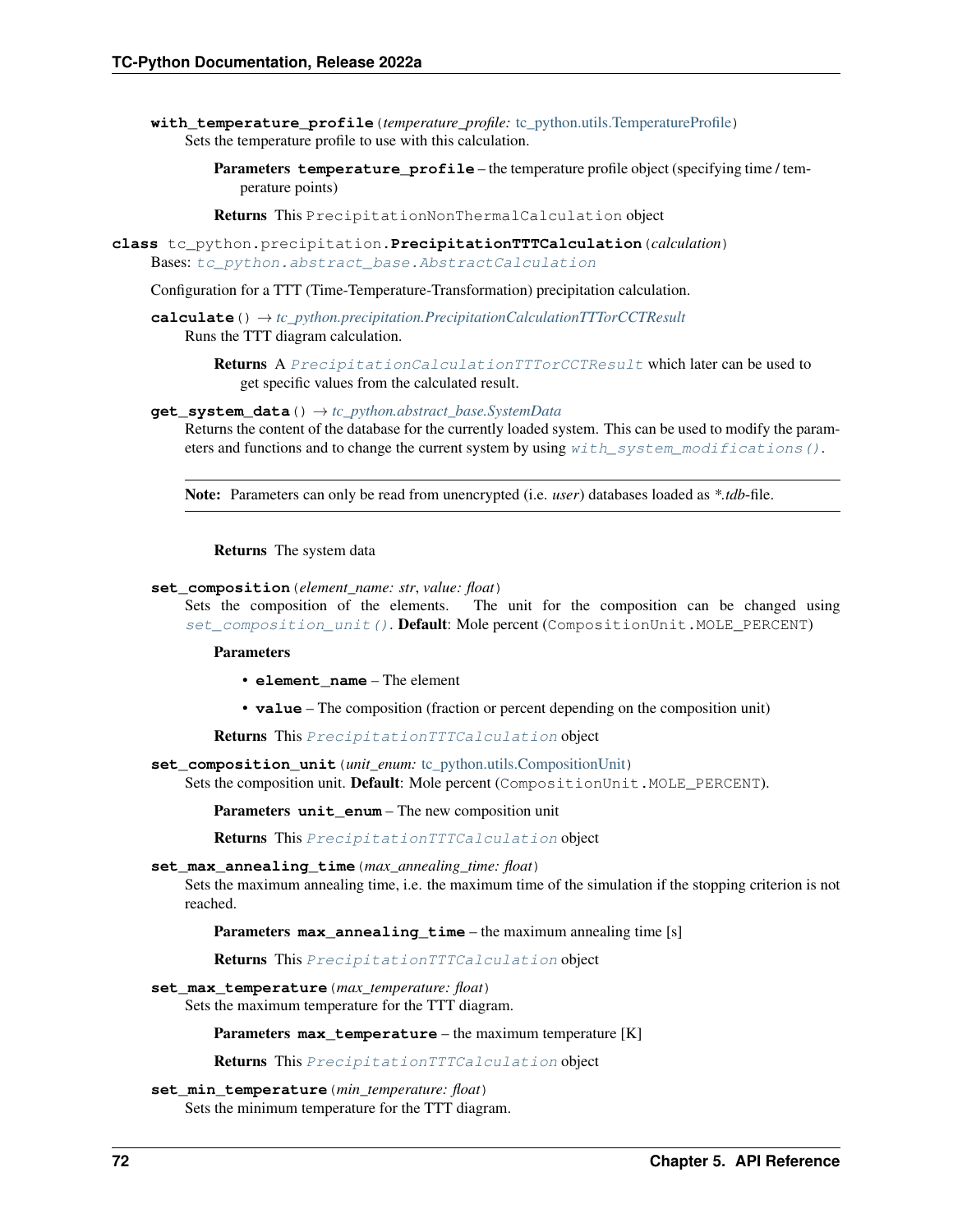**Parameters min temperature** – the minimum temperature [K]

Returns This [PrecipitationTTTCalculation](#page-75-1) object

**set\_temperature\_step**(*temperature\_step: float*)

Sets the temperature step for the TTT diagram. If not set, the default value is 10 K.

**Parameters temperature step** – the temperature step [K]

Returns This [PrecipitationTTTCalculation](#page-75-1) object

### **stop\_at\_percent\_of\_equilibrium\_fraction**(*percentage: float*)

Sets the stop criterion to a percentage of the overall equilibrium phase fraction, alternatively a required volume fraction can be specified (using  $stop_at\_volume\_fraction_of\_phase()$ ).

Parameters **percentage** – the percentage to stop at (value between 0 and 100)

Returns This [PrecipitationTTTCalculation](#page-75-1) object

### <span id="page-76-1"></span>**stop\_at\_volume\_fraction\_of\_phase**(*volume\_fraction: float*)

Sets the stop criterion as a volume fraction of the phase, alternatively a required percentage of the equilibrium phase fraction can be specified (using stop at percent of equilibria fraction()). Stopping at a specified volume fraction is the default setting.

This setting is applied to all phases.

Parameters **volume\_fraction** – the volume fraction to stop at (a value between 0 and 1)

Returns This [PrecipitationTTTCalculation](#page-75-1) object

**with\_matrix\_phase**(*matrix\_phase:* [tc\\_python.precipitation.MatrixPhase](#page-57-0))

Sets the matrix phase.

Parameters **matrix\_phase** – The matrix phase

Returns This [PrecipitationTTTCalculation](#page-75-1) object

**with\_numerical\_parameters**(*numerical\_parameters:* [tc\\_python.precipitation.NumericalParameters](#page-59-0)) Sets the numerical parameters. If not specified, reasonable defaults are be used.

Parameters **numerical\_parameters** – The parameters

Returns This [PrecipitationTTTCalculation](#page-75-1) object

<span id="page-76-0"></span>**with\_system\_modifications**(*system\_modifications:* [tc\\_python.abstract\\_base.SystemModifications](#page-234-0)) Updates the system of this calculator with the supplied system modification (containing new phase parameters and system functions).

Note: This is only possible if the system has been read from unencrypted (i.e. *user*) databases loaded as  $a \star$ .tdb-file.

Parameters **system\_modifications** – The system modification to be performed

Returns This [PrecipitationTTTCalculation](#page-75-1) object

## **class** tc\_python.precipitation.**TransformationStrainCalculationOption**(*value*) Bases: enum.Enum

Options for calculating the transformation strain.

#### **CALCULATE\_FROM\_MOLAR\_VOLUME = 2**

Calculates the transformation strain from the molar volume, obtains a purely dilatational strain.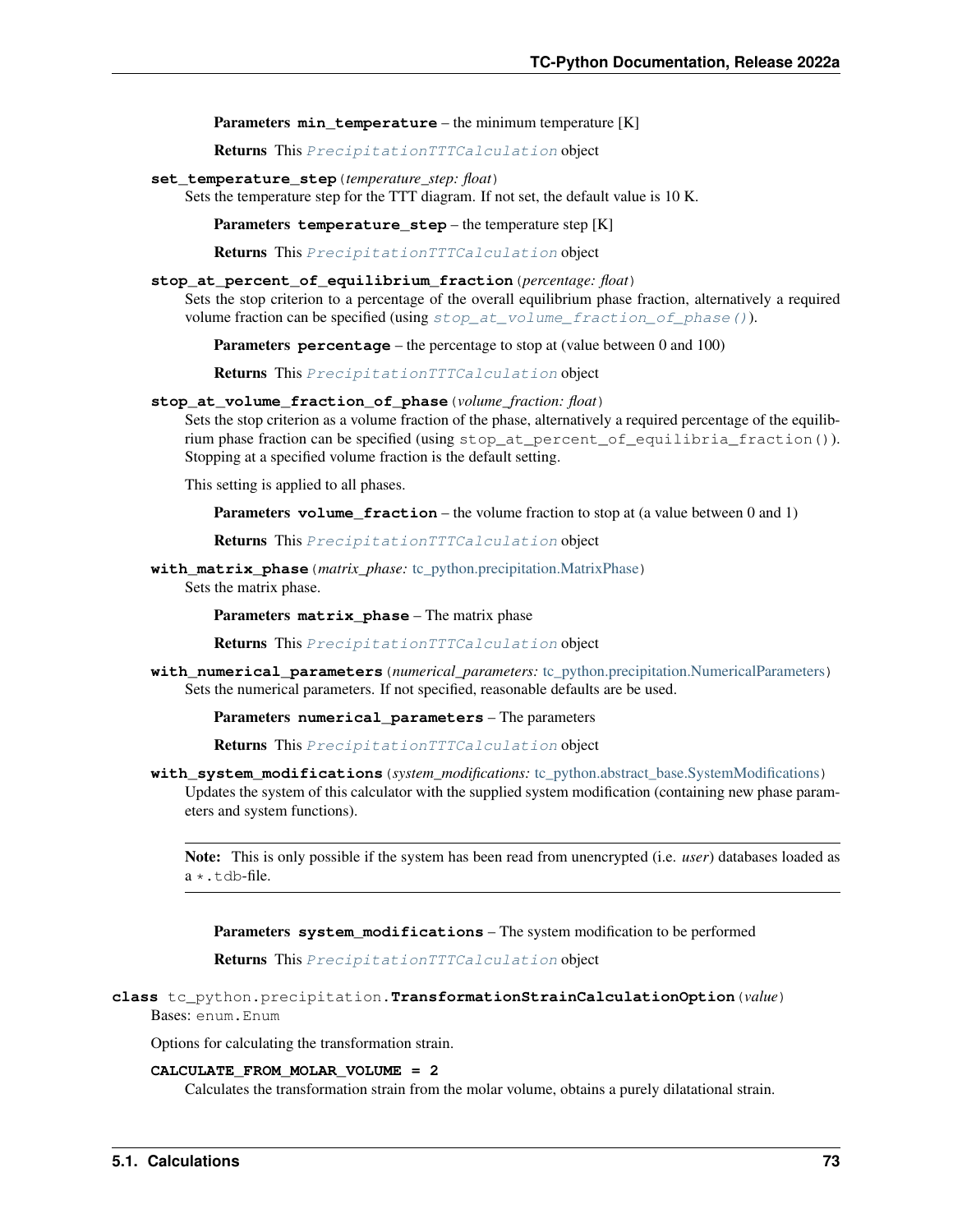```
DISREGARD = 1
```
Ignores the transformation strain, this is the default setting.

```
USER_DEFINED = 3
```
Transformation strain to be specified by the user.

```
class tc_python.precipitation.VolumeFractionOfPhaseType(value)
```
Bases: enum.Enum

Unit of the volume fraction of a phase.

**VOLUME\_FRACTION = 6** Volume fraction  $(0 - 1)$ , this is the default.

**VOLUME\_PERCENT = 5** Volume percent (0% - 100%).

## **5.1.4 Module "scheil"**

```
class tc_python.scheil.CalculateSecondaryDendriteArmSpacing
Bases: tc_python.scheil.ScheilBackDiffusion
```
Configures a secondary dendrite arm spacing calculation used by Scheil *with back diffusion*. The used equation is  $c \star \text{ cooling_rate}^(-n)$  with c and n being provided either by the user or taken from the defaults.

**set\_c**(*c: float = 5e-05*)

Sets the scaling factor c in the governing equation  $c \star \text{ cooling_rate}^(-n)$ .

Default: 50 µm

**Parameters <b>c** – The scaling factor [m]

Returns This [CalculateSecondaryDendriteArmSpacing](#page-77-0) object

**set\_cooling\_rate**(*cooling\_rate: float = 1.0*)

Sets the cooling rate.

Default: 1.0 K/s

An increased value moves the result from equilibrium toward a Scheil-Gulliver calculation.

Parameters **cooling\_rate** – The cooling rate [K/s]

Returns This [CalculateSecondaryDendriteArmSpacing](#page-77-0) object

```
set_fast_diffusing_elements(element_names: List[str])
```
Sets elements as fast diffusing. This allows redistribution of these elements in both the solid and liquid parts of the alloy.

Default: No fast-diffusing elements.

Parameters **element\_names** – The elements

Returns This [CalculateSecondaryDendriteArmSpacing](#page-77-0) object

**set\_n**(*n: float = 0.33*)

Sets the exponent n in the governing equation  $c * \text{cooling\_rate}^(-n)$ .

Default: 0.33

Parameters **n** – The exponent [-]

Returns This [CalculateSecondaryDendriteArmSpacing](#page-77-0) object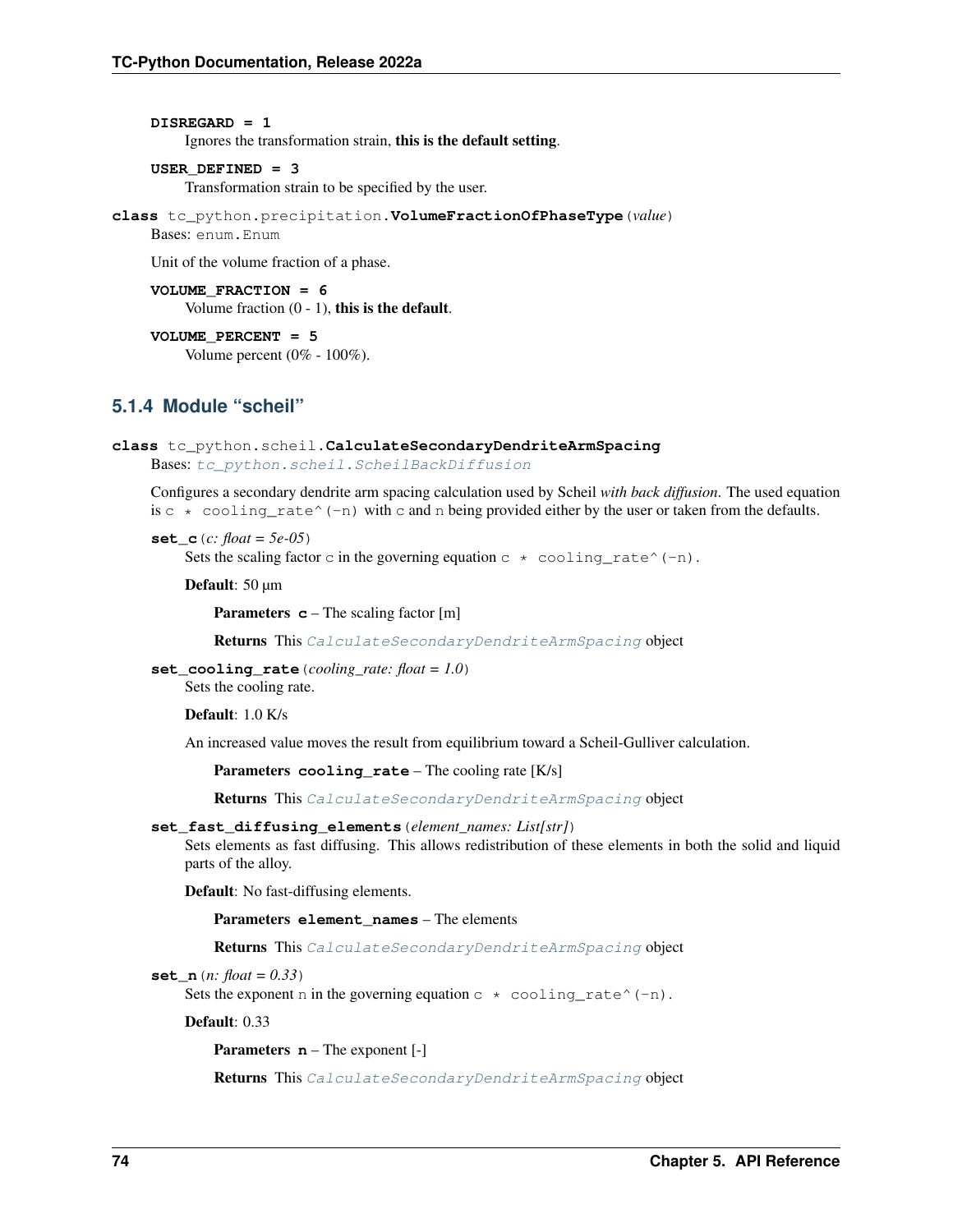**set\_primary\_phasename**(*primary\_phase\_name: str = 'AUTOMATIC'*) Sets the name of the primary phase.

The primary phase is the phase where the back diffusion takes place. If *AUTOMATIC* is selected, the program tries to find the phase which will give the most back diffusion. That behavior can be overridden by selecting a specific primary phase.

## Default: *AUTOMATIC*

Parameters **primary\_phase\_name** – The phase name (or *AUTOMATIC*)

Returns This [CalculateSecondaryDendriteArmSpacing](#page-77-0) object

<span id="page-78-1"></span>**class** tc\_python.scheil.**ConstantSecondaryDendriteArmSpacing**(*secondary\_dendrite\_arm\_spacing:*

*float = 5e-05*)

Bases: [tc\\_python.scheil.ScheilBackDiffusion](#page-78-0)

Configures a constant secondary dendrite arm spacing used by Scheil *with back diffusion*. The secondary dendrite arm spacing can either be provided by the user or taken from the defaults.

**set\_cooling\_rate**(*cooling\_rate: float = 1.0*)

Sets the cooling rate.

Default: 1.0 K/s

An increased value moves the result from equilibrium toward a Scheil-Gulliver calculation.

Parameters **cooling\_rate** – The cooling rate [K/s]

Returns This [ConstantSecondaryDendriteArmSpacing](#page-78-1) object

#### **set\_fast\_diffusing\_elements**(*element\_names: List[str]*)

Sets elements as fast diffusing. This allows redistribution of these elements in both the solid and liquid parts of the alloy.

Default: No fast-diffusing elements.

Parameters **element\_names** – The elements

Returns This [ConstantSecondaryDendriteArmSpacing](#page-78-1) object

```
set_primary_phasename(primary_phase_name: str = 'AUTOMATIC')
```
Sets the name of the primary phase.

The primary phase is the phase where the back diffusion takes place. If *AUTOMATIC* is selected, the program tries to find the phase which will give the most back diffusion. That behavior can be overridden by selecting a specific primary phase.

#### Default: *AUTOMATIC*

Parameters **primary\_phase\_name** – The phase name (or *AUTOMATIC*)

Returns This [ConstantSecondaryDendriteArmSpacing](#page-78-1) object

<span id="page-78-0"></span>**class** tc\_python.scheil.**ScheilBackDiffusion**

Bases: [tc\\_python.scheil.ScheilCalculationType](#page-83-0)

Configuration for *back diffusion in the solid primary phase*.

Warning: This feature has only effect on systems with diffusion data (typically a mobility database). If used for a system without diffusion data, a normal Scheil calculation is done.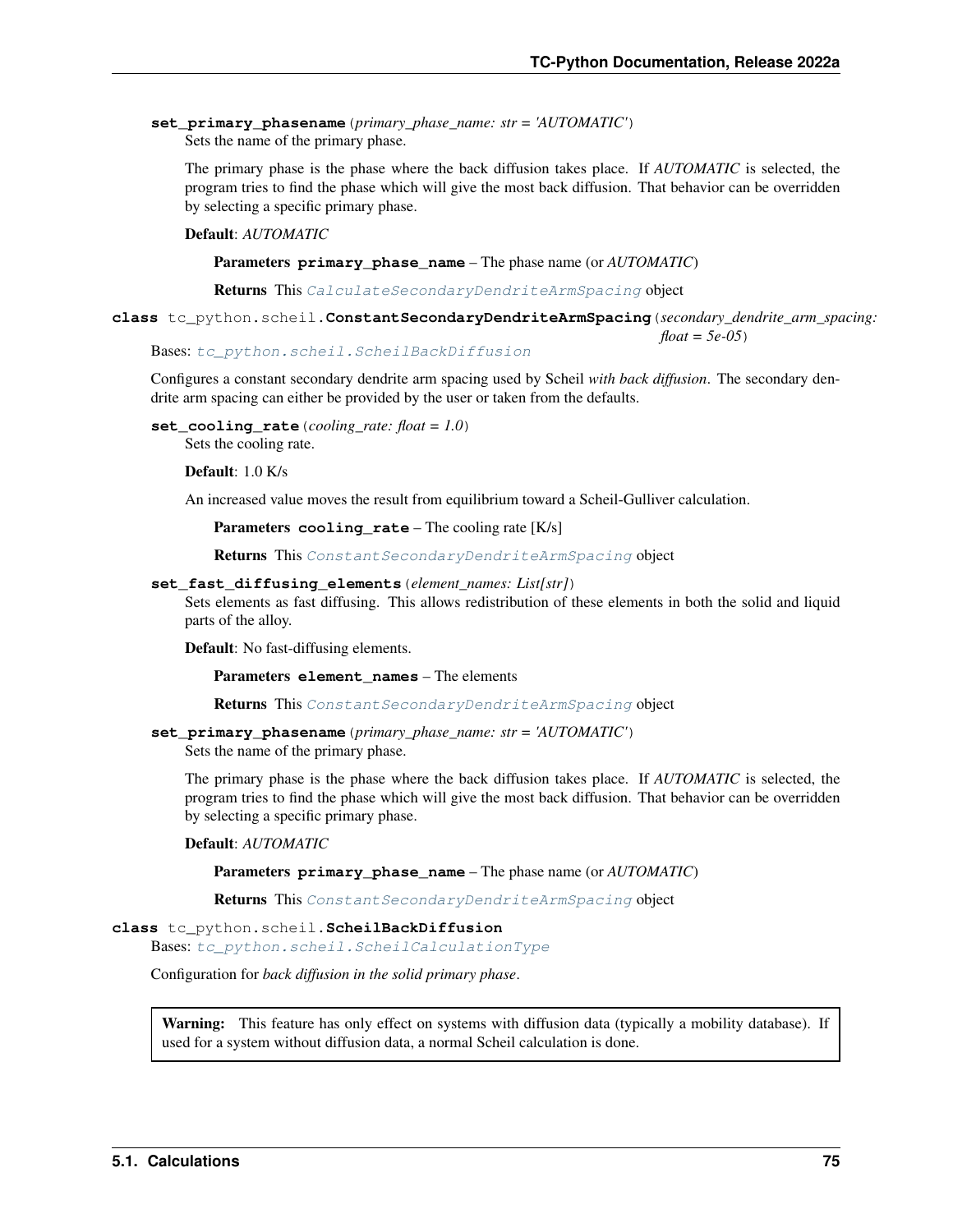#### **classmethod calculate\_secondary\_dendrite\_arm\_spacing**()

Calculate the secondary dendrite arm spacing based on the following equation:  $\circ$  \* cooling  $rate^(-n)$  with c and n being provided either by the user or taken from the defaults.

Use the methods provide by [CalculateSecondaryDendriteArmSpacing](#page-77-0) to configure the parameters.

Returns A [CalculateSecondaryDendriteArmSpacing](#page-77-0)

**classmethod constant\_secondary\_dendrite\_arm\_spacing**(*secondary\_dendrite\_arm\_spacing:*

*float = 5e-05*) Assuming constant secondary dendrite arm spacing, provided either by the user or taken from the defaults.

Default: 50 µm

Parameters **secondary\_dendrite\_arm\_spacing** – The dendrite arm spacing [m]

Returns A [ConstantSecondaryDendriteArmSpacing](#page-78-1)

## <span id="page-79-1"></span>**class** tc\_python.scheil.**ScheilCalculation**(*calculator*)

Bases: [tc\\_python.abstract\\_base.AbstractCalculation](#page-230-0)

Configuration for a Scheil solidification calculation.

**Note:** Specify the settings, the calculation is performed with  $calc}_\text{all}$   $\alpha$ .

# <span id="page-79-0"></span>**calculate**() → *[tc\\_python.scheil.ScheilCalculationResult](#page-81-0)*

Runs the Scheil calculation.

Warning: Scheil calculations do not support the GAS phase being selected, this means the *GAS phase must always be deselected in the system* if it is present in the database

Returns A [ScheilCalculationResult](#page-81-0) which later can be used to get specific values from the simulation.

**disable\_global\_minimization**()

Disables global minimization.

Default: Enabled

Note: When enabled, a global minimization test is performed when an equilibrium is reached. This costs more computer time but the calculations are more robust.

Returns This [ScheilCalculation](#page-79-1) object

#### **enable\_global\_minimization**()

Enables global minimization.

Default: Enabled

Note: When enabled, a global minimization test is performed when an equilibrium is reached. This costs more computer time but the calculations are more robust.

Returns This [ScheilCalculation](#page-79-1) object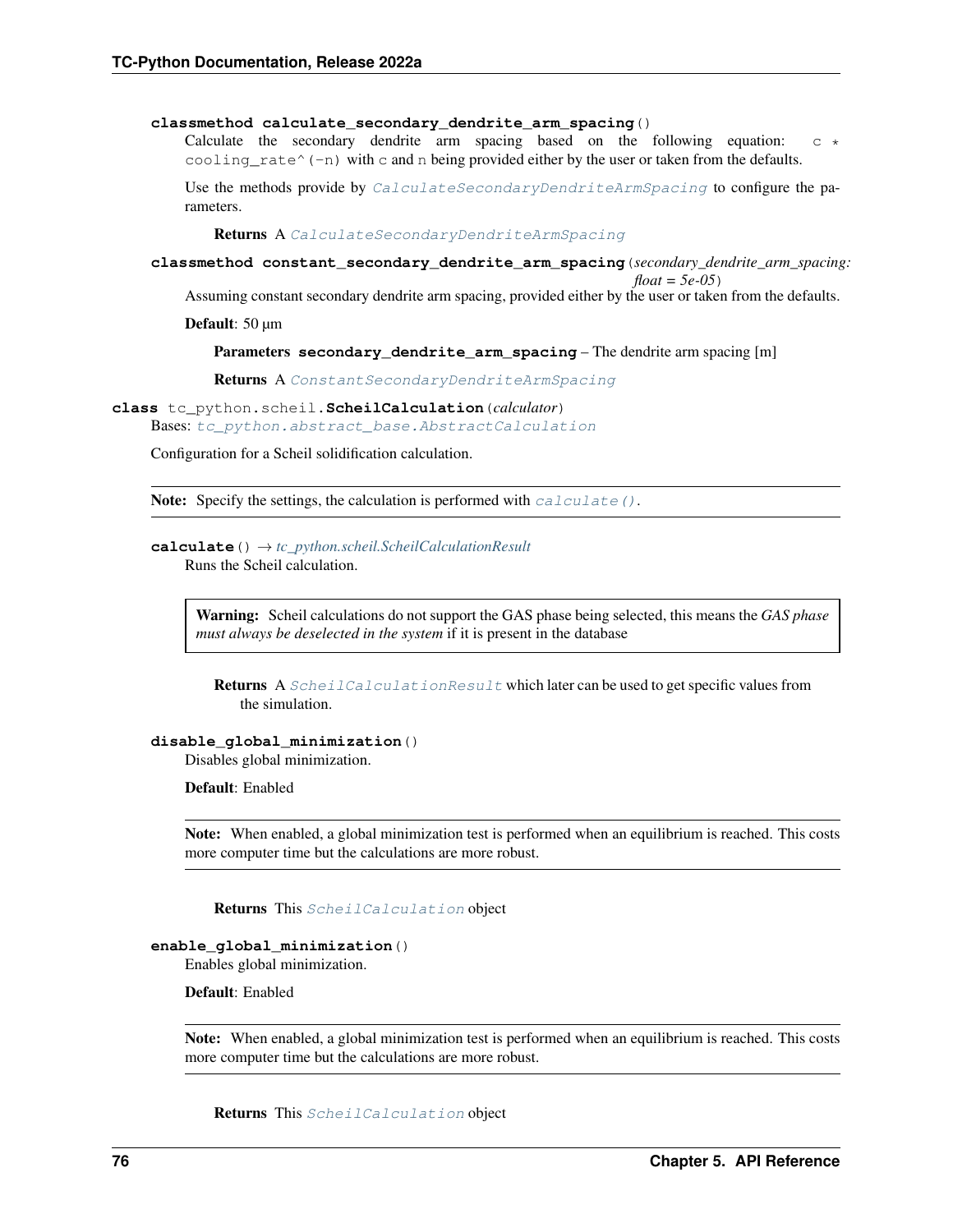## **get\_system\_data**() → *[tc\\_python.abstract\\_base.SystemData](#page-232-0)*

Returns the content of the database for the currently loaded system. This can be used to modify the parameters and functions and to change the current system by using  $with\_system\_modifications()$ .

Note: Parameters can only be read from unencrypted (i.e. *user*) databases loaded as *\*.tdb*-file.

Returns The system data

#### **set\_composition**(*component\_name: str*, *value: float*)

Sets the composition of a component. The unit for the composition can be changed using [set\\_composition\\_unit\(\)](#page-80-0).

Default: Mole percent (CompositionUnit.MOLE\_PERCENT)

**Parameters** 

- **component\_name** The component
- **value** The composition value [composition unit defined for the calculation]

Returns This [ScheilCalculation](#page-79-1) object

<span id="page-80-0"></span>**set\_composition\_unit**(*unit\_enum: tc\_python.utils.CompositionUnit = <CompositionUnit.MOLE\_PERCENT: 1>*)

Sets the composition unit.

Default: Mole percent (CompositionUnit.MOLE\_PERCENT).

Parameters **unit\_enum** – The new composition unit

Returns This [ScheilCalculation](#page-79-1) object

## **set\_fast\_diffusing\_elements**(*element\_names: List[str]*)

Sets elements as fast diffusing. This allows redistribution of these elements in both the solid and liquid parts of the alloy.

Note: Deprecated in version 2021b: This method has been moved into the class [ScheilCalculationType](#page-83-0), which is used with the method  $with\_calculation\_type()$ . It will be removed in release 2022b.

Default: No fast-diffusing elements.

Parameters **element\_names** – The elements

Returns This [ScheilCalculation](#page-79-1) object

**set\_start\_temperature**(*temperature\_in\_kelvin: float = 2500.0*) Sets the start temperature.

Warning: The start temperature needs to be higher than the liquidus temperature of the alloy.

Default: 2500.0 K

Parameters **temperature\_in\_kelvin** – The temperature [K]

Returns This [ScheilCalculation](#page-79-1) object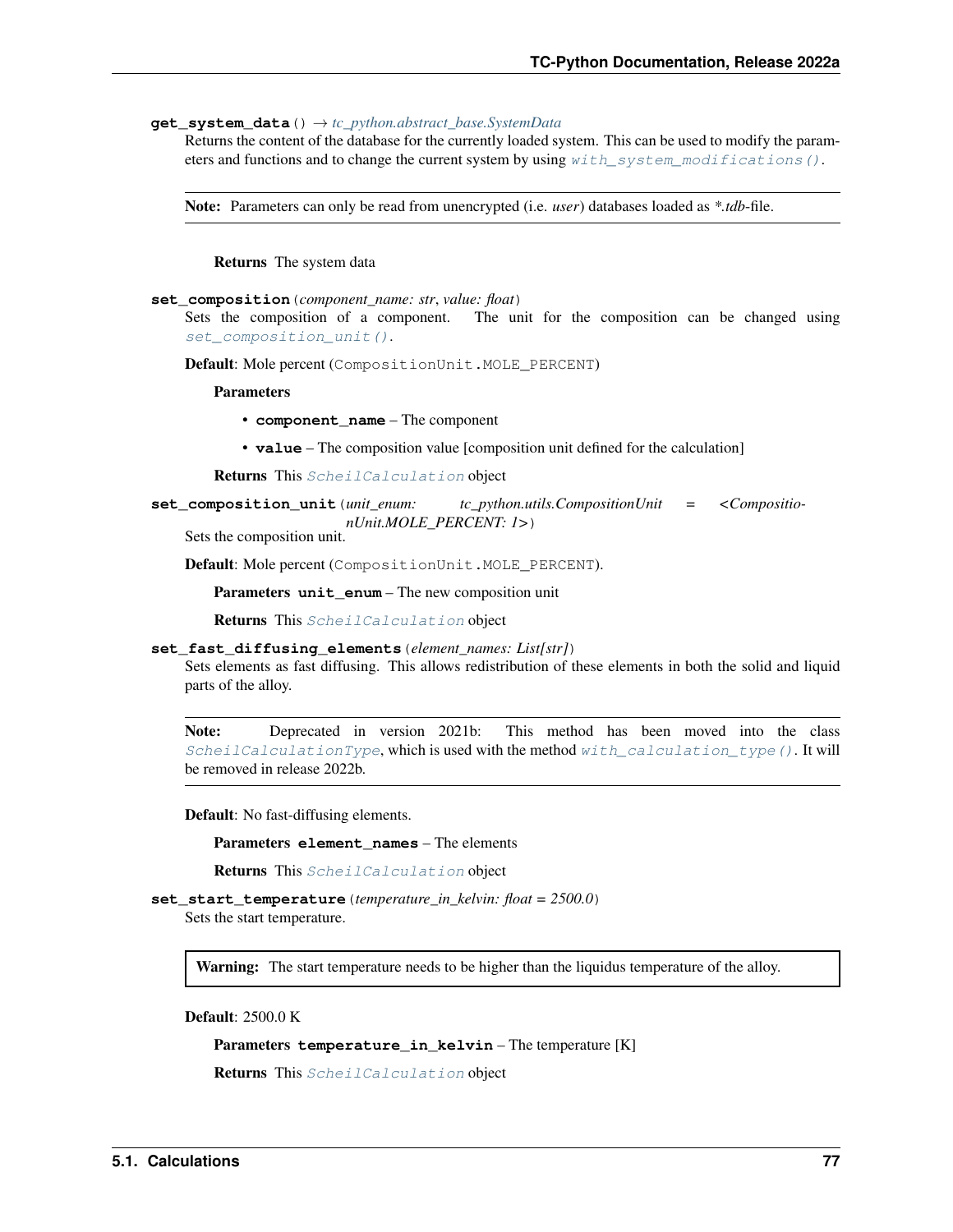**with\_back\_diffusion**(*scheil\_back\_diffusion:* [tc\\_python.scheil.ScheilBackDiffusion](#page-78-0)) Enables back diffusion in the solid primary phase.

Note: Deprecated in version 2021b: Use  $with\_calculation\_type()$  instead. This method will be removed in release 2022b.

Warning: This feature has only effect on systems with diffusion data (typically a mobility database). If used for a system without diffusion data, a normal Scheil calculation is performed.

Parameters scheil\_back\_diffusion – an instance of a [ScheilBackDiffusion](#page-78-0) class, where the options for back diffusion can be specified.

Returns This [ScheilCalculation](#page-79-1) object

<span id="page-81-2"></span>**with\_calculation\_type**(*scheil\_calculation\_type:* [tc\\_python.scheil.ScheilCalculationType](#page-83-0))

Chooses a specific Scheil calculation. ClassicScheil for only setting fast diffusers, ScheilBackDiffusion enables back diffusion in the solid primary phase and optionally fast diffusers in all solid phases, and ScheilSoluteTrapping enables solute trapping in the solid primary phase. :param scheil\_type: Type of Scheil calculation, either ScheilClassic, ScheilBackDiffusion or ScheilSoluteTrapping :return: This [ScheilCalculation](#page-79-1) object

**with options** (*options:* [tc\\_python.scheil.ScheilOptions](#page-83-1))

Sets the Scheil simulation options.

Parameters **options** – The Scheil simulation options

Returns This [ScheilCalculation](#page-79-1) object

<span id="page-81-1"></span>**with system modifications** (*system modifications:* tc python.abstract base.SystemModifications) Updates the system of this calculator with the supplied system modification (containing new phase parameters and system functions).

Note: This is only possible if the system has been read from unencrypted (i.e. *user*) databases loaded as a \*.tdb-file.

Parameters **system\_modifications** – The system modification to be performed

Returns This [ScheilCalculation](#page-79-1) object

<span id="page-81-0"></span>**class** tc\_python.scheil.**ScheilCalculationResult**(*result*)

Bases: [tc\\_python.abstract\\_base.AbstractResult](#page-230-1)

<span id="page-81-3"></span>Result of a Scheil calculation.

**get\_values\_grouped\_by\_quantity\_of**(*x\_quantity: Union[*[tc\\_python.quantity\\_factory.ScheilQuantity](#page-204-0)*, str]*, *y\_quantity: Union[*[tc\\_python.quantity\\_factory.ScheilQuantity](#page-204-0)*,*

*str]*, *sort* and *merge:* bool = True)  $\rightarrow$  Dict[str,

*[tc\\_python.utils.ResultValueGroup](#page-211-1)*]

Returns x-y-line data grouped by the multiple datasets of the specified quantities (for example in dependency of phases or components). Use  $get\_values\_of()$  instead if you need no separation. The available quantities can be found in the documentation of the factory class ScheilQuantity.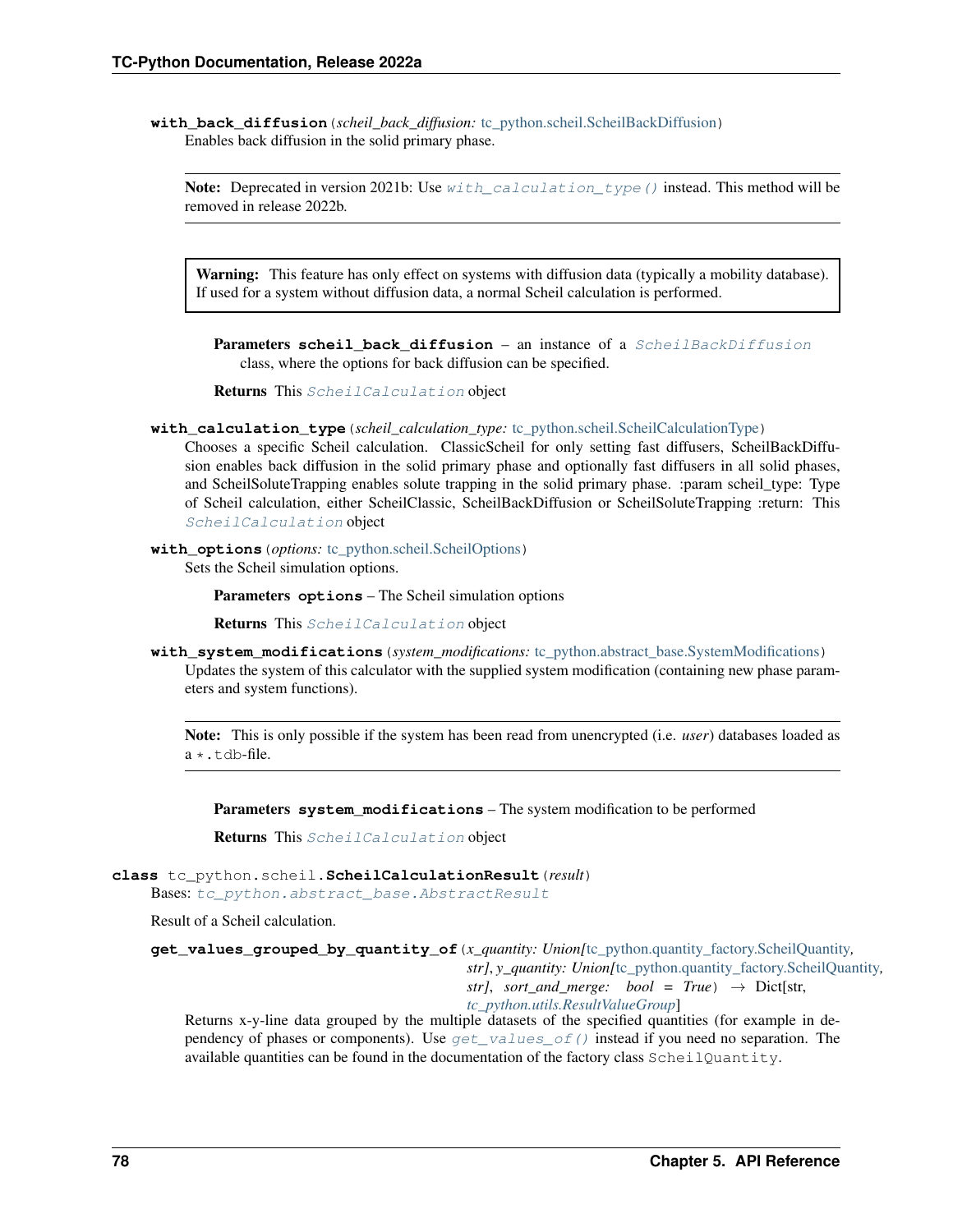Note: The different datasets might contain *NaN*-values between different subsections and might not be sorted even if the flag `sort and merge` has been set (because they might be unsortable due to their nature).

## Parameters

- **x** quantity The first Scheil quantity ("x-axis"), Console Mode syntax strings can be used as an alternative (for example "T")
- **y\_quantity** The second Scheil quantity ("y-axis"), Console Mode syntax strings can be used as an alternative (for example "NV")
- **sort\_and\_merge** If *True*, the data is sorted and merged into as few subsections as possible (divided by *NaN*)

Returns Containing the ResultValueGroup dataset objects with their *quantity labels* as keys

<span id="page-82-1"></span>**get\_values\_grouped\_by\_stable\_phases\_of**(*x\_quantity: Union[*[tc\\_python.quantity\\_factory.ScheilQuantity](#page-204-0)*,*

*str]*, *y\_quantity: Union[*[tc\\_python.quantity\\_factory.ScheilQuantity](#page-204-0)*, str]*, *sort* and *merge:* bool = True)  $\rightarrow$ Dict[str, *[tc\\_python.utils.ResultValueGroup](#page-211-1)*]

Returns x-y-line data grouped by the sets of "stable phases" (for example "LIQUID" or "LIQUID + FCC\_A1"). Use  $get_valueS_of()$  instead if you need no separation. The available quantities can be found in the documentation of the factory class ScheilQuantity.

Note: The different datasets might contain *NaN*-values between different subsections and might not be sorted even if the flag `sort\_and\_merge` has been set (because they might be unsortable due to their nature).

## Parameters

- **x** quantity The first Scheil quantity ("x-axis"), Console Mode syntax strings can be used as an alternative (for example "T")
- **y\_quantity** The second Scheil quantity ("y-axis"), Console Mode syntax strings can be used as an alternative (for example "NV")
- **sort\_and\_merge** If *True*, the data will be sorted and merged into as few subsections as possible (divided by *NaN*)
- Returns Containing the ResultValueGroup dataset objects with their *"stable phases" labels* as keys
- <span id="page-82-0"></span>**get\_values\_of**(*x\_quantity: Union[*[tc\\_python.quantity\\_factory.ScheilQuantity](#page-204-0)*, str]*, *y\_quantity: Union[*[tc\\_python.quantity\\_factory.ScheilQuantity](#page-204-0)*, str]*) → [typing.List[float], typing.List[float]]

Returns sorted x-y-line data without any separation. Use  $get\_values\_grouped\_by\_quantity\_of()$ or [get\\_values\\_grouped\\_by\\_stable\\_phases\\_of\(\)](#page-82-1) instead if you need such a separation. The available quantities can be found in the documentation of the factory class ScheilQuantity.

Note: This method will always return sorted data without any *NaN*-values. In case of ambiguous quantities (for example: CompositionOfPhaseAsWeightFraction("FCC\_A1", "All")) that can give data that is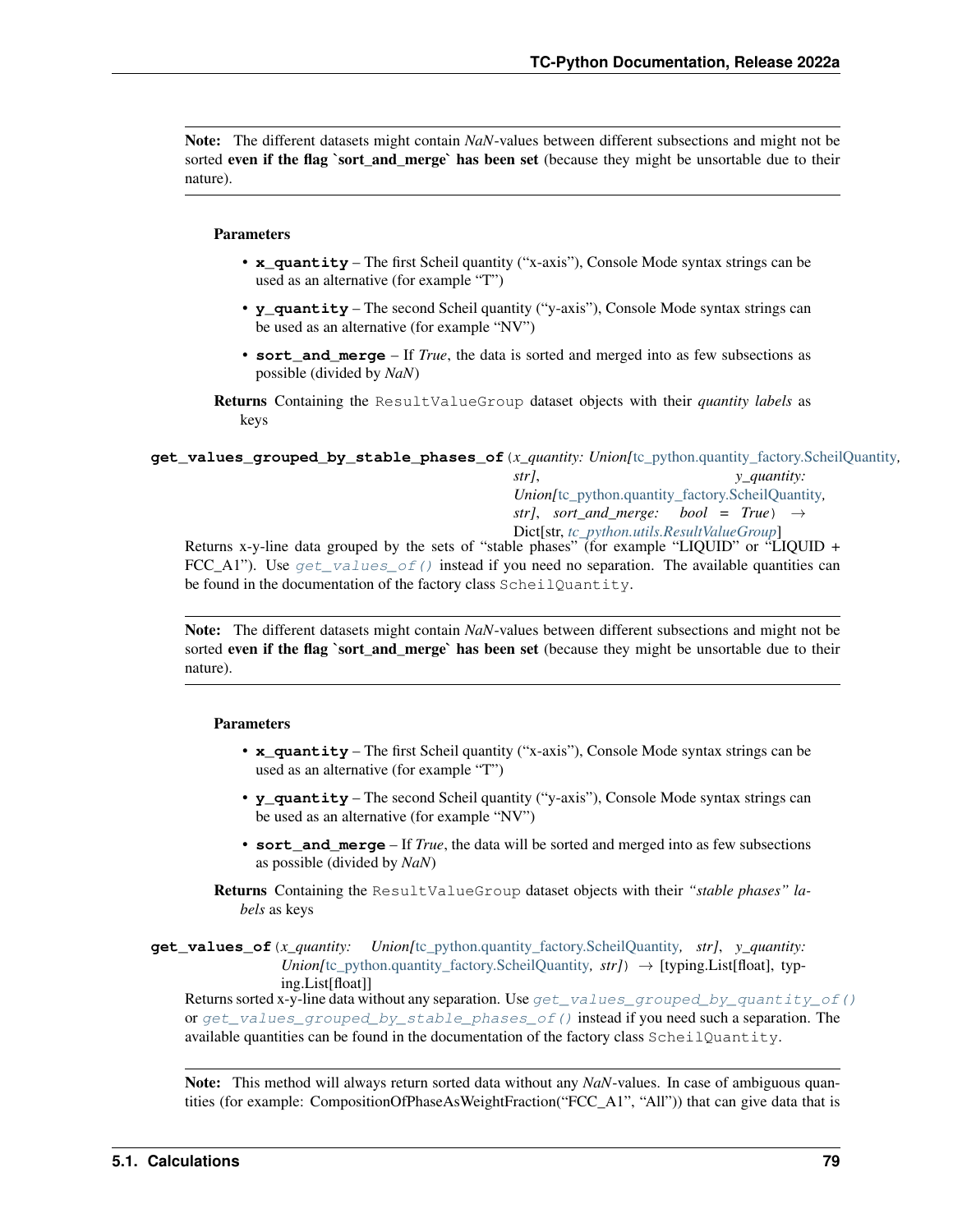hard to interpret. In such a case you need to choose the quantity in another way or use one of the other methods.

#### Parameters

- **x** quantity The first Scheil quantity ("x-axis"), Console Mode syntax strings can be used as an alternative (for example "T")
- **y\_quantity** The second Scheil quantity ("y-axis"), Console Mode syntax strings can be used as an alternative (for example "NV")

Returns A tuple containing the x- and y-data in lists

#### **save\_to\_disk**(*path: str*)

Saves the result to disc. Note that a result is a folder, containing potentially many files. The result can later be loaded with load\_result\_from\_disk()

Parameters **path** – the path to the folder you want the result to be saved in.

Returns this [ScheilCalculationResult](#page-81-0) object

<span id="page-83-0"></span>**class** tc\_python.scheil.**ScheilCalculationType**

Bases: object

Specific configuration for the different Scheil calculation types

#### **classmethod scheil\_back\_diffusion**()

Configuration for *back diffusion in the solid primary phase*.

**Warning:** This feature has only effect on systems with diffusion data (typically a mobility database). If used for a system without diffusion data, a normal Scheil calculation is done. :return: A [ScheilBackDiffusion](#page-78-0)

## **classmethod scheil\_classic**()

Configuration for Classic Scheil with fast diffusers. : return: A  $ScheilClassic$ 

## **classmethod scheil\_solute\_trapping**()

Configures the Scheil solute trapping settings. The used solidification speed equation is *Scanning speed \* cos(angle)* with *Scanning speed* and *angle* being provided either by the user or taken from the defaults. :return: A [ScheilSoluteTrapping](#page-87-0)

#### <span id="page-83-2"></span>**class** tc\_python.scheil.**ScheilClassic**

Bases: [tc\\_python.scheil.ScheilCalculationType](#page-83-0)

Configuration for Classic Scheil with fast diffusers.

## **set\_fast\_diffusing\_elements**(*element\_names: List[str]*)

Sets elements as fast diffusing. This allows redistribution of these elements in both the solid and liquid parts of the alloy.

Default: No fast-diffusing elements.

Parameters **element\_names** – The elements

Returns This [ScheilClassic](#page-83-2) object

<span id="page-83-1"></span>**class** tc\_python.scheil.**ScheilOptions** Bases: object

Options for the Scheil simulation.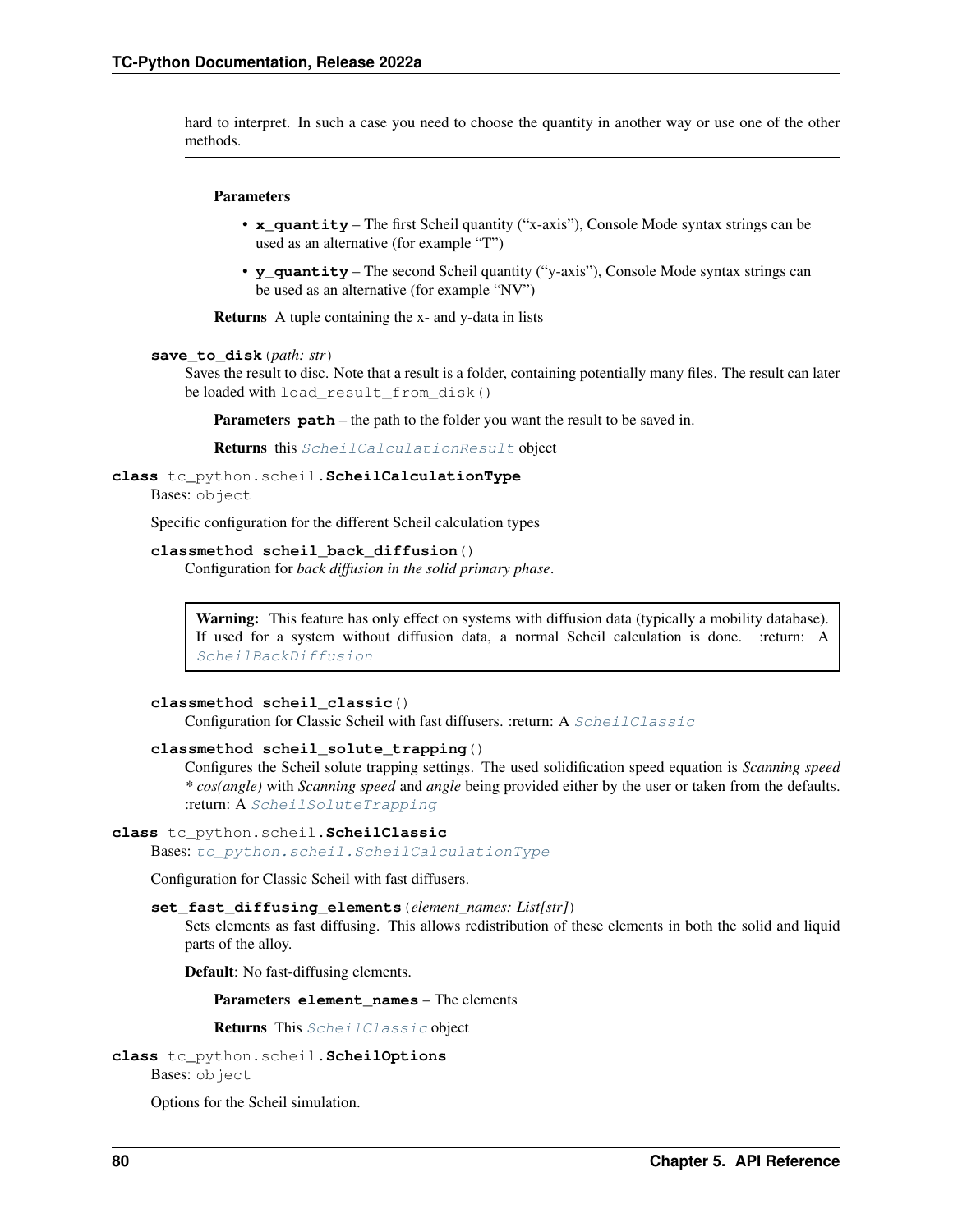#### **calculate\_from\_liquidus**()

Solidification calculation starting from the liquidus temperature. Liquid properties between start temperature and liquidus are not obtainable.

Default: Calculation starts from liquidus temperature.

Returns This [ScheilOptions](#page-83-1) object

#### **calculate\_from\_start\_temperature**()

Calculation of equilibria from start temperature at 50 K intervals until liquidus temperature is reached. This option makes it possible to obtain properties of the liquid phase before the solidification starts.

Default: Calculation starts from liquidus temperature.

Returns This [ScheilOptions](#page-83-1) object

#### <span id="page-84-0"></span>**disable\_approximate\_driving\_force\_for\_metastable\_phases**()

Disables the approximation of the driving force for metastable phases.

Default: Enabled

Note: When enabled, the metastable phases are included in all iterations. However, these may not have reached their most favorable composition and thus their driving forces may be only approximate.

If it is important that these driving forces are correct, use [disable\\_approximate\\_driving\\_force\\_for\\_metastable\\_phases\(\)](#page-84-0) to force the calculation to converge for the metastable phases.

Returns This [ScheilOptions](#page-83-1) object

## **disable\_control\_step\_size\_during\_minimization**()

Disables stepsize control during minimization (non-global).

Default: Enabled

Returns This [ScheilOptions](#page-83-1) object

## **disable\_equilibrium\_solidification\_calculation**()

Skips the property (one axis) diagram calculation of solidification under equilibrium conditions, before the Scheil solidification calculation starts.

In general it is not necessary to perform this calculation.

Default: Disabled. The equilibrium solidification calculation is skipped.

Returns This [ScheilOptions](#page-83-1) object

#### **disable\_force\_positive\_definite\_phase\_hessian**()

Disables forcing of positive definite phase Hessian. This determines how the minimum of an equilibrium state in a normal minimization procedure (non-global) is reached. For details, search the Thermo-Calc documentation for "Hessian minimization".

Default: Enabled

Returns This [ScheilOptions](#page-83-1) object

## **enable\_approximate\_driving\_force\_for\_metastable\_phases**()

Enables the approximation of the driving force for metastable phases.

Default: Enabled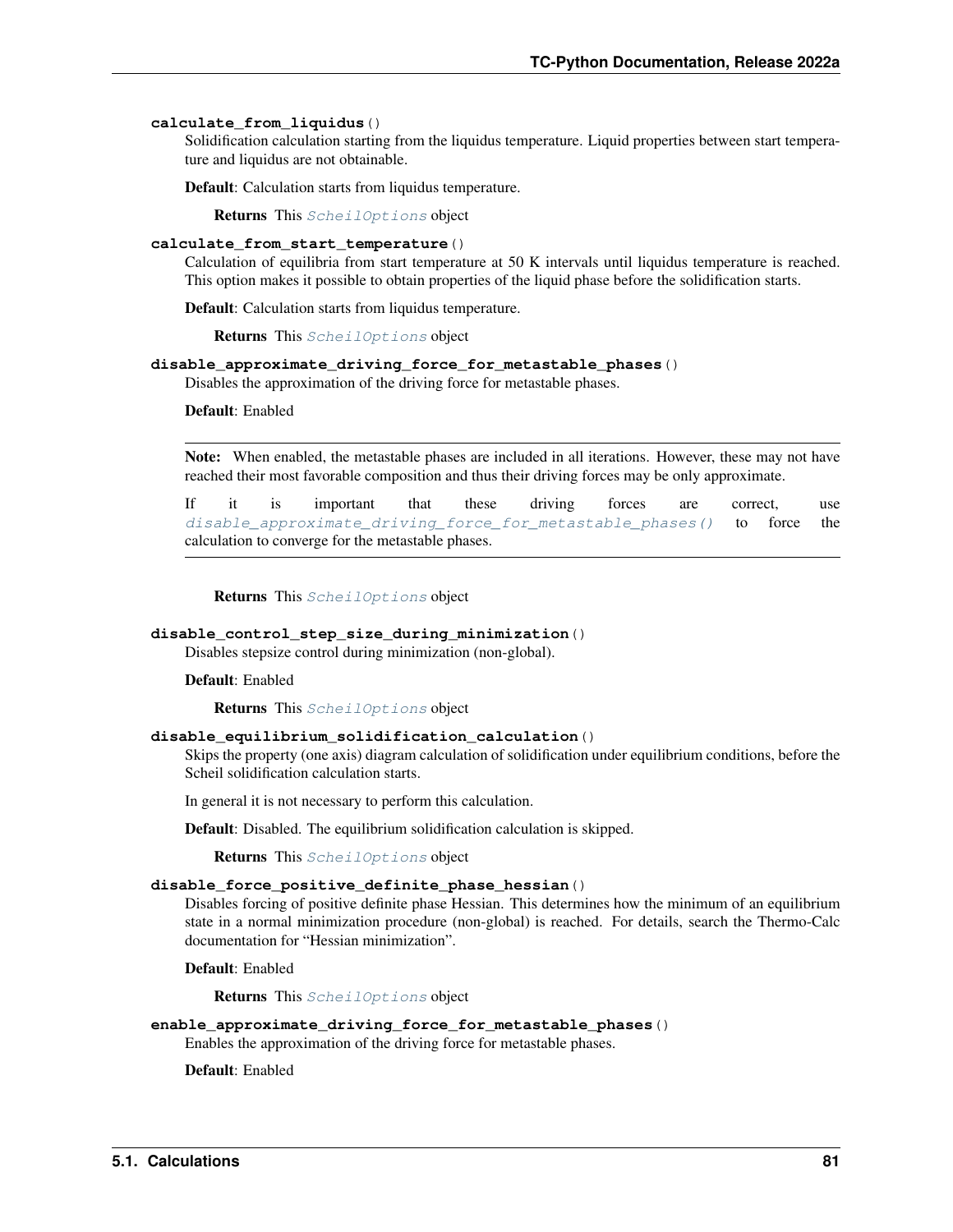Note: When enabled, the metastable phases are included in all iterations. However, these may not have reached their most favorable composition and thus their driving forces may be only approximate.

If it is important that these driving forces are correct, use [disable\\_approximate\\_driving\\_force\\_for\\_metastable\\_phases\(\)](#page-84-0) to force the calculation to converge for the metastable phases.

Returns This [ScheilOptions](#page-83-1) object

#### **enable\_control\_step\_size\_during\_minimization**()

Enables stepsize control during normal minimization (non-global).

Default: Enabled

Returns This [ScheilOptions](#page-83-1) object

#### **enable\_equilibrium\_solidification\_calculation**()

Performs a property (one axis) diagram calculation of solidification under equilibrium conditions, before the Scheil solidification calculation starts, in the same way as is typically done in graphical and console mode.

In general it is not necessary to perform this calculation.

Default: Disabled. The equilibrium solidification calculation is skipped.

Returns This [ScheilOptions](#page-83-1) object

## **enable\_force\_positive\_definite\_phase\_hessian**()

Enables forcing of positive definite phase Hessian. This determines how the minimum of an equilibrium state in a normal minimization procedure (non-global) is reached. For details, search the Thermo-Calc documentation for "Hessian minimization".

Default: Enabled

Returns This [ScheilOptions](#page-83-1) object

**set\_global\_minimization\_max\_grid\_points**(*max\_grid\_points: int = 2000*)

Sets the maximum number of grid points in global minimization. \*\* Only applicable if global minimization is actually used\*\*.

Default: 2000 points

Parameters **max\_grid\_points** – The maximum number of grid points

Returns This [ScheilOptions](#page-83-1) object

**set\_global\_minimization\_test\_interval**(*global\_test\_interval: int = 10*) Sets the interval for the global test.

Default: 10

Parameters **global\_test\_interval** – The global test interval

Returns This [ScheilOptions](#page-83-1) object

**set\_liquid\_phase**(*phase\_name: str = 'LIQUID'*) Sets the phase used as the liquid phase.

Default: The phase "LIQUID".

**Parameters phase name** – The phase name

Returns This [ScheilOptions](#page-83-1) object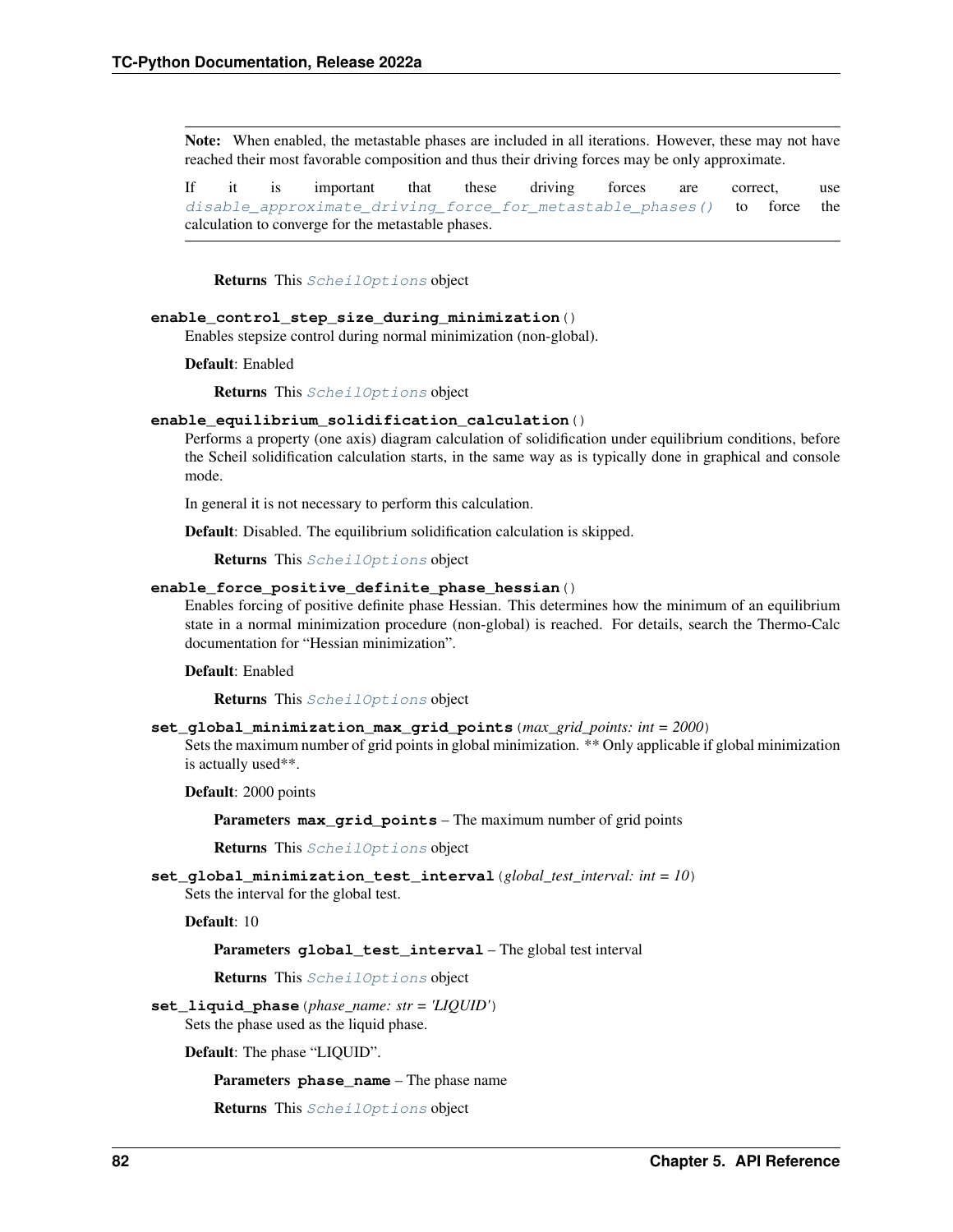set max no of iterations (*max no of iterations: int = 500*) Set the maximum number of iterations.

Default: max. 500 iterations

Note: As some models give computation times of more than 1 CPU second/iteration, this number is also used to check the CPU time and the calculation stops if 500 CPU seconds/iterations are used.

Parameters **max\_no\_of\_iterations** – The max. number of iterations

Returns This [ScheilOptions](#page-83-1) object

**set\_required\_accuracy**(*accuracy: float = 1e-06*) Sets the required relative accuracy.

Default: 1.0E-6

Note: This is a relative accuracy, and the program requires that the relative difference in each variable must be lower than this value before it has converged. A larger value normally means fewer iterations but less accurate solutions. The value should be at least one order of magnitude larger than the machine precision.

Parameters **accuracy** – The required relative accuracy

Returns This [ScheilOptions](#page-83-1) object

```
set_smallest_fraction(smallest_fraction: float = 1e-12)
```
Sets the smallest fraction for constituents that are unstable.

It is normally only in the gas phase that you can find such low fractions.

The **default value** for the smallest site-fractions is 1E-12 for all phases except for IDEAL phase with one sublattice site (such as the GAS mixture phase in many databases) for which the default value is always as 1E-30.

**Parameters smallest fraction** – The smallest fraction for constituents that are unstable

Returns This [ScheilOptions](#page-83-1) object

**set\_temperature\_step**(*temperature\_step\_in\_kelvin: float = 1.0*)

Sets the temperature step. Decreasing the temperature step increases the accuracy, but the default value is usually adequate.

Default step: 1.0 K

Parameters **temperature\_step\_in\_kelvin** – The temperature step [K]

Returns This [ScheilOptions](#page-83-1) object

**terminate\_on\_fraction\_of\_liquid\_phase**(*fraction\_to\_terminate\_at: float = 0.01*) Sets the termination condition to a specified remaining fraction of liquid phase.

Default: Terminates at 0.01 fraction of liquid phase.

Note: Either the termination criterion is set to a temperature or fraction of liquid limit, both together are not possible.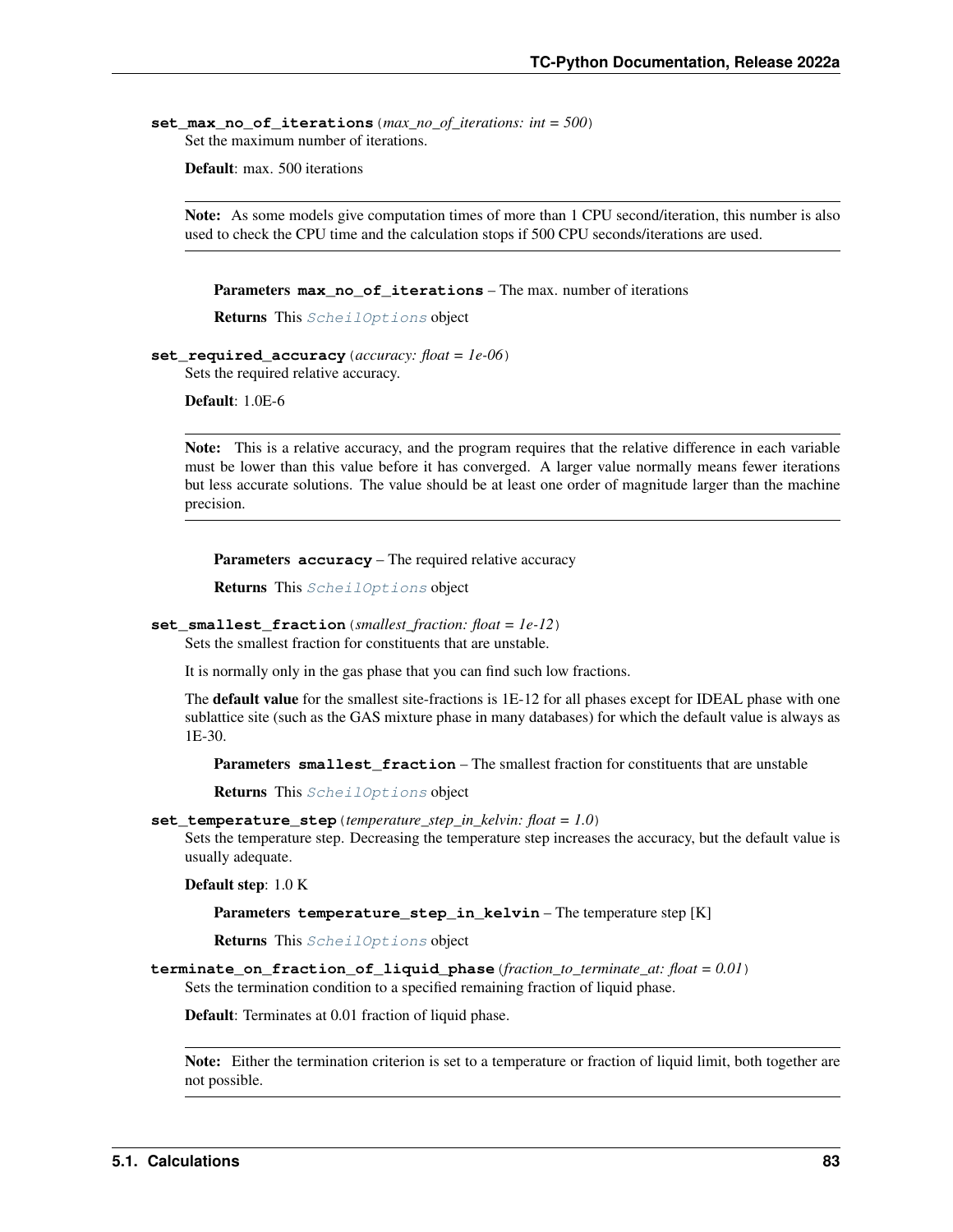Parameters **fraction\_to\_terminate\_at** – the termination fraction of liquid phase (value between 0 and 1)

Returns This [ScheilOptions](#page-83-1) object

**terminate\_on\_temperature**(*temperature\_in\_kelvin: float*)

Sets the termination condition to a specified temperature.

Default: Terminates at 0.01 fraction of liquid phase, i.e. not at a specified temperature.

Note: Either the termination criterion is set to a temperature or fraction of liquid limit, both together are not possible.

Parameters temperature\_in\_kelvin – the termination temperature [K]

Returns This [ScheilOptions](#page-83-1) object

<span id="page-87-0"></span>**class** tc\_python.scheil.**ScheilSoluteTrapping**

Bases: [tc\\_python.scheil.ScheilCalculationType](#page-83-0)

Configures the Scheil solute trapping settings. The used solidification speed equation is *Scanning speed \* cos(angle)* with *Scanning speed* and *angle* being provided either by the user or taken from the defaults.

**set** angle (*alpha: float* =  $45.0$ )

Sets the transformation angle alpha between the solid/liquid boundary and laser scanning direction.

Default: 45.0

Parameters **alpha** – The transformation angle [degree]

Returns This [ScheilSoluteTrapping](#page-87-0) object

**set\_primary\_phasename**(*primary\_phase\_name: str = 'AUTOMATIC'*) Sets the name of the primary phase.

The primary phase is the phase where solute trapping takes place. A necessary condition for this phase is that the phase definition contains all of the elements that are chosen in the system. When *AUTOMATIC* is selected, the program tries to find a suitable primary phase that fills this condition.

Default: *AUTOMATIC*

Parameters **primary\_phase\_name** – The phase name (or *AUTOMATIC*)

Returns This [ScheilSoluteTrapping](#page-87-0) object

**set\_scanning\_speed**(*scanning\_speed: float = 1.0*) Sets the scanning speed.

Default: 1 m/s

Parameters **scanning\_speed** – The scaling factor [m/s]

Returns This [ScheilSoluteTrapping](#page-87-0) object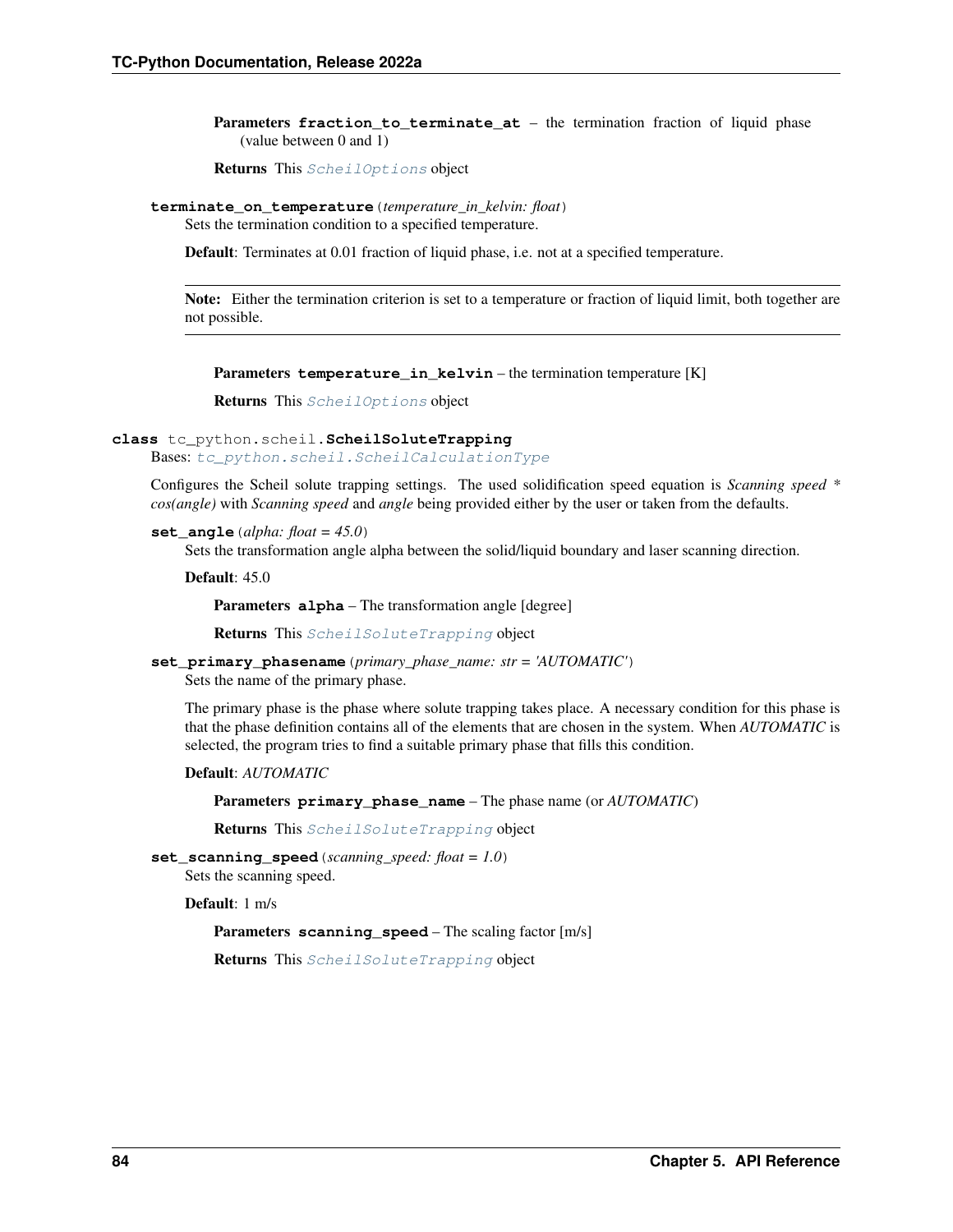## **5.1.5 Module "step\_or\_map\_diagrams"**

<span id="page-88-1"></span>**class** tc\_python.step\_or\_map\_diagrams.**AbstractAxisType** Bases: object

The abstract base class for all axis types.

<span id="page-88-2"></span>**class** tc\_python.step\_or\_map\_diagrams.**AbstractPhaseDiagramCalculation**(*calculator*) Bases: [tc\\_python.abstract\\_base.AbstractCalculation](#page-230-0)

Abstract configuration required for a property diagram calculation.

Note: This is an abstract class that cannot be used directly.

<span id="page-88-0"></span>**add\_initial\_equilibrium**(*initial\_equilibrium:* [tc\\_python.step\\_or\\_map\\_diagrams.InitialEquilibrium](#page-96-0)) Add initial equilibrium start points from which a phase diagram is calculated.

Scans along the axis variables and generates start points when the scan procedure crosses a phase boundary.

It may take a little longer to execute than using the minimum number of start points, as some lines may be calculated more than once. But the core remembers all node points and subsequently stops calculations along a line when it finds a known node point.

It is also possible to create a sequence of start points from one initial equilibria.

Parameters **initial\_equilibrium** – The initial equilibrium

Returns This [PhaseDiagramCalculation](#page-97-0) object

**abstract calculate**(*keep\_previous\_results: bool* = False) *[tc\\_python.step\\_or\\_map\\_diagrams.PhaseDiagramResult](#page-104-0)*

**disable\_global\_minimization**()

Disables global minimization.

Default: Enabled

Returns This [PhaseDiagramCalculation](#page-97-0) object

## **dont\_keep\_default\_equilibria**()

Do not keep the initial equilibria added by default.

This is only relevant in combination with [add\\_initial\\_equilibrium\(\)](#page-88-0).

This is the default behavior.

Returns This [PhaseDiagramCalculation](#page-97-0) object

### **enable\_global\_minimization**()

Enables global minimization.

Default: Enabled

Returns This [PhaseDiagramCalculation](#page-97-0) object

#### **get\_components**() → List[str]

Returns the names of the components in the system (including all components auto-selected by the database(s)).

Returns The component names

## **get\_gibbs\_energy\_addition\_for**(*phase: str*) → float

Used to get the additional energy term (always being a constant) of a given phase. The value given is added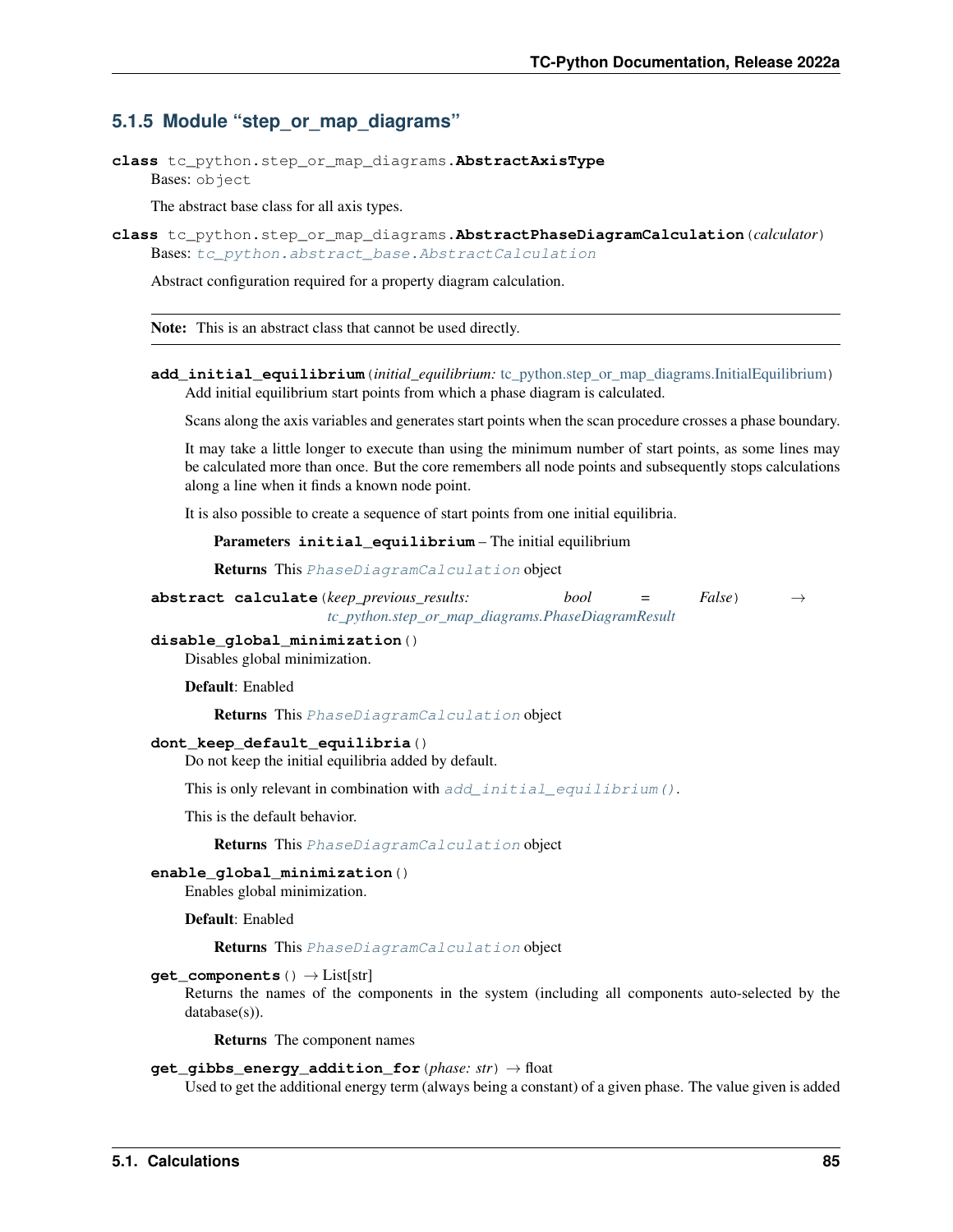to the Gibbs energy of the (stoichiometric or solution) phase. It can represent a nucleation barrier, surface tension, elastic energy, etc.

It is not composition-, temperature- or pressure-dependent.

Parameters **phase** – Specify the name of the (stoichiometric or solution) phase with the addition

Returns Gibbs energy addition to G per mole formula unit.

**get\_system\_data**() → *[tc\\_python.abstract\\_base.SystemData](#page-232-0)*

Returns the content of the database for the currently loaded system. This can be used to modify the parameters and functions and to change the current system by using  $with\_system\_modifications()$ .

Note: Parameters can only be read from unencrypted (i.e. *user*) databases loaded as *\*.tdb*-file.

Returns The system data

## **keep\_default\_equilibria**()

Keep the initial equilibria added by default. This is only relevant in combination with [add\\_initial\\_equilibrium\(\)](#page-88-0).

Default behavior is to not keep default equilibria.

Returns This [PhaseDiagramCalculation](#page-97-0) object

#### **remove\_all\_initial\_equilibria**()

Removes all previously added initial equilibria.

Returns This [PhaseDiagramCalculation](#page-97-0) object

#### **run\_poly\_command**(*command: str*)

Runs a Thermo-Calc command from the Console Mode POLY module immediately in the engine.

Parameters **command** – The Thermo-Calc Console Mode command

Returns This [PhaseDiagramCalculation](#page-97-0) object

Note: It should not be necessary for most users to use this method, try to use the corresponding method implemented in the API instead.

Warning: As this method runs raw Thermo-Calc commands directly in the engine, it may hang the program in case of spelling mistakes (e.g. forgotten equals sign).

#### **set\_gibbs\_energy\_addition\_for**(*phase: str*, *gibbs\_energy: float*)

Used to specify the additional energy term (always being a constant) of a given phase. The value (*gibbs\_energy*) given is added to the Gibbs energy of the (stoichiometric or solution) phase. It can represent a nucleation barrier, surface tension, elastic energy, etc.

It is not composition-, temperature- or pressure-dependent.

## Parameters

- **phase** Specify the name of the (stoichiometric or solution) phase with the addition
- **gibbs\_energy** Addition to G per mole formula unit

Returns This [PhaseDiagramCalculation](#page-97-0) object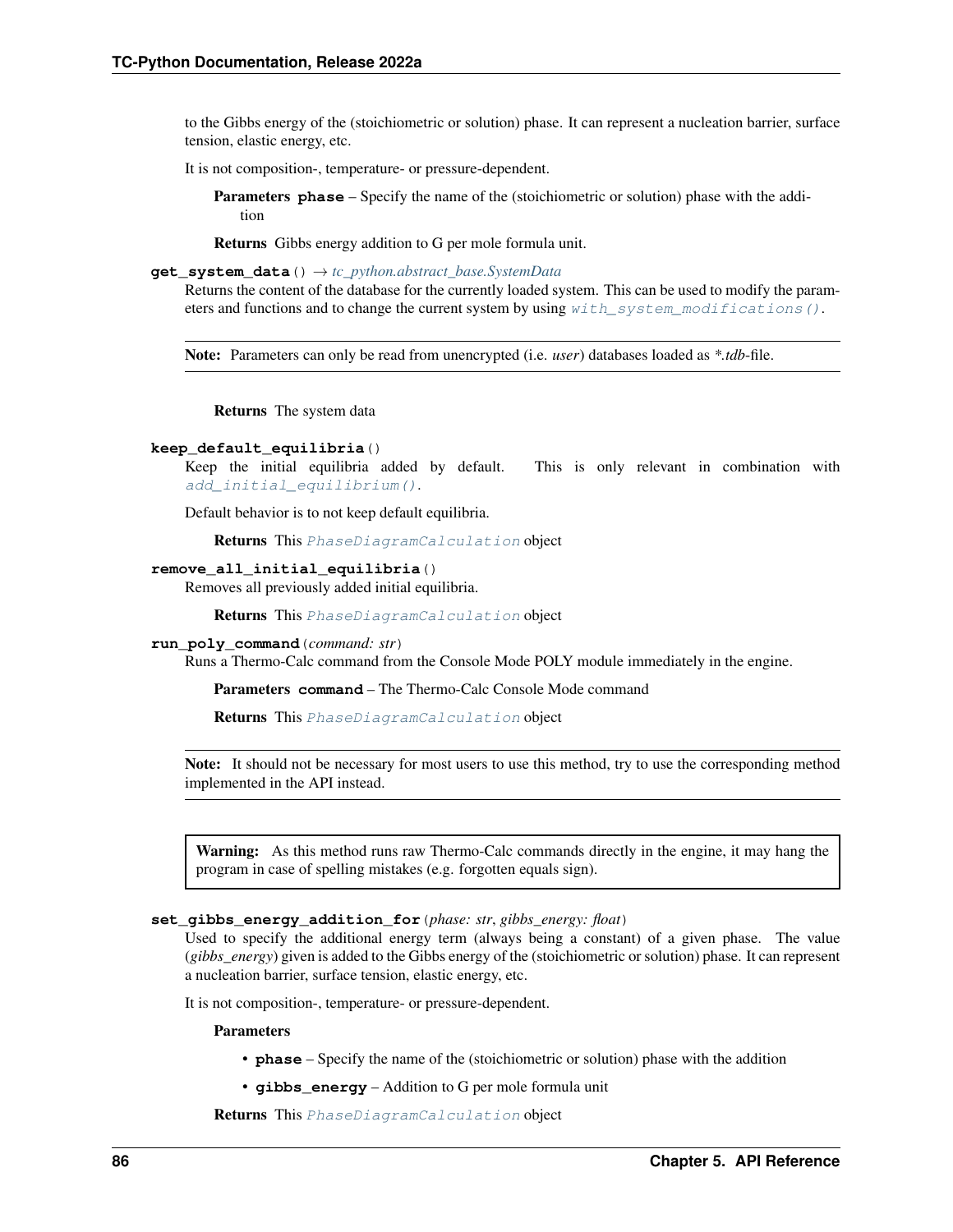#### **set\_phase\_to\_dormant**(*phase: str*)

Sets the phase to the status DORMANT, necessary for calculating the driving force to form the specified phase.

Parameters **phase** – The phase name or *ALL\_PHASES* for all phases

Returns This [PhaseDiagramCalculation](#page-97-0) object

**set\_phase\_to\_entered**(*phase: str*, *amount: float = 1.0*)

Sets the phase to the status ENTERED, that is the default state.

Parameters

• **phase** – The phase name or *ALL\_PHASES* for all phases

• **amount** – The phase fraction (between 0.0 and 1.0)

Returns This [PhaseDiagramCalculation](#page-97-0) object

### **set\_phase\_to\_fixed**(*phase: str*, *amount: float*)

Sets the phase to the status FIXED, i.e. it is guaranteed to have the specified phase fraction after the calculation.

Parameters

• **phase** – The phase name

• **amount** – The fixed phase fraction (between 0.0 and 1.0)

Returns This [PhaseDiagramCalculation](#page-97-0) object

### **set\_phase\_to\_suspended**(*phase: str*)

Sets the phase to the status SUSPENDED, i.e. it is ignored in the calculation.

Parameters **phase** – The phase name or *ALL\_PHASES* for all phases

Returns This [PhaseDiagramCalculation](#page-97-0) object

**with\_options**(*options:* [tc\\_python.step\\_or\\_map\\_diagrams.PhaseDiagramOptions](#page-101-0)) Sets the simulation options.

Parameters **options** – The simulation options

Returns This [PhaseDiagramCalculation](#page-97-0) object

**with\_reference\_state**(*component: str*, *phase: str = 'SER'*, *temperature: float = - 1.0*, *pressure:*

*float = 100000.0*)

The reference state for a component is important when calculating activities, chemical potentials and enthalpies and is determined by the database being used. For each component the data must be referred to a selected phase, temperature and pressure, i.e. the reference state.

All data in all phases where this component dissolves must use the same reference state. However, different databases can use different reference states for the same element/component. It is important to be careful when combining data obtained from different databases.

By default, activities, chemical potentials and so forth are computed relative to the reference state used by the database. If the reference state in the database is not suitable for your purposes, use this command to set the reference state for a component using SER, i.e. the Stable Element Reference (which is usually set as default for a major component in alloys dominated by the component). In such cases, the temperature and pressure for the reference state is not needed.

For a phase to be usable as a reference for a component, the component needs to have the same composition as an end member of the phase. The reference state is an end member of a phase. The selection of the end member associated with the reference state is only performed once this command is executed.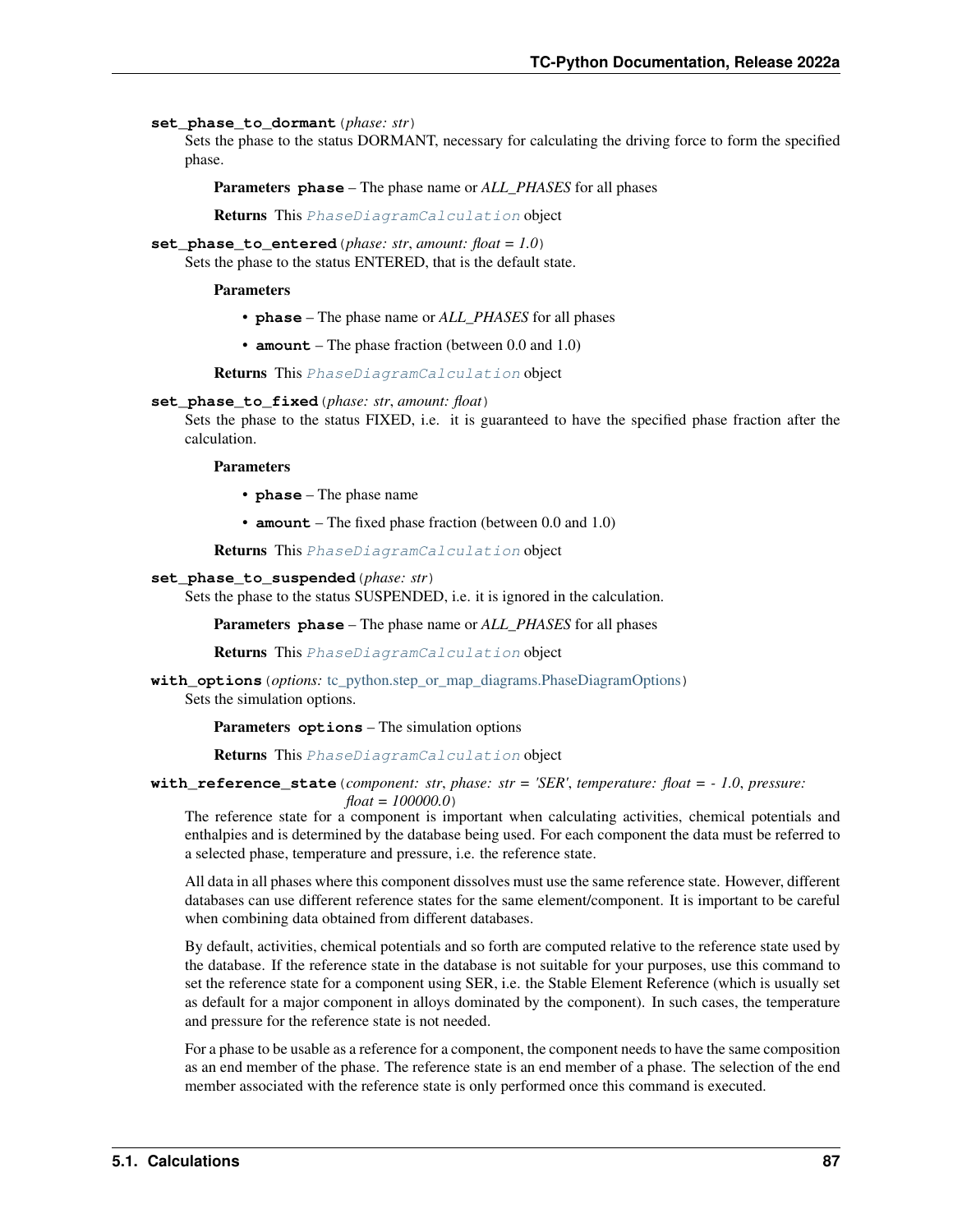If a component has the same composition as several end members of the chosen reference phase, then the end member that is selected at the specified temperature and pressure will have the lowest Gibbs energy.

#### Parameters

- **component** The name of the element must be given.
- **phase** Name of a phase used as the new reference state. Or SER for the Stable Element Reference.
- **temperature** The Temperature (in K) for the reference state. Or CURRENT\_TEMPERATURE which means that the current temperature is used at the time of evaluation of the reference energy for the calculation.
- **pressure** The Pressure (in Pa) for the reference state.

Returns This [PhaseDiagramCalculation](#page-97-0) object

<span id="page-91-0"></span>**with\_system\_modifications**(*system\_modifications:* [tc\\_python.abstract\\_base.SystemModifications](#page-234-0)) Updates the system of this calculator with the supplied system modification (containing new phase parameters and system functions).

Note: This is only possible if the system has been read from unencrypted (i.e. *user*) databases loaded as  $a * + dh-flie$ .

Parameters system modifications – The system modification to be performed

Returns This [PhaseDiagramCalculation](#page-97-0) object

```
class tc_python.step_or_map_diagrams.AbstractPropertyDiagramCalculation(calculator)
Bases: tc_python.abstract_base.AbstractCalculation
```
Abstract configuration required for a property diagram calculation.

Note: This is an abstract class that cannot be used directly.

**abstract calculate**(*keep\_previous\_results: bool = False*)

```
disable_global_minimization()
```
Disables global minimization.

Default: Enabled

Returns This [PropertyDiagramCalculation](#page-107-0) object

#### **disable\_step\_separate\_phases**()

Disables *step separate phases*. This is the default setting.

Returns This [PropertyDiagramCalculation](#page-107-0) object

#### **enable\_global\_minimization**()

Enables global minimization.

Default: Enabled

Returns This [PropertyDiagramCalculation](#page-107-0) object

#### **enable\_step\_separate\_phases**()

Enables *step separate phases*.

Default: By default separate phase stepping is *disabled*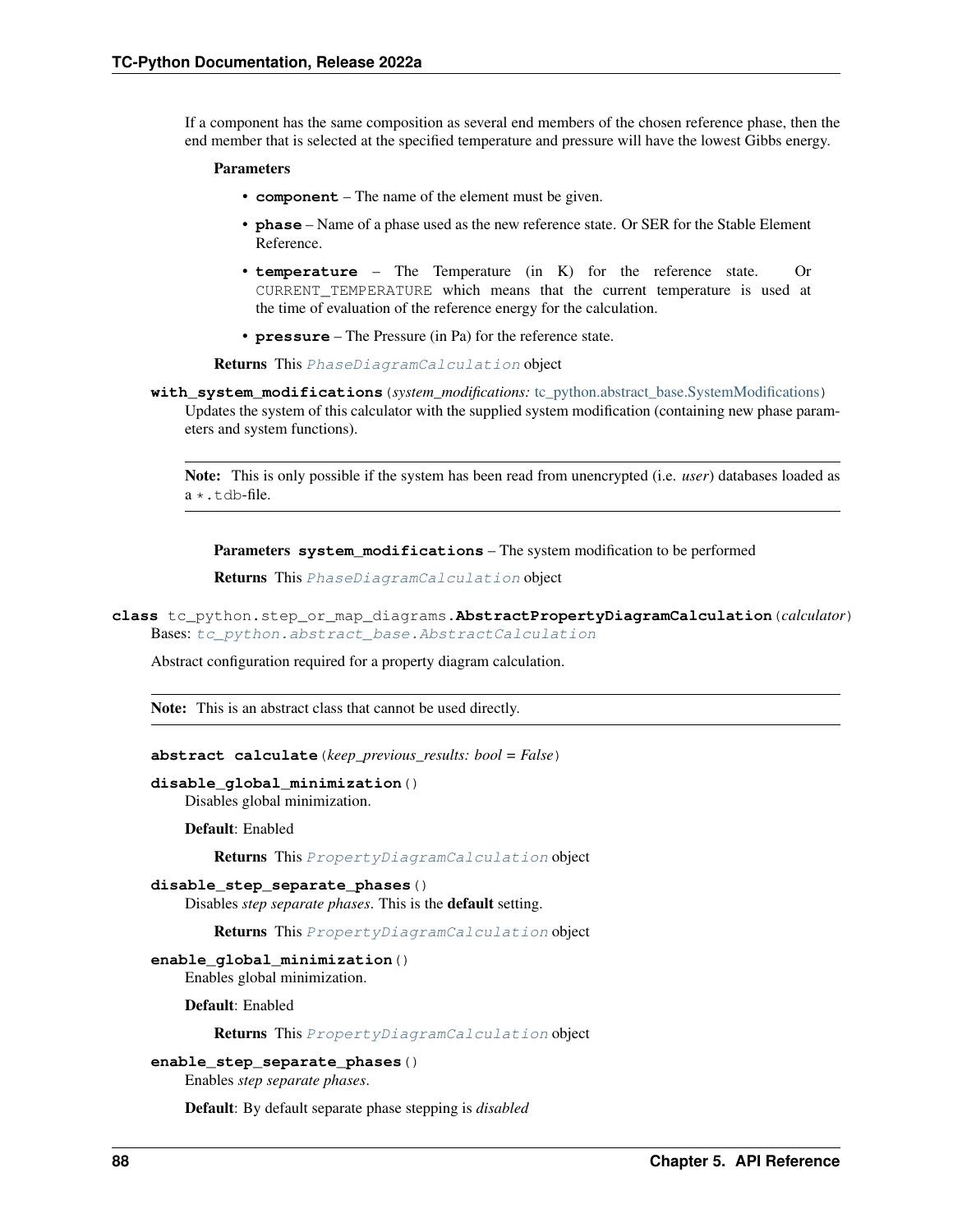Note: This is an advanced option, it is used mostly to calculate how the Gibbs energy for a number of phases varies for different compositions. This is particularly useful to calculate Gibbs energies for complex phases with miscibility gaps and for an ordered phase that is never disordered (e.g. SIGMAphase, G-phase, MU-phase, etc.).

Returns This [PropertyDiagramCalculation](#page-107-0) object

#### **get\_components**() → List[str]

Returns the names of the components in the system (including all components auto-selected by the database(s)).

Returns The component names

## **get\_gibbs\_energy\_addition\_for**(*phase: str*) → float

Used to get the additional energy term (always being a constant) of a given phase. The value given is added to the Gibbs energy of the (stoichiometric or solution) phase. It can represent a nucleation barrier, surface tension, elastic energy, etc.

It is not composition-, temperature- or pressure-dependent.

Parameters **phase** – Specify the name of the (stoichiometric or solution) phase with the addition

Returns Gibbs energy addition to G per mole formula unit.

#### **get\_system\_data**() → *[tc\\_python.abstract\\_base.SystemData](#page-232-0)*

Returns the content of the database for the currently loaded system. This can be used to modify the parameters and functions and to change the current system by using [with\\_system\\_modifications\(\)](#page-94-0).

Note: Parameters can only be read from unencrypted (i.e. *user*) databases loaded as *\*.tdb*-file.

Returns The system data

#### **run\_poly\_command**(*command: str*)

Runs a Thermo-Calc command from the Console Mode POLY module immediately in the engine.

Parameters **command** – The Thermo-Calc Console Mode command

Returns This [PropertyDiagramCalculation](#page-107-0) object

Note: It should not be necessary for most users to use this method, try to use the corresponding method implemented in the API instead.

Warning: As this method runs raw Thermo-Calc commands directly in the engine, it may hang the program in case of spelling mistakes (e.g. forgotten equals sign).

#### **set\_gibbs\_energy\_addition\_for**(*phase: str*, *gibbs\_energy: float*)

Used to specify the additional energy term (always being a constant) of a given phase. The value (*gibbs\_energy*) given is added to the Gibbs energy of the (stoichiometric or solution) phase. It can represent a nucleation barrier, surface tension, elastic energy, etc.

It is not composition-, temperature- or pressure-dependent.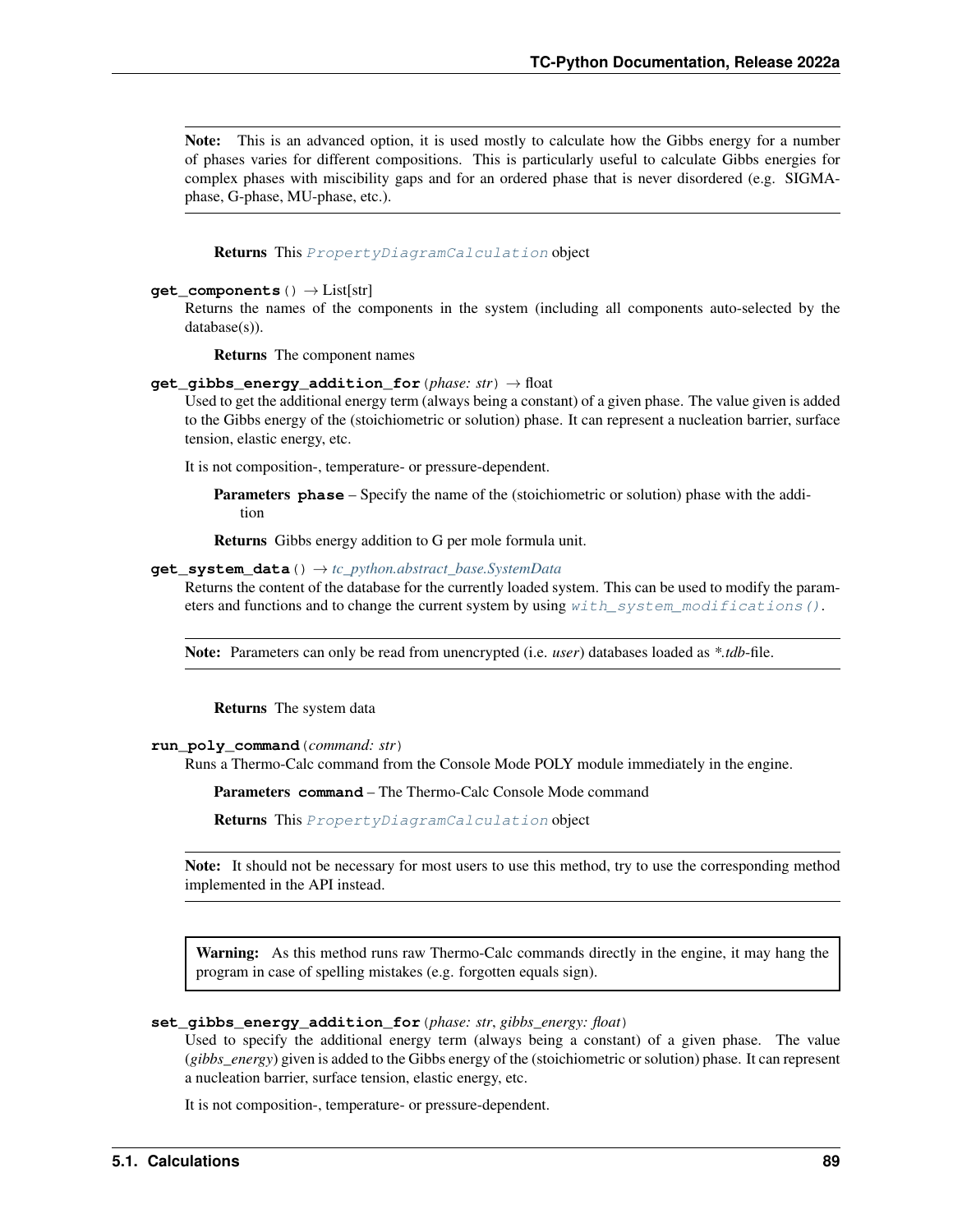Parameters

- **phase** Specify the name of the (stoichiometric or solution) phase with the addition
- **gibbs\_energy** Addition to G per mole formula unit

Returns This [PropertyDiagramCalculation](#page-107-0) object

**set\_phase\_to\_dormant**(*phase: str*)

Sets the phase to the status DORMANT, necessary for calculating the driving force to form the specified phase.

Parameters **phase** – The phase name or *ALL\_PHASES* for all phases

Returns This [PropertyDiagramCalculation](#page-107-0) object

**set\_phase\_to\_entered**(*phase: str*, *amount: float = 1.0*) Sets the phase to the status ENTERED, that is the default state.

**Parameters** 

- **phase** The phase name or *ALL\_PHASES* for all phases
- **amount** The phase fraction (between 0.0 and 1.0)

Returns This [PropertyDiagramCalculation](#page-107-0) object

## **set\_phase\_to\_fixed**(*phase: str*, *amount: float*)

Sets the phase to the status FIXED, i.e. it is guaranteed to have the specified phase fraction after the calculation.

Parameters

- **phase** The phase name
- **amount** The fixed phase fraction (between 0.0 and 1.0)

Returns This [PropertyDiagramCalculation](#page-107-0) object

#### **set\_phase\_to\_suspended**(*phase: str*)

Sets the phase to the status SUSPENDED, i.e. it is ignored in the calculation.

Parameters **phase** – The phase name or *ALL\_PHASES* for all phases

Returns This [PropertyDiagramCalculation](#page-107-0) object

**with options** (*options:* [tc\\_python.step\\_or\\_map\\_diagrams.PropertyDiagramOptions](#page-110-0)) Sets the simulation options.

Parameters **options** – The simulation options

Returns This [PropertyDiagramCalculation](#page-107-0) object

**with reference state** (*component: str*, *phase: str = 'SER'*, *temperature: float =*  $-1.0$ *, pressure:* 

*float = 100000.0*)

The reference state for a component is important when calculating activities, chemical potentials and enthalpies and is determined by the database being used. For each component the data must be referred to a selected phase, temperature and pressure, i.e. the reference state.

All data in all phases where this component dissolves must use the same reference state. However, different databases can use different reference states for the same element/component. It is important to be careful when combining data obtained from different databases.

By default, activities, chemical potentials and so forth are computed relative to the reference state used by the database. If the reference state in the database is not suitable for your purposes, use this command to set the reference state for a component using SER, i.e. the Stable Element Reference (which is usually set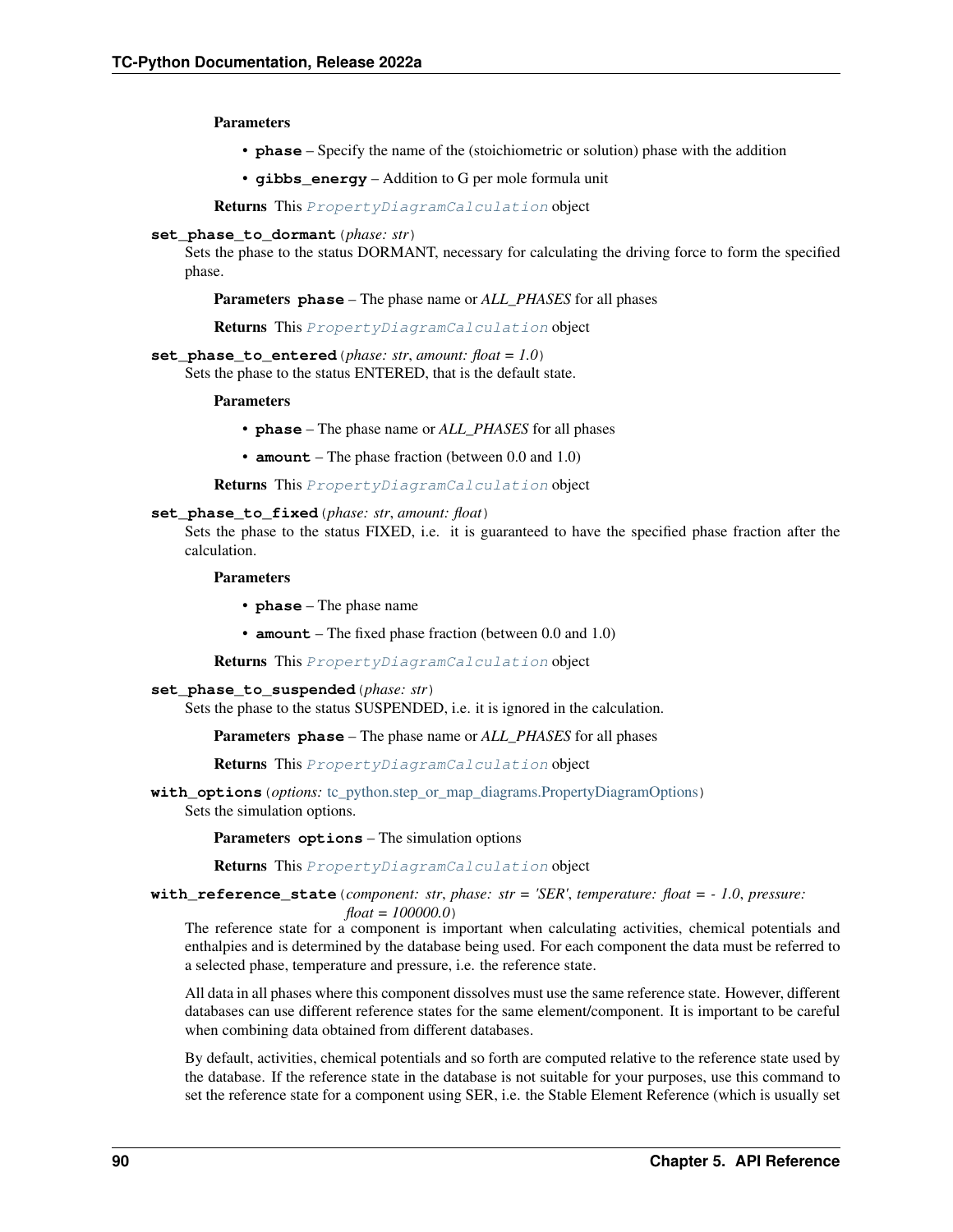as default for a major component in alloys dominated by the component). In such cases, the temperature and pressure for the reference state is not needed.

For a phase to be usable as a reference for a component, the component needs to have the same composition as an end member of the phase. The reference state is an end member of a phase. The selection of the end member associated with the reference state is only performed once this command is executed.

If a component has the same composition as several end members of the chosen reference phase, then the end member that is selected at the specified temperature and pressure will have the lowest Gibbs energy.

## Parameters

- **component** The name of the element must be given.
- **phase** Name of a phase used as the new reference state. Or SER for the Stable Element Reference.
- **temperature** The Temperature (in K) for the reference state. Or CURRENT\_TEMPERATURE which means that the current temperature is used at the time of evaluation of the reference energy for the calculation.
- **pressure** The Pressure (in Pa) for the reference state.

Returns This [PropertyDiagramCalculation](#page-107-0) object

<span id="page-94-0"></span>**with\_system\_modifications**(*system\_modifications:* [tc\\_python.abstract\\_base.SystemModifications](#page-234-0)) Updates the system of this calculator with the supplied system modification (containing new phase parameters and system functions).

Note: This is only possible if the system has been read from unencrypted (i.e. *user*) databases loaded as  $a \star$ .tdb-file.

Parameters **system\_modifications** – The system modification to be performed

Returns This [PropertyDiagramCalculation](#page-107-0) object

<span id="page-94-3"></span>**class** tc\_python.step\_or\_map\_diagrams.**AxisType**

Bases: [tc\\_python.step\\_or\\_map\\_diagrams.AbstractAxisType](#page-88-1)

Factory class providing objects for configuring a logarithmic or linear axis by using  $AxisType$ . Linear() or [AxisType.logarithmic\(\)](#page-94-2).

## <span id="page-94-1"></span>**classmethod linear**()

Creates an object for configuring a linear calculation axis.

Default: A minimum number of 40 steps.

Note: The returned object can be configured regarding the maximum step size *or* the minimum number of steps on the axis.

Returns A new [Linear](#page-96-1) object

#### <span id="page-94-2"></span>**classmethod logarithmic**()

Creates an object for configuring a logarithmic calculation axis.

Default: A scale factor of 1.1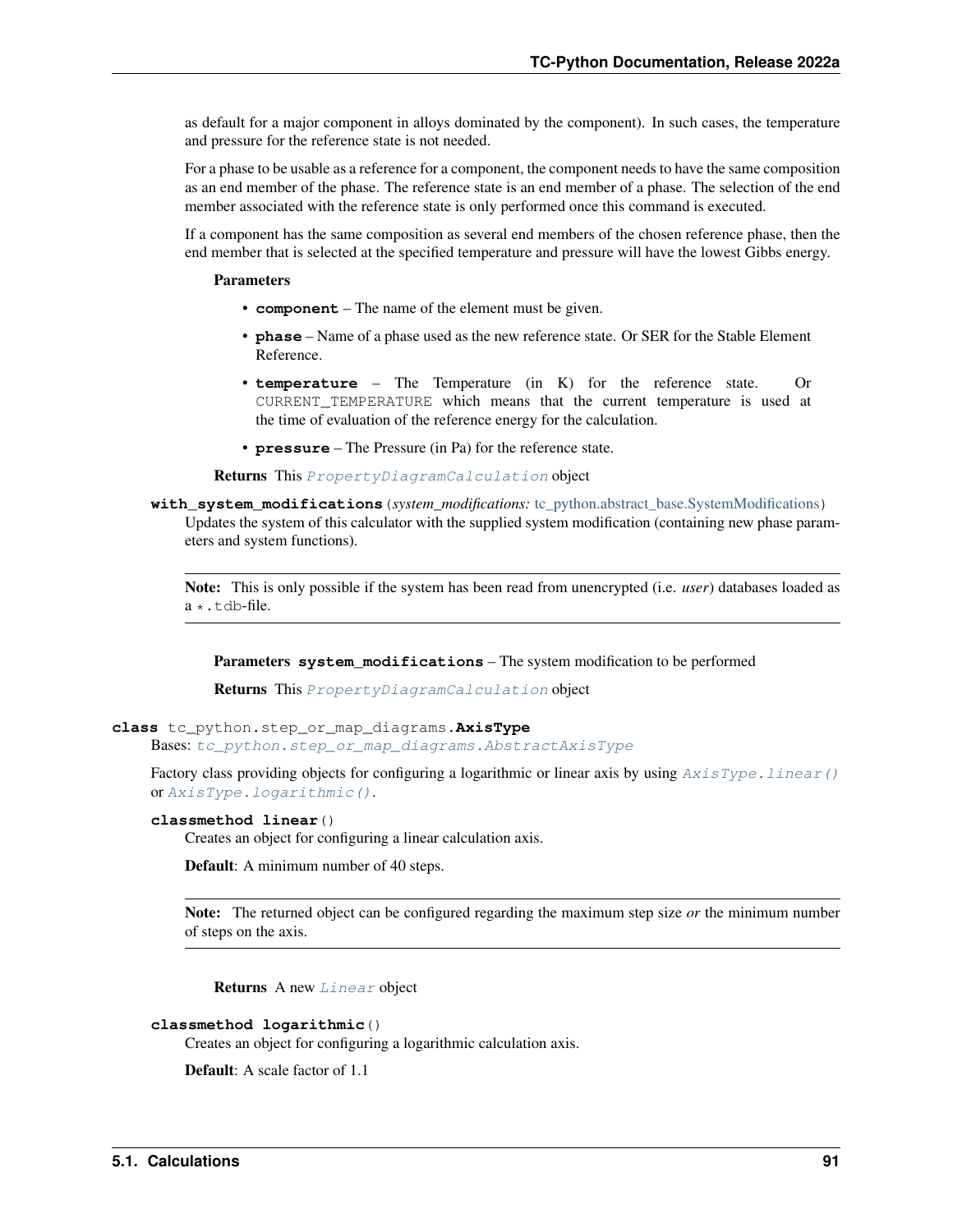Note: The returned object can be configured regarding the scale factor.

Returns A new [Logarithmic](#page-97-1) object

<span id="page-95-0"></span>**class** tc\_python.step\_or\_map\_diagrams.**CalculationAxis**(*quantity:*

*Union*[[tc\\_python.quantity\\_factory.ThermodynamicQuantity](#page-207-0) *str]*)

Bases: object

A calculation axis used for property and phase diagram calculations.

Note: A calculation axis is defining the varied condition and the range of variation. It is the same concept as in Thermo-Calc *Graphical Mode* or *Console Mode*.

Default: A [Linear](#page-96-1) axis with a *minimum number of 40 steps*

**set\_max**(*max: float*)

Sets the maximum quantity value of the calculation axis.

There is no default value set, it always needs to be defined.

**Parameters max** – The maximum quantity value of the axis [unit according to the axis quantity]

Returns This [CalculationAxis](#page-95-0) object

**set\_min**(*min: float*)

Sets the minimum quantity value of the calculation axis.

There is no default value set, it always needs to be defined.

**Parameters**  $min - The minimum quantity value of the axis [unit according to the axis quantity]$ 

Returns This [CalculationAxis](#page-95-0) object

#### **set\_start\_at**(*at: float*)

Sets the starting point of the calculation on the axis.

Default: The default starting point is the center between the minimum and maximum quantity value

**Parameters**  $at$  – The starting point on the axis [unit according to the axis quantity]

Returns This [CalculationAxis](#page-95-0) object

**with\_axis\_type**(*axis\_type:* [tc\\_python.step\\_or\\_map\\_diagrams.AxisType](#page-94-3)) Sets the type of the axis.

Default: A [Linear](#page-96-1) axis with a *minimum number of 40 steps*

Parameters **axis\_type** – The axis type (linear or logarithmic)

Returns This [CalculationAxis](#page-95-0) object

<span id="page-95-1"></span>**class** tc\_python.step\_or\_map\_diagrams.**Direction**(*value*)

Bases: enum.Enum

An enumeration.

**DECREASE\_FIRST\_AXIS = 3**

**DECREASE\_SECOND\_AXIS = 4**

**INCREASE\_FIRST\_AXIS = 0**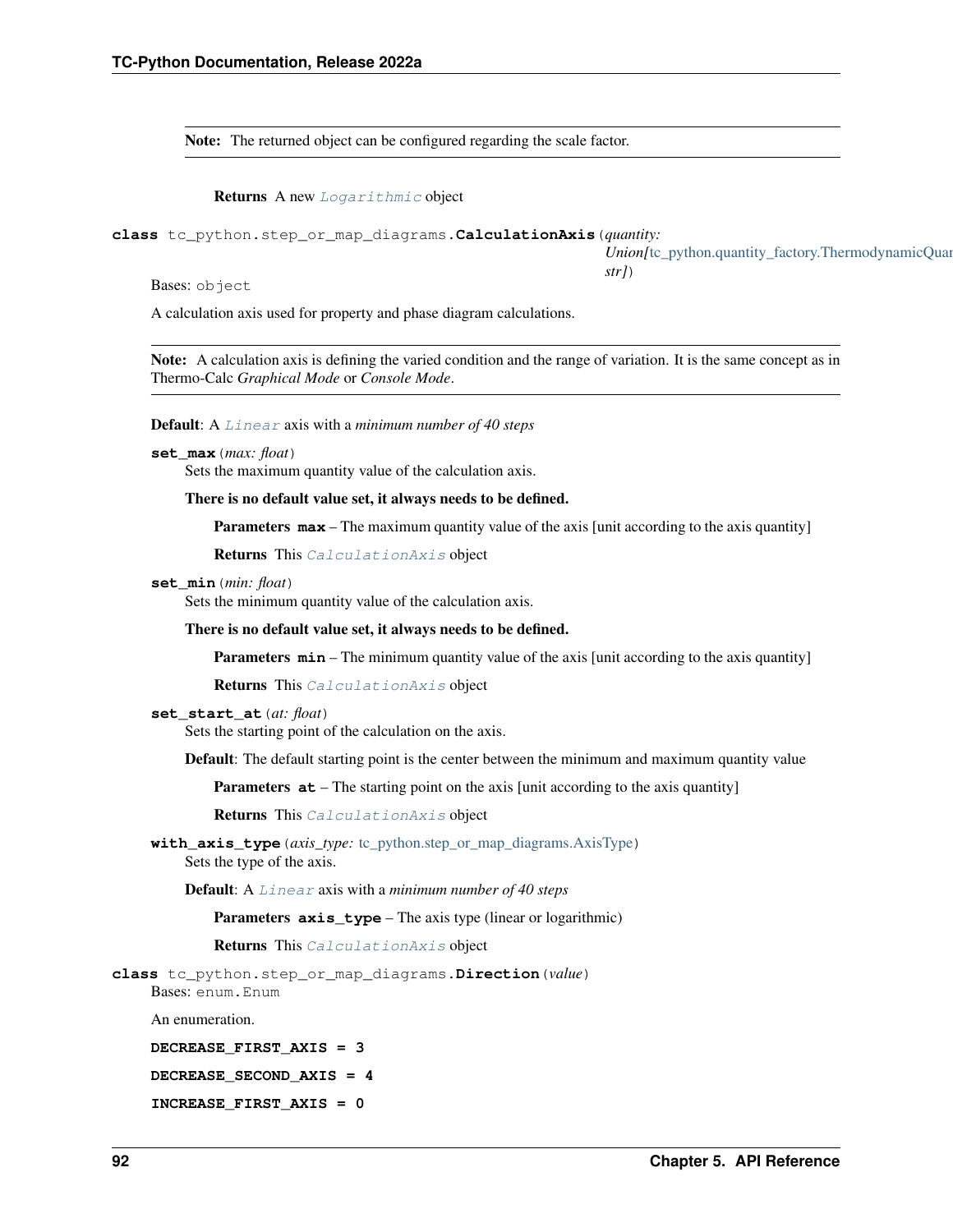#### **INCREASE\_SECOND\_AXIS = 1**

<span id="page-96-0"></span>**class** tc\_python.step\_or\_map\_diagrams.**InitialEquilibrium**(*first\_axis: float*, *second\_axis: float*)

Bases: object

## **add\_equilibria\_at\_all\_phase\_changes**()

This generates one start point for each set of phase change in the chosen direction of the specified axis This ensures finding all possible phase boundary lines (not just the first one) along such an axis direction.

Default behavior is to only generate one start point at the first phase change.

Returns This [InitialEquilibrium](#page-96-0) object

#### **add\_equilibria\_at\_first\_phase\_change**()

This generates one start point at the first phase change.

This is the default behavior.

Returns This [InitialEquilibrium](#page-96-0) object

**set\_direction**(*direction\_enum:* [tc\\_python.step\\_or\\_map\\_diagrams.Direction](#page-95-1)) Specifies along which axes the initial equilibria should be added.

The default direction is INCREASE\_FIRST\_AXIS.

#### Parameters **direction\_enum** –

Returns This [InitialEquilibrium](#page-96-0) object

<span id="page-96-1"></span>**class** tc\_python.step\_or\_map\_diagrams.**Linear** Bases: [tc\\_python.step\\_or\\_map\\_diagrams.AxisType](#page-94-3)

Represents a linear axis.

**get\_type**() → str Convenience method for getting axis type.

Returns The type

**set\_max\_step\_size**(*max\_step\_size: float*) Sets the axis to use the *maximum step size* configuration.

Default: This is not the default which is *minimum number of steps*

Note: Either *maximum step size* or *minimum number of steps* can be used but not both at the same time.

**Parameters**  $max\_step\_size$  – The maximum step size [unit according to the axis quantity]

Returns This [Linear](#page-96-1) object

```
set min nr of steps (min nr of steps: float = 40)
```
Sets the axis to use the *minimum number of steps* configuration.

Default: This is the default option (with a *minimum number of steps* of 40)

Note: Either *maximum step size* or *minimum number of steps* can be used but not both at the same time.

Parameters **min\_nr\_of\_steps** – The minimum number of steps

Returns This [Linear](#page-96-1) object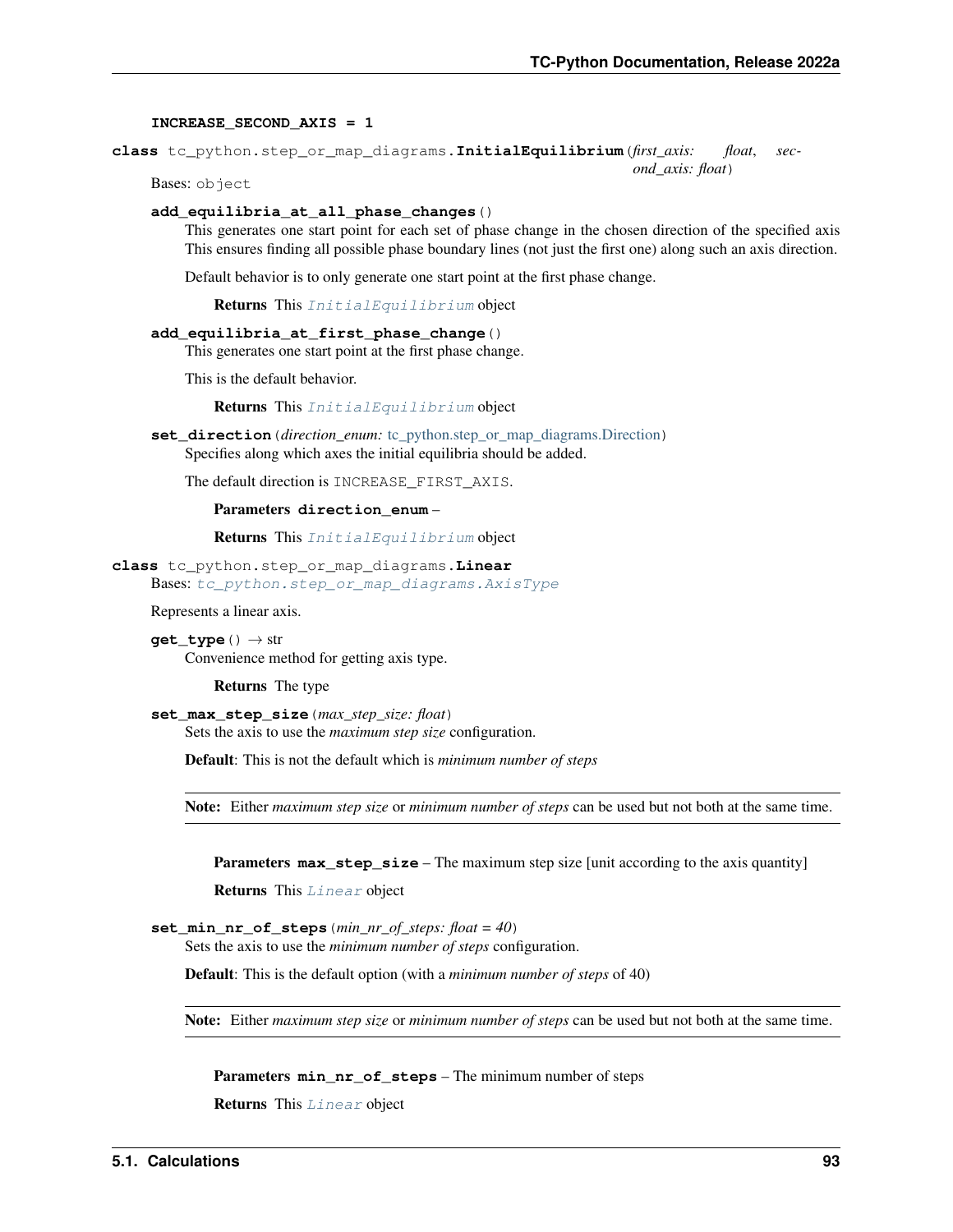<span id="page-97-1"></span>**class** tc\_python.step\_or\_map\_diagrams.**Logarithmic**(*scale\_factor: float = 1.1*) Bases: [tc\\_python.step\\_or\\_map\\_diagrams.AxisType](#page-94-3)

Represents a logarithmic axis.

Note: A logarithmic axis is useful for low fractions like in a gas phase where 1E-7 to 1E-2 might be an interesting range. For the pressure a logarithmic axis is often also useful.

**get\_type**() → str Convenience method for getting axis type.

Returns The type

**set\_scale\_factor**(*scale\_factor: float = 1.1*) Sets the scale factor.

Default: 1.1

**Parameters scale\_factor** – The scale factor setting the maximum factor between two calculated values, must be larger than 1.0

Returns This [Logarithmic](#page-97-1) object

<span id="page-97-0"></span>**class** tc\_python.step\_or\_map\_diagrams.**PhaseDiagramCalculation**(*calculator*) Bases: [tc\\_python.step\\_or\\_map\\_diagrams.AbstractPhaseDiagramCalculation](#page-88-2)

Configuration for a phase diagram calculation.

Note: Specify the conditions, the calculation is performed with  $calculate()$ .

<span id="page-97-3"></span>**add\_initial\_equilibrium**(*initial\_equilibrium:* [tc\\_python.step\\_or\\_map\\_diagrams.InitialEquilibrium](#page-96-0)) Add initial equilibrium start points from which a phase diagram is calculated.

Scans along the axis variables and generates start points when the scan procedure crosses a phase boundary.

It may take a little longer to execute than using the minimum number of start points, as some lines may be calculated more than once. But the core remembers all node points and subsequently stops calculations along a line when it finds a known node point.

It is also possible to create a sequence of start points from one initial equilibria.

Parameters **initial\_equilibrium** – The initial equilibrium

Returns This [PhaseDiagramCalculation](#page-97-0) object

<span id="page-97-2"></span>**calculate**(*keep\_previous\_results: bool = False*) → *[tc\\_python.step\\_or\\_map\\_diagrams.PhaseDiagramResult](#page-104-0)* Performs the phase diagram calculation.

Warning: If you use *keep\_previous\_results=True*, you must not use another calculator or even get results in between the calculations using *calculate()*. Then the previous results will actually be lost.

- **Parameters keep\_previous\_results** If True, results from any previous call to this method are appended. This can be used to combine calculations with multiple start points if the mapping fails at a certain condition.
- Returns A new  $PhaseDiagramResult$  object which later can be used to get specific values from the calculated result.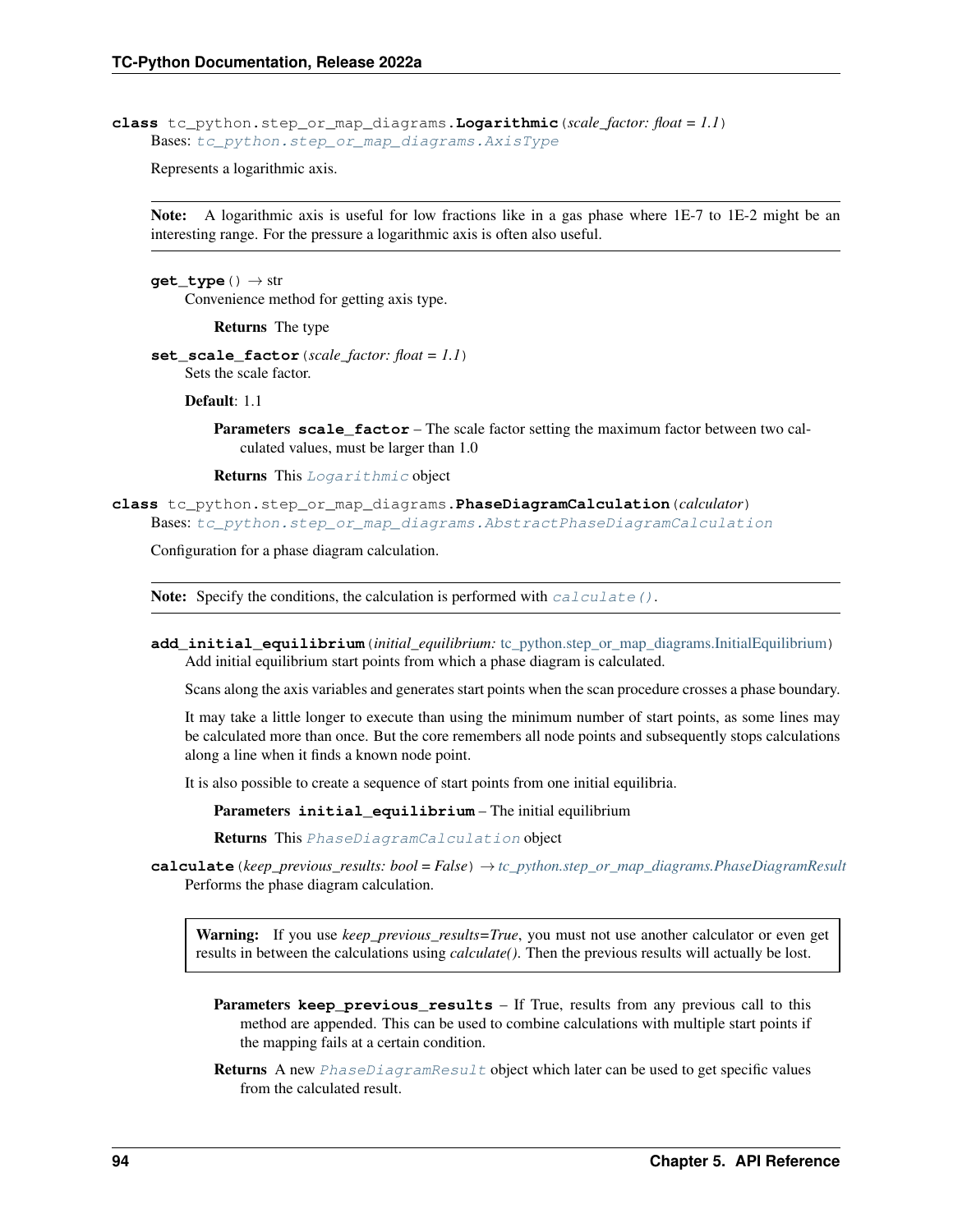## **disable\_global\_minimization**()

Disables global minimization.

Default: Enabled

Returns This [PhaseDiagramCalculation](#page-97-0) object

### **dont\_keep\_default\_equilibria**()

Do not keep the initial equilibria added by default.

This is only relevant in combination with [add\\_initial\\_equilibrium\(\)](#page-97-3).

This is the default behavior.

Returns This [PhaseDiagramCalculation](#page-97-0) object

### **enable\_global\_minimization**()

Enables global minimization.

Default: Enabled

#### Returns This [PhaseDiagramCalculation](#page-97-0) object

#### **get\_components**() → List[str]

Returns the names of the components in the system (including all components auto-selected by the database(s)).

Returns The component names

## **get\_gibbs\_energy\_addition\_for**(*phase: str*) → float

Used to get the additional energy term (always being a constant) of a given phase. The value given is added to the Gibbs energy of the (stoichiometric or solution) phase. It can represent a nucleation barrier, surface tension, elastic energy, etc.

It is not composition-, temperature- or pressure-dependent.

Parameters **phase** – Specify the name of the (stoichiometric or solution) phase with the addition

Returns Gibbs energy addition to G per mole formula unit.

## **get\_system\_data**() → *[tc\\_python.abstract\\_base.SystemData](#page-232-0)*

Returns the content of the database for the currently loaded system. This can be used to modify the parameters and functions and to change the current system by using  $with\_system\_modifications()$ .

Note: Parameters can only be read from unencrypted (i.e. *user*) databases loaded as *\*.tdb*-file.

Returns The system data

## **keep\_default\_equilibria**()

Keep the initial equilibria added by default. This is only relevant in combination with [add\\_initial\\_equilibrium\(\)](#page-97-3).

Default behavior is to not keep default equilibria.

Returns This [PhaseDiagramCalculation](#page-97-0) object

## **remove\_all\_conditions**()

Removes all set conditions.

Returns This [PhaseDiagramCalculation](#page-97-0) object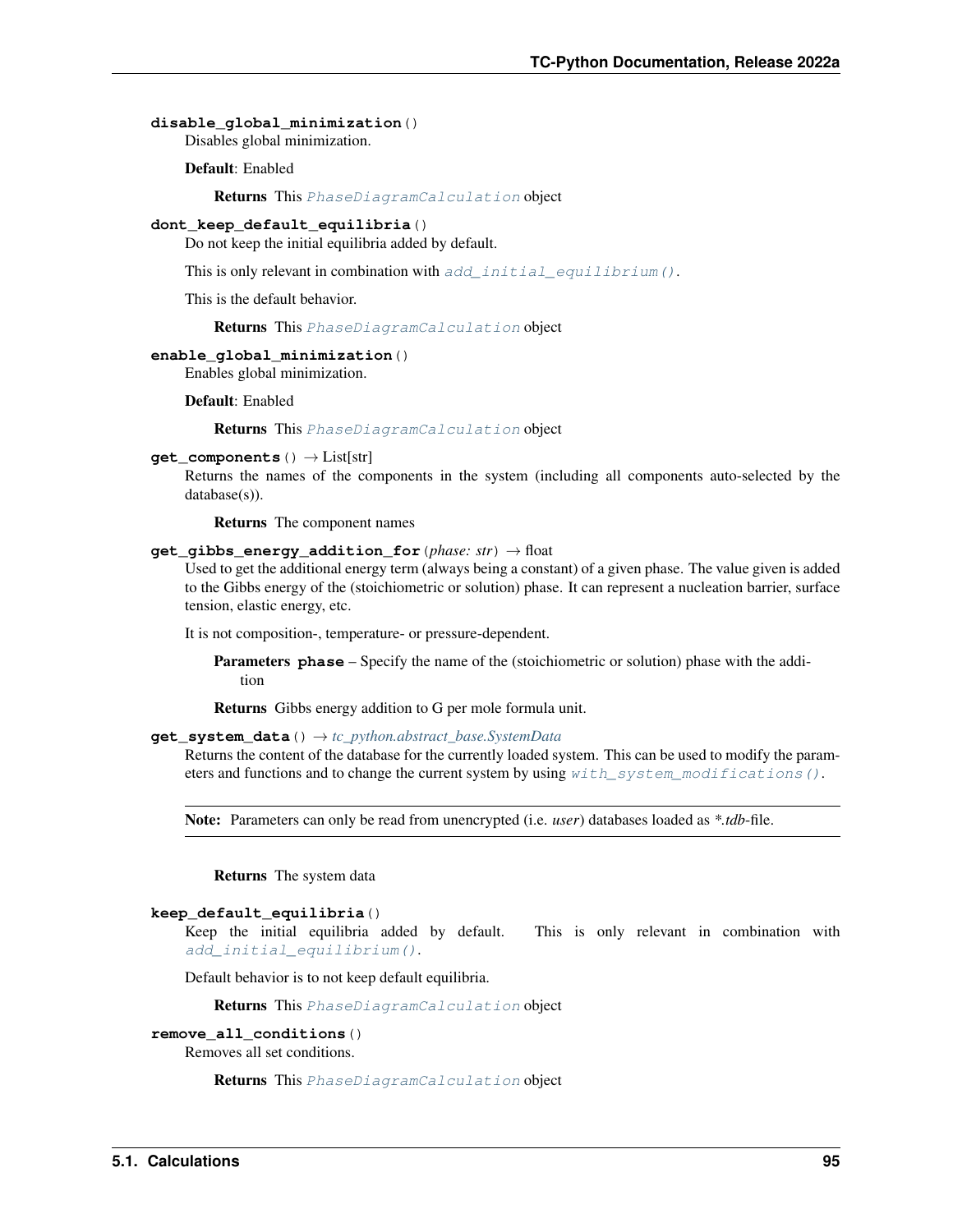#### **remove\_all\_initial\_equilibria**()

Removes all previously added initial equilibria.

Returns This [PhaseDiagramCalculation](#page-97-0) object

**remove\_condition**(*quantity: Union[*[tc\\_python.quantity\\_factory.ThermodynamicQuantity](#page-207-0)*, str]*) Removes the specified condition.

**Parameters quantity** – The thermodynamic quantity to set as condition; a Console Mode syntax string can be used as an alternative (for example *X(Cr)*)

Returns This ThermodynamicCalculation object

#### **run\_poly\_command**(*command: str*)

Runs a Thermo-Calc command from the Console Mode POLY module immediately in the engine.

Parameters **command** – The Thermo-Calc Console Mode command

Returns This [PhaseDiagramCalculation](#page-97-0) object

Note: It should not be necessary for most users to use this method, try to use the corresponding method implemented in the API instead.

Warning: As this method runs raw Thermo-Calc commands directly in the engine, it may hang the program in case of spelling mistakes (e.g. forgotten equals sign).

```
set_condition(quantity: Union[tc_python.quantity_factory.ThermodynamicQuantity, str], value:
              float)
```
Sets the specified condition.

#### Parameters

- **quantity** The thermodynamic quantity to set as condition; a Console Mode syntax string can be used as an alternative (for example *X(Cr)*)
- **value** The value of the condition

Returns This [PhaseDiagramCalculation](#page-97-0) object

## **set\_gibbs\_energy\_addition\_for**(*phase: str*, *gibbs\_energy: float*)

Used to specify the additional energy term (always being a constant) of a given phase. The value (*gibbs\_energy*) given is added to the Gibbs energy of the (stoichiometric or solution) phase. It can represent a nucleation barrier, surface tension, elastic energy, etc.

It is not composition-, temperature- or pressure-dependent.

Parameters

- **phase** Specify the name of the (stoichiometric or solution) phase with the addition
- **gibbs** energy Addition to G per mole formula unit

Returns This [PhaseDiagramCalculation](#page-97-0) object

#### **set\_phase\_to\_dormant**(*phase: str*)

Sets the phase to the status DORMANT, necessary for calculating the driving force to form the specified phase.

Parameters **phase** – The phase name or *ALL\_PHASES* for all phases

Returns This [PhaseDiagramCalculation](#page-97-0) object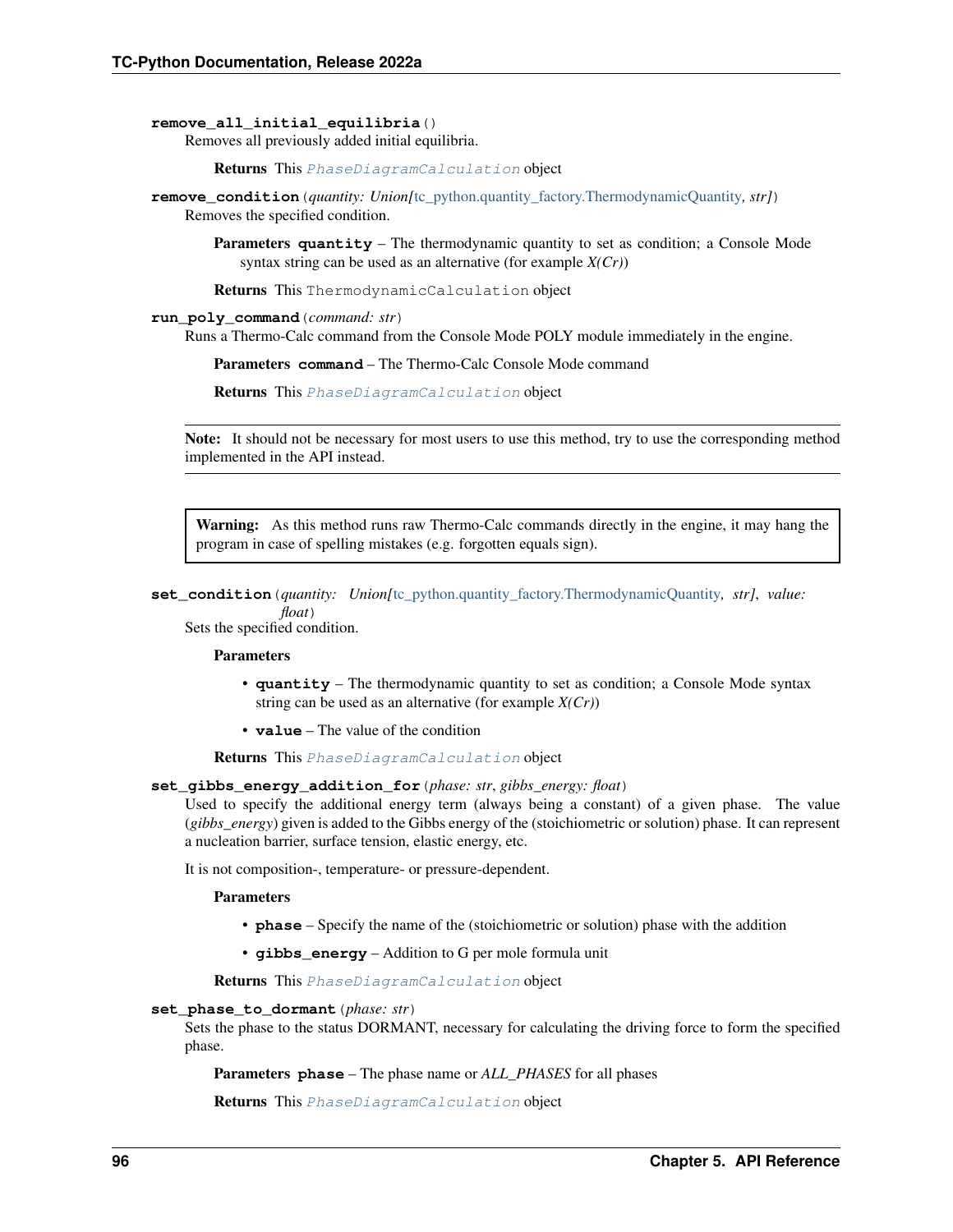set phase to entered (*phase: str. amount: float = 1.0*) Sets the phase to the status ENTERED, that is the default state.

Parameters

- **phase** The phase name or *ALL\_PHASES* for all phases
- **amount** The phase fraction (between 0.0 and 1.0)

Returns This [PhaseDiagramCalculation](#page-97-0) object

**set\_phase\_to\_fixed**(*phase: str*, *amount: float*)

Sets the phase to the status FIXED, i.e. it is guaranteed to have the specified phase fraction after the calculation.

Parameters

- **phase** The phase name
- **amount** The fixed phase fraction (between 0.0 and 1.0)

Returns This [PhaseDiagramCalculation](#page-97-0) object

- **set\_phase\_to\_suspended**(*phase: str*)
	- Sets the phase to the status SUSPENDED, i.e. it is ignored in the calculation.

Parameters **phase** – The phase name or *ALL\_PHASES* for all phases

Returns This [PhaseDiagramCalculation](#page-97-0) object

**with\_first\_axis**(*axis:* [tc\\_python.step\\_or\\_map\\_diagrams.CalculationAxis](#page-95-0)) Sets the first calculation axis.

Parameters **axis** – The axis

Returns This [PhaseDiagramCalculation](#page-97-0) object

**with\_options**(*options:* [tc\\_python.step\\_or\\_map\\_diagrams.PhaseDiagramOptions](#page-101-0)) Sets the simulation options.

Parameters **options** – The simulation options

Returns This [PhaseDiagramCalculation](#page-97-0) object

**with reference state** (*component: str, phase: str = 'SER', temperature: float =*  $-1.0$ *, pressure:* 

*float = 100000.0*)

The reference state for a component is important when calculating activities, chemical potentials and enthalpies and is determined by the database being used. For each component the data must be referred to a selected phase, temperature and pressure, i.e. the reference state.

All data in all phases where this component dissolves must use the same reference state. However, different databases can use different reference states for the same element/component. It is important to be careful when combining data obtained from different databases.

By default, activities, chemical potentials and so forth are computed relative to the reference state used by the database. If the reference state in the database is not suitable for your purposes, use this command to set the reference state for a component using SER, i.e. the Stable Element Reference (which is usually set as default for a major component in alloys dominated by the component). In such cases, the temperature and pressure for the reference state is not needed.

For a phase to be usable as a reference for a component, the component needs to have the same composition as an end member of the phase. The reference state is an end member of a phase. The selection of the end member associated with the reference state is only performed once this command is executed.

If a component has the same composition as several end members of the chosen reference phase, then the end member that is selected at the specified temperature and pressure will have the lowest Gibbs energy.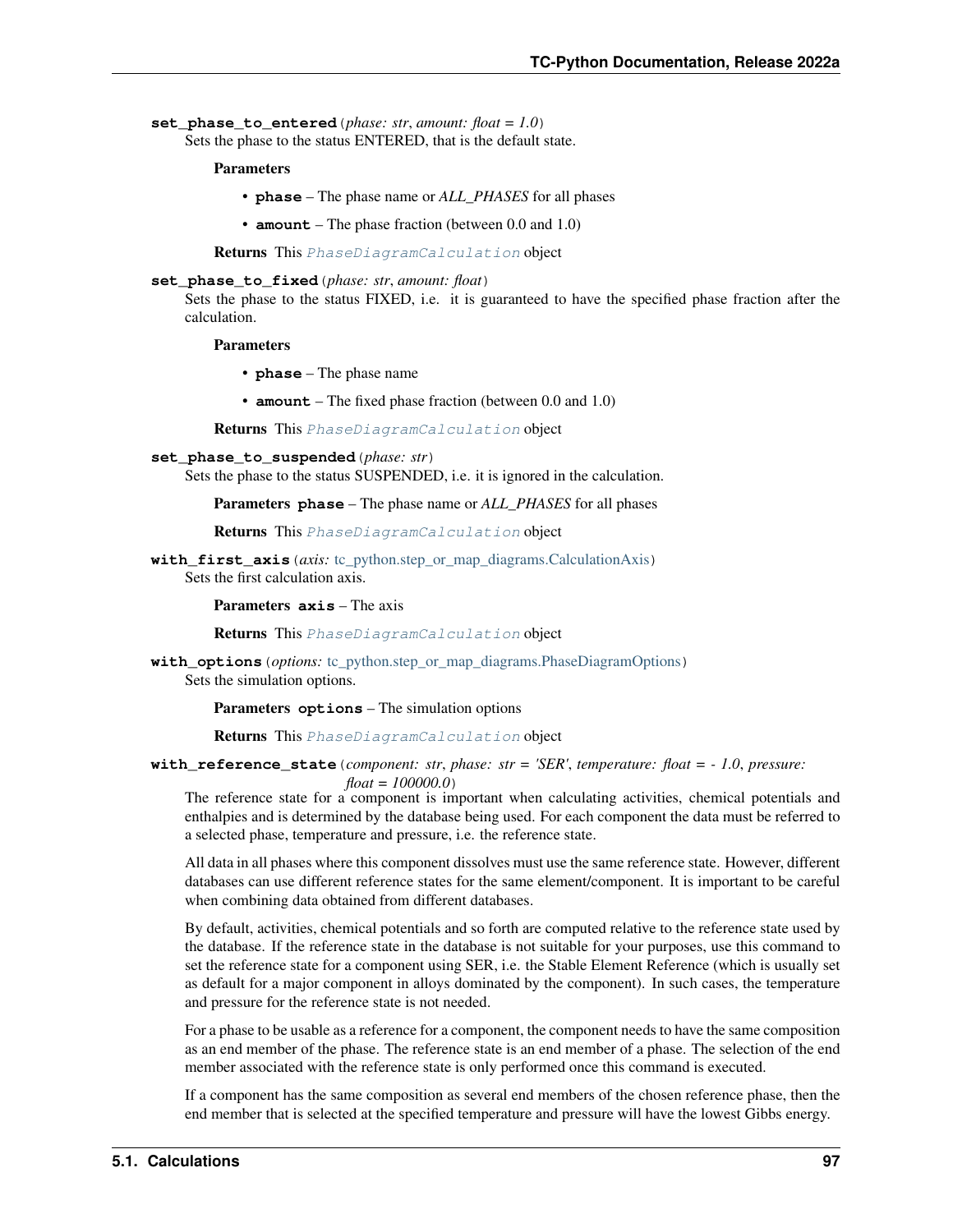Parameters

- **component** The name of the element must be given.
- **phase** Name of a phase used as the new reference state. Or SER for the Stable Element Reference.
- **temperature** The Temperature (in K) for the reference state. Or CURRENT\_TEMPERATURE which means that the current temperature is used at the time of evaluation of the reference energy for the calculation.
- **pressure** The Pressure (in Pa) for the reference state.

Returns This [PhaseDiagramCalculation](#page-97-0) object

**with\_second\_axis**(*axis:* [tc\\_python.step\\_or\\_map\\_diagrams.CalculationAxis](#page-95-0)) Sets the second calculation axis.

Parameters **axis** – The axis

Returns This [PhaseDiagramCalculation](#page-97-0) object

<span id="page-101-1"></span>**with\_system\_modifications**(*system\_modifications:* [tc\\_python.abstract\\_base.SystemModifications](#page-234-0)) Updates the system of this calculator with the supplied system modification (containing new phase parameters and system functions).

Note: This is only possible if the system has been read from unencrypted (i.e. *user*) databases loaded as a \*.tdb-file.

Parameters **system\_modifications** – The system modification to be performed

Returns This [PhaseDiagramCalculation](#page-97-0) object

```
class tc_python.step_or_map_diagrams.PhaseDiagramOptions
Bases: object
```
Simulation options for phase diagram calculations.

```
disable_approximate_driving_force_for_metastable_phases()
```
Disables the approximation of the driving force for metastable phases.

Default: Enabled

Note: When enabled, the metastable phases are included in all iterations. However, these may not have reached their most favorable composition and thus their driving forces may be only approximate.

If it is important that these driving forces are correct, use [disable\\_approximate\\_driving\\_force\\_for\\_metastable\\_phases\(\)](#page-101-2) to force the calculation to converge for the metastable phases.

Returns This [PhaseDiagramOptions](#page-101-0) object

**disable\_control\_step\_size\_during\_minimization**()

Disables stepsize control during minimization (non-global).

Default: Enabled

Returns This [PhaseDiagramOptions](#page-101-0) object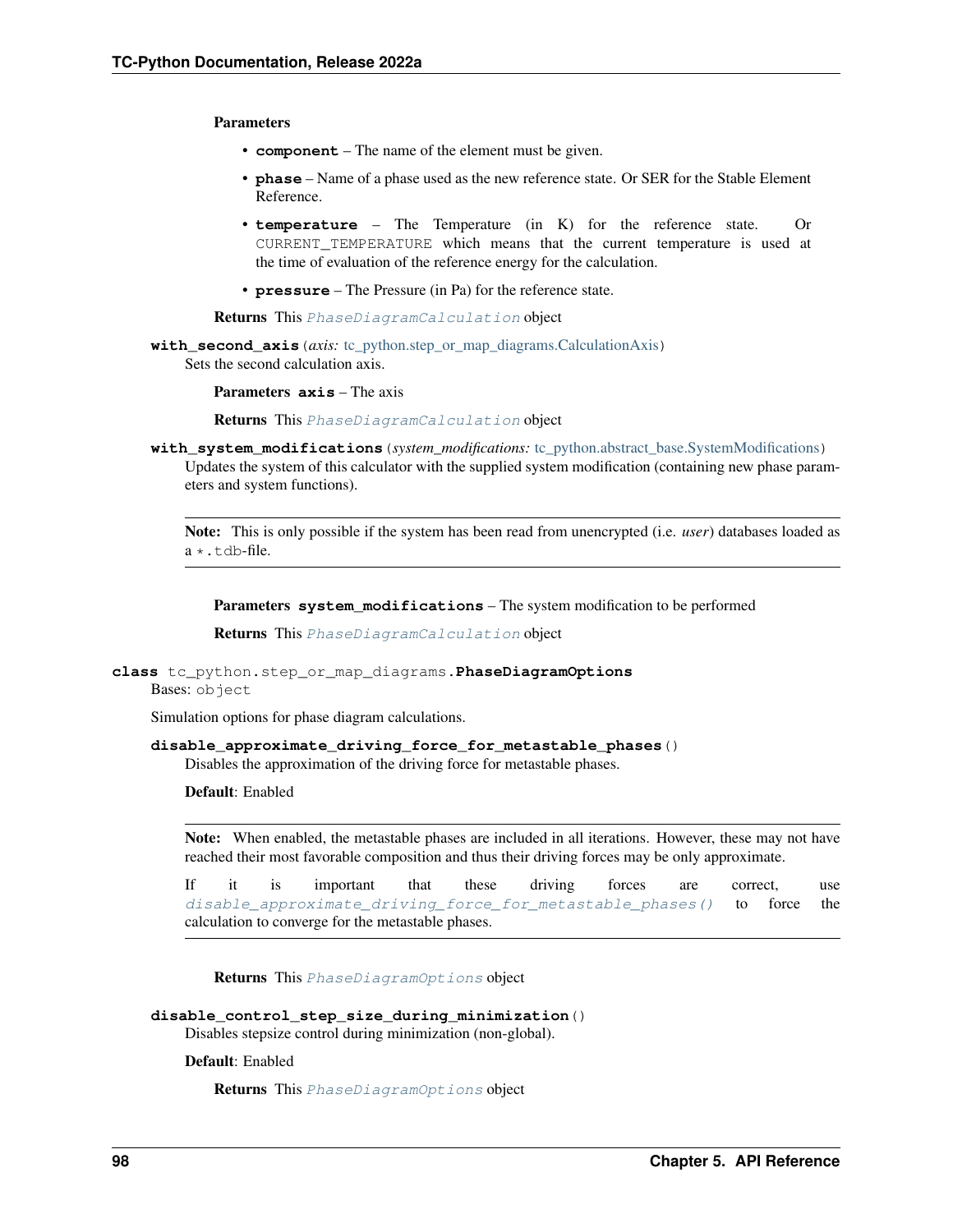#### **disable\_force\_positive\_definite\_phase\_hessian**()

Disables forcing of positive definite phase Hessian. This determines how the minimum of an equilibrium state in a normal minimization procedure (non-global) is reached. For details, search the Thermo-Calc documentation for "Hessian minimization".

Default: Enabled

Returns This [PhaseDiagramOptions](#page-101-0) object

#### **dont\_use\_auto\_start\_points**()

Switches the usage of automatic starting points for the mapping off.

Default: Switched on

Returns This [PhaseDiagramOptions](#page-101-0) object

## **dont\_use\_inside\_mesh\_points**()

Switches the usage of inside meshing points for the mapping off.

Default: Switched off

Returns This [PhaseDiagramOptions](#page-101-0) object

#### **enable\_approximate\_driving\_force\_for\_metastable\_phases**()

Enables the approximation of the driving force for metastable phases.

Default: Enabled

Note: When enabled, the metastable phases are included in all iterations. However, these may not have reached their most favorable composition and thus their driving forces may be only approximate.

If it is important that these driving forces are correct, use [disable\\_approximate\\_driving\\_force\\_for\\_metastable\\_phases\(\)](#page-101-2) to force the calculation to converge for the metastable phases.

Returns This [PhaseDiagramOptions](#page-101-0) object

## **enable\_control\_step\_size\_during\_minimization**()

Enables stepsize control during normal minimization (non-global).

Default: Enabled

Returns This [PhaseDiagramOptions](#page-101-0) object

## **enable\_force\_positive\_definite\_phase\_hessian**()

Enables forcing of positive definite phase Hessian. This determines how the minimum of an equilibrium state in a normal minimization procedure (non-global) is reached. For details, search the Thermo-Calc documentation for "Hessian minimization".

Default: Enabled

Returns This [PhaseDiagramOptions](#page-101-0) object

**set\_global\_minimization\_max\_grid\_points**(*max\_grid\_points: int = 2000*)

Sets the maximum number of grid points in global minimization. \*\* Only applicable if global minimization is actually used\*\*.

Default: 2000 points

Parameters **max\_grid\_points** – The maximum number of grid points

Returns This [PhaseDiagramOptions](#page-101-0) object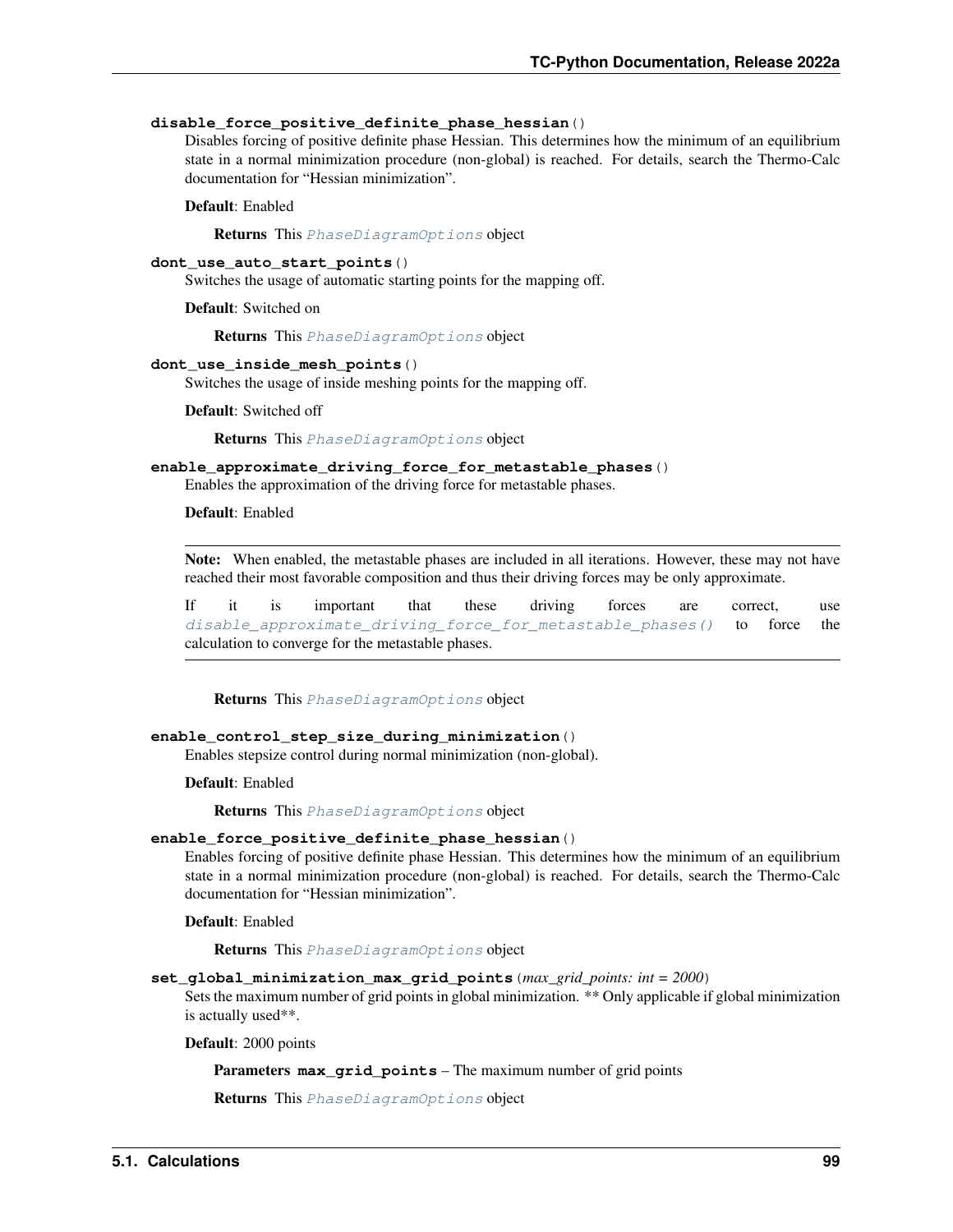set  $q$ lobal minimization test interval (*global test interval: int = 0*) Sets the interval for the global test.

Default: 0

Parameters **global\_test\_interval** – The global test interval

Returns This [PhaseDiagramOptions](#page-101-0) object

**set\_max\_no\_of\_iterations**(*max\_no\_of\_iterations: int = 500*) Set the maximum number of iterations.

Default: max. 500 iterations

Note: As some models give computation times of more than 1 CPU second/iteration, this number is also used to check the CPU time and the calculation stops if 500 CPU seconds/iterations are used.

Parameters **max\_no\_of\_iterations** – The max. number of iterations

Returns This [PhaseDiagramOptions](#page-101-0) object

**set\_no\_of\_mesh\_along\_axis**(*no\_of\_mesh\_along\_axis: int = 3*) Sets the number of meshes along an axis for the mapping.

Default: 3

Parameters **no\_of\_mesh\_along\_axis** – The number of meshes

Returns This [PhaseDiagramOptions](#page-101-0) object

**set\_required\_accuracy**(*accuracy: float = 1e-06*) Sets the required relative accuracy.

Default: 1.0E-6

Note: This is a relative accuracy, and the program requires that the relative difference in each variable must be lower than this value before it has converged. A larger value normally means fewer iterations but less accurate solutions. The value should be at least one order of magnitude larger than the machine precision.

Parameters **accuracy** – The required relative accuracy

Returns This [PhaseDiagramOptions](#page-101-0) object

#### **set\_smallest\_fraction**(*smallest\_fraction: float = 1e-12*)

Sets the smallest fraction for constituents that are unstable.

It is normally only in the gas phase that you can find such low fractions.

The default value for the smallest site-fractions is 1E-12 for all phases except for IDEAL phase with one sublattice site (such as the GAS mixture phase in many databases) for which the default value is always as 1E-30.

Parameters **smallest\_fraction** – The smallest fraction for constituents that are unstable

Returns This [PhaseDiagramOptions](#page-101-0) object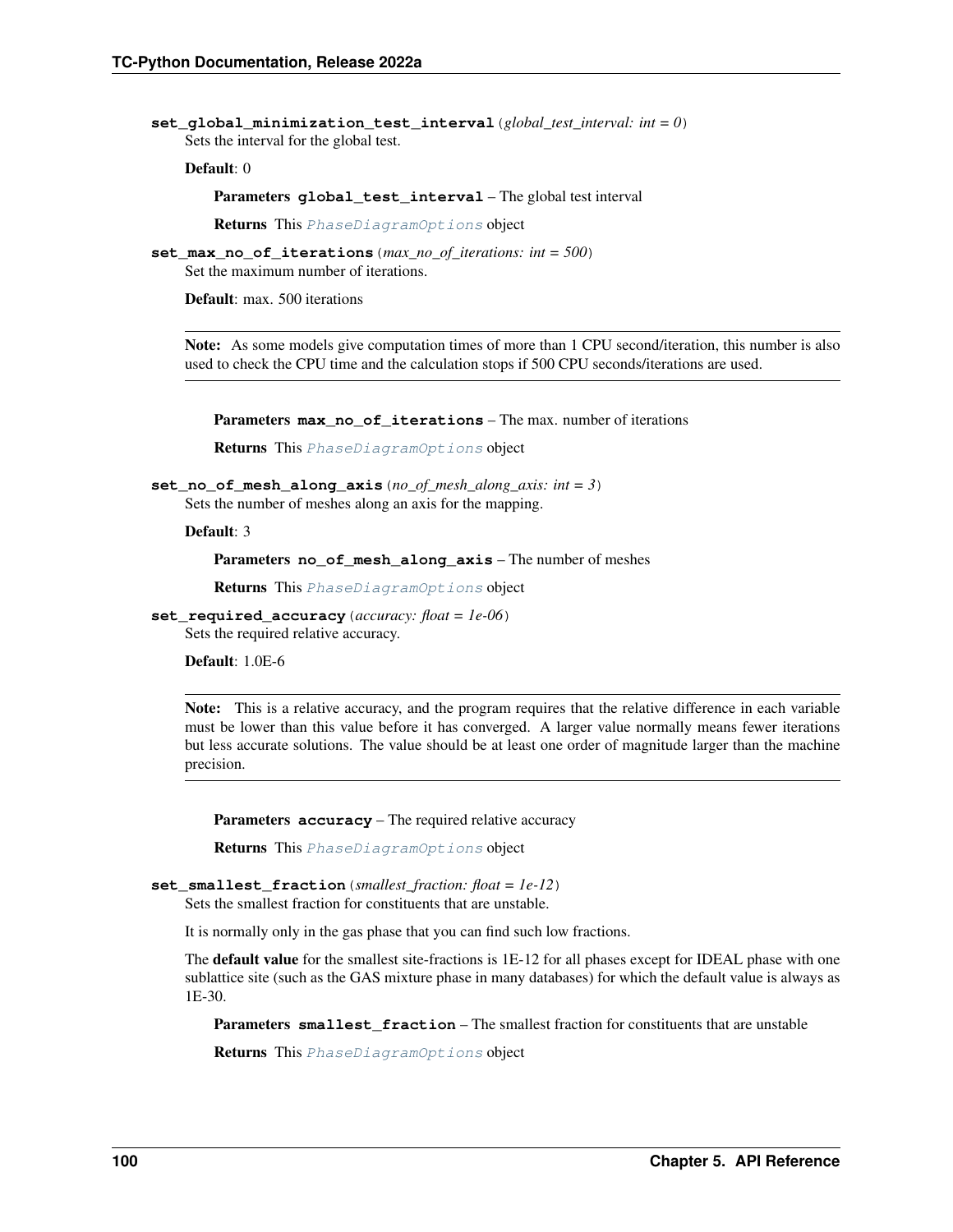## **use\_auto\_start\_points**()

Switches the usage of automatic starting points for the mapping on.

Default: Switched on

Returns This [PhaseDiagramOptions](#page-101-0) object

**use\_inside\_mesh\_points**()

Switches the usage of inside meshing points for the mapping off.

Default: Switched off

Returns This [PhaseDiagramOptions](#page-101-0) object

<span id="page-104-0"></span>**class** tc\_python.step\_or\_map\_diagrams.**PhaseDiagramResult**(*result*) Bases: [tc\\_python.abstract\\_base.AbstractResult](#page-230-1)

Result of a phase diagram calculation, it can be evaluated using quantities or Console Mode syntax.

#### <span id="page-104-1"></span>**add\_coordinate\_for\_phase\_label**(*x: float*, *y: float*)

Sets a coordinate in the result plot for which the stable phases will be evaluated and provided in the result data object. This can be used to plot the phases of a region into the phase diagram or just to programmatically evaluate the phases in certain regions.

Warning: This method takes coordinates of the plot axes and not of the calculation axis.

#### Parameters

- **x** The coordinate of the first plot axis ("x-axis") [unit of the plot axis]
- **y** The coordinate of the second plot axis ("y-axis") [unit of the plot axis]

Returns This [PhaseDiagramResult](#page-104-0) object

## **get\_values\_grouped\_by\_quantity\_of**(*x\_quantity: Union[*[tc\\_python.quantity\\_factory.ThermodynamicQuantity](#page-207-0)*, str]*, *y\_quantity: Union[*[tc\\_python.quantity\\_factory.ThermodynamicQuantity](#page-207-0)*, str]*) → *[tc\\_python.step\\_or\\_map\\_diagrams.PhaseDiagramResultValues](#page-105-0)*

Returns x-y-line data grouped by the multiple datasets of the specified quantities (for example in dependency of components). The available quantities can be found in the documentation of the factory class ThermodynamicQuantity. Usually the result data represents the phase diagram.

Note: The different datasets will contain *NaN*-values between different subsections and are not sorted (because they are unsortable due to their nature).

Note: Its possible to use functions as axis variables, either by using *ThermodynamicQuantity.user\_defined\_function*, or by using an expression that contains *'='*.

**Example**  $get\_values\_grouped\_by\_quantity\_of('T',$  ThermodynamicQuan*tity.user\_defined\_function('HM.T'))*

Example *get\_values\_grouped\_by\_quantity\_of('T', 'CP=HM.T')*

## Parameters

• **x\_quantity** – The first quantity ("x-axis"), Console Mode syntax strings can be used as an alternative (for example *'T'*), or even a function (for example *'f=T\*1.01'*)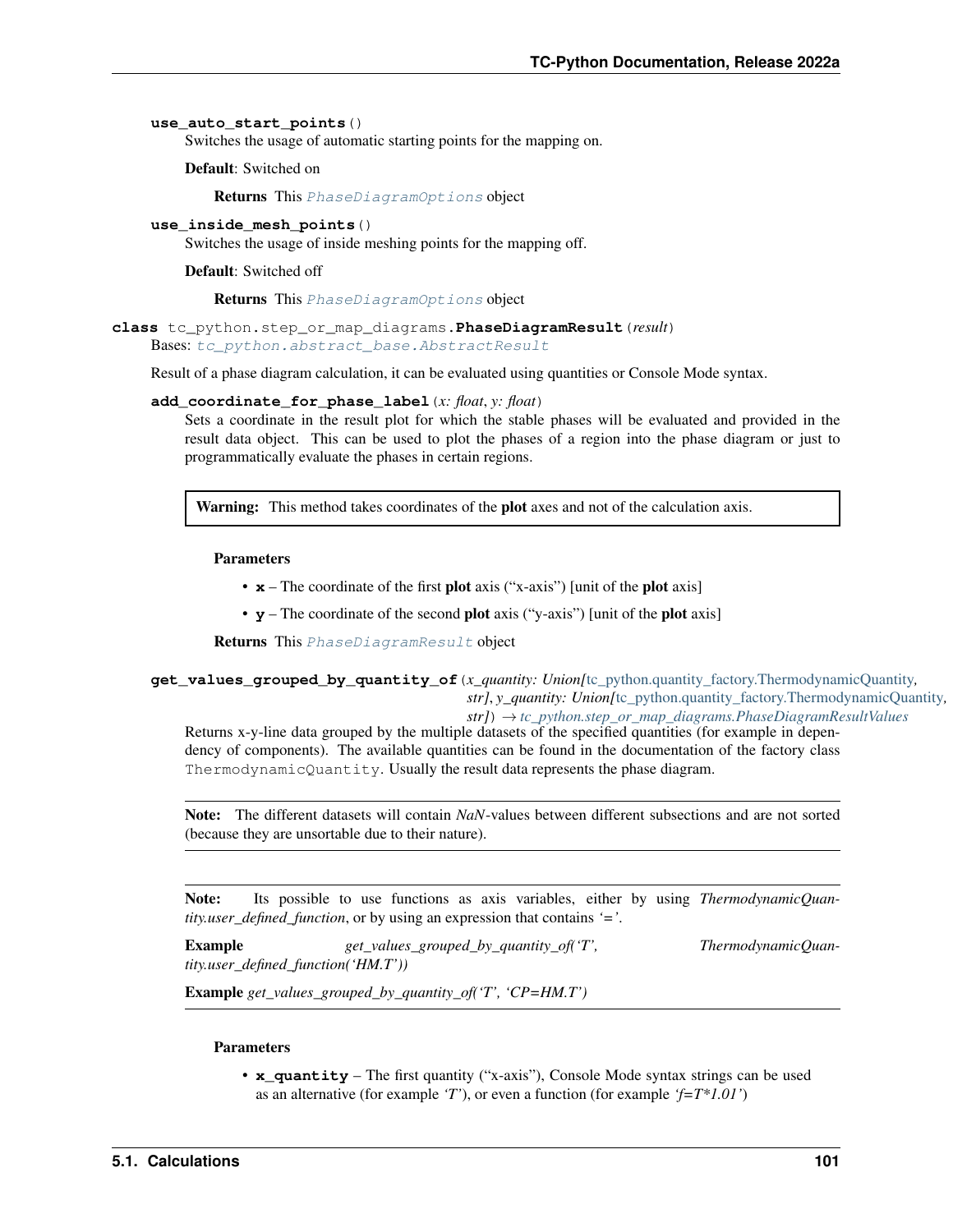• **y\_quantity** – The second quantity ("y-axis"), Console Mode syntax strings can be used as an alternative (for example *'NV'*), or even a function (for example *'CP=HM.T'*)

Returns The phase diagram data

**get\_values\_grouped\_by\_stable\_phases\_of**(*x\_quantity: Union[*[tc\\_python.quantity\\_factory.ThermodynamicQuantity](#page-207-0)*, str]*, *y\_quantity: Union[*[tc\\_python.quantity\\_factory.ThermodynamicQuantity](#page-207-0)*, str]*) → *[tc\\_python.step\\_or\\_map\\_diagrams.PhaseDiagramResultValues](#page-105-0)* Returns x-y-line data grouped by the sets of "stable phases" (for example "LIQUID" or "LIQUID + FCC\_A1"). The available quantities can be found in the documentation of the factory class ThermodynamicQuantity. Usually the result data represents the phase diagram.

Note: The different datasets will contain *NaN*-values between different subsections and are not sorted (because they are unsortable due to their nature).

Note: Its possible to use functions as axis variables, either by using *ThermodynamicQuantity.user\_defined\_function*, or by using an expression that contains *'='*.

**Example**  $get\_values\_grouped\_by\_quantity\_of('T',$  ThermodynamicQuan*tity.user\_defined\_function('HM.T'))*

Example *get\_values\_grouped\_by\_quantity\_of('T', 'CP=HM.T')*

### Parameters

- **x\_quantity** The first quantity ("x-axis"), Console Mode syntax strings can be used as an alternative (for example *'T'*), or even a function (for example *'f=T\*1.01'*)
- **y\_quantity** The second quantity ("y-axis"), Console Mode syntax strings can be used as an alternative (for example *'NV'*), or even a function (for example *'CP=HM.T'*)

Returns The phase diagram data

## **remove\_phase\_labels**()

Erases all added coordinates for phase labels.

Returns This [PhaseDiagramResult](#page-104-0) object

#### **save\_to\_disk**(*path: str*)

Saves the result to disc. Note that a result is a folder, containing potentially many files. The result can later be loaded with load\_result\_from\_disk()

**Parameters path** – the path to the folder you want the result to be saved in. It can be relative or absolute.

Returns this [PhaseDiagramResult](#page-104-0) object

**set\_phase\_name\_style**(*phase\_name\_style\_enum: tc\_python.step\_or\_map\_diagrams.PhaseNameStyle = <PhaseNameStyle.NONE: 0>*)

Sets the style of the phase name labels that will be used in the result data object (constitution description, ordering description, . . . ).

<span id="page-105-0"></span>Default: PhaseNameStyle.NONE

Parameters **phase\_name\_style\_enum** – The phase name style

Returns This [PhaseDiagramResult](#page-104-0) object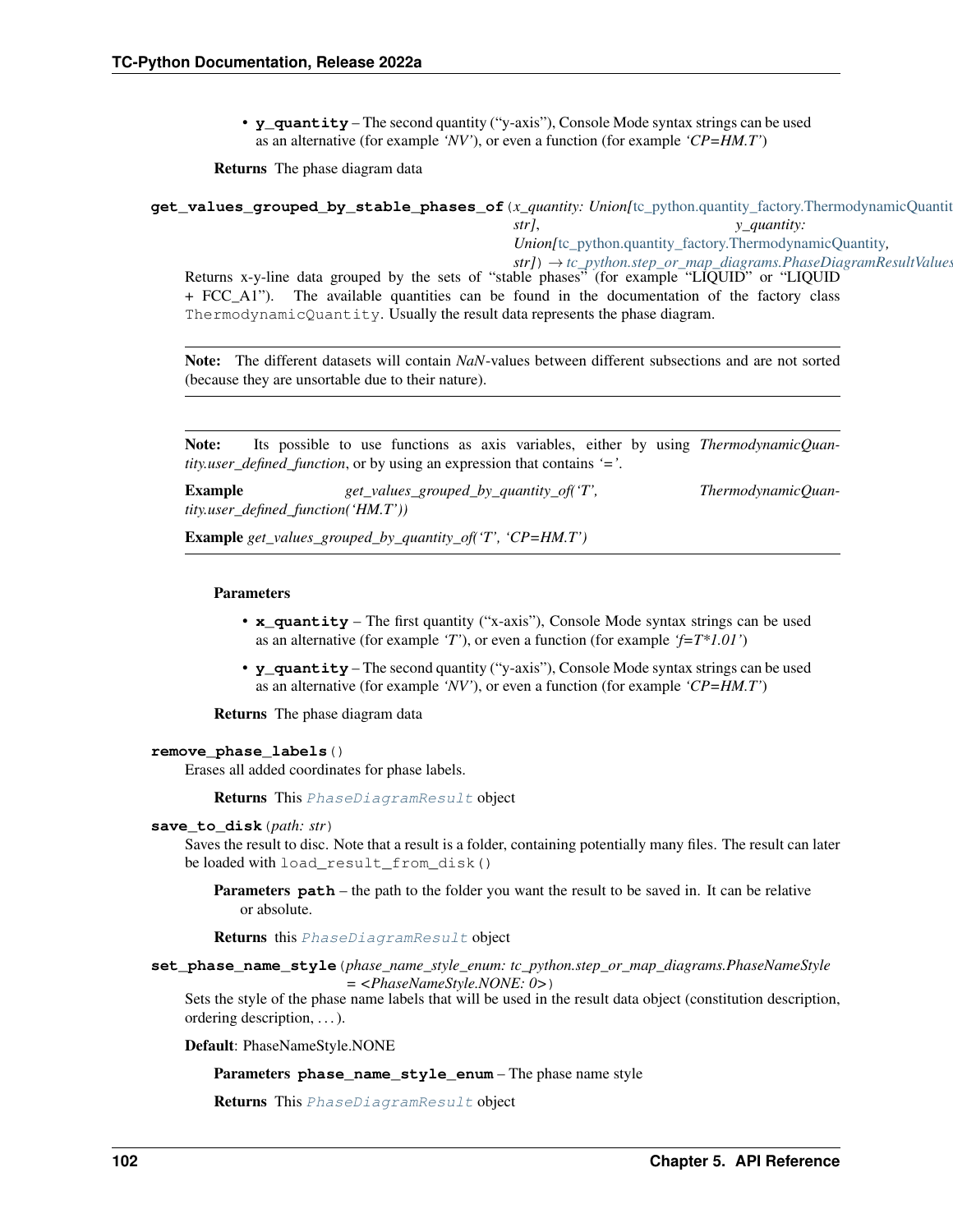**class** tc\_python.step\_or\_map\_diagrams.**PhaseDiagramResultValues**(*phase\_diagram\_values\_java*) Bases: object

Represents the data of a phase diagram.

```
get_invariants() → tc_python.utils.ResultValueGroup
 Returns the x- and y-datasets of all invariants in the phase diagram.
```
Note: The datasets will normally contain different sections separated by *NaN*-values.

Returns The invariants dataset object

**get\_lines**() → Dict[str, *[tc\\_python.utils.ResultValueGroup](#page-211-1)*] Returns the x- and y-datasets of all phase boundaries in the phase diagram.

Note: The datasets will normally contain different sections separated by *NaN*-values.

Returns Containing the phase boundary datasets with the *quantities* or *stable phases* as keys (depending on the used method to get the values)

```
get_phase_labels() → List[tc_python.step_or_map_diagrams.PhaseLabel]
```
Returns the phase labels added for certain coordinates using *[PhaseDiagramResult.](#page-104-1)* [add\\_coordinate\\_for\\_phase\\_label\(\)](#page-104-1).

Returns The list with the phase label data (that contains plot coordinates and stable phases)

**get\_tie\_lines**() → *[tc\\_python.utils.ResultValueGroup](#page-211-1)* Returns the x- and y-datasets of all tie-lines in the phase diagram.

Note: The datasets will normally contain different sections separated by *NaN*-values.

Returns The tie-line dataset object

```
class tc_python.step_or_map_diagrams.PhaseLabel(phase_label_java)
Bases: object
```
Represents a *phase label at a plot coordinate*, i.e. the stable phases that are present at that *plot* coordinate.

**get** text  $() \rightarrow str$ Accessor for the phase label :return: the phase label

**get**  $\mathbf{x}$ ()  $\rightarrow$  List[float] Accessor for the x-value :return: the x value

 $get_y() \rightarrow List[float]$ Accessor for the y-value :return: the y value

**class** tc\_python.step\_or\_map\_diagrams.**PhaseNameStyle**(*value*) Bases: enum.Enum

The style of the phase names used in the labels.

**ALL = 1**

Adding ordering and constitution description.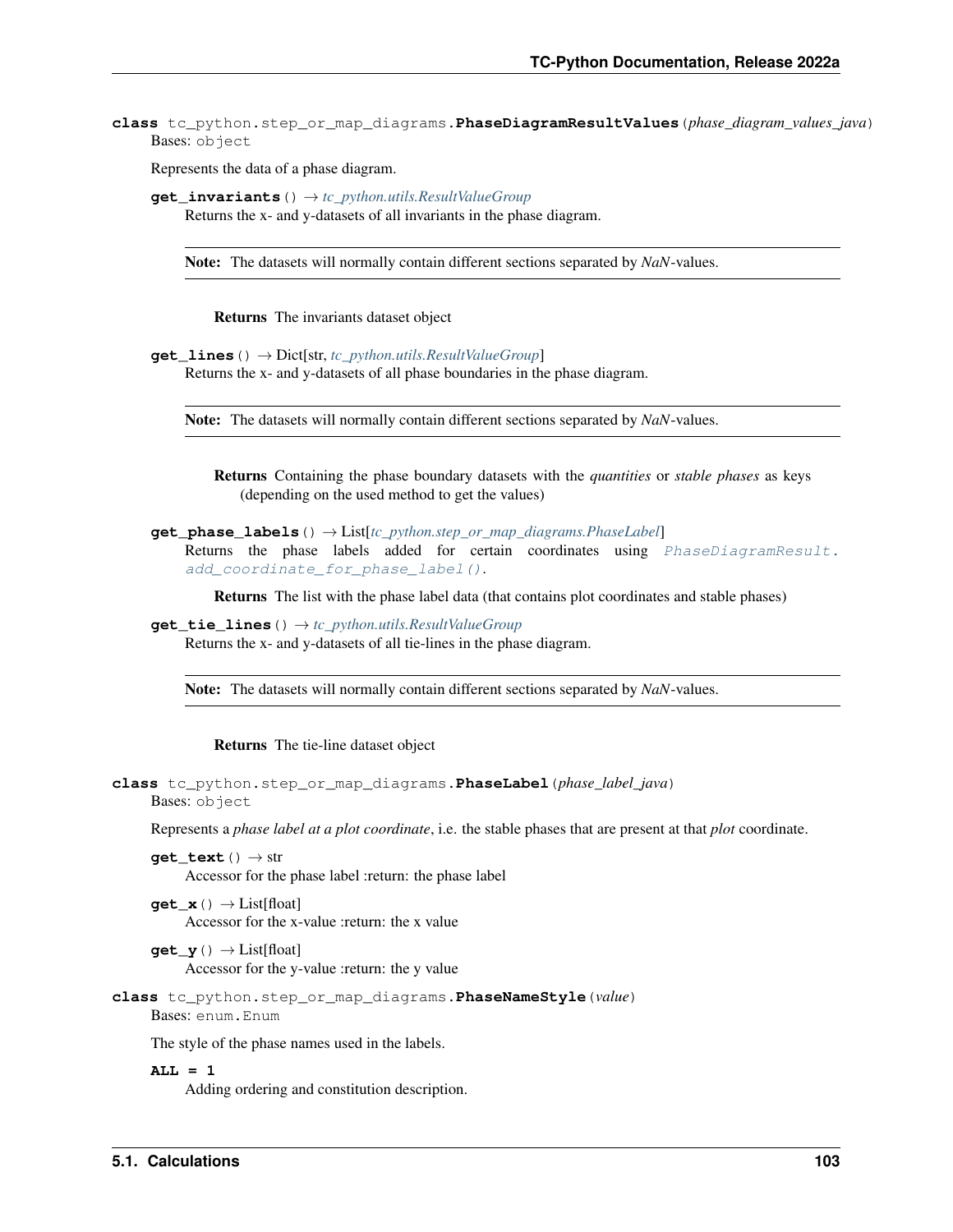**CONSTITUTION\_DESCRIPTION = 3**

Adding only constitution description.

#### **NONE = 0**

Only the phase names.

## **ORDERING\_DESCRIPTION = 4**

Adding only ordering description.

<span id="page-107-1"></span><span id="page-107-0"></span>**class** tc\_python.step\_or\_map\_diagrams.**PropertyDiagramCalculation**(*calculator*) Bases: [tc\\_python.step\\_or\\_map\\_diagrams.AbstractPropertyDiagramCalculation](#page-91-1)

**calculate**(*keep\_previous\_results: bool = False*) → *[tc\\_python.step\\_or\\_map\\_diagrams.PropertyDiagramResult](#page-112-0)* Performs the property diagram calculation.

Warning: If you use *keep\_previous\_results=True*, you must not use another calculator or even get results in between the calculations using  $calcalculate()$  $calcalculate()$ . Then the previous results will actually be lost.

**Parameters keep\_previous\_results** – If *True*, results from any previous call to this method are appended. This can be used to combine calculations with multiple start points if the stepping fails at a certain condition.

Returns A new [PropertyDiagramResult](#page-112-0) object which later can be used to get specific values from the calculated result

## **disable\_global\_minimization**()

Disables global minimization.

Default: Enabled

Returns This [PropertyDiagramCalculation](#page-107-0) object

## **disable\_step\_separate\_phases**()

Disables *step separate phases*. This is the default setting.

Returns This [PropertyDiagramCalculation](#page-107-0) object

## **enable\_global\_minimization**()

Enables global minimization.

Default: Enabled

Returns This [PropertyDiagramCalculation](#page-107-0) object

## **enable\_step\_separate\_phases**()

Enables *step separate phases*.

Default: By default separate phase stepping is *disabled*

Note: This is an advanced option, it is used mostly to calculate how the Gibbs energy for a number of phases varies for different compositions. This is particularly useful to calculate Gibbs energies for complex phases with miscibility gaps and for an ordered phase that is never disordered (e.g. SIGMAphase, G-phase, MU-phase, etc.).

Returns This [PropertyDiagramCalculation](#page-107-0) object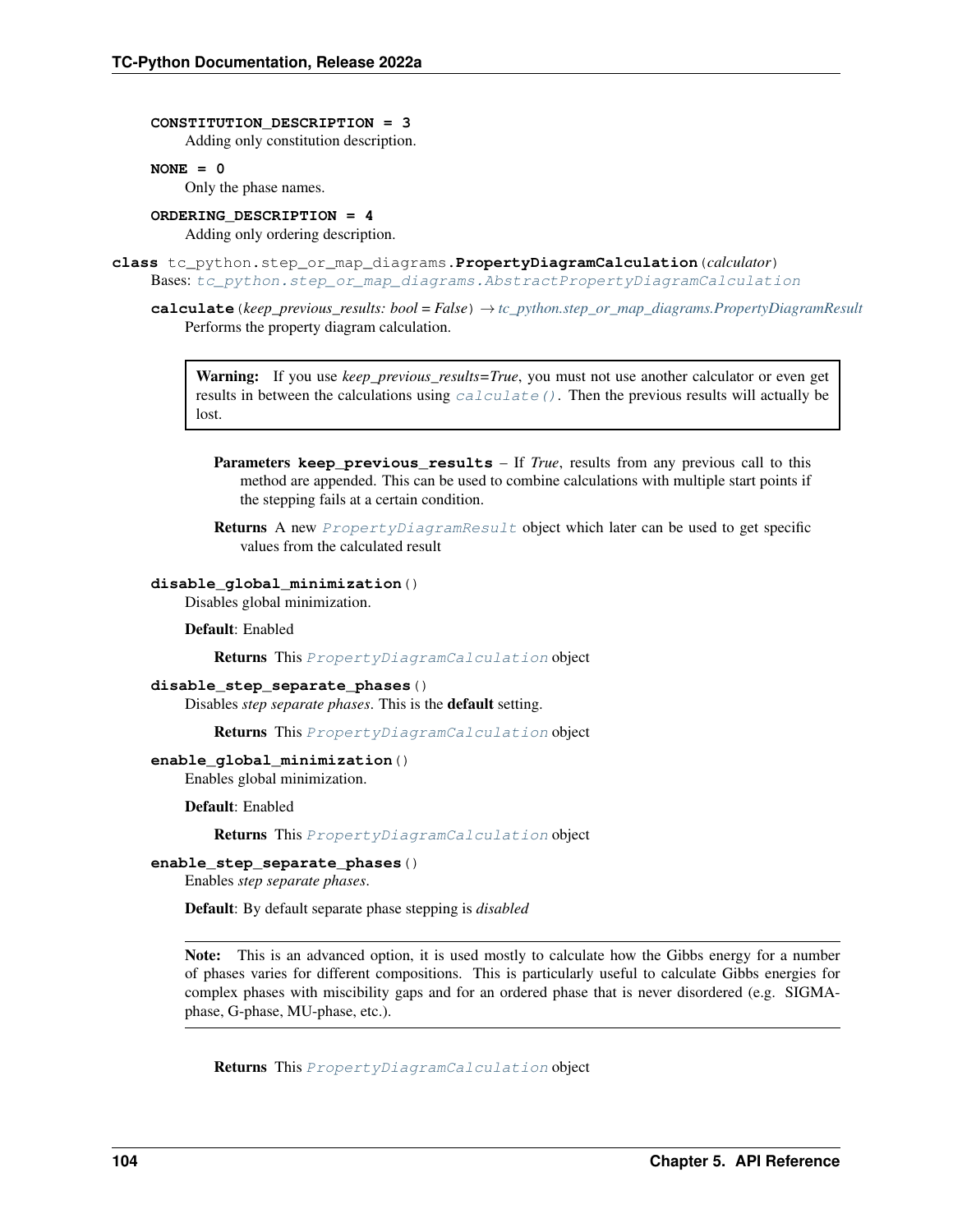#### **get\_components**() → List[str]

Returns the names of the components in the system (including all components auto-selected by the database(s)).

Returns The component names

#### **get\_gibbs\_energy\_addition\_for**(*phase: str*) → float

Used to get the additional energy term (always being a constant) of a given phase. The value given is added to the Gibbs energy of the (stoichiometric or solution) phase. It can represent a nucleation barrier, surface tension, elastic energy, etc.

It is not composition-, temperature- or pressure-dependent.

Parameters **phase** – Specify the name of the (stoichiometric or solution) phase with the addition

Returns Gibbs energy addition to G per mole formula unit.

## **get\_system\_data**() → *[tc\\_python.abstract\\_base.SystemData](#page-232-0)*

Returns the content of the database for the currently loaded system. This can be used to modify the parameters and functions and to change the current system by using  $with$  system modifications().

Note: Parameters can only be read from unencrypted (i.e. *user*) databases loaded as *\*.tdb*-file.

Returns The system data

#### **remove\_all\_conditions**()

Removes all set conditions.

Returns This [PropertyDiagramCalculation](#page-107-0) object

**remove\_condition**(*quantity: Union[*[tc\\_python.quantity\\_factory.ThermodynamicQuantity](#page-207-0)*, str]*) Removes the specified condition.

Parameters **quantity** – The thermodynamic quantity to set as condition; a Console Mode syntax string can be used as an alternative (for example *X(Cr)*)

Returns This [PropertyDiagramCalculation](#page-107-0) object

#### **run\_poly\_command**(*command: str*)

Runs a Thermo-Calc command from the Console Mode POLY module immediately in the engine.

Parameters **command** – The Thermo-Calc Console Mode command

Returns This [PropertyDiagramCalculation](#page-107-0) object

Note: It should not be necessary for most users to use this method, try to use the corresponding method implemented in the API instead.

Warning: As this method runs raw Thermo-Calc commands directly in the engine, it may hang the program in case of spelling mistakes (e.g. forgotten equals sign).

```
set_condition(quantity: Union[tc_python.quantity_factory.ThermodynamicQuantity, str], value:
              float)
```
Sets the specified condition.

**Parameters**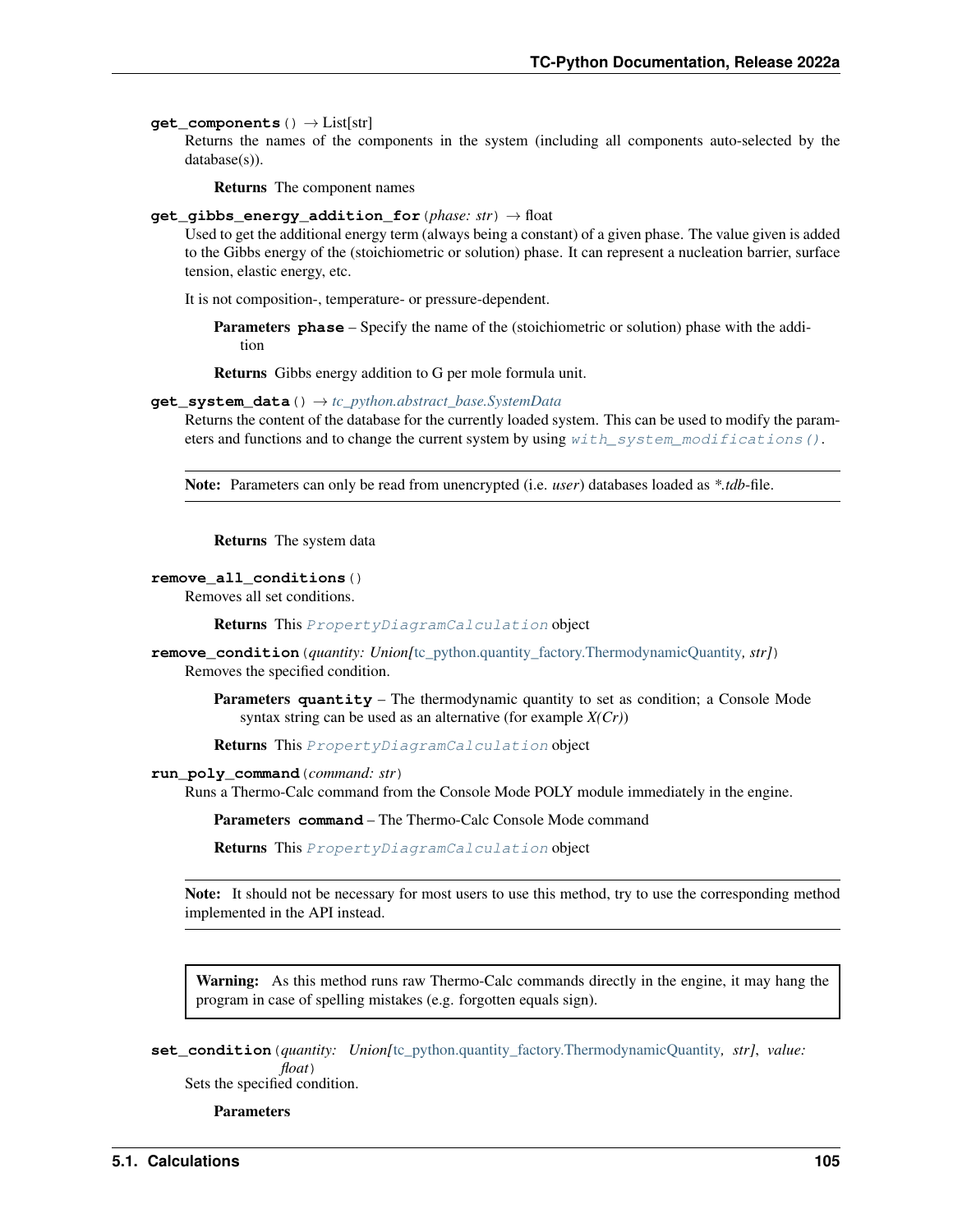- **quantity** The thermodynamic quantity to set as condition; a Console Mode syntax string can be used as an alternative (for example *X(Cr)*)
- **value** The value of the condition

Returns This [PropertyDiagramCalculation](#page-107-0) object

#### **set\_gibbs\_energy\_addition\_for**(*phase: str*, *gibbs\_energy: float*)

Used to specify the additional energy term (always being a constant) of a given phase. The value (*gibbs\_energy*) given is added to the Gibbs energy of the (stoichiometric or solution) phase. It can represent a nucleation barrier, surface tension, elastic energy, etc.

It is not composition-, temperature- or pressure-dependent.

#### Parameters

- **phase** Specify the name of the (stoichiometric or solution) phase with the addition
- **gibbs\_energy** Addition to G per mole formula unit

Returns This [PropertyDiagramCalculation](#page-107-0) object

## **set\_phase\_to\_dormant**(*phase: str*)

Sets the phase to the status DORMANT, necessary for calculating the driving force to form the specified phase.

Parameters **phase** – The phase name or *ALL\_PHASES* for all phases

Returns This [PropertyDiagramCalculation](#page-107-0) object

#### **set\_phase\_to\_entered**(*phase: str*, *amount: float = 1.0*)

Sets the phase to the status ENTERED, that is the default state.

# Parameters

- **phase** The phase name or *ALL\_PHASES* for all phases
- **amount** The phase fraction (between 0.0 and 1.0)

Returns This [PropertyDiagramCalculation](#page-107-0) object

# **set\_phase\_to\_fixed**(*phase: str*, *amount: float*)

Sets the phase to the status FIXED, i.e. it is guaranteed to have the specified phase fraction after the calculation.

#### Parameters

- **phase** The phase name
- **amount** The fixed phase fraction (between 0.0 and 1.0)

Returns This [PropertyDiagramCalculation](#page-107-0) object

#### **set\_phase\_to\_suspended**(*phase: str*)

Sets the phase to the status SUSPENDED, i.e. it is ignored in the calculation.

Parameters **phase** – The phase name or *ALL\_PHASES* for all phases

Returns This [PropertyDiagramCalculation](#page-107-0) object

**with axis** (*axis:* tc python.step or map diagrams.CalculationAxis) Sets the calculation axis.

Parameters **axis** – The axis

Returns This [PropertyDiagramCalculation](#page-107-0) object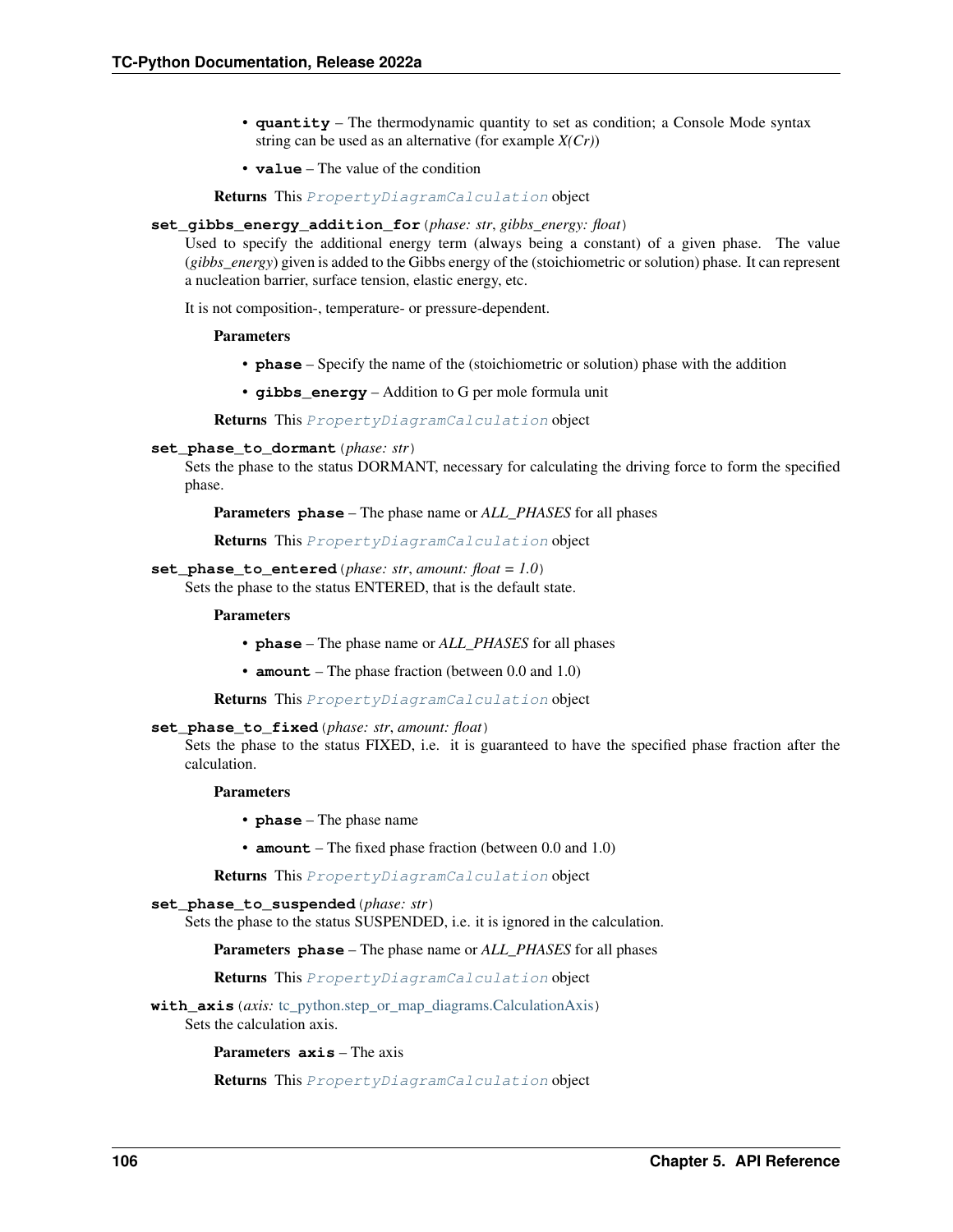**with options** (*options:* [tc\\_python.step\\_or\\_map\\_diagrams.PropertyDiagramOptions](#page-110-1)) Sets the simulation options.

Parameters **options** – The simulation options

Returns This [PropertyDiagramCalculation](#page-107-0) object

**with reference state** (*component: str, phase: str = 'SER', temperature: float =*  $-1.0$ *, pressure:* 

*float = 100000.0*)

The reference state for a component is important when calculating activities, chemical potentials and enthalpies and is determined by the database being used. For each component the data must be referred to a selected phase, temperature and pressure, i.e. the reference state.

All data in all phases where this component dissolves must use the same reference state. However, different databases can use different reference states for the same element/component. It is important to be careful when combining data obtained from different databases.

By default, activities, chemical potentials and so forth are computed relative to the reference state used by the database. If the reference state in the database is not suitable for your purposes, use this command to set the reference state for a component using SER, i.e. the Stable Element Reference (which is usually set as default for a major component in alloys dominated by the component). In such cases, the temperature and pressure for the reference state is not needed.

For a phase to be usable as a reference for a component, the component needs to have the same composition as an end member of the phase. The reference state is an end member of a phase. The selection of the end member associated with the reference state is only performed once this command is executed.

If a component has the same composition as several end members of the chosen reference phase, then the end member that is selected at the specified temperature and pressure will have the lowest Gibbs energy.

## Parameters

- **component** The name of the element must be given.
- **phase** Name of a phase used as the new reference state. Or SER for the Stable Element Reference.
- **temperature** The Temperature (in K) for the reference state. Or CURRENT\_TEMPERATURE which means that the current temperature is used at the time of evaluation of the reference energy for the calculation.
- **pressure** The Pressure (in Pa) for the reference state.

Returns This [PropertyDiagramCalculation](#page-107-0) object

<span id="page-110-0"></span>**with\_system\_modifications**(*system\_modifications:* [tc\\_python.abstract\\_base.SystemModifications](#page-234-0)) Updates the system of this calculator with the supplied system modification (containing new phase parameters and system functions).

Note: This is only possible if the system has been read from unencrypted (i.e. *user*) databases loaded as  $a \star$ .tdb-file.

Parameters **system\_modifications** – The system modification to be performed

Returns This [PropertyDiagramCalculation](#page-107-0) object

```
class tc_python.step_or_map_diagrams.PropertyDiagramOptions
Bases: object
```
<span id="page-110-2"></span>Simulation options for the property diagram calculations.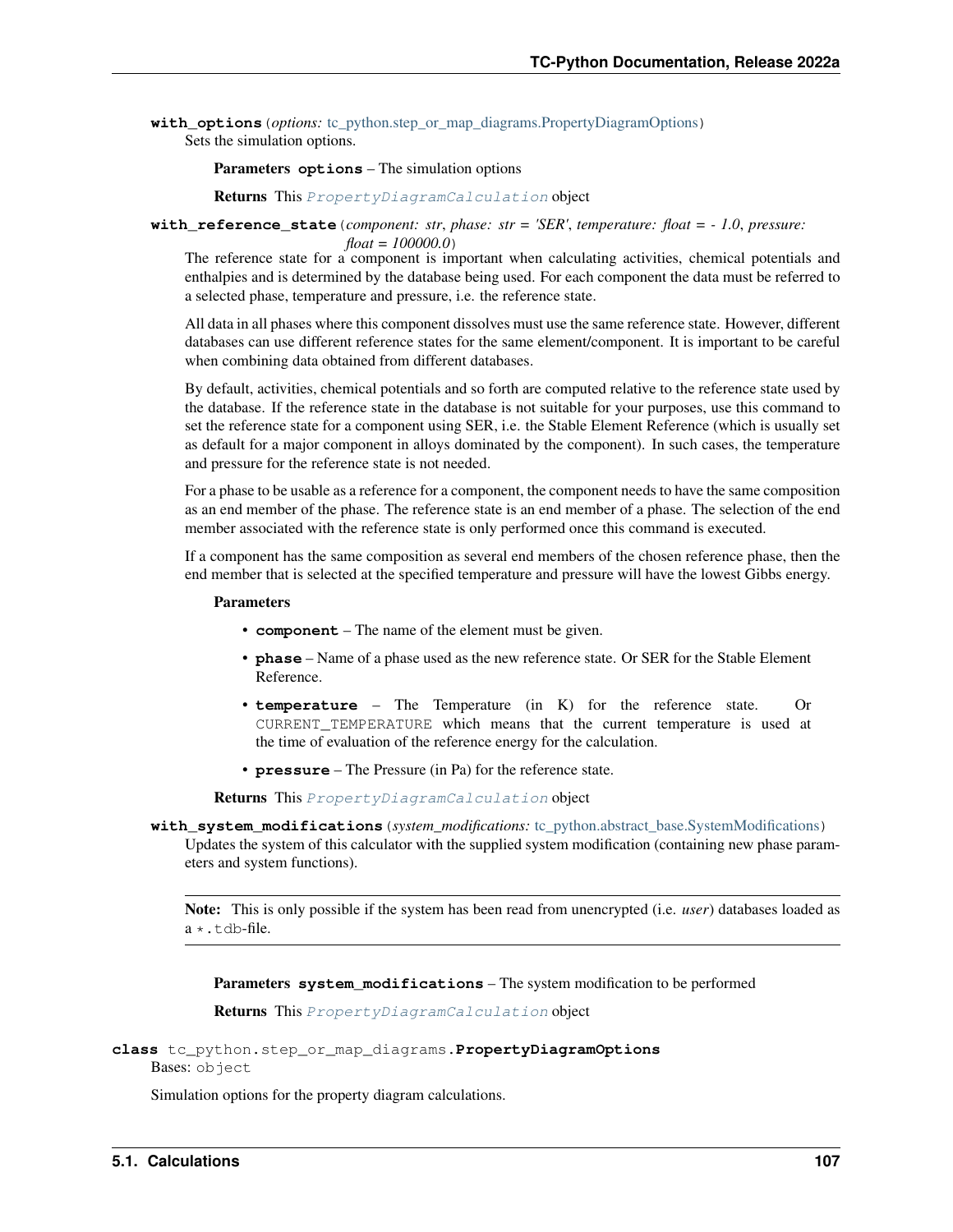#### **disable\_approximate\_driving\_force\_for\_metastable\_phases**()

Disables the approximation of the driving force for metastable phases.

# Default: Enabled

Note: When enabled, the metastable phases are included in all iterations. However, these may not have reached their most favorable composition and thus their driving forces may be only approximate.

If it is important that these driving forces are correct, use [disable\\_approximate\\_driving\\_force\\_for\\_metastable\\_phases\(\)](#page-110-2) to force the calculation to converge for the metastable phases.

Returns This [PropertyDiagramOptions](#page-110-1) object

## **disable\_control\_step\_size\_during\_minimization**()

Disables stepsize control during minimization (non-global).

#### Default: Enabled

Returns This [PropertyDiagramOptions](#page-110-1) object

## **disable\_force\_positive\_definite\_phase\_hessian**()

Disables forcing of positive definite phase Hessian. This determines how the minimum of an equilibrium state in a normal minimization procedure (non-global) is reached. For details, search the Thermo-Calc documentation for "Hessian minimization".

Default: Enabled

Returns This [PropertyDiagramOptions](#page-110-1) object

# **enable\_approximate\_driving\_force\_for\_metastable\_phases**()

Enables the approximation of the driving force for metastable phases.

## Default: Enabled

Note: When enabled, the metastable phases are included in all iterations. However, these may not have reached their most favorable composition and thus their driving forces may be only approximate.

If it is important that these driving forces are correct, use disable approximate driving force for metastable phases() to force the calculation to converge for the metastable phases.

Returns This [PropertyDiagramOptions](#page-110-1) object

#### **enable\_control\_step\_size\_during\_minimization**()

Enables stepsize control during normal minimization (non-global).

Default: Enabled

Returns This [PropertyDiagramOptions](#page-110-1) object

#### **enable\_force\_positive\_definite\_phase\_hessian**()

Enables forcing of positive definite phase Hessian. This determines how the minimum of an equilibrium state in a normal minimization procedure (non-global) is reached. For details, search the Thermo-Calc documentation for "Hessian minimization".

Default: Enabled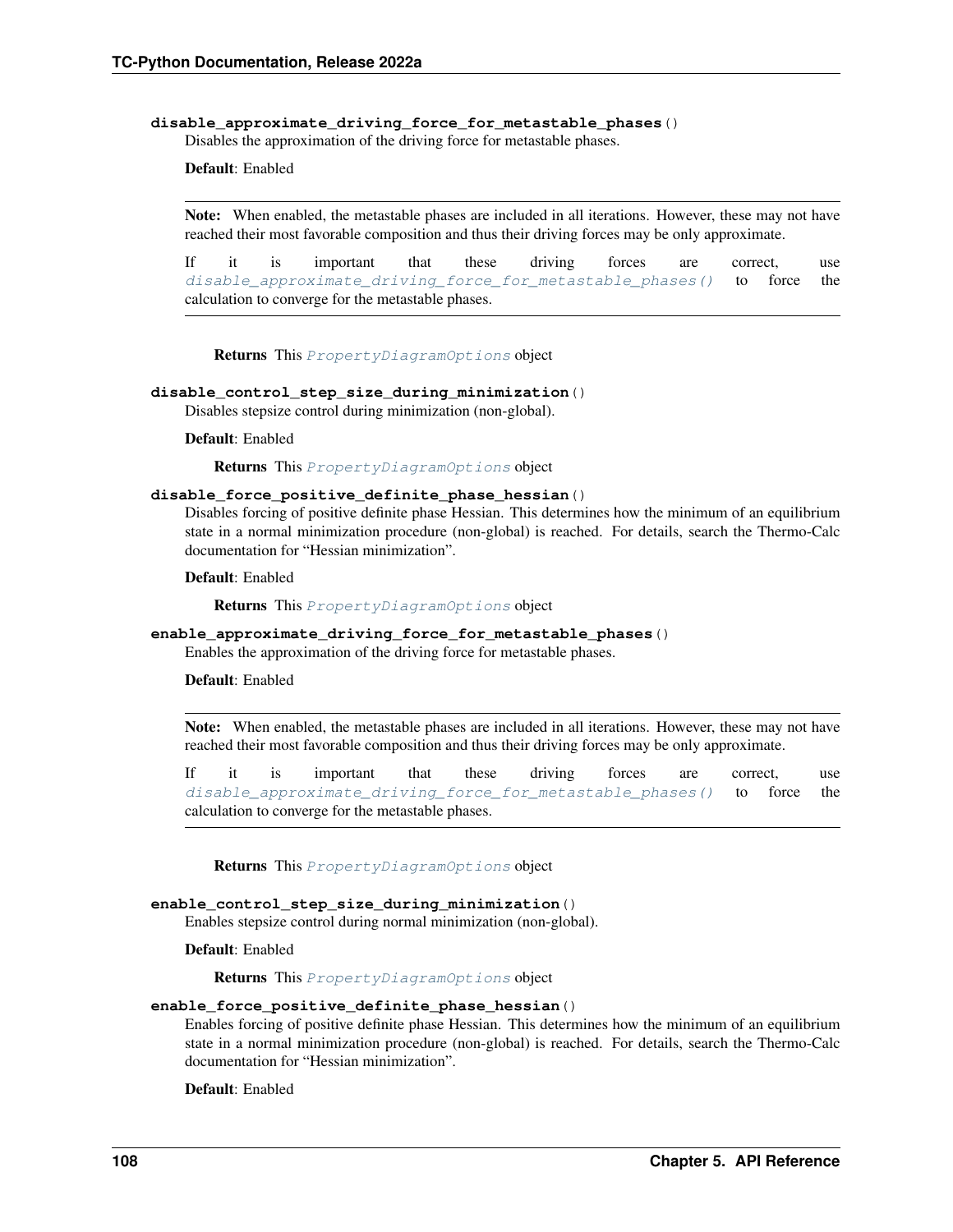Returns This [PropertyDiagramOptions](#page-110-1) object

**set\_global\_minimization\_max\_grid\_points**(*max\_grid\_points: int = 2000*)

Sets the maximum number of grid points in global minimization. Only applicable if global minimization is actually used.

Default: 2000 points

Parameters **max\_grid\_points** – The maximum number of grid points

Returns This [PropertyDiagramOptions](#page-110-1) object

**set\_global\_minimization\_test\_interval**(*global\_test\_interval: int = 0*) Sets the interval for the global test.

Default: 0

Parameters **global\_test\_interval** – The global test interval

Returns This [PropertyDiagramOptions](#page-110-1) object

**set\_max\_no\_of\_iterations**(*max\_no\_of\_iterations: int = 500*) Set the maximum number of iterations.

Default: max. 500 iterations

Note: As some models give computation times of more than 1 CPU second/iteration, this number is also used to check the CPU time and the calculation stops if 500 CPU seconds/iterations are used.

Parameters **max\_no\_of\_iterations** – The max. number of iterations

Returns This [PropertyDiagramOptions](#page-110-1) object

```
set_required_accuracy(accuracy: float = 1e-06)
```
Sets the required relative accuracy.

Default: 1.0E-6

Note: This is a relative accuracy, and the program requires that the relative difference in each variable must be lower than this value before it has converged. A larger value normally means fewer iterations but less accurate solutions. The value should be at least one order of magnitude larger than the machine precision.

Parameters **accuracy** – The required relative accuracy

Returns This [PropertyDiagramOptions](#page-110-1) object

```
set_smallest_fraction(smallest_fraction: float = 1e-12)
```
Sets the smallest fraction for constituents that are unstable.

It is normally only in the gas phase that you can find such low fractions.

The **default value** for the smallest site-fractions is 1E-12 for all phases except for IDEAL phase with one sublattice site (such as the GAS mixture phase in many databases) for which the default value is always as 1E-30.

**Parameters smallest fraction** – The smallest fraction for constituents that are unstable

<span id="page-112-0"></span>Returns This [PropertyDiagramOptions](#page-110-1) object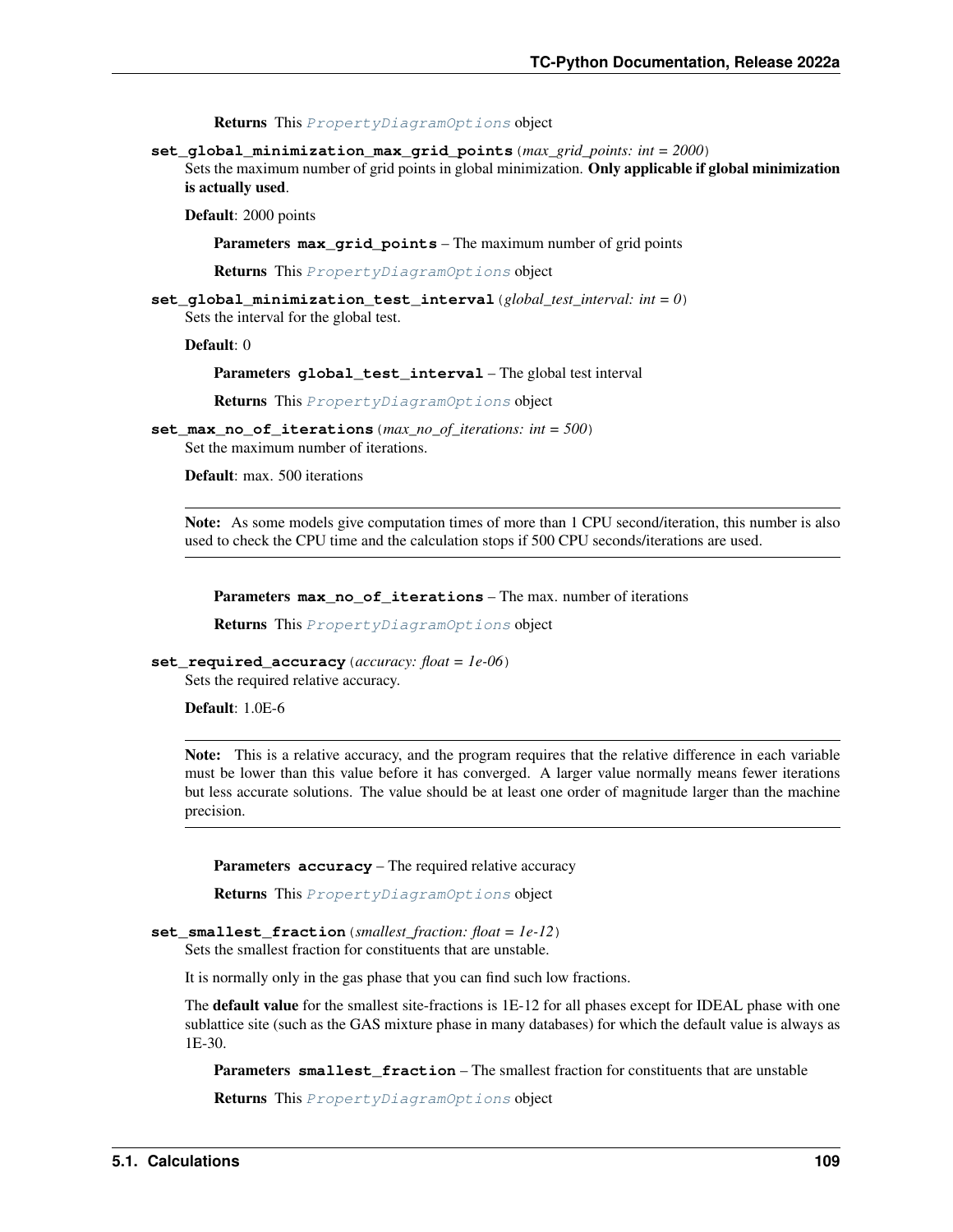**class** tc\_python.step\_or\_map\_diagrams.**PropertyDiagramResult**(*result*) Bases: [tc\\_python.abstract\\_base.AbstractResult](#page-230-0)

Result of a property diagram. This can be used to query for specific values.

<span id="page-113-0"></span>**get\_values\_grouped\_by\_quantity\_of**(*x\_quantity: Union[*[tc\\_python.quantity\\_factory.ThermodynamicQuantity](#page-207-0)*,*

*str]*, *y\_quantity: Union[*[tc\\_python.quantity\\_factory.ThermodynamicQuantity](#page-207-0)*, str]*, *sort\_and\_merge: bool* =  $True$ )  $\rightarrow$  Dict[str,

*[tc\\_python.utils.ResultValueGroup](#page-211-0)*]

Returns x-y-line data grouped by the multiple datasets of the specified quantities (typically the phases). The available quantities can be found in the documentation of the factory class ThermodynamicQuantity.

Note: The different datasets might contain *NaN*-values between different subsections and might not be sorted even if the flag `sort\_and\_merge` has been set (because they might be unsortable due to their nature).

Note: Its possible to use functions as axis variables, either by using *ThermodynamicQuantity.user\_defined\_function*, or by using an expression that contains *'='*.

Example  $get\_values\_grouped\_by\_quantity\_of('T',$  ThermodynamicQuan*tity.user\_defined\_function('HM.T'))*

Example *get\_values\_grouped\_by\_quantity\_of('T', 'CP=HM.T')*

#### Parameters

- **x** quantity The first quantity ("x-axis"), Console Mode syntax strings can be used as an alternative (for example *'T'*), or even a function (for example *'f=T\*1.01'*)
- **y\_quantity** The second quantity ("y-axis"), Console Mode syntax strings can be used as an alternative (for example *'NV'*), or even a function (for example *'CP=HM.T'*)
- **sort\_and\_merge** If *True*, the data is sorted and merged into as few subsections as possible (divided by *NaN*)

Returns Containing the datasets with the quantities as their keys

<span id="page-113-1"></span>**get\_values\_grouped\_by\_stable\_phases\_of**(*x\_quantity: Union[*[tc\\_python.quantity\\_factory.ThermodynamicQuantity](#page-207-0)*,*

*str]*, *y\_quantity: Union[*[tc\\_python.quantity\\_factory.ThermodynamicQuantity](#page-207-0)*, str]*, *sort\_and\_merge: bool* =  $True$ )  $\rightarrow$ 

Dict[str, *[tc\\_python.utils.ResultValueGroup](#page-211-0)*]

Returns x-y-line data grouped by the sets of "stable phases" (for example "LIQUID" or "LIQUID + FCC\_A1"). The available quantities can be found in the documentation of the factory class ThermodynamicQuantity.

Note: The different datasets might contain *NaN*-values between different subsections and different lines of an ambiguous dataset. They might not be sorted **even if the flag `sort\_and\_merge` has been set** (because they might be unsortable due to their nature).

Note: Its possible to use functions as axis variables, either by using *ThermodynamicQuantity.user\_defined\_function*, or by using an expression that contains *'='*.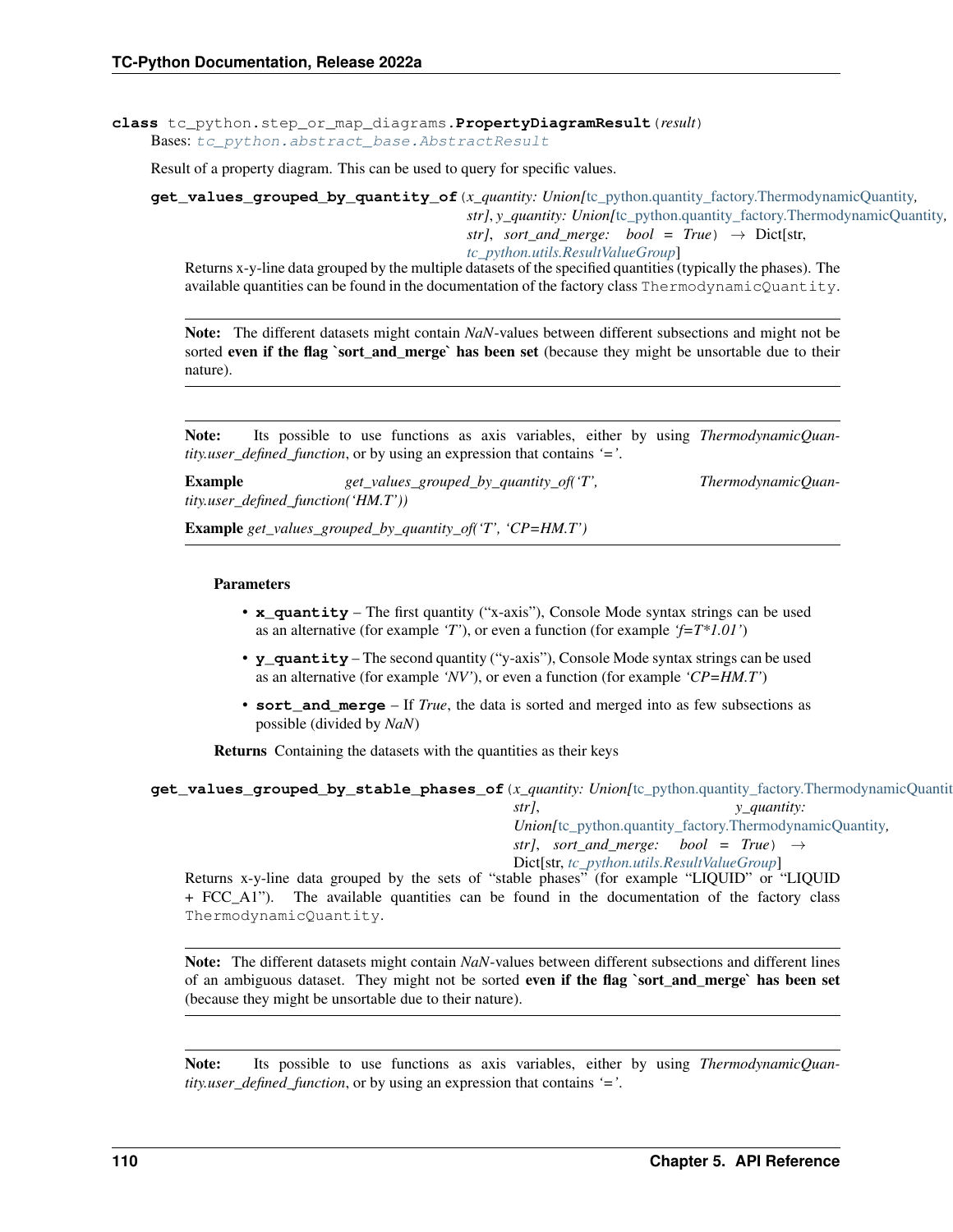**Example** *get values grouped by quantity of ('T',* ThermodynamicQuan*tity.user\_defined\_function('HM.T'))*

Example *get\_values\_grouped\_by\_quantity\_of('T', 'CP=HM.T')*

## Parameters

- **x\_quantity** The first quantity ("x-axis"), Console Mode syntax strings can be used as an alternative (for example *'T'*), or even a function (for example *'f=T\*1.01'*)
- **y\_quantity** The second quantity ("y-axis"), Console Mode syntax strings can be used as an alternative (for example *'NV'*), or even a function (for example *'CP=HM.T'*)
- **sort\_and\_merge** If *True*, the data will be sorted and merged into as few subsections as possible (divided by *NaN*)

Returns Containing the datasets with the quantities as their keys

**get\_values\_of**(*x\_quantity: Union[*[tc\\_python.quantity\\_factory.ThermodynamicQuantity](#page-207-0)*, str]*, *y\_quantity: Union*[[tc\\_python.quantity\\_factory.ThermodynamicQuantity](#page-207-0), str]) → [typing.List[float], typing.List[float]]

Returns sorted x-y-line data without any separation. Use  $qet_value$  alues\_grouped\_by\_quantity\_of() or get values grouped by stable phases of () instead if you need such a separation. The available quantities can be found in the documentation of the factory class ThermodynamicQuantity.

Note: This method will always return sorted data without any *NaN*-values. If it is unsortable that might give data that is hard to interpret. In such a case you need to choose the quantity in another way or use one of the other methods. One example of this is to use quantities with *All*-markers, for example *MassFractionOfAComponent("All")*.

Note: Its possible to use functions as axis variables, either by using *ThermodynamicQuantity.user\_defined\_function*, or by using an expression that contains *'='*.

Example *get\_values\_grouped\_by\_quantity\_of('T', ThermodynamicQuantity.user\_defined\_function('HM.T'))*

Example *get\_values\_grouped\_by\_quantity\_of('T', 'CP=HM.T')*

#### **Parameters**

- **x\_quantity** The first Thermodynamic quantity ("x-axis"), Console Mode syntax strings can be used as an alternative (for example *'T'*) or even a function (for example *'f=T\*1.01'*)
- **y\_quantity** The second Thermodynamic quantity ("y-axis"), Console Mode syntax strings can be used as an alternative (for example *'NV'*), or even a function (for example *'CP=HM.T'*)

Returns A tuple containing the x- and y-data in lists

## **save\_to\_disk**(*path: str*)

Saves the result to disc. Note that a result is a folder, containing potentially many files. The result can later be loaded with load\_result\_from\_disk()

**Parameters path** – the path to the folder you want the result to be saved in. It can be relative or absolute.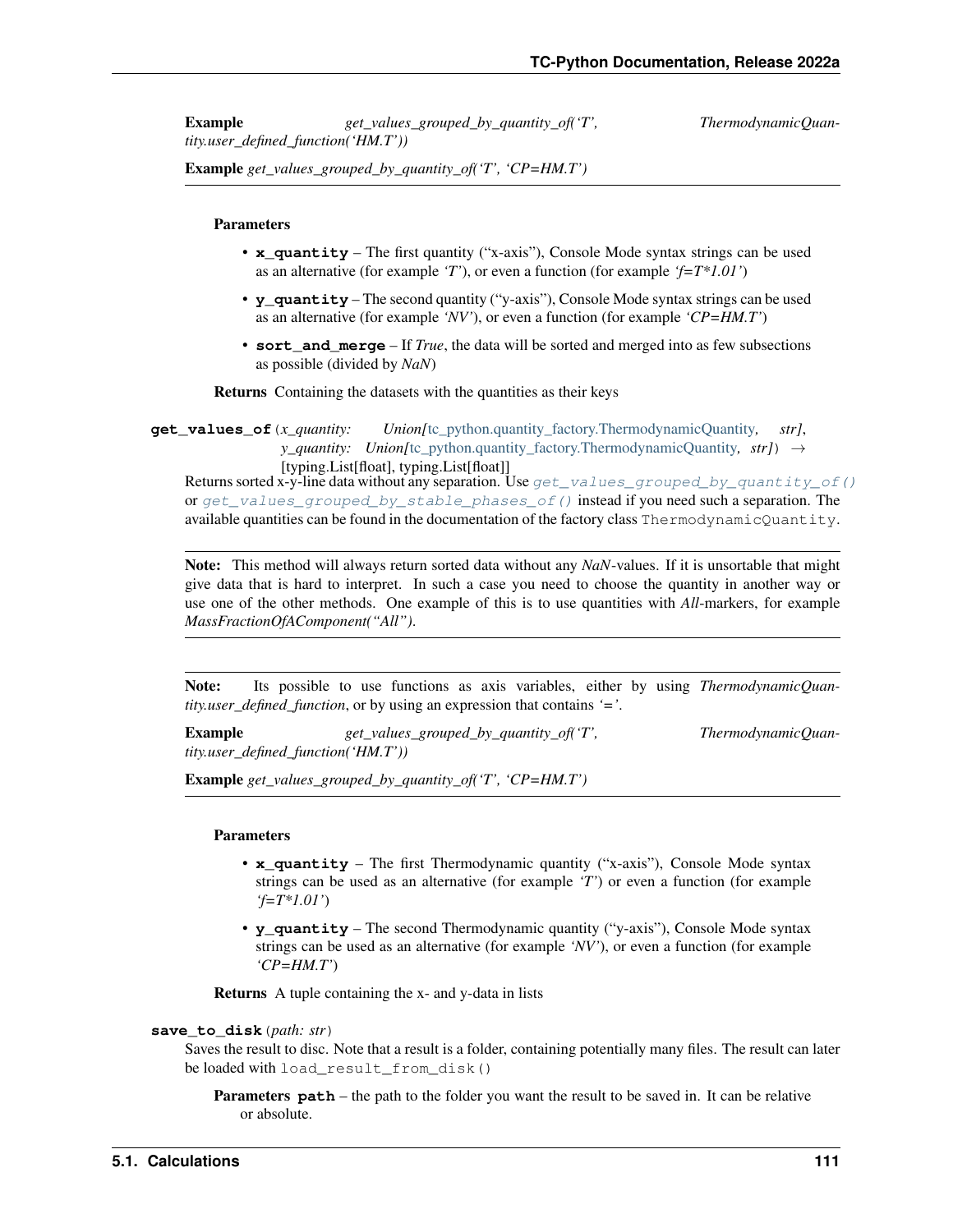Returns this [PropertyDiagramResult](#page-112-0) object

**set\_phase\_name\_style**(*phase\_name\_style\_enum: tc\_python.step\_or\_map\_diagrams.PhaseNameStyle = <PhaseNameStyle.NONE: 0>*)

Sets the style of the phase name labels that will be used in the result data object (constitution description, ordering description, . . . ).

Default: PhaseNameStyle.NONE

Parameters **phase\_name\_style\_enum** – The phase name style

Returns This [PropertyDiagramResult](#page-112-0) object

# **5.1.6 Module "diffusion"**

```
class tc_python.diffusion.AbstractBoundaryCondition
Bases: object
```
The abstract base class for all boundary conditions.

<span id="page-115-2"></span>**class** tc\_python.diffusion.**AbstractCalculatedGrid** Bases: [tc\\_python.diffusion.AbstractGrid](#page-115-0)

The abstract base class for calculated grids.

<span id="page-115-3"></span>**class** tc\_python.diffusion.**AbstractElementProfile** Bases: object

The abstract base class for all initial composition profile types.

<span id="page-115-0"></span>**class** tc\_python.diffusion.**AbstractGrid** Bases: object

The abstract base class for all grids.

**class** tc\_python.diffusion.**AbstractSolver** Bases: object

Abstract base class for the solvers (Classic, Homogenization and Automatic).

**class** tc\_python.diffusion.**ActivityFluxFunction** Bases: [tc\\_python.diffusion.BoundaryCondition](#page-116-0)

**get\_type**() → str The type of the boundary condition.

#### Returns The type

**set\_flux\_function** (*element\_name: str, f: str = '0', g: str = '1', n: float = 1.0, to\_time: float = 1.7976931348623157e+308*)

The flux for the independent components must be given in the format:

 $J = f(T, P, TIME) * (ACTIVITY^N - g(T, P, TIME))$ 

where f and g may be functions of time (TIME), temperature (T), and pressure (P), and N is an integer.

f and g must be expressed in DICTRA Console Mode syntax.

#### Parameters

- **element\_name** The name of the element
- **f** the function f in the formula above
- **g** the function g in the formula above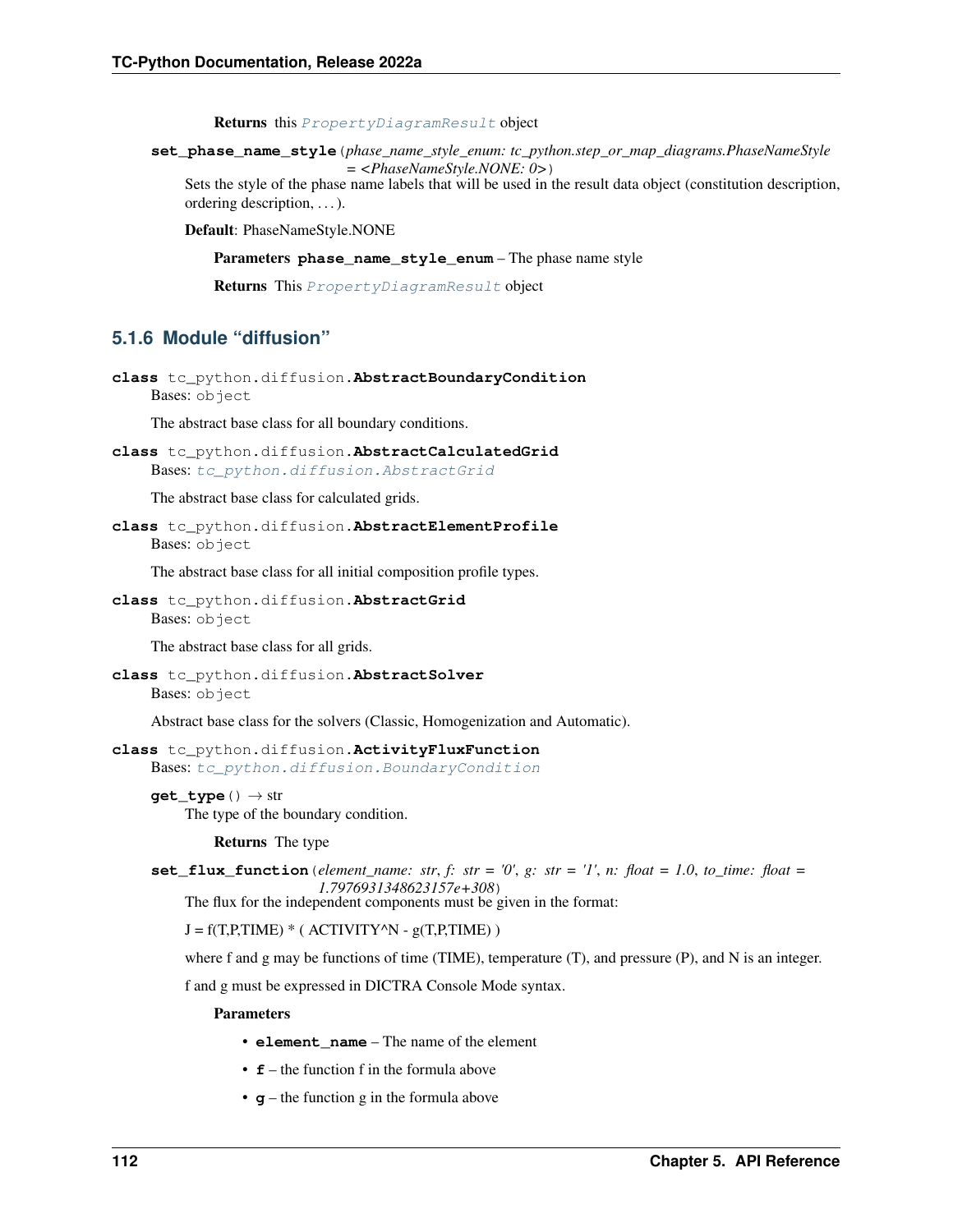- **n** the constant N in the formula above
- **to** time The max-time for which the flux function is used.
- <span id="page-116-1"></span>**class** tc\_python.diffusion.**AutomaticSolver**

Bases: [tc\\_python.diffusion.Solver](#page-151-0)

Solver using the *homogenization model* if any region has more than one phase, otherwise using the *classic model*.

Note: This is the **default solver** and recommended for most applications.

# $\texttt{get\_type}\left(\vphantom{\right)}\right.\rightarrow \text{str}$

The type of the solver.

Returns The type

# **set\_flux\_balance\_equation\_accuracy**(*accuracy: float = 1e-16*)

Only valid if the :class:`ClassicSolver` is actually used (i.e. not more than one phase in each region).

Sets the required accuracy during the solution of the flux balance equations. Default: 1.0e-16

Parameters **accuracy** – The required accuracy

Returns A new [AutomaticSolver](#page-116-1) object

## set tieline search variable to activity() Only valid if the :class:`ClassicSolver` is actually used (i.e. not more than one phase in each region).

Configures the solver to use the *activity of a component* to find the correct tie-line at the phase interface. Either activity or chemical potential are applied to reduce the degrees of freedom at the local equilibrium. Default: This is the default setting

Returns A new [AutomaticSolver](#page-116-1) object

# **set\_tieline\_search\_variable\_to\_potential**()

Only valid if the :class:`ClassicSolver` is actually used (i.e. not more than one phase in each region).

Configures the solver to use the *chemical potential of a component* to find the correct tie-line at the phase interface. Either activity or chemical potential are applied to reduce the degrees of freedom at the local equilibrium. Default: To use the activity

Returns A new [AutomaticSolver](#page-116-1) object

# <span id="page-116-0"></span>**class** tc\_python.diffusion.**BoundaryCondition**

Bases: [tc\\_python.diffusion.AbstractBoundaryCondition](#page-115-1)

Contains factory methods for the the different boundary conditions available.

#### **classmethod activity\_flux\_function**()

Factory method that creates a new activity-flux-function boundary condition.

This type of boundary condition is used to take into account the finite rate of a surface reaction.

The flux for the independent components must be given in the format:

#### $J = f(T.P, TIME) * (ACTIVITY^N - g(T.P, TIME))$

where f and g may be functions of time (TIME), temperature (T), and pressure (P), and N is an integer.

f and g must be expressed in DICTRA Console Mode syntax.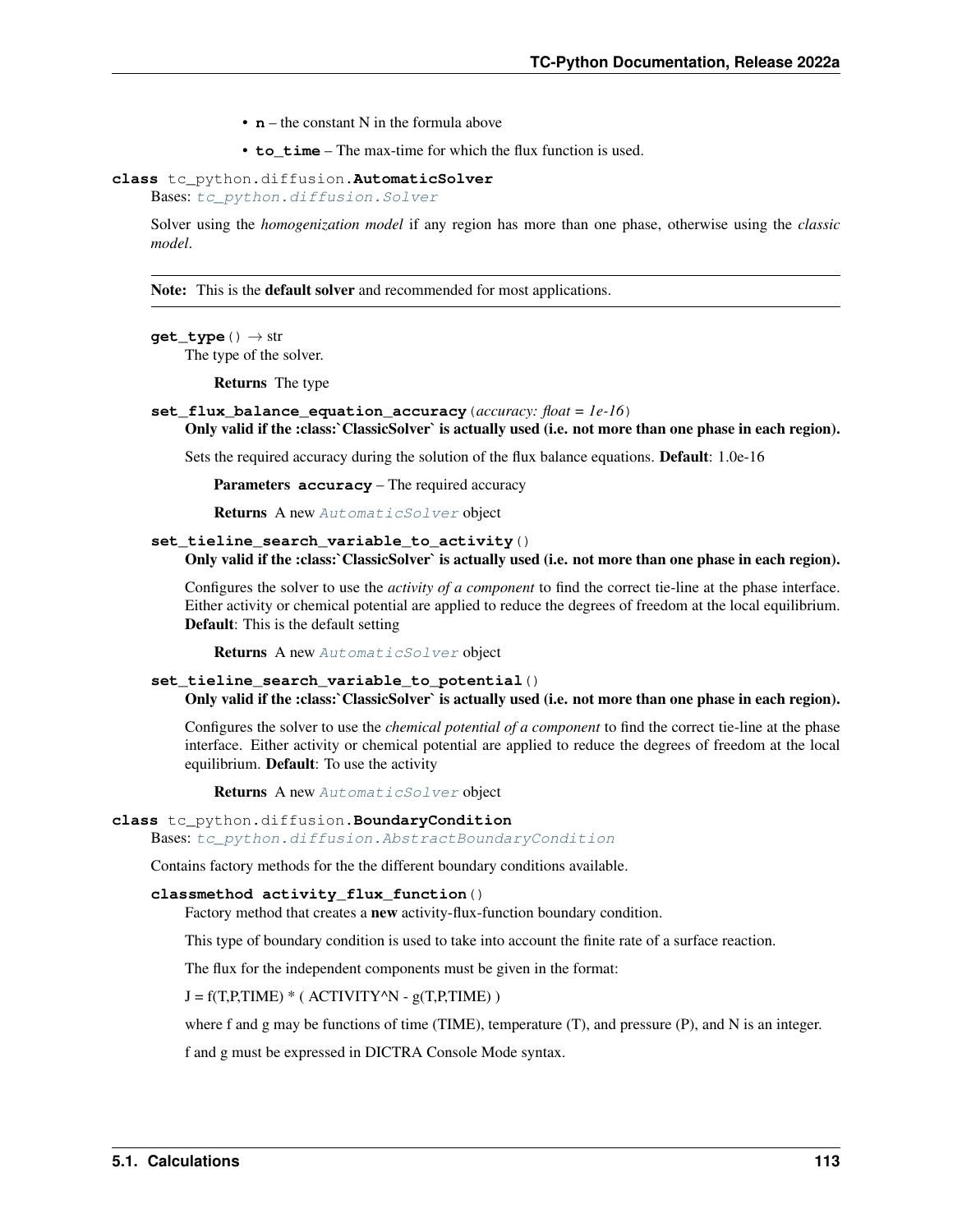Note: The activities are those with user-defined reference states. The function mass transfer coefficient is the mass transfer coefficient, activity of the corresponding species in the gas is the activity of the corresponding species in the gas and N is a stoichiometric coefficient.

Note: For more details see L. Sproge and J. Ågren, "Experimental and theoretical studies of gas consumption in the gas carburizing process" J. Heat Treat. 6, 9–19 (1988).

Returns A new *ActivityFluxFunction* object

#### **classmethod closed\_system**()

Factory method that creates a new closed-system boundary condition.

Returns A new [ClosedSystem](#page-119-0) object

## **classmethod fix\_flux\_value**()

Factory method that creates a new fix-flux-value boundary condition.

This type of boundary condition makes it possible to enter functions that yield the flux times the molar volume for the independent components. May be a function of time, temperature and pressure: *J(T,P,TIME)*.

Returns A new *FixFluxValue* object

**classmethod fixed\_compositions**(*unit\_enum: tc\_python.diffusion.Unit = <Unit.MASS\_PERCENT: 3>*)

Factory method that creates a new fixed-composition boundary condition.

**Parameters unit enum** – The composition unit

Returns A new *FixedCompositions* object

# **classmethod mixed\_zero\_flux\_and\_activity**()

Factory method that creates a new mixed zero-flux and activity boundary condition

Returns A new *MixedZeroFluxAndActivity* object

# <span id="page-117-0"></span>**class** tc\_python.diffusion.**CalculatedGrid**

Bases: [tc\\_python.diffusion.AbstractCalculatedGrid](#page-115-2)

Factory class for grids generated by a mathematical series (linear, geometric, ...). Use  $tc\_python$ . diffusion. PointByPointGrid instead if you want to use an existing grid from experimental data or a previous calculation.

Note: A region must contain a number of grid points. The composition is only known at these grid points and the software assumes that the composition varies linearly between them. The amount and composition of all the phases present at a single grid point in a certain region are those given by thermodynamic equilibrium keeping the over-all composition at the grid point fixed.

**classmethod double\_geometric**(*no\_of\_points: int = 50*, *lower\_geometrical\_factor: float = 1.1*, *upper\_geometrical\_factor: float = 0.9*) Factory method that creates a new double geometric grid.

Note: Double geometric grids have a high number of grid points in the middle or at both ends of a region. One geometrical factor for the lower (left) and upper (right) half of the region need to specified. In both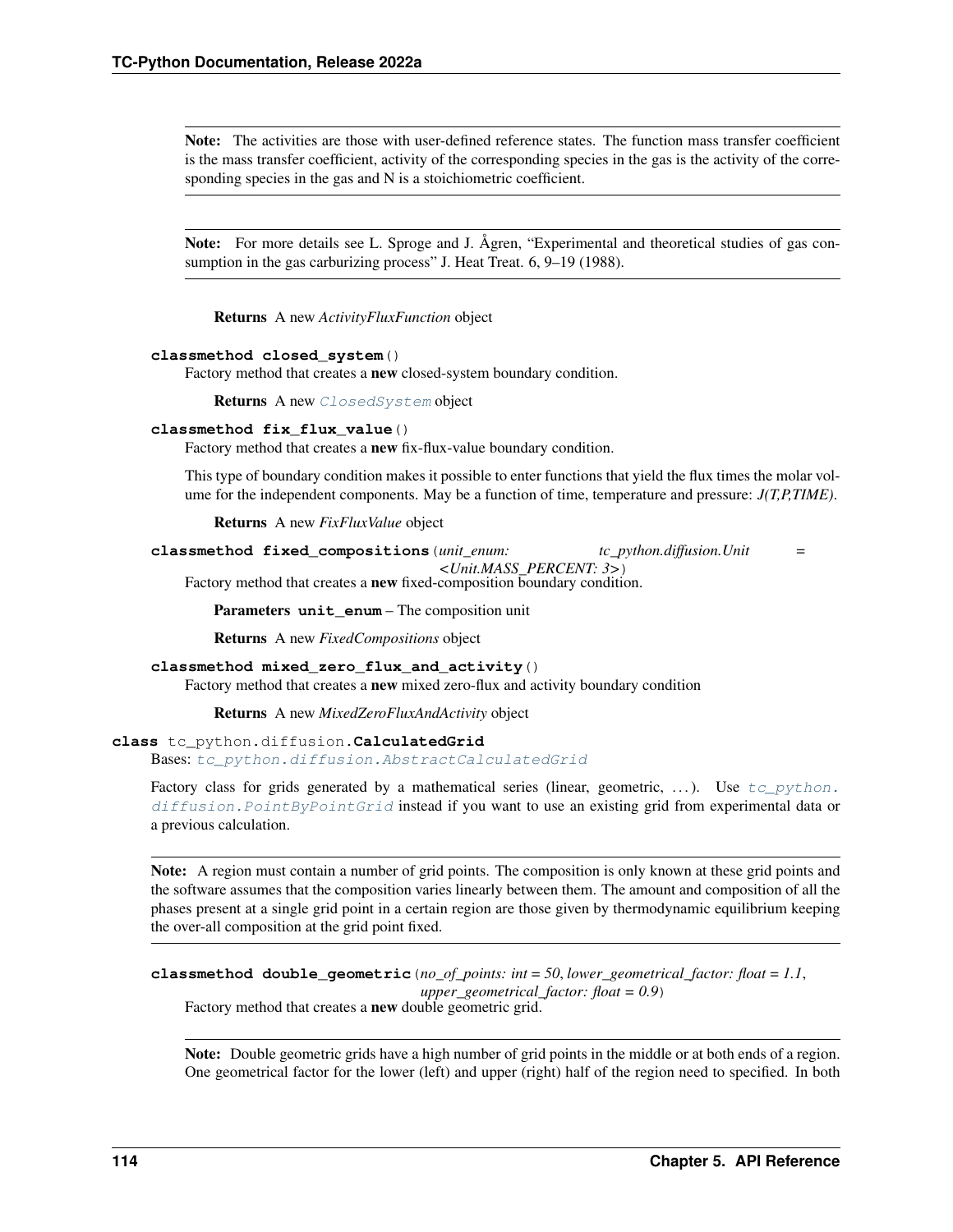cases a geometrical factor of larger than one yields a higher density of grid points at the lower end of the half and vice versa for a factor smaller than one.

## Parameters

- **no** of points The number of points
- **lower\_geometrical\_factor** The geometrical factor for the left half
- **upper\_geometrical\_factor** The geometrical factor for the right half

Returns A new [DoubleGeometricGrid](#page-135-0) object

**classmethod geometric**(*no\_of\_points: int = 50*, *geometrical\_factor: float = 1.1*) Factory method that creates a new geometric grid.

Note: A grid that yields a varying density of grid points in the region. A geometrical factor larger than one yields a higher density of grid points at the lower end of the region and a factor smaller than one yields a higher density of grid points at the upper end of the region.

# Parameters

- **no\_of\_points** The number of points
- **geometrical\_factor** The geometrical factor

Returns A new [GeometricGrid](#page-138-0) object

**classmethod linear**(*no\_of\_points: int = 50*)

Factory method that creates a new equally spaced grid.

Parameters **no\_of\_points** – The number of points

Returns A new [LinearGrid](#page-145-0) object

# <span id="page-118-0"></span>**class** tc\_python.diffusion.**ClassicSolver**

Bases: [tc\\_python.diffusion.Solver](#page-151-0)

Solver using the *Classic model*.

Note: This solver never switches to the homogenization model even if it fails to converge. Use the [tc\\_python.diffusion.AutomaticSolver](#page-116-1) if necessary instead.

#### $get\_type() \rightarrow str$

Convenience method for getting the type of the solver.

Returns The type of the solver

#### **set\_flux\_balance\_equation\_accuracy**(*accuracy: float = 1e-16*)

Sets the required accuracy during the solution of the flux balance equations. Default: 1.0e-16

Parameters **accuracy** – The required accuracy

Returns A new [ClassicSolver](#page-118-0) object

# **set\_tieline\_search\_variable\_to\_activity**()

Configures the solver to use the *activity of a component* to find the correct tie-line at the phase interface.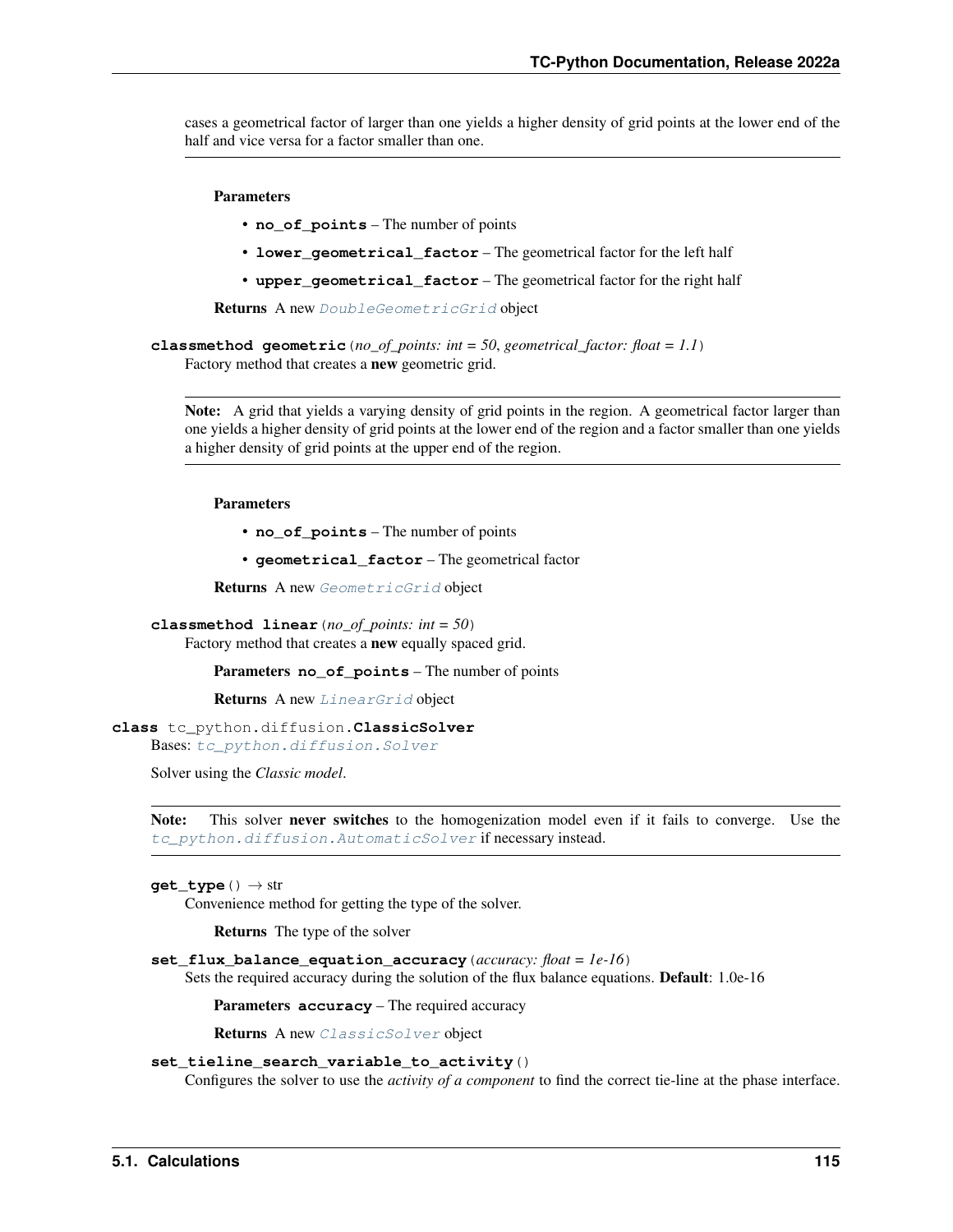Either activity or chemical potential are applied to reduce the degrees of freedom at the local equilibrium. Default: This is the default setting

## **set\_tieline\_search\_variable\_to\_potential**()

Configures the solver to use the *chemical potential of a component* to find the correct tie-line at the phase interface. Either activity or chemical potential are applied to reduce the degrees of freedom at the local equilibrium. Default: To use the activity

Returns A new [ClassicSolver](#page-118-0) object

```
class tc_python.diffusion.ClosedSystem
```
Bases: [tc\\_python.diffusion.BoundaryCondition](#page-116-0)

Represents a boundary for a closed system.

```
get_type() → str
```
Convenience method for getting the type of the boundary condition.

Returns The type of the boundary condition

```
class tc_python.diffusion.CompositionProfile(unit_enum: tc_python.diffusion.Unit =
                                              <Unit.MASS_PERCENT: 3>)
```
Bases: object

Contains initial concentration profiles for the elements.

**add**(*element\_name: str*, *profile:* [tc\\_python.diffusion.ElementProfile](#page-136-0)) Adds a concentration profile for the specified element.

#### **Parameters**

- **element\_name** The name of the element
- **profile** The initial concentration profile

Returns A [CompositionProfile](#page-119-1) object

<span id="page-119-4"></span>**class** tc\_python.diffusion.**ConstantProfile**(*value: float*)

Bases: [tc\\_python.diffusion.ElementProfile](#page-136-0)

Represents a constant initial concentration profile.

**get\_type**() → str The type of the element profile.

Returns The type

```
class tc_python.diffusion.ContinuedDiffusionCalculation(calculation)
Bases: tc_python.abstract_base.AbstractCalculation
```
Configuration for a diffusion calculation that is a continuation of a previous isothermal or non-isothermal diffusion calculation. It contains a subset of the settings possible in the original calculation.

Use  $set\_simulation\_time$  () to set a simulation time that is higher than the original calculation.

**calculate**() → *[tc\\_python.diffusion.DiffusionCalculationResult](#page-121-0)* Runs the diffusion calculation.

> Returns A [DiffusionCalculationResult](#page-121-0) which later can be used to get specific values from the calculated result

<span id="page-119-2"></span>**set\_simulation\_time**(*simulation\_time: float*) Sets the simulation time.

Parameters **simulation\_time** – The simulation time [s]

Returns This [DiffusionIsoThermalCalculation](#page-126-0) object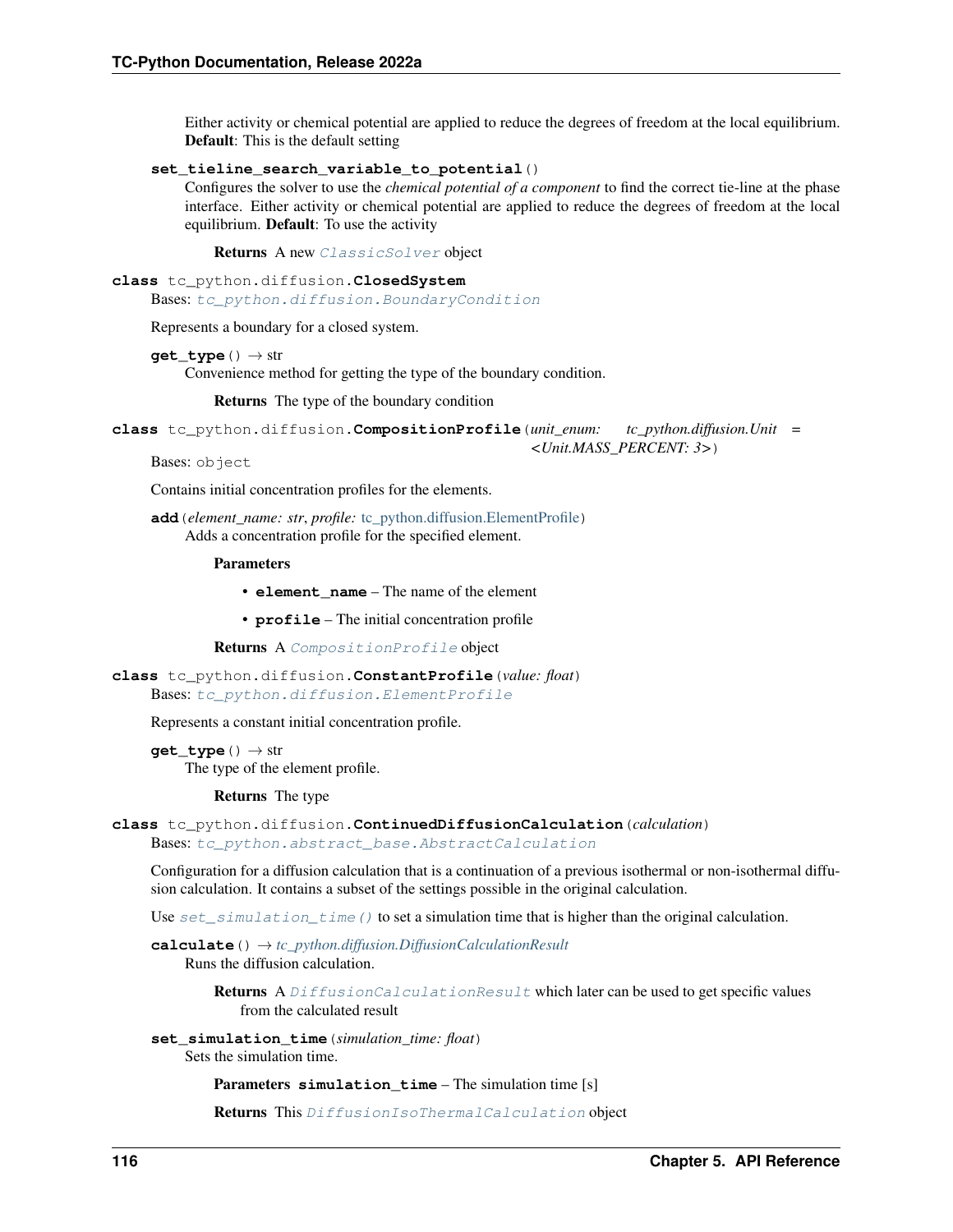<span id="page-120-0"></span>**with\_left\_boundary\_condition**(*boundary\_condition:* [tc\\_python.diffusion.BoundaryCondition,](#page-116-0) *to: float = 1.7976931348623157e+308*)

Defines the boundary condition on the left edge of the system.

Default: A closed-system boundary condition.

It is possible specify the upper time-point for which this setting is valid using the parameter "to".

Default: The end of the simulation.

Note: You can specify time-dependent boundary conditions by calling [with\\_left\\_boundary\\_condition\(\)](#page-120-0) many times, with different values of the "to" parameter.

#### Examples:

- with left boundary condition(BoundaryCondition.closed system(), to=100)
- *with\_left\_boundary\_condition(BoundaryCondition.mixed\_zero\_flux\_and\_activity().set\_activity\_for\_element("C", surface\_activity), to=500)*
- with left boundary condition(BoundaryCondition.closed system())

This example sets an closed-system-boundary-condition from start up to 100s and a activity-boundarycondition from 100s to 500s and finally a closed-system-boundary-condition from 500s to the end of simulation.

#### Parameters

- **boundary\_condition** The boundary condition
- **to** The upper time-limit for boundary\_condition.

Returns This [DiffusionIsoThermalCalculation](#page-126-0) object

**with\_options**(*options:* [tc\\_python.diffusion.Options,](#page-147-0) *to: float = 1.7976931348623157e+308*) Sets the general simulation conditions.

It is possible specify the upper time-point for which this setting is valid using the parameter "to".

Default: The end of the simulation.

## Parameters

- **options** The general simulation conditions
- **to** The upper time-limit for options.

Returns This [DiffusionIsoThermalCalculation](#page-126-0) object

<span id="page-120-1"></span>**with\_right\_boundary\_condition**(*boundary\_condition:* [tc\\_python.diffusion.BoundaryCondition,](#page-116-0)

*to: float = 1.7976931348623157e+308*)

Defines the boundary condition on the right edge of the system.

Default: A closed-system boundary condition

It is possible specify the upper time-point for which this setting is valid using the parameter "to".

Default: The end of the simulation.

Note: You can specify time-dependent boundary conditions by calling [with\\_right\\_boundary\\_condition\(\)](#page-120-1) many times, with different values of the "to" parameter.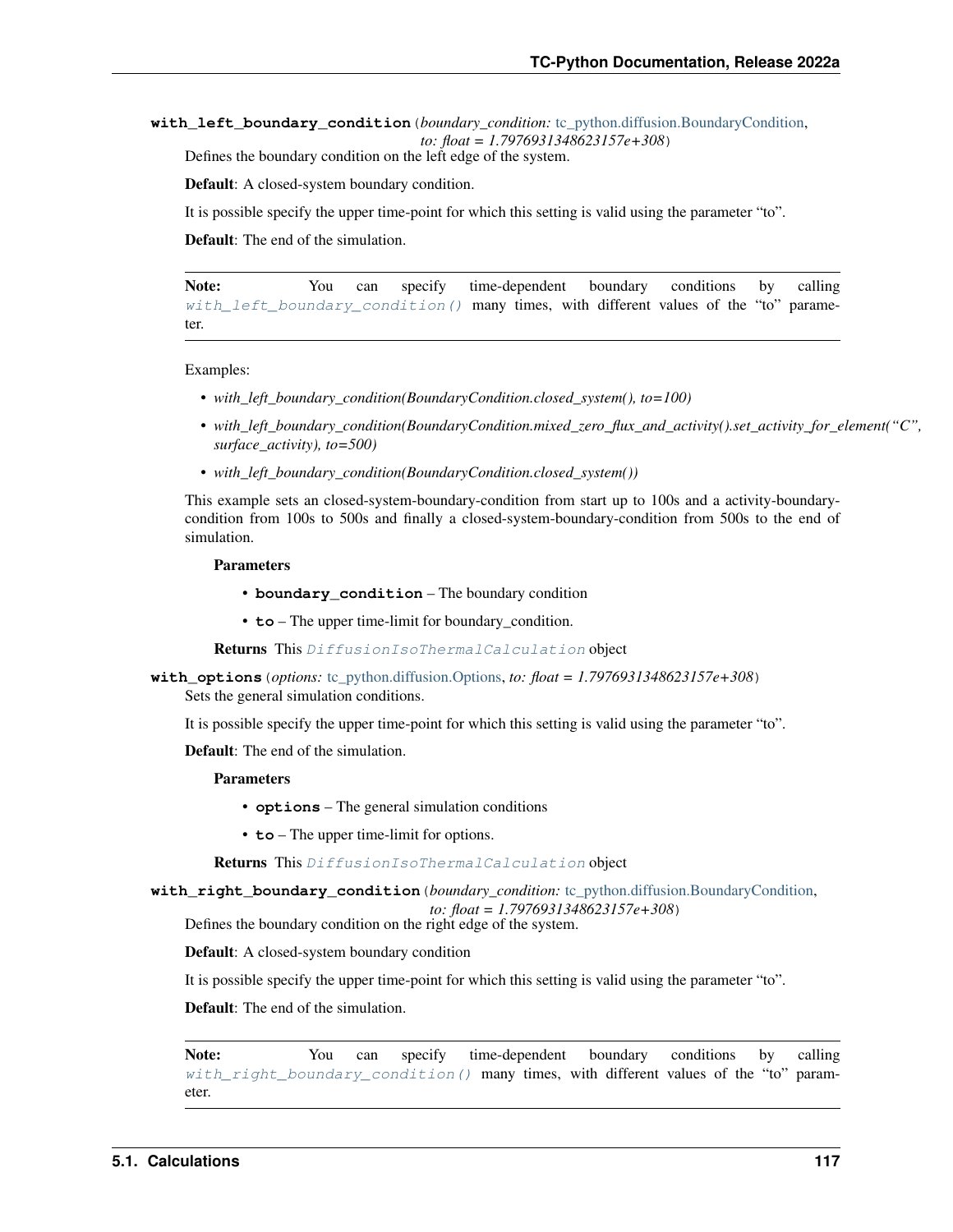Examples:

- *with\_right\_boundary\_condition(BoundaryCondition.closed\_system(), to=100)*
- *with\_right\_boundary\_condition(BoundaryCondition.mixed\_zero\_flux\_and\_activity().set\_activity\_for\_element("C", surface\_activity), to=500)*
- with right boundary condition(BoundaryCondition.closed system())

This example sets an closed-system-boundary-condition from start up to 100s and a activity-boundarycondition from 100s to 500s and finally a closed-system-boundary-condition from 500s to the end of simulation.

#### Parameters

- **boundary\_condition** The boundary condition
- **to** The upper time-limit for boundary condition.

Returns This [DiffusionIsoThermalCalculation](#page-126-0) object

**with\_solver**(*solver:* [tc\\_python.diffusion.Solver,](#page-151-0) *to: float = 1.7976931348623157e+308*) Sets the solver to use (*Classic*, *Homogenization* or *Automatic*). Default is Automatic.

It is possible specify the upper time-point for which this setting is valid using the parameter "to".

Default: The end of the simulation.

# **Parameters**

- **solver** The solver to use
- **to** The upper time-limit for solver.

Returns This [DiffusionIsoThermalCalculation](#page-126-0) object

**with\_timestep\_control**(*timestep\_control:* [tc\\_python.diffusion.TimestepControl,](#page-152-0) *to: float = 1.7976931348623157e+308*)

Sets the timestep control options.

It is possible specify the upper time-point for which this setting is valid using the parameter "to".

Default: The end of the simulation.

#### Parameters

- **timestep\_control** The new timestep control options
- **to** The upper time-limit for timestep control.

Returns This [DiffusionIsoThermalCalculation](#page-126-0) object

<span id="page-121-0"></span>**class** tc\_python.diffusion.**DiffusionCalculationResult**(*result*)

Bases: [tc\\_python.abstract\\_base.AbstractResult](#page-230-0)

Result of a diffusion calculation. This can be used to query for specific values. For details of the axis variables, search the Thermo-Calc help.

**get\_mass\_fraction\_at\_lower\_interface**(*region: str*, *component: str*) → [typing.List[float], typing.List[float]]

Returns the mass fraction of the specified component at the lower boundary of the specified region, in dependency of time.

Parameters

- **region** The name of the region
- **component** The name of the component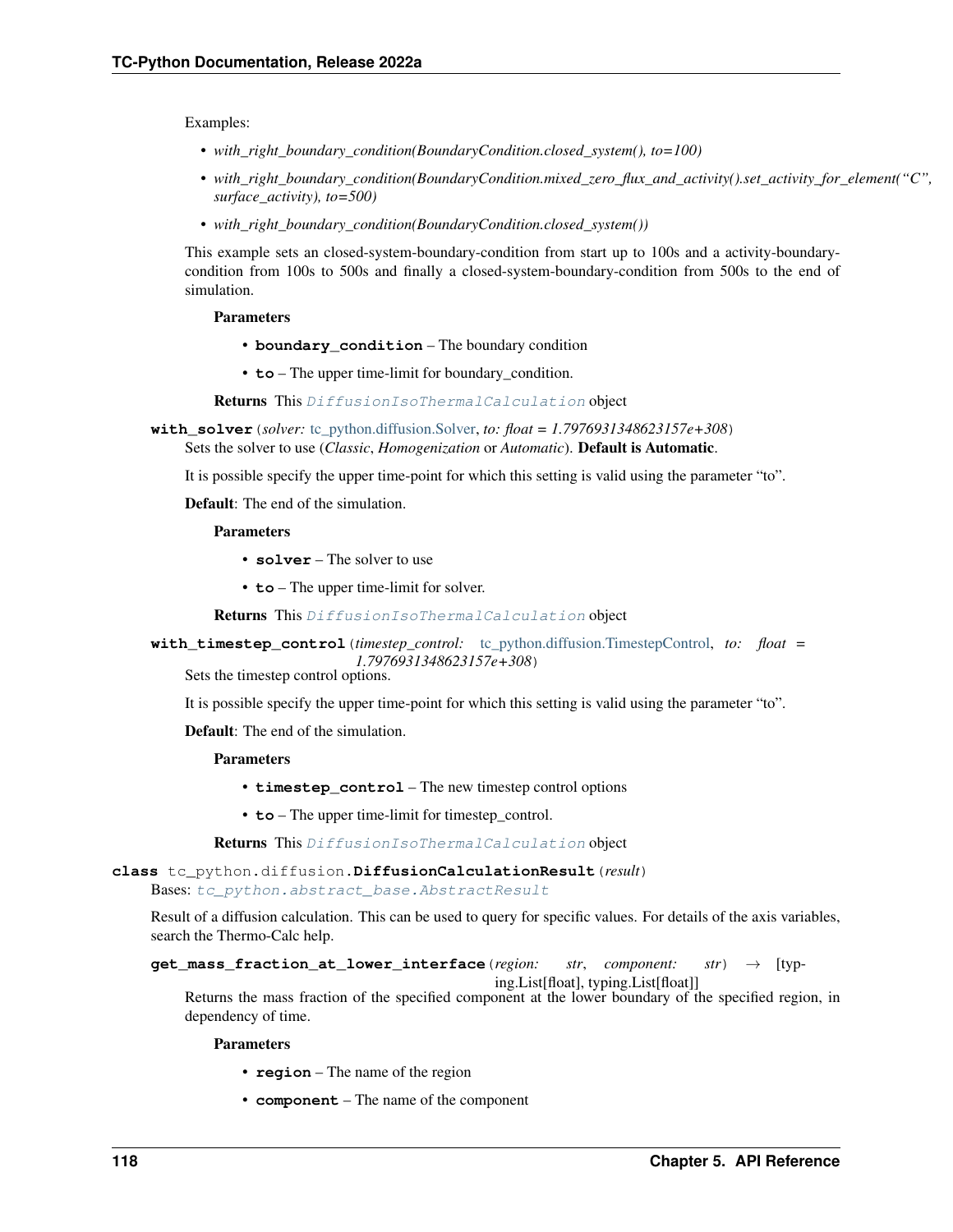Returns A tuple of two lists of floats (time [s], mass fraction of the specified component)

**get\_mass\_fraction\_at\_upper\_interface**(*region: str*, *component: str*) → [typ-

ing.List[float], typing.List[float]] Returns the mass fraction of the specified component at the upper boundary of the specified region, in dependency of time.

## Parameters

- **region** The name of the region
- **component** The name of the component

Returns A tuple of two lists of floats (time [s], mass fraction of the specified component)

| get mass fraction of component at time (component:                         | str.                                              | time: |  |  |
|----------------------------------------------------------------------------|---------------------------------------------------|-------|--|--|
|                                                                            | <i>Union</i> /tc_python.diffusion.SimulationTime, |       |  |  |
| $\text{float}}() \rightarrow$ [typing.List[float],                         |                                                   | typ-  |  |  |
| ing.List[float]]                                                           |                                                   |       |  |  |
| Deturns the mess frostion of the specified component of the specified time |                                                   |       |  |  |

Returns the mass fraction of the specified component at the specified time.

Note: Use the enum  $tc\_python.diffusion.SimulationTime$  to choose the first or the last timepoint of the simulation. A timepoint close to the last one should never be specified manually because the actual end of the simulation can slightly deviate.

## Parameters

- **component** The name of the component
- **time** The time [s]

Returns A tuple of two lists of floats (distance [m], mass fraction of component at the specified time)

| get_mass_fraction_of_phase_at_time(phase:                         |                                                                   | str. | time: |
|-------------------------------------------------------------------|-------------------------------------------------------------------|------|-------|
|                                                                   | <i>Union</i> [tc_python.diffusion.SimulationTime, <i>float</i> ]) |      |       |
| Determined in a contract function of the contract field in leaves | $\rightarrow$ [typing.List[float], typing.List[float]]            |      |       |

Returns the mass fraction of the specified phase.

**Note:** Use the enum  $tc\_python.diffusion.SimulationTime$  to choose the first or the last timepoint of the simulation. A timepoint close to the last one should never be specified manually because the actual end of the simulation can slightly deviate.

Parameters

- **phase** The name of the phase
- **time** The time [s]

Returns A tuple of two lists of floats (distance [m], mass fraction of hte phase at the specified time)

```
get_mole_fraction_at_lower_interface(region: str, component: str) → [typ-
                                        ing.List[float], typing.List[float]]
```
Returns the mole fraction of the specified component at the lower boundary of the specified region, in dependency of time.

Parameters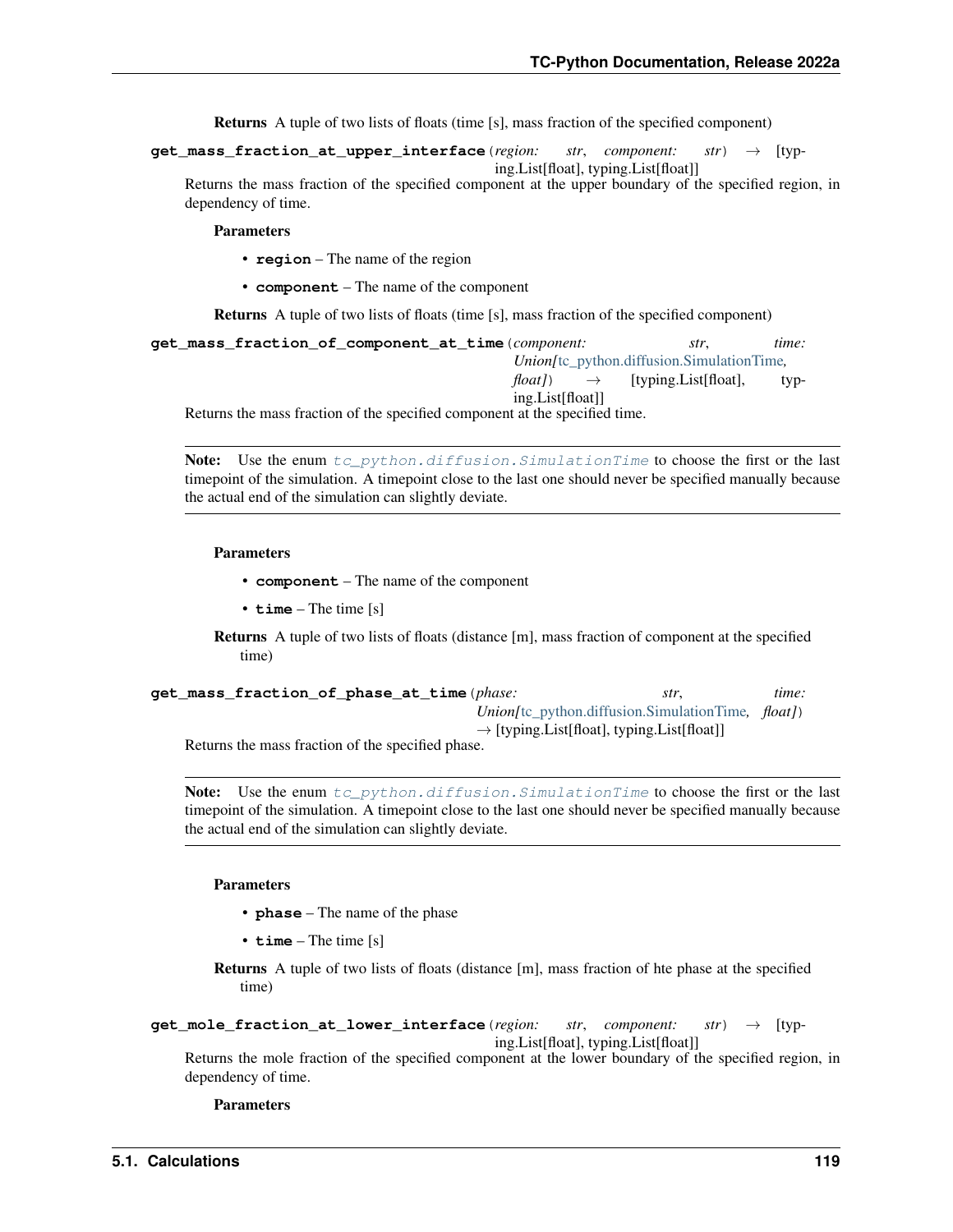- **region** The name of the region
- **component** The name of the component

Returns A tuple of two lists of floats (time [s], mole fraction of the specified component)

**get\_mole\_fraction\_at\_upper\_interface**(*region: str*, *component: str*) → [typ-

ing.List[float], typing.List[float]]

Returns the mole fraction of the specified component at the upper boundary of the specified region, in dependency of time.

#### Parameters

- **region** The name of the region
- **component** The name of the component

Returns A tuple of two lists of floats (time [s], mole fraction of the specified component)

| get mole fraction of component at time (component:                          | str.                                               | time: |  |
|-----------------------------------------------------------------------------|----------------------------------------------------|-------|--|
|                                                                             | <i>Union</i> /tc_python.diffusion.SimulationTime,  |       |  |
|                                                                             | $\text{float}}() \rightarrow$ [typing.List[float], | typ-  |  |
| ing.List[float]]                                                            |                                                    |       |  |
| Returns the mole fraction of the specified component at the specified time. |                                                    |       |  |

**Note:** Use the enum  $tc\_python$ .diffusion. SimulationTime to choose the first or the last timepoint of the simulation. A timepoint close to the last one should never be specified manually because the actual end of the simulation can slightly deviate.

#### Parameters

- **component** The name of the component
- **time** The time [s]
- Returns A tuple of two lists of floats (distance [m], mole fraction of component at the specified time)

| get_mole_fraction_of_phase_at_time(phase:        | str.                                                              | time: |
|--------------------------------------------------|-------------------------------------------------------------------|-------|
|                                                  | <i>Union</i> [tc_python.diffusion.SimulationTime, <i>float</i> ]) |       |
|                                                  | $\rightarrow$ [typing.List[float], typing.List[float]]            |       |
| Returns the mole fraction of the specified phase |                                                                   |       |

ins the mole fraction of the specified phase.

Note: Use the enum tc\_python.diffusion. SimulationTime to choose the first or the last timepoint of the simulation. A timepoint close to the last one should never be specified manually because the actual end of the simulation can slightly deviate.

#### Parameters

- **phase** The name of the phase
- **time** The time [s]
- Returns A tuple of two lists of floats (distance [m], mole fraction of the phase at the specified time)
- **get\_position\_of\_lower\_boundary\_of\_region**(*region: str*) → [typing.List[float], typing.List[float]]

Returns the position of the lower boundary of the specified region in dependency of time.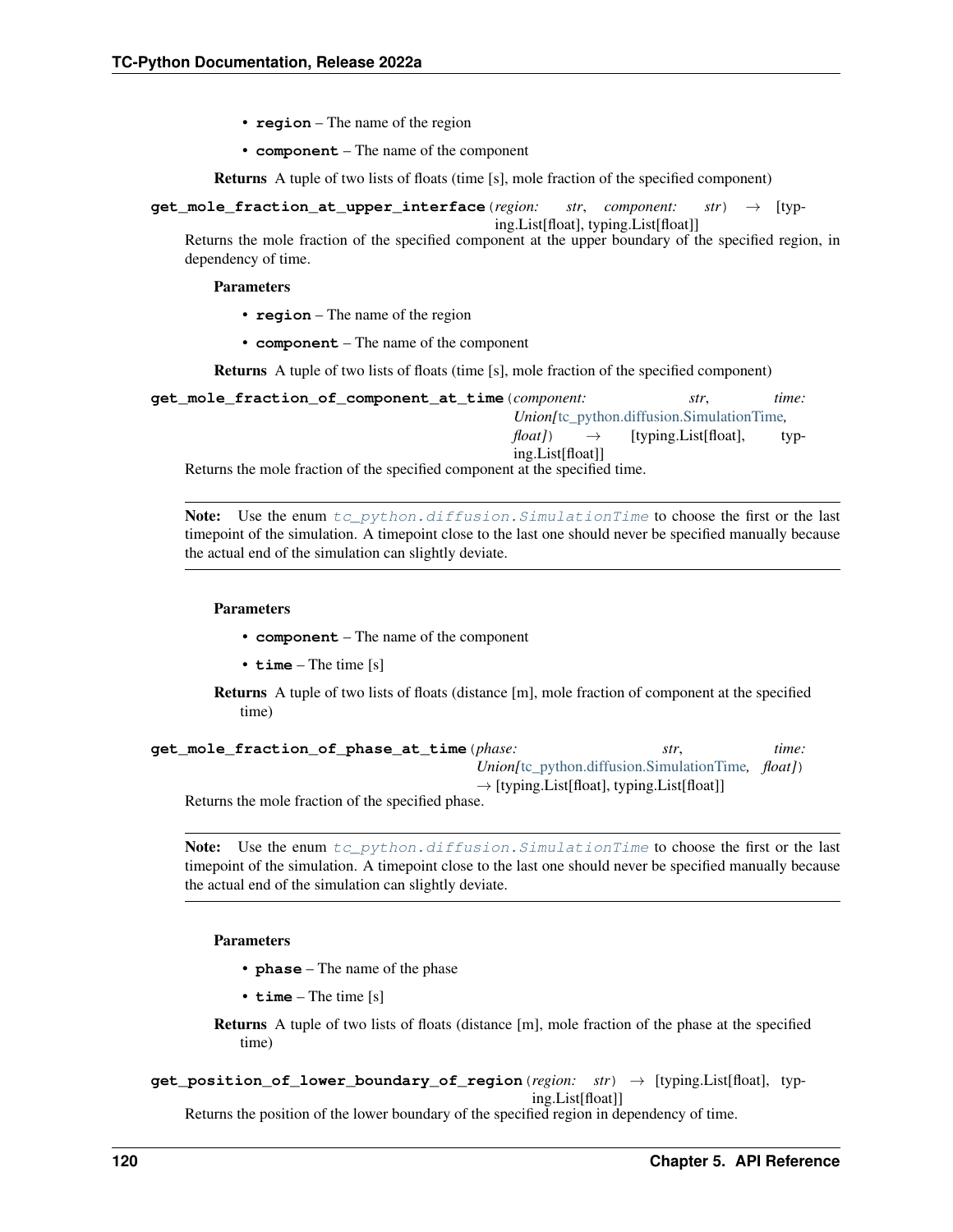Parameters **region** – The name of the region

Returns A tuple of two lists of floats (time [s], position of lower boundary of region [m])

**get\_position\_of\_upper\_boundary\_of\_region**(*region: str*) → [typing.List[float], typ-

ing.List[float]] Returns the position of the upper boundary of the specified region in dependency of time.

Parameters **region** – The name of the region

Returns A tuple of two lists of floats (time [s], position of upper boundary of region [m])

#### **get\_regions**() → List[str]

Returns the regions of the diffusion simulation.

Note: Automatically generated regions ( $R$  ###) are included in the list.

Returns The region names

```
get_time_steps() → List[float]
```
Returns the timesteps of the diffusion simulation.

Returns The timesteps [s]

**get\_total\_mass\_fraction\_of\_component**(*component: str*) → [typing.List[float], typing.List[float]]

Returns the total mass fraction of the specified component in dependency of time.

Parameters **component** – The name of the component

Returns A tuple of two lists of floats (time [s], total mass fraction of the component)

**get\_total\_mass\_fraction\_of\_component\_in\_phase**(*component: str*, *phase: str*) → [typ-

ing.List[float], typing.List[float]]

Returns the total mass fraction of the specified component in the specified phase in dependency of time.

#### Parameters

- **component** The name of the component
- **phase** The name of the phase

Returns A tuple of two lists of floats (time [s], total mass fraction of the component in the phase)

**get\_total\_mass\_fraction\_of\_phase**(*phase: str*) → [typing.List[float], typing.List[float]] Returns the total mass fraction of the specified phase in dependency of the time.

Parameters **phase** – The name of the phase

Returns A tuple of two lists of floats (time [s], total mass fraction of the phase)

**get\_total\_mole\_fraction\_of\_component**(*component: str*) → [typing.List[float], typ-

ing.List[float]]

Returns the total mole fraction of the specified component in dependency of time.

Parameters **component** – The name of the component

Returns A tuple of two lists of floats (time [s], total mole fraction of the component)

**get\_total\_mole\_fraction\_of\_component\_in\_phase**(*component: str*, *phase: str*) → [typing.List[float], typing.List[float]]

Returns the total mole fraction of the specified component in the specified phase in dependency of time.

Parameters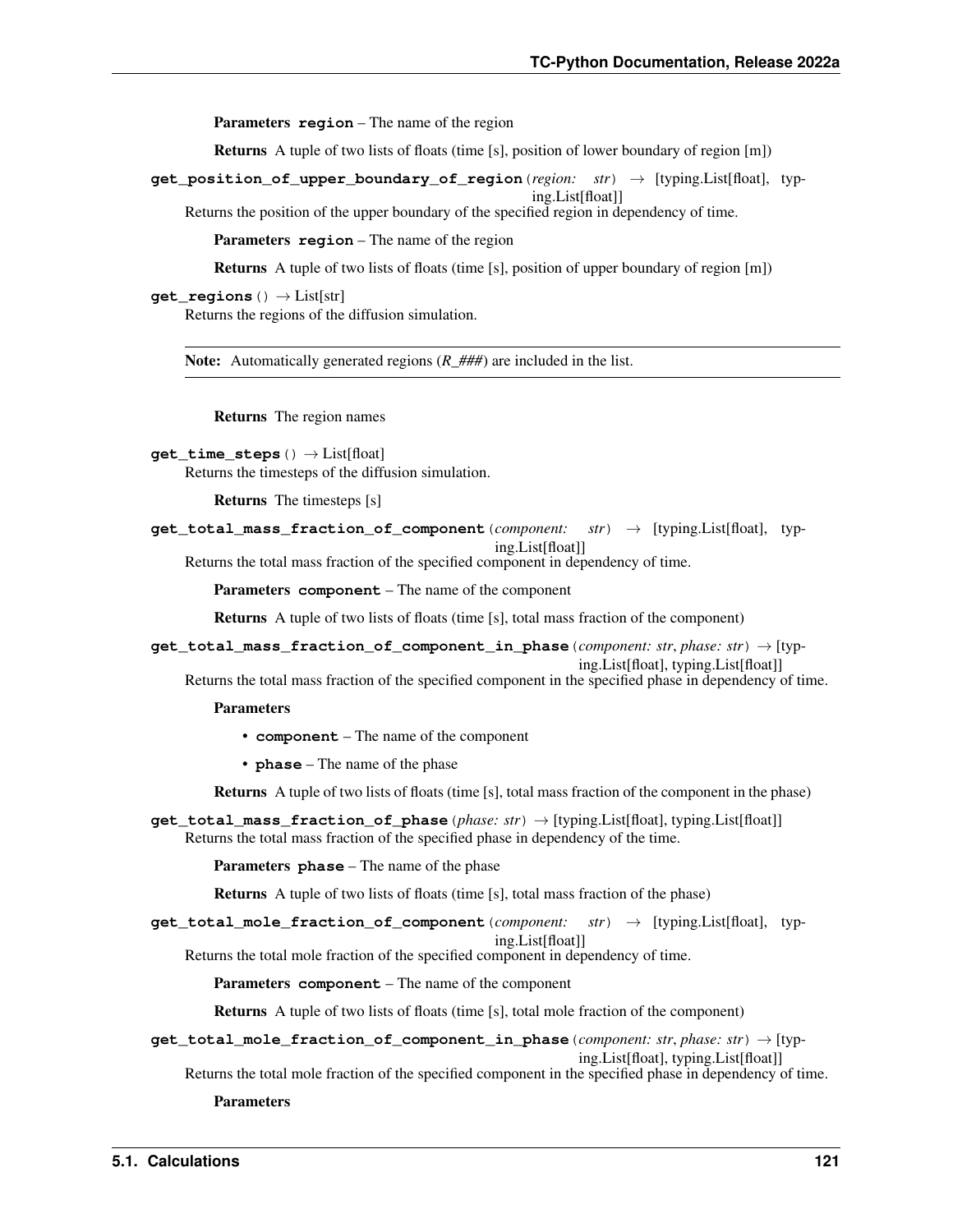- **component** The name of the component
- **phase** The name of the phase

Returns A tuple of two lists of floats (time [s], total mole fraction of the component in the phase)

**get\_total\_mole\_fraction\_of\_phase**(*phase: str*) → [typing.List[float], typing.List[float]] Returns the total mole fraction of the specified phase in dependency of time.

Parameters **phase** – The name of the phase

Returns A tuple of two lists of floats (time [s], total mole fraction of the phase)

**get\_total\_volume\_fraction\_of\_phase**(*phase: str*) → [typing.List[float], typing.List[float]] Returns the total volume fraction of the specified phase in dependency of the time.

Parameters **phase** – The name of the phase

Returns A tuple of two lists of floats (time [s], total volume fraction of the phase)

**get\_values\_of**(*x\_axis: Union[*[tc\\_python.quantity\\_factory.DiffusionQuantity](#page-198-0)*, str]*, *y\_axis: Union[*[tc\\_python.quantity\\_factory.DiffusionQuantity](#page-198-0)*, str]*, *plot\_condition: Union*[[tc\\_python.quantity\\_factory.PlotCondition](#page-203-0),\_str] =  $''$ , *independent\_variable: Union*[[tc\\_python.quantity\\_factory.IndependentVariable](#page-203-1),  $str$ ] = ")  $\rightarrow$  [typing.List[float], typing.List[float]]

Returns the specified result from the simulation, allows all possible settings.

Note: As an alternative, DICTRA Console Mode syntax can be used as well for each quantity and condition.

Warning: This is an advanced mode that is equivalent to the possibilities in the DICTRA Console Mode. Not every combination of settings will return a result.

#### Parameters

- **x\_axis** The first result quantity
- **y\_axis** The second result quantity
- **plot\_condition** The plot conditions
- **independent\_variable** The independent variable

Returns A tuple of two lists of floats (the x\_axis quantity result, the y\_axis quantity result) [units according to the quantities]

**get\_velocity\_of\_lower\_boundary\_of\_region**(*region: str*) → [typing.List[float], typing.List[float]]

Returns the velocity of the lower boundary of the specified region in dependency of time.

Parameters **region** – The name of the region

Returns A tuple of two lists of floats (time [s], velocity of lower boundary of region [m/s])

**get\_velocity\_of\_upper\_boundary\_of\_region**(*region: str*) → [typing.List[float], typing.List[float]]

Returns the velocity of the upper boundary of the specified region in dependency of time.

Parameters **region** – The name of the region

Returns A tuple of two lists of floats (time [s], velocity of upper boundary of region [m/s])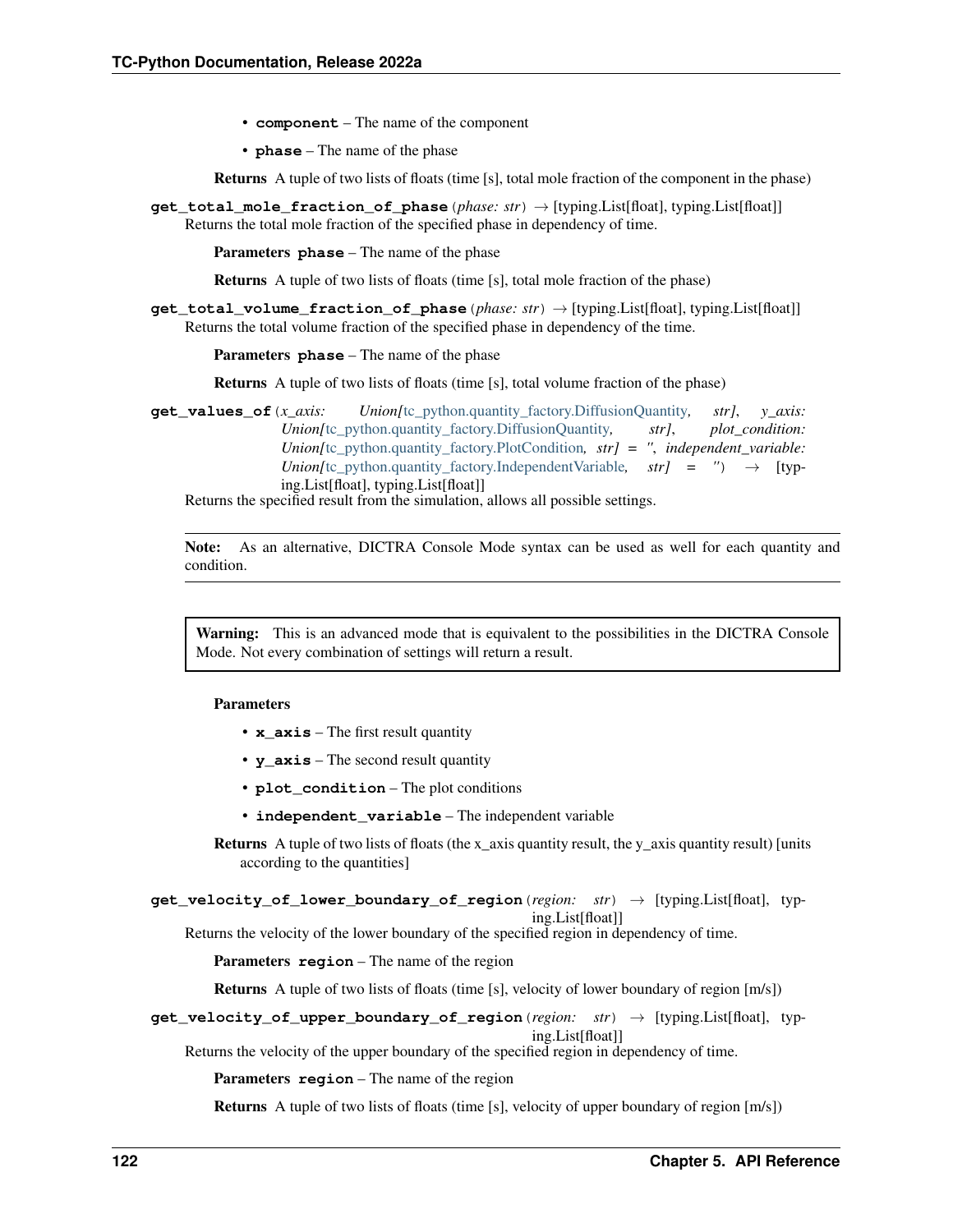**get width of region** (*region: str*)  $\rightarrow$  [typing.List[float], typing.List[float]] Returns the width of region, in dependency of time.

Parameters **region** – The name of the region

Returns A tuple of two lists of floats (time [s], width of the specified region [m])

**save\_to\_disk**(*path: str*)

Saves the result to disk. The result can later be loaded using  $tc\_python.server.SetUp$ . load result from disk().

Note: The *result data* is represented by a whole folder containing multiple files.

**Parameters**  $path$  – The path to the result folder, can be relative or absolute.

Returns This [DiffusionCalculationResult](#page-121-0) object

## **with\_continued\_calculation**()

Returns a [ContinuedDiffusionCalculation](#page-119-3) that is used for continuing a diffusion calculation with altered settings.

Returns A [ContinuedDiffusionCalculation](#page-119-3)

<span id="page-126-0"></span>**class** tc\_python.diffusion.**DiffusionIsoThermalCalculation**(*calculation*) Bases: [tc\\_python.abstract\\_base.AbstractCalculation](#page-230-1)

Configuration for an isothermal diffusion calculation.

#### **add\_console\_command**(*console\_command: str*)

Registers a DICTRA Console Mode command for execution. These commands are executed after all other configuration directly before the calculation starts to run. All commands are stored and used until explicitly deleted using tc\_python.diffusion.DiffusionIsoThermoCalculation. remove\_all\_console\_commands.

Parameters **console\_command** – The DICTRA Console Mode command

Returns This [DiffusionIsoThermalCalculation](#page-126-0) object

Note: It should not be necessary for most users to use this method, try to use the corresponding method implemented in the API instead.

Warning: As this method runs raw DICTRA-commands directly in the engine, it may hang the program in case of spelling mistakes (e.g. forgotten parenthesis, . . . ).

#### **add\_region**(*region:* [tc\\_python.diffusion.Region](#page-148-1))

Adds a region to the calculation. Regions are always added in the simulation domain from left to right.

If you want to replace an already added region, call  $remove\_all\_regions($ ), and add the regions that you want to keep.

Warning: Regions must have unique names.

Parameters **region** – The region to be added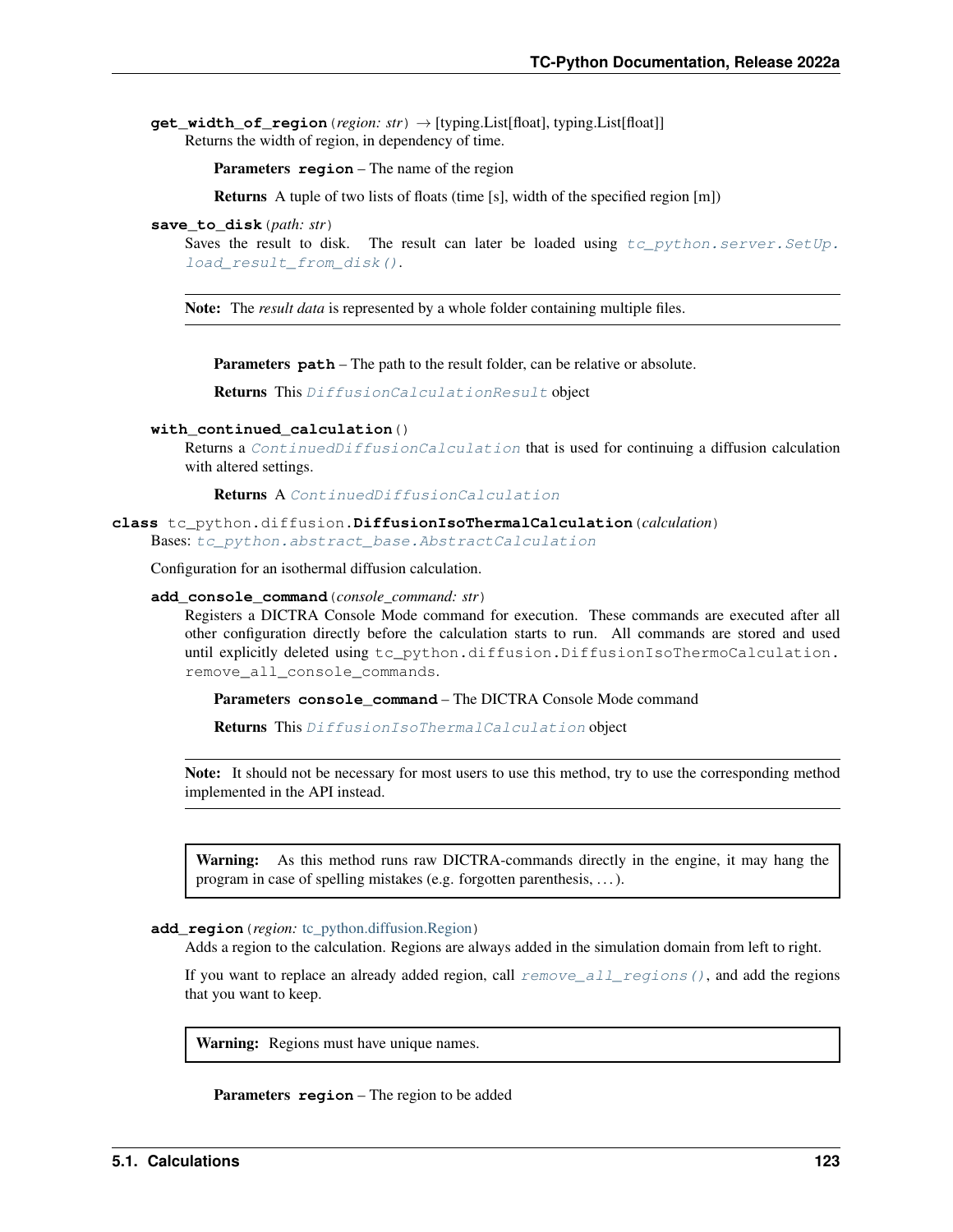Returns This [DiffusionIsoThermalCalculation](#page-126-0) object

# **calculate**() → *[tc\\_python.diffusion.DiffusionCalculationResult](#page-121-0)*

Runs the diffusion calculation.

Returns A [DiffusionCalculationResult](#page-121-0) which later can be used to get specific values from the calculated result

# **get\_system\_data**() → *[tc\\_python.abstract\\_base.SystemData](#page-232-0)*

Returns the content of the database for the currently loaded system. This can be used to modify the parameters and functions and to change the current system by using  $with\_system\_modifications()$ .

Note: Parameters can only be read from unencrypted (i.e. *user*) databases loaded as *\*.tdb*-file.

Returns The system data

#### **remove\_all\_console\_commands**()

Removes all previously added Console Mode commands.

Returns This [DiffusionIsoThermalCalculation](#page-126-0) object

## <span id="page-127-0"></span>**remove\_all\_regions**()

Removes all previously added regions.

:return This [DiffusionIsoThermalCalculation](#page-126-0) object

**set\_simulation\_time**(*simulation\_time: float*)

Sets the simulation time.

Parameters **simulation\_time** – The simulation time [s]

Returns This [DiffusionIsoThermalCalculation](#page-126-0) object

**set\_temperature**(*temperature: float*)

Sets the temperature for the isothermal simulation.

Parameters **temperature** – The temperature [K]

Returns This [DiffusionIsoThermalCalculation](#page-126-0) object

**with\_cylindrical\_geometry**(*first\_interface\_position: float = 0.0*)

Sets geometry to *cylindrical*, corresponds to an infinitely long cylinder of a certain radius.

Default: A planar geometry

Note: With a cylindrical or spherical geometry, the system's zero coordinate (left boundary) is at the centre of the cylinder or sphere by default. By specifying the *first\_interface\_position*, a different leftmost coordinate can be defined. This allows to model a tube or a hollow sphere geometry. The highest coordinate (right boundary) is defined by the cylinder or sphere radius (i.e. by the width of all regions).

**Parameters first\_interface\_position** – The position of the left-most coordinate along the axis, only necessary for modeling a tube geometry [m]

Returns This [DiffusionIsoThermalCalculation](#page-126-0) object

<span id="page-127-1"></span>**with\_left\_boundary\_condition**(*boundary\_condition:* [tc\\_python.diffusion.BoundaryCondition,](#page-116-0) *to: float = 1.7976931348623157e+308*) Defines the boundary condition on the left edge of the system.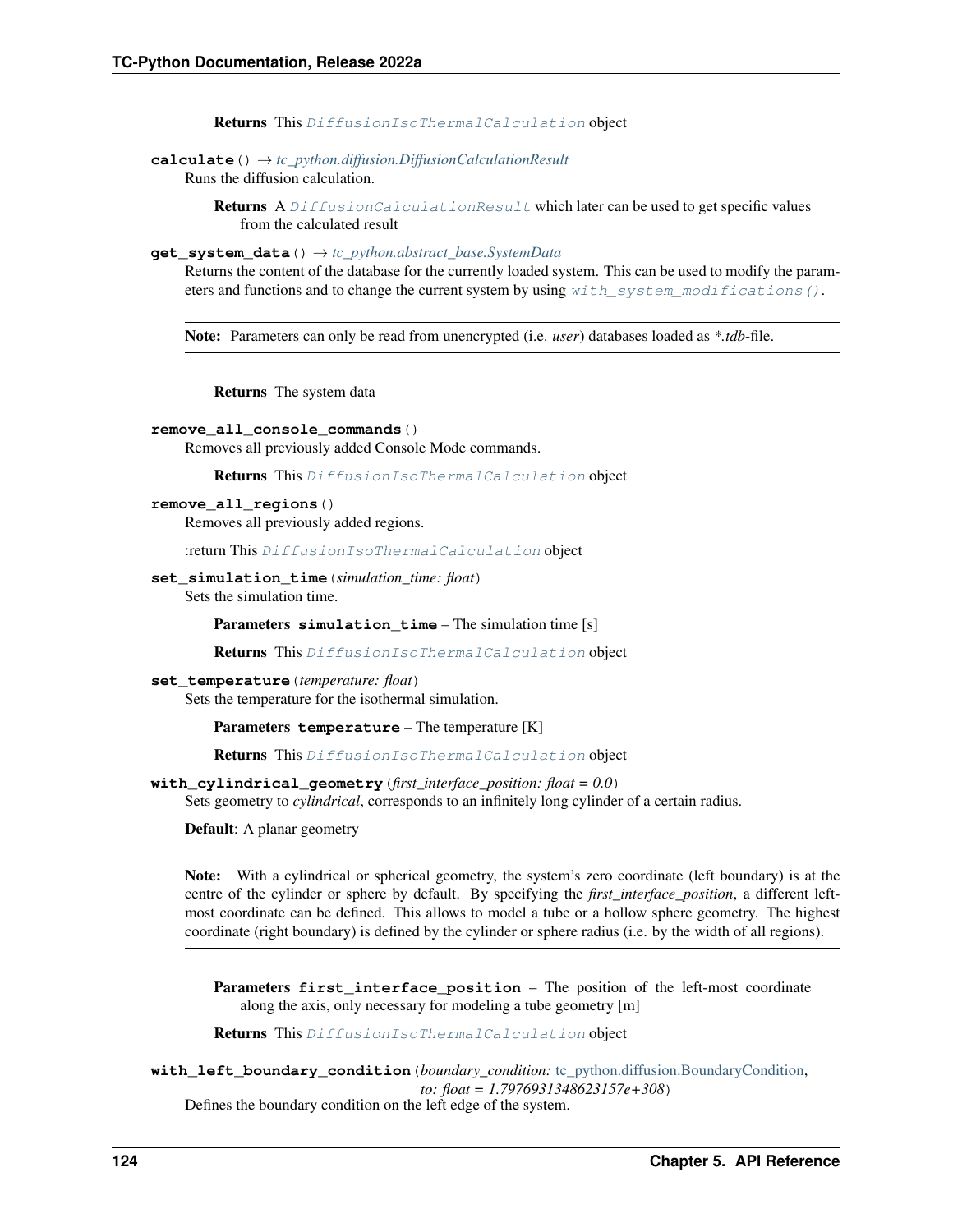Default: A closed-system boundary condition.

It is possible specify the upper time-point for which this setting is valid using the parameter "to".

Default: The end of the simulation.

Note: You can specify time-dependent boundary conditions by calling [with\\_left\\_boundary\\_condition\(\)](#page-127-1) many times, with different values of the "to" parameter.

Examples:

- *with\_left\_boundary\_condition(BoundaryCondition.closed\_system(), to=100)*
- *with\_left\_boundary\_condition(BoundaryCondition.mixed\_zero\_flux\_and\_activity().set\_activity\_for\_element("C", surface\_activity), to=500)*
- *with\_left\_boundary\_condition(BoundaryCondition.closed\_system())*

This example sets an closed-system-boundary-condition from start up to 100s and a activity-boundarycondition from 100s to 500s and finally a closed-system-boundary-condition from 500s to the end of simulation.

Parameters

- **boundary\_condition** The boundary condition
- **to** The upper time-limit for boundary\_condition.

Returns This [DiffusionIsoThermalCalculation](#page-126-0) object

**with\_options**(*options:* [tc\\_python.diffusion.Options,](#page-147-0) *to: float = 1.7976931348623157e+308*) Sets the general simulation conditions.

It is possible specify the upper time-point for which this setting is valid using the parameter "to".

Default: The end of the simulation.

# Parameters

- **options** The general simulation conditions
- **to** The upper time-limit for options.

Returns This [DiffusionIsoThermalCalculation](#page-126-0) object

# **with\_planar\_geometry**()

Sets geometry to *planar*.

# This is default.

Returns This [DiffusionIsoThermalCalculation](#page-126-0) object

**with\_reference\_state**(*element: str*, *phase: str = 'SER'*, *temperature: float = - 1.0*, *pressure: float*

*= 100000.0*)

The reference state for a component is important when calculating activities, chemical potentials and enthalpies and is determined by the database being used. For each component the data must be referred to a selected phase, temperature and pressure, i.e. the reference state.

All data in all phases where this component dissolves must use the same reference state. However, different databases can use different reference states for the same element/component. It is important to be careful when combining data obtained from different databases.

By default, activities, chemical potentials and so forth are computed relative to the reference state used by the database. If the reference state in the database is not suitable for your purposes, use this command to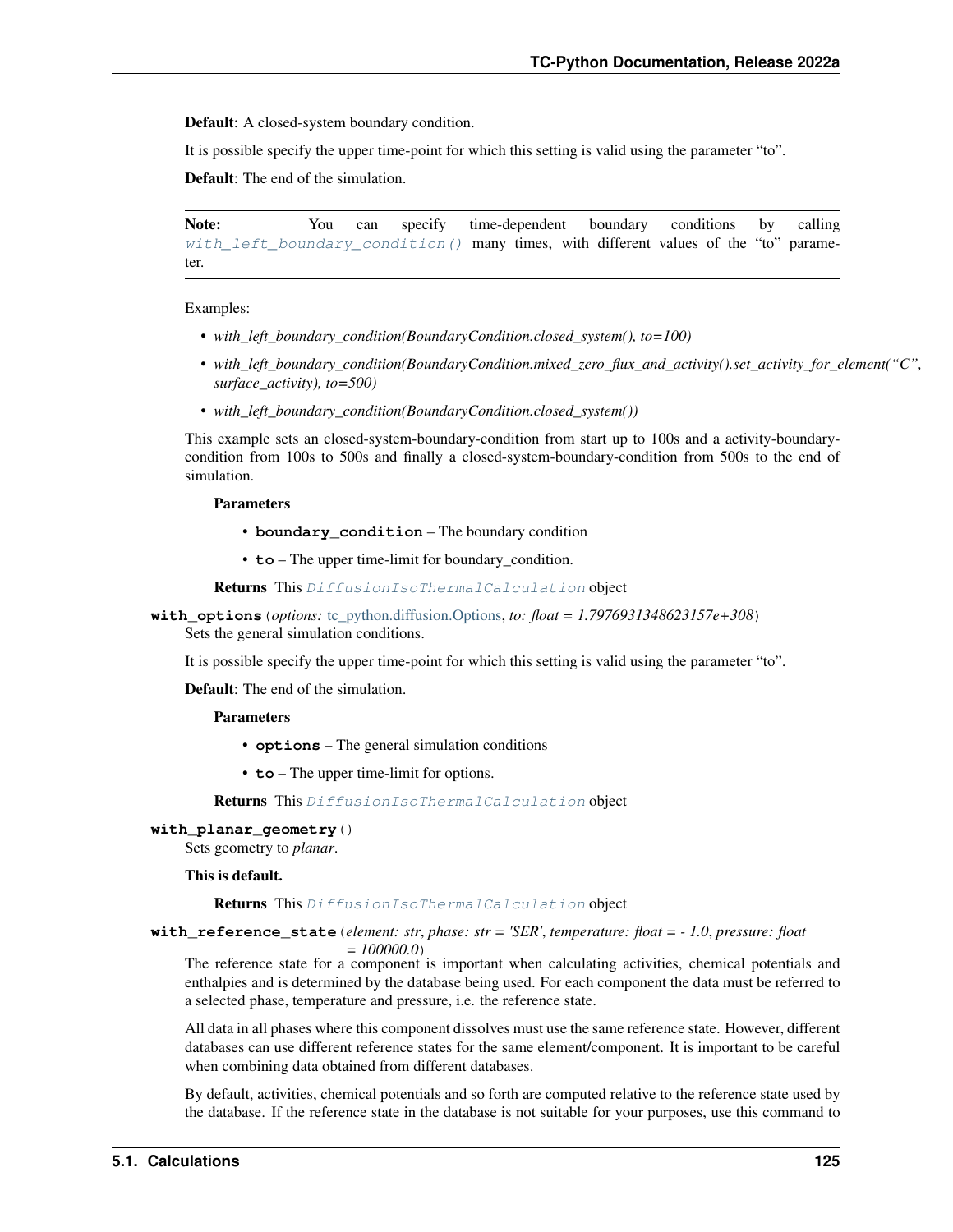set the reference state for a component using SER, i.e. the Stable Element Reference (which is usually set as default for a major component in alloys dominated by the component). In such cases, the temperature and pressure for the reference state is not needed.

For a phase to be usable as a reference for a component, the component needs to have the same composition as an end member of the phase. The reference state is an end member of a phase. The selection of the end member associated with the reference state is only performed once this command is executed.

If a component has the same composition as several end members of the chosen reference phase, then the end member that is selected at the specified temperature and pressure will have the lowest Gibbs energy.

# Parameters

- **element** The name of the element
- **phase** Name of a phase used as the new reference state. Or SER for the Stable Element Reference.
- **temperature** The Temperature (in K) for the reference state. Or CURRENT\_TEMPERATURE which means that the current temperature is used at the time of evaluation of the reference energy for the calculation.
- **pressure** The pressure (in Pa) for the reference state

Returns This [DiffusionIsoThermalCalculation](#page-126-0) object

<span id="page-129-0"></span>**with\_right\_boundary\_condition**(*boundary\_condition:* [tc\\_python.diffusion.BoundaryCondition,](#page-116-0) *to: float = 1.7976931348623157e+308*)

Defines the boundary condition on the right edge of the system.

Default: A closed-system boundary condition

It is possible specify the upper time-point for which this setting is valid using the parameter "to".

Default: The end of the simulation.

Note: You can specify time-dependent boundary conditions by calling with right boundary condition() many times, with different values of the "to" parameter.

Examples:

- *with\_right\_boundary\_condition(BoundaryCondition.closed\_system(), to=100)*
- *with\_right\_boundary\_condition(BoundaryCondition.mixed\_zero\_flux\_and\_activity().set\_activity\_for\_element("C", surface\_activity), to=500)*
- *with\_right\_boundary\_condition(BoundaryCondition.closed\_system())*

This example sets an closed-system-boundary-condition from start up to 100s and a activity-boundarycondition from 100s to 500s and finally a closed-system-boundary-condition from 500s to the end of simulation.

# Parameters

- **boundary\_condition** The boundary condition
- **to** The upper time-limit for boundary condition.

Returns This [DiffusionIsoThermalCalculation](#page-126-0) object

**with\_solver**(*solver:* [tc\\_python.diffusion.Solver,](#page-151-0) *to: float = 1.7976931348623157e+308*) Sets the solver to use (*Classic*, *Homogenization* or *Automatic*). Default is Automatic.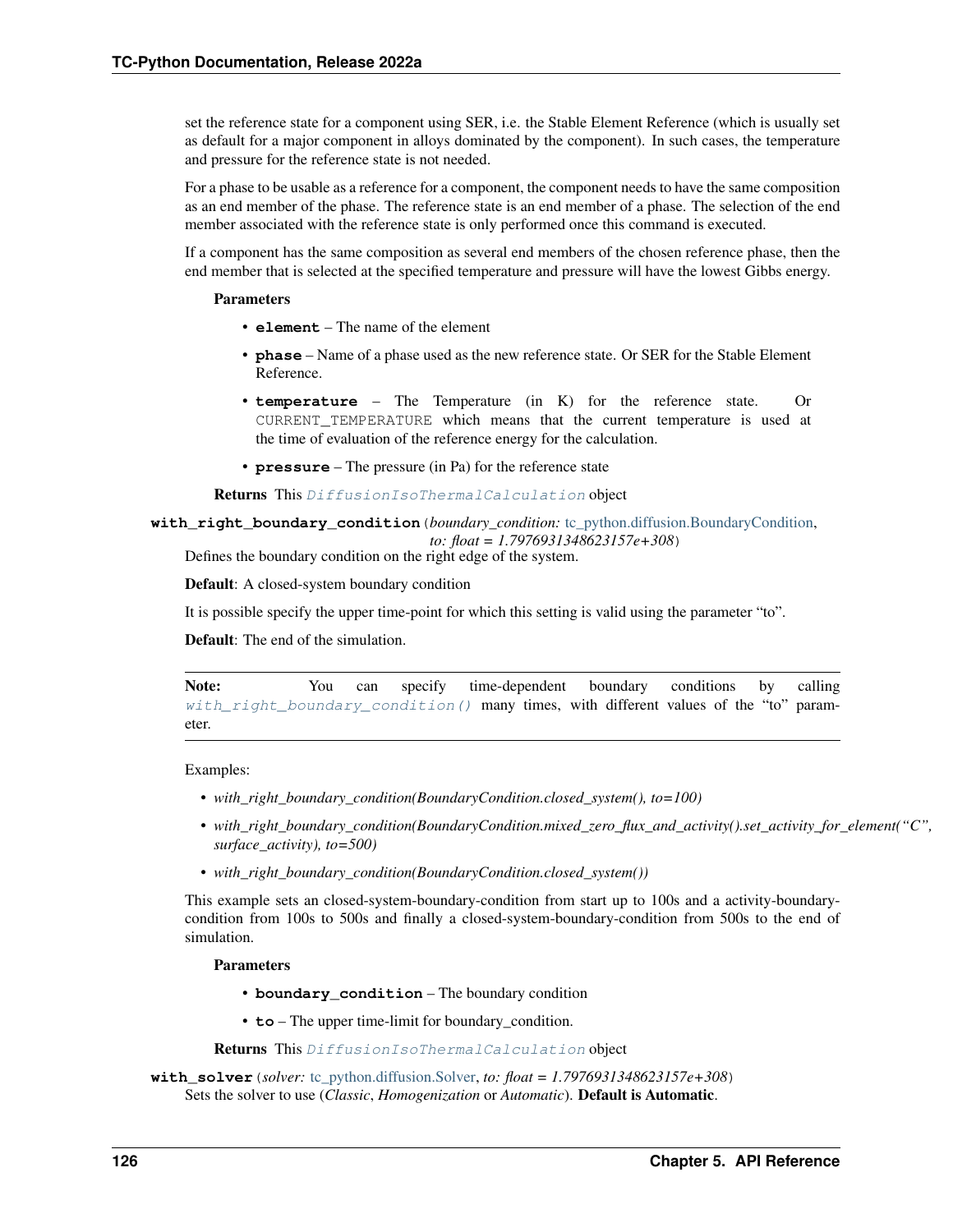It is possible specify the upper time-point for which this setting is valid using the parameter "to".

Default: The end of the simulation.

# Parameters

- **solver** The solver to use
- **to** The upper time-limit for solver.

Returns This [DiffusionIsoThermalCalculation](#page-126-0) object

**with\_spherical\_geometry**(*first\_interface\_position: float = 0.0*)

Sets geometry to *spherical*, corresponds to a sphere with a certain radius.

Default: A spherical geometry

Note: With a cylindrical or spherical geometry, the system's zero coordinate (left boundary) is at the centre of the cylinder or sphere by default. By specifying the *first\_interface\_position*, a different leftmost coordinate can be defined. This allows to model a tube or a hollow sphere geometry. The highest coordinate (right boundary) is defined by the cylinder or sphere radius (i.e. by the width of all regions).

Parameters **first\_interface\_position** – The position of the left-most coordinate along the axis, only necessary for modeling a hollow sphere geometry [m]

Returns This [DiffusionIsoThermalCalculation](#page-126-0) object

<span id="page-130-0"></span>**with\_system\_modifications**(*system\_modifications:* [tc\\_python.abstract\\_base.SystemModifications](#page-234-0)) Updates the system of this calculator with the supplied system modification (containing new phase parameters and system functions).

Note: This is only possible if the system has been read from unencrypted (i.e. *user*) databases loaded as  $a \star$ . t.db-file.

Parameters **system\_modifications** – The system modification to be performed

Returns This [DiffusionIsoThermalCalculation](#page-126-0) object

**with\_timestep\_control**(*timestep\_control:* [tc\\_python.diffusion.TimestepControl,](#page-152-0) *to: float = 1.7976931348623157e+308*)

Sets the timestep control options.

It is possible specify the upper time-point for which this setting is valid using the parameter "to".

Default: The end of the simulation.

**Parameters** 

- **timestep\_control** The new timestep control options
- **to** The upper time-limit for timestep\_control.

Returns This [DiffusionIsoThermalCalculation](#page-126-0) object

<span id="page-130-1"></span>**class** tc\_python.diffusion.**DiffusionNonIsoThermalCalculation**(*calculation*) Bases: [tc\\_python.abstract\\_base.AbstractCalculation](#page-230-1)

Configuration for a non-isothermal diffusion calculation.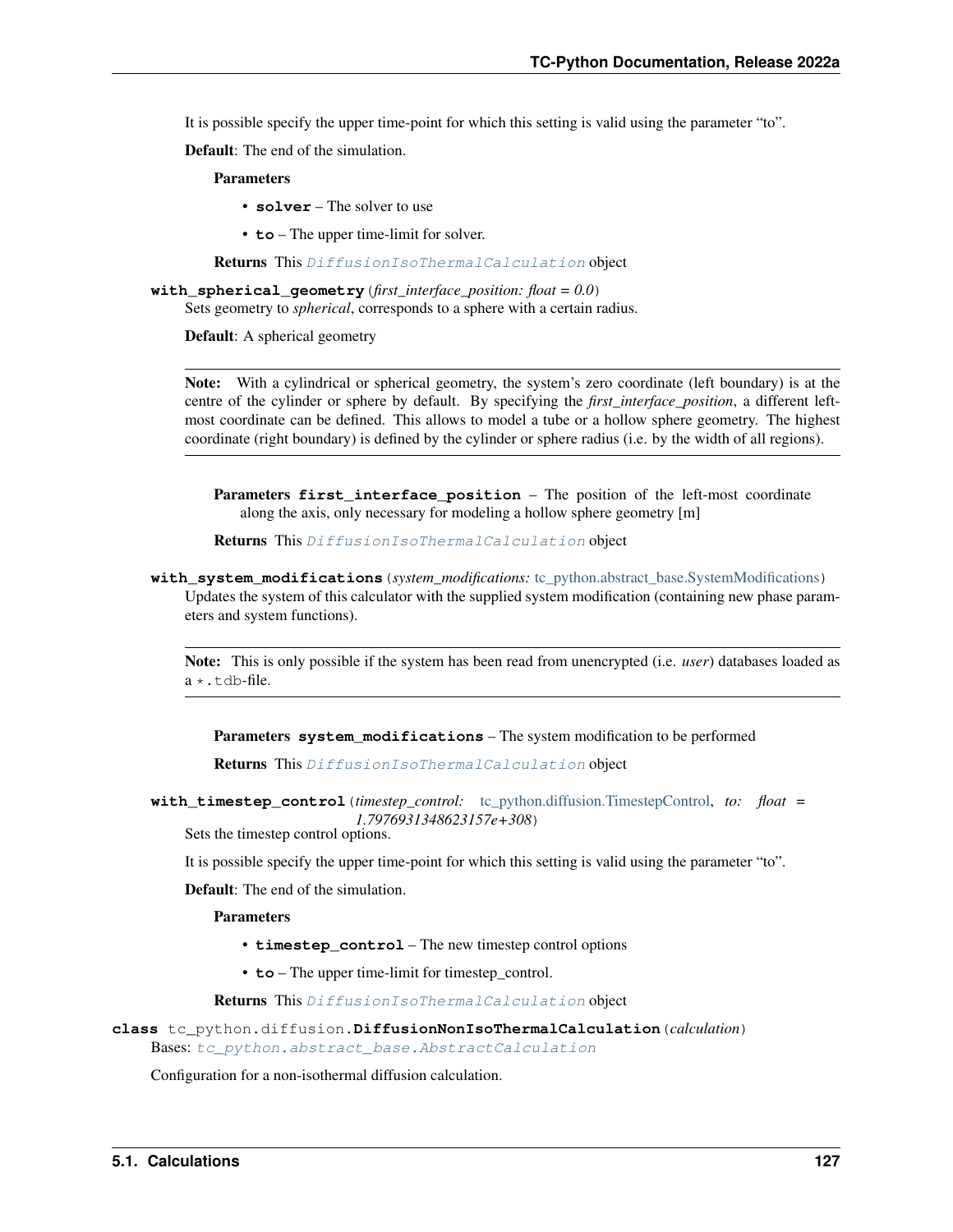#### **add\_console\_command**(*console\_command: str*)

Registers a DICTRA Console Mode command for execution. These commands are executed after all other configuration directly before the calculation starts to run. All commands are stored and used until explicitly deleted using [tc\\_python.diffusion.DiffusionNonIsoThermalCalculation.](#page-131-0) remove all console commands.

Parameters **console\_command** – The DICTRA Console Mode command

Returns This [DiffusionNonIsoThermalCalculation](#page-130-1) object

Note: It should not be necessary for most users to use this method, try to use the corresponding method implemented in the API instead.

Warning: As this method runs raw DICTRA-commands directly in the engine, it may hang the program in case of spelling mistakes (e.g. forgotten parenthesis, . . . ).

#### **add\_region**(*region:* [tc\\_python.diffusion.Region](#page-148-1))

Adds a region to the calculation. Regions are always added in the simulation domain from left to right.

If you want to replace an already added region, call  $remove\_all\_regions($ ), and add the regions that you want to keep.

Warning: Regions must have unique names.

**Parameters region** – The region to be added

Returns This [DiffusionNonIsoThermalCalculation](#page-130-1) object

# **calculate**() → *[tc\\_python.diffusion.DiffusionCalculationResult](#page-121-0)*

Runs the diffusion calculation.

Returns A [DiffusionCalculationResult](#page-121-0) which later can be used to get specific values from the calculated result

# **get\_system\_data**() → *[tc\\_python.abstract\\_base.SystemData](#page-232-0)*

Returns the content of the database for the currently loaded system. This can be used to modify the parameters and functions and to change the current system by using  $with$  system modifications().

Note: Parameters can only be read from unencrypted (i.e. *user*) databases loaded as *\*.tdb*-file.

Returns The system data

```
remove_all_console_commands()
```
Removes all previously added Console Mode commands.

Returns This [DiffusionNonIsoThermalCalculation](#page-130-1) object

## <span id="page-131-1"></span>**remove\_all\_regions**()

Removes all previously added regions.

Returns This [DiffusionNonIsoThermalCalculation](#page-130-1) object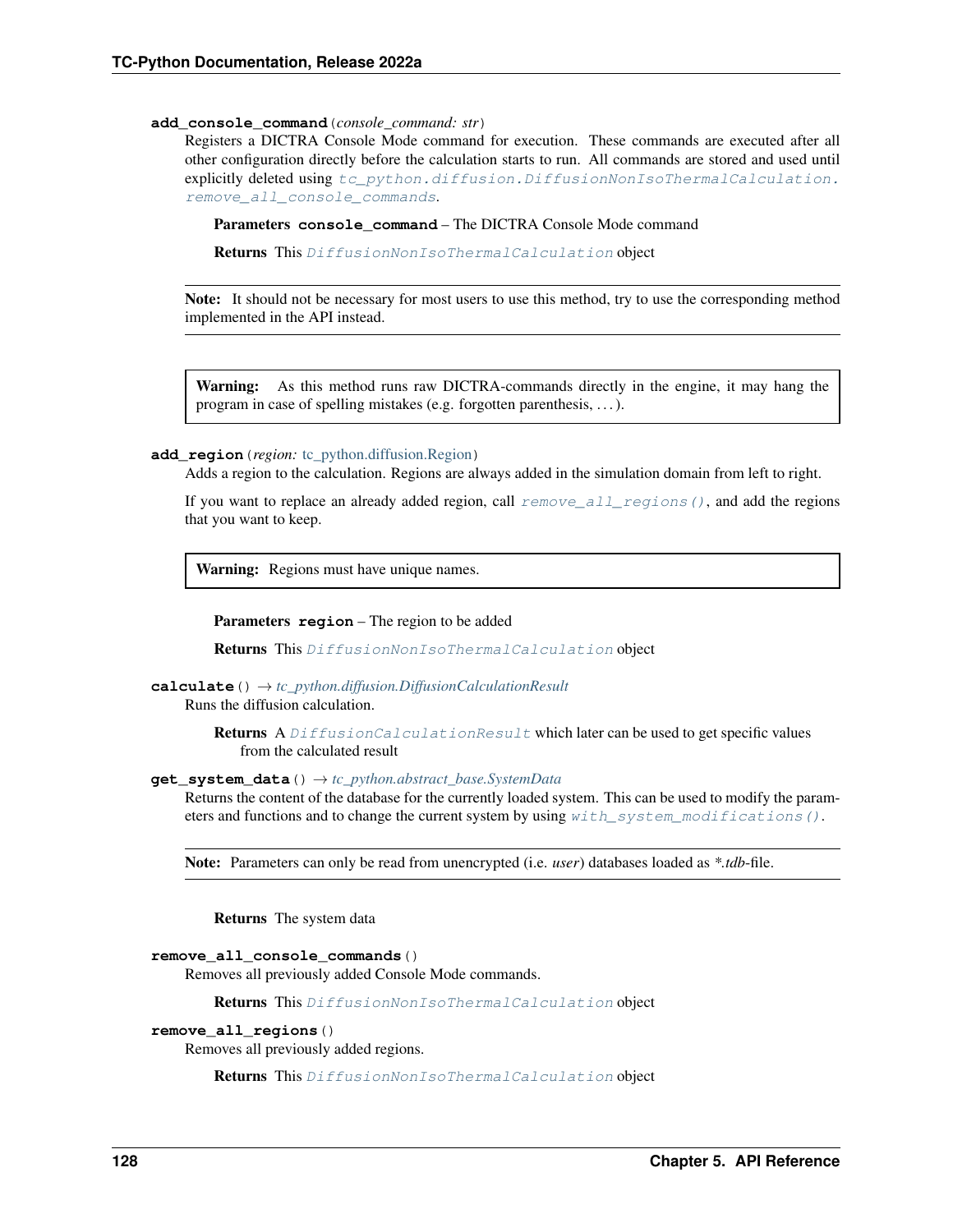**set\_simulation\_time**(*simulation\_time: float*) Sets the simulation time.

Parameters **simulation\_time** – The simulation time [s]

Returns This [DiffusionNonIsoThermalCalculation](#page-130-1) object

**with** cylindrical qeometry (*first interface position: float =*  $0.0$ ) Sets geometry to *cylindrical*, corresponds to an infinitely long cylinder of a certain radius.

Default: A planar geometry

Note: With a cylindrical or spherical geometry, the system's zero coordinate (left boundary) is at the centre of the cylinder or sphere by default. By specifying the *first\_interface\_position*, a different leftmost coordinate can be defined. This allows to model a tube or a hollow sphere geometry. The highest coordinate (right boundary) is defined by the cylinder or sphere radius (i.e. by the width of all regions).

**Parameters first\_interface\_position** – The position of the left-most coordinate along the axis, only necessary for modeling a tube geometry [m]

Returns This [DiffusionNonIsoThermalCalculation](#page-130-1) object

<span id="page-132-0"></span>**with\_left\_boundary\_condition**(*boundary\_condition:* [tc\\_python.diffusion.BoundaryCondition,](#page-116-0) *to: float = 1.7976931348623157e+308*)

Defines the boundary condition on the left edge of the system.

Default: A closed-system boundary condition.

It is possible specify the upper time-point for which this setting is valid using the parameter "to".

Default: The end of the simulation.

Note: You can specify time-dependent boundary conditions by calling [with\\_left\\_boundary\\_condition\(\)](#page-132-0) many times, with different values of the "to" parameter.

Examples:

- *with\_left\_boundary\_condition(BoundaryCondition.closed\_system(), to=100)*
- with left boundary condition(BoundaryCondition.mixed zero flux and activity().set activity for element("C", *surface\_activity), to=500)*
- *with\_left\_boundary\_condition(BoundaryCondition.closed\_system())*

This example sets an closed-system-boundary-condition from start up to 100s and a activity-boundarycondition from 100s to 500s and finally a closed-system-boundary-condition from 500s to the end of simulation.

#### Parameters

- **boundary\_condition** The boundary condition
- **to** The upper time-limit for boundary\_condition.

Returns This [DiffusionNonIsoThermalCalculation](#page-130-1) object

**with\_options**(*options:* [tc\\_python.diffusion.Options,](#page-147-0) *to: float = 1.7976931348623157e+308*) Sets the general simulation conditions.

It is possible specify the upper time-point for which this setting is valid using the parameter "to".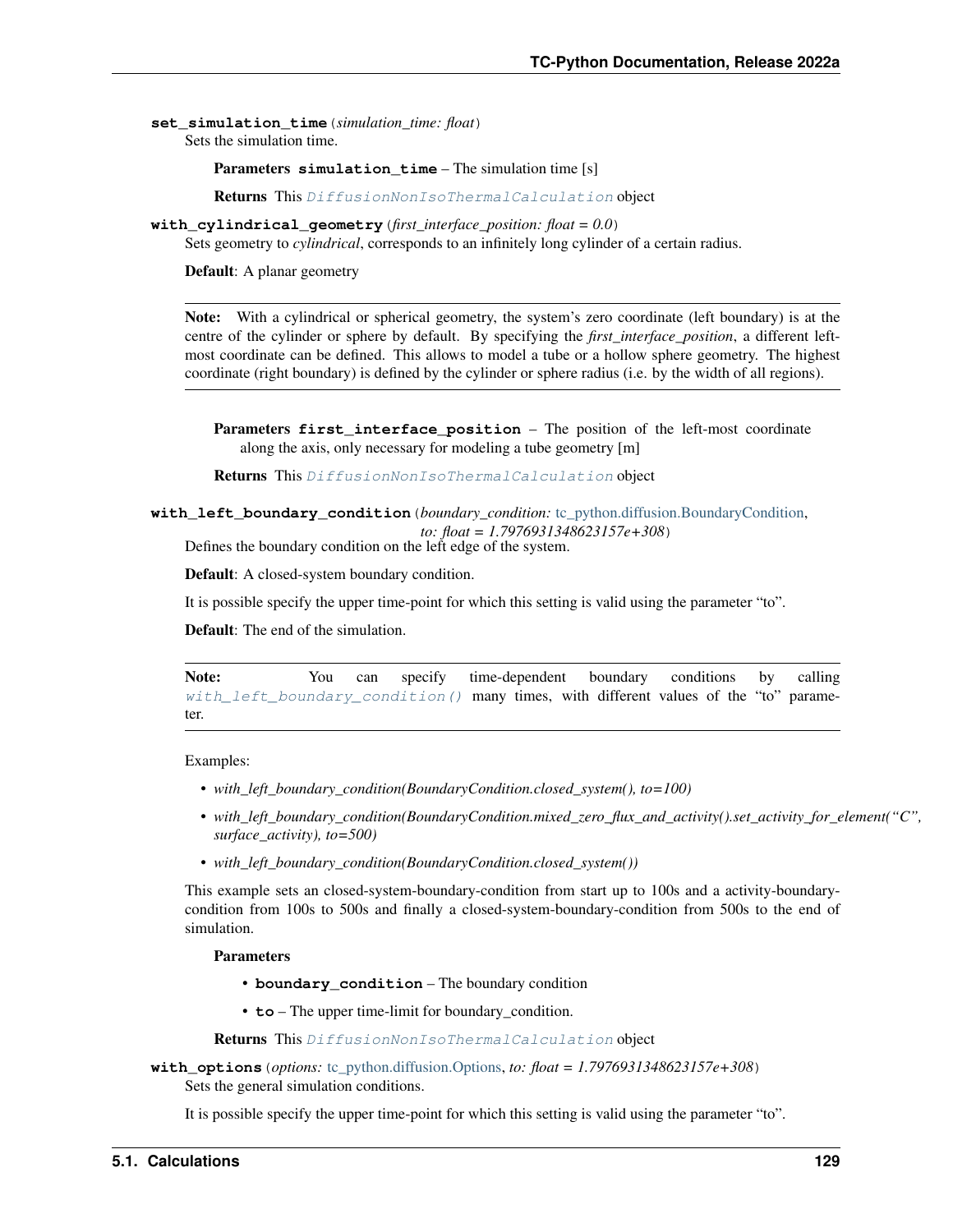Default: The end of the simulation.

## Parameters

- **options** The general simulation conditions
- **to** The upper time-limit for options.

Returns This [DiffusionNonIsoThermalCalculation](#page-130-1) object

#### **with\_planar\_geometry**()

Sets geometry to *planar*.

# This is default.

Returns This [DiffusionNonIsoThermalCalculation](#page-130-1) object

**with\_reference\_state**(*element: str*, *phase: str = 'SER'*, *temperature: float = - 1.0*, *pressure: float*

*= 100000.0*)

The reference state for a component is important when calculating activities, chemical potentials and enthalpies and is determined by the database being used. For each component the data must be referred to a selected phase, temperature and pressure, i.e. the reference state.

All data in all phases where this component dissolves must use the same reference state. However, different databases can use different reference states for the same element/component. It is important to be careful when combining data obtained from different databases.

By default, activities, chemical potentials and so forth are computed relative to the reference state used by the database. If the reference state in the database is not suitable for your purposes, use this command to set the reference state for a component using SER, i.e. the Stable Element Reference (which is usually set as default for a major component in alloys dominated by the component). In such cases, the temperature and pressure for the reference state is not needed.

For a phase to be usable as a reference for a component, the component needs to have the same composition as an end member of the phase. The reference state is an end member of a phase. The selection of the end member associated with the reference state is only performed once this command is executed.

If a component has the same composition as several end members of the chosen reference phase, then the end member that is selected at the specified temperature and pressure will have the lowest Gibbs energy.

# Parameters

- **element** The name of the element
- **phase** Name of a phase used as the new reference state. Or SER for the Stable Element Reference.
- **temperature** The Temperature (in K) for the reference state. Or CURRENT\_TEMPERATURE which means that the current temperature is used at the time of evaluation of the reference energy for the calculation.
- **pressure** The pressure (in Pa) for the reference state

Returns This [DiffusionNonIsoThermalCalculation](#page-130-1) object

<span id="page-133-0"></span>**with\_right\_boundary\_condition**(*boundary\_condition:* [tc\\_python.diffusion.BoundaryCondition,](#page-116-0)

*to: float = 1.7976931348623157e+308*)

Defines the boundary condition on the right edge of the system.

Default: A closed-system boundary condition

It is possible specify the upper time-point for which this setting is valid using the parameter "to".

Default: The end of the simulation.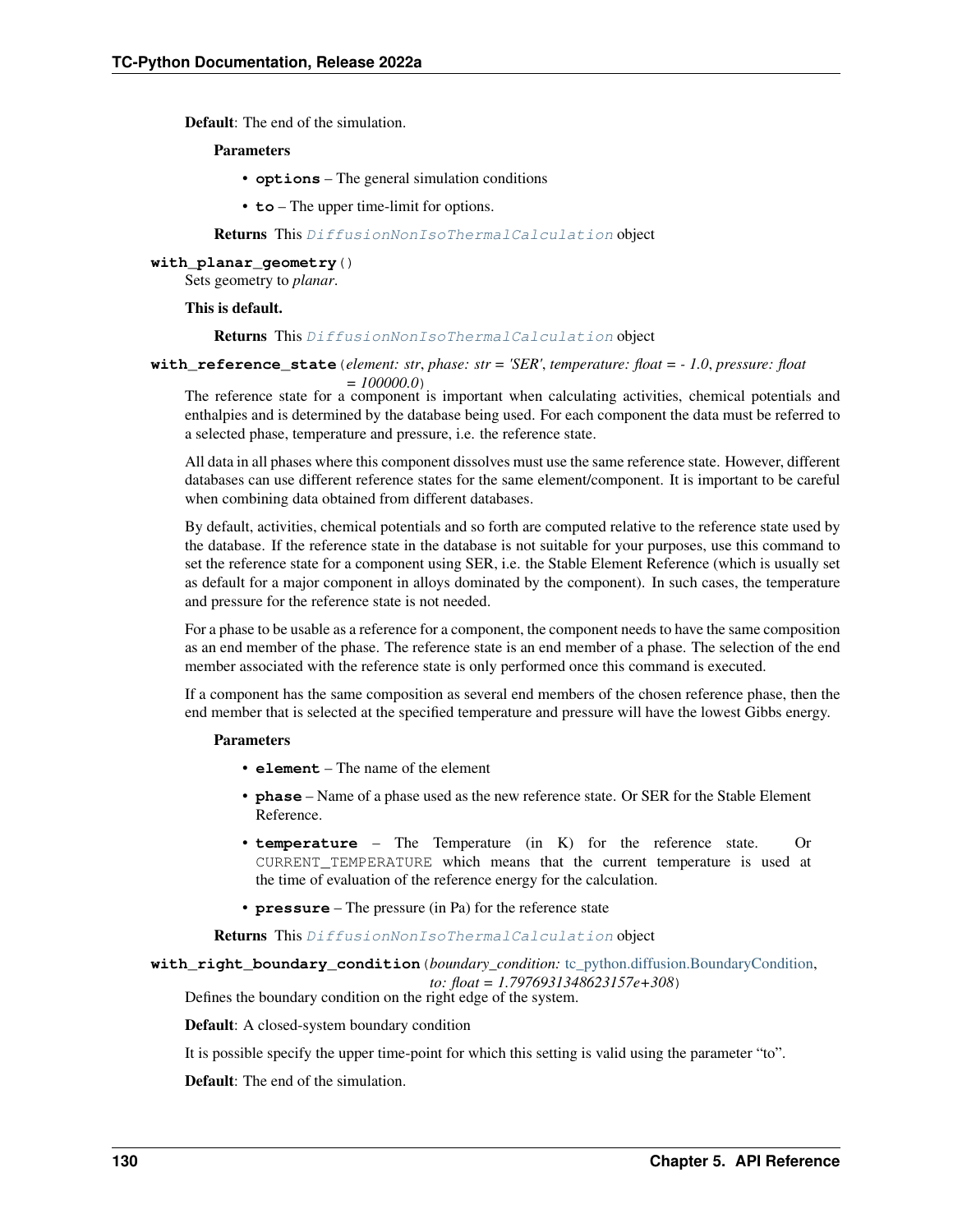Note: You can specify time-dependent boundary conditions by calling [with\\_right\\_boundary\\_condition\(\)](#page-133-0) many times, with different values of the "to" parameter.

Examples:

- *with\_right\_boundary\_condition(BoundaryCondition.closed\_system(), to=100)*
- *with\_right\_boundary\_condition(BoundaryCondition.mixed\_zero\_flux\_and\_activity().set\_activity\_for\_element("C", surface\_activity), to=500)*
- *with\_right\_boundary\_condition(BoundaryCondition.closed\_system())*

This example sets an closed-system-boundary-condition from start up to 100s and a activity-boundarycondition from 100s to 500s and finally a closed-system-boundary-condition from 500s to the end of simulation.

Parameters

- **boundary\_condition** The boundary condition
- **to** The upper time-limit for boundary condition.

Returns This [DiffusionNonIsoThermalCalculation](#page-130-1) object

**with\_solver**(*solver:* [tc\\_python.diffusion.Solver,](#page-151-0) *to: float = 1.7976931348623157e+308*) Sets the solver to use (*Classic*, *Homogenization* or *Automatic*). Default is Automatic.

It is possible specify the upper time-point for which this setting is valid using the parameter "to".

Default: The end of the simulation.

Parameters

- **solver** The solver to use
- **to** The upper time-limit for solver.

Returns This [DiffusionNonIsoThermalCalculation](#page-130-1) object

**with\_spherical\_geometry**(*first\_interface\_position: float = 0.0*)

Sets geometry to *spherical*, corresponds to a sphere with a certain radius.

Default: A spherical geometry

Note: With a cylindrical or spherical geometry, the system's zero coordinate (left boundary) is at the centre of the cylinder or sphere by default. By specifying the *first\_interface\_position*, a different leftmost coordinate can be defined. This allows to model a tube or a hollow sphere geometry. The highest coordinate (right boundary) is defined by the cylinder or sphere radius (i.e. by the width of all regions).

**Parameters first\_interface\_position** – The position of the left-most coordinate along the axis, only necessary for modeling a hollow sphere geometry [m]

Returns This [DiffusionNonIsoThermalCalculation](#page-130-1) object

<span id="page-134-0"></span>**with\_system\_modifications**(*system\_modifications:* [tc\\_python.abstract\\_base.SystemModifications](#page-234-0)) Updates the system of this calculator with the supplied system modification (containing new phase parameters and system functions).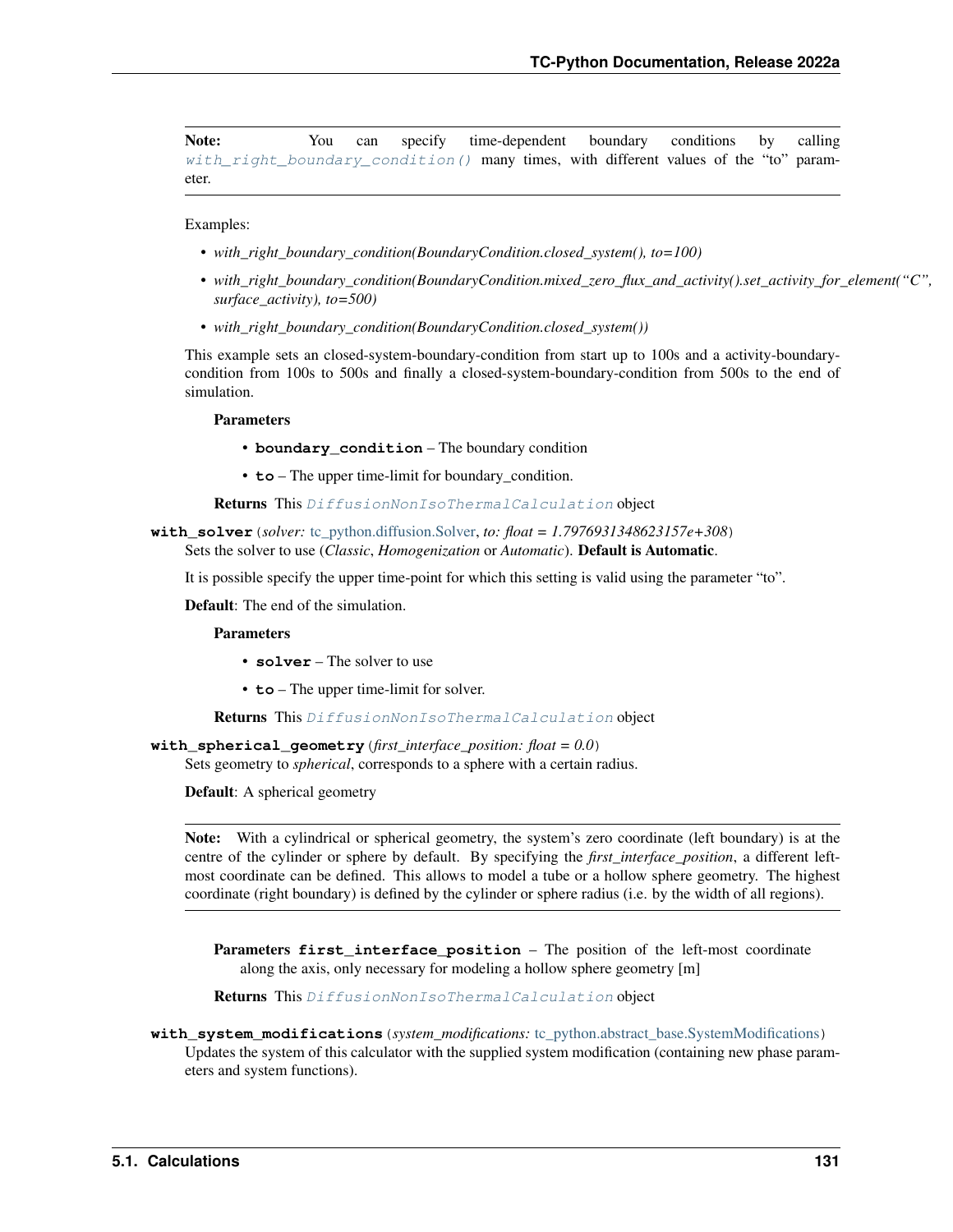Note: This is only possible if the system has been read from unencrypted (i.e. *user*) databases loaded as  $a \star$ .tdb-file.

Parameters **system\_modifications** – The system modification to be performed

Returns This [DiffusionNonIsoThermalCalculation](#page-130-1) object

- **with\_temperature\_profile**(*temperature\_profile:* [tc\\_python.utils.TemperatureProfile](#page-211-1)) Sets the temperature profile to use with this calculation.
	- Parameters **temperature\_profile** The temperature profile object (specifying time / temperature points)

Returns This [DiffusionNonIsoThermalCalculation](#page-130-1) object

**with\_timestep\_control**(*timestep\_control:* [tc\\_python.diffusion.TimestepControl,](#page-152-0) *to: float = 1.7976931348623157e+308*)

Sets the timestep control options.

It is possible specify the upper time-point for which this setting is valid using the parameter "to".

Default: The end of the simulation.

## Parameters

- **timestep\_control** The new timestep control options
- **to** The upper time-limit for timestep\_control.

Returns This [DiffusionNonIsoThermalCalculation](#page-130-1) object

<span id="page-135-0"></span>

| class to python.diffusion.DoubleGeometricGrid(no of points: |                                        | int | $=$       | 50. |
|-------------------------------------------------------------|----------------------------------------|-----|-----------|-----|
|                                                             | lower geometrical factor:              |     | $float =$ |     |
|                                                             | 1.1, upper_geometrical_factor: float = |     |           |     |
| (0.9)                                                       |                                        |     |           |     |

Bases: [tc\\_python.diffusion.CalculatedGrid](#page-117-0)

Represents a double geometric grid.

```
get_lower_geometrical_factor() → float
Returns the lower geometrical factor (for the left half).
```
Returns The lower geometrical factor

**get\_no\_of\_points**() → int Returns number of grid points.

Returns The number of grid points

**get\_type**() → str Type of the grid.

Returns The type of the grid

```
get_upper_geometrical_factor()
```
Returns the upper geometrical factor (for the right half).

Returns The upper geometrical factor

```
set_lower_geometrical_factor(geometrical_factor: float = 1.1)
 Sets the lower (left half) geometrical factor.
```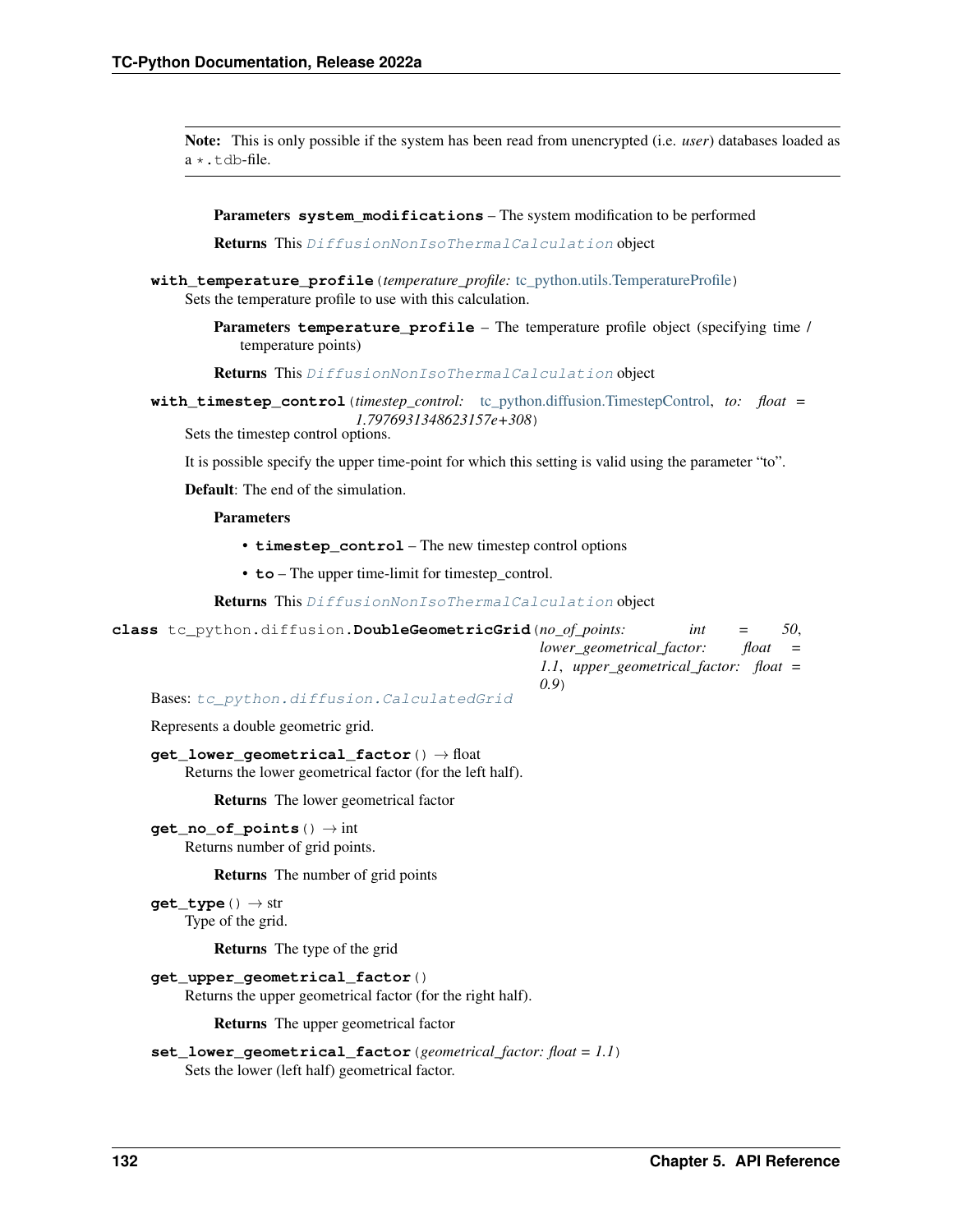Note: A geometrical factor of larger than one yields a higher density of grid points at the lower end of the half and vice versa for a factor smaller than one.

Parameters geometrical\_factor – The geometrical factor for the left half

Returns This [DoubleGeometricGrid](#page-135-0) object

**set\_no\_of\_points**(*no\_of\_points: int = 50*) Sets the number of grid points.

Parameters **no\_of\_points** – The number of points

Returns This [DoubleGeometricGrid](#page-135-0) object

**set\_upper\_geometrical\_factor**(*geometrical\_factor: float = 0.9*) Sets the upper (right half) geometrical factor.

Note: A geometrical factor of larger than one yields a higher density of grid points at the lower end of the half and vice versa for a factor smaller than one.

Parameters geometrical\_factor – The geometrical factor for the right half

Returns This [DoubleGeometricGrid](#page-135-0) object

# <span id="page-136-0"></span>**class** tc\_python.diffusion.**ElementProfile**

Bases: [tc\\_python.diffusion.AbstractElementProfile](#page-115-3)

Factory class providing objects for configuring a step, function or linear initial concentration profile.

# **classmethod constant**(*value: float*)

Factory method that creates a new constant initial concentration profile.

**Parameters value** – The constant composition in the region. [unit as defined in [CompositionProfile](#page-119-1)].

Returns A new [ConstantProfile](#page-119-4) object

#### **classmethod funct**(*dictra\_console\_mode\_function: str*)

Factory method that creates a new initial concentration profile defined by a function in DICTRA Console Mode syntax.

Parameters **dictra\_console\_mode\_function** – The function, expressed in DICTRA Console Mode syntax.

Returns A new [FunctionProfile](#page-138-1) object

Note: This is an advanced feature, preferably a complex concentration profile should be generated using third party libraries and added to the simulation using  $tc\_python.diffusion$ . [PointByPointGrid](#page-148-0).

# **classmethod linear**(*start\_value: float*, *end\_value: float*)

Factory method that creates a new linear initial concentration profile.

**Parameters**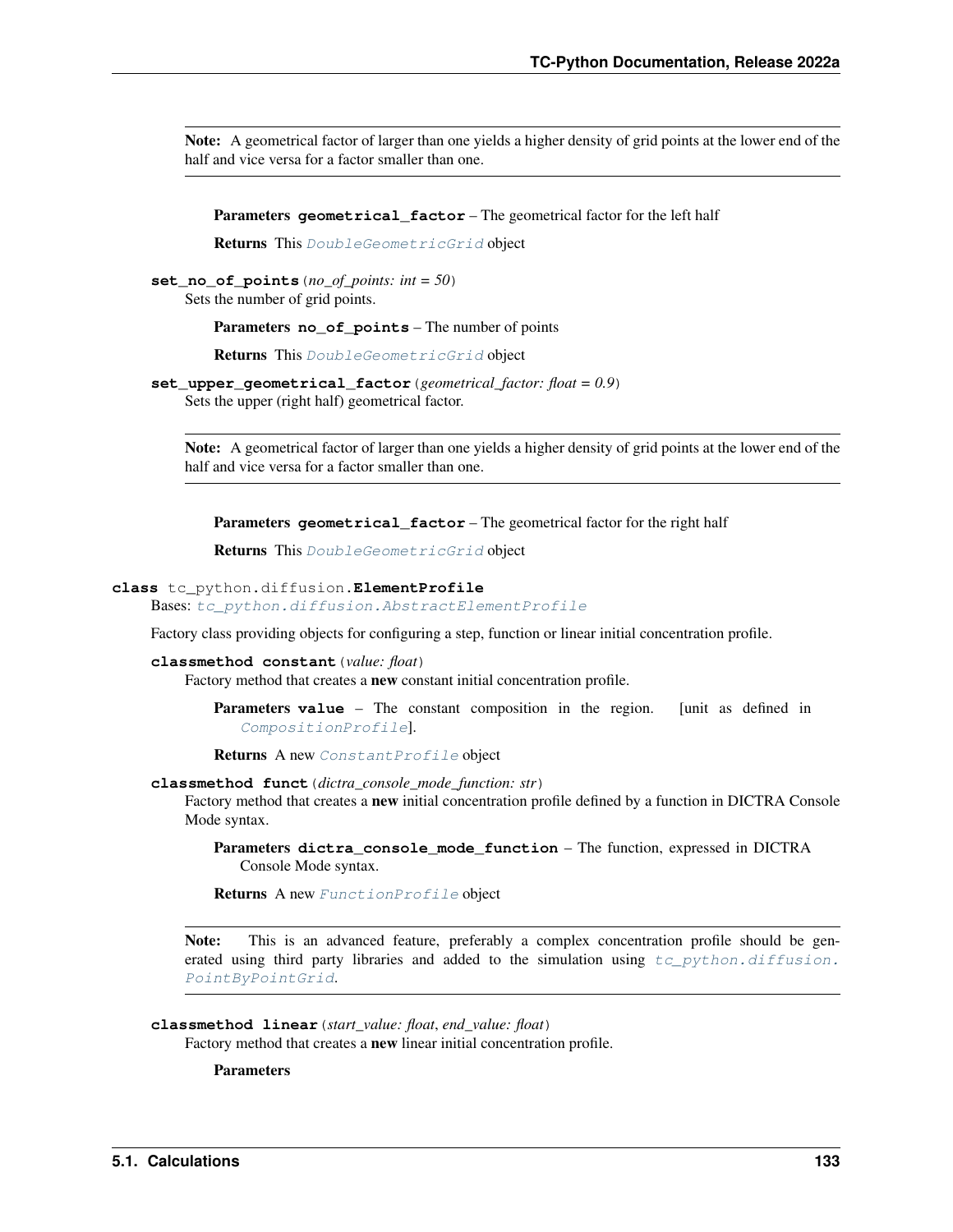- **start value** Composition at the left side of the region [unit as defined in [CompositionProfile](#page-119-1)].
- **end\_value** Composition at the right side of the region [unit as defined in [CompositionProfile](#page-119-1)].

Returns A new [LinearProfile](#page-146-0) object

#### **classmethod step**(*lower\_boundary: float*, *upper\_boundary: float*, *step\_at: float*)

Factory method that creates a new initial concentration profile with a step at the specified distance, otherwise the composition is constant at the specified values.

# Parameters

- **lower\_boundary** Composition before the step [unit as defined in [CompositionProfile](#page-119-1)].
- **upper\_boundary** Composition after the step [unit as defined in [CompositionProfile](#page-119-1)].
- **step\_at** The distance where the step should be [m].

Returns A new [StepProfile](#page-151-2) object

# **class** tc\_python.diffusion.**FixFluxValue**

Bases: [tc\\_python.diffusion.BoundaryCondition](#page-116-0)

```
get_type() → str
```
The type of the boundary condition.

#### Returns The type

**set\_flux**(*element\_name: str*, *J: str = '0'*, *to\_time: float = 1.7976931348623157e+308*)

Enter functions that yield the flux times the molar volume for the specified element. May be a function of time, temperature and pressure: *J(T,P,TIME)*.

#### Parameters

- **element\_name** The name of the element
- **J** the function *J(T,P,TIME)*
- **to** time The max-time for which the flux function is used.

```
class tc_python.diffusion.FixedCompositions(unit_enum: tc_python.diffusion.Unit =
                                             <Unit.MASS_PERCENT: 3>)
```
Bases: [tc\\_python.diffusion.BoundaryCondition](#page-116-0)

Represents a boundary having fixed composition values.

**get\_type**() → str The type of the boundary condition.

# Returns The type

**set\_composition**(*element\_name: str*, *value: float*) Sets the composition for the specified element.

Note: The boundary composition needs to be specified for each element.

# Parameters

• **element\_name** – The name of the element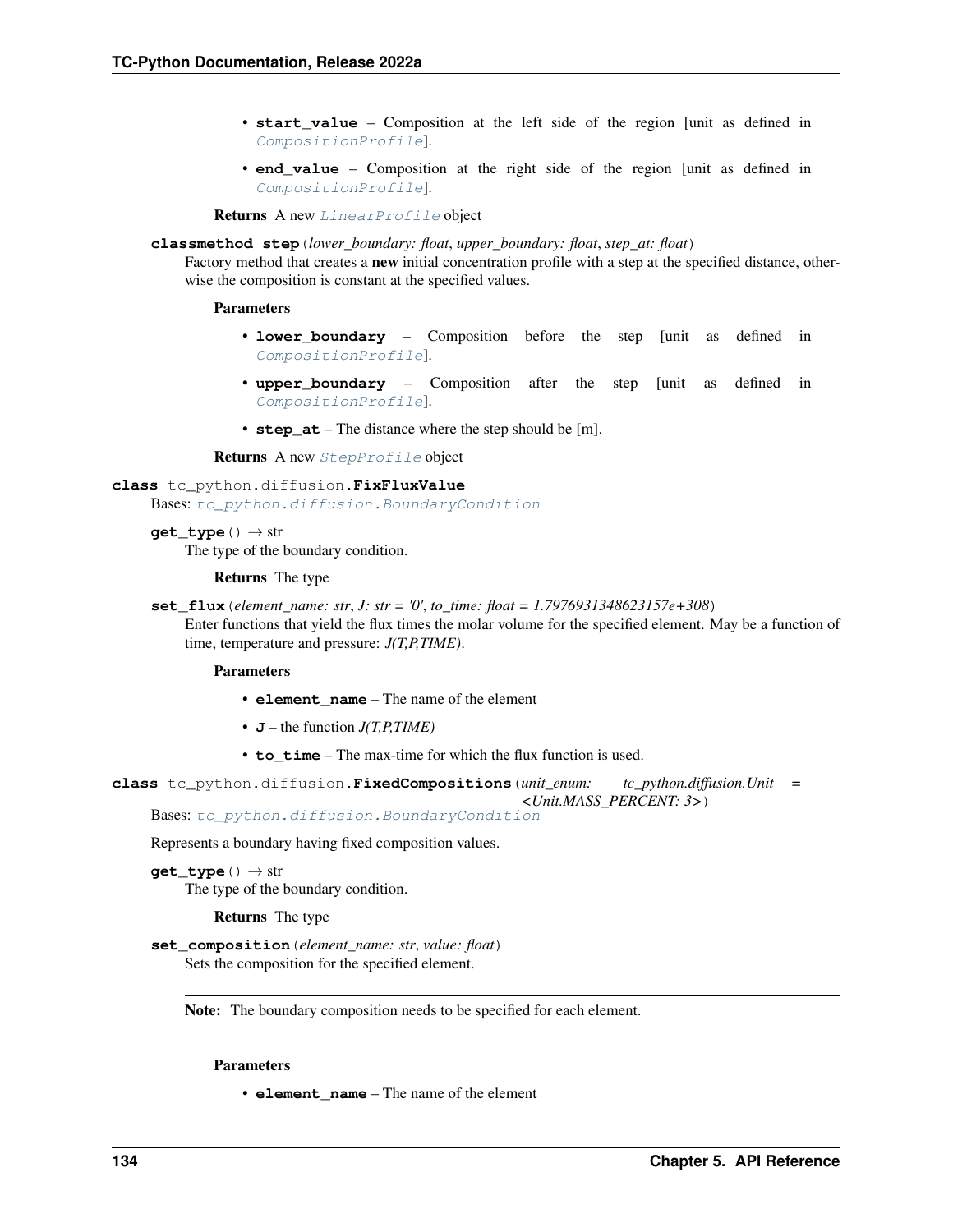• **value** – The composition value [unit according to the constructor parameter]

<span id="page-138-1"></span>**class** tc\_python.diffusion.**FunctionProfile**(*dictra\_console\_mode\_function: str*) Bases: [tc\\_python.diffusion.ElementProfile](#page-136-0)

Creates an initial concentration profile defined by a function in DICTRA Console Mode syntax.

Note: This is an advanced feature, preferably a complex concentration profile should be generated using third party libraries and added to the simulation using  $tc$  python.diffusion.PointByPointGrid.

 $get\_type() \rightarrow str$ 

The type of the element profile.

Returns The type

<span id="page-138-2"></span>**class** tc\_python.diffusion.**GeneralLowerHashinShtrikman**

Bases: [tc\\_python.diffusion.HomogenizationFunctions](#page-140-0)

General lower Hashin-Shtrikman bounds: the outermost shell consists of the phase with the most sluggish kinetics.

Based on a variant of the Hashin-Shtrikman bounds, their geometrical interpretation are concentric spherical shells of each phase.

<span id="page-138-3"></span>**class** tc\_python.diffusion.**GeneralLowerHashinShtrikmanExcludedPhase**(*excluded\_phases: List[str] = []*)

Bases: [tc\\_python.diffusion.HomogenizationFunctions](#page-140-0)

General lower Hashin-Shtrikman bounds: the outermost shell consists of the phase with the most sluggish kinetics.

Based on a variant of the Hashin-Shtrikman bounds, their geometrical interpretation are concentric spherical shells of each phase.

The excluded phases are not considered when evaluating what phase has the most sluggish kinetics.

<span id="page-138-4"></span>**class** tc\_python.diffusion.**GeneralUpperHashinShtrikman**

Bases: [tc\\_python.diffusion.HomogenizationFunctions](#page-140-0)

General upper Hashin-Shtrikman bounds: the innermost shell consists of the phase with the most sluggish kinetics.

Based on a variant of the Hashin-Shtrikman bounds, their geometrical interpretation are concentric spherical shells of each phase.

<span id="page-138-5"></span>**class** tc\_python.diffusion.**GeneralUpperHashinShtrikmanExcludedPhase**(*excluded\_phases:*

*List[str] = []*)

Bases: [tc\\_python.diffusion.HomogenizationFunctions](#page-140-0)

General upper Hashin-Shtrikman bounds: the innermost shell consists of the phase with the most sluggish kinetics.

Based on a variant of the Hashin-Shtrikman bounds, their geometrical interpretation are concentric spherical shells of each phase.

The excluded phases are not considered when evaluating what phase has the most sluggish kinetics.

<span id="page-138-0"></span>**class** tc\_python.diffusion.**GeometricGrid**(*no\_of\_points: int = 50*, *geometrical\_factor: float =*

*1.1*) Bases: [tc\\_python.diffusion.CalculatedGrid](#page-117-0)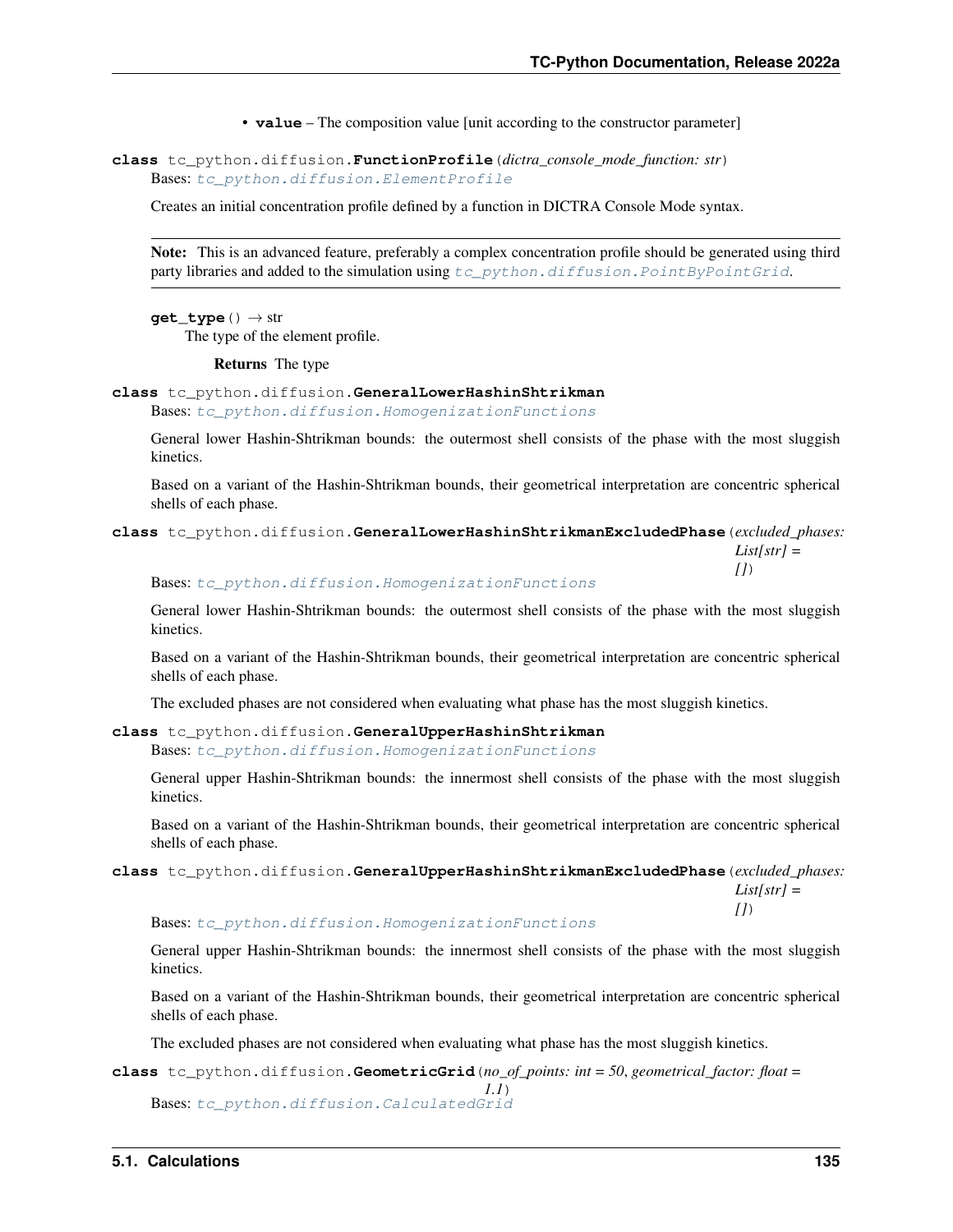Represents a geometric grid.

**get\_geometrical\_factor**() → float Returns the geometrical factor.

Returns The geometrical factor

**get** no of points ()  $\rightarrow$  int Returns the number of grid points.

Returns The number of grid points

**get\_type**() → str Returns the type of grid.

Returns The type

```
set_geometrical_factor(geometrical_factor: float = 1.1)
 Sets the geometrical factor.
```
Note: A geometrical factor larger than one yields a higher density of grid points at the lower end of the region and a factor smaller than one yields a higher density of grid points at the upper end of the region.

Parameters **geometrical\_factor** – The geometrical factor

Returns This [GeometricGrid](#page-138-0) object

**set\_no\_of\_points**(*no\_of\_points: int = 50*) Sets the number of grid points.

Parameters **no\_of\_points** – The number of points

Returns This [GeometricGrid](#page-138-0) object

<span id="page-139-0"></span>**class** tc\_python.diffusion.**GridPoint**(*distance: float*) Bases: object

Represents a grid point, this is used in combination with grids of the type  $tc\_python.diffusion$ . [PointByPointGrid](#page-148-0).

**add\_composition**(*element: str*, *value: float*)

Adds a composition for the specified element to the grid point.

Parameters

• **element** – The element

• **value** – The composition value [unit as defined for the grid]

Returns This [GridPoint](#page-139-0) object

<span id="page-139-1"></span>**class** tc\_python.diffusion.**HashinShtrikmanBoundMajority**

Bases: [tc\\_python.diffusion.HomogenizationFunctions](#page-140-0)

Hashin-Shtrikman bounds with majority phase as matrix phase: the outermost shell consists of the phase with the highest local volume fraction.

<span id="page-139-2"></span>Based on a variant of the Hashin-Shtrikman bounds, their geometrical interpretation are concentric spherical shells of each phase.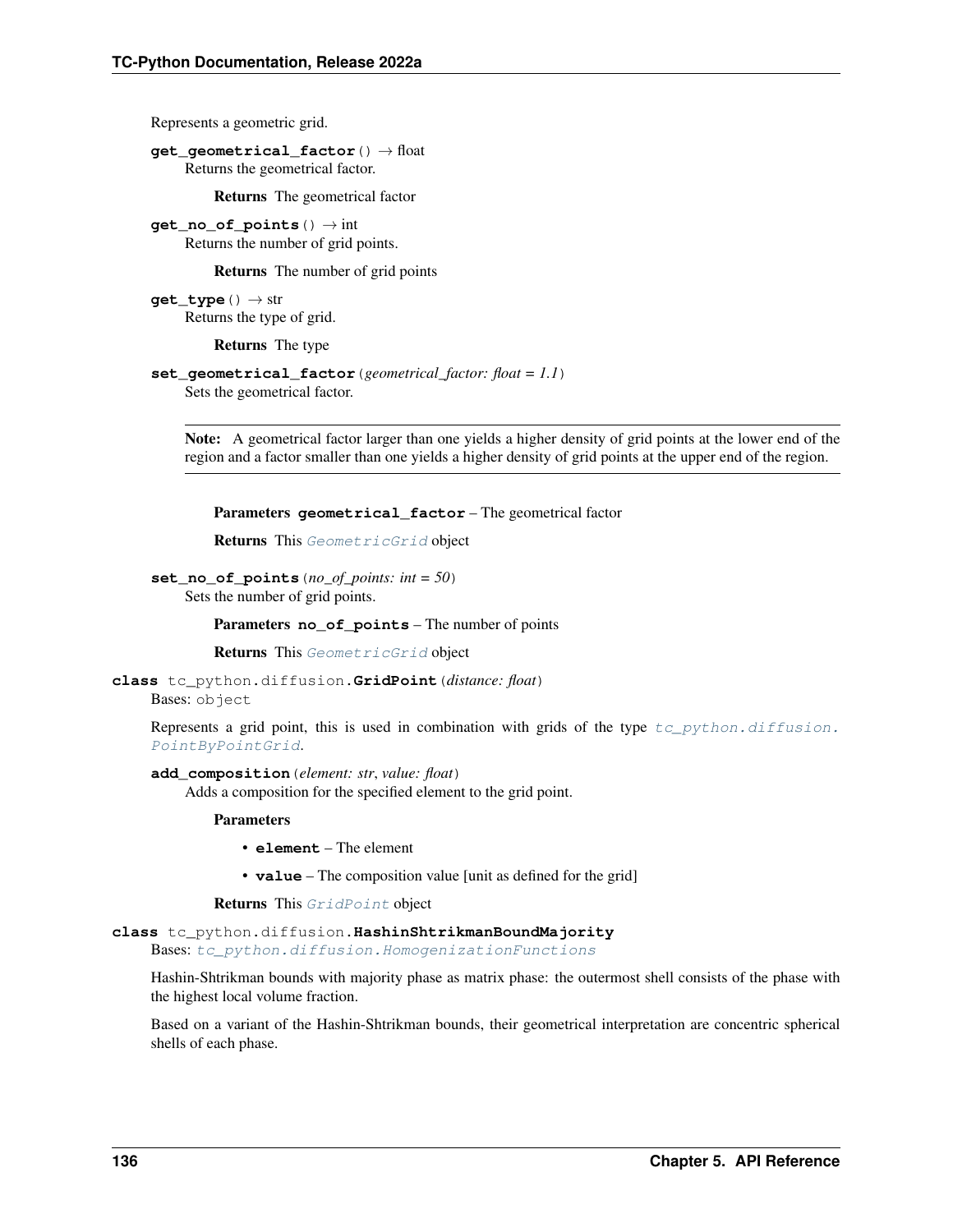**class** tc\_python.diffusion.**HashinShtrikmanBoundMajorityExcludedPhase**(*excluded\_phases: List[str] = []*)

Bases: [tc\\_python.diffusion.HomogenizationFunctions](#page-140-0)

Hashin-Shtrikman bounds with majority phase as matrix phase: the outermost shell consists of the phase with the highest local volume fraction.

Based on a variant of the Hashin-Shtrikman bounds, their geometrical interpretation are concentric spherical shells of each phase.

The excluded phases are not considered when evaluating what phase has the most sluggish kinetics.

<span id="page-140-1"></span>**class** tc\_python.diffusion.**HashinShtrikmanBoundPrescribed**(*matrix\_phase: str*) Bases: [tc\\_python.diffusion.HomogenizationFunctions](#page-140-0)

Hashin-Shtrikman bounds with prescribed phase as matrix phase: the outermost shell consists of the prescribed phase.

Based on a variant of the Hashin-Shtrikman bounds, their geometrical interpretation are concentric spherical shells of each phase.

<span id="page-140-2"></span>**class** tc\_python.diffusion.**HashinShtrikmanBoundPrescribedExcludedPhase**(*matrix\_phase:*

*str*, *excluded\_phases: List[str] = []*)

Bases: [tc\\_python.diffusion.HomogenizationFunctions](#page-140-0)

**class** tc\_python.diffusion.**HomogenizationFunction**(*value*)

Bases: enum.Enum

*Homogenization function* used for the *homogenization solver*. Many homogenization functions are based on a variant of the Hashin-Shtrikman bounds, their geometrical interpretation are concentric spherical shells of each phase. Default: *RULE\_OF\_MIXTURES* (i.e. upper Wiener bounds)

# **GENERAL\_LOWER\_HASHIN\_SHTRIKMAN = 0**

General lower Hashin-Shtrikman bounds: the outermost shell consists of the phase with the most sluggish kinetics.

```
GENERAL_UPPER_HASHIN_SHTRIKMAN = 1
```
General upper Hashin-Shtrikman bounds: the innermost shell consists of the phase with the most sluggish kinetics.

# **HASHIN\_SHTRIKMAN\_BOUND\_MAJORITY = 2**

Hashin-Shtrikman bounds with majority phase as matrix phase: the outermost shell consists of the phase with the highest local volume fraction.

# **INVERSE\_RULE\_OF\_MIXTURES = 4**

Lower Wiener bounds: the geometrical interpretation are continuous layers of each phase orthogonal to the direction of diffusion

## **RULE\_OF\_MIXTURES = 3**

Upper Wiener bounds: the geometrical interpretation are continuous layers of each phase parallel with the direction of diffusion

# <span id="page-140-0"></span>**class** tc\_python.diffusion.**HomogenizationFunctions**

Bases: object

## **classmethod general\_lower\_hashin\_shtrikman**()

Factory method that creates a new homogenization function of the type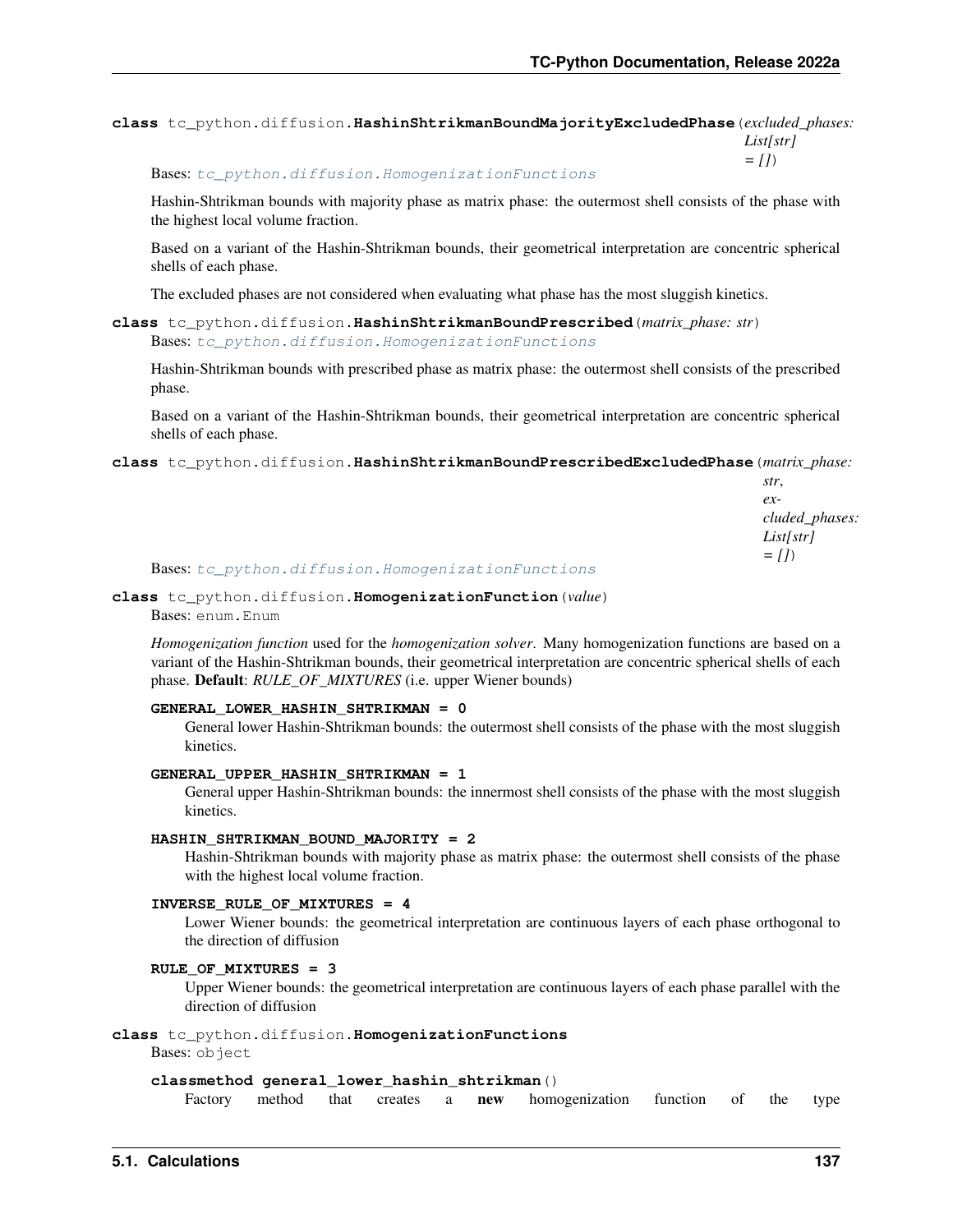### [GeneralLowerHashinShtrikman](#page-138-2).

General lower Hashin-Shtrikman bounds: the outermost shell consists of the phase with the most sluggish kinetics.

Based on a variant of the Hashin-Shtrikman bounds, their geometrical interpretation are concentric spherical shells of each phase.

Returns A new [GeneralLowerHashinShtrikman](#page-138-2) object

**classmethod general\_lower\_hashin\_shtrikman\_excluded\_phase**(*excluded\_phases:*

 $List[str] = []$ <br>function of the Factory method that creates a new homogenization function of the type [GeneralLowerHashinShtrikmanExcludedPhase](#page-138-3).

General lower Hashin-Shtrikman bounds: the outermost shell consists of the phase with the most sluggish kinetics.

Based on a variant of the Hashin-Shtrikman bounds, their geometrical interpretation are concentric spherical shells of each phase. The excluded phases are not considered when evaluating what phase has the most sluggish kinetics.

Parameters **excluded\_phases** – The excluded phases

Returns A new [GeneralLowerHashinShtrikmanExcludedPhase](#page-138-3) object

#### **classmethod general\_upper\_hashin\_shtrikman**()

Factory method that creates a new homogenization function of the type [GeneralUpperHashinShtrikman](#page-138-4).

General upper Hashin-Shtrikman bounds: the innermost shell consists of the phase with the most sluggish kinetics.

Based on a variant of the Hashin-Shtrikman bounds, their geometrical interpretation are concentric spherical shells of each phase.

Returns A new [GeneralUpperHashinShtrikman](#page-138-4) object

#### **classmethod general\_upper\_hashin\_shtrikman\_excluded\_phase**(*excluded\_phases:*

 $List[str] = []$ <br>function of the Factory method that creates a new homogenization function of the type [GeneralUpperHashinShtrikmanExcludedPhase](#page-138-5).

General upper Hashin-Shtrikman bounds: the innermost shell consists of the phase with the most sluggish kinetics.

Based on a variant of the Hashin-Shtrikman bounds, their geometrical interpretation are concentric spherical shells of each phase. The excluded phases are not considered when evaluating what phase has the most sluggish kinetics.

Parameters **excluded\_phases** – The excluded phases

Returns A new [GeneralUpperHashinShtrikmanExcludedPhase](#page-138-5) object

#### **classmethod hashin\_shtrikman\_bound\_majority**()

Factory method that creates a new homogenization function of the type [HashinShtrikmanBoundMajority](#page-139-1).

Hashin-Shtrikman bounds with majority phase as matrix phase: the outermost shell consists of the phase with the highest local volume fraction.

Based on a variant of the Hashin-Shtrikman bounds, their geometrical interpretation are concentric spherical shells of each phase.

Returns A new [HashinShtrikmanBoundMajority](#page-139-1) object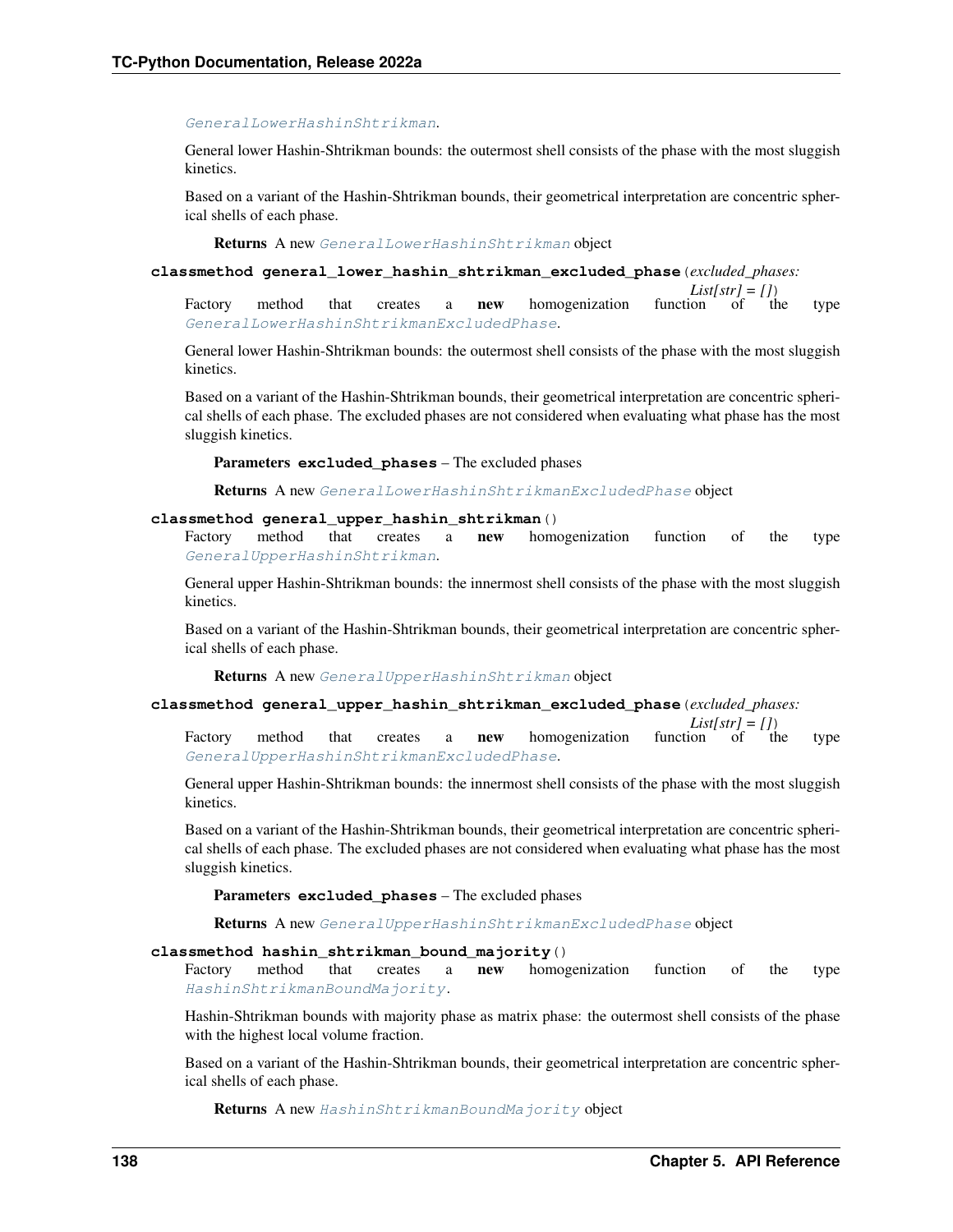**classmethod hashin\_shtrikman\_bound\_majority\_excluded\_phase**(*excluded\_phases:*

 $List[str] = []$ <br>function of the Factory method that creates a **new** homogenization function of the type [HashinShtrikmanBoundMajorityExcludedPhase](#page-139-2).

Hashin-Shtrikman bounds with majority phase as matrix phase: the outermost shell consists of the phase with the highest local volume fraction. Based on a variant of the Hashin-Shtrikman bounds, their geometrical interpretation are concentric spherical shells of each phase. The excluded phases are not considered when evaluating what phase has the most sluggish kinetics.

Parameters **excluded\_phases** – The excluded phases

Returns A new [HashinShtrikmanBoundMajorityExcludedPhase](#page-139-2) object

## **classmethod hashin\_shtrikman\_bound\_prescribed**(*matrix\_phase: str*)

Factory method that creates a new homogenization function of the type [HashinShtrikmanBoundPrescribed](#page-140-1).

Hashin-Shtrikman bounds with prescribed phase as matrix phase: the outermost shell consists of the prescribed phase.

Based on a variant of the Hashin-Shtrikman bounds, their geometrical interpretation are concentric spherical shells of each phase.

Parameters **matrix\_phase** – The matrix phase

Returns A new [HashinShtrikmanBoundPrescribed](#page-140-1) object

**classmethod hashin\_shtrikman\_bound\_prescribed\_excluded\_phase**(*matrix\_phase:*

|  |  |  |                                                                         | str.           | $ex-$ |      |
|--|--|--|-------------------------------------------------------------------------|----------------|-------|------|
|  |  |  |                                                                         | cluded phases: |       |      |
|  |  |  |                                                                         | $List[str] =$  |       |      |
|  |  |  |                                                                         |                |       |      |
|  |  |  | Factory method that creates a <b>new</b> homogenization function of the |                |       | type |
|  |  |  | HashinShtrikmanBoundPrescribedExcludedPhase.                            |                |       |      |

Hashin-Shtrikman bounds with prescribed phase as matrix phase: the outermost shell consists of the prescribed phase.

Based on a variant of the Hashin-Shtrikman bounds, their geometrical interpretation are concentric spherical shells of each phase. The excluded phases are not considered when evaluating what phase has the most sluggish kinetics.

#### Parameters

- **matrix\_phase** The matrix phase
- **excluded\_phases** The excluded phases

Returns A new [HashinShtrikmanBoundPrescribedExcludedPhase](#page-140-2) object

#### **classmethod inverse\_rule\_of\_mixtures**()

Factory method that creates a new homogenization function of the type [InverseRuleOfMixtures](#page-145-1).

Lower Wiener bounds: the geometrical interpretation are continuous layers of each phase orthogonal to the direction of diffusion.

Returns A new [InverseRuleOfMixtures](#page-145-1) object

# **classmethod inverse\_rule\_of\_mixtures\_excluded\_phase**(*excluded\_phases: List[str]*

*= []*) Factory method that creates a **new** homogenization function of the type [InverseRuleOfMixturesExcludedPhase](#page-145-2).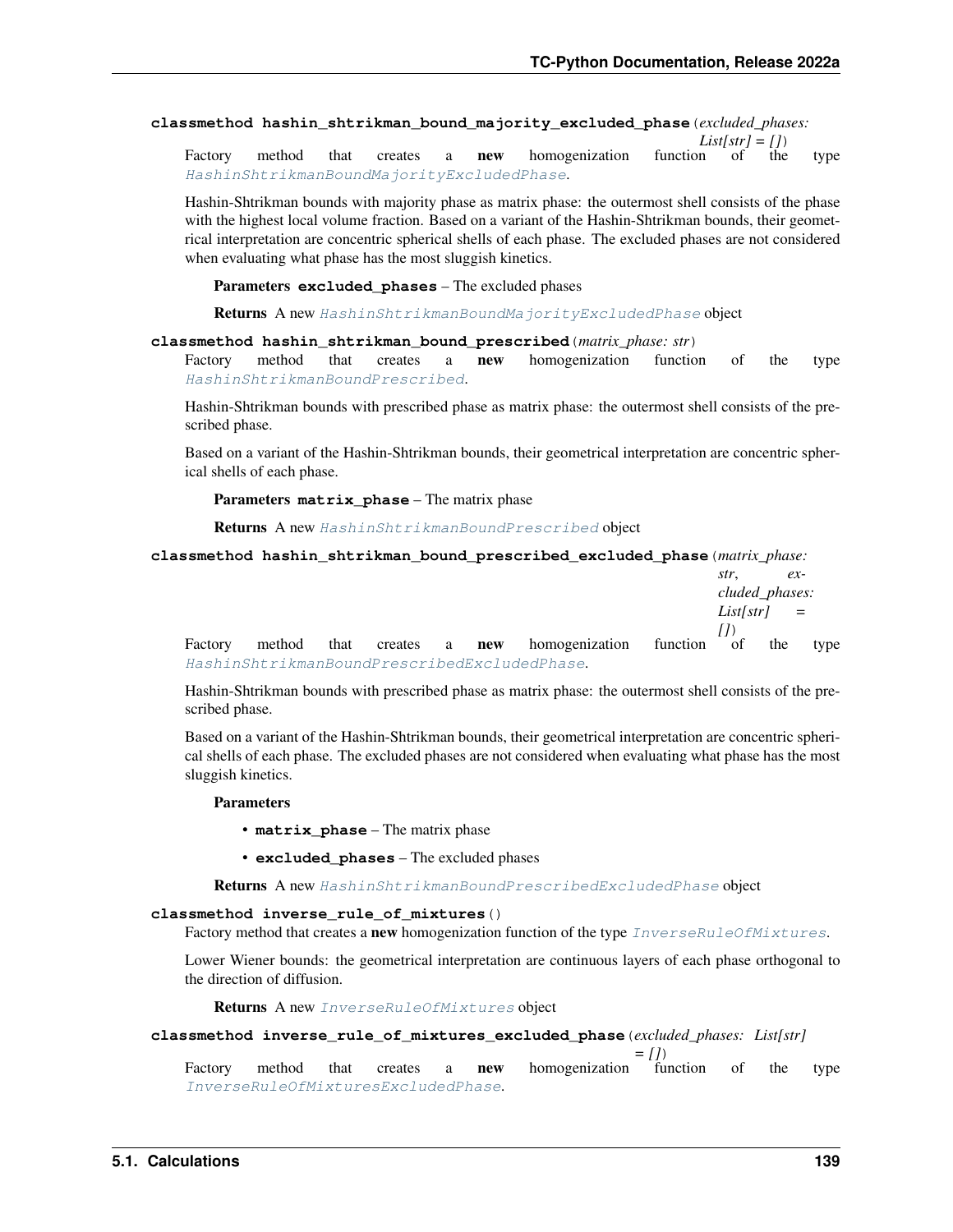Lower Wiener bounds: the geometrical interpretation are continuous layers of each phase orthogonal to the direction of diffusion. Excluded phases are not considered in the diffusion calculations.

Parameters **excluded\_phases** – The excluded phases

Returns A new [InverseRuleOfMixturesExcludedPhase](#page-145-2) object

#### **classmethod labyrinth\_factor\_f**(*matrix\_phase: str*)

Factory method that creates a new homogenization function of the type  $LabyrinthFactorF$ .

The labyrinth factor functions implies that all diffusion takes place in a single continuous matrix phase. The impeding effect on diffusion by phases dispersed in the matrix phase is taken into account by multiplying the flux with the volume fraction of the matrix phase.

Parameters **matrix\_phase** – The matrix phase

Returns A new [LabyrinthFactorF](#page-145-3) object

#### **classmethod labyrinth\_factor\_f2**(*matrix\_phase: str*)

Factory method that creates a new homogenization function of the type  $Labyr inthFactorF2$ .

The labyrinth factor functions implies that all diffusion takes place in a single continuous matrix phase. The impeding effect on diffusion by phases dispersed in the matrix phase is taken into account by multiplying the flux with the volume fraction of the matrix phase squared.

Parameters **matrix\_phase** – The matrix phase

Returns A new [LabyrinthFactorF2](#page-145-4) object

#### **classmethod rule\_of\_mixtures**()

Factory method that creates a **new** homogenization function of the type  $RuleOfMixtures$ .

Upper Wiener bounds: the geometrical interpretation are continuous layers of each phase parallel with the direction of diffusion.

Returns A new [RuleOfMixtures](#page-150-0) object

```
classmethod rule_of_mixtures_excluded_phase(excluded_phases: List[str] = [])
```
Factory method that creates a **new** homogenization function of the type [RuleOfMixturesExcludedPhase](#page-150-1).

Upper Wiener bounds: the geometrical interpretation are continuous layers of each phase parallel with the direction of diffusion. Excluded phases are not considered in the diffusion calculations.

Parameters **excluded\_phases** – The excluded phases

Returns A new [RuleOfMixturesExcludedPhase](#page-150-1) object

```
class tc_python.diffusion.HomogenizationSolver
```
Bases: [tc\\_python.diffusion.Solver](#page-151-0)

Solver using the *Homogenization model*.

Note: This solver always uses the homogenization model, even if all regions have only one phase. The solver is significantly slower than the Classic model. Use the  $tc\_python$ .diffusion.AutomaticSolver instead if you do not need that behavior.

# **disable\_global\_minimization**()

Disables global minimization to be used in equilibrium calculations. Default: Disabled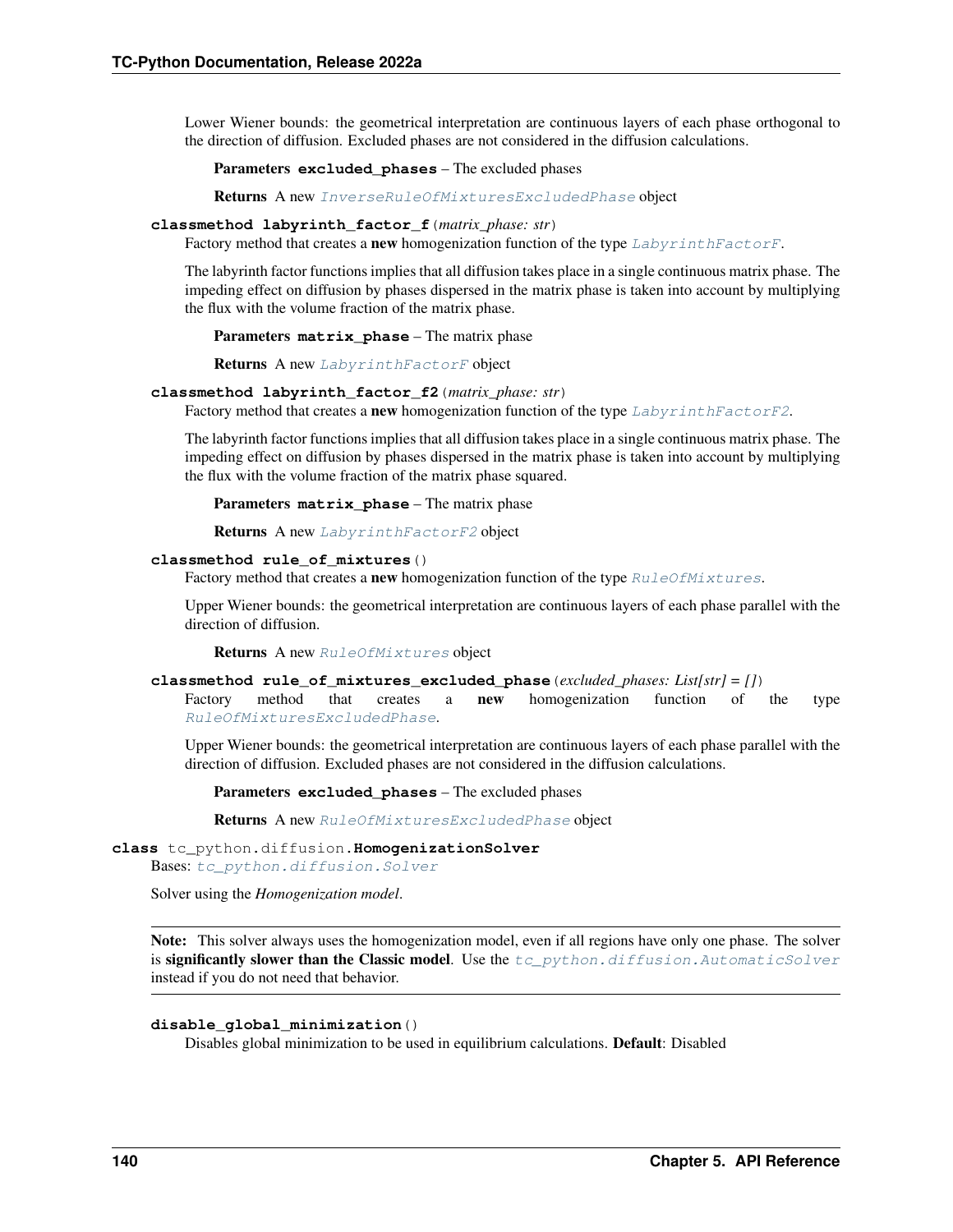Note: In general, using global minimization significantly increases the simulation time, but there is also a significantly reduced risk for non-converged equilibrium calculations.

Returns A new [HomogenizationSolver](#page-143-0) object

#### **disable\_interpolation\_scheme**()

Configures the simulation not use *any interpolation scheme*. Default: To use the *logarithmic interpolation scheme* with 10000 discretization steps

Note: The homogenization scheme can be switched on by using *with\_linear\_interpolation\_scheme* or *with\_logarithmic\_interpolation\_scheme*.

#### **enable\_global\_minimization**()

Enables global minimization to be used in equilibrium calculations. Default: Disabled

Note: In general, using global minimization significantly increases the simulation time, but there is also a significantly reduced risk for non-converged equilibrium calculations.

Returns A new [HomogenizationSolver](#page-143-0) object

#### **get\_type**() → str

The type of solver.

Returns The type

### **set\_fraction\_of\_free\_memory\_to\_use**(*fraction: float*)

Sets the maximum fraction of free physical memory to be used by the interpolation scheme. Default: 1 / 10 of the free physical memory

Parameters **fraction** – The maximum free physical memory fraction to be used

Returns A new [HomogenizationSolver](#page-143-0) object

**set\_homogenization\_function**(*homogenization\_function\_enum:*

*tc\_python.diffusion.HomogenizationFunction = <HomogenizationFunction.RULE\_OF\_MIXTURES: 3>*)

Sets the *homogenization function* used by the *homogenization model*.

Note: Deprecated in version 2021b: Use  $with\_function()$  instead. This method will be removed in release 2022b.

Default is RULE\_OF\_MIXTURES.

Parameters **homogenization\_function\_enum** – The homogenization function used by the homogenization model

Returns A new [HomogenizationSolver](#page-143-0) object

#### **set\_memory\_to\_use**(*memory\_in\_megabytes: float*)

Sets the maximum physical memory in megabytes to be used by the interpolation scheme. Default: 1000 MBytes of the free physical memory

Parameters **memory\_in\_megabytes** – The maximum physical memory to be used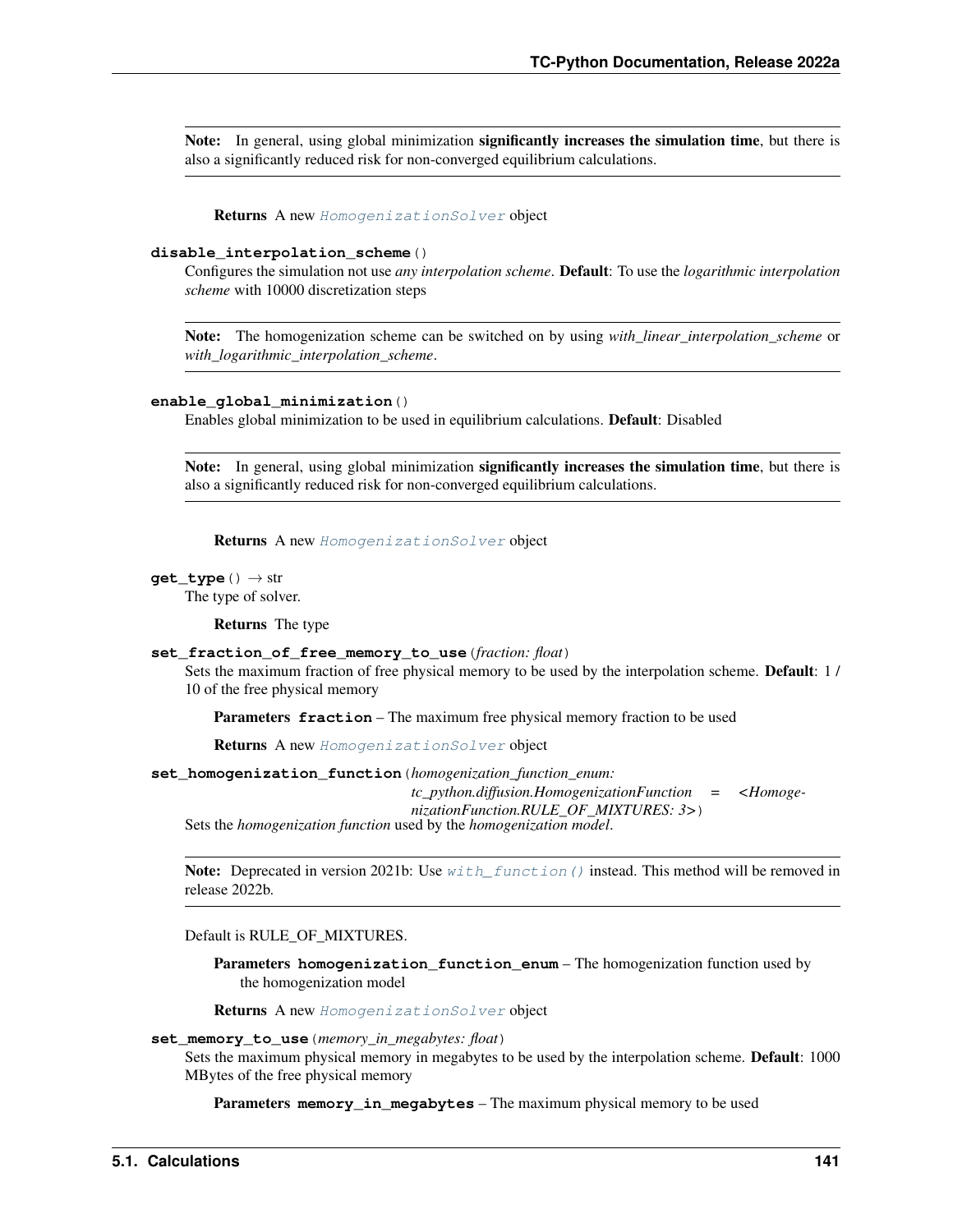Returns A new [HomogenizationSolver](#page-143-0) object

<span id="page-145-0"></span>**with\_function**(*homogenization\_function:* [tc\\_python.diffusion.HomogenizationFunctions](#page-140-0)) Sets the *homogenization function* used by the *homogenization model*.

> Parameters **homogenization\_function** – The homogenization function used by the homogenization model

Returns A new [HomogenizationSolver](#page-143-0) object

## **with\_linear\_interpolation\_scheme**(*steps: int = 10000*)

Configures the simulation to use the *linear interpolation scheme*. Default: To use the *logarithmic interpolation scheme* with 10000 discretization steps

Parameters **steps** – The number of discretization steps in each dimension

Returns A new [HomogenizationSolver](#page-143-0) object

**with\_logarithmic\_interpolation\_scheme**(*steps: int = 10000*)

Configures the simulation to use the *linear interpolation scheme*. Default: To use the *logarithmic interpolation scheme* with 10000 discretization steps

Parameters **steps** – The number of discretization steps in each dimension

Returns A new [HomogenizationSolver](#page-143-0) object

**class** tc\_python.diffusion.**InverseRuleOfMixtures** Bases: [tc\\_python.diffusion.HomogenizationFunctions](#page-140-0)

Lower Wiener bounds: the geometrical interpretation are continuous layers of each phase orthogonal to the direction of diffusion.

**class** tc\_python.diffusion.**InverseRuleOfMixturesExcludedPhase**(*excluded\_phases:*

Bases: [tc\\_python.diffusion.HomogenizationFunctions](#page-140-0)

Lower Wiener bounds: the geometrical interpretation are continuous layers of each phase orthogonal to the direction of diffusion.

Excluded phases are not considered in the diffusion calculations.

**class** tc\_python.diffusion.**LabyrinthFactorF**(*matrix\_phase: str*) Bases: [tc\\_python.diffusion.HomogenizationFunctions](#page-140-0)

The labyrinth factor functions implies that all diffusion takes place in a single continuous matrix phase. The impeding effect on diffusion by phases dispersed in the matrix phase is taken into account by multiplying the flux with the volume fraction of the matrix phase.

```
class tc_python.diffusion.LabyrinthFactorF2(matrix_phase: str)
    Bases: tc_python.diffusion.HomogenizationFunctions
```
The labyrinth factor functions implies that all diffusion takes place in a single continuous matrix phase. The impeding effect on diffusion by phases dispersed in the matrix phase is taken into account by multiplying the flux with the volume fraction of the matrix phase squared.

```
class tc_python.diffusion.LinearGrid(no_of_points: int = 50)
    Bases: tc_python.diffusion.CalculatedGrid
```
Represents an equally spaced grid.

**get** no of points ()  $\rightarrow$  int Returns the number of grid points.

Returns The number of grid points

*List[str] = []*)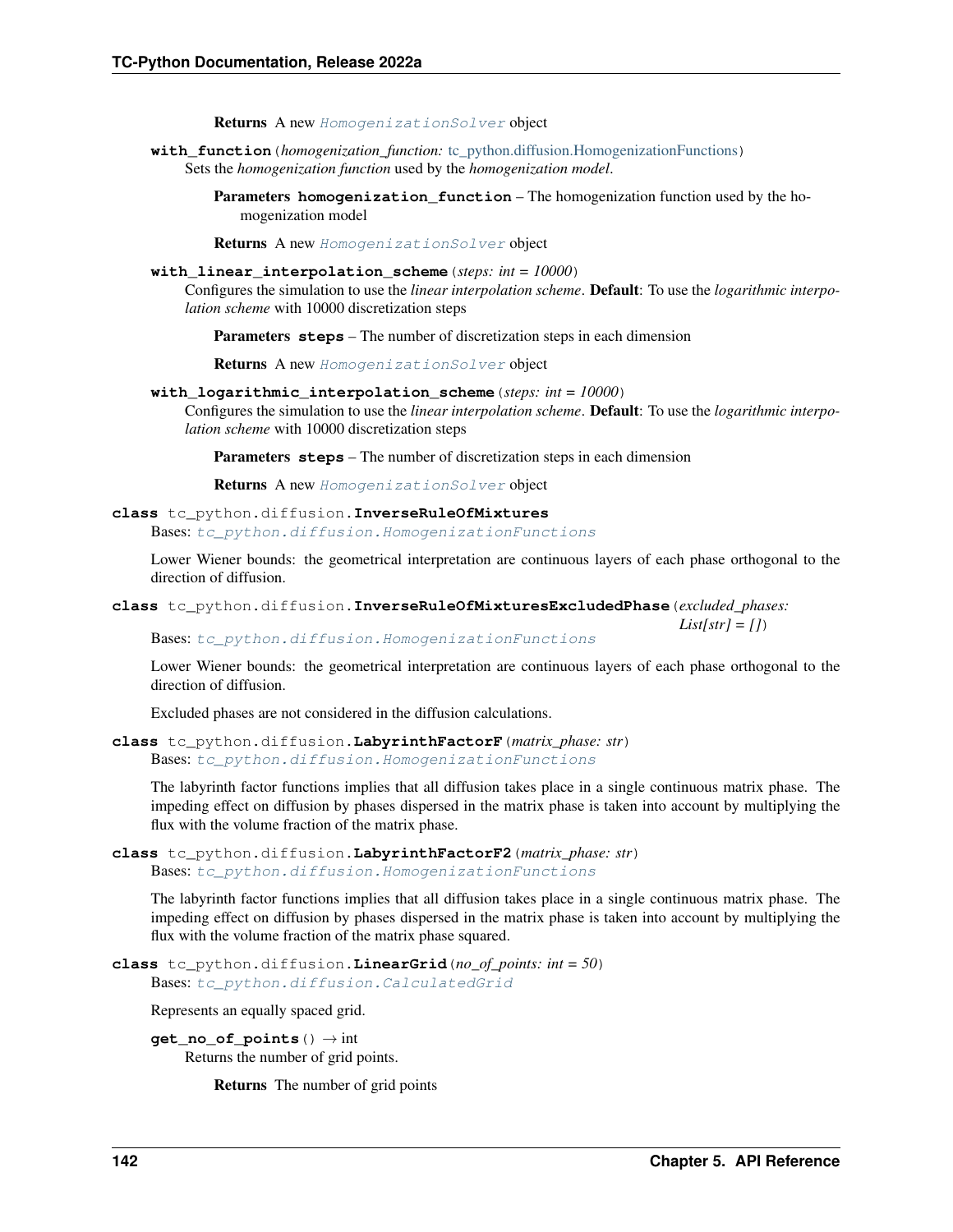**get\_type**() → str Type of the grid.

Returns The type

**set\_no\_of\_points**(*no\_of\_points: int = 50*) Sets the number of grid points.

Parameters **no\_of\_points** – The number of points

Returns This [LinearGrid](#page-145-1) object

**class** tc\_python.diffusion.**LinearProfile**(*start\_value: float*, *end\_value: float*) Bases: [tc\\_python.diffusion.ElementProfile](#page-136-0)

Represents a linear initial concentration profile.

**get\_type**() → str The type of the element profile.

Returns The type

```
class tc_python.diffusion.MixedZeroFluxAndActivity
```
Bases: [tc\\_python.diffusion.BoundaryCondition](#page-116-0)

Represents a boundary having zero-flux as well as fixed-activity conditions.

Default: On that boundary for every element without an explicitly defined condition, a zero-flux boundary condition is used.

```
get_type() → str
```
The type of the boundary condition.

Returns The type

**set\_activity\_for\_element**(*element\_name: str*, *activity: str*, *to\_time: float =*

*1.7976931348623157e+308*) Sets an activity expression for an element at the boundary. Enter a formula that the software evaluates during the calculation.

The formula can be:

- a function of the variable *TIME*
- a constant

The formula must be written with these rules:

- a number must begin with a number (not a *.*)
- a number must have a dot or an exponent (*E*)

The operators *+*, *-*, *\**, */*, *\*\** (exponentiation) can be used and with any level of parenthesis. As shown, the following operators must be followed by open and closed parentheses *()*

- *SQRT(X)* is the square root
- *EXP(X)* is the exponential
- *LOG(X)* is the natural logarithm
- *LOG10(X)* is the base 10 logarithm
- *SIN(X)*, *COS(X)*, *TAN(X)*, *ASIN(X)*, *ACOS(X)*, *ATAN(X)*
- *SINH(X)*, *COSH(X)*, *TANH(X)*, *ASINH(X)*, *ACOSH(X)*, *ATANH(X)*
- *SIGN(X)*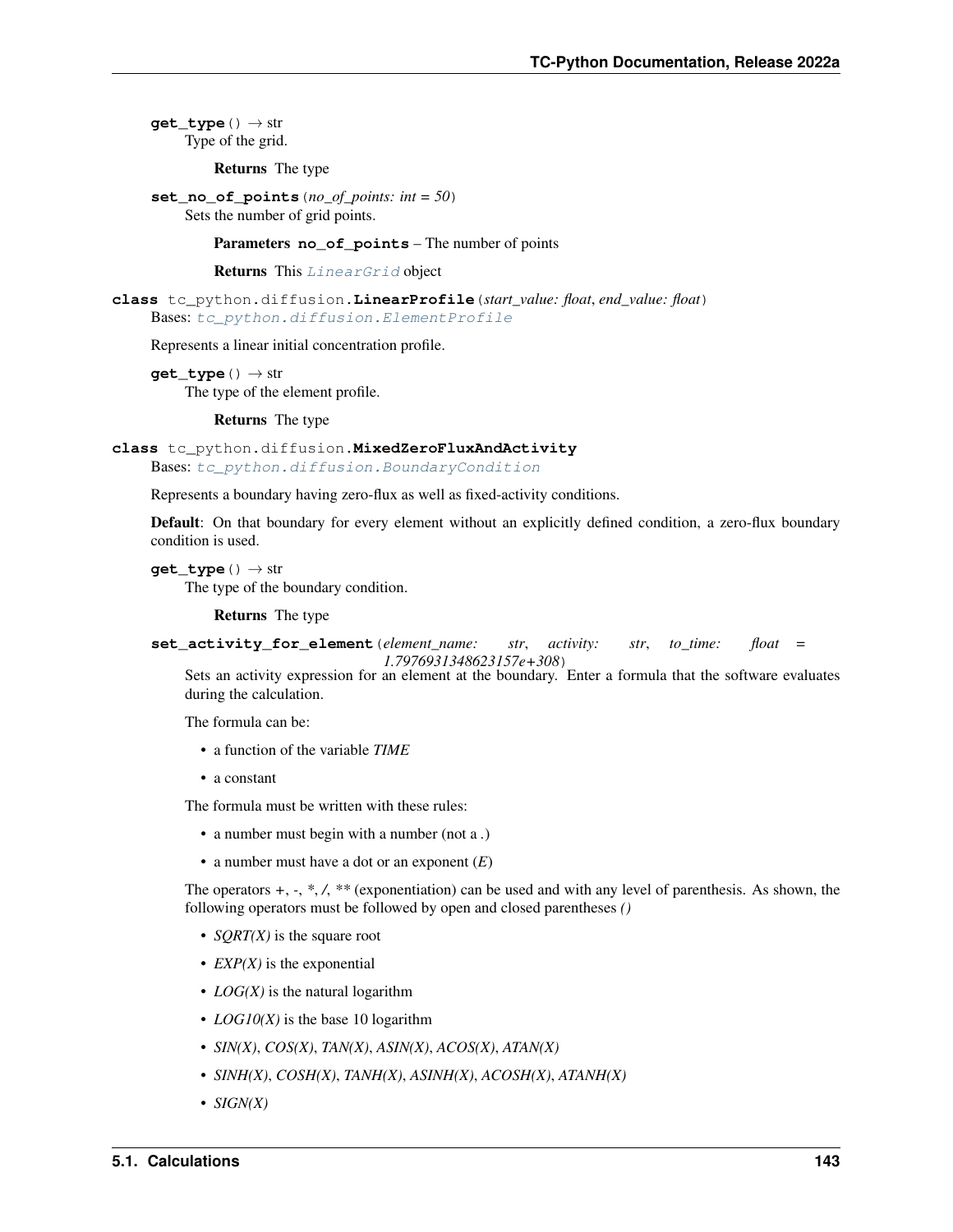• *ERF(X)* is the error function

Default: the expression entered is used for the entire simulation.

## **Parameters**

- **element\_name** The name of the element
- **activity** The activity
- **to** time The max-time for which the activity is used.
- **set\_zero\_flux\_for\_element**(*element\_name: str*)
	- Sets a zero-flux condition for an element at the boundary. Default for all elements at the boundary without an explicitly defined condition
		- Parameters **element\_name** The name of the element

<span id="page-147-0"></span>**class** tc\_python.diffusion.**Options**

Bases: object

General simulation conditions for the diffusion calculations.

### **disable\_forced\_starting\_values\_in\_equilibrium\_calculations**()

Disables forced starting values for the equilibrium calculations. The default is 'enable\_automatic\_forced\_starting\_values\_in\_equilibrium\_calculations'.

Returns This [Options](#page-147-0) object

#### disable save results to file()

Disables the saving of results to file during the simulation. **Default**: Saving of the results at every timestep

Returns This [Options](#page-147-0) object

### **enable\_automatic\_forced\_starting\_values\_in\_eq\_calculations**()

Lets calculation engine decide if forced start values for the equilibrium calculations should be used. This is the default setting.

Returns This [Options](#page-147-0) object

## **enable\_forced\_starting\_values\_in\_equilibrium\_calculations**()

Enables forced start values for the equilibrium calculations. The default is 'enable automatic forced starting values in equilibrium calculations'.

Returns This [Options](#page-147-0) object

## **enable\_save\_results\_to\_file**(*every\_nth\_step: int = - 1*)

Enables and configures saving of results to file during the simulation. They can be saved for every n-th or optionally for every timestep (*-1*). Default: Saving of the results at every timestep

Parameters **every\_nth\_step** – -1 or a value ranging from 0 to 99

Returns This [Options](#page-147-0) object

## **enable\_time\_integration\_method\_automatic**()

Enables automatic selection of integration method. This is the default method.

Returns This [Options](#page-147-0) object

### **enable\_time\_integration\_method\_euler\_backwards**()

Enables *Euler backwards* integration. The default method is enable time integration method automatic.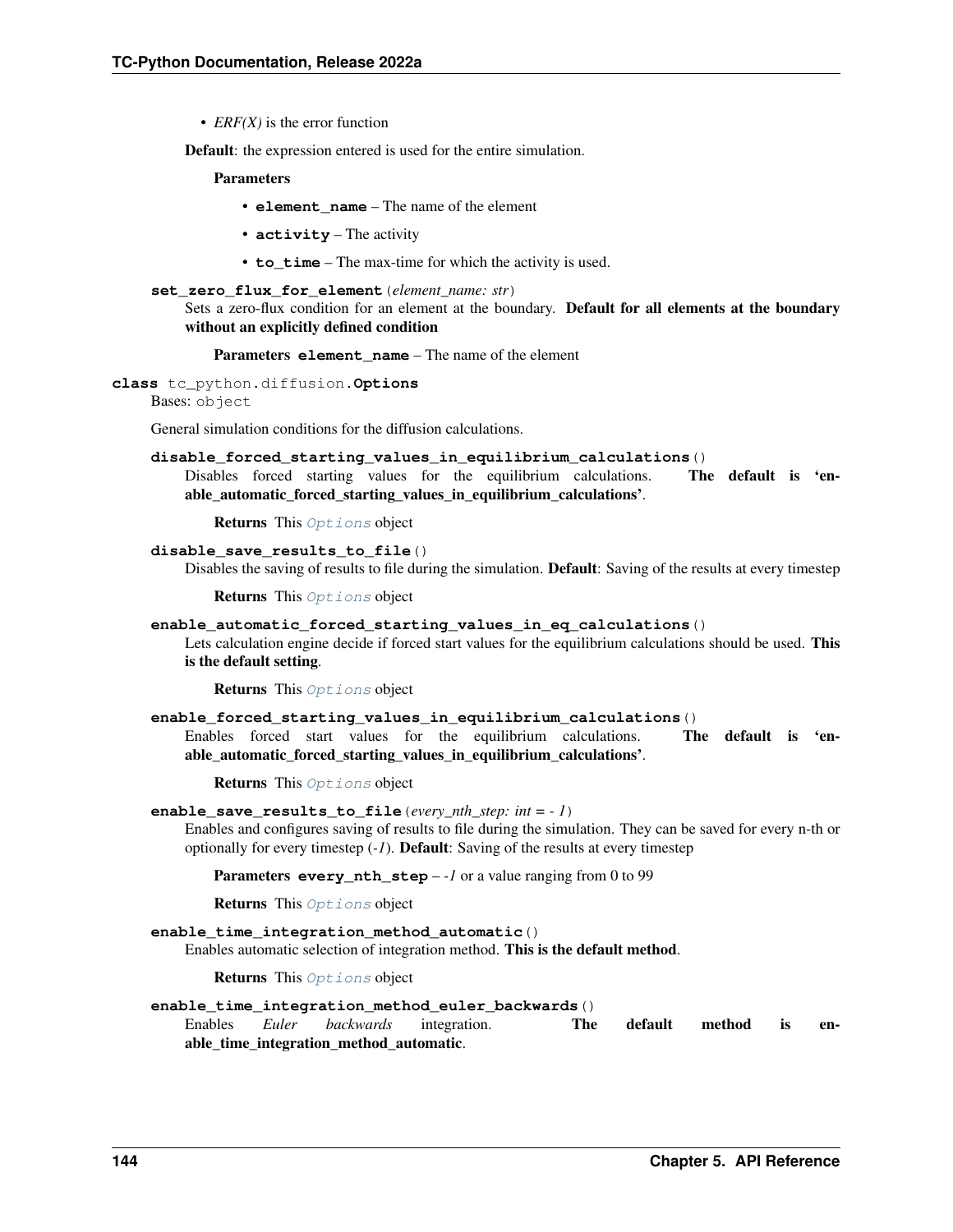Note: This method is more stable but less accurate and may be necessary if large fluctuations occur in the profiles.

Returns This [Options](#page-147-0) object

**enable\_time\_integration\_method\_trapezoidal**()

Enables *trapezoidal* integration.

Note: If large fluctuations occur in the profiles, it may be necessary to use the more stable but less accurate *Euler backwards method*.

Returns This [Options](#page-147-0) object

```
set_default_driving_force_for_phases_allowed_to_form_at_interf(driving_force:
                                                                      float = 1e-
                                                                      05)
```
Sets the default required driving force for phases allowed to form at the interfaces. Default: 1.0e-5

Note: The required driving force (evaluated as *DGM(ph)*) is used for determining whether an inactive phase is stable, i.e. actually formed. *DGM* represents the driving force normalized by *RT* and is dimensionless.

Parameters **driving\_force** – The driving force (*DGM(ph)*) [-]

Returns This [Options](#page-147-0) object

```
class tc_python.diffusion.PointByPointGrid(unit_enum: tc_python.diffusion.Unit =
                                               <Unit.MASS_PERCENT: 3>)
```
Bases: [tc\\_python.diffusion.AbstractGrid](#page-115-0)

Represents a point-by-point grid. This is setting the grid and the compositions at once, it is typically used to enter a measured composition profile or the result from a previous calculation.

Note: If a point-by-point grid is used, it is not necessary to specify the grid and composition profile separately.

**add\_point**(*grid\_point:* [tc\\_python.diffusion.GridPoint](#page-139-0)) Adds a grid point to the grid.

Parameters **grid\_point** – The grid point

Returns This [PointByPointGrid](#page-148-0) object

**get\_type**() → str Type of the grid.

Returns The type

```
class tc_python.diffusion.Region(name: str)
    Bases: object
```
Represents a region of the simulation domain that can contain more that one phase.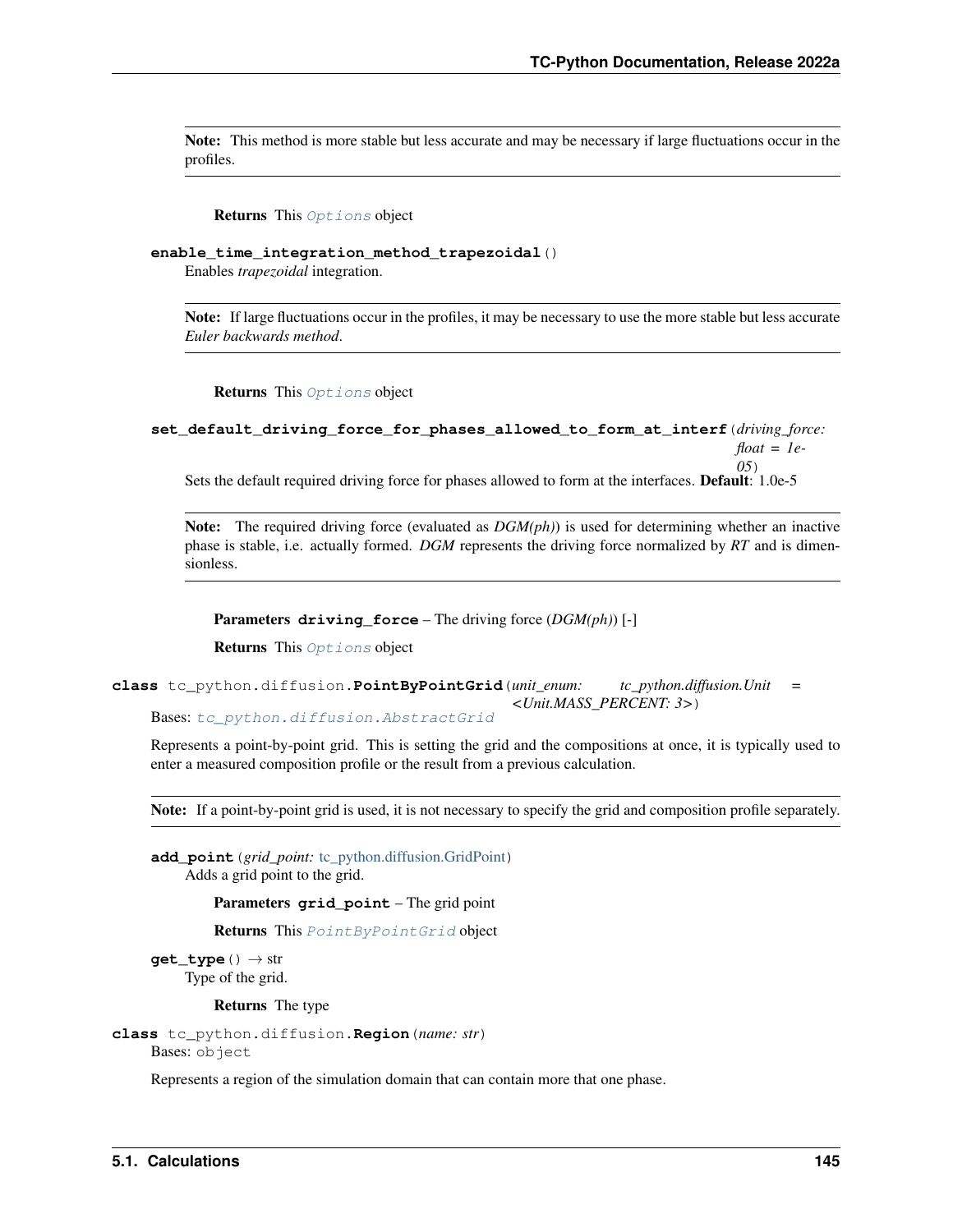Note: The first added phase represents the matrix phase, while all later added phases are *spheriod phases*, i.e. precipitate phases.

```
add_phase(phase_name: str, is_matrix_phase: bool = False)
```
Adds a phase to the region, each region must contain at least one phase.

Note: Normally the *matrix phase* and the *precipitate phases* are automatically chosen based on the presence of all profile elements in the phase and if it has diffusion data. If multiple phases have equal properties, the phase that was added first is chosen. The matrix phase can be explicitly set by using *is\_matrix\_phase=True*.

Note: If multiple phases are added to a region, the *homogenization model* is applied. That means that average properties of the local phase mixture are used.

## Parameters

- **phase\_name** The phase name
- **is\_matrix\_phase** If set to *True* this phase is explicitly set as matrix phase for the region, if no phase is set to *True*, the matrix phase is chosen automatically

Returns This [Region](#page-148-1) object

```
add_phase_allowed_to_form_at_left_interface(phase_name: str, driving_force: float =
```
*1e-05*) Adds a phase allowed to form at the left boundary of the region (an *inactive phase*). The phase will only appear at the interface as a new automatic region if the driving force to form it is sufficiently high.

## Parameters

- **phase\_name** The phase name
- **driving\_force** The driving force for the phase to form (*DGM(ph)*)

Returns This [Region](#page-148-1) object

```
add_phase_allowed_to_form_at_right_interface(phase_name: str, driving_force: float
```
*= 1e-05*) Adds a phase allowed to form at the right boundary of the region (an *inactive phase*). The phase will only appear at the interface as a new automatic region if the driving force to form it is sufficiently high.

## Parameters

- **phase\_name** The phase name
- **driving\_force** The driving force for the phase to form (*DGM(ph)*)

Returns This [Region](#page-148-1) object

## **remove\_all\_phases**()

Removes all previously added phases from the region.

## Returns This [Region](#page-148-1) object

```
set_width(width: float)
```
Defined the width of the region.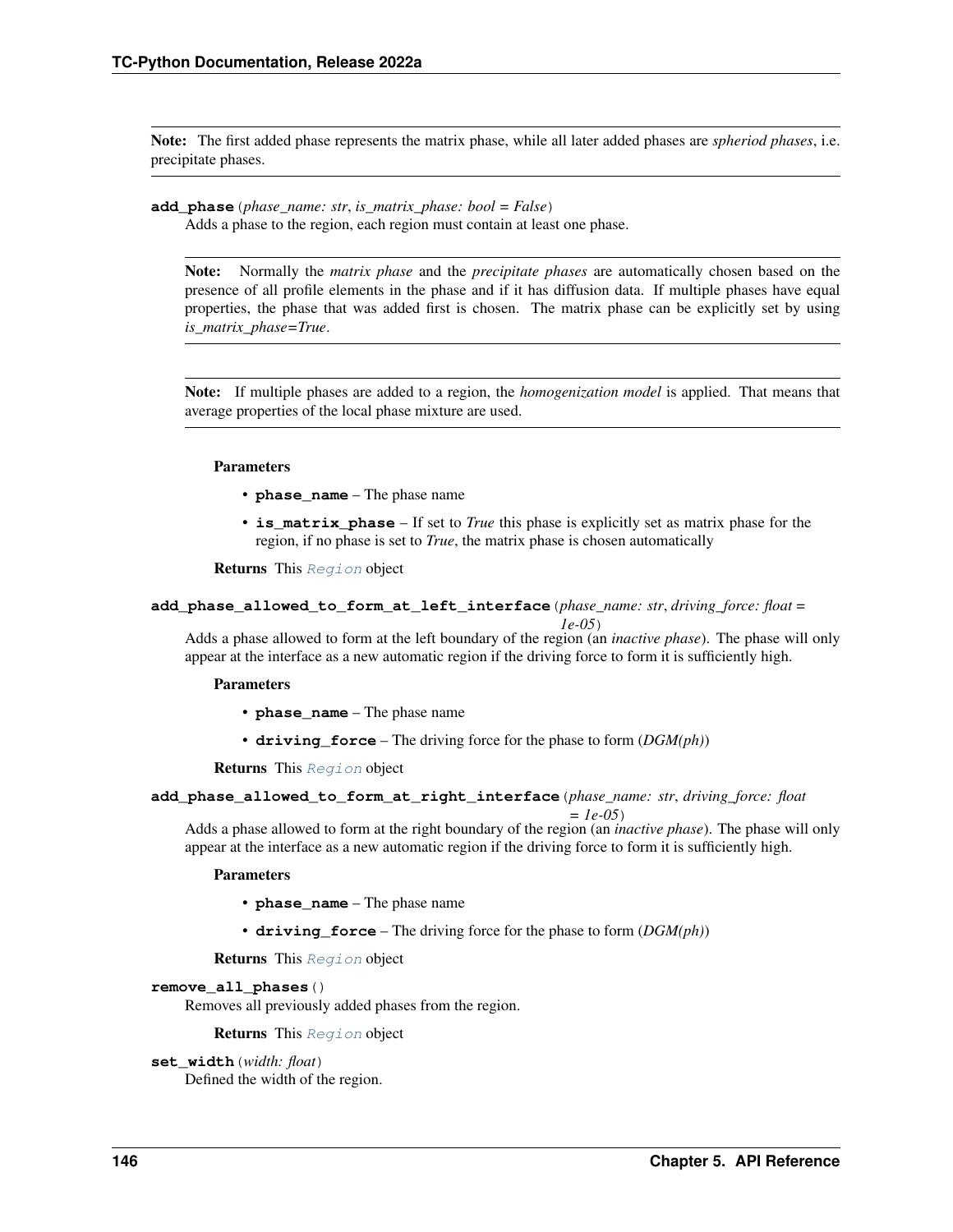Note: This method needs only to be used if a calculated grid has been defined (using  $with\_grid()$ ).

Parameters **width** – The width [m]

Returns This [Region](#page-148-1) object

<span id="page-150-2"></span>**with\_composition\_profile**(*initial\_compositions:* [tc\\_python.diffusion.CompositionProfile](#page-119-0)) Defines the initial composition profiles for all elements in the region.

**Note:** This method needs only to be used if a calculated grid has been defined (using  $with\_grid()$ ).

Parameters **initial\_compositions** – The initial composition profiles for all elements

Returns This [Region](#page-148-1) object

### <span id="page-150-0"></span>**with grid** (*grid:* tc python.diffusion.CalculatedGrid)

Defines a calculated grid in the region. If measured composition profiles or the result from a previous calculation should be used, instead [with\\_point\\_by\\_point\\_grid\\_containing\\_compositions\(\)](#page-150-1) needs to be applied.

Note: The composition profiles need to be defined separately using [with\\_composition\\_profile\(\)](#page-150-2), additionally the region width needs to be specified using [set\\_width\(\)](#page-149-0).

Parameters **grid** – The grid

**Returns** This [Region](#page-148-1) object

## <span id="page-150-1"></span>**with\_point\_by\_point\_grid\_containing\_compositions**(*grid:*

[tc\\_python.diffusion.PointByPointGrid](#page-148-0))

Defines a point-by-point grid in the region. This is setting the grid and the compositions at once, it is typically used to enter a measured composition profile or the result from a previous calculation. If the composition profile should be calculated (linear, geometric, ...) with grid() should be used instead.

Note: If a point-by-point grid is used,  $with\_grid()$ , with composition profile() and [set\\_width\(\)](#page-149-0) are unnecessary and must not be used.

Parameters **grid** – The point-by-point grid

Returns This [Region](#page-148-1) object

```
class tc_python.diffusion.RuleOfMixtures
```
Bases: [tc\\_python.diffusion.HomogenizationFunctions](#page-140-0)

Upper Wiener bounds: the geometrical interpretation are continuous layers of each phase parallel with the direction of diffusion.

*[]*)

**class** tc\_python.diffusion.**RuleOfMixturesExcludedPhase**(*excluded\_phases: List[str] =*

Bases: [tc\\_python.diffusion.HomogenizationFunctions](#page-140-0)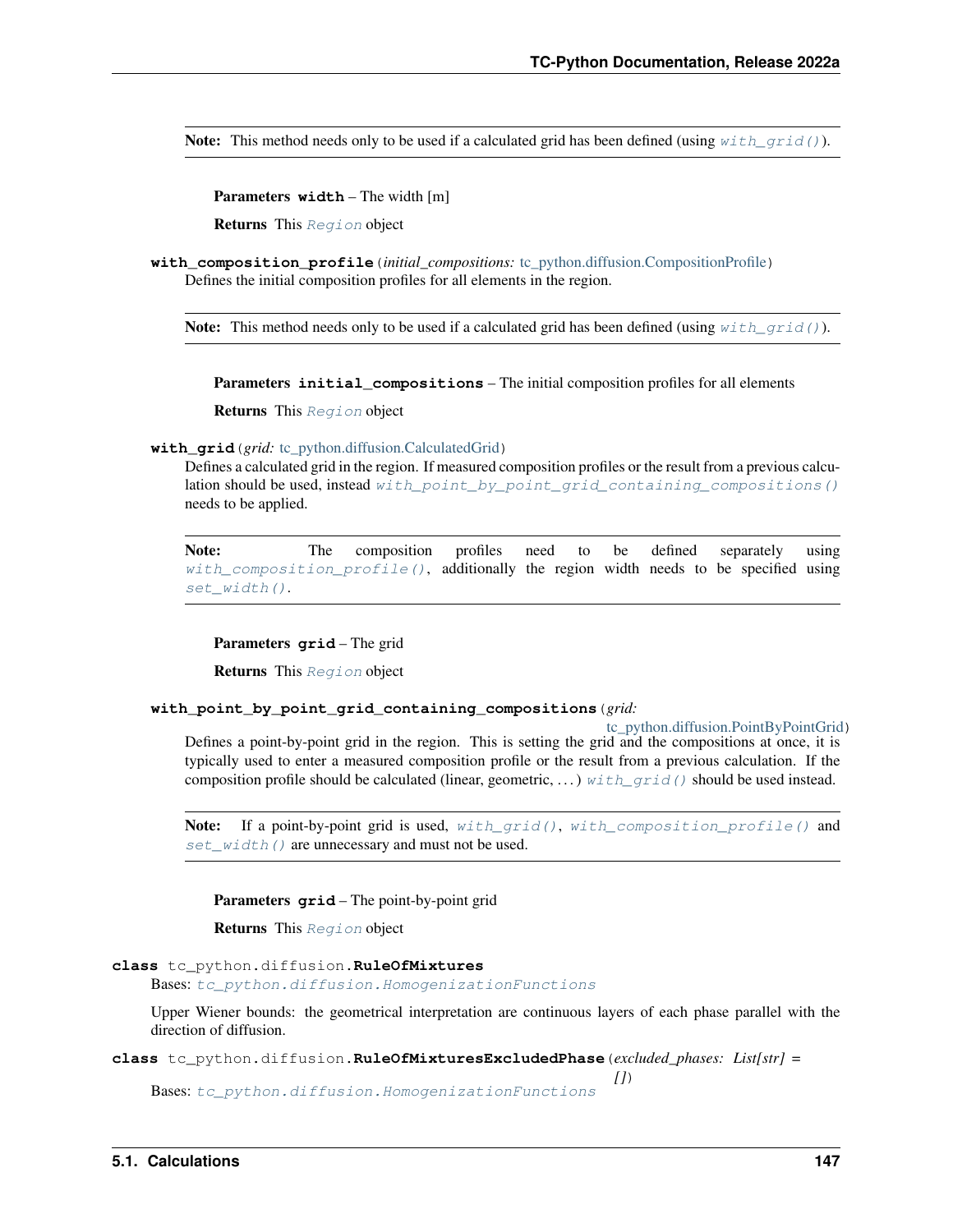Upper Wiener bounds: the geometrical interpretation are continuous layers of each phase parallel with the direction of diffusion.

Excluded phases are not considered in the diffusion calculations.

```
class tc_python.diffusion.SimulationTime(value)
    Bases: enum.Enum
```
Specifying special time steps for the evaluation of diffusion results.

Note: These placeholders should be used because especially the actual last timestep will slightly differ from the specified end time of the simulation.

### **FIRST = 0**

Represents the first timestep of the simulation

#### **LAST = 1**

Represents the last timestep of the simulation

## **class** tc\_python.diffusion.**Solver** Bases: [tc\\_python.diffusion.AbstractSolver](#page-115-1)

Factory class providing objects representing a solver.

## **classmethod automatic**()

Factory method that creates a new *automatic solver*. This is the default solver and recommended for most applications.

Note: This solver uses the homogenization model if any region has more than one phase, otherwise it uses the classic model.

Returns A new [AutomaticSolver](#page-116-1) object

## **classmethod classic**()

Factory method that creates a new *classic solver*.

Note: This solver never switches to the homogenization model even if the solver fails to converge. Use the  $tc\_python$ . diffusion. AutomaticSolver if necessary instead.

Returns A new [ClassicSolver](#page-118-0) object

#### **classmethod homogenization**()

Factory method that creates a new *homogenization solver*.

Note: This solver always uses the homogenization model, even if all regions have only one phase. The solver is significantly slower than the Classic model. Use the  $tc\_python.diffusion$ . [AutomaticSolver](#page-116-1) instead if you do not need that behavior.

Returns A new [HomogenizationSolver](#page-143-0) object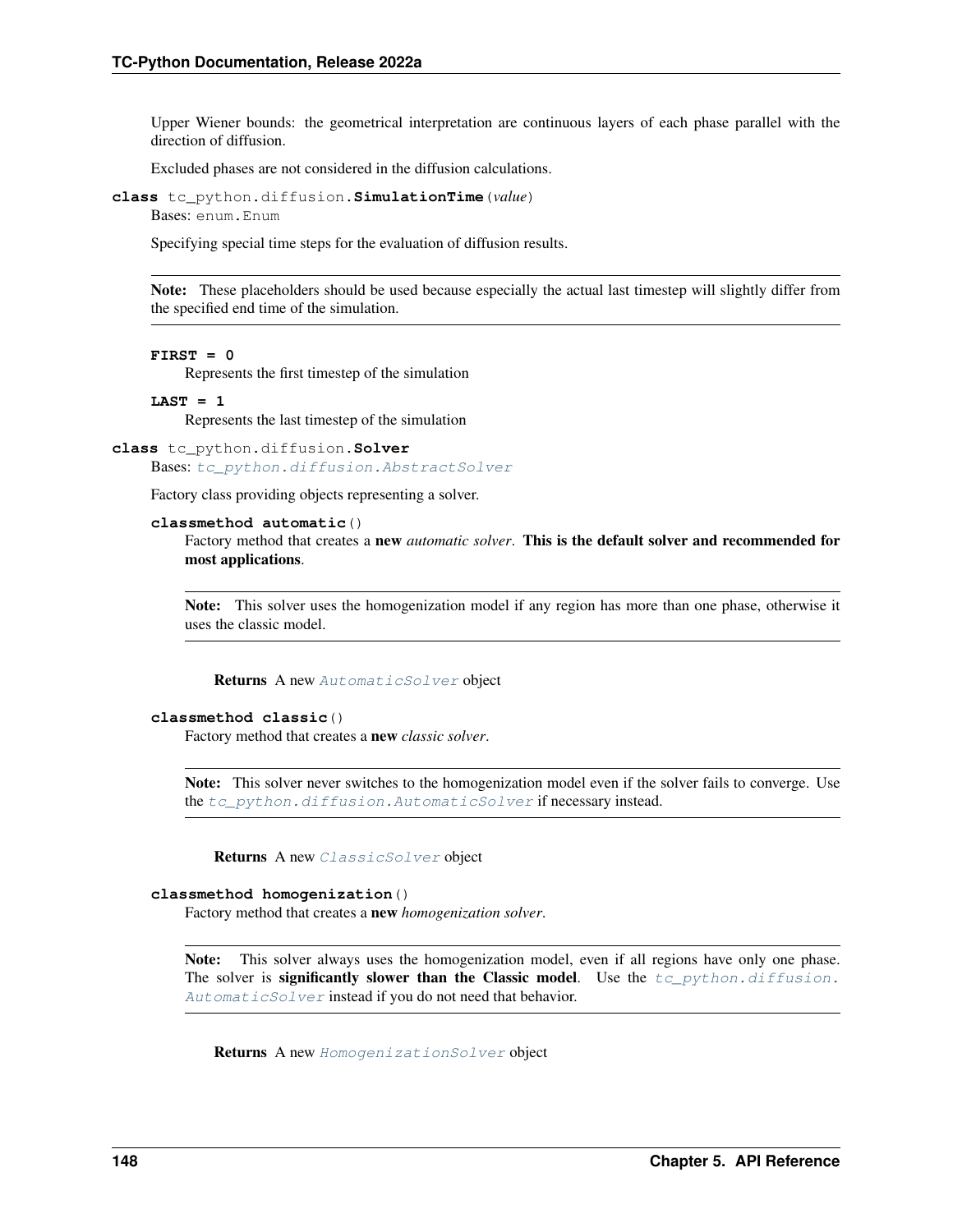**class** tc\_python.diffusion.**StepProfile**(*lower\_boundary: float*, *upper\_boundary: float*,

*step\_at: float*)

Bases: [tc\\_python.diffusion.ElementProfile](#page-136-0)

Represents an initial constant concentration profile with a step at the specified position.

**get\_type**() → str The type of the element profile.

Returns The type

<span id="page-152-0"></span>**class** tc\_python.diffusion.**TimestepControl**

Bases: object

Settings that control the time steps in the simulation.

**disable\_check\_interface\_position**()

Disables checking of the interface position, i.e. the timesteps are not controlled by the phase interface displacement during the simulation. The default setting is :func:`enable\_automatic\_check\_interface\_position`.

Returns This [TimestepControl](#page-152-0) object

### **enable\_automatic\_check\_interface\_position**()

Lets calculation engine decide if checking of the interface position should be used. This is the default setting.

Returns This [TimestepControl](#page-152-0) object

### **enable\_check\_interface\_position**()

Enables checking of the interface position, i.e. the timesteps are controlled by the phase interface displacement during the simulation. The default setting is :func:`enable\_automatic\_check\_interface\_position`.

Returns This [TimestepControl](#page-152-0) object

**set\_initial\_time\_step**(*initial\_time\_step: float = 1e-07*) Sets the initial timestep. Default: 1.0e-7 s

**Parameters initial time step** – The initial timestep [s]

Returns This [TimestepControl](#page-152-0) object

**set\_max\_absolute\_error**(*absolute\_error: float = 1e-05*)

Sets the maximum absolute error. Default: 1.0e-5

Parameters **absolute\_error** – The maximum absolute error

Returns This [TimestepControl](#page-152-0) object

**set\_max\_relative\_error**(*relative\_error: float = 0.05*) Sets the maximum relative error. Default: 0.05

Parameters relative error – The maximum relative error

Returns This [TimestepControl](#page-152-0) object

## **set\_max\_timestep\_allowed\_as\_percent\_of\_simulation\_time**(*max\_timestep\_allowed\_as\_percent\_of\_simulation\_time:*

*float = 10.0*) The maximum timestep allowed during the simulation, specified in percent of the simulation time. **Default**: 10.0%

Parameters **max\_timestep\_allowed\_as\_percent\_of\_simulation\_time** – The maximum timestep allowed [%]

Returns This [TimestepControl](#page-152-0) object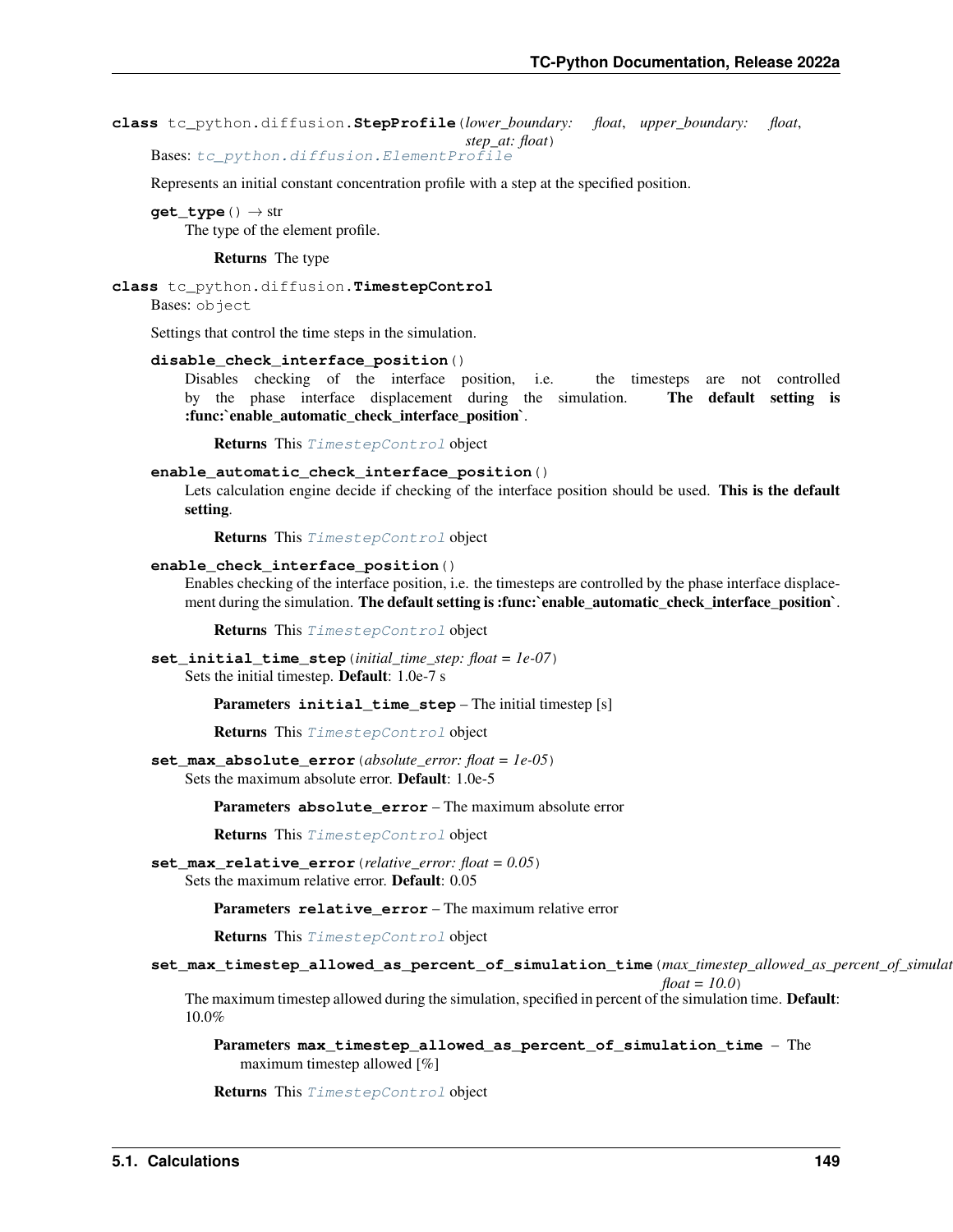**set max timestep increase factor** (*max timestep increase factor: float = 2.0*) Sets the maximum timestep increase factor. Default: 2

Note: For example, if 2 is entered the maximum time step is twice as long as the previous time step taken.

Parameters **max\_timestep\_increase\_factor** – The maximum timestep increase factor

Returns This [TimestepControl](#page-152-0) object

**set\_smallest\_time\_step\_allowed**(*smallest\_time\_step\_allowed: float = 1e-07*) Sets the smallest time step allowed during the simulation. This is required when using the automatic procedure to determine the time step. Default: 1.0e-7 s

Parameters **smallest\_time\_step\_allowed** – The smalles timestep allowed [s]

Returns This [TimestepControl](#page-152-0) object

```
class tc_python.diffusion.Unit(value)
```
Bases: enum.Enum

Represents a composition unit.

**MASS\_FRACTION = 2** Mass fraction.

**MASS\_PERCENT = 3** Mass percent.

- **MOLE\_FRACTION = 0** Mole fraction.
- **MOLE\_PERCENT = 1** Mole percent.

**U\_FRACTION = 4** U fraction

# **5.1.7 Module "propertymodel"**

<span id="page-153-0"></span>**class** tc\_python.propertymodel.**PropertyModelCalculation**(*calculator*) Bases: [tc\\_python.abstract\\_base.AbstractCalculation](#page-230-0)

Configuration for a Property Model calculation.

Note: Specify the settings, the calculation is performed with  $calculate()$ .

```
add_poly_command(poly_command: str)
```
Registers a POLY Console Mode command for execution. These commands are executed after all other configuration directly before the calculation starts to run. All commands are stored and used until explicitly deleted using [remove\\_all\\_poly\\_commands](#page-155-0).

Parameters **poly\_command** – The POLY Console Mode command

Returns This [PropertyModelCalculation](#page-153-0) object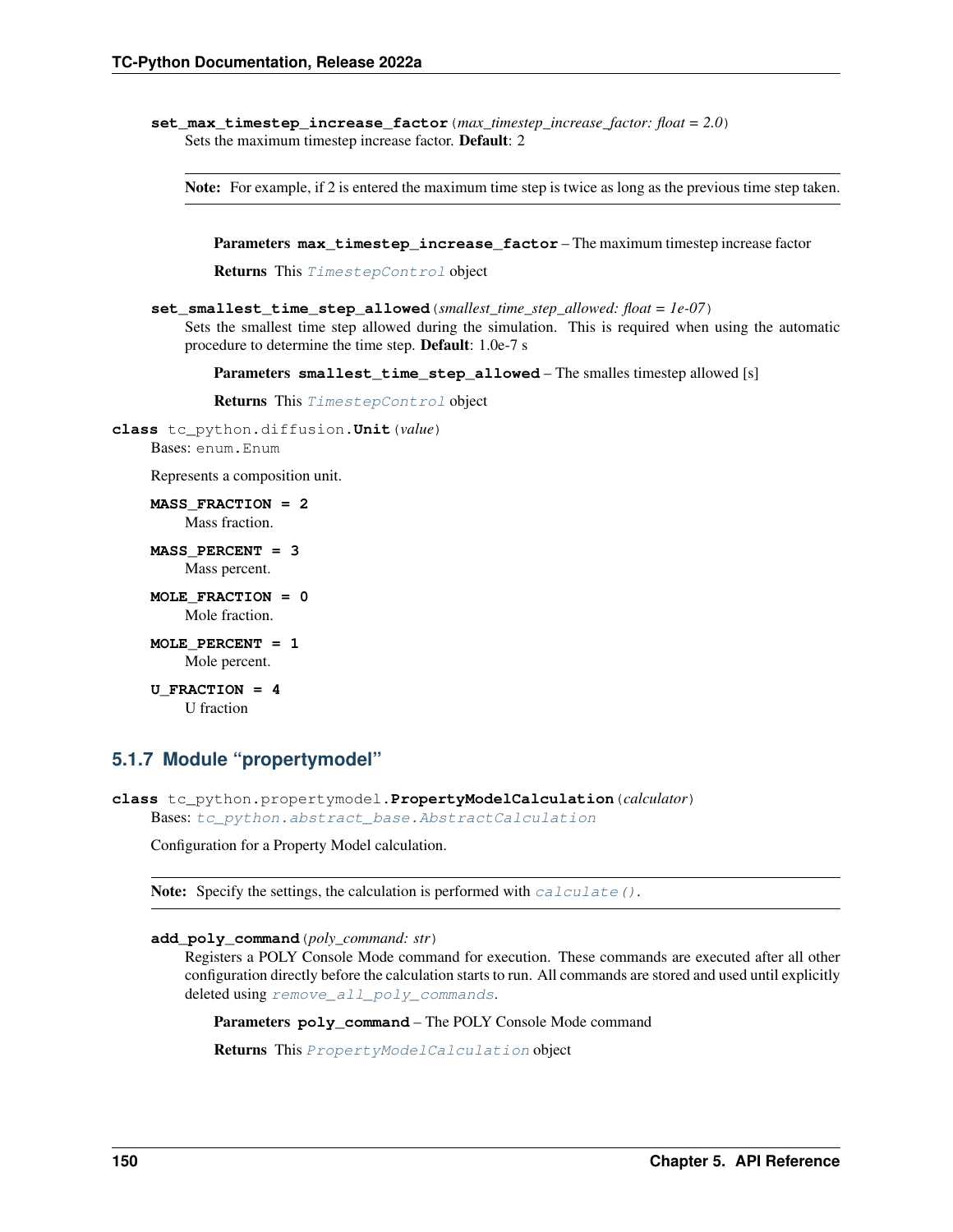Note: It should not be necessary for most users to use this method, try to use the corresponding method implemented in the API instead.

Warning: As this method runs raw POLY-commands directly in the engine, it may hang the program in case of spelling mistakes (e.g. forgotten parenthesis, . . . ).

<span id="page-154-0"></span>**calculate**() → *[tc\\_python.propertymodel.PropertyModelResult](#page-157-0)*

Runs the Property Model calculation.

Returns A [PropertyModelResult](#page-157-0) which later can be used to get specific values from the simulation.

**get argument default** (*argument id: str*)  $\rightarrow$  object

Returns the default value for the specified argument. The argument id can be obtained with [get\\_arguments\(\)](#page-154-1).

Parameters **argument\_id** – The argument id

Returns The default value (the type depends on the argument)

**get\_argument\_description**(*argument\_id: str*) → str Returns the detailed description of the argument. The id can be obtained with  $get\_arguments()$ .

Parameters **argument\_id** – The argument id

Returns The detailed description

<span id="page-154-1"></span>**get\_arguments**() → Set[str]

Returns a list of the arguments of the Property Model.

Note: The arguments are the 'UI-panel components' defined in the Property Model interface method provide\_ui\_panel\_components(). They have the same id as specified in the Property Model. The naming is different because there is no UI present.

Returns The ids of the available arguments

### <span id="page-154-2"></span>**get dynamic arguments** ()  $\rightarrow$  Set[str]

Returns a list of the dynamic arguments of the Property Model.

Note: Dynamic arguments are "extra" arguments created by pressing the "plus" button that can occur next to the UI-panel for some models, when running the Property Model from within Thermo-Calc. You can use them also from the API by  $invoke\_dynamic\_argument$  ().

Returns The ids of the available dynamic arguments

```
get_model_description() → str
```
Returns the description text of the current model.

Returns the description

## **get\_model\_parameter\_value**(*model\_parameter\_id: str*) → float

Returns the current value of an optimizable model parameter. The id can be obtained with [get\\_model\\_parameters\(\)](#page-155-2).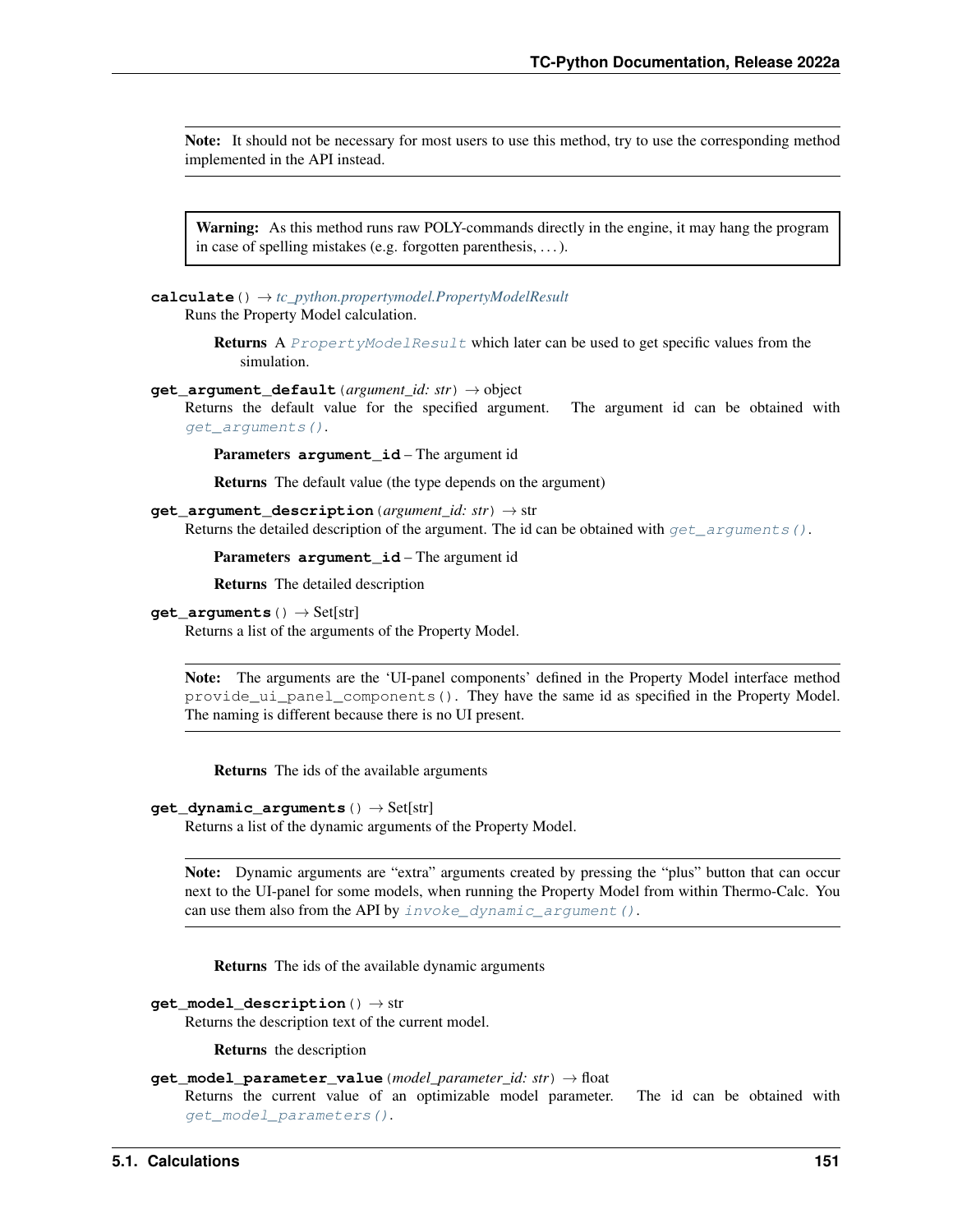Parameters model parameter id – The model parameter id

Returns The current value [unit according to the parameter meaning]

### <span id="page-155-2"></span>**get\_model\_parameters**() → Set[str]

Returns a list of the optimizable model parameters.

Note: The model parameters are an optional set of variables that can be used within the Property Model. Typically they are used to provide the possibility to inject parameter values during an optimization into the model. This allows the dynamic development of Property Models that need to be fitted to experimental data. The model parameters are controlled with the Property Model interface methods *provide\_model\_parameters* and *set\_model\_parameter*.

Returns The ids of the optimizable model parameters

### **get\_system\_data**() → *[tc\\_python.abstract\\_base.SystemData](#page-232-0)*

Returns the content of the database for the currently loaded system. This can be used to modify the parameters and functions and to change the current system by using with system modifications ().

Note: Parameters can only be read from unencrypted (i.e. *user*) databases loaded as *\*.tdb*-file.

Returns The system data

## <span id="page-155-1"></span>**invoke\_dynamic\_argument**(*argument\_id: str*)

Increases the number of instances of this dynamic argument by one, the argument will have an id such as *argument\_1*, *argument\_2*, . . . if the dynamic argument is called *argument*.

Note: You can obtain all available dynamic arguments by using  $get\_dynamic\_arguments()$ .

Parameters **argument\_id** – argument\_id: The argument id

Returns This [PropertyModelCalculation](#page-153-0) object

#### **remove\_all\_conditions**()

Removes all set classic POLY conditions.

**Note:** This does not affect the compositions set by set composition().

Returns This [PropertyModelCalculation](#page-153-0) object

### <span id="page-155-0"></span>**remove\_all\_poly\_commands**()

Removes all previously added POLY Console Mode commands.

Returns This [PropertyModelCalculation](#page-153-0) object

### **remove\_dependent\_element**()

Removes a manually set dependent element. This method does not affect the automatic choice of the dependent element if [set\\_composition\(\)](#page-156-0) is used.

Returns This [PropertyModelCalculation](#page-153-0) object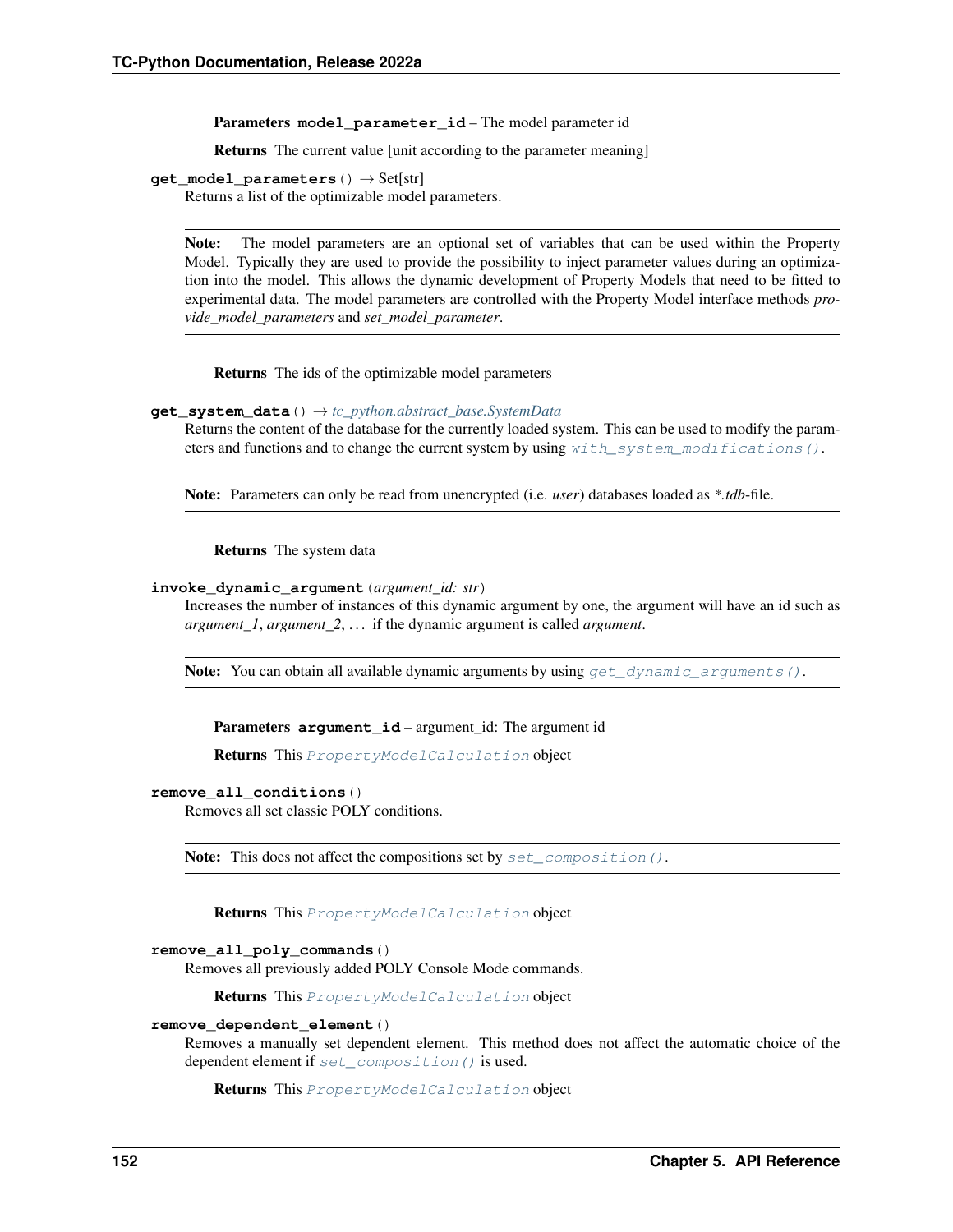#### **set\_argument**(*argument: str*, *value: str*)

Sets the specified model argument to the specified value. The id can be obtained with [get\\_arguments\(\)](#page-154-1).

### Parameters

- **argument** The argument id
- **value** The value [unit according to the argument meaning]

Returns This [PropertyModelCalculation](#page-153-0) object

### <span id="page-156-0"></span>**set\_composition**(*element\_name: str*, *value: float*)

Sets the composition of a element. The unit for the composition can be changed using [set\\_composition\\_unit\(\)](#page-156-1).

Default: Mole percent (CompositionUnit.MOLE\_PERCENT)

#### **Parameters**

- **element\_name** The element
- **value** The composition value [composition unit defined for the calculation]

Returns This [PropertyModelCalculation](#page-153-0) object

<span id="page-156-1"></span>**set\_composition\_unit**(*unit\_enum: tc\_python.utils.CompositionUnit = <CompositionUnit.MOLE\_PERCENT: 1>*)

Sets the composition unit.

Default: Mole percent (CompositionUnit.MOLE\_PERCENT).

Parameters **unit\_enum** – The new composition unit

Returns This [PropertyModelCalculation](#page-153-0) object

## <span id="page-156-2"></span>**set\_condition**(*classic\_condition: str*, *value: float*)

Adds a classic POLY condition. If that method is used, all conditions need to be specified in such a way. If this method is used, it is necessary to set the dependent element manually using [set\\_dependent\\_element\(\)](#page-157-2).

**Default if not specified:** pressure  $P = 1e5$  Pa, system size  $N = 1$ , Temperature T = 1000 K

Warning: It is not possible to mix POLY-commands and compositions using set composition().

Note: It should not be necessary for most users to use this method, try to use  $set\_composition()$ instead.

Warning: As this method runs raw POLY-commands directly in the engine, it may hang the program in case of spelling mistakes (e.g. forgotten parenthesis, . . . ).

### Parameters

- **classic\_condition** The classic POLY condition (for example: *X(CR)*)
- **value** The value of the condition

Returns This [PropertyModelCalculation](#page-153-0) object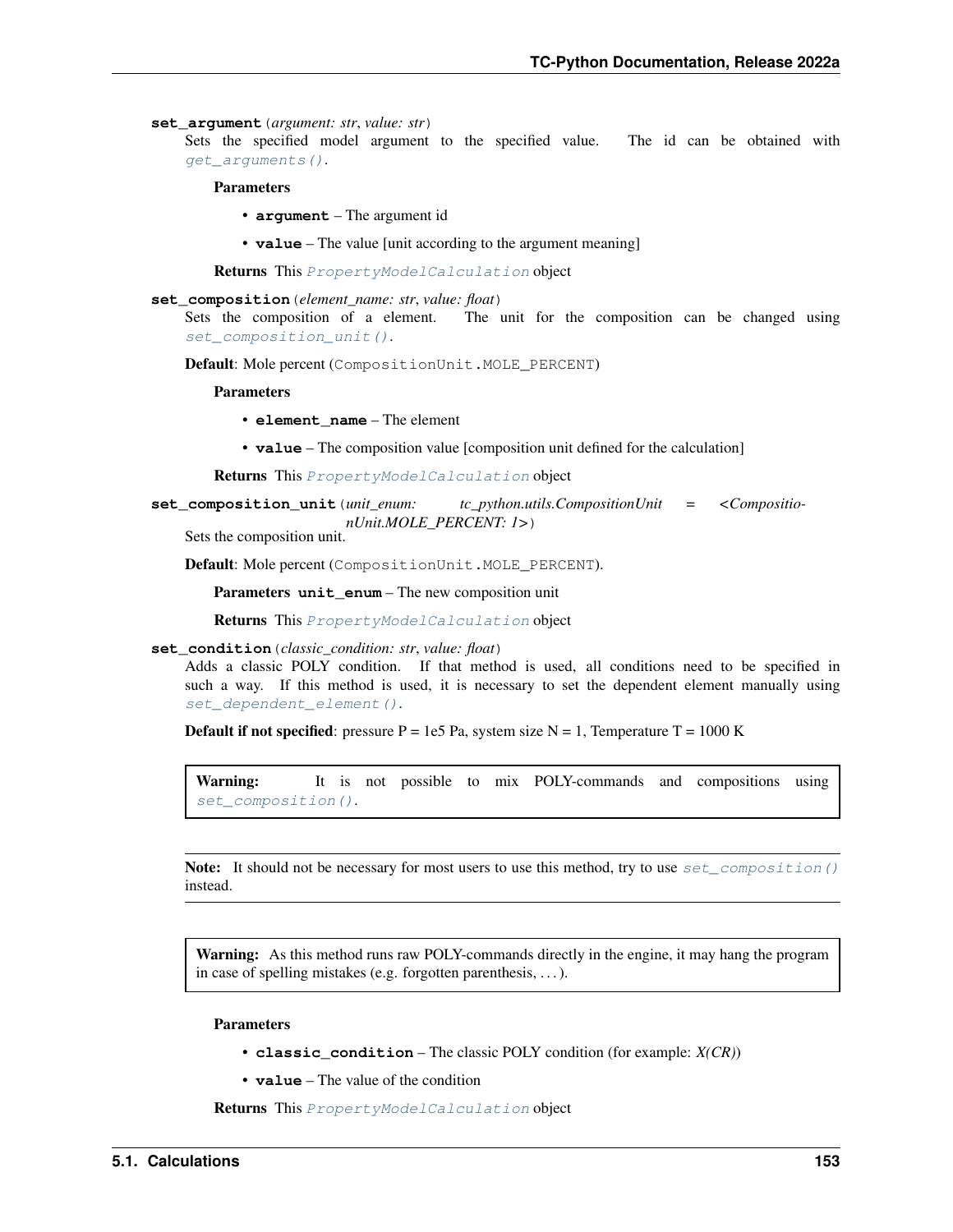<span id="page-157-2"></span>set dependent element (*dependent element name: str*) Sets the dependent element manually.

Note: It should not be necessary for most users to use this method. Setting the dependent element manually is only necessary and allowed if  $set\_condition$  () is used.

**Parameters dependent\_element\_name** – The name of the dependent element

Returns This [PropertyModelCalculation](#page-153-0) object

**set\_model\_parameter**(*model\_parameter\_id: str*, *value*)

Resets an optimizable model parameter. The id can be obtained with  $get\_model\_parameters()$ .

**Parameters** 

- **model\_parameter\_id** The model parameter id
- **value** The new value of the parameter

Returns This [PropertyModelCalculation](#page-153-0) object

**set\_temperature**(*temperature: float = 1000*)

Sets the temperature.

Default: 1000 K

Parameters **temperature** – The temperature [K]

Returns This [PropertyModelCalculation](#page-153-0) object

<span id="page-157-1"></span>**with\_system\_modifications**(*system\_modifications:* [tc\\_python.abstract\\_base.SystemModifications](#page-234-0))

Updates the system of this calculator with the supplied system modification (containing new phase parameters and system functions).

Note: This is only possible if the system has been read from unencrypted (i.e. *user*) databases loaded as  $a \star$ . tdb-file.

Parameters **system\_modifications** – The system modification to be performed

Returns This [PropertyModelCalculation](#page-153-0) object

```
class tc_python.propertymodel.PropertyModelResult(result)
```
Bases: [tc\\_python.abstract\\_base.AbstractResult](#page-230-1)

<span id="page-157-3"></span>The result of a Property Model calculation.

```
get_result_quantities() → Set[str]
```
Returns a list of the available result quantities defined in the Property Model.

Returns The ids of the defined result quantities

**get\_result\_quantity\_description**(*result\_quantity\_id*) → str

Returns the detailed description of the result quantity. The id can be obtained by [get\\_result\\_quantities\(\)](#page-157-3).

Parameters **result\_quantity\_id** – The result quantity id

Returns The detailed description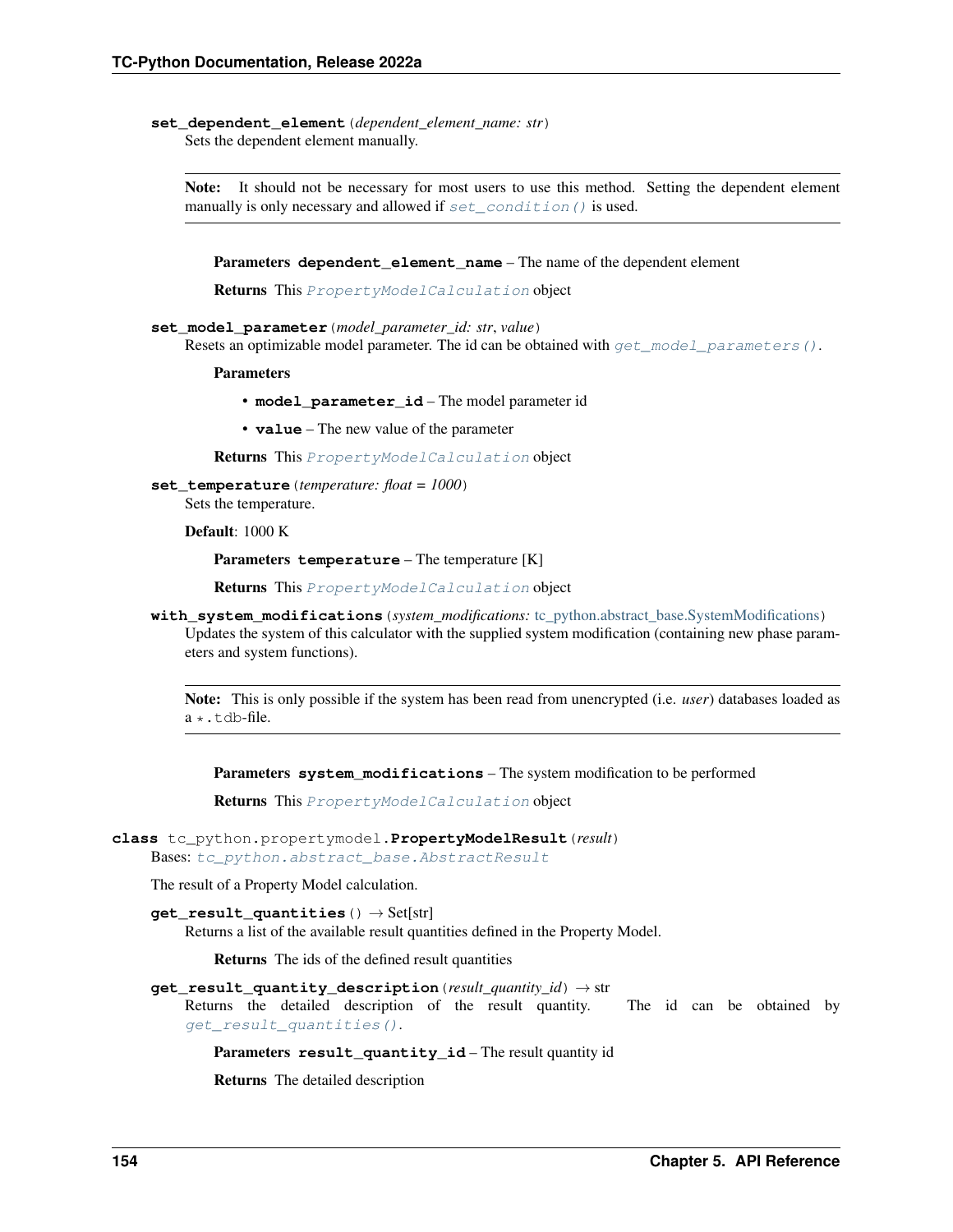**get\_single\_equilibrium\_result**(*result\_quantity\_id: str = ''*) → *[tc\\_python.single\\_equilibrium.SingleEquilibriumResult](#page-47-0)*

Returns a result quantity value. The available result quantities can be obtained by [get\\_result\\_quantities\(\)](#page-157-3).

Parameters result\_quantity\_id – The id of the result quantity.

Returns The requested value [unit depending on the quantity], if the result is a SingleEquilibriumResult, is returned.

```
get_value_of(result_quantity_id: str) → Union[float, Dict[str, float]]
    Returns a result quantity value. The available result quantities can be obtained by
    get_result_quantities().
```
Parameters result\_quantity\_id – The id of the result quantity

Returns The requested value [unit depending on the quantity]. If the result is parameterized, parameter-value pairs are returned.

**save\_to\_disk**(*path: str*)

Saves the result to disk. The result can later be loaded using  $tc\_python.server.SetUp$ . [load\\_result\\_from\\_disk\(\)](#page-195-0).

Note: The *result data* is represented by a whole folder possibly containing multiple files.

Parameters **path** – The path to the result folder, can be relative or absolute.

Returns This [PropertyModelResult](#page-157-0) object

# **5.1.8 Module "material\_to\_material"**

```
class tc_python.material_to_material.AbstractConstantCondition
    Bases: object
```
The abstract base class for all constant conditions.

<span id="page-158-2"></span>**class** tc\_python.material\_to\_material.**AbstractMaterialToMaterialCalculationAxis** Bases: object

The abstract base class of all calculation axis.

<span id="page-158-1"></span>**class** tc\_python.material\_to\_material.**ConstantCondition** Bases: [tc\\_python.material\\_to\\_material.AbstractConstantCondition](#page-158-0)

A constant condition.

**classmethod fraction\_of\_material\_b**(*fraction\_of\_material\_b: float = 0.5*) Creates a constant fraction of material B condition object.

Note: The unit depends on the composition unit setting in the calculator object.

**Parameters fraction\_of\_material\_b** – The fraction of material B [weight-fraction or mole-fraction]

Returns The condition object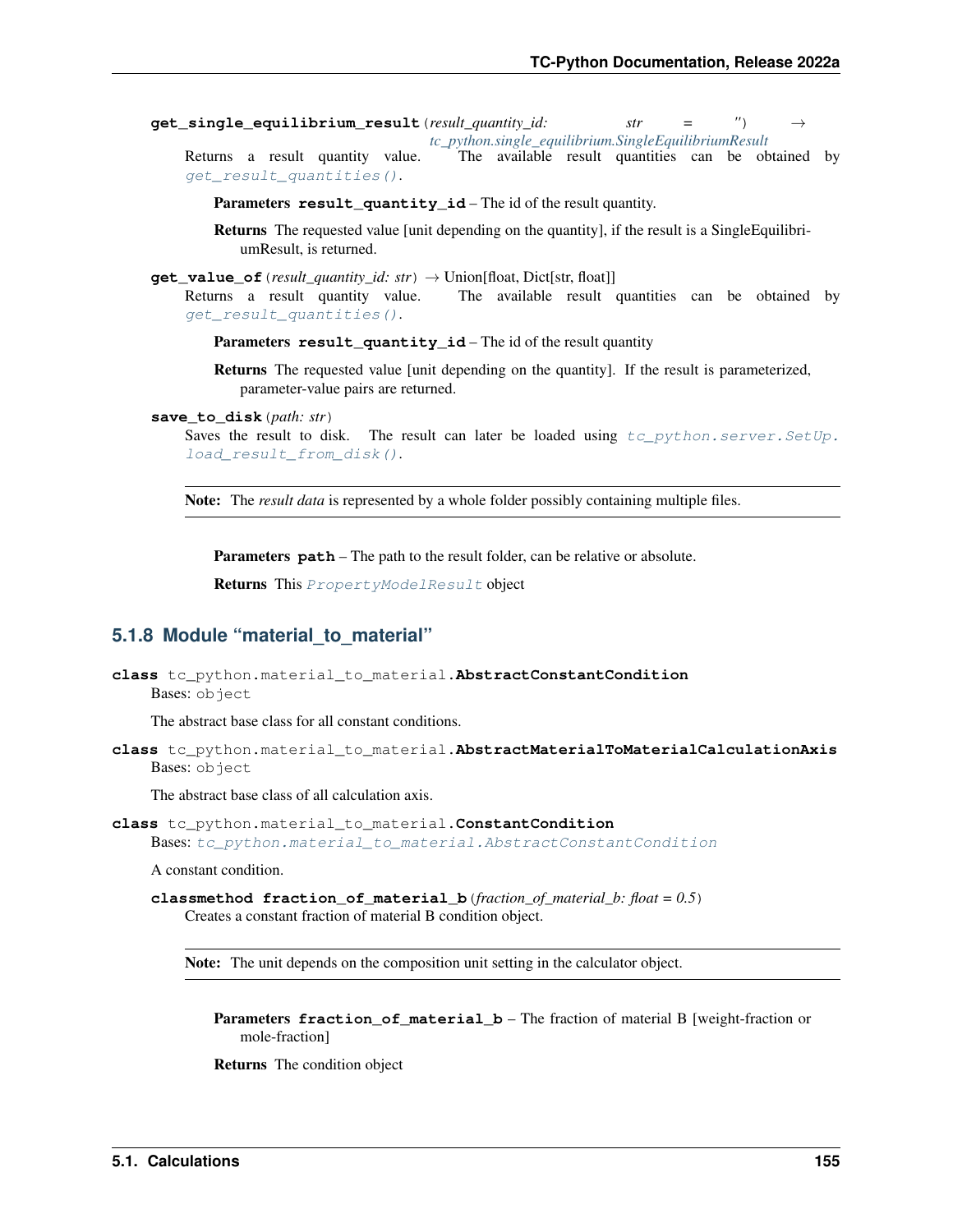**classmethod temperature**(*temperature: float = 1000*) Creates a constant temperature condition object.

```
Parameters temperature – The temperature [K]
```
Returns The condition object

```
class tc_python.material_to_material.FractionOfMaterialBAxis(from_fraction:
```

```
float = 0.0,
                                                               to_fraction: float =
                                                                1.0, start_fraction:
                                                               float = 0.5)
tc_python.material_to_material.MaterialToMaterialCalculationAxis
```
## A fraction of material B axis.

**class** tc\_python.material\_to\_material.**FractionOfMaterialBCondition**(*fraction\_of\_material\_b: float* =  $0.5$ )

Bases: [tc\\_python.material\\_to\\_material.ConstantCondition](#page-158-1)

A constant fraction of material B condition.

<span id="page-159-0"></span>**class** tc\_python.material\_to\_material.**MaterialToMaterialCalculationAxis**

```
Bases: tc_python.material_to_material.AbstractMaterialToMaterialCalculationAxis
```
A calculation axis.

```
classmethod fraction of material b(from fraction: float = 0.0, to fraction: float = 1.0,
```
*start\_fraction: float = 0.5*)

Creates a fraction of material B axis object.

Note: The unit depends on the composition unit setting in the calculator.

## Parameters

- **from fraction** The left axis limit [weight-fraction or mole-fraction]
- **to\_fraction** The right axis limit [weight-fraction or mole-fraction]
- **start\_fraction** The start fraction of the calculation [weight-fraction or molefraction]

Returns A new [FractionOfMaterialBAxis](#page-159-1) axis object

```
classmethod temperature(from_temperature: float = 1000, to_temperature: float = 3000,
                              start_temperature: float = 2000)
```
Creates a temperature calculation axis object.

Parameters

- **from\_temperature** The left axis limit [K]
- **to\_temperature** The right axis limit [K]
- **start\_temperature** The start temperature of the calculation [K]

Returns A new [TemperatureAxis](#page-181-0) condition object

**class** tc\_python.material\_to\_material.**MaterialToMaterialCalculationContainer**(*instance*) Bases: object

Provides access to the calculation objects for all Material to Material calculations.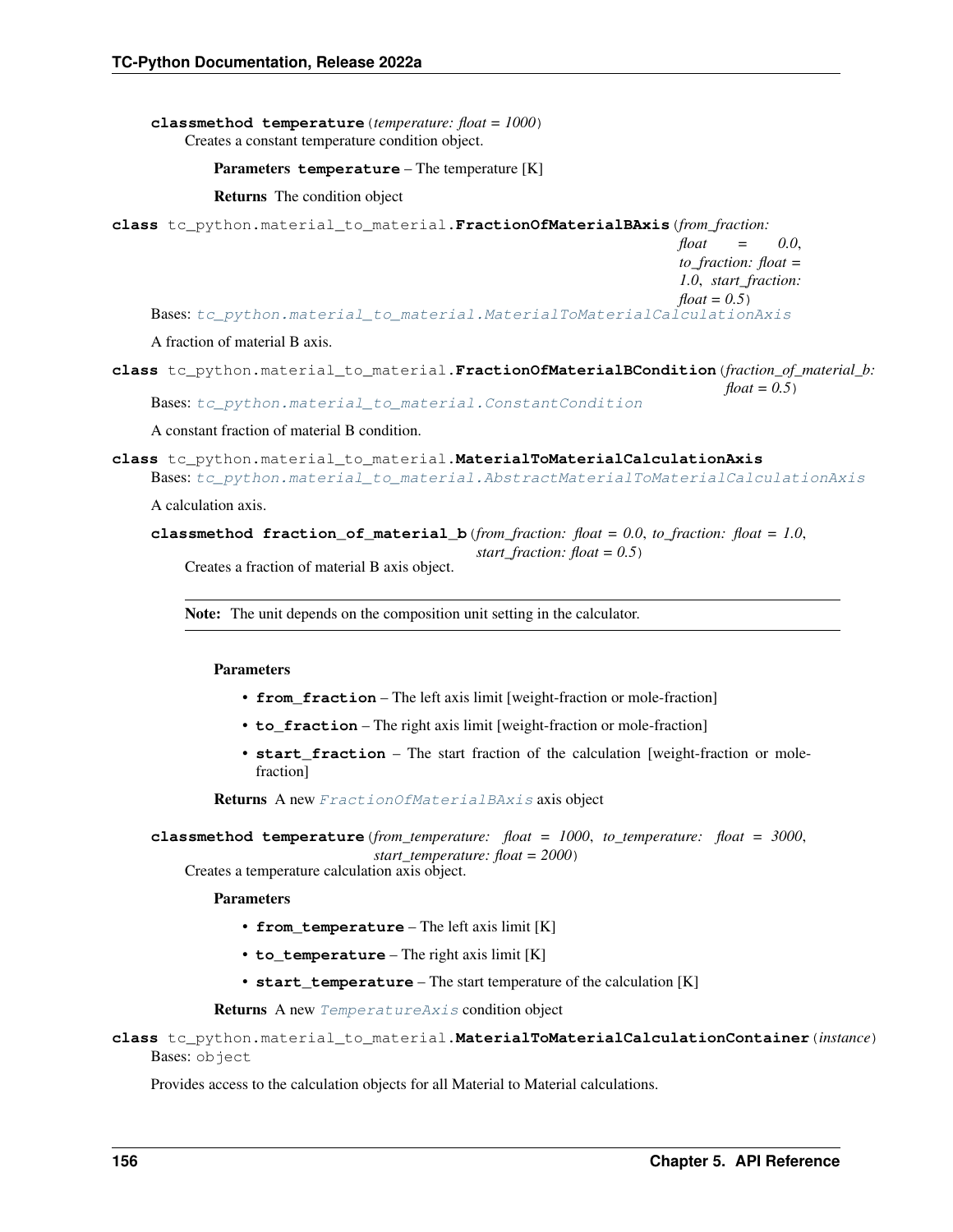These are specialised calculations for mixtures of two materials A and B. Otherwise they behave identical to the corresponding regular single equilibrium, property diagram and phase diagram calculations.

**with\_phase\_diagram\_calculation**(*default\_conditions: bool = True*,

```
components: List[str] = [1] \rightarrow
```
*[tc\\_python.material\\_to\\_material.MaterialToMaterialPhaseDiagramCalculation](#page-160-0)*

Creates a Material to Material phase diagram (map) calculation.

Parameters

- **default** conditions If *True*, automatically sets the conditions  $N=1$  and *P=100000*
- **components** Specify here the components of the system (for example: *[AL2O3, . . . ]*), *only necessary if they differ from the elements*. If this option is used, all elements of the system need to be replaced by a component.

Returns A new [MaterialToMaterialPhaseDiagramCalculation](#page-160-0) object

**with\_property\_diagram\_calculation**(*default\_conditions: bool = True*, *components: List[str]* = [])

*[tc\\_python.material\\_to\\_material.MaterialToMaterialPropertyDiagramCalculation](#page-167-0)*

Creates a Material to Material property diagram (step) calculation.

Parameters

- **default** conditions If *True*, automatically sets the conditions  $N=1$  and *P=100000*
- **components** Specify here the components of the system (for example: *[AL2O3, . . . ]*), *only necessary if they differ from the elements*. If this option is used, all elements of the system need to be replaced by a component.

Returns A new [MaterialToMaterialPropertyDiagramCalculation](#page-167-0) object

**with\_single\_equilibrium\_calculation**(*default\_conditions: bool = True*, *components: List[str]* = [])

*[tc\\_python.material\\_to\\_material.MaterialToMaterialSingleEquilibriumCalculation](#page-174-0)* Creates a Material to Material single equilibrium calculation.

### Parameters

- **default** conditions If *True*, automatically sets the conditions  $N=1$  and *P=100000*
- **components** Specify here the components of the system (for example: *[AL2O3, . . . ]*), *only necessary if they differ from the elements*. If this option is used, all elements of the system need to be replaced by a component.

Returns A new [MaterialToMaterialSingleEquilibriumCalculation](#page-174-0) object

<span id="page-160-0"></span>**class** tc\_python.material\_to\_material.**MaterialToMaterialPhaseDiagramCalculation**(*calculator*) Bases: [tc\\_python.step\\_or\\_map\\_diagrams.AbstractPhaseDiagramCalculation](#page-88-0)

Configuration for a Material to Material phase diagram calculation.

**Note:** Specify the conditions, the calculation is performed with  $calculate()$ .

<span id="page-160-1"></span>**add\_initial\_equilibrium**(*initial\_equilibrium:* [tc\\_python.step\\_or\\_map\\_diagrams.InitialEquilibrium](#page-96-0)) Add initial equilibrium start points from which a phase diagram is calculated.

Scans along the axis variables and generates start points when the scan procedure crosses a phase boundary.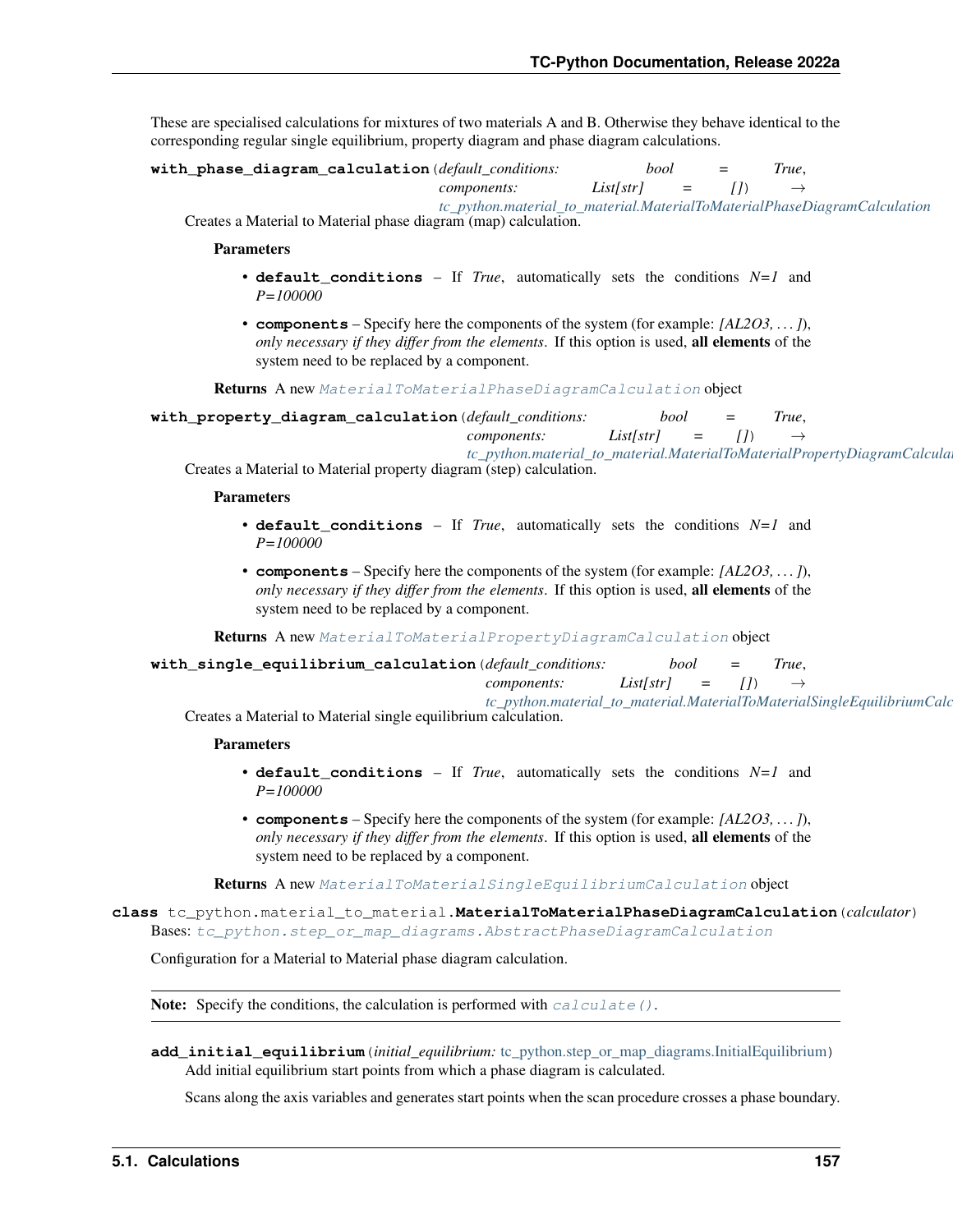It may take a little longer to execute than using the minimum number of start points, as some lines may be calculated more than once. But the core remembers all node points and subsequently stops calculations along a line when it finds a known node point.

It is also possible to create a sequence of start points from one initial equilibria.

Parameters *initial* equilibrium – The initial equilibrium

Returns This [MaterialToMaterialPhaseDiagramCalculation](#page-160-0) object

<span id="page-161-0"></span>**calculate**(*keep\_previous\_results: bool = False*) → *[tc\\_python.material\\_to\\_material.MaterialToMaterialPhaseDiagramResult](#page-165-0)* Performs the phase diagram calculation.

Warning: If you use *keep\_previous\_results=True*, you must not use another calculator or even get results in between the calculations using *calculate()*. Then the previous results will actually be lost.

Parameters **keep\_previous\_results** – If *True*, results from any previous call to this method are appended. This can be used to combine calculations with multiple start points if the mapping fails at a certain condition.

Returns A new [MaterialToMaterialPhaseDiagramResult](#page-165-0) object which later can be used to get specific values from the calculated result.

# **disable\_global\_minimization**()

Disables global minimization.

Default: Enabled

Returns This [MaterialToMaterialPhaseDiagramCalculation](#page-160-0) object

## **dont\_keep\_default\_equilibria**()

Do not keep the initial equilibria added by default.

This is only relevant in combination with  $add\_initial\_equilibrium()$ .

This is the default behavior.

Returns This [MaterialToMaterialPhaseDiagramCalculation](#page-160-0) object

## **enable\_global\_minimization**()

Enables global minimization.

Default: Enabled

Returns This [MaterialToMaterialPhaseDiagramCalculation](#page-160-0) object

### **get\_components**() → List[str]

Returns the names of the components in the system (including all components auto-selected by the database(s)).

Returns The component names

#### **get\_gibbs\_energy\_addition\_for**(*phase: str*) → float

Used to get the additional energy term (always being a constant) of a given phase. The value given is added to the Gibbs energy of the (stoichiometric or solution) phase. It can represent a nucleation barrier, surface tension, elastic energy, etc.

It is not composition-, temperature- or pressure-dependent.

**Parameters phase** – Specify the name of the (stoichiometric or solution) phase with the addition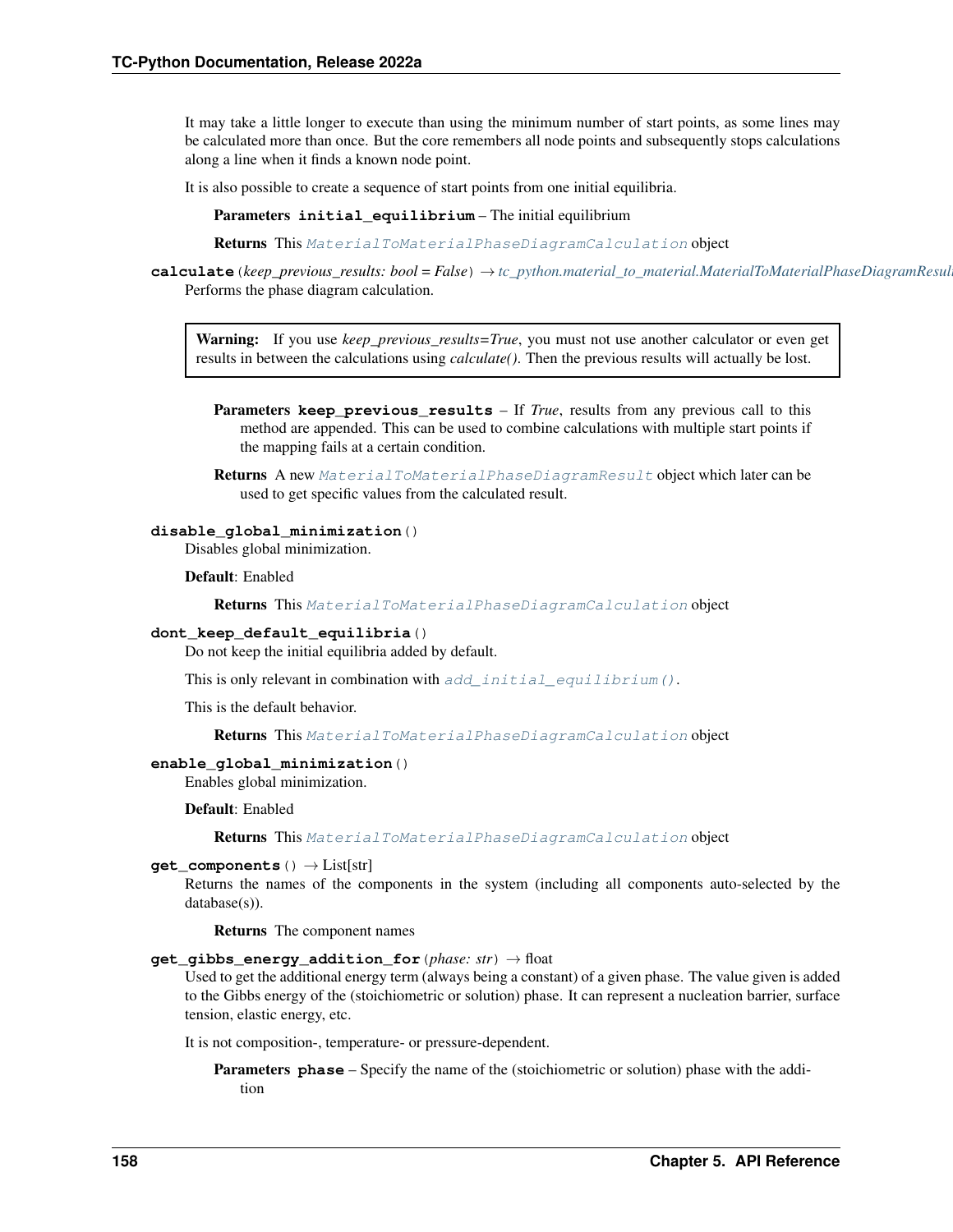Returns Gibbs energy addition to G per mole formula unit.

**get\_system\_data**() → *[tc\\_python.abstract\\_base.SystemData](#page-232-0)*

Returns the content of the database for the currently loaded system. This can be used to modify the parameters and functions and to change the current system by using  $with\_system\_modifications()$ .

Note: Parameters can only be read from unencrypted (i.e. *user*) databases loaded as *\*.tdb*-file.

Returns The system data

#### **keep\_default\_equilibria**()

Keep the initial equilibria added by default. This is only relevant in combination with [add\\_initial\\_equilibrium\(\)](#page-160-1).

Default behavior is to not keep default equilibria.

Returns This [MaterialToMaterialPhaseDiagramCalculation](#page-160-0) object

#### **remove\_all\_initial\_equilibria**()

Removes all previously added initial equilibria.

Returns This [MaterialToMaterialPhaseDiagramCalculation](#page-160-0) object

### **run\_poly\_command**(*command: str*)

Runs a Thermo-Calc command from the Console Mode POLY module immediately in the engine.

Parameters **command** – The Thermo-Calc Console Mode command

Returns This [MaterialToMaterialPhaseDiagramCalculation](#page-160-0) object

Note: It should not be necessary for most users to use this method, try to use the corresponding method implemented in the API instead.

Warning: As this method runs raw Thermo-Calc commands directly in the engine, it may hang the program in case of spelling mistakes (e.g. forgotten equals sign).

<span id="page-162-1"></span>**set\_activities**(*activities: Dict[str, float]*)

Sets the constant activity conditions.

Note: The activity conditions are identical for both materials.

Parameters **activities** – The constant activities

Returns This [MaterialToMaterialPhaseDiagramCalculation](#page-160-0) object

<span id="page-162-0"></span>**set\_composition\_unit**(*unit: tc\_python.utils.CompositionUnit = <CompositionUnit.MASS\_PERCENT: 3>*) Sets the composition unit of both materials A and B.

Default: Weight percent

Parameters **unit** – The composition unit of both materials A and B

Returns This [MaterialToMaterialPhaseDiagramCalculation](#page-160-0) object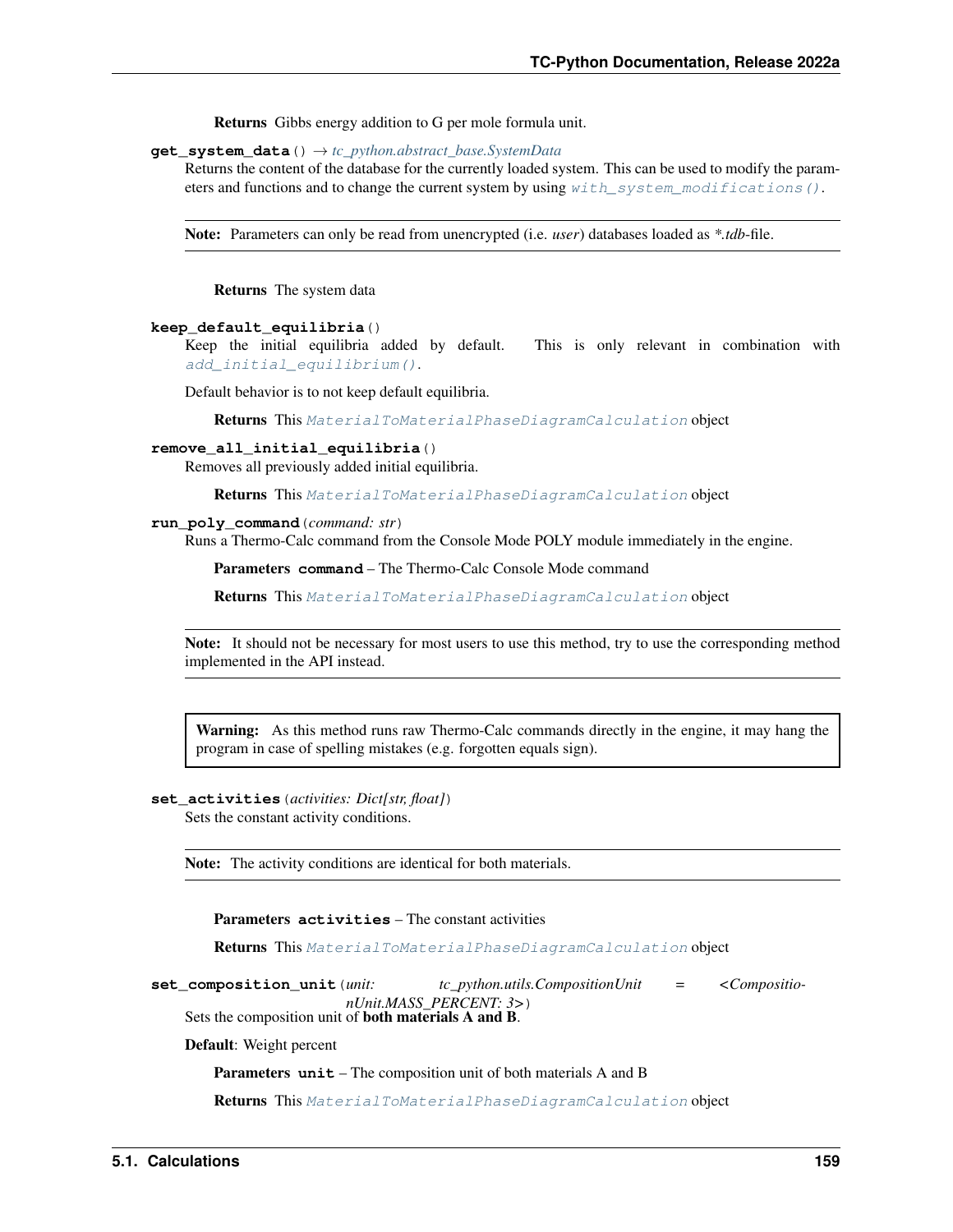### **set\_gibbs\_energy\_addition\_for**(*phase: str*, *gibbs\_energy: float*)

Used to specify the additional energy term (always being a constant) of a given phase. The value (*gibbs\_energy*) given is added to the Gibbs energy of the (stoichiometric or solution) phase. It can represent a nucleation barrier, surface tension, elastic energy, etc.

It is not composition-, temperature- or pressure-dependent.

### Parameters

- **phase** Specify the name of the (stoichiometric or solution) phase with the addition
- **gibbs\_energy** Addition to G per mole formula unit

Returns This [MaterialToMaterialPhaseDiagramCalculation](#page-160-0) object

### **set\_material\_a**(*composition: Dict[str, float]*, *dependent\_component: str = None*) Sets the composition of the material A.

The unit is set with  $set\_composition\_unit()$ .

**Tip:** The material can also have constant activity conditions, they are set in set activities ().

### Parameters

- **composition** The composition of the material A
- **dependent** component The dependent component of the material A

Returns This [MaterialToMaterialPhaseDiagramCalculation](#page-160-0) object

**set\_material\_b**(*composition: Dict[str, float]*, *dependent\_component: str = None*) Sets the composition of the material B.

The unit is set with  $set\_composition\_unit()$ .

**Tip:** The material can also have constant activity conditions, they are set in  $set\_activities()$ .

#### Parameters

- **composition** The composition of the material B
- **dependent\_component** The dependent component of the material B

Returns This [MaterialToMaterialPhaseDiagramCalculation](#page-160-0) object

#### **set\_phase\_to\_dormant**(*phase: str*)

Sets the phase to the status DORMANT, necessary for calculating the driving force to form the specified phase.

Parameters **phase** – The phase name or *ALL\_PHASES* for all phases

Returns This [MaterialToMaterialPhaseDiagramCalculation](#page-160-0) object

set phase to entered (*phase: str. amount: float = 1.0*)

Sets the phase to the status ENTERED, that is the default state.

### Parameters

- **phase** The phase name or *ALL\_PHASES* for all phases
- **amount** The phase fraction (between 0.0 and 1.0)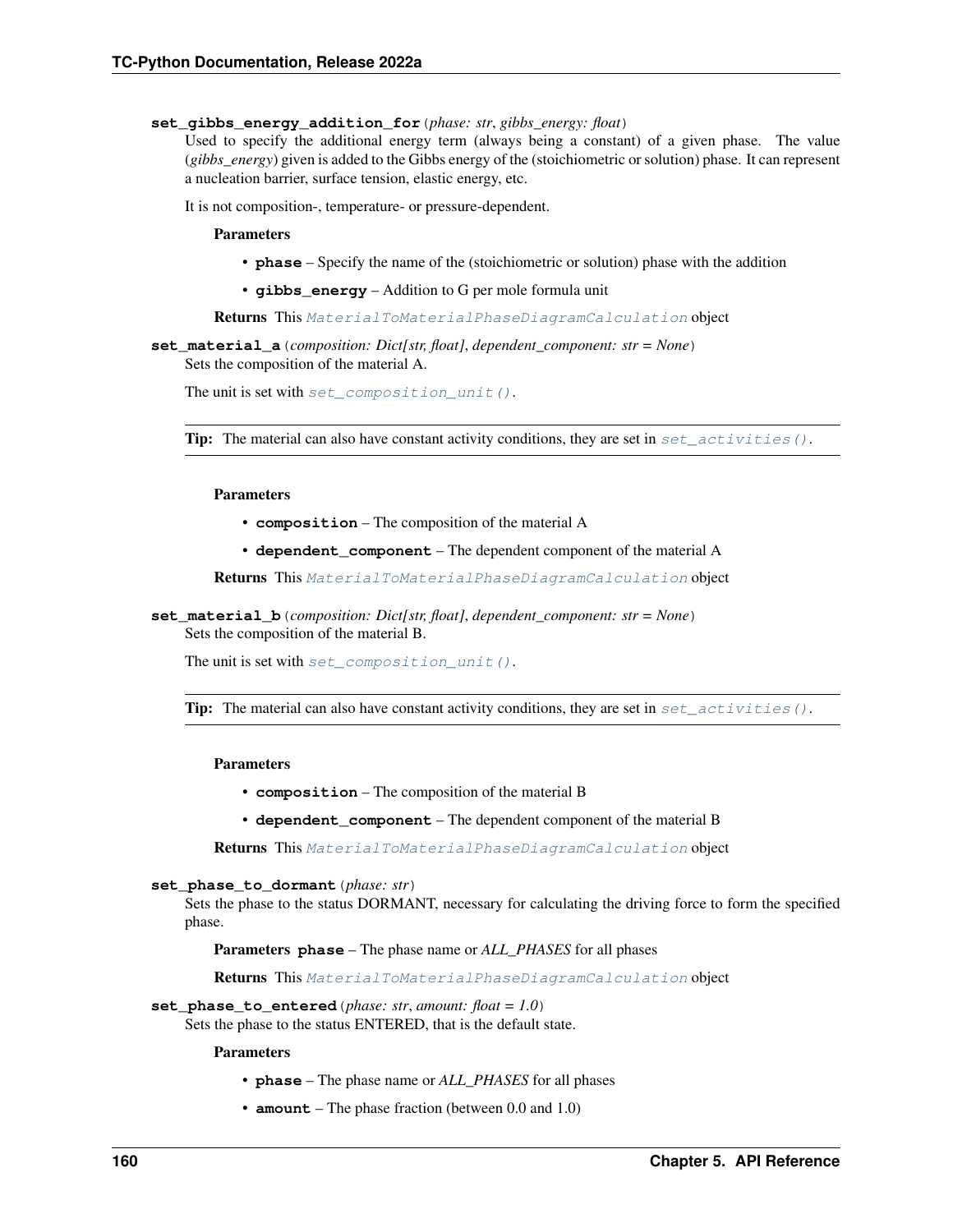Returns This [MaterialToMaterialPhaseDiagramCalculation](#page-160-0) object

#### **set\_phase\_to\_fixed**(*phase: str*, *amount: float*)

Sets the phase to the status FIXED, i.e. it is guaranteed to have the specified phase fraction after the calculation.

Parameters

- **phase** The phase name
- **amount** The fixed phase fraction (between 0.0 and 1.0)

Returns This [MaterialToMaterialPhaseDiagramCalculation](#page-160-0) object

#### **set\_phase\_to\_suspended**(*phase: str*)

Sets the phase to the status SUSPENDED, i.e. it is ignored in the calculation.

Parameters **phase** – The phase name or *ALL\_PHASES* for all phases

Returns This [MaterialToMaterialPhaseDiagramCalculation](#page-160-0) object

### **set\_pressure**(*pressure: float*)

Sets the pressure (i.e. the condition *P*).

Note: If the flag *default\_conditions=True* has been set during the creation of the calculator, the pressure is set to 1000 hPa by default.

```
Parameters pressure – The pressure [Pa]
```
Returns This [MaterialToMaterialPhaseDiagramCalculation](#page-160-0) object

#### **set\_system\_size**(*system\_size: float*)

Sets the system size (i.e. the condition 'N', the number of moles).

Note: If the flag *default\_conditions=True* has been set during the creation of the calculator, the system size is set to 1.0 moles by default.

Parameters **system\_size** – The system size [mole]

Returns This [MaterialToMaterialPhaseDiagramCalculation](#page-160-0) object

**with\_first\_axis**(*axis:* [tc\\_python.material\\_to\\_material.MaterialToMaterialCalculationAxis](#page-159-0))

Sets the first axis (either temperature of fraction of material B). This calculation type requires that both temperature and fraction of material B axis are set.

Parameters **axis** – The axis

Returns This [MaterialToMaterialPhaseDiagramCalculation](#page-160-0) object

**with\_options**(*options:* [tc\\_python.step\\_or\\_map\\_diagrams.PhaseDiagramOptions](#page-101-0)) Sets the simulation options.

Parameters **options** – The simulation options

Returns This PhaseDiagramCalculation object

**with\_reference\_state**(*component: str*, *phase: str = 'SER'*, *temperature: float = - 1.0*, *pressure: float = 100000.0*)

The reference state for a component is important when calculating activities, chemical potentials and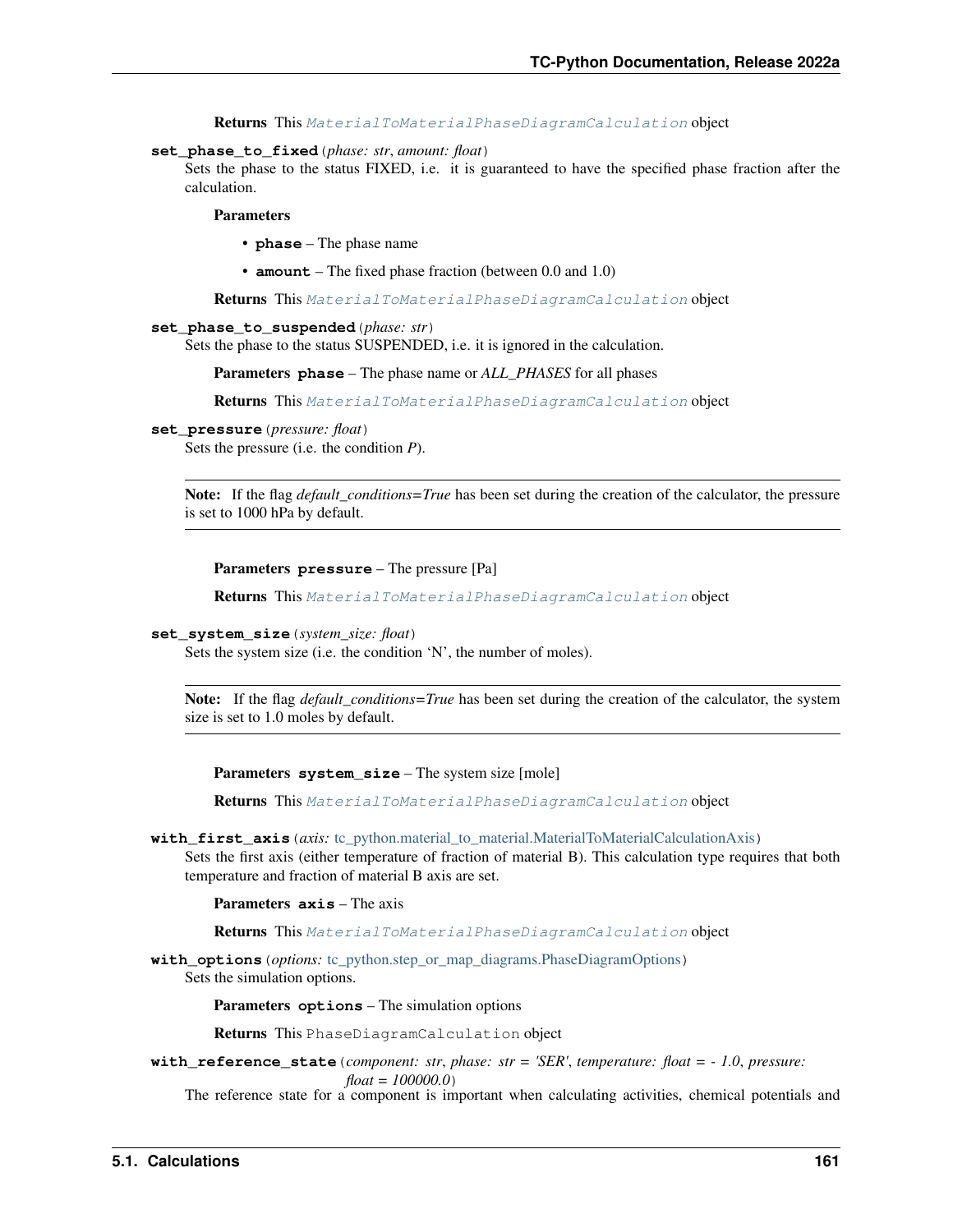enthalpies and is determined by the database being used. For each component the data must be referred to a selected phase, temperature and pressure, i.e. the reference state.

All data in all phases where this component dissolves must use the same reference state. However, different databases can use different reference states for the same element/component. It is important to be careful when combining data obtained from different databases.

By default, activities, chemical potentials and so forth are computed relative to the reference state used by the database. If the reference state in the database is not suitable for your purposes, use this command to set the reference state for a component using SER, i.e. the Stable Element Reference (which is usually set as default for a major component in alloys dominated by the component). In such cases, the temperature and pressure for the reference state is not needed.

For a phase to be usable as a reference for a component, the component needs to have the same composition as an end member of the phase. The reference state is an end member of a phase. The selection of the end member associated with the reference state is only performed once this command is executed.

If a component has the same composition as several end members of the chosen reference phase, then the end member that is selected at the specified temperature and pressure will have the lowest Gibbs energy.

### Parameters

- **component** The name of the element must be given.
- **phase** Name of a phase used as the new reference state. Or SER for the Stable Element Reference.
- **temperature** The Temperature (in K) for the reference state. Or CURRENT\_TEMPERATURE which means that the current temperature is used at the time of evaluation of the reference energy for the calculation.
- **pressure** The Pressure (in Pa) for the reference state.

Returns This [MaterialToMaterialPhaseDiagramCalculation](#page-160-0) object

### **with\_second\_axis**(*axis:* [tc\\_python.material\\_to\\_material.MaterialToMaterialCalculationAxis](#page-159-0))

Sets the second axis (either temperature of fraction of material B). This calculation type requires that both temperature and fraction of material B axis are set.

Parameters **axis** – The axis

Returns This [MaterialToMaterialPhaseDiagramCalculation](#page-160-0) object

<span id="page-165-1"></span>**with\_system\_modifications**(*system\_modifications:* [tc\\_python.abstract\\_base.SystemModifications](#page-234-0)) Updates the system of this calculator with the supplied system modification (containing new phase parameters and system functions).

Note: This is only possible if the system has been read from unencrypted (i.e. *user*) databases loaded as  $a \star$ .tdb-file.

Parameters **system\_modifications** – The system modification to be performed

Returns This [MaterialToMaterialPhaseDiagramCalculation](#page-160-0) object

<span id="page-165-0"></span>**class** tc\_python.material\_to\_material.**MaterialToMaterialPhaseDiagramResult**(*result*) Bases: [tc\\_python.step\\_or\\_map\\_diagrams.PhaseDiagramResult](#page-104-0)

Result of a Material to Material phase diagram calculation, it can be evaluated using quantities or Console Mode syntax.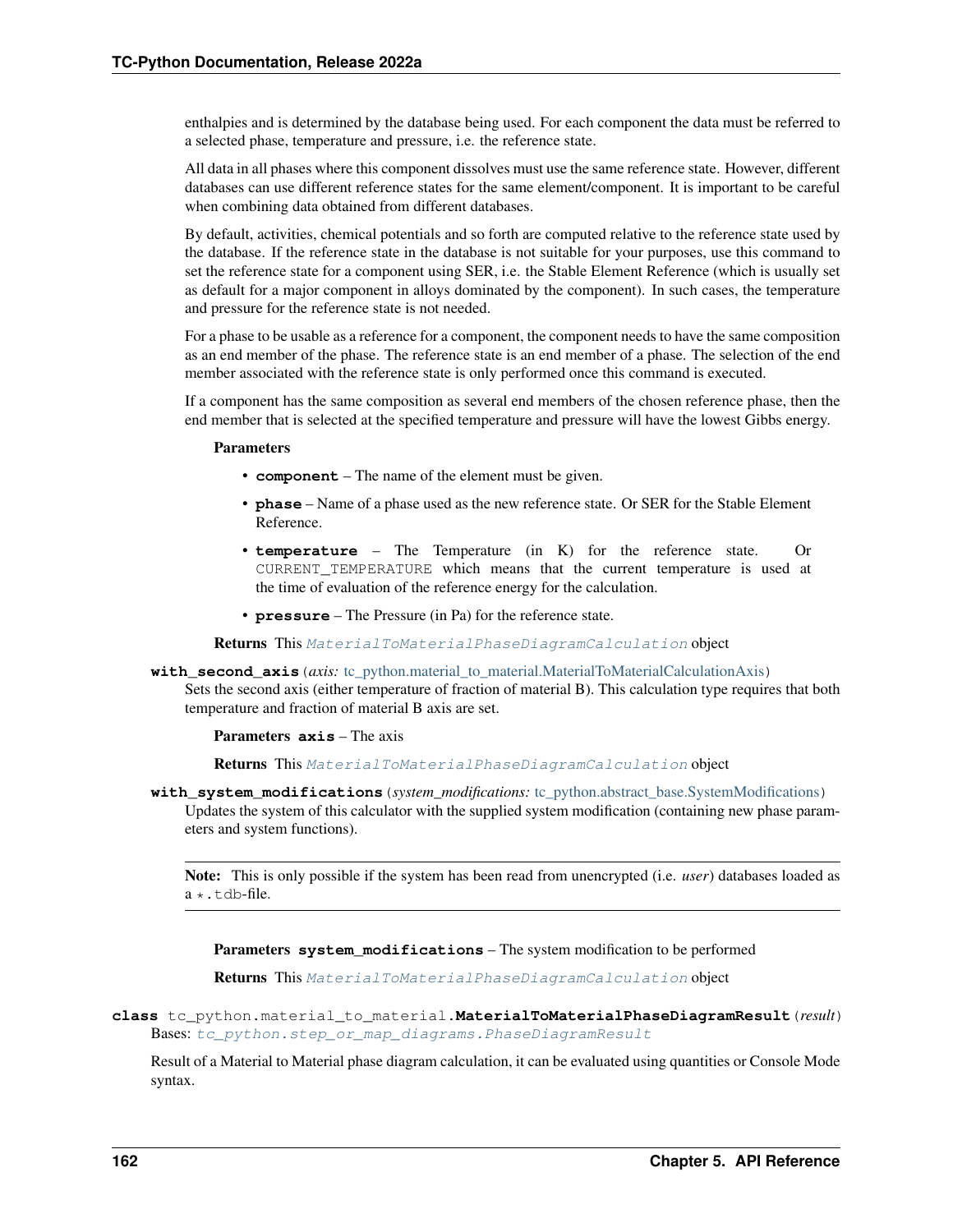## **add\_coordinate\_for\_phase\_label**(*x: float*, *y: float*)

Sets a coordinate in the result plot for which the stable phases will be evaluated and provided in the result data object. This can be used to plot the phases of a region into the phase diagram or just to programmatically evaluate the phases in certain regions.

Warning: This method takes coordinates of the plot axes and not of the calculation axis.

## Parameters

- **x** The coordinate of the first **plot** axis ("x-axis") [unit of the **plot** axis]
- **y** The coordinate of the second plot axis ("y-axis") [unit of the plot axis]

Returns This [MaterialToMaterialPhaseDiagramResult](#page-165-0) object

**get\_values\_grouped\_by\_quantity\_of**(*x\_quantity: Union[*[tc\\_python.quantity\\_factory.ThermodynamicQuantity](#page-207-0)*, str]*, *y\_quantity: Union[*[tc\\_python.quantity\\_factory.ThermodynamicQuantity](#page-207-0)*,*

*str]*) → *[tc\\_python.step\\_or\\_map\\_diagrams.PhaseDiagramResultValues](#page-105-0)* Returns x-y-line data grouped by the multiple datasets of the specified quantities (for example in dependency of components). The available quantities can be found in the documentation of the factory class ThermodynamicQuantity. Usually the result data represents the phase diagram.

Note: The different datasets will contain *NaN*-values between different subsections and are not sorted (because they are unsortable due to their nature).

Note: Its possible to use functions as axis variables, either by using ThermodynamicQuantity. user\_defined\_function, or by using an expression that contains *'='*.

Example *get\_values\_grouped\_by\_quantity\_of('T', ThermodynamicQuantity.user\_defined\_function('HM.T'))*

Example *get\_values\_grouped\_by\_quantity\_of('T', 'CP=HM.T')*

## Parameters

- **x\_quantity** The first quantity ("x-axis"), Console Mode syntax strings can be used as an alternative (for example *'T'*), *MATERIAL\_B\_FRACTION*, or even a function (for example *'f=T\*1.01'*)
- **y\_quantity** The second quantity ("y-axis"), Console Mode syntax strings can be used as an alternative (for example *'NV'*), *MATERIAL\_B\_FRACTION*, or even a function (for example *'CP=HM.T'*)

Returns The phase diagram data

# **get\_values\_grouped\_by\_stable\_phases\_of**(*x\_quantity: Union[*[tc\\_python.quantity\\_factory.ThermodynamicQuantity](#page-207-0)*, str]*, *y\_quantity: Union[*[tc\\_python.quantity\\_factory.ThermodynamicQuantity](#page-207-0)*, str]*) → *[tc\\_python.step\\_or\\_map\\_diagrams.PhaseDiagramResultValues](#page-105-0)*

Returns x-y-line data grouped by the sets of "stable phases" (for example "LIQUID" or "LIQUID + FCC\_A1"). The available quantities can be found in the documentation of the factory class ThermodynamicQuantity. Usually the result data represents the phase diagram.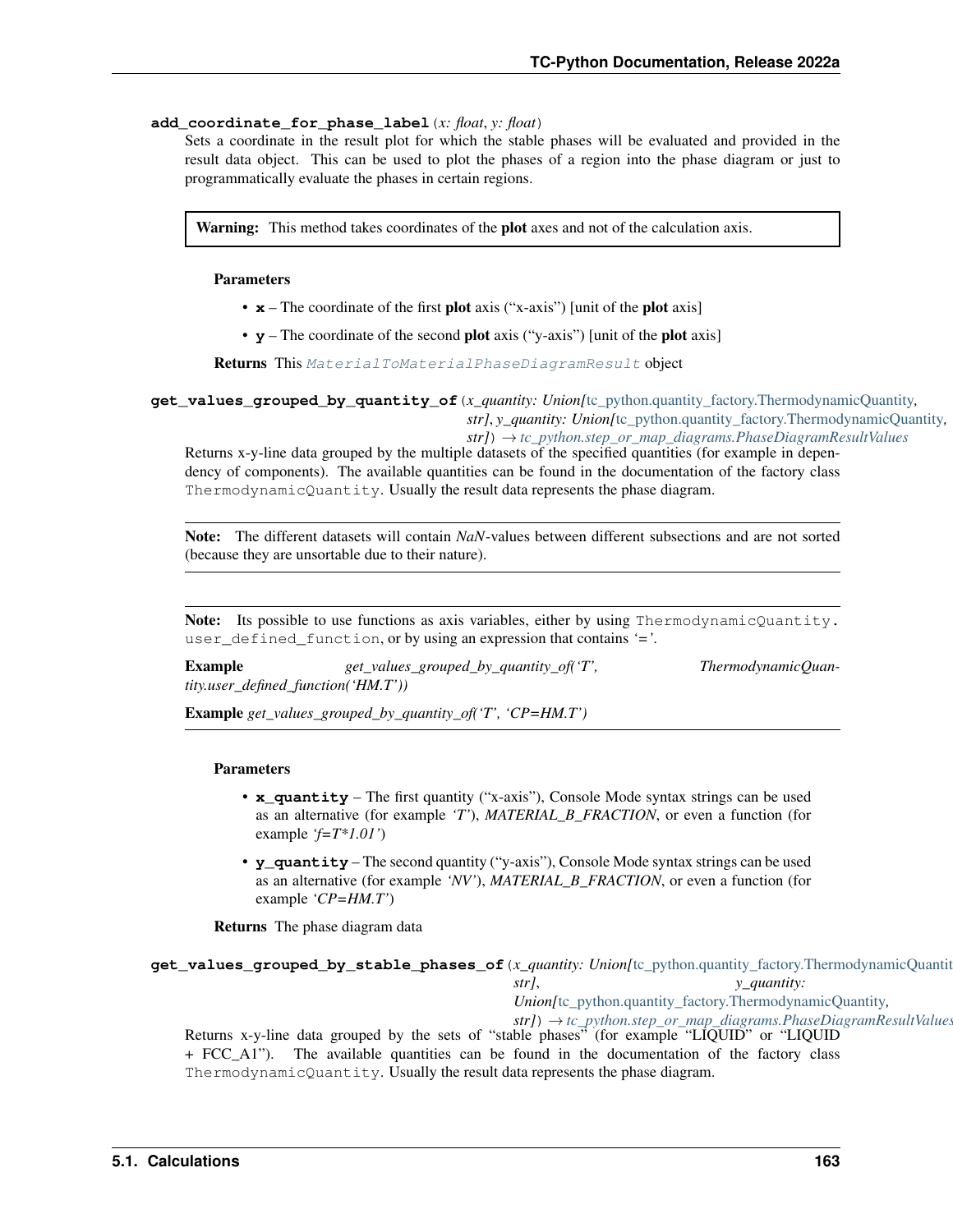Note: The different datasets will contain *NaN*-values between different subsections and are not sorted (because they are unsortable due to their nature).

Note: Its possible to use functions as axis variables, either by using ThermodynamicQuantity. user\_defined\_function, or by using an expression that contains *'='*.

Example  $get\_values\_grouped\_by\_quantity\_of('T',$  ThermodynamicQuan*tity.user\_defined\_function('HM.T'))*

Example *get\_values\_grouped\_by\_quantity\_of('T', 'CP=HM.T')*

#### **Parameters**

- **x\_quantity** The first quantity ("x-axis"), Console Mode syntax strings can be used as an alternative (for example *'T'*), *MATERIAL\_B\_FRACTION*, or even a function (for example *'f=T\*1.01'*)
- **y\_quantity** The second quantity ("y-axis"), Console Mode syntax strings can be used as an alternative (for example *'NV'*), *MATERIAL\_B\_FRACTION*, or even a function (for example *'CP=HM.T'*)

Returns The phase diagram data

### **remove\_phase\_labels**()

Erases all added coordinates for phase labels.

Returns This [MaterialToMaterialPhaseDiagramResult](#page-165-0) object

#### **save\_to\_disk**(*path: str*)

Saves the result to disc. Note that a result is a folder, containing potentially many files. The result can later be loaded with load\_result\_from\_disk()

**Parameters path** – the path to the folder you want the result to be saved in. It can be relative or absolute.

Returns this [MaterialToMaterialPhaseDiagramResult](#page-165-0) object

**set\_phase\_name\_style**(*phase\_name\_style\_enum: tc\_python.step\_or\_map\_diagrams.PhaseNameStyle*

*= <PhaseNameStyle.NONE: 0>*)

Sets the style of the phase name labels that will be used in the result data object (constitution description, ordering description, . . . ).

Default: PhaseNameStyle.NONE

Parameters **phase\_name\_style\_enum** – The phase name style

Returns This [MaterialToMaterialPhaseDiagramResult](#page-165-0) object

<span id="page-167-0"></span>**class** tc\_python.material\_to\_material.**MaterialToMaterialPropertyDiagramCalculation**(*calculator*) Bases: [tc\\_python.step\\_or\\_map\\_diagrams.AbstractPropertyDiagramCalculation](#page-91-0)

Configuration for a Material to Material property diagram calculation.

**Note:** Specify the conditions and possibly other settings, the calculation is performed with [calculate\(\)](#page-167-1).

<span id="page-167-1"></span>**calculate**(*keep\_previous\_results: bool = False*) → *[tc\\_python.material\\_to\\_material.MaterialToMaterialPropertyDiagramResult](#page-172-0)* Performs the Material to Material property diagram calculation.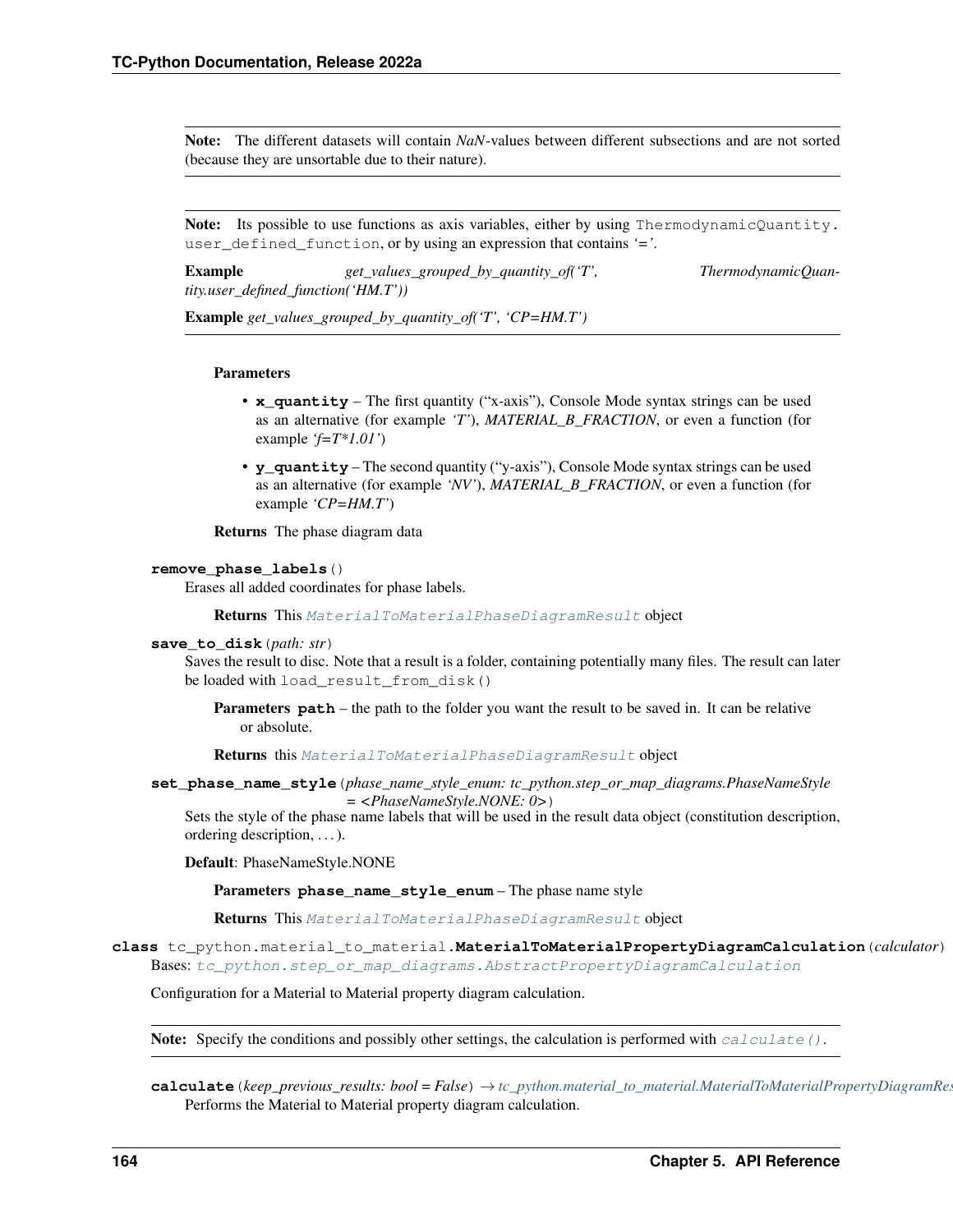Warning: If you use *keep\_previous\_results=True*, you must not use another calculator or even get results in between the calculations using *calculate* (). Then the previous results will actually be lost.

**Parameters keep\_previous\_results** – If *True*, results from any previous call to this method are appended. This can be used to combine calculations with multiple start points if the stepping fails at a certain condition.

Returns A new [MaterialToMaterialPropertyDiagramResult](#page-172-0) object which later can be used to get specific values from the calculated result

## **disable\_global\_minimization**()

Disables global minimization.

Default: Enabled

Returns This [MaterialToMaterialPropertyDiagramCalculation](#page-167-0) object

## **disable\_step\_separate\_phases**()

Disables *step separate phases*. This is the default setting.

Returns This [MaterialToMaterialPropertyDiagramCalculation](#page-167-0) object

## **enable\_global\_minimization**()

Enables global minimization.

Default: Enabled

Returns This [MaterialToMaterialPropertyDiagramCalculation](#page-167-0) object

### **enable\_step\_separate\_phases**()

Enables *step separate phases*.

Default: By default separate phase stepping is *disabled*

Note: This is an advanced option, it is used mostly to calculate how the Gibbs energy for a number of phases varies for different compositions. This is particularly useful to calculate Gibbs energies for complex phases with miscibility gaps and for an ordered phase that is never disordered (e.g. SIGMAphase, G-phase, MU-phase, etc.).

Returns This [MaterialToMaterialPropertyDiagramCalculation](#page-167-0) object

## **get\_components**() → List[str]

Returns the names of the components in the system (including all components auto-selected by the database(s)).

Returns The component names

#### **get\_gibbs\_energy\_addition\_for**(*phase: str*) → float

Used to get the additional energy term (always being a constant) of a given phase. The value given is added to the Gibbs energy of the (stoichiometric or solution) phase. It can represent a nucleation barrier, surface tension, elastic energy, etc.

It is not composition-, temperature- or pressure-dependent.

Parameters **phase** – Specify the name of the (stoichiometric or solution) phase with the addition

Returns Gibbs energy addition to G per mole formula unit.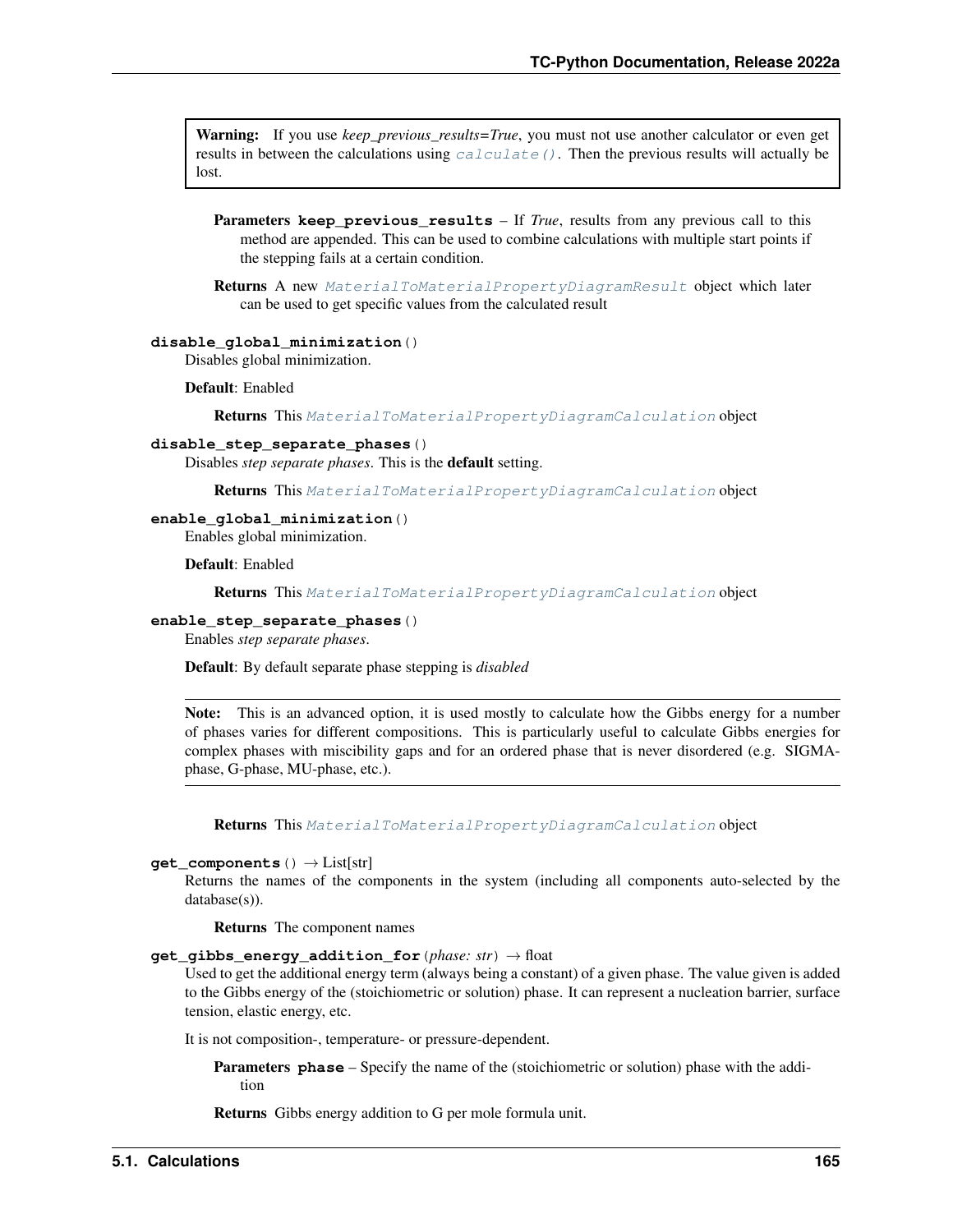### **get\_system\_data**() → *[tc\\_python.abstract\\_base.SystemData](#page-232-0)*

Returns the content of the database for the currently loaded system. This can be used to modify the parameters and functions and to change the current system by using with system modifications ().

Note: Parameters can only be read from unencrypted (i.e. *user*) databases loaded as *\*.tdb*-file.

Returns The system data

## **run\_poly\_command**(*command: str*)

Runs a Thermo-Calc command from the Console Mode POLY module immediately in the engine.

Parameters **command** – The Thermo-Calc Console Mode command

Returns This [MaterialToMaterialPropertyDiagramCalculation](#page-167-0) object

Note: It should not be necessary for most users to use this method, try to use the corresponding method implemented in the API instead.

Warning: As this method runs raw Thermo-Calc commands directly in the engine, it may hang the program in case of spelling mistakes (e.g. forgotten equals sign).

# <span id="page-169-1"></span>**set\_activities**(*activities: Dict[str, float]*)

Sets the constant activity conditions.

Note: The activity conditions are identical for both materials.

Parameters **activities** – The constant activities

Returns This [MaterialToMaterialPropertyDiagramCalculation](#page-167-0) object

<span id="page-169-0"></span>**set\_composition\_unit**(*unit: tc\_python.utils.CompositionUnit = <CompositionUnit.MASS\_PERCENT: 3>*) Sets the composition unit of both materials A and B.

Default: Weight percent

Parameters **unit** – The composition unit of both materials A and B

Returns This [MaterialToMaterialPropertyDiagramCalculation](#page-167-0) object

### **set\_gibbs\_energy\_addition\_for**(*phase: str*, *gibbs\_energy: float*)

Used to specify the additional energy term (always being a constant) of a given phase. The value (*gibbs\_energy*) given is added to the Gibbs energy of the (stoichiometric or solution) phase. It can represent a nucleation barrier, surface tension, elastic energy, etc.

It is not composition-, temperature- or pressure-dependent.

Parameters

• **phase** – Specify the name of the (stoichiometric or solution) phase with the addition

• **gibbs\_energy** – Addition to G per mole formula unit

Returns This [MaterialToMaterialPropertyDiagramCalculation](#page-167-0) object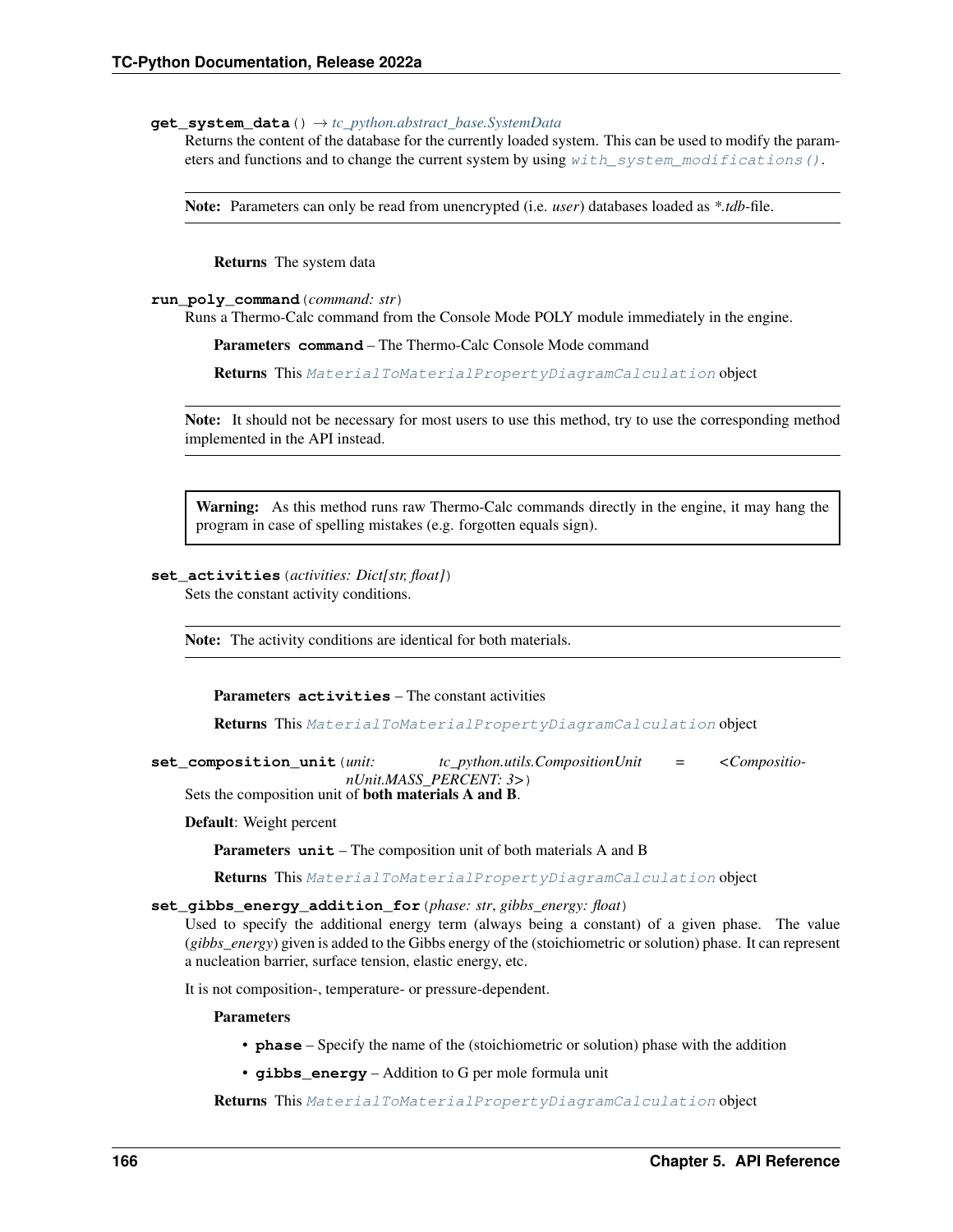**set\_material\_a**(*composition: Dict[str, float]*, *dependent\_component: str = None*) Sets the composition of the material A.

```
set_composition_unit().
```
**Tip:** The material can also have constant activity conditions, they are set in set activities ().

Parameters

- **composition** The composition of the material A
- **dependent\_component** The dependent component of the material A

Returns This [MaterialToMaterialPropertyDiagramCalculation](#page-167-0) object

**set\_material\_b**(*composition: Dict[str, float]*, *dependent\_component: str = None*) Sets the composition of the material B.

The unit is set with set composition unit().

**Tip:** The material can also have constant activity conditions, they are set in  $set\_activities()$ .

#### Parameters

- **composition** The composition of the material B
- **dependent\_component** The dependent component of the material B

Returns This [MaterialToMaterialPropertyDiagramCalculation](#page-167-0) object

#### **set\_phase\_to\_dormant**(*phase: str*)

Sets the phase to the status DORMANT, necessary for calculating the driving force to form the specified phase.

Parameters **phase** – The phase name or *ALL\_PHASES* for all phases

Returns This [MaterialToMaterialPropertyDiagramCalculation](#page-167-0) object

**set\_phase\_to\_entered**(*phase: str*, *amount: float = 1.0*)

Sets the phase to the status ENTERED, that is the default state.

Parameters

- **phase** The phase name or *ALL\_PHASES* for all phases
- **amount** The phase fraction (between 0.0 and 1.0)

Returns This [MaterialToMaterialPropertyDiagramCalculation](#page-167-0) object

## **set\_phase\_to\_fixed**(*phase: str*, *amount: float*)

Sets the phase to the status FIXED, i.e. it is guaranteed to have the specified phase fraction after the calculation.

#### **Parameters**

- **phase** The phase name
- **amount** The fixed phase fraction (between 0.0 and 1.0)

Returns This [MaterialToMaterialPropertyDiagramCalculation](#page-167-0) object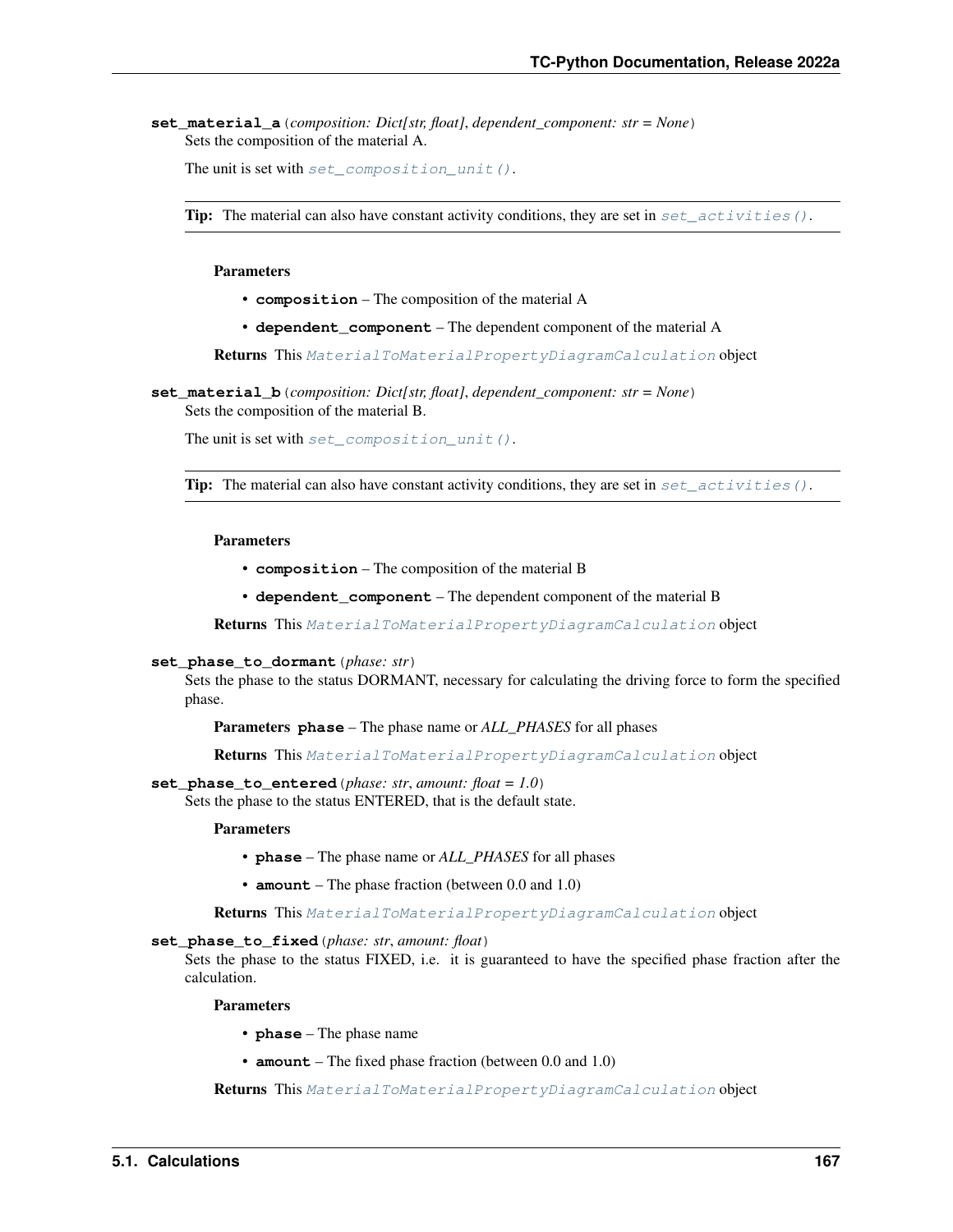### **set\_phase\_to\_suspended**(*phase: str*)

Sets the phase to the status SUSPENDED, i.e. it is ignored in the calculation.

Parameters **phase** – The phase name or *ALL\_PHASES* for all phases

Returns This [MaterialToMaterialPropertyDiagramCalculation](#page-167-0) object

#### **set\_pressure**(*pressure: float*)

Sets the pressure (i.e. the condition *P*).

Note: If the flag *default\_conditions=True* has been set during the creation of the calculator, the pressure is set to 1000 hPa by default.

#### Parameters **pressure** – The pressure [Pa]

Returns This [MaterialToMaterialPropertyDiagramCalculation](#page-167-0) object

#### **set\_system\_size**(*system\_size: float*)

Sets the system size (i.e. the condition 'N', the number of moles).

Note: If the flag *default\_conditions=True* has been set during the creation of the calculator, the system size is set to 1.0 moles by default.

Parameters **system\_size** – The system size [mole]

Returns This [MaterialToMaterialPropertyDiagramCalculation](#page-167-0) object

#### **with\_axis**(*axis:* [tc\\_python.material\\_to\\_material.MaterialToMaterialCalculationAxis](#page-159-0))

Sets the axis (either temperature of fraction of material B). This calculation type requires that either temperature or fraction of material B is set as a constant condition - the other one is set as an axis.

Parameters **axis** – The axis

Returns This [MaterialToMaterialPropertyDiagramCalculation](#page-167-0) object

#### **with constant condition** (*condition:* tc\_python.material to\_material.ConstantCondition)

Sets the constant condition (either temperature of fraction of material B). This calculation type requires that either temperature or fraction of material B is set as a constant condition - the other one is set as an axis.

Parameters **condition** – The condition

Returns This [MaterialToMaterialPropertyDiagramCalculation](#page-167-0) object

**with\_options**(*options:* [tc\\_python.step\\_or\\_map\\_diagrams.PropertyDiagramOptions](#page-110-0)) Sets the simulation options.

Parameters **options** – The simulation options

Returns This [MaterialToMaterialPropertyDiagramCalculation](#page-167-0) object

### **with\_reference\_state**(*component: str*, *phase: str = 'SER'*, *temperature: float = - 1.0*, *pressure: float = 100000.0*)

The reference state for a component is important when calculating activities, chemical potentials and enthalpies and is determined by the database being used. For each component the data must be referred to a selected phase, temperature and pressure, i.e. the reference state.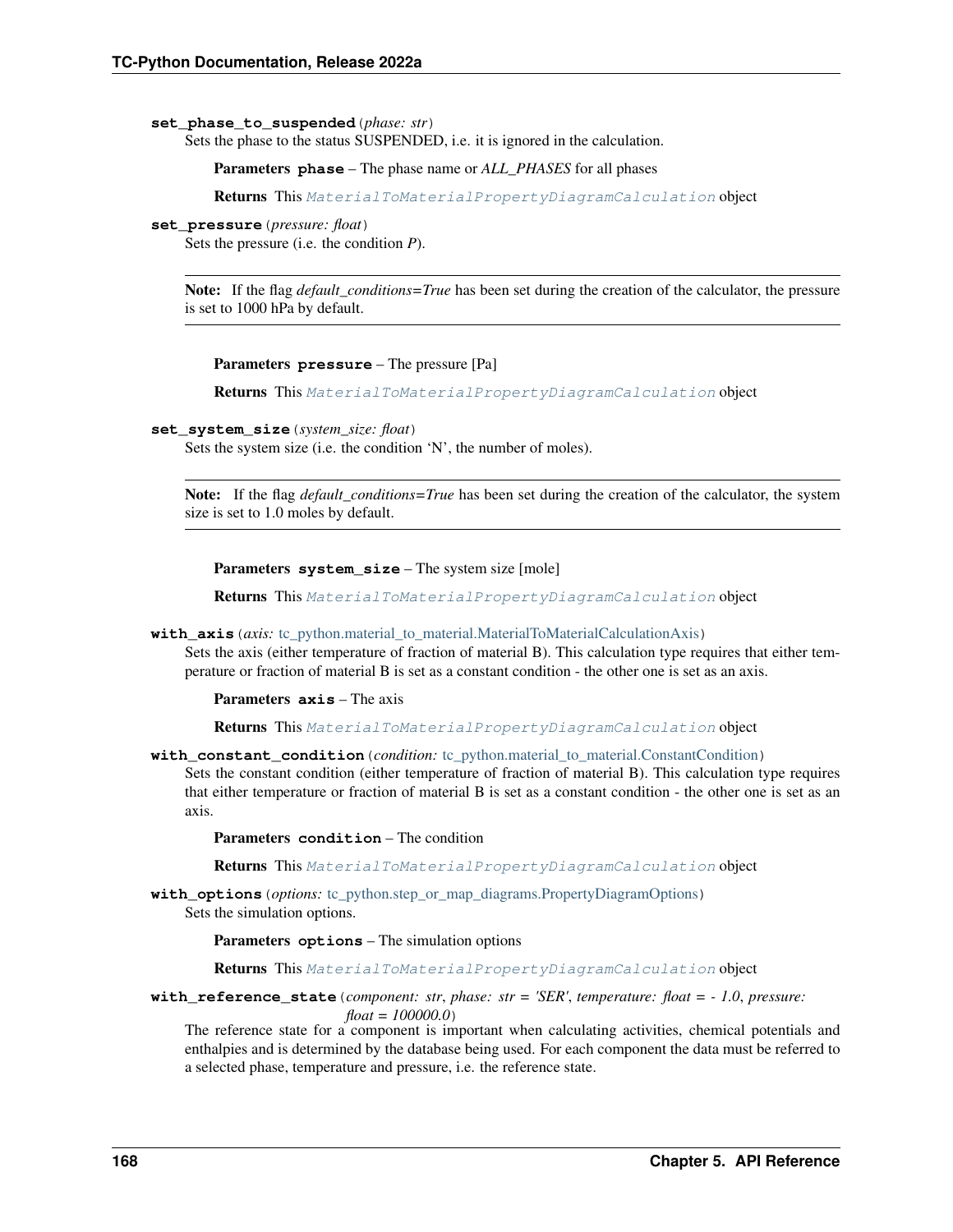All data in all phases where this component dissolves must use the same reference state. However, different databases can use different reference states for the same element/component. It is important to be careful when combining data obtained from different databases.

By default, activities, chemical potentials and so forth are computed relative to the reference state used by the database. If the reference state in the database is not suitable for your purposes, use this command to set the reference state for a component using SER, i.e. the Stable Element Reference (which is usually set as default for a major component in alloys dominated by the component). In such cases, the temperature and pressure for the reference state is not needed.

For a phase to be usable as a reference for a component, the component needs to have the same composition as an end member of the phase. The reference state is an end member of a phase. The selection of the end member associated with the reference state is only performed once this command is executed.

If a component has the same composition as several end members of the chosen reference phase, then the end member that is selected at the specified temperature and pressure will have the lowest Gibbs energy.

### **Parameters**

- **component** The name of the element must be given.
- **phase** Name of a phase used as the new reference state. Or SER for the Stable Element Reference.
- **temperature** The Temperature (in K) for the reference state. Or CURRENT\_TEMPERATURE which means that the current temperature is used at the time of evaluation of the reference energy for the calculation.
- **pressure** The Pressure (in Pa) for the reference state.

Returns This [MaterialToMaterialPropertyDiagramCalculation](#page-167-0) object

<span id="page-172-1"></span>**with\_system\_modifications**(*system\_modifications:* [tc\\_python.abstract\\_base.SystemModifications](#page-234-0)) Updates the system of this calculator with the supplied system modification (containing new phase param-

eters and system functions).

Note: This is only possible if the system has been read from unencrypted (i.e. *user*) databases loaded as  $a \star$ . tdb-file.

Parameters **system\_modifications** – The system modification to be performed

Returns This [MaterialToMaterialPropertyDiagramCalculation](#page-167-0) object

<span id="page-172-0"></span>**class** tc\_python.material\_to\_material.**MaterialToMaterialPropertyDiagramResult**(*result*) Bases: [tc\\_python.step\\_or\\_map\\_diagrams.PropertyDiagramResult](#page-112-0)

Result of a Material to Material property diagram. It can be used to query for specific values.

<span id="page-172-2"></span>**get\_values\_grouped\_by\_quantity\_of**(*x\_quantity: Union[*[tc\\_python.quantity\\_factory.ThermodynamicQuantity](#page-207-0)*,*

*str]*, *y\_quantity: Union[*[tc\\_python.quantity\\_factory.ThermodynamicQuantity](#page-207-0)*, str]*, *sort\_and\_merge: bool* =  $True$ )  $\rightarrow$  Dict[str,

*[tc\\_python.utils.ResultValueGroup](#page-211-0)*]

Returns x-y-line data grouped by the multiple datasets of the specified quantities (typically the phases). The available quantities can be found in the documentation of the factory class ThermodynamicQuantity.

Note: The different datasets might contain *NaN*-values between different subsections and might not be sorted even if the flag `sort\_and\_merge` has been set (because they might be unsortable due to their nature).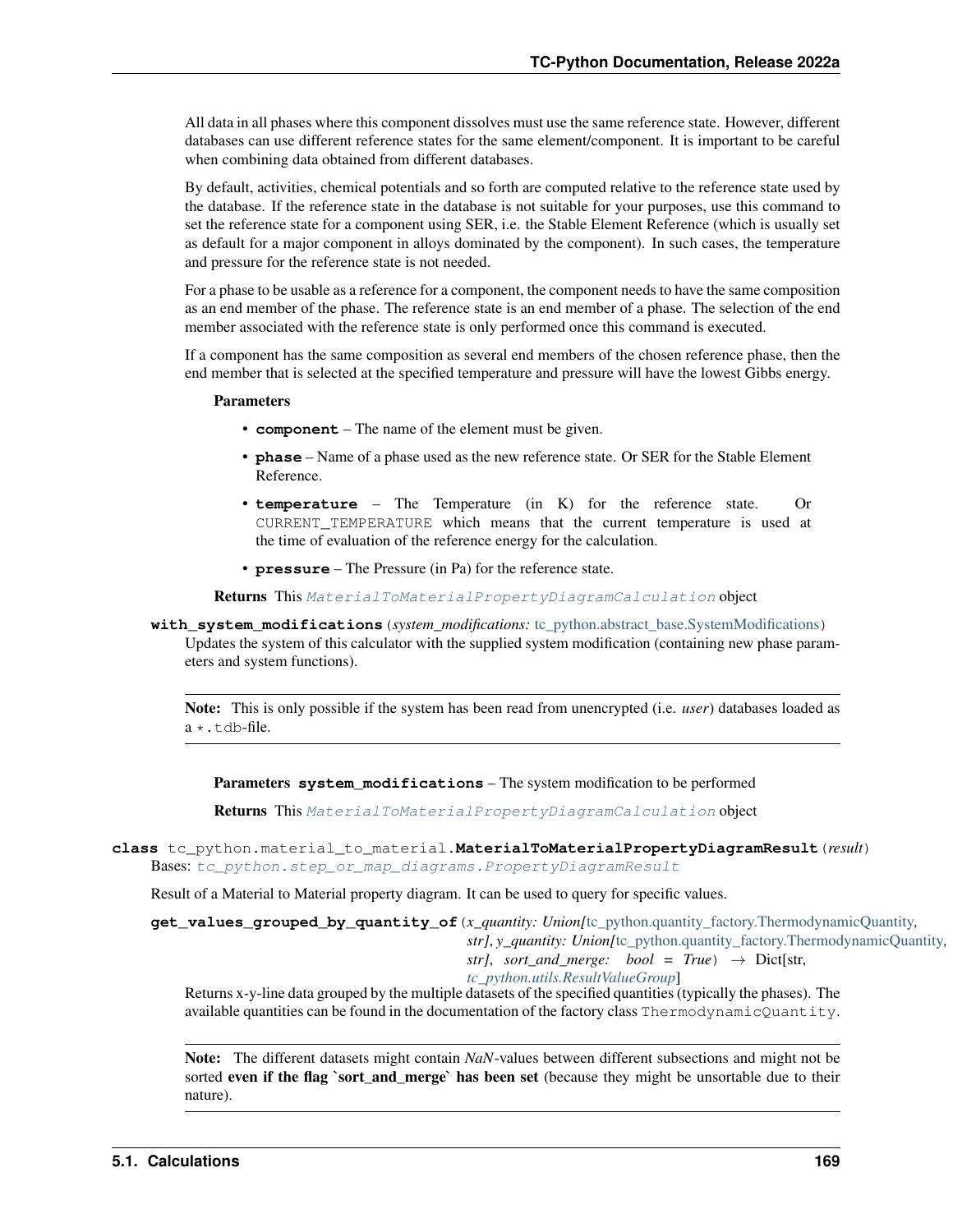Note: Its possible to use functions as axis variables, either by using ThermodynamicQuantity. user\_defined\_function, or by using an expression that contains *'='*.

Example  $get\_values\_grouped\_by\_quantity\_of('T',$  ThermodynamicQuan*tity.user\_defined\_function('HM.T'))*

Example *get\_values\_grouped\_by\_quantity\_of('T', 'CP=HM.T')*

## Parameters

- **x\_quantity** The first quantity ("x-axis"), Console Mode syntax strings can be used as an alternative (for example *'T'*), *MATERIAL\_B\_FRACTION*, or even a function (for example *'f=T\*1.01'*)
- **y\_quantity** The second quantity ("y-axis"), Console Mode syntax strings can be used as an alternative (for example *'NV'*), *MATERIAL\_B\_FRACTION*, or even a function (for example *'CP=HM.T'*)
- **sort** and merge If *True*, the data is sorted and merged into as few subsections as possible (divided by *NaN*)

Returns Containing the datasets with the quantities as their keys

<span id="page-173-0"></span>**get\_values\_grouped\_by\_stable\_phases\_of**(*x\_quantity: Union[*[tc\\_python.quantity\\_factory.ThermodynamicQuantity](#page-207-0)*, str]*, *y\_quantity: Union[*[tc\\_python.quantity\\_factory.ThermodynamicQuantity](#page-207-0)*, str]*, *sort* and *merge:* bool = True)  $\rightarrow$ Dict[str, *[tc\\_python.utils.ResultValueGroup](#page-211-0)*] Returns x-y-line data grouped by the sets of "stable phases" (for example "LIQUID" or "LIQUID + FCC\_A1"). The available quantities can be found in the documentation of the factory class

ThermodynamicQuantity. Note: The different datasets might contain *NaN*-values between different subsections and different lines

of an ambiguous dataset. They might not be sorted even if the flag 'sort\_and\_merge' has been set (because they might be unsortable due to their nature).

Note: Its possible to use functions as axis variables, either by using ThermodynamicQuantity. user\_defined\_function, or by using an expression that contains *'='*.

Example  $get\_values\_grouped\_by\_quantity\_of('T',$  ThermodynamicQuan*tity.user\_defined\_function('HM.T'))*

Example *get\_values\_grouped\_by\_quantity\_of('T', 'CP=HM.T')*

## Parameters

- **x\_quantity** The first quantity ("x-axis"), Console Mode syntax strings can be used as an alternative (for example *'T'*), *MATERIAL\_B\_FRACTION*, or even a function (for example *'f=T\*1.01'*)
- **y\_quantity** The second quantity ("y-axis"), Console Mode syntax strings can be used as an alternative (for example *'NV'*), *MATERIAL\_B\_FRACTION*, or even a function (for example *'CP=HM.T'*)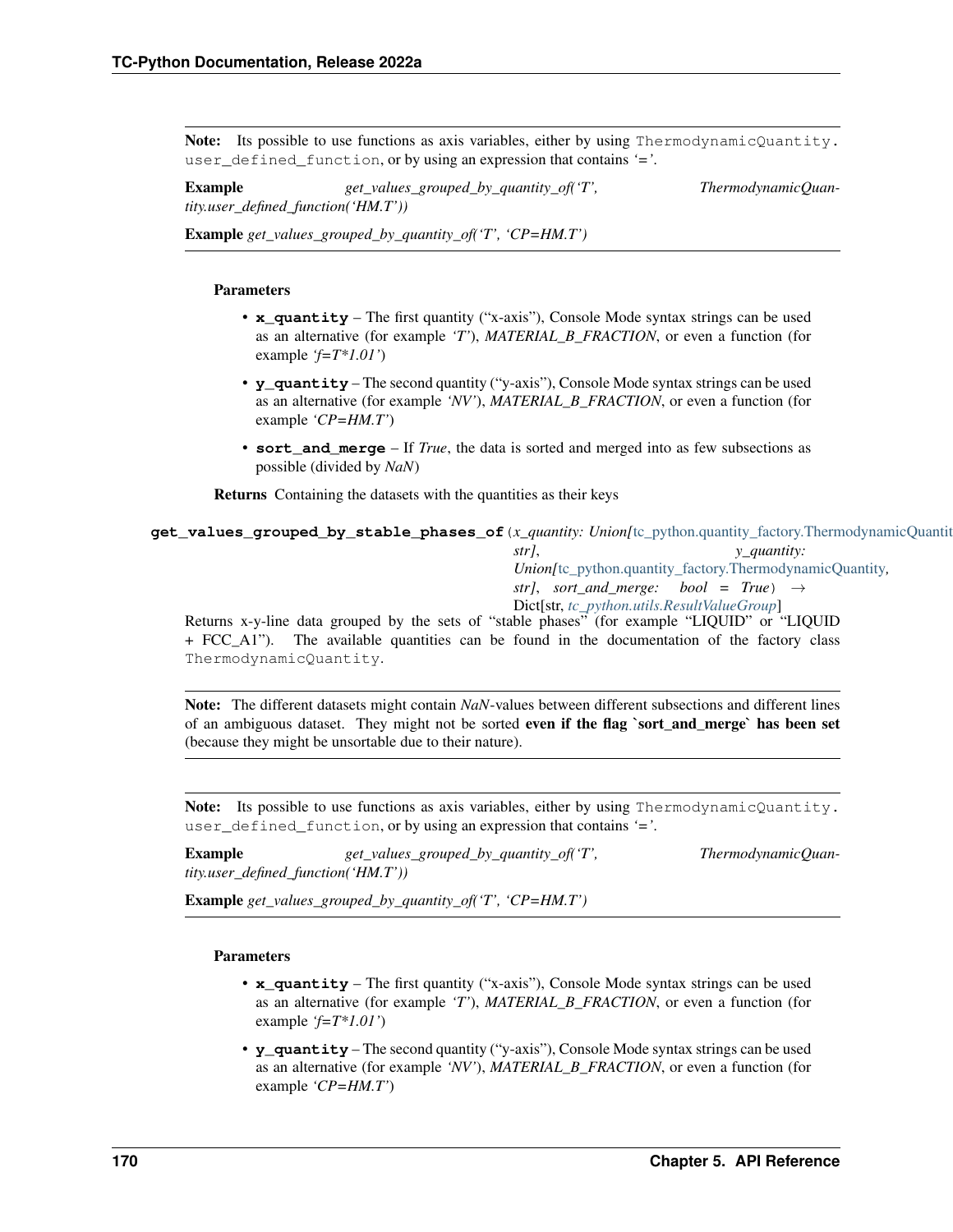• **sort** and merge – If *True*, the data will be sorted and merged into as few subsections as possible (divided by *NaN*)

Returns Containing the datasets with the quantities as their keys

**get\_values\_of**(*x\_quantity: Union[*[tc\\_python.quantity\\_factory.ThermodynamicQuantity](#page-207-0)*, str]*, *y\_quantity: Union*[[tc\\_python.quantity\\_factory.ThermodynamicQuantity](#page-207-0), str]) → [typing.List[float], typing.List[float]]

Returns sorted x-y-line data without any separation. Use  $get\_values\_grouped_by_quantity_of()$ or [get\\_values\\_grouped\\_by\\_stable\\_phases\\_of\(\)](#page-173-0) instead if you need such a separation. The available quantities can be found in the documentation of the factory class ThermodynamicQuantity.

Note: This method will always return sorted data without any *NaN*-values. If it is unsortable that might give data that is hard to interpret. In such a case you need to choose the quantity in another way or use one of the other methods. One example of this is to use quantities with *All*-markers, for example *MassFractionOfAComponent("All")*.

Note: Its possible to use functions as axis variables, either by using ThermodynamicQuantity. user\_defined\_function(), or by using an expression that contains *'='*.

Example  $get\_values\_grouped\_by\_quantity\_of('T',$  ThermodynamicQuan*tity.user\_defined\_function('HM.T'))*

Example *get\_values\_grouped\_by\_quantity\_of('T', 'CP=HM.T')*

### Parameters

- **x\_quantity** The first thermodynamic quantity ("x-axis"), Console Mode syntax strings can be used as an alternative (for example *'T'*, *MATERIAL\_B\_FRACTION*, or even a function (for example *'f=T\*1.01'*).
- **y\_quantity** The second thermodynamic quantity ("y-axis"), Console Mode syntax strings can be used as an alternative (for example *'NV'*), *MATERIAL\_B\_FRACTION*, or even a function (for example *'CP=HM.T'*)

Returns A tuple containing the x- and y-data in lists

#### **save\_to\_disk**(*path: str*)

Saves the result to disc. Note that a result is a folder, containing potentially many files. The result can later be loaded with load\_result\_from\_disk()

**Parameters path** – the path to the folder you want the result to be saved in. It can be relative or absolute.

Returns this [MaterialToMaterialPropertyDiagramResult](#page-172-0) object

**set\_phase\_name\_style**(*phase\_name\_style\_enum: tc\_python.step\_or\_map\_diagrams.PhaseNameStyle*

*= <PhaseNameStyle.NONE: 0>*)

Sets the style of the phase name labels that will be used in the result data object (constitution description, ordering description, . . . ).

<span id="page-174-0"></span>Default: PhaseNameStyle.NONE

Parameters **phase\_name\_style\_enum** – The phase name style

Returns This [MaterialToMaterialPropertyDiagramResult](#page-172-0) object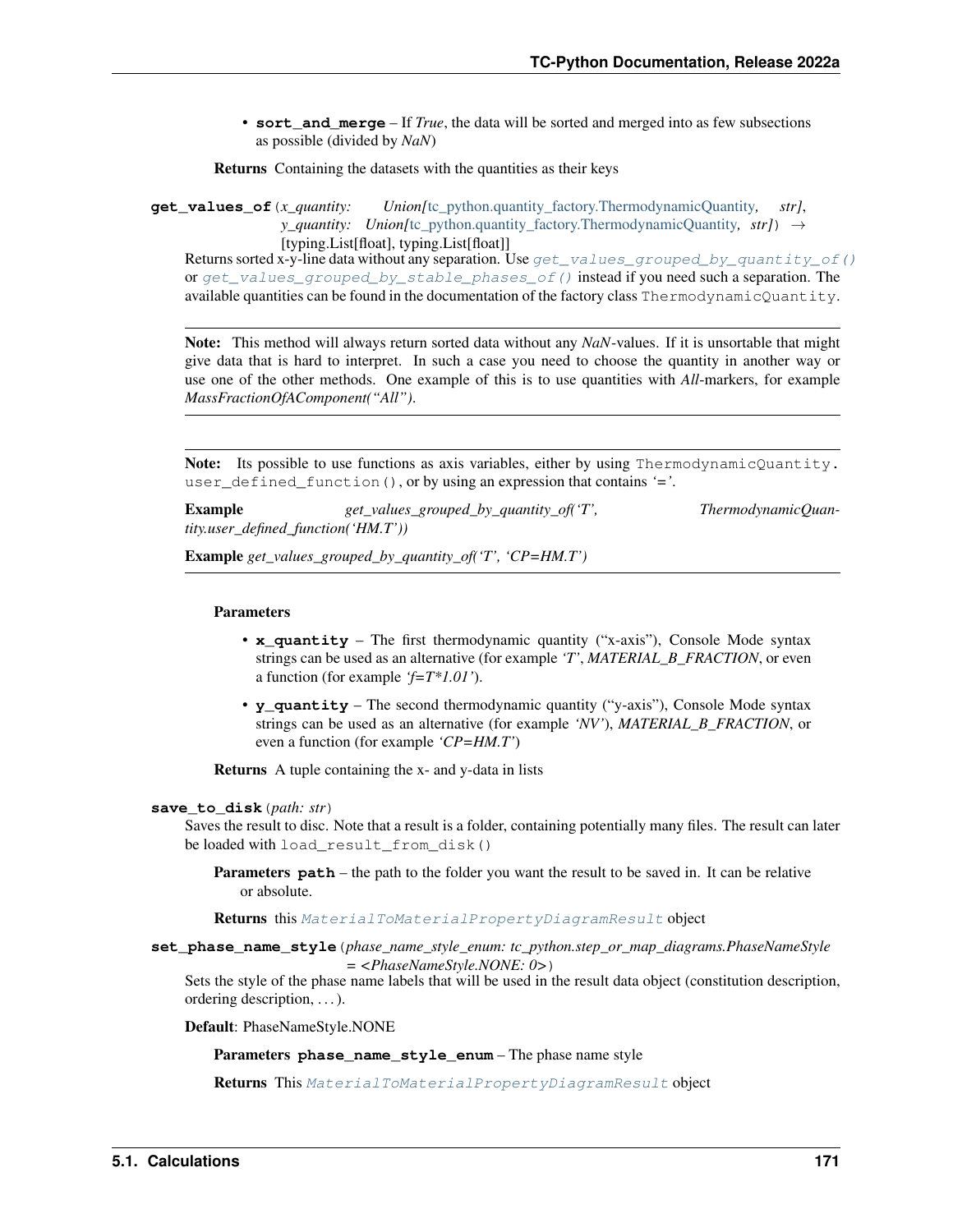**class** tc\_python.material\_to\_material.**MaterialToMaterialSingleEquilibriumCalculation**(*calculator*) Bases: [tc\\_python.single\\_equilibrium.AbstractSingleEquilibriumCalculation](#page-38-0)

Configuration for a Material to Material single fraction of B calculation.

**Note:** Specify the conditions and possibly other settings, the calculation is performed with [calculate\(\)](#page-175-0).

<span id="page-175-0"></span>**calculate**() → *[tc\\_python.material\\_to\\_material.MaterialToMaterialSingleEquilibriumResult](#page-179-0)* Performs the material to material calculation.

Note: The calculation result is no temporary result object.

Returns A new [MaterialToMaterialSingleEquilibriumResult](#page-179-0) object which can be used to get specific values from the calculated result. It is undefined behavior to use that object after the state of the calculation has been changed.

### **disable\_global\_minimization**()

Turns the global minimization completely off.

Returns This [MaterialToMaterialSingleEquilibriumCalculation](#page-174-0) object

### **enable\_global\_minimization**()

Turns the global minimization on (using the default settings).

Returns This [MaterialToMaterialSingleEquilibriumCalculation](#page-174-0) object

#### **get\_components**() → List[str]

Returns a list of components in the system (including all components auto-selected by the database(s)).

Returns The components

#### **get\_gibbs\_energy\_addition\_for**(*phase: str*) → float

Used to get the additional energy term (always being a constant) of a given phase. The value given is added to the Gibbs energy of the (stoichiometric or solution) phase. It can represent a nucleation barrier, surface tension, elastic energy, etc.

It is not composition-, temperature- or pressure-dependent.

Parameters **phase** – Specify the name of the (stoichiometric or solution) phase with the addition

Returns Gibbs energy addition to G per mole formula unit.

#### **get\_system\_data**() → *[tc\\_python.abstract\\_base.SystemData](#page-232-0)*

Returns the content of the database for the currently loaded system. This can be used to modify the parameters and functions and to change the current system by using  $with\_system\_modifications()$ .

Note: Parameters can only be read from unencrypted (i.e. *user*) databases loaded as *\*.tdb*-file.

Returns The system data

## **run\_poly\_command**(*command: str*)

Runs a Thermo-Calc command from the Console Mode POLY module immediately in the engine.

Parameters **command** – The Thermo-Calc Console Mode command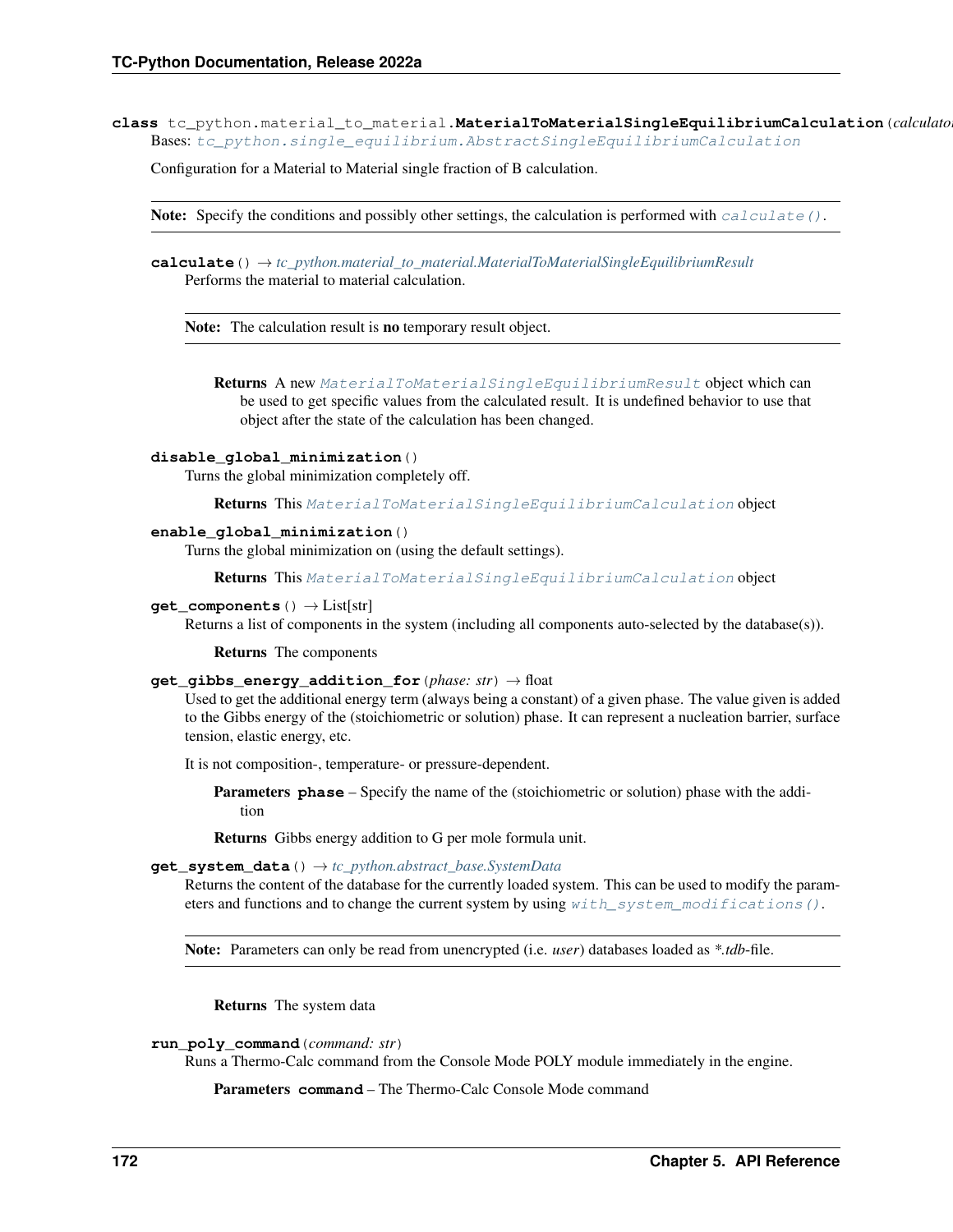Returns This [MaterialToMaterialSingleEquilibriumCalculation](#page-174-0) object

Note: It should not be necessary for most users to use this method, try to use the corresponding method implemented in the API instead.

Warning: As this method runs raw Thermo-Calc commands directly in the engine, it may hang the program in case of spelling mistakes (e.g. forgotten equals sign).

<span id="page-176-1"></span>**set\_activities**(*activities: Dict[str, float]*)

Sets the constant activity conditions.

Note: The activity conditions are identical for both materials.

Parameters **activities** – The constant activities

Returns This [MaterialToMaterialSingleEquilibriumCalculation](#page-174-0) object

## **set\_component\_to\_entered**(*component: str*)

Sets the specified component to the status ENTERED, that is the default state.

Parameters **component** – The component name or *ALL\_COMPONENTS*

Returns This [MaterialToMaterialSingleEquilibriumCalculation](#page-174-0) object

**set\_component\_to\_suspended**(*component: str*, *reset\_conditions: bool = False*)

Sets the specified component to the status SUSPENDED, i.e. it is ignored in the calculation.

### **Parameters**

- **reset** conditions if 'True' also remove composition conditions for the component if they are defined
- **component** The component name or *ALL\_COMPONENTS*

Returns This [MaterialToMaterialSingleEquilibriumCalculation](#page-174-0) object

<span id="page-176-0"></span>**set\_composition\_unit**(*unit: tc\_python.utils.CompositionUnit = <CompositionUnit.MASS\_PERCENT: 3>*)

Sets the composition unit of both materials A and B.

### Default: Weight percent

Parameters **unit** – The composition unit of both materials A and B

Returns This [MaterialToMaterialSingleEquilibriumCalculation](#page-174-0) object

## **set\_gibbs\_energy\_addition\_for**(*phase: str*, *gibbs\_energy: float*)

Used to specify the additional energy term (always being a constant) of a given phase. The value (*gibbs\_energy*) given is added to the Gibbs energy of the (stoichiometric or solution) phase. It can represent a nucleation barrier, surface tension, elastic energy, etc.

It is not composition-, temperature- or pressure-dependent.

### Parameters

- **phase** Specify the name of the (stoichiometric or solution) phase with the addition
- **gibbs\_energy** Addition to G per mole formula unit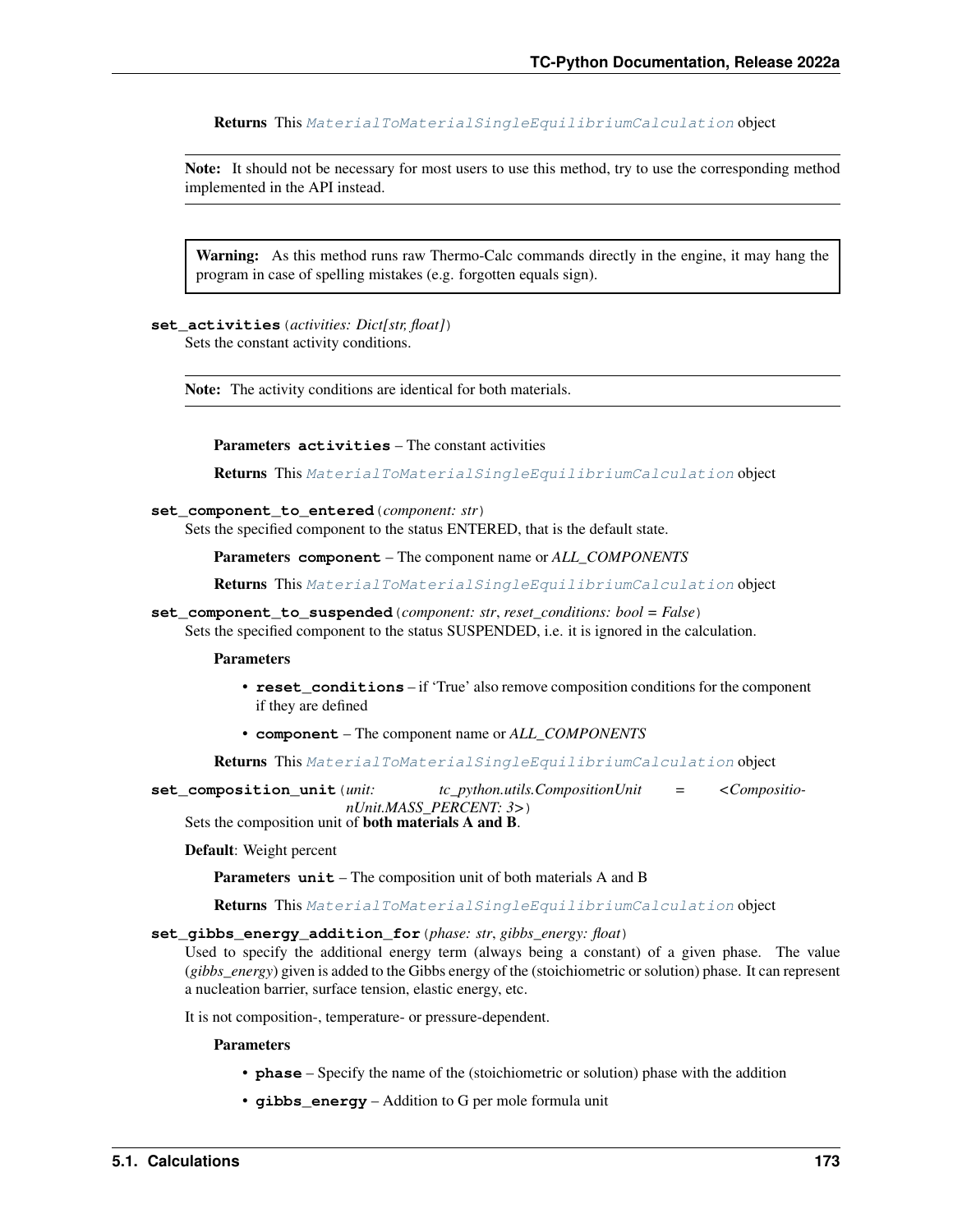Returns This [MaterialToMaterialSingleEquilibriumCalculation](#page-174-0) object

**set\_material\_a**(*composition: Dict[str, float]*, *dependent\_component: str = None*) Sets the composition of the material A.

The unit is set with [set\\_composition\\_unit\(\)](#page-176-0).

**Tip:** The material can also have constant activity conditions, they are set in  $set\_activities()$ .

#### Parameters

- **composition** The composition of the material A
- **dependent\_component** The dependent component of the material A

Returns This [MaterialToMaterialSingleEquilibriumCalculation](#page-174-0) object

**set\_material\_b**(*composition: Dict[str, float]*, *dependent\_component: str = None*) Sets the composition of the material B.

The unit is set with [set\\_composition\\_unit\(\)](#page-176-0).

**Tip:** The material can also have constant activity conditions, they are set in  $set\_activities()$ .

#### Parameters

- **composition** The composition of the material B
- **dependent\_component** The dependent component of the material B

Returns This [MaterialToMaterialSingleEquilibriumCalculation](#page-174-0) object

**set\_phase\_to\_dormant**(*phase: str*)

Sets the phase to the status DORMANT, necessary for calculating the driving force to form the specified phase.

Parameters **phase** – The phase name or *ALL\_PHASES* for all phases

Returns This [MaterialToMaterialSingleEquilibriumCalculation](#page-174-0) object

## **set\_phase\_to\_entered**(*phase: str*, *amount: float = 1.0*)

Sets the phase to the status ENTERED, that is the default state.

**Parameters** 

- **phase** The phase name or *ALL\_PHASES* for all phases
- **amount** The phase fraction (between 0.0 and 1.0)

Returns This [MaterialToMaterialSingleEquilibriumCalculation](#page-174-0) object

### **set\_phase\_to\_fixed**(*phase: str*, *amount: float*)

Sets the phase to the status FIXED, i.e. it is guaranteed to have the specified phase fraction after the calculation.

Parameters

- **phase** The phase name
- **amount** The fixed phase fraction (between 0.0 and 1.0)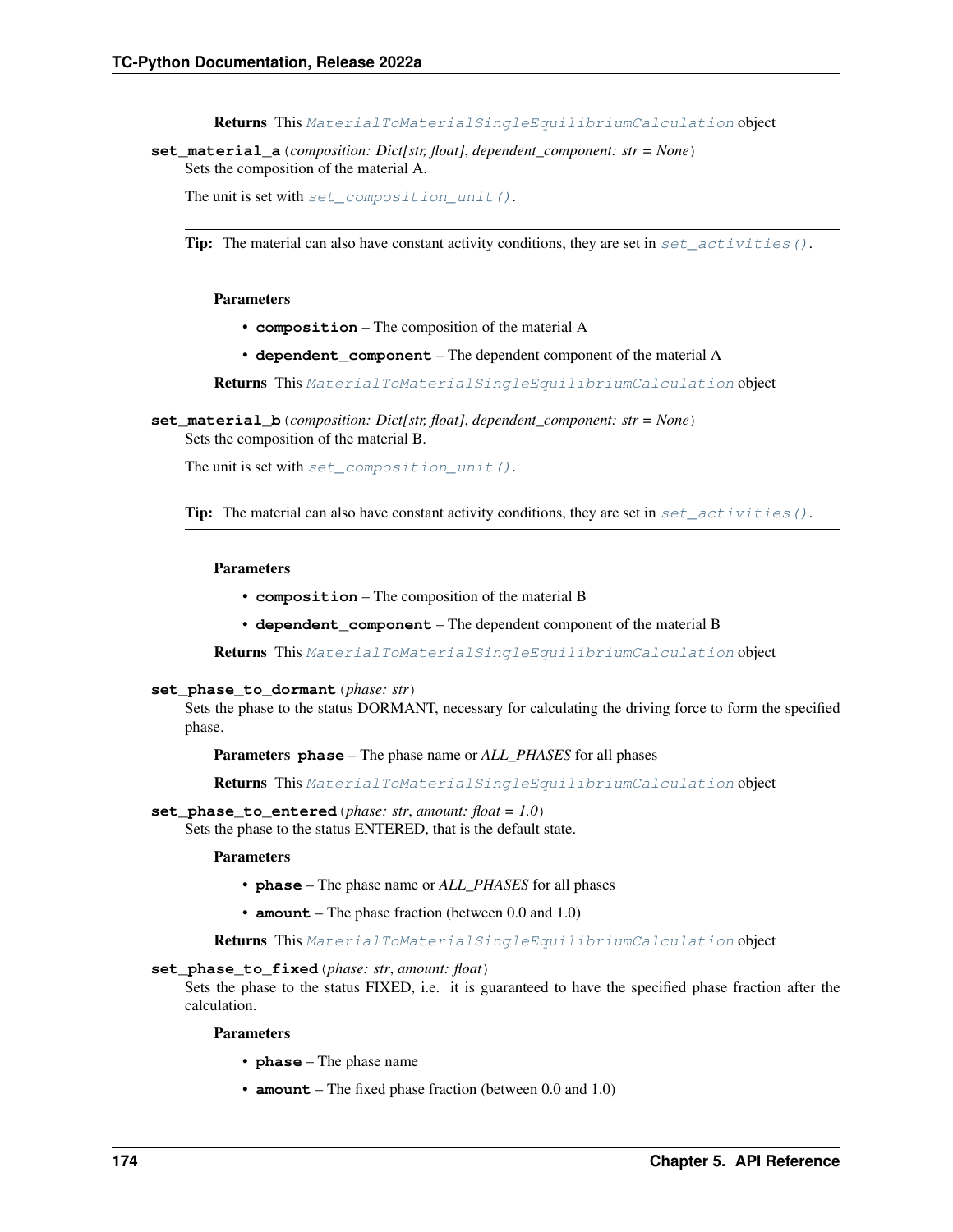Returns This [MaterialToMaterialSingleEquilibriumCalculation](#page-174-0) object

### **set\_phase\_to\_suspended**(*phase: str*)

Sets the phase to the status SUSPENDED, i.e. it is ignored in the calculation.

Parameters **phase** – The phase name or *ALL\_PHASES* for all phases

Returns This [MaterialToMaterialSingleEquilibriumCalculation](#page-174-0) object

### **set\_pressure**(*pressure: float*)

Sets the pressure (i.e. the condition *P*).

Note: If the flag *default\_conditions=True* has been set during the creation of the calculator, the pressure is set to 1000 hPa by default.

Parameters **pressure** – The pressure [Pa]

Returns This [MaterialToMaterialSingleEquilibriumCalculation](#page-174-0) object

#### **set\_system\_size**(*system\_size: float*)

Sets the system size (i.e. the condition 'N', the number of moles).

Note: If the flag *default\_conditions=True* has been set during the creation of the calculator, the system size is set to 1.0 moles by default.

Parameters **system\_size** – The system size [mole]

Returns This [MaterialToMaterialSingleEquilibriumCalculation](#page-174-0) object

**with\_first\_constant\_condition**(*condition:* [tc\\_python.material\\_to\\_material.ConstantCondition](#page-158-1)) Sets the first constant condition (either temperature of fraction of material B).

Parameters **condition** – The condition

Returns This [MaterialToMaterialSingleEquilibriumCalculation](#page-174-0) object

**with\_options**(*options:* [tc\\_python.single\\_equilibrium.SingleEquilibriumOptions](#page-45-0)) Sets the simulation options.

Parameters **options** – The simulation options

Returns This SingleEquilibriumCalculation object

## **with\_reference\_state**(*component: str*, *phase: str = 'SER'*, *temperature: float = - 1.0*, *pressure: float = 100000.0*)

The reference state for a component is important when calculating activities, chemical potentials and enthalpies and is determined by the database being used. For each component the data must be referred to a selected phase, temperature and pressure, i.e. the reference state.

All data in all phases where this component dissolves must use the same reference state. However, different databases can use different reference states for the same element/component. It is important to be careful when combining data obtained from different databases.

By default, activities, chemical potentials and so forth are computed relative to the reference state used by the database. If the reference state in the database is not suitable for your purposes, use this command to set the reference state for a component using SER, i.e. the Stable Element Reference (which is usually set as default for a major component in alloys dominated by the component). In such cases, the temperature and pressure for the reference state is not needed.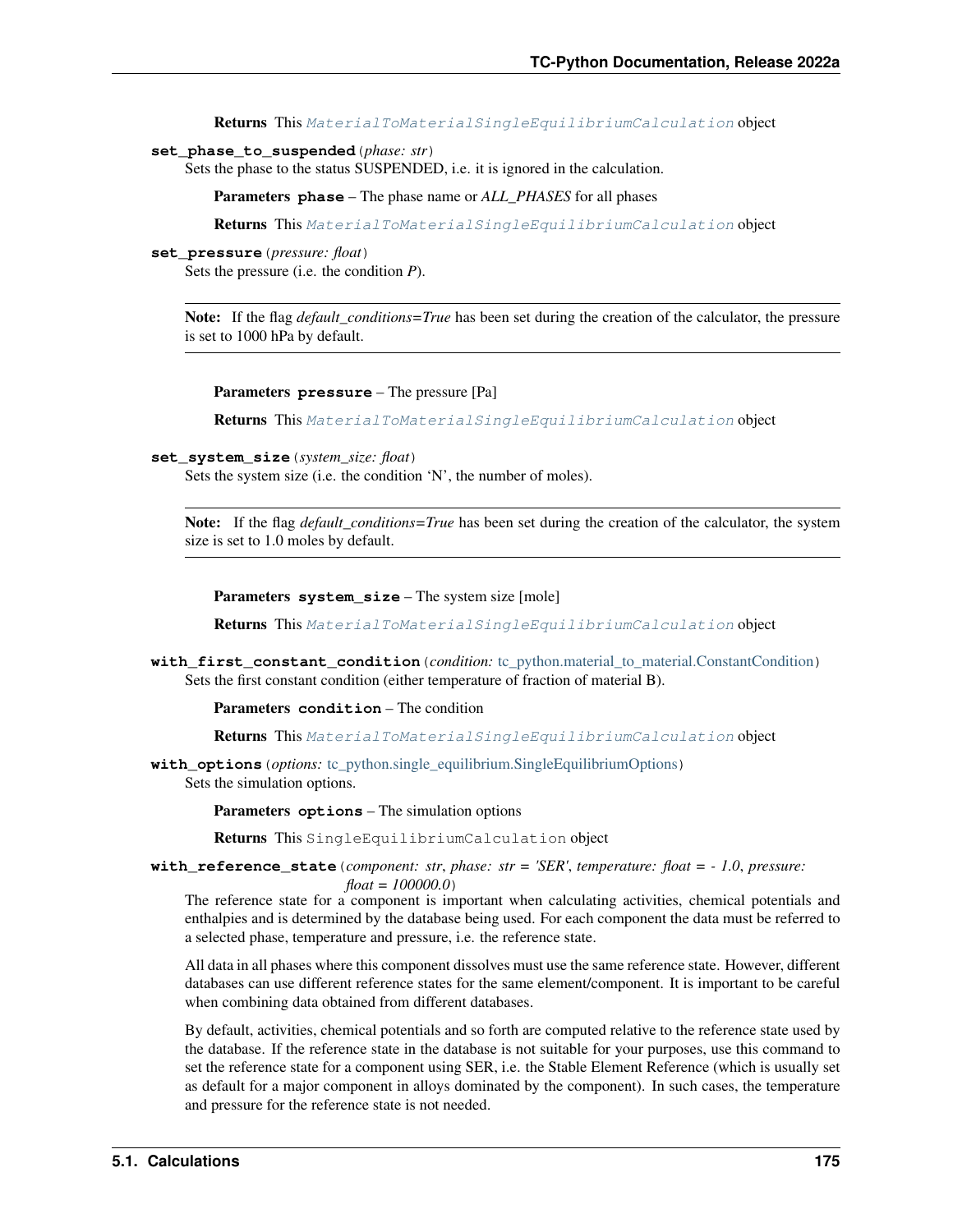For a phase to be usable as a reference for a component, the component needs to have the same composition as an end member of the phase. The reference state is an end member of a phase. The selection of the end member associated with the reference state is only performed once this command is executed.

If a component has the same composition as several end members of the chosen reference phase, then the end member that is selected at the specified temperature and pressure will have the lowest Gibbs energy.

## **Parameters**

- **component** The name of the element must be given.
- **phase** Name of a phase used as the new reference state. Or SER for the Stable Element Reference.
- **temperature** The Temperature (in K) for the reference state. Or CURRENT\_TEMPERATURE which means that the current temperature is used at the time of evaluation of the reference energy for the calculation.
- **pressure** The Pressure (in Pa) for the reference state.

Returns This [MaterialToMaterialSingleEquilibriumCalculation](#page-174-0) object

**with\_second\_constant\_condition**(*condition:* [tc\\_python.material\\_to\\_material.ConstantCondition](#page-158-1)) Sets the second constant condition (either temperature of fraction of material B).

### Parameters **condition** – The condition

Returns This [MaterialToMaterialSingleEquilibriumCalculation](#page-174-0) object

<span id="page-179-1"></span>**with\_system\_modifications**(*system\_modifications:* [tc\\_python.abstract\\_base.SystemModifications](#page-234-0)) Updates the system of this calculator with the supplied system modification (containing new phase parameters and system functions).

Note: This is only possible if the system has been read from unencrypted (i.e. *user*) databases loaded as a \*.tdb-file.

Parameters **system\_modifications** – The system modification to be performed

Returns This [MaterialToMaterialSingleEquilibriumCalculation](#page-174-0) object

<span id="page-179-0"></span>**class** tc\_python.material\_to\_material.**MaterialToMaterialSingleEquilibriumResult**(*result*) Bases: [tc\\_python.single\\_equilibrium.SingleEquilibriumResult](#page-47-0)

Result of a Material To Material calculation for a single fraction of material B, it can be evaluated using a quantity or Console Mode syntax.

## **change\_pressure**(*pressure: float*)

Change the pressure and re-evaluate the results from the equilibrium without minimizing Gibbs energy, i.e. with higher performance. The properties are calculated at the new pressure using the phase amount, temperature and composition of phases from the initial equilibrium. Use  $get_value_of()$  to obtain them.

Parameters **pressure** – The pressure [Pa]

Returns This [MaterialToMaterialSingleEquilibriumResult](#page-179-0) object

## **change\_temperature**(*temperature: float*)

Change the temperature and re-evaluate the results from the equilibrium without minimizing Gibbs energy, i.e. with high performance. The properties are calculated at the new temperature using the phase amount, pressure and composition of phases from the initial equilibrium. Use  $get\_value\_of()$  to obtain them.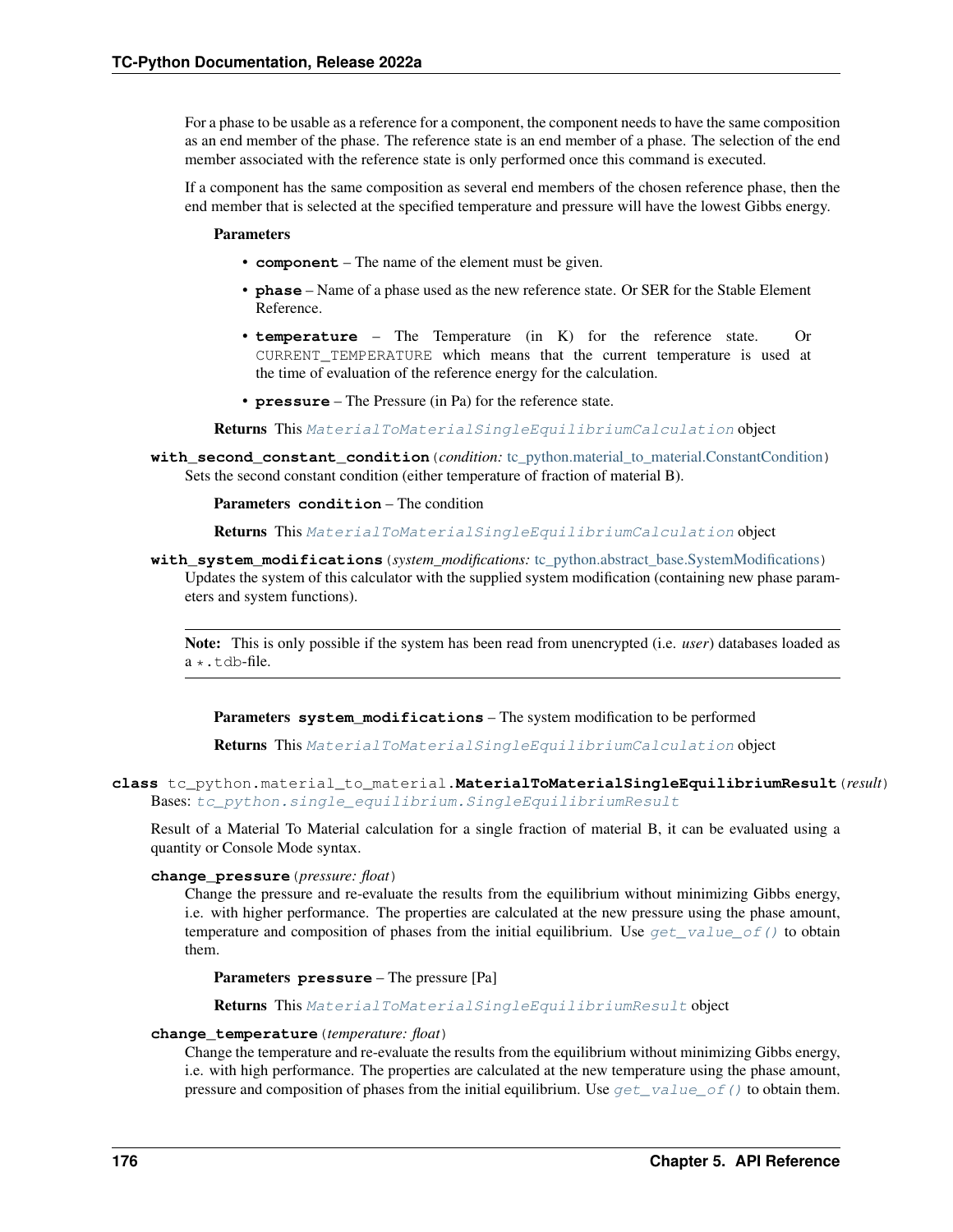Note: This is typically used when calculating room temperature properties (e.g. density) for a material when it is assumed that the equilibrium phase amount and composition freeze-in at a higher temperature during cooling.

### Parameters **temperature** – The temperature [K]

Returns This [MaterialToMaterialSingleEquilibriumResult](#page-179-0) object

## **get\_components**() → List[str]

Returns the names of the components selected in the system (including any components auto-selected by the database(s)).

Returns The names of the selected components

**get\_conditions**() → List[str]

Returns the conditions.

Returns The selected conditions

# **get\_phases**() → List[str]

Returns the phases present in the system due to its configuration. It also contains all phases that have been automatically added during the calculation, this is the difference to the method System. get\_phases\_in\_system().

Returns The names of the phases in the system including automatically added phases

### **get stable phases** () → List[str]

Returns the stable phases (i.e. the phases present in the current equilibrium).

Returns The names of the stable phases

**get\_value\_of**(*quantity: Union[*[tc\\_python.quantity\\_factory.ThermodynamicQuantity](#page-207-0)*, str]*) → float Returns a value from a single equilibrium calculation.

Parameters quantity - The thermodynamic quantity to get the value of; a Console Mode syntax strings can be used as an alternative (for example "NPM(FCC\_A1)")

Returns The requested value

### **run\_poly\_command**(*command: str*)

Runs a Thermo-Calc command from the Console Mode POLY module immediately in the engine. This affects only the state of the result object.

Parameters **command** – The Thermo-Calc Console Mode command

Returns This [MaterialToMaterialSingleEquilibriumResult](#page-179-0) object

Note: It should not be necessary for most users to use this method, try to use the corresponding method implemented in the API instead.

Warning: As this method runs raw Thermo-Calc commands directly in the engine, it may hang the program in case of spelling mistakes (e.g. forgotten equals sign).

# **save\_to\_disk**(*path: str*)

Saves the result to disk. Note that the result is a folder, containing potentially many files. The result can later be loaded with load\_result\_from\_disk()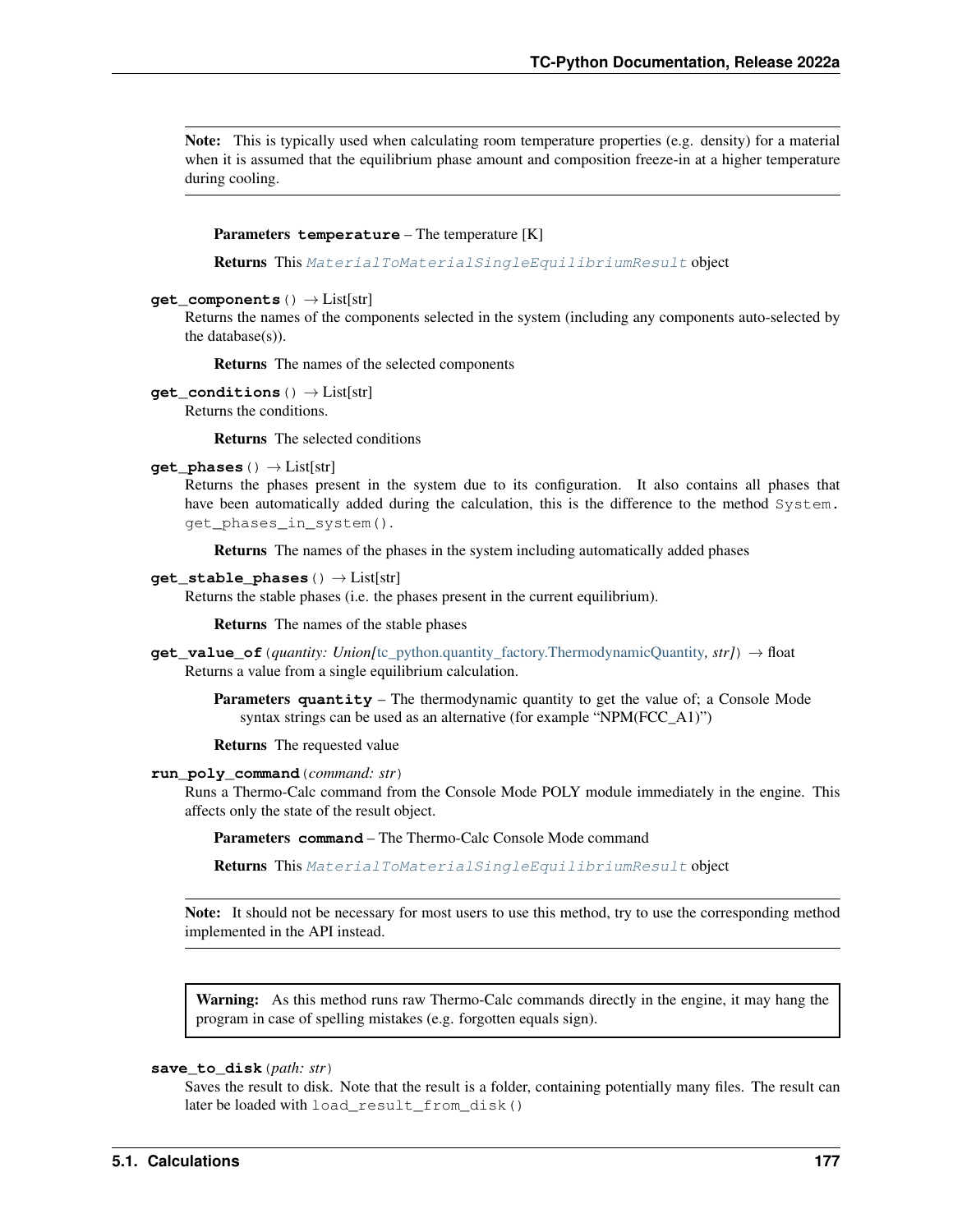**Parameters path** – the path to the folder you want the result to be saved in. It can be relative or absolute.

Returns this [MaterialToMaterialSingleEquilibriumResult](#page-179-0) object

**class** tc\_python.material\_to\_material.**TemperatureAxis**(*from\_temperature: float = 1000*, *to\_temperature: float = 3000*, *start\_temperature: float = 2000*)

Bases: [tc\\_python.material\\_to\\_material.MaterialToMaterialCalculationAxis](#page-159-0)

A temperature calculation axis.

**class** tc\_python.material\_to\_material.**TemperatureCondition**(*temperature: float = 1000.0*) Bases: [tc\\_python.material\\_to\\_material.ConstantCondition](#page-158-0)

A constant temperature condition.

# **5.2 Module "system"**

<span id="page-181-0"></span>**class** tc\_python.system.**MultiDatabaseSystemBuilder**(*multi\_database\_system\_builder*) Bases: object

Used to select databases, elements, phases etc. and create a System object. The difference to the class System-Builder is that the operations are performed on all the previously selected databases. The system is then used to create calculations.

### **create\_and\_select\_species**(*stoichiometry: str*)

Specify a species from the already entered elements. The stoichiometry of the species is the chemical formula of the species. The created species will also be automatically selected.

Note: The elements in the chemical formula are normally separated by stoichiometric numbers. Neither parenthesis *"()"* nor an underscore *"\_"* is allowed in the chemical formula, while the special combination *"/-"* or *"/+"* can be used. Consult the Thermo-Calc database documentation for details about the syntax.

Parameters **stoichiometry** – The stoichiometry of the species

Returns This [MultiDatabaseSystemBuilder](#page-181-0) object

```
deselect_constituent_on_sublattice(phase_name: str, sublattice_no: int, con-
                                         stituent_name_to_deselect: str)
```
Rejects a constituent on a sublattice in a phase in both the thermodynamic and the kinetic database.

### Parameters

- **phase\_name** The name of the phase
- **sublattice\_no** The number of the sublattice (starting with 1)
- **constituent\_name\_to\_deselect** The name of the constituent to deselect

Returns This [MultiDatabaseSystemBuilder](#page-181-0) object

#### **deselect\_phase**(*phase\_name\_to\_deselect: str*)

Rejects a phase for both the thermodynamic and the kinetic database.

### Parameters **phase\_name\_to\_deselect** – The phase name

Returns This [MultiDatabaseSystemBuilder](#page-181-0) object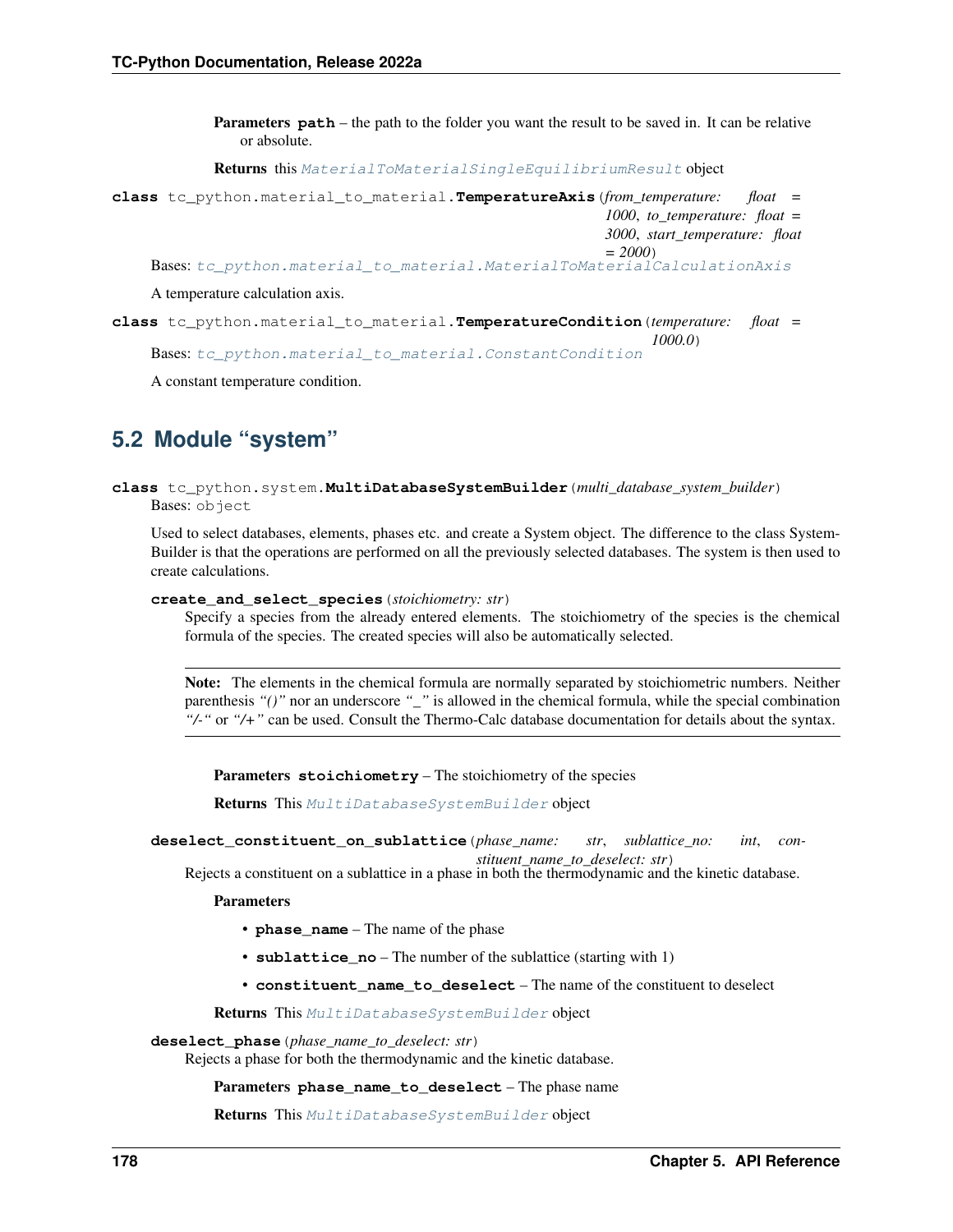# **deselect\_species**(*species\_name: str*)

Removes the species from the system.

Parameters **species\_name** – The species

Returns This [MultiDatabaseSystemBuilder](#page-181-0) object

### **get\_system**()  $\rightarrow$  *[tc\\_python.system.System](#page-183-0)*

Creates a new System object that is the basis for all calculation types. Several calculation types can be defined later from the object; these are independent.

Returns A new [System](#page-183-0) object

**select\_constituent\_on\_sublattice**(*phase\_name: str*, *sublattice\_no: int*, *constituent\_name\_to\_select: str*)

Selects a constituent on a sublattice in a phase in both the thermodynamic and the kinetic database.

Note: Previously the third parameter *constituent\_name\_to\_select* had a wrong name, it has been corrected in version 2021b.

# Parameters

- **phase\_name** The name of the phase
- **sublattice\_no** The number of the sublattice (starting with 1)
- **constituent\_name\_to\_select** The name of the constituent to select

Returns This [MultiDatabaseSystemBuilder](#page-181-0) object

### **select\_phase**(*phase\_name\_to\_select: str*)

Selects a phase for both the thermodynamic and the kinetic database.

Parameters **phase\_name\_to\_select** – The phase name

Returns This [MultiDatabaseSystemBuilder](#page-181-0) object

# **select\_species**(*species\_name: str*)

Adds the species to the system. Up to 1000 species can be defined in a single system.

Parameters **species\_name** – The species

Returns This [MultiDatabaseSystemBuilder](#page-181-0) object

**with\_new\_composition\_set**(*composition\_set:* [tc\\_python.entities.CompositionSet](#page-189-0))

Used to enter two or more composition sets for a phase. If a phase has a miscibility gap it is necessary to have two composition sets, one for each possible composition that can be stable simultaneously.

The databases often create the typical composition sets for phases automatically when data are retrieved. The equilibrium calculations (using the default settings with global minimization) will usually add new composition sets if needed.

Note: Precipitation and diffusion calculations can require the user to define additional composition sets. E.g. in the case where the new composition set is needed in the configuration of the calculation.

Parameters **composition\_set** – the composition set

Returns This [MultiDatabaseSystemBuilder](#page-181-0) object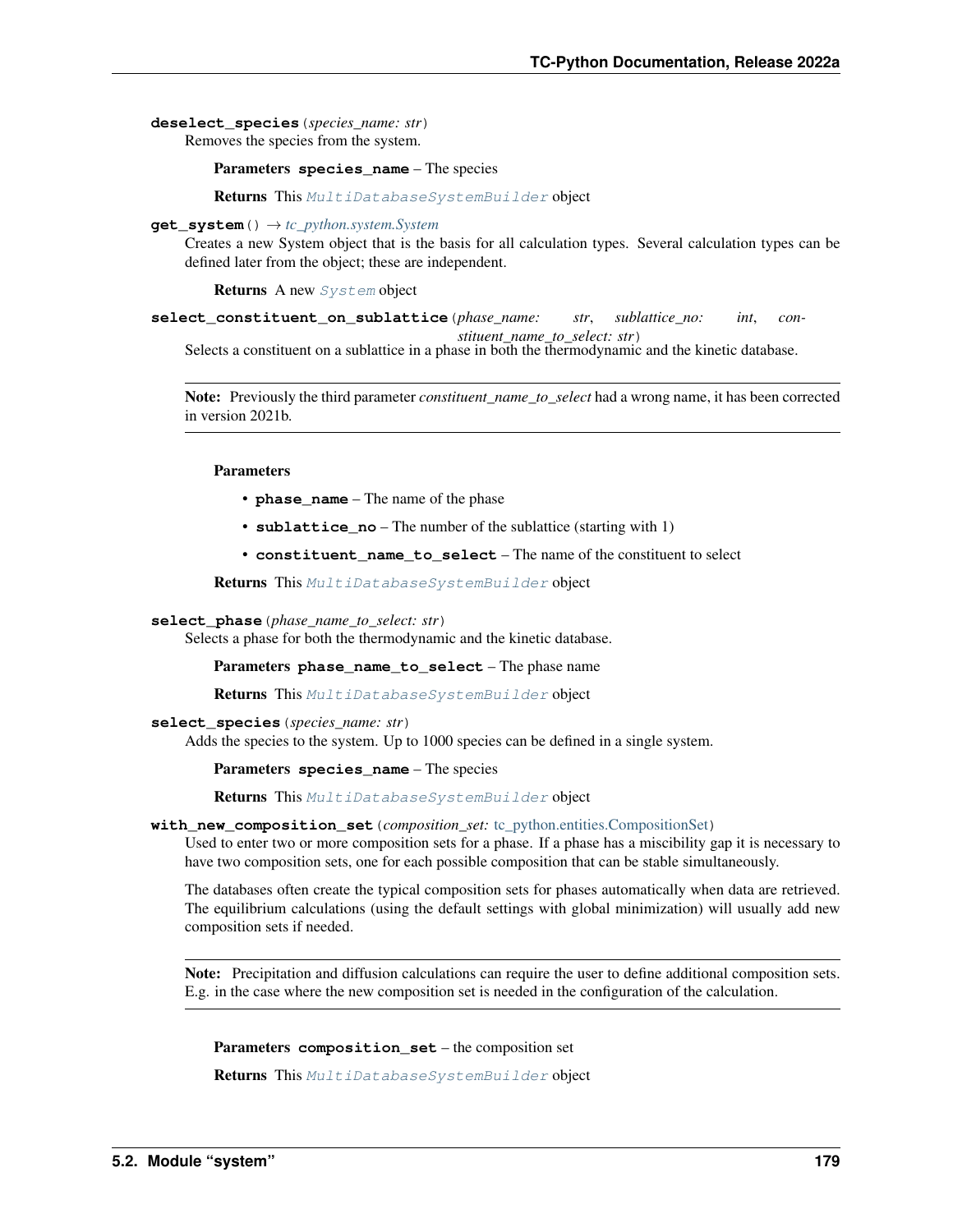### **without\_default\_phases**()

Rejects all the default phases from both the thermodynamic and the kinetic database, any phase now needs to be selected manually for the databases.

Returns This [MultiDatabaseSystemBuilder](#page-181-0) object

<span id="page-183-0"></span>**class** tc\_python.system.**System**(*system\_instance*)

Bases: object

A system containing selections for databases, elements, phases etc.

Note: For the defined system, different calculations can be configured and run. Instances of this class should always be created from a SystemBuilder.

Note: The system object is **immutable**, i.e. it cannot be changed after is has been created. If you want to change the system, you must instead create a new one.

**convert\_composition**(*input\_composition: Dict[str, float]*, *input\_unit:* [tc\\_python.utils.ConversionUnit,](#page-210-0) *output\_unit:* [tc\\_python.utils.ConversionUnit,](#page-210-0) *dependent\_component: str = ''*) → Dict[str, float]

Provides conversion between composition units for any combination of chemical compounds. It is fast because no thermodynamic equilibrium calculation is involved.

Syntax of the chemical compounds: "Al2O3", "FeO", "CO", "Fe", "C", ...

Note: It is not required that the chemical compounds are components of the database. The only requirement is that all elements are present in the database.

### Parameters

- **input\_composition** Composition (for example: *{"Al2O3": 25.0, "FeO": 75.0}*)
- **input\_unit** Unit of the input composition
- **output\_unit** Requested output unit
- **dependent\_component** The dependent component (optional), for example: *"Fe"*. If no dependent component is specified the sum of the input composition needs to match 100% / 1

Returns The composition in the requested output unit

## **get\_all\_elements\_in\_databases**() → List[str]

Returns the names of all elements present in the selected databases, regardless of the actual selection of elements.

Returns A list of element names

### **get\_all\_phases\_in\_databases**() → List[str]

Returns all phase names present in the selected databases, regardless of selected elements, phases etc.

Returns A list of phase names

# **get\_all\_species\_in\_databases**() → List[str]

Returns all species names present in the selected databases, regardless of the actual selection of elements,  $phases, \ldots$ .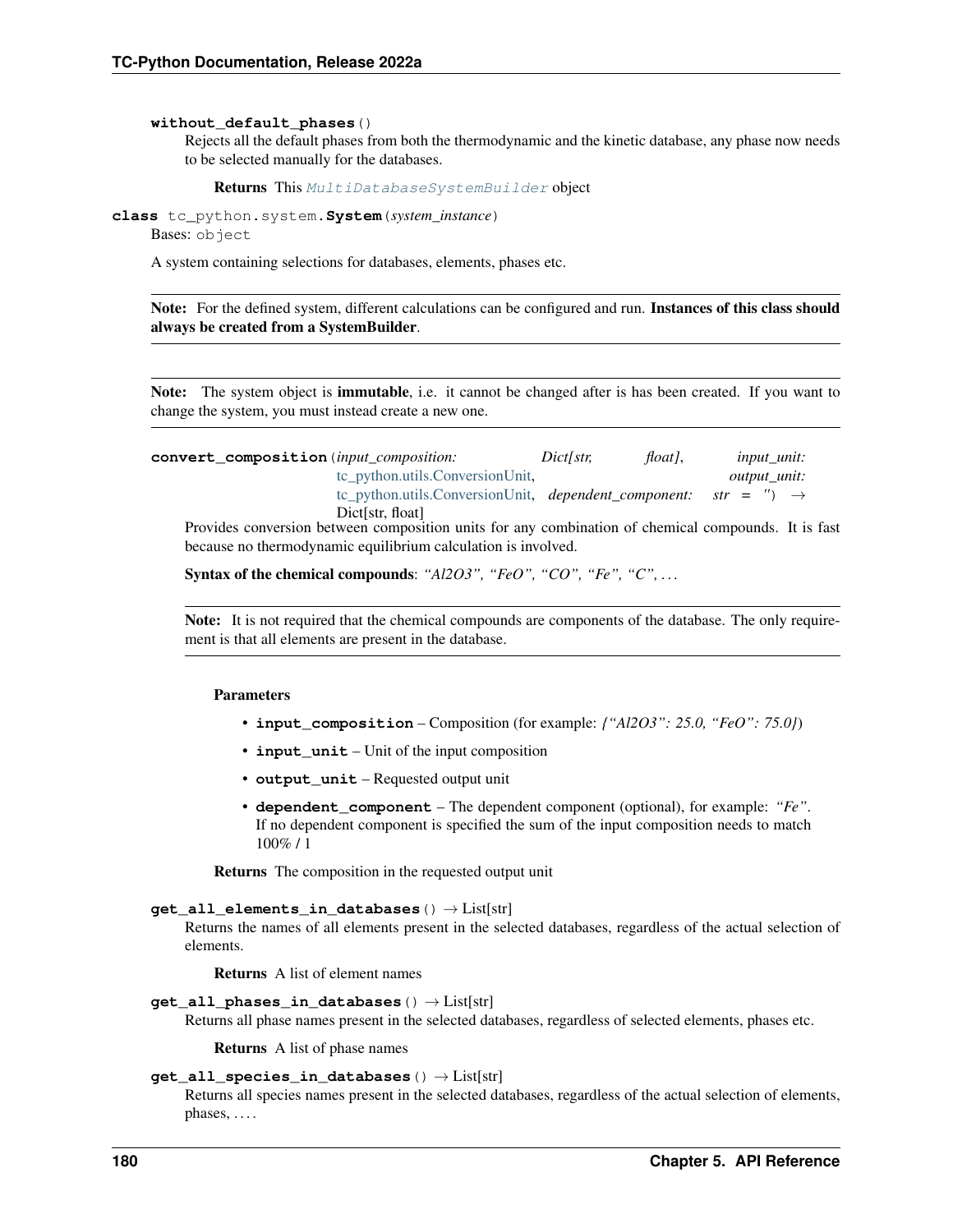Returns A list of species names

**get\_element\_object**(*element\_name: str*) → *[tc\\_python.entities.Element](#page-190-0)*

Returns the Element object of an element. This can be used to obtain detailed information about the element.

**Parameters element name** – The element name

Returns A Element: object

```
get_elements_in_system() → List[str]
```
Returns the names of all elements present in the selected system.

Note: The list does not contain any elements or components that have been auto-selected by the database(s) in a calculator. Use the get\_components() of the calculator object instead to get the complete information.

Returns A list of element names

```
get_phase_object(phase_name: str) → tc_python.entities.Phase
```
Returns the Phase object of a phase. This can be used to obtain detailed information about the phase.

Parameters **phase\_name** – The phase name

Returns A Phase: object

**get\_phases\_in\_system**() → List[str]

Returns all phase names present in the system due to its configuration (selected elements, phases, etc.).

Returns A list of phase names

**get\_references** ()  $\rightarrow$  Dict[str, List[str]]

Provides a dictionary with database references per database in the selected system.

Returns The database references

# **get\_species\_in\_system**() → List[str]

Returns the names of all species present in the selected system.

Note: The list does not contain any species or components that have been auto-selected by the database(s) in a calculator. Use the get\_components() of the calculator object instead to get the complete information.

Returns The list of species names

**get\_species\_object**(*species\_name: str*) → *[tc\\_python.entities.Species](#page-192-0)*

Returns the Species object of an species. This can be used to obtain detailed information about the species.

Parameters **species\_name** – The species name

Returns A Species: object

# **get\_system\_data**() → *[tc\\_python.abstract\\_base.SystemData](#page-232-0)*

Returns the content of the database. This can be used to modify the parameters and functions and to change the current system by using with\_system\_modifications().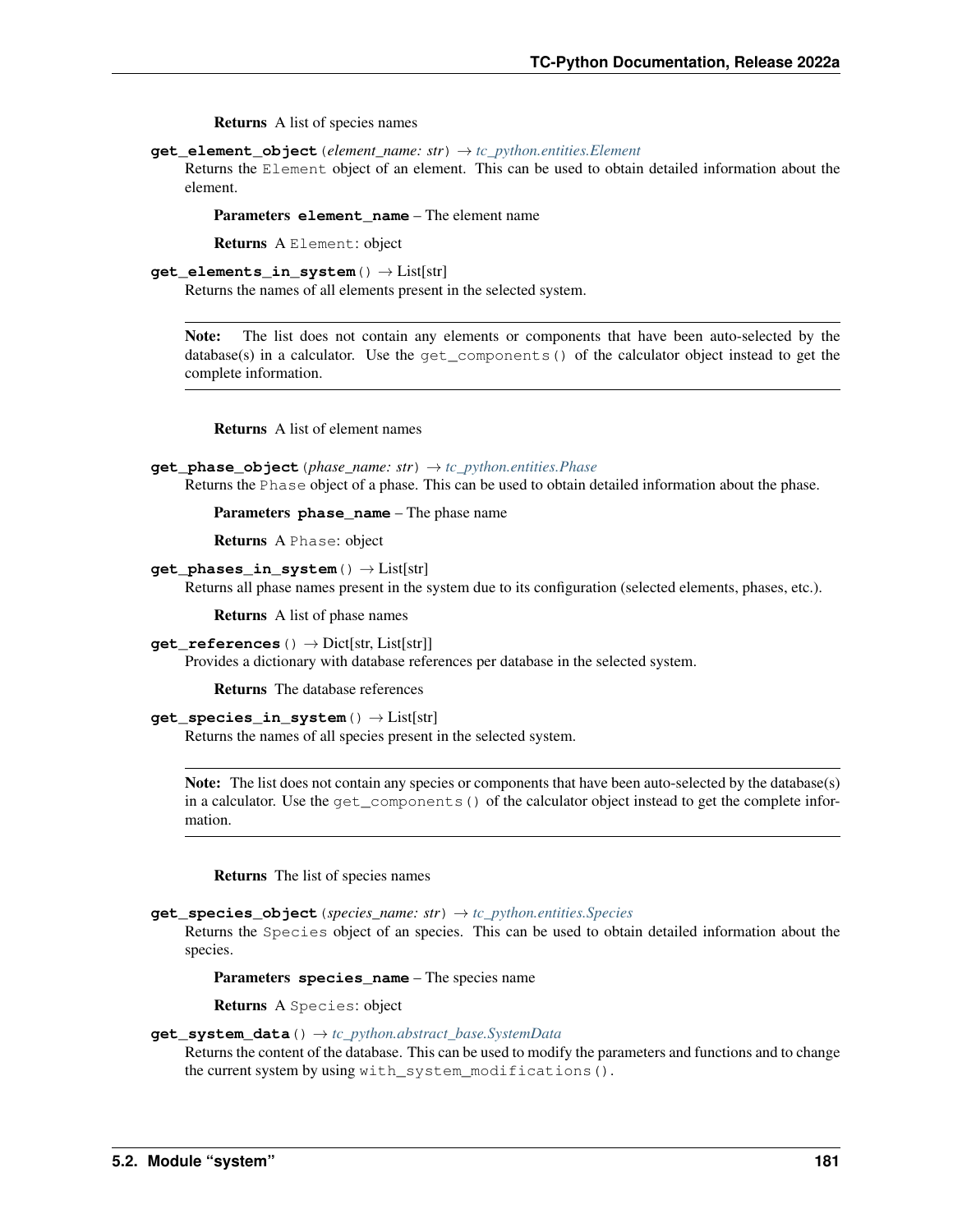Note: Parameters can only be read from unencrypted (i.e. *user*) databases loaded as *\*.tdb*-file.

Returns The system data

```
with_batch_equilibrium_calculation(default_conditions: bool = True,
                                           components: List[str] = [1] \rightarrowtc_python.batch_equilibrium.BatchEquilibriumCalculation
    Creates a batch-equilibrium calculation (a vectorized equilibrium calculation).
```
Note: Use this instead of looping if you want to calculate equilibria for a larger number of compositions and know the conditions in advance. This calculation type has improved performance when calculating a large number of equilibria when each individual calculations is quick. E.g. when evaluating single phase properties for thousands of compositions.

# Parameters

- **default** conditions If *True*, automatically sets the conditions  $N=1$  and *P=100000*
- **components** Specify here the components of the system (for example: *[AL2O3, . . . ]*), *only necessary if they differ from the elements*. If this option is used, all elements of the system need to be replaced by a component.

Returns A new BatchEquilibriumCalculation object

**with\_cct\_precipitation\_calculation**() → *[tc\\_python.precipitation.PrecipitationCCTCalculation](#page-65-0)* Creates a CCT diagram calculation.

Returns A new PrecipitationCCTCalculation object

**with\_isothermal\_diffusion\_calculation**() → *[tc\\_python.diffusion.DiffusionIsoThermalCalculation](#page-126-0)* Creates an isothermal diffusion calculation.

Returns A new DiffusionIsoThermalCalculation object

**with\_isothermal\_precipitation\_calculation**() → *[tc\\_python.precipitation.PrecipitationIsoThermalCalculation](#page-72-0)* Creates an isothermal precipitation calculation.

Returns A new PrecipitationIsoThermalCalculation object

**with\_material\_to\_material**() → *[tc\\_python.material\\_to\\_material.MaterialToMaterialCalculationContainer](#page-159-1)* Provides access to all Material to Material calculations. The actual calculation needs to be chosen in the returned object.

Returns A new MaterialToMaterialCalculationContainer object

**with\_non\_isothermal\_diffusion\_calculation**() → *[tc\\_python.diffusion.DiffusionNonIsoThermalCalculation](#page-130-0)* Creates a non-isothermal precipitation calculation.

Returns A new PrecipitationNonIsoThermalCalculation object

**with\_non\_isothermal\_precipitation\_calculation**() →

*[tc\\_python.precipitation.PrecipitationNonIsoThermalCalculation](#page-73-0)*

Creates a non-isothermal precipitation calculation.

Returns A new PrecipitationNonIsoThermalCalculation object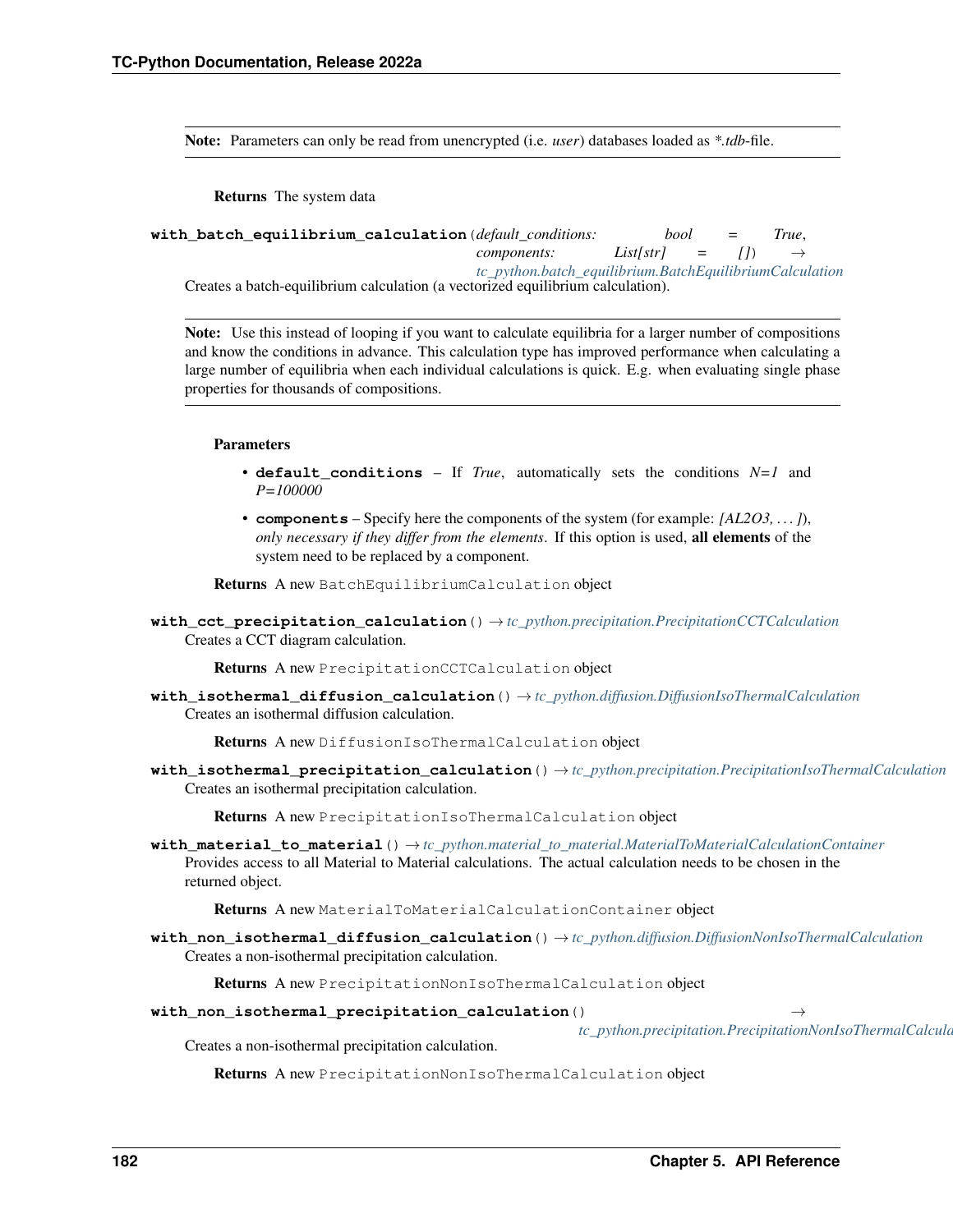```
with_phase_diagram_calculation(default_conditions: bool = True,
                               components: List[str] = [] \rightarrowtc_python.step_or_map_diagrams.PhaseDiagramCalculation
```
Creates a phase diagram (map) calculation.

### Parameters

- **default\_conditions** If *True*, automatically sets the conditions *N=1* and *P=100000*
- **components** Specify here the components of the system (for example: *[AL2O3, . . . ]*), *only necessary if they differ from the elements*. If this option is used, all elements of the system need to be replaced by a component.

Returns A new PhaseDiagramCalculation object

```
with_property_diagram_calculation(default_conditions: bool = True,
                                   components: List[str] = [])
                                   tc_python.step_or_map_diagrams.PropertyDiagramCalculation
```
Creates a property diagram (step) calculation.

#### Parameters

- **default\_conditions** If *True*, automatically sets the conditions *N=1* and *P=100000*
- **components** Specify here the components of the system (for example: *[AL2O3, . . . ]*), *only necessary if they differ from the elements*. If this option is used, all elements of the system need to be replaced by a component.

Returns A new PropertyDiagramCalculation object

| with_property_model_calculation(model: |                                                  |                                           | str, path to models: |  | str | $=$ |  |
|----------------------------------------|--------------------------------------------------|-------------------------------------------|----------------------|--|-----|-----|--|
|                                        |                                                  | debug model: $bool = False$ $\rightarrow$ |                      |  |     |     |  |
|                                        | tc_python.propertymodel.PropertyModelCalculation |                                           |                      |  |     |     |  |

Creates a Property Model calculation.

The parameter *debug\_model* is only used when debugging self-developed models.

# Parameters

- **model** The Property Model to be calculated.
- **path\_to\_models** The path where the Property Models are installed. If no value is entered, the Property Models folder used by the normal Thermo-Calc application is used.
- **debug\_model** Used when debugging self-developed models.

Returns A new PropertyModelCalculation object

### **with\_scheil\_calculation**() → *[tc\\_python.scheil.ScheilCalculation](#page-79-0)*

Creates a Scheil solidification calculation.

Warning: Scheil calculations do not support the *GAS* phase being selected, this means the **GAS** phase must always be deselected in the system if it is present in the database

Returns A new ScheilCalculation object

| with_single_equilibrium_calculation(default_conditions: |                                                           | bool                          | $=$ | True. |
|---------------------------------------------------------|-----------------------------------------------------------|-------------------------------|-----|-------|
|                                                         | components:                                               | $List[str] =  I  \rightarrow$ |     |       |
|                                                         | tc_python.single_equilibrium.SingleEquilibriumCalculation |                               |     |       |

Creates a single equilibrium calculation.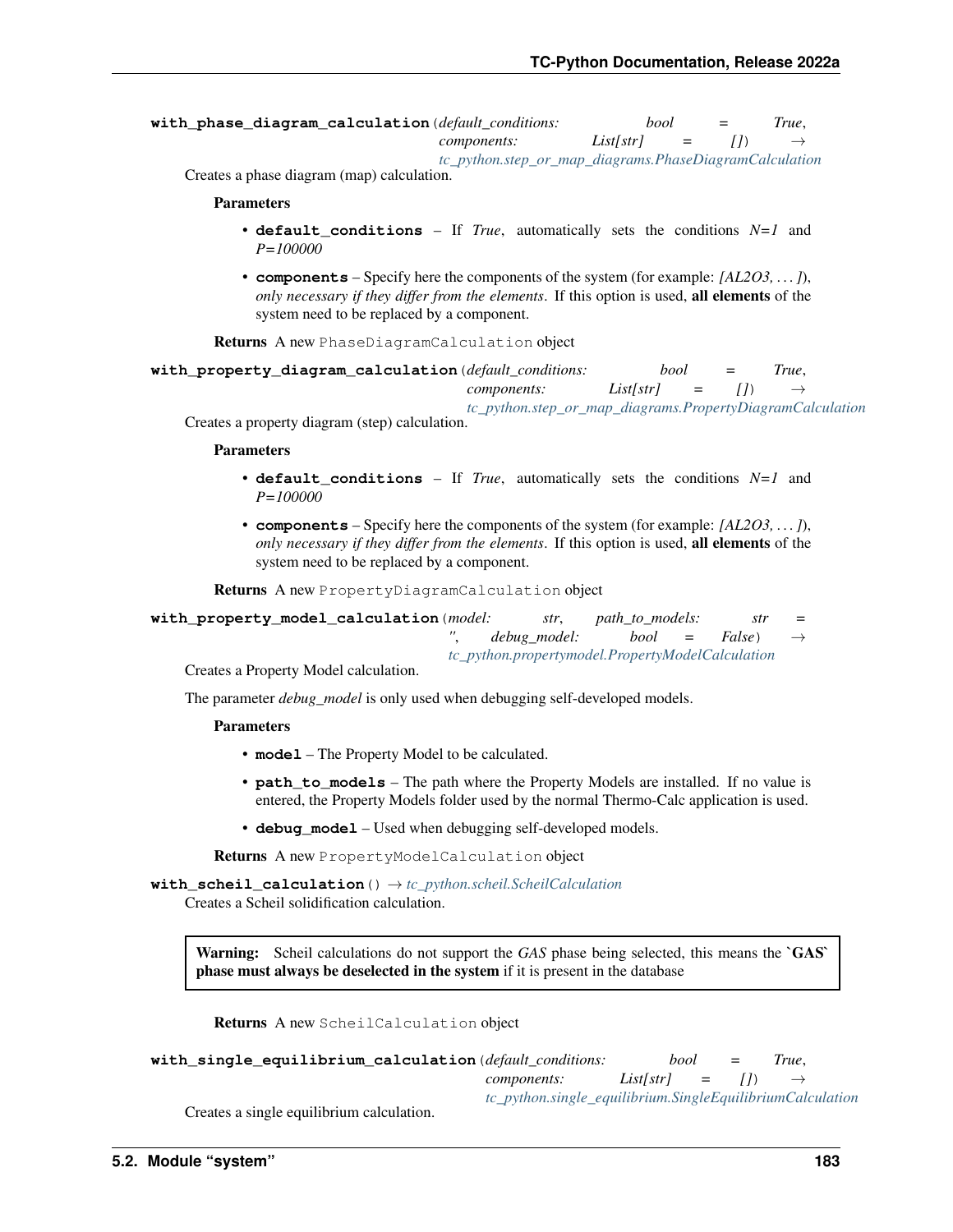## **Parameters**

- **default conditions** If *True*, automatically sets the conditions *N=1* and *P=100000*
- **components** Specify here the components of the system (for example: *[AL2O3, . . . ]*), *only necessary if they differ from the elements*. If this option is used, all elements of the system need to be replaced by a component.

Returns A new SingleEquilibriumCalculation object

**with\_ttt\_precipitation\_calculation**() → *[tc\\_python.precipitation.PrecipitationTTTCalculation](#page-75-0)* Creates a TTT diagram calculation.

Returns A new PrecipitationTTTCalculation object

<span id="page-187-0"></span>**class** tc\_python.system.**SystemBuilder**(*system\_builder*)

Bases: object

Used to select databases, elements, phases etc. and create a System object. The system is then used to create calculations.

**create\_and\_select\_species**(*stoichiometry: str*)

Specify a species from the already entered elements. The stoichiometry of the species is the chemical formula of the species. The created species will also be automatically selected.

Note: The elements in the chemical formula are normally separated by stoichiometric numbers. Neither parenthesis *"()"* nor an underscore *"\_"* is allowed in the chemical formula, while the special combination *"/-"* or *"/+"* can be used. Consult the Thermo-Calc database documentation for details about the syntax.

Parameters **stoichiometry** – The stoichiometry of the species

Returns This [SystemBuilder](#page-187-0) object

**deselect\_constituent\_on\_sublattice**(*phase\_name: str*, *sublattice\_no: int*, *con-*

*stituent\_name\_to\_deselect: str*) Rejects a constituent on a sublattice in a phase in the last specified database only.

Parameters

- **phase\_name** The name of the phase
- **sublattice** no The number of the sublattice (starting with 1)
- **constituent\_name\_to\_deselect** The name of the constituent to deselect

Returns This [SystemBuilder](#page-187-0) object

**deselect\_phase**(*phase\_name\_to\_deselect: str*)

Rejects a phase in the last specified database only.

Parameters **phase\_name\_to\_deselect** – The name of the phase

Returns This [SystemBuilder](#page-187-0) object

**deselect\_species**(*stoichiometry: str*)

Removes the species from the system.

Parameters **stoichiometry** – The species

Returns This [SystemBuilder](#page-187-0) object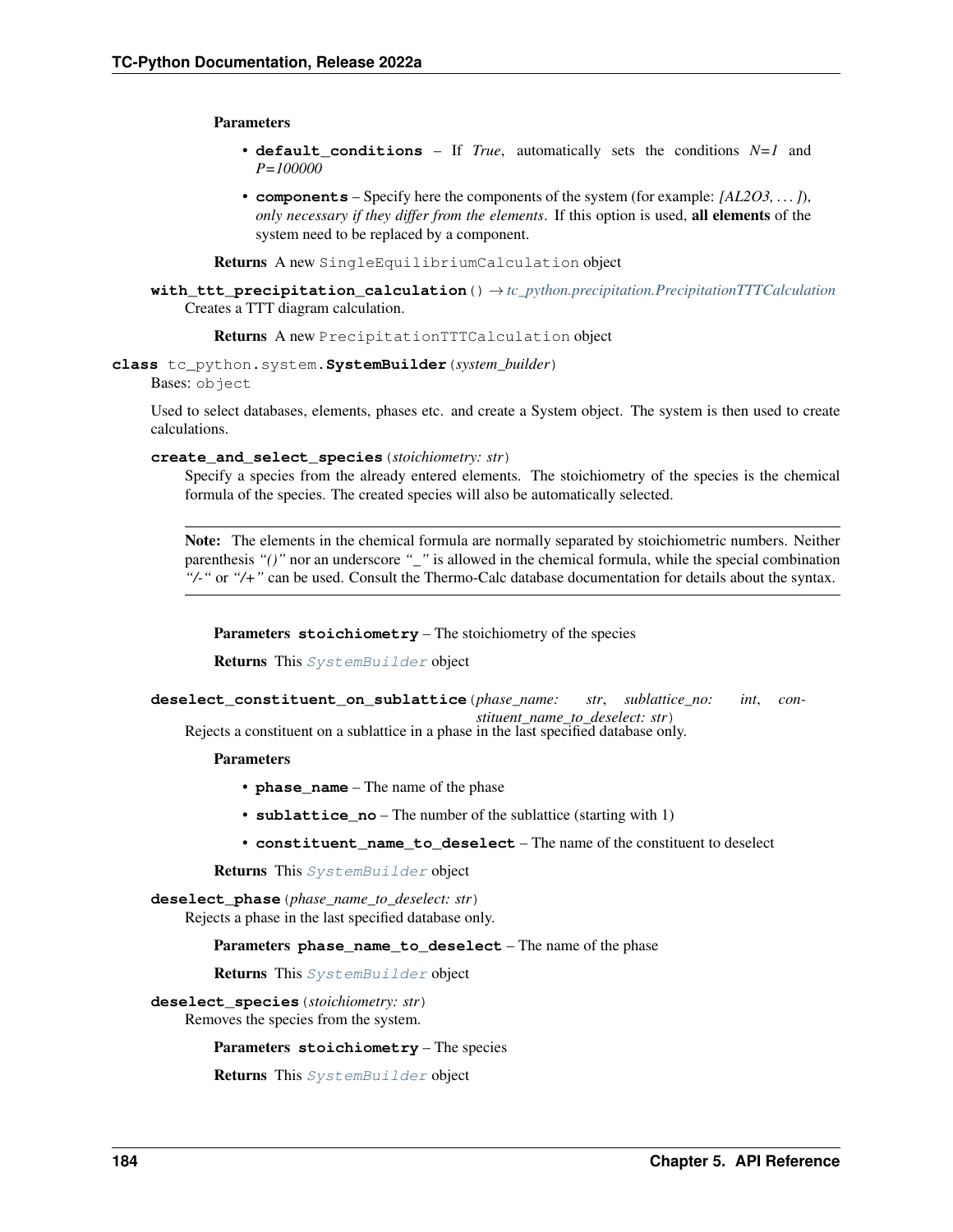# $\text{get }$  system ()  $\rightarrow$  *[tc\\_python.system.System](#page-183-0)*

Creates a new System object that is the basis for all calculation types. Several calculation types can be defined later from the object; these are independent.

Returns A new [System](#page-183-0) object

### **get\_system\_for\_scheil\_calculations**() → *[tc\\_python.system.System](#page-183-0)*

Creates a new System object without gas phases being selected, that is the basis for all calculation types, but its particularly useful for Scheil solidification calculations, where the model does not allow that a gas phase is selected in the system.

Several calculation types can be defined later from the object; these are independent.

### **Returns** A new [System](#page-183-0) object

**select\_constituent\_on\_sublattice**(*phase\_name: str*, *sublattice\_no: int*, *constituent\_name\_to\_select: str*)

Selects a constituent on a sublattice in a phase in the last specified database only.

Note: Previously the third parameter *constituent\_name\_to\_select* had a wrong name, it has been corrected in version 2021b.

#### Parameters

- **phase\_name** The name of the phase
- **sublattice\_no** The number of the sublattice (starting with 1)
- **constituent\_name\_to\_select** The name of the constituent to select

Returns This [SystemBuilder](#page-187-0) object

### **select\_database\_and\_elements**(*database\_name: str*, *list\_of\_element\_strings: List[str]*)

Selects a thermodynamic or kinetic database and its selected elements (that will be appended). After that, phases can be selected or unselected.

### **Parameters**

- **database\_name** The database name, for example "FEDEMO"
- **list\_of\_element\_strings** A list of one or more elements as strings, for example ["Fe", "C"]

Returns This [SystemBuilder](#page-187-0) object

# **select\_phase**(*phase\_name\_to\_select: str*)

Selects a phase in the last specified database only.

Parameters **phase\_name\_to\_select** – The name of the phase

Returns This [SystemBuilder](#page-187-0) object

### **select\_species**(*stoichiometry: str*)

Adds the species to the system. Up to 1000 species can be defined in a single system.

Parameters **stoichiometry** – The species

Returns This [SystemBuilder](#page-187-0) object

**select\_user\_database\_and\_elements**(*path\_to\_user\_database: str*, *list\_of\_element\_strings:*

*List[str]*)

Selects a thermodynamic database which is a user-defined database and select its elements (that will be appended).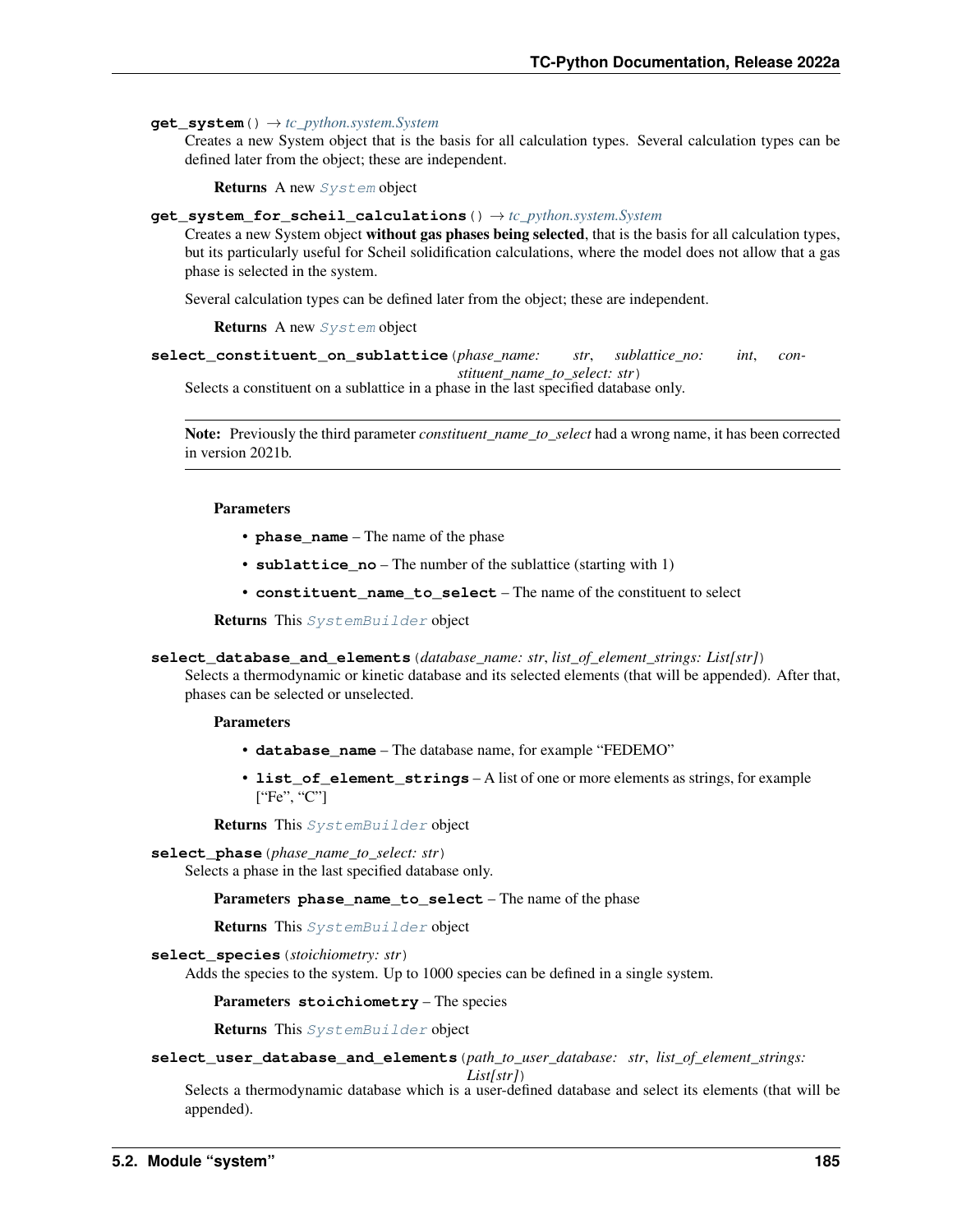Note: By using a r-literal, it is possible to use slashes on all platforms, also on Windows: *select* user database and elements(r"my path/user db.tdb", ["Fe", "Cr"]])

Otherwise it is required to use double back-slashes on Windows as separator.

Note: On Linux and Mac the path is case-sensitive, also the file ending.

# Parameters

- **path\_to\_user\_database** The path to the database file ("database".TDB), defaults to the current working directory. Only the filename is required if the database is located in the same folder as the script.
- **list\_of\_element\_strings** A list of one or more elements as strings, for example ["Fe", "C"]

Returns This [SystemBuilder](#page-187-0) object

### <span id="page-189-1"></span>**with\_new\_composition\_set**(*composition\_set:* [tc\\_python.entities.CompositionSet](#page-189-0))

Used to enter composition sets for a phase. If a phase has a miscibility gap it is necessary to have two composition sets, one for each possible composition that can be stable simultaneously.

```
Parameters composition_set – The composition set
```
Returns This [SystemBuilder](#page-187-0) object

### **without\_default\_phases**()

Rejects all default phases in the last specified database only, any phase needs now to be selected manually for that database.

Returns This [SystemBuilder](#page-187-0) object

# **5.3 Module "entities"**

<span id="page-189-0"></span>**class** tc\_python.entities.**CompositionSet**(*phase\_name: str*) Bases: object

Used by the method [tc\\_python.system.SystemBuilder.with\\_new\\_composition\\_set\(\)](#page-189-1) to enter two or more composition sets for a phase.

Parameters **phase\_name** – The name of the phase for which a new composition set is required

**set\_major\_constituents\_for\_sublattice**(*sublattice\_index: int*, *major\_constituents: List[str]*)

Specify the new major constituent(s) for the sublattice.

Default: If not specified, a default is automatically chosen based on the specified composition set.

Note: This is useful in order to make calculations converge faster and more easily (because it may simplify giving start values when calculating the equilibrium as those phases with miscibility gaps should have different major constituents for each composition set). The databases often set major constituents for several phases automatically when the data is retrieved.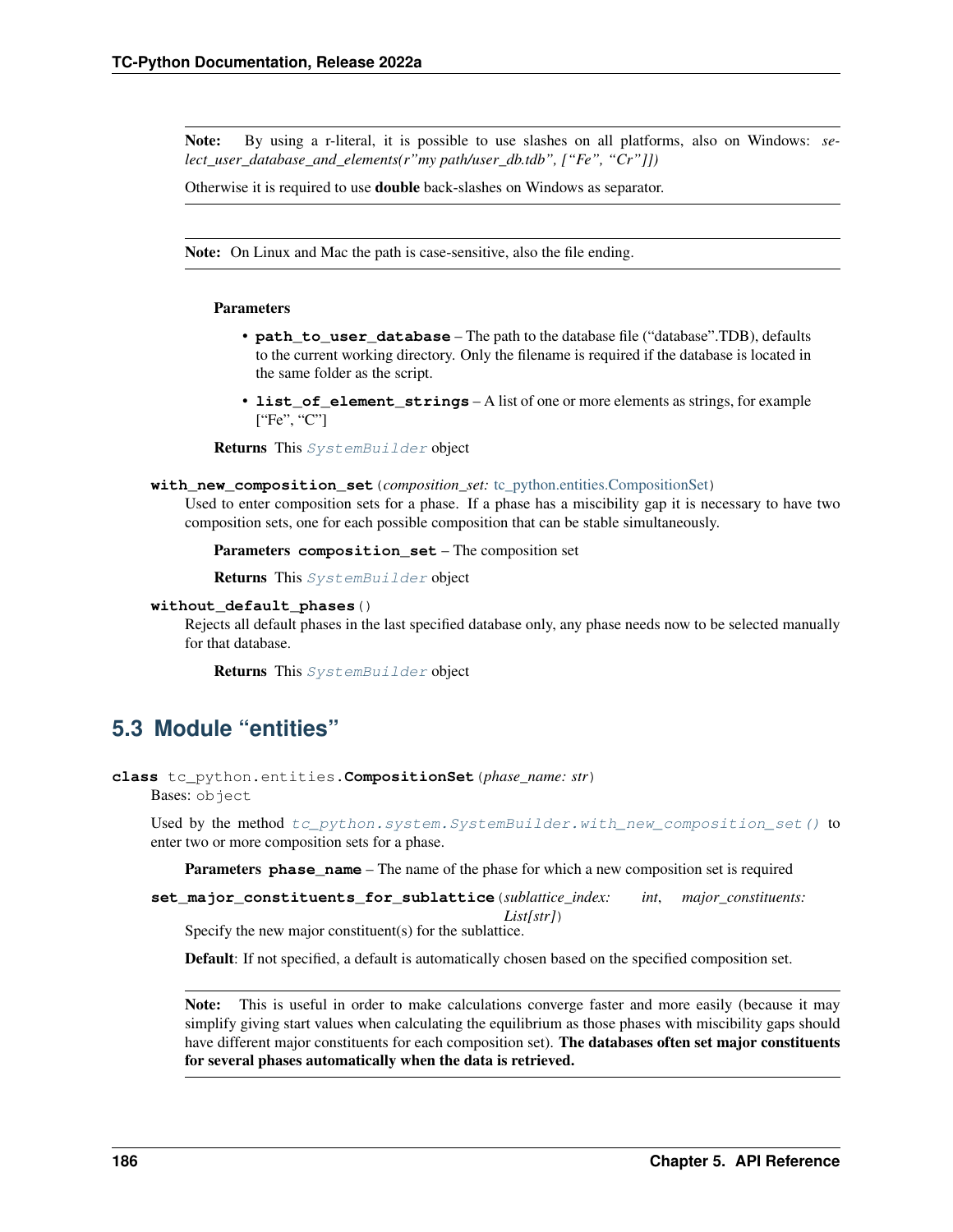## Parameters

- **sublattice\_index** Index of the sublattice to set the major constituents for (starting with  $I$ )
- **major\_constituents** Optional list of the major constituents, which must be selected from the phase constitution of the current system.

Returns This [CompositionSet](#page-189-0) object

<span id="page-190-0"></span>**class** tc\_python.entities.**Element**(*element*)

```
Bases: object
```
Represents an element, making detailed information about the element accessible.

```
get_enthalpy() → float
```
Returns the enthalpy of the element at 298 K, part of the stable element reference state (SER).

Returns The enthalpy [J]

```
get_entropy_diff_0_to_298k() → float
```
Returns the entropy difference 0 - 298 K of the element, part of the stable element reference state (SER).

Returns The entropy difference 0 - 298 K [J/K]

```
get_molar_mass() → float
```
Returns the molar mass of the element.

Returns The molar mass [g/mol]

**get** name ()  $\rightarrow$  str

Returns the name of the element.

Returns The element name

# **get\_stable\_element\_reference**() → str

Returns the stable element reference (i.e. the stable phase at 298.15 K and 1 bar, reference for all element thermodynamic data).

Returns The name of the stable element reference

# **is\_interstitial**() → bool

Returns if the element is interstitial.

Note: In the diffusion simulations (DICTRA), the assumption that the volume is carried by the substitutional elements only is applied. The interstitial elements are assumed to have zero molar volumes.

Returns If the element is interstitial

```
is_special() → bool
```
Returns if the element is special (i.e. vacancies (VA) and electrons (denoted either as /- in gaseous, liquid or solid phases, or ZE in an aqueous solution phase)).

Returns If the element is special

<span id="page-190-1"></span>
$$
\texttt{is\_valid}\left(\right) \rightarrow \text{bool}
$$

Returns if the element is valid. Non-valid elements are represented by an empty name.

Returns If the element is valid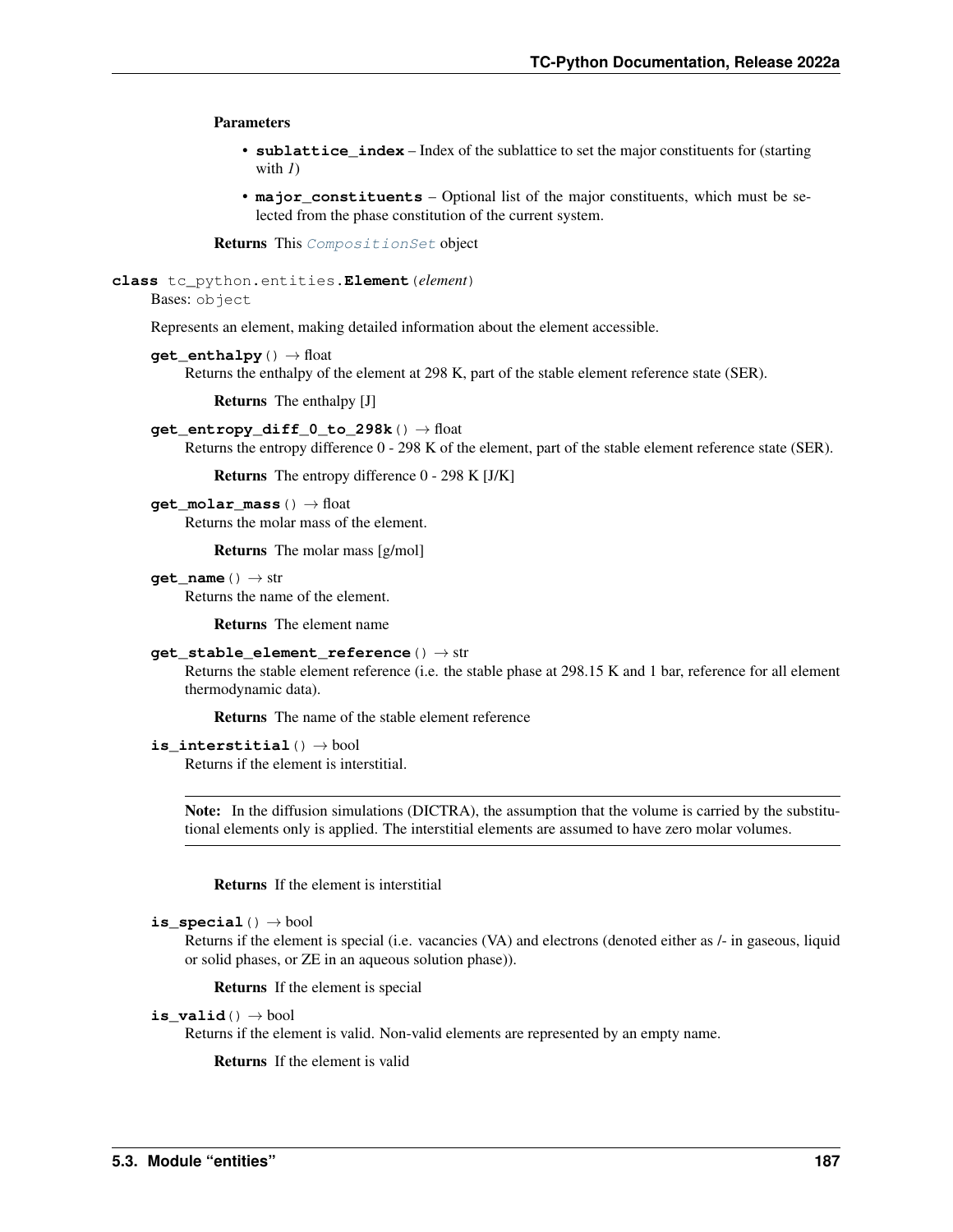# **class** tc\_python.entities.**Phase**(*phase*) Bases: object

Represents a phase, making detailed information about the phase accessible.

**get** name ()  $\rightarrow$  str Returns the name of the phase.

Returns The phase name

**get\_species**() → Set[*[tc\\_python.entities.Species](#page-192-0)*] Returns the species of the phase.

Returns A set containing the species

# **get\_species\_for\_composition\_profile**() → Set[*[tc\\_python.entities.Species](#page-192-0)*]

Returns all species that need to be defined in a composition profile of the phase for diffusion simulations except for one species that needs to be the dependent species.

Note: In a composition profile of a phase for diffusion simulations it is necessary to specify all nonstoichiometric and non-special species. In case of a DILUTE diffusion model, the database enforces the choice of a certain dependent species.

Returns Set with the species

```
get_sublattices() → List[tc_python.entities.Sublattice]
```
Returns the sublattices of the phase in a well-defined contiguous order.

**Returns** A list containing the  $Sublattice$  objects

**get\_type**() → *[tc\\_python.entities.PhaseType](#page-192-1)* Returns the type of the phase (liquid, ionic liquid, solid, gas).

Returns The type of a phase

```
has_diffusion_data() → bool
```
Returns if diffusion data exists for the phase.

Returns If diffusion data exists for the phase

```
has_molar_volume_data() → bool
```
Returns if molar volume data exists for the phase.

Returns If molar volume data exists for the phase

# is dilute diffusion model()  $\rightarrow$  bool

Returns if diffusion is described using the DILUTE model for the phase. This will always return *False* if no diffusion data is available.

Returns If the DILUTE model is used

# **is\_gas**() → bool

Returns if the phase is a gas phase.

Returns If the phase is a gas phase

# **is\_ionic\_liquid**() → bool

Returns if the phase is an ionic liquid phase.

Returns If the phase is an ionic liquid phase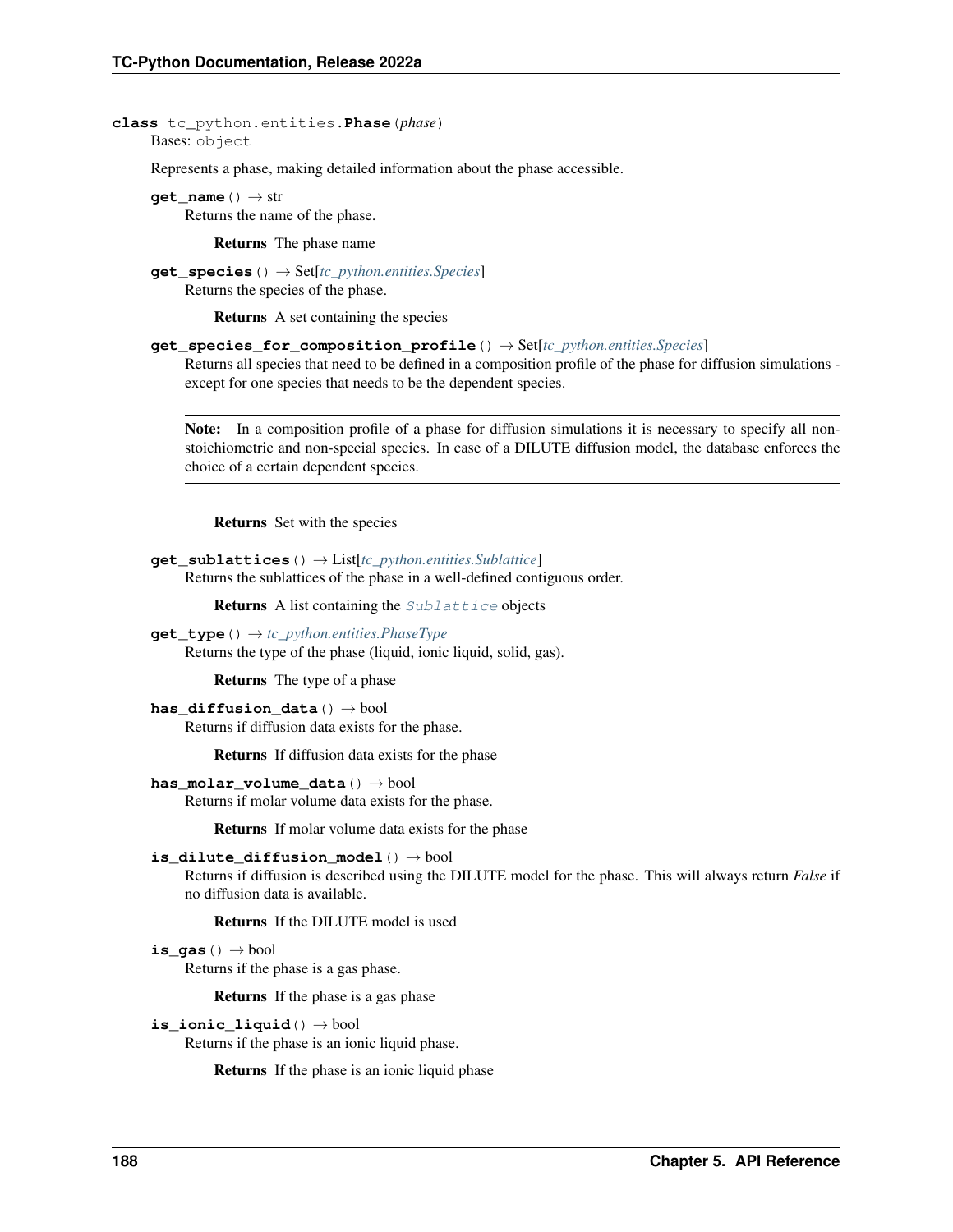**is liquid**()  $\rightarrow$  bool

Returns if the phase is a liquid or ionic liquid phase.

Returns If the phase is a liquid phase

is  $solid() \rightarrow bool$ 

Returns if the phase is a solid phase.

Returns If the phase is a solid phase

```
class tc_python.entities.PhaseType(value)
```
Bases: enum.Enum

The type of a phase.

**GAS = 0**

Gas phase.

```
IONIC_LIQUID = 2
    Ionic liquid phase.
```
**LIQUID = 1** Liquid phase.

**SOLID = 3** Solid phase.

```
class tc_python.entities.Species(species)
```
Bases: object

Represents a species, making detailed information about the species accessible.

```
get_all_elements() → List[Tuple[tc_python.entities.Element, float]]
     Returns all the elements that the species is composed of.
```
Returns List of all elements of the species and their stoichiometry

```
get_charge() → int
     Returns the charge of the species.
```
Returns The charge of the species

```
get name () \rightarrow str
```
Returns the name of the species.

Returns The species name

```
is_element() → bool
```
Returns if the species actually represents an element.

Returns If the species represents an element

```
is_interstitial() → bool
     Returns if the species is interstitial.
```
Note: In the diffusion simulations (DICTRA), the assumption that the volume is carried by the substitutional elements only is applied. The interstitial elements are assumed to have zero molar volumes.

Returns If the species is interstitial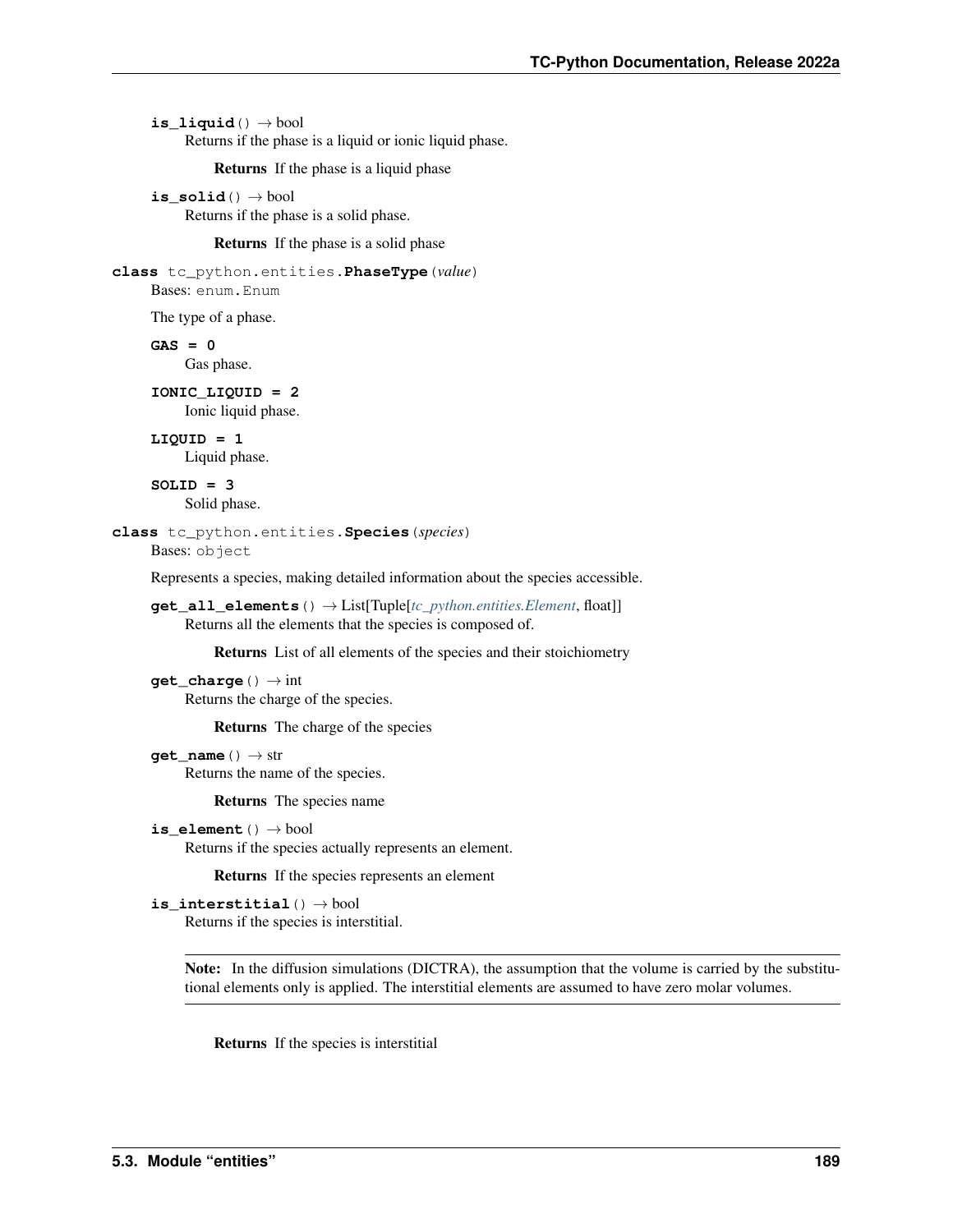**is special**()  $\rightarrow$  bool

Returns if the species is special (i.e. vacancies (VA) and electrons (denoted either as /- in gaseous, liquid or solid phases, or ZE in an aqueous solution phase)).

Returns If the species is special

is  $valid() \rightarrow bool$ 

Returns if the species is valid. Non-valid species are represented by an empty name.

Returns If the species is valid

**to\_element**() → *[tc\\_python.entities.Element](#page-190-0)*

Returns the *Element* representation of the species - if the species actually represents an element.

Returns The *Element* object

<span id="page-193-0"></span>**class** tc\_python.entities.**Sublattice**(*sublattice*)

Bases: object

Represents a sublattice of a phase.

**get\_constituents**() → Set[*[tc\\_python.entities.Species](#page-192-0)*] Returns the constituents of the sublattice.

Returns A set containing the constituents

**get nr of sites** () → float Returns the number of sites in the sublattice.

Returns A float number

# **5.4 Module "server"**

```
class tc_python.server.LoggingPolicy(value)
```

```
Bases: enum.Enum
```
Logging policy that determines how the TC-Python logs are presented to the user.

**FILE = 1**

Logging to a file.

**NONE = 2**

No logging at all.

```
SCREEN = 0
```
Logging to the screen.

<span id="page-193-1"></span>**class** tc\_python.server.**ResultLoader**(*result\_loader*)

Bases: object

Contains methods for loading results from previously done calculations.

**diffusion**(*path: str*) → *[tc\\_python.diffusion.DiffusionCalculationResult](#page-121-0)* Loads a DiffusionCalculationResult from disc.

Parameters  $path$  – path to the folder where result was previously saved.

Returns A new DiffusionCalculationResult object which later can be used to get specific values from the calculated result

**phase\_diagram**(*path: str*) → *[tc\\_python.step\\_or\\_map\\_diagrams.PhaseDiagramResult](#page-104-0)* Loads a PhaseDiagramResult from disc.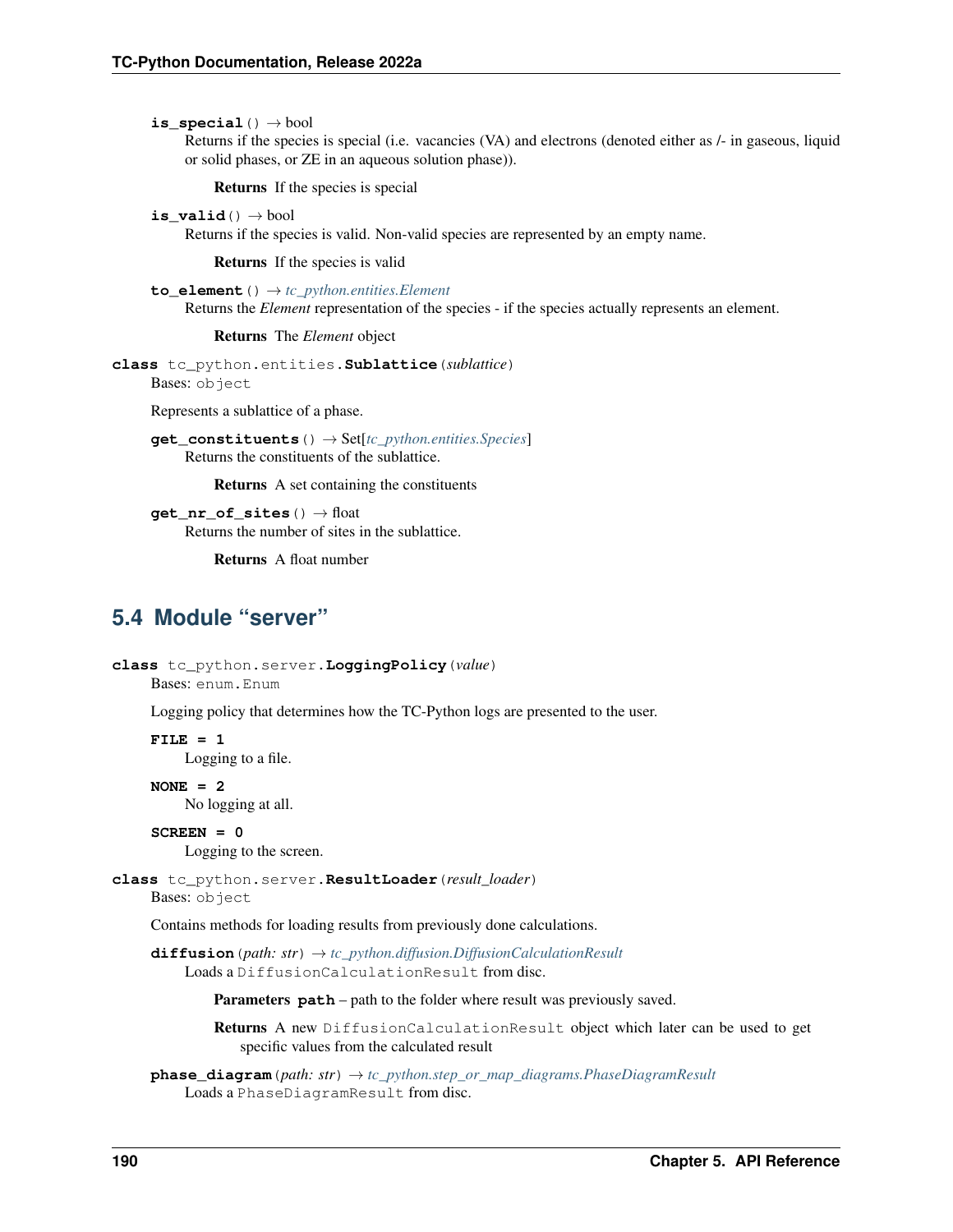**Parameters path** – path to the folder where result was previously saved.

- Returns A new PhaseDiagramResult object which later can be used to get specific values from the calculated result
- **precipitation\_TTT\_or\_CCT**(*path: str*) → *[tc\\_python.precipitation.PrecipitationCalculationTTTorCCTResult](#page-72-1)* Loads a PrecipitationCalculationTTTorCCTResult from disc.

Parameters **path** – path to the folder where result was previously saved.

- Returns A new PrecipitationCalculationTTTorCCTResult object which later can be used to get specific values from the calculated result
- **precipitation\_single**(*path: str*) → *[tc\\_python.precipitation.PrecipitationCalculationSingleResult](#page-67-0)* Loads a PrecipitationCalculationSingleResult from disc.

**Parameters path** – path to the folder where result was previously saved.

Returns A new PrecipitationCalculationSingleResult object which later can be used to get specific values from the calculated result

**property\_diagram**(*path: str*)  $\rightarrow$  *[tc\\_python.step\\_or\\_map\\_diagrams.PropertyDiagramResult](#page-112-0)* Loads a PropertyDiagramResult from disc.

Parameters **path** – path to the folder where result was previously saved.

Returns A new PropertyDiagramResult object which later can be used to get specific values from the calculated result

**property\_model**(*path: str*) → *[tc\\_python.propertymodel.PropertyModelResult](#page-157-0)* Loads a PropertyModelResult from disc.

Parameters **path** – path to the folder where result was previously saved.

Returns A new PropertyModelResult object which later can be used to get specific values from the calculated result

# $\mathbf{scheil}(path: str) \rightarrow tc\; python.scheil.ScheilCalculationResult$ Loads a ScheilCalculationResult from disc.

Parameters **path** – path to the folder where result was previously saved.

Returns A new ScheilCalculationResult object which later can be used to get specific values from the calculated result

**single\_equilibrium**(*path: str*) → *[tc\\_python.single\\_equilibrium.SingleEquilibriumResult](#page-47-0)* Loads a SingleEquilibriumResult from disc.

Parameters **path** – path to the folder where result was previously saved.

Returns A new SingleEquilibriumResult object which later can be used to get specific values from the calculated result

**class** tc\_python.server.**SetUp**(*debug\_logging=False*)

Bases: object

Starting point for all calculations.

Note: This class exposes methods that have no precondition, it is used for choosing databases and elements.

# **disable\_caching**()

A previously set cache folder is no longer used.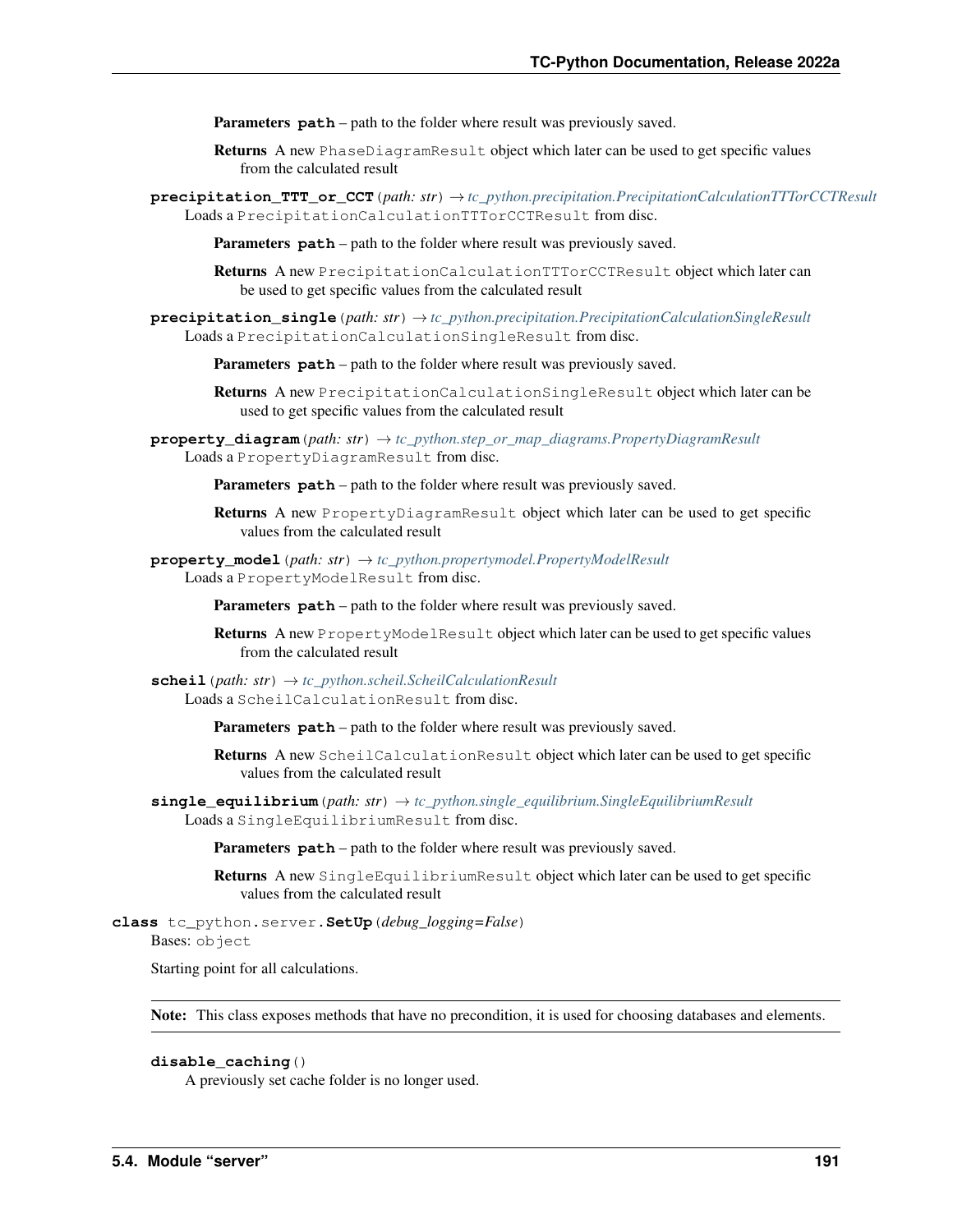Note: Within the session, caching is activated and used through the default temporary directory.

Returns This *SetUp* object

**get\_database\_info**(*database\_short\_name: str*) → str

Obtains the short information available for the specified database.

Parameters **database\_short\_name** – The name of the database (i.e. "FEDEMO", . . . )

Returns The short information about the database

**get\_database\_path\_on\_disk**(*database\_short\_name: str*) → str

Obtains the path to the database file on disk. *TCPATH* is a placeholder for the root path of the used Thermo-Calc installation.

Note: Encrypted databases (*\*.TDC*) cannot be edited.

Parameters **database\_short\_name** – The name of the database (i.e. "FEDEMO", . . . )

Returns The path to the database on disk

**get\_databases**() → List[str]

Obtains the short names of all databases available in the used Thermo-Calc installation.

Note: Only databases with a valid license are listed.

Returns List of the available databases

**get\_property\_models** (*path\_to\_models: str = ''*)  $\rightarrow$  Set[str]

Lists the names of all Property Models in the specified directory.

If the directory is not specified, the Property Model folder used by the normal Thermo-Calc application is used.

**Parameters path to models** – The path where the Property Models are installed. If no value is entered, the Property Model folder used by the normal Thermo-Calc application is used.

Returns Set containing all Property Model names

**load\_result\_from\_disk**() → *[tc\\_python.server.ResultLoader](#page-193-1)* Loads a previously calculated result from disk.

Note: This only works for results created by calling one of the save\_result () methods on a *Result* class created from a calculation.

Returns A new [ResultLoader](#page-193-1) object

**select\_database\_and\_elements**(*database\_name: str*, *list\_of\_elements: List[str]*) → *[tc\\_python.system.SystemBuilder](#page-187-0)*

Selects a first thermodynamic or kinetic database and selects the elements in it.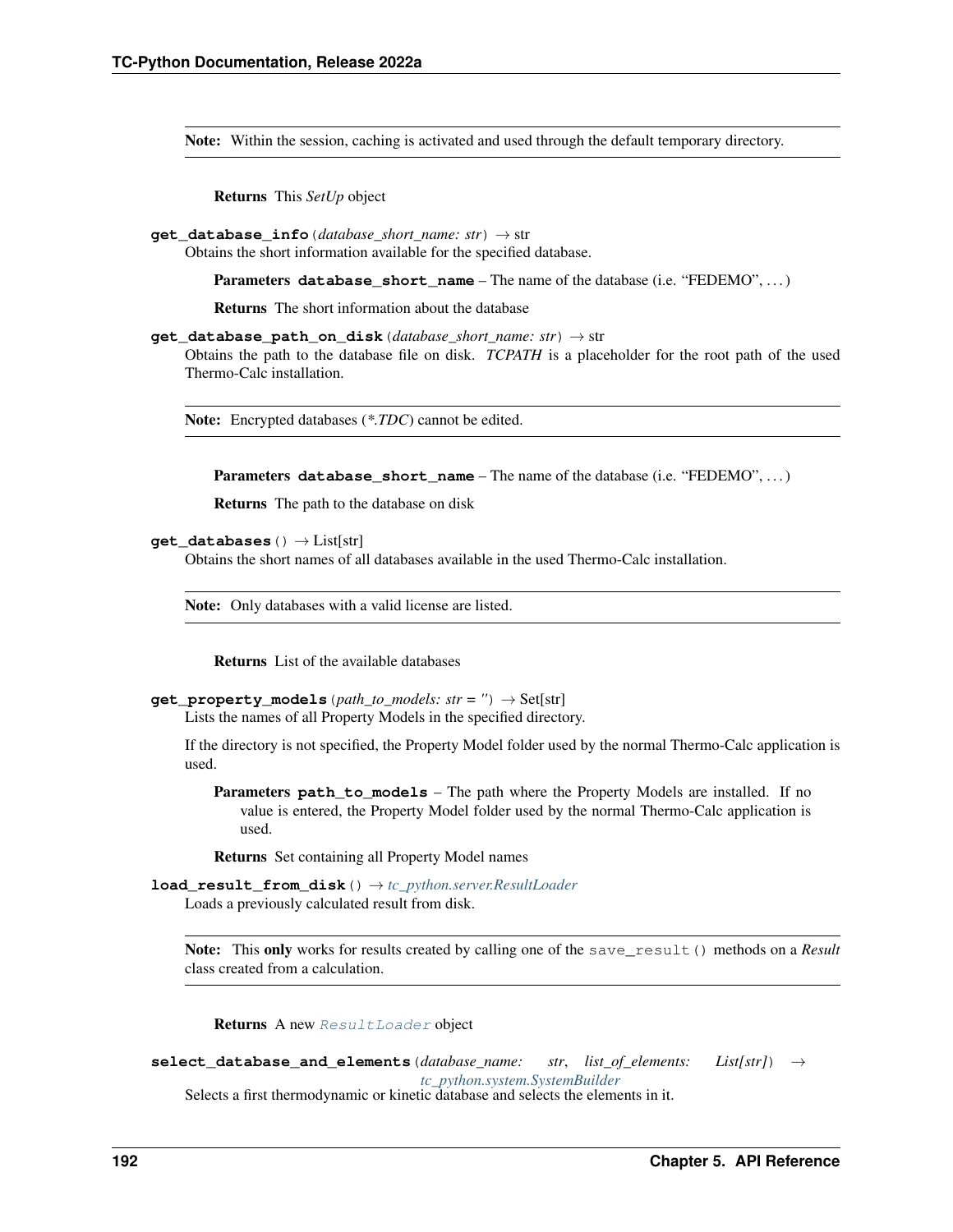Parameters

- **database\_name** The name of the database, for example "FEDEMO"
- **list\_of\_elements** The list of the selected elements in that database, for example ["Fe", "C"]

Returns A new SystemBuilder object

**select\_thermodynamic\_and\_kinetic\_databases\_with\_elements**(*thermodynamic\_db\_name:*

*str*, *kinetic\_db\_name: str*, *list\_of\_elements: List[str]*) → *[tc\\_python.system.MultiDatabaseSystemBuilder](#page-181-0)*

Selects the thermodynamic and kinetic database at once, guarantees that the databases are added in the correct order. Further rejection or selection of phases applies to both databases.

#### **Parameters**

- **thermodynamic\_db\_name** The thermodynamic database name, for example "FEDEMO"
- **kinetic\_db\_name** The kinetic database name, for example "MFEDEMO"
- **list** of elements The list of the selected elements in that database, for example ["Fe", "C"]

Returns A new MultiDatabaseSystemBuilder object

**select\_user\_database\_and\_elements**(*path\_to\_user\_database: str*, *list\_of\_elements: List[str]*) → *[tc\\_python.system.SystemBuilder](#page-187-0)* Selects a user-defined database and selects the elements in it.

Note: By using a r-literal, it is possible to use slashes on all platforms, also on Windows: *select\_user\_database\_and\_elements(r"my path/user\_db.tdb", ["Fe", "Cr"]])*

Otherwise it is required to use double back-slashes on Windows as separator.

Note: On Linux and Mac the path is case-sensitive, also the file ending.

# Parameters

- **path\_to\_user\_database** The path to the database file ("database".TDB), defaults to the current working directory. Only filename is required if the database is located in the same folder as the script.
- **list\_of\_elements** The list of the selected elements in that database, for example ["Fe", "C"]

Returns A new SystemBuilder object

# **set\_cache\_folder**(*path: str = ''*, *precision\_for\_floats: int = 12*)

Sets a folder where results from calculations and state of systems are saved. If at any time a calculation is run which has the exact same setting as a previous, the calculation is not re-run. The result is instead loaded from this folder.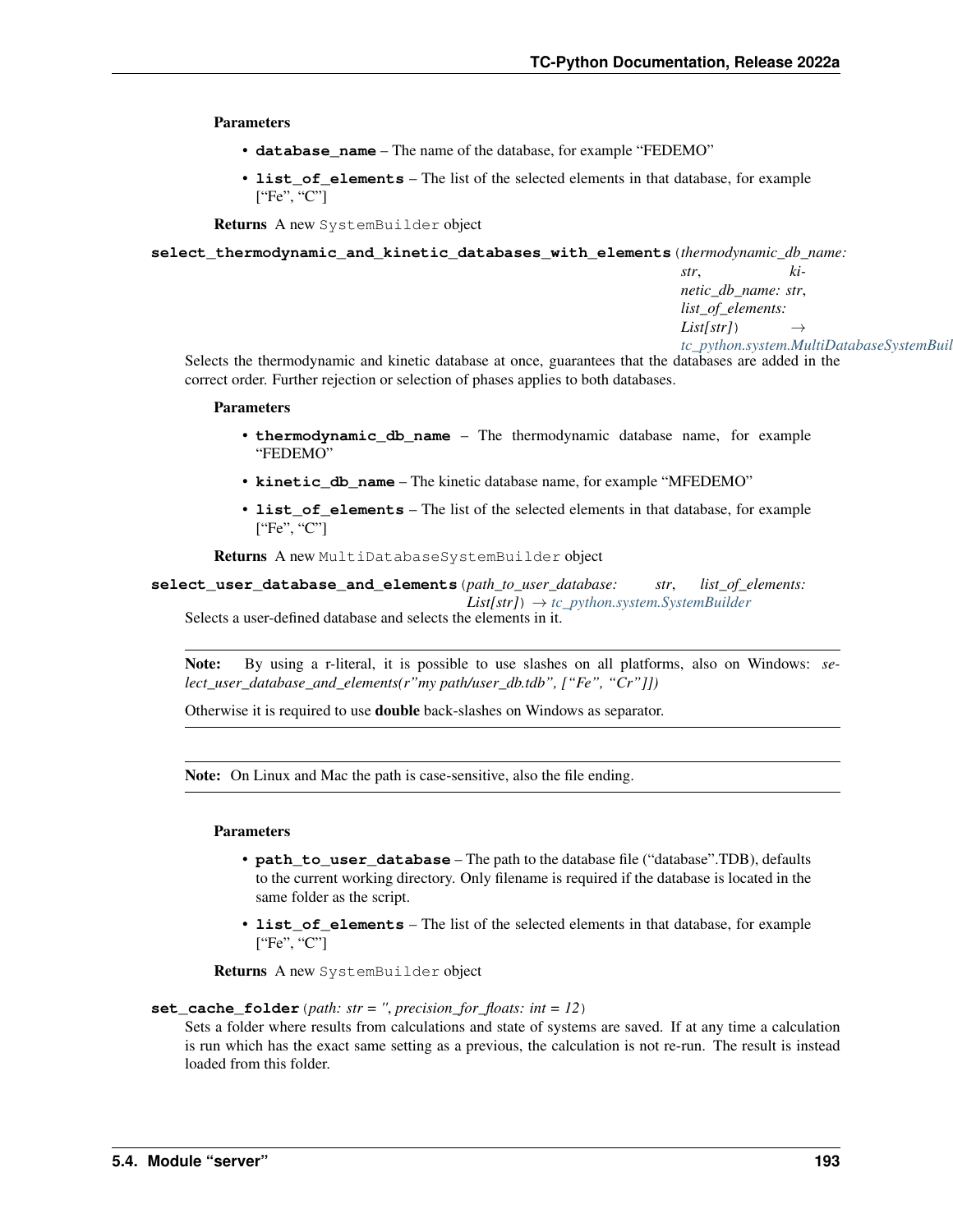Note: The same folder can be used in several scripts, and it can even be shared between different users. It can be a network folder.

# Parameters

- **path** path to the folder where results should be stored. It can be relative or absolute.
- **precision\_for\_floats** The number of significant figures used when comparing if the calculation has the same setting as a previous.

Returns This *SetUp* object

**set\_ges\_version**(*version: int = 6*) Setting the version of the Gibbs Energy System (GES).

Parameters **version** – The GES-version (currently version 5 or 6)

Returns This *SetUp* object

**set\_log\_level\_to\_debug**() Sets log level to DEBUG

Returns This *SetUp* object

**set\_log\_level\_to\_info**() Sets log level to INFO

Returns This *SetUp* object

<span id="page-197-0"></span>**class** tc\_python.server.**TCPython**(*logging\_policy=<LoggingPolicy.SCREEN: 0>*, *log\_file=None*, *debug\_mode=False*, *debug\_logging=False*,

*do\_throw\_on\_backend\_hard\_crash=True*, *port\_number=0*)

Bases: object

Starting point of the API. Typical syntax:

**with** TCPython() **as** session: session.select\_database\_and\_elements(...)

Note: Each usage of *with TCPython()* causes significant overhead (starting a new process, stopping the old one, cleaning up the temporary disk space). Usually it is recommendable to call *with TCPython()* only once for each process, even if working in a loop. Instead you should pass the session or calculator object into the loop and use them there.

If necessary, beginning from version 2019a it is however possible to call *with TCPython* safely multiple times.

<span id="page-197-1"></span>tc\_python.server.**start\_api\_server**(*logging\_policy=<LoggingPolicy.SCREEN: 0>*, *log\_file=None*, *debug\_mode=False*, *is\_unittest=False*, *do\_throw\_on\_backend\_hard\_crash=True*, *port\_number=0*) Starts a process of the API server and sets up the socket communication with it.

### Parameters

• **logging\_policy** – Determines if the TC-Python log output is sent to the screen (*LoggingPolicy.SCREEN*), to file (*LoggingPolicy.FILE*) or nothing is logged at all (*LoggingPolicy.NONE*) Default: *LoggingPolicy.SCREEN*. Note that the log-handlers can also be adapted through the *tc\_python.LOGGER* object at any time.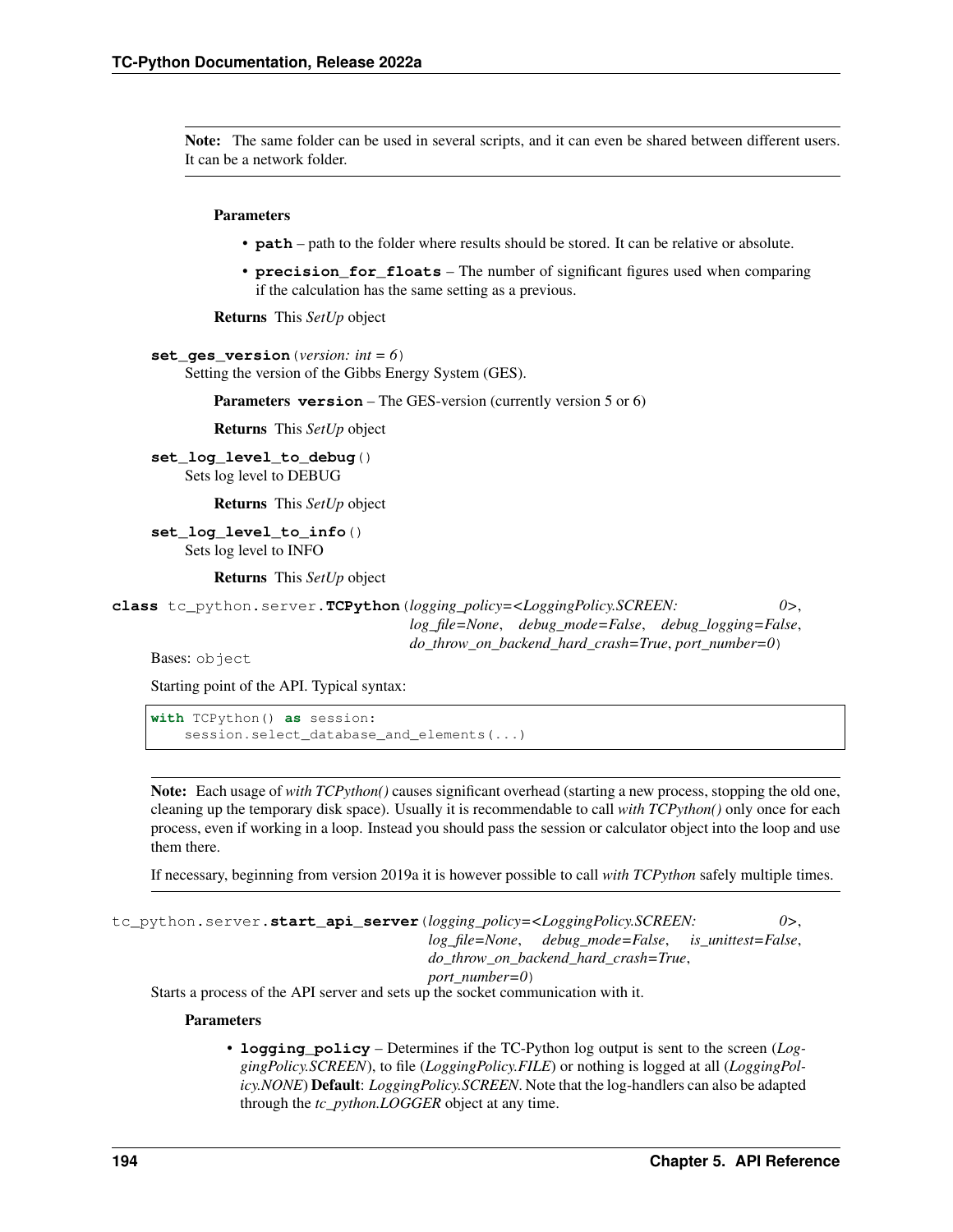- **log file** The log-file relative to the current path or absolute, only relevant if *logging\_policy=LoggingPolicy.FILE*. Log-output will be appended.
- **debug\_mode** If *True* it is tried to open a connection to an already running API-server. This is only used for debugging the API itself.
- is unittest Should be True if called by a unit test, only to be used internally for development.
- **do\_throw\_on\_backend\_hard\_crash** If *True* an *UnrecoverableCalculationException* will be thrown if the Java-backend crashes hard, if *False* the application will simply crash with a FORTRAN-stacktrace. *If `True` the exception can be caught outside of the `with`-clause and the application can continue, if `False` more information about the error is shown by the stacktrace.*.
- **port\_number** The port number for the communication with the Java-backend server. This is not required to be changed by normal users.

**Warning:** Most users should use  $TCPython$  using a with-statement for automatic management of the resources (network sockets and temporary files). If you anyway need to use that method, make sure to call [stop\\_api\\_server\(\)](#page-198-0) in any case using the try-finally-pattern.

tc\_python.server.**start\_matlab\_server**(*logging\_policy=<LoggingPolicy.SCREEN: 0>*, *log\_file=None*, *debug\_mode=False*, *is\_unittest=False*, *do\_throw\_on\_backend\_hard\_crash=True*, *port\_number=0*)

<span id="page-198-0"></span>tc\_python.server.**stop\_api\_server**(*gateway\_id: str = None*)

Clears all resources used by the session (i.e. shuts down the API server and deletes all temporary files). The disk usage of temporary files might be significant.

**Warning:** Call this method only if you used  $start\_ap \text{ is } error()$  initially. It should never be called when the API has been initialized in a with-statement using  $TCPython$ .

# **5.5 Module "quantity\_factory"**

```
class tc_python.quantity_factory.DiffusionQuantity
```
Bases: tc\_python.quantity.AbstractQuantity

Factory class providing quantities used for defining diffusion simulations and their results.

Note: In this factory class only the most common quantities are defined, you can always use the *Console Mode* syntax strings in the respective methods as an alternative (for example: "NPM(\*)").

```
classmethod activity_of_component(component: str, use_ser: bool = False) →
                                       tc_python.quantity.ActivityOfComponent
```
Creates a quantity representing the activity of a component.

Parameters

• **component** – The name of the component, use *ALL\_COMPONENTS* to choose all components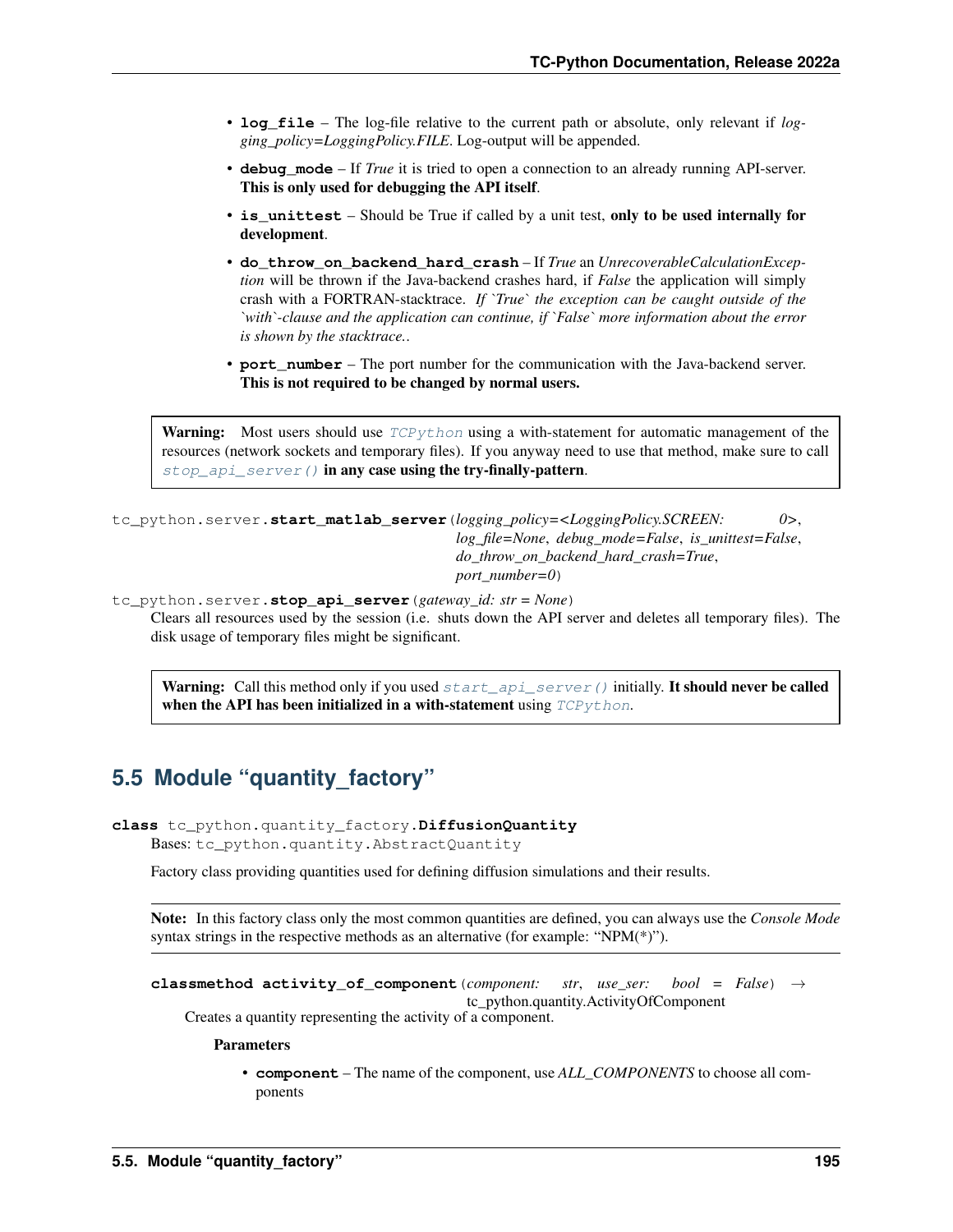• **use** ser – Use Stable-Element-Reference(SER). The user-defined reference state is be used if this setting is set to *False*.

Returns A new ActivityOfComponent object.

|  | classmethod chemical_diffusion_coefficient(phase: |                                                 |                   | str, diffusing element: |      |  |
|--|---------------------------------------------------|-------------------------------------------------|-------------------|-------------------------|------|--|
|  |                                                   | str.                                            | gradient_element: |                         | str. |  |
|  |                                                   | <i>reference_element:</i> $str) \rightarrow$    |                   |                         |      |  |
|  |                                                   | tc_python.quantity.ChemicalDiffusionCoefficient |                   |                         |      |  |

Creates a quantity representing the chemical diffusion coefficient of a phase  $\left[\text{m}^2/s\right]$ .

#### Parameters

- **phase** The name of the phase
- **diffusing\_element** The diffusing element
- **gradient\_element** The gradient element
- **reference\_element** The reference element (for example "Fe" in a steel)

Returns A new ChemicalDiffusionCoefficient object.

| classmethod chemical_potential_of_component(component: |  |  |                            | str. | use ser: |  |
|--------------------------------------------------------|--|--|----------------------------|------|----------|--|
|                                                        |  |  | bool = False $\rightarrow$ |      |          |  |

tc\_python.quantity.ChemicalPotentialOfComponent Creates a quantity representing the chemical potential of a component [J].

### Parameters

- **component** The name of the component, use *ALL\_COMPONENTS* to choose all components
- **use** ser Use Stable-Element-Reference(SER). The user-defined reference state is used if this setting is set to *False*.

Returns A new ChemicalPotentialOfComponent object.

**classmethod distance** (*region: str* = 'All')  $\rightarrow$  tc\_python.quantity.Distance Creates a quantity representing the distance [m].

Parameters **region** – The name of the region or *All* to choose global.

| classmethod intrinsic_diffusion_coefficient(phase: |                                        | str, diffusing element: |                                                  |
|----------------------------------------------------|----------------------------------------|-------------------------|--------------------------------------------------|
|                                                    | str, gradient_element:                 |                         | str.                                             |
|                                                    | reference_element: $str$ $\rightarrow$ |                         |                                                  |
|                                                    |                                        |                         | tc python.quantity.IntrinsicDiffusionCoefficient |

Creates a quantity representing the intrinsic diffusion coefficient of a phase  $[m^{\wedge}2/s]$ .

### Parameters

- **phase** The name of the phase
- **diffusing\_element** The diffusing element
- **gradient\_element** The gradient element
- **reference** element The reference element (for example "Fe" in a steel)

Returns A new IntrinsicDiffusionCoefficient object.

**classmethod l\_bis**(*phase: str*, *diffusing\_element: str*, *gradient\_element: str*, *reference\_element:*  $str) \rightarrow tc\_python.quantity.Lbis$ 

Creates a quantity representing L" of a phase  $[m^2/s]$ .

Parameters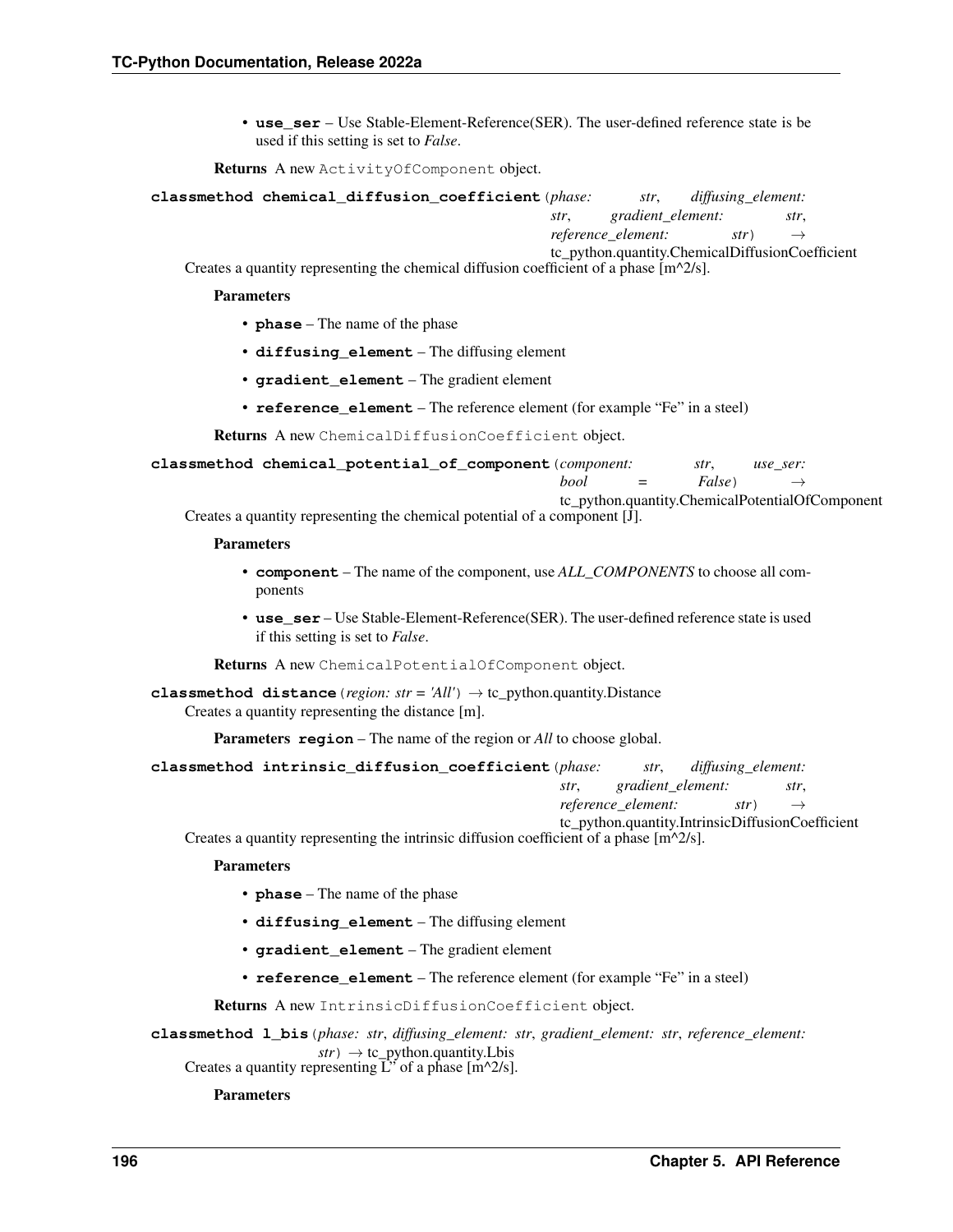- **phase** The name of the phase
- **diffusing\_element** The diffusing element
- **gradient\_element** The gradient element
- **reference\_element** The reference element (for example "Fe" in a steel)

| Returns A new Lbis object.                                                                                                                                                                                                        |
|-----------------------------------------------------------------------------------------------------------------------------------------------------------------------------------------------------------------------------------|
| classmethod mass_fraction_of_a_component(component:<br>str)<br>$\rightarrow$                                                                                                                                                      |
| tc_python.quantity.MassFractionOfAComponent<br>Creates a quantity representing the mass fraction of a component.                                                                                                                  |
| <b>Parameters component</b> – The name of the component or ALL_COMPONENTS to choose all<br>components                                                                                                                             |
| Returns A new MassFractionOfAComponent object.                                                                                                                                                                                    |
| classmethod mass_fraction_of_a_phase(phase:<br>str)<br>$\rightarrow$<br>tc_python.quantity.MassFractionOfAPhase<br>Creates a quantity representing the mass fraction of a phase.                                                  |
| <b>Parameters phase</b> – The name of the phase or <i>ALL_PHASES</i> to choose all phases.                                                                                                                                        |
| Returns A new MassFractionOfAPhase object.                                                                                                                                                                                        |
| classmethod mobility_of_component_in_phase(phase:<br>str, component:<br>$str \rightarrow$<br>tc_python.quantity.MobilityOfComponentInPhase<br>Creates a quantity representing the mobility of a component in a phase $[m^2/Js]$ . |
| <b>Parameters</b>                                                                                                                                                                                                                 |
| • phase – The name of the phase                                                                                                                                                                                                   |
| • component – The name of the component                                                                                                                                                                                           |
| Returns A new MobilityOfComponentInPhase object.                                                                                                                                                                                  |
| classmethod mole_fraction_of_a_component(component:<br>str)<br>$\rightarrow$                                                                                                                                                      |
| tc_python.quantity.MoleFractionOfAComponent<br>Creates a quantity representing the mole fraction of a component.                                                                                                                  |
| <b>Parameters component</b> – The name of the component or ALL_COMPONENTS to choose all<br>components                                                                                                                             |
| Returns A new MoleFractionOfAComponent object.                                                                                                                                                                                    |
| classmethod mole_fraction_of_a_phase(phase:<br>str)<br>$\rightarrow$<br>tc_python.quantity.MoleFractionOfAPhase                                                                                                                   |
| Creates a quantity representing the mole fraction of a phase.                                                                                                                                                                     |
| <b>Parameters phase</b> – The name of the phase or <i>ALL_PHASES</i> to choose all phases                                                                                                                                         |
| Returns A new MoleFractionOfAPhase object.                                                                                                                                                                                        |
| classmethod position_of_lower_boundary_of_region(region:<br>str)<br>$\rightarrow$                                                                                                                                                 |
| tc_python.quantity.PositionOfLowerBoundaryOfRegion<br>Creates a quantity representing the position of lower boundary of a region [m].                                                                                             |
| Parameters region - The name of the region                                                                                                                                                                                        |
| Returns A new PositionOfLowerBoundaryOfRegion object.                                                                                                                                                                             |
| classmethod position_of_upper_boundary_of_region(region:<br>str)<br>$\rightarrow$<br>tc_python.quantity.PositionOfUpperBoundaryOfRegion<br>Creates a quantity representing the position of upper boundary of a region [m].        |
|                                                                                                                                                                                                                                   |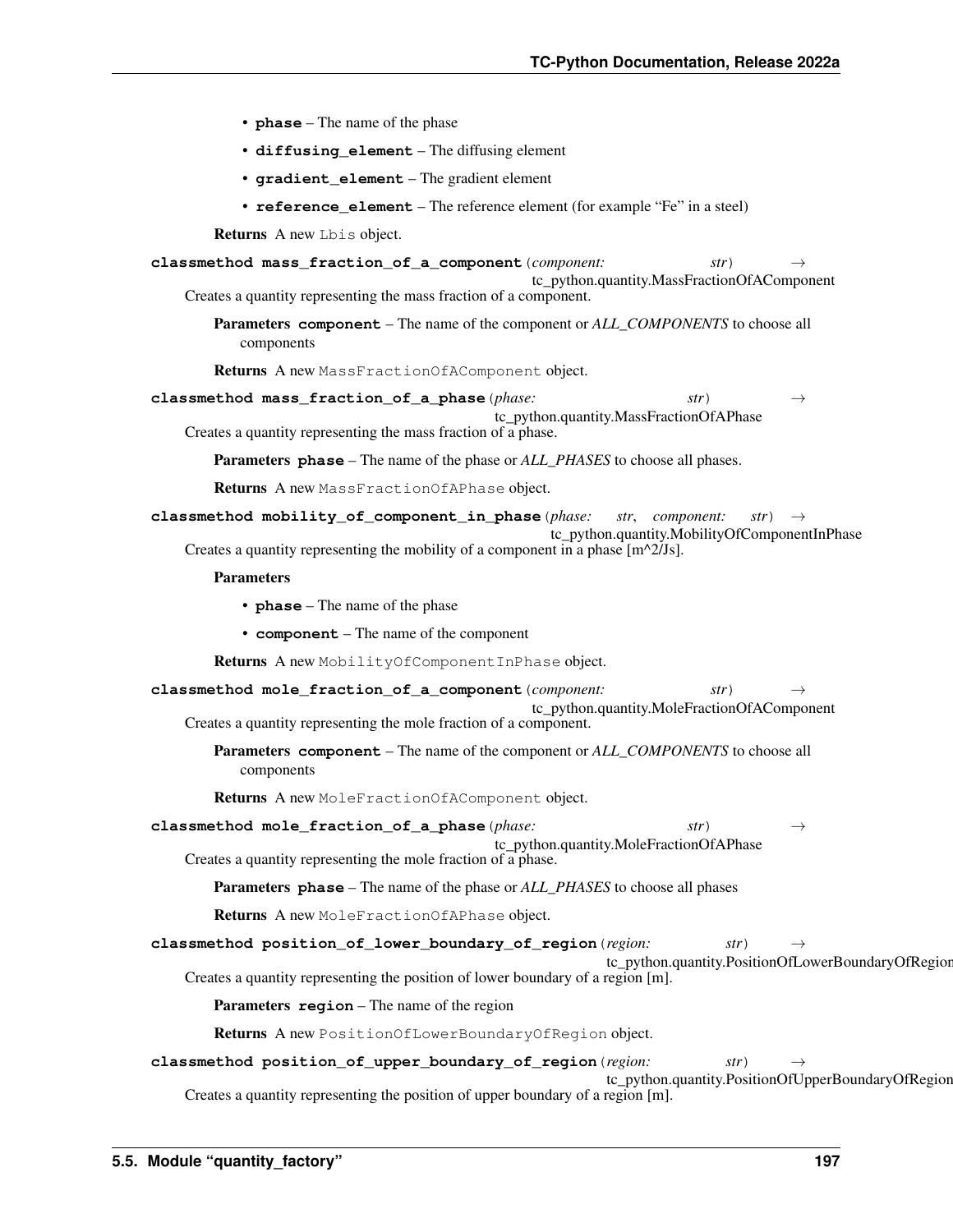Parameters **region** – The name of the region

Returns A new PositionOfUpperBoundaryOfRegion object.

**classmethod temperature**() → tc\_python.quantity.Temperature Creates a quantity representing the temperature [K].

Returns A new Temperature object.

**classmethod thermodynamic\_factor**(*phase: str*, *diffusing\_element: str*, *gradi-*

*ent\_element: str*, *reference\_element: str*) →

tc\_python.quantity.ThermoDynamicFactor

Creates a quantity representing thermodynamic factor of a phase.

### Parameters

- **phase** The name of the phase
- **diffusing\_element** The diffusing element
- **gradient\_element** The gradient element
- **reference\_element** The reference element (for example "Fe" in a steel)

Returns A new ThermoDynamicFactor object.

```
classmethod time () \rightarrow \text{tc} python.quantity.Time
```
Creates a quantity representing the time [s].

```
classmethod total_mass_fraction_of_component(component: str) →
```
tc\_python.quantity.TotalMassFractionOfComponent

Creates a quantity representing the total mass fraction of a component.

Parameters **component** – The name of the component

Returns A new TotalMassFractionOfComponent object.

**classmethod total\_mass\_fraction\_of\_component\_in\_phase**(*phase: str*, *com-*

*ponent:*  $str$   $\rightarrow$ 

tc\_python.quantity.TotalMassFractionOfCompo Creates a quantity representing the total mass fraction of a component in a phase.

# Parameters

- **phase** The name of the phase
- **component** The name of the component

Returns A new TotalMassFractionOfComponentInPhase object.

| classmethod total_mass_fraction_of_phase(phase:<br>str) | $\rightarrow$ |
|---------------------------------------------------------|---------------|
|---------------------------------------------------------|---------------|

tc\_python.quantity.TotalMassFractionOfPhase Creates a quantity representing the total mass fraction of a phase.

Parameters **phase** – The name of the phase.

Returns A new TotalMassFractionOfPhase object.

**classmethod total\_mole\_fraction\_of\_component**(*component: str*) → tc\_python.quantity.TotalMoleFractionOfComponent Creates a quantity representing the total mole fraction of a component.

Parameters **component** – The name of the component

Returns A new TotalMoleFractionOfComponent object.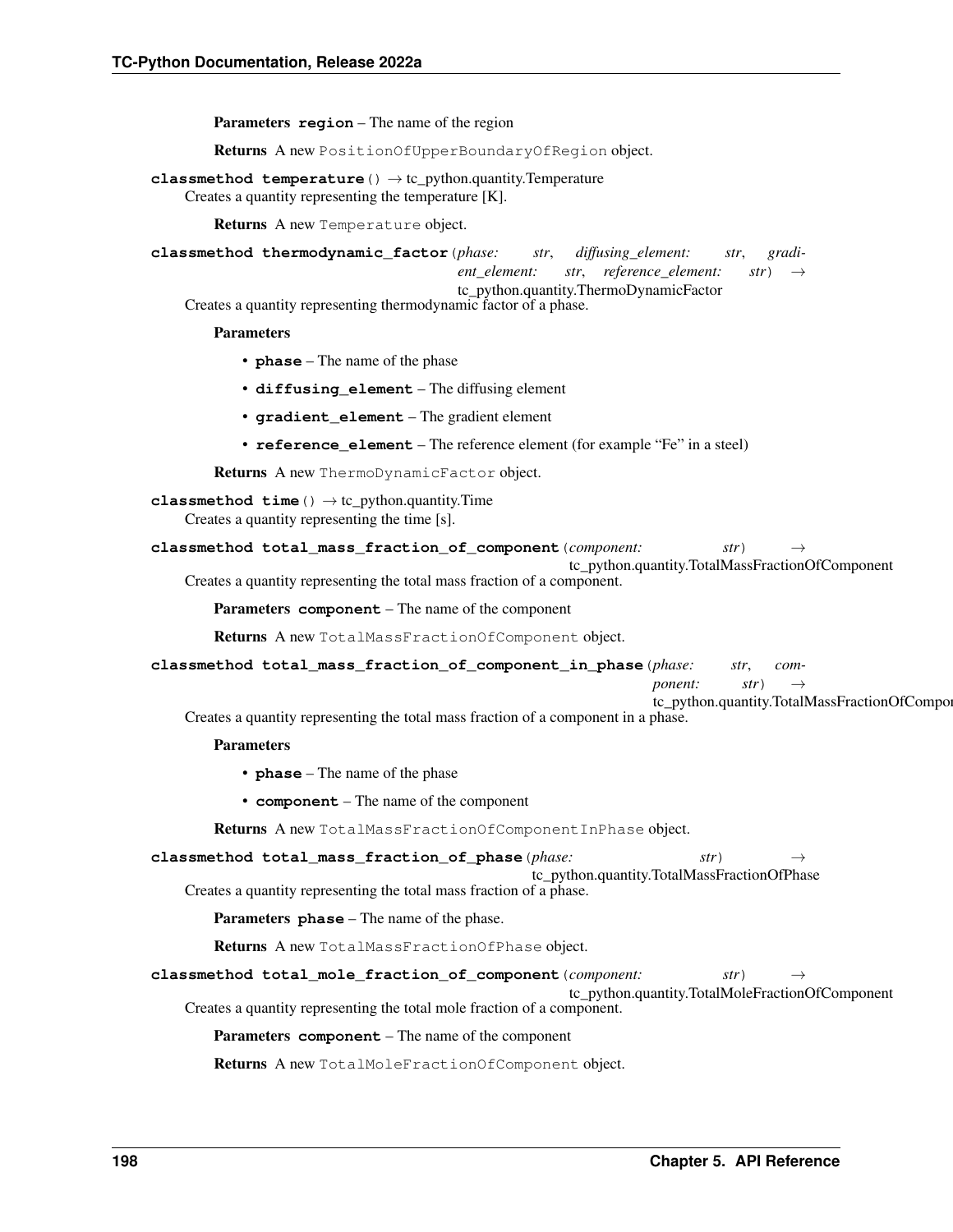```
classmethod total_mole_fraction_of_component_in_phase(phase: str, com-
                                                                    ponent: str \rightarrowtc_python.quantity.TotalMoleFractionOfComponent
    Creates a quantity representing the total mole fraction of a component in a phase.
        Parameters
            • phase – The name of the phase
            • component – The name of the component
        Returns A new TotalMoleFractionOfComponentInPhase object.
classmethod total_volume_fraction_of_phase(phase: str) →
                                                      tc_python.quantity.TotalVolumeFractionOfPhase
    Creates a quantity representing the total volume fraction of a phase.
        Parameters phase – The name of the phase.
        Returns A new TotalVolumeFractionOfPhase object.
classmethod tracer_diffusion_coefficient(phase: str, diffusing_element: str) →
                                                   tc_python.quantity.TracerDiffusionCoefficient
    Creates a quantity representing tracer diffusion coefficient of a phase [m^2/s].
        Parameters
            • phase – The name of the phase
            • diffusing_element – The diffusing element
        Returns A new TracerDiffusionCoefficient object.
classmethod u_fraction_of_a_component(component: str) →
                                                tc_python.quantity.UFractionOfAComponent
    Creates a quantity representing the u-fraction of a component.
        Parameters component – The name of the component
        Returns A new UFractionOfAComponent object.
classmethod user_defined_function(expression: str) → tc_python.quantity.Function
    Creates a quantity representing a user-defined function.
        Parameters expression – The function expression
        Returns A new Function object
classmethod velocity_of_lower_boundary_of_region(region: str) →
                                                              tc_python.quantity.VelocityOfLowerBoundaryOfRegion
    Creates a quantity representing the velocity of lower boundary of a region [m/s].
        Parameters region – The name of the region
        Returns A new VelocityOfLowerBoundaryOfRegion object.
classmethod velocity_of_upper_boundary_of_region(region: str) →
                                                             tc_python.quantity.VelocityOfUpperBoundaryOfRegion
    Creates a quantity representing the velocity of upper boundary of a region [m/s].
        Parameters region – The name of the region
        Returns A new VelocityOfUpperBoundaryOfRegion object.
classmethod width_of_region(region: str) → tc_python.quantity.Function
    Creates a quantity representing the width of a region [m].
```
Parameters **region** – The name of the region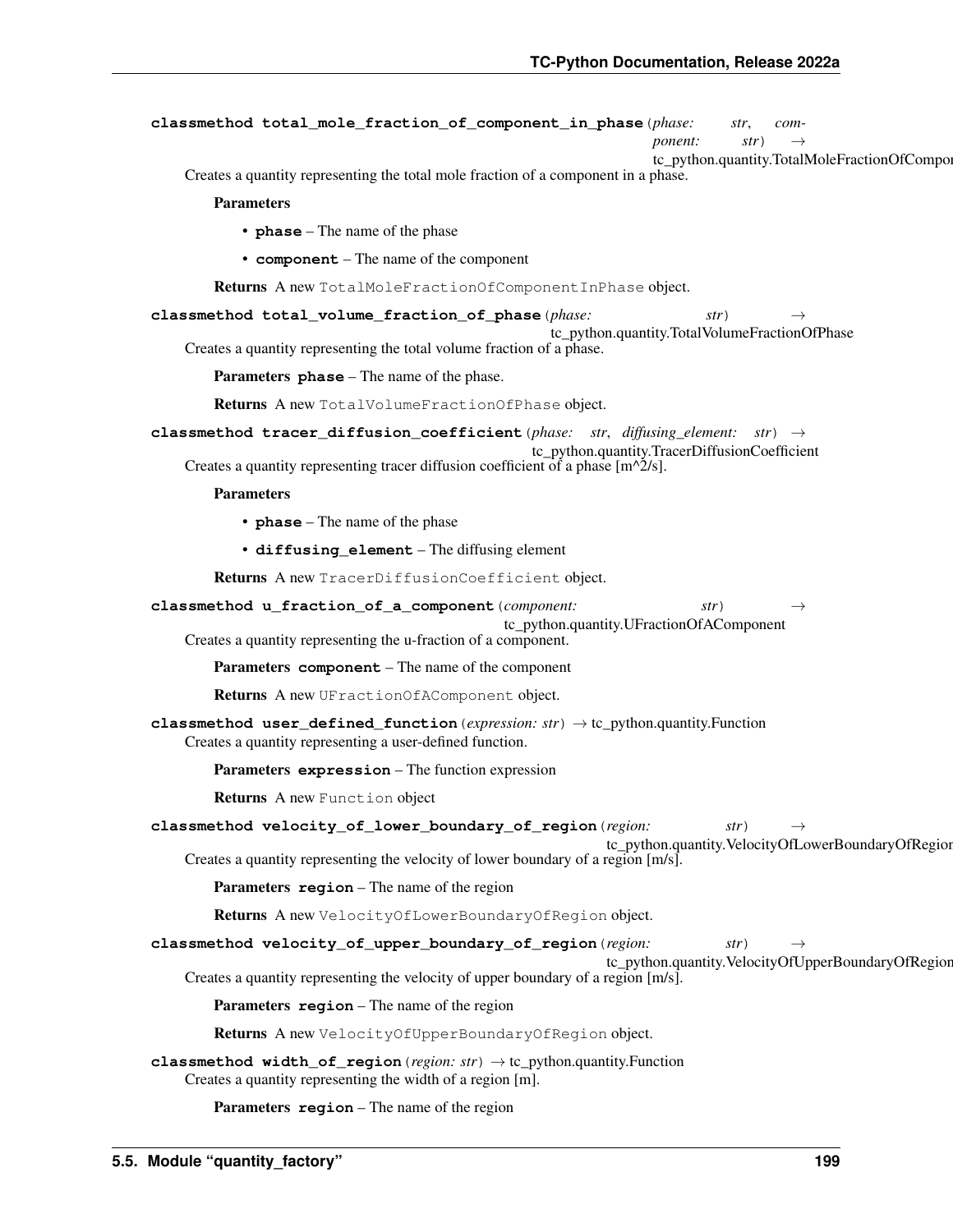Returns A new WidthOfRegion object.

**class** tc\_python.quantity\_factory.**IndependentVariable**

Bases: tc\_python.quantity.AbstractQuantity

Factory class providing quantities used for defining the independent variable in general diffusion result querying.

**classmethod distance** (*region: str* = 'All')  $\rightarrow$  tc\_python.quantity.Distance Creates an independent variable representing the distance [m].

Returns A new *Distance* object

**classmethod time**() → tc\_python.quantity.Time Creates an independent variable representing the time [s].

Returns A new *Time* object

**class** tc\_python.quantity\_factory.**PlotCondition**

Bases: tc\_python.quantity.AbstractQuantity

Factory class providing quantities used for defining the plot condition in general diffusion result querying.

Note: In this factory class only the most common quantities are defined, you can always use the *Console Mode* syntax strings in the respective methods as an alternative (for example: "time last").

| classmethod distance (distancepoint: |                                                         | float. | region: | str | $=$ | 'All' | $\longrightarrow$ |
|--------------------------------------|---------------------------------------------------------|--------|---------|-----|-----|-------|-------------------|
|                                      | tc_python.quantity.DistanceCondition                    |        |         |     |     |       |                   |
|                                      | Creates a plot condition representing the distance [m]. |        |         |     |     |       |                   |

Change in version 2019b: Mandatory parameter *distancepoint* added

Parameters

- **distancepoint** The distance from the lower interface of the region
- **region** The name of the region or *All* to choose global.

Returns A new *DistanceCondition* object

**classmethod integral**() → tc\_python.quantity.IntegralCondition Creates an integral plot condition.

Returns A new *IntegralCondition* object

**classmethod interface**(*region: str*, *interface\_position:* [tc\\_python.utils.InterfacePosition](#page-211-0)) → tc\_python.quantity.InterfaceCondition

Creates a plot condition representing an interface between two regions.

Parameters

- **region** The name of the region used for defining the interface
- **interface** position The position of the interface relative to that region (lower or upper)

Returns A new *InterfaceCondition* object

```
classmethod time(timepoint: Union[float, str] = 'Last') → tc_python.quantity.TimeCondition
     Creates a plot condition representing the time [s].
```
Change in version 2019b: Lists of timepoints are no longer supported

Parameters **timepoint** – The timepoint. Optionally "Last" can be used for the end of the simulation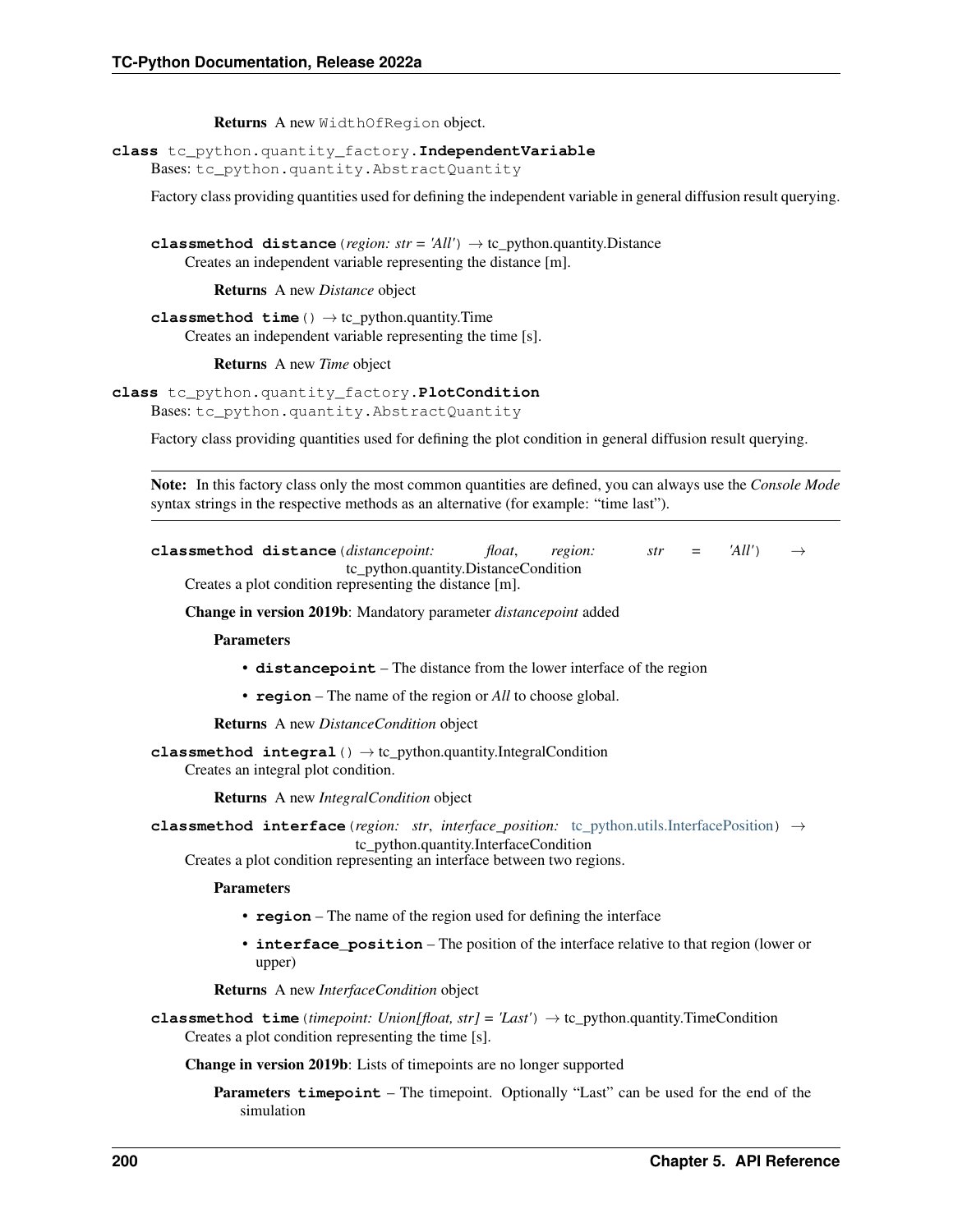Returns A new *TimeCondition* object

**class** tc\_python.quantity\_factory.**ScheilQuantity**

Bases: tc\_python.quantity.AbstractQuantity

Factory class providing quantities used for defining a Scheil calculation result ( $tc<sub>CP</sub>ython.scheil.$ [ScheilCalculationResult](#page-81-0)).

**classmethod apparent\_heat\_capacity\_per\_gram**() → tc\_python.quantity.ApparentHeatCapacityPerGram Creates a quantity representing the apparent heat capacity [J/g/K].

Returns A new ApparentHeatCapacityPerGram object.

**classmethod apparent\_heat\_capacity\_per\_mole**() → tc\_python.quantity.ApparentHeatCapacityPerMole Creates a quantity representing the apparent heat capacity [J/mol/K].

Returns A new ApparentHeatCapacityPerMole object.

**classmethod apparent\_volumetric\_thermal\_expansion\_coefficient**() →

tc\_python.quantity.ApparentVolume Creates a quantity representing the apparent volumetric thermal expansion coefficient of the system [1/K].

Returns A new ApparentVolumetricThermalExpansionCoefficient object.

**classmethod composition\_of\_phase\_as\_mole\_fraction**(*phase: str*, *com-*

*ponent:*  $str) \rightarrow$ 

tc\_python.quantity.CompositionOfPhaseAsMoleFracti Creates a quantity representing the composition of a phase [mole-fraction].

# Parameters

- **phase** The name of the phase, use *ALL\_PHASES* to choose all stable phases
- **component** The name of the component, use *ALL\_COMPONENTS* to choose all components

Returns A new CompositionOfPhaseAsMoleFraction object.

**classmethod composition\_of\_phase\_as\_weight\_fraction**(*phase: str*, *com-*

*ponent:*  $str) \rightarrow$ 

tc\_python.quantity.CompositionOfPhaseAsWeightI

Creates a quantity representing the composition of a phase [weight-fraction].

## Parameters

- **phase** The name of the phase, use *ALL\_PHASES* to choose all stable phases
- **component** The name of the component, use *ALL\_COMPONENTS* to choose all components

Returns A new CompositionOfPhaseAsWeightFraction object.

<span id="page-204-0"></span>**classmethod density\_of\_phase**(*phase: str*) → tc\_python.quantity.DensityOfPhase Creates a quantity representing the average density of a phase [g/cm^3].

Parameters **phase** – The name of the phase or *ALL\_PHASES* to choose all phases

Returns A new DensityOfPhase object.

**classmethod density\_of\_solid\_phase**(*phase: str*) → tc\_python.quantity.DensityOfSolidPhase Creates a quantity representing the average density of a solid phase [g/cm^3].

**Note:** Deprecated in version 2022a: This quantity has been renamed to  $density\_of\_phase($ . It will be removed in release 2023a.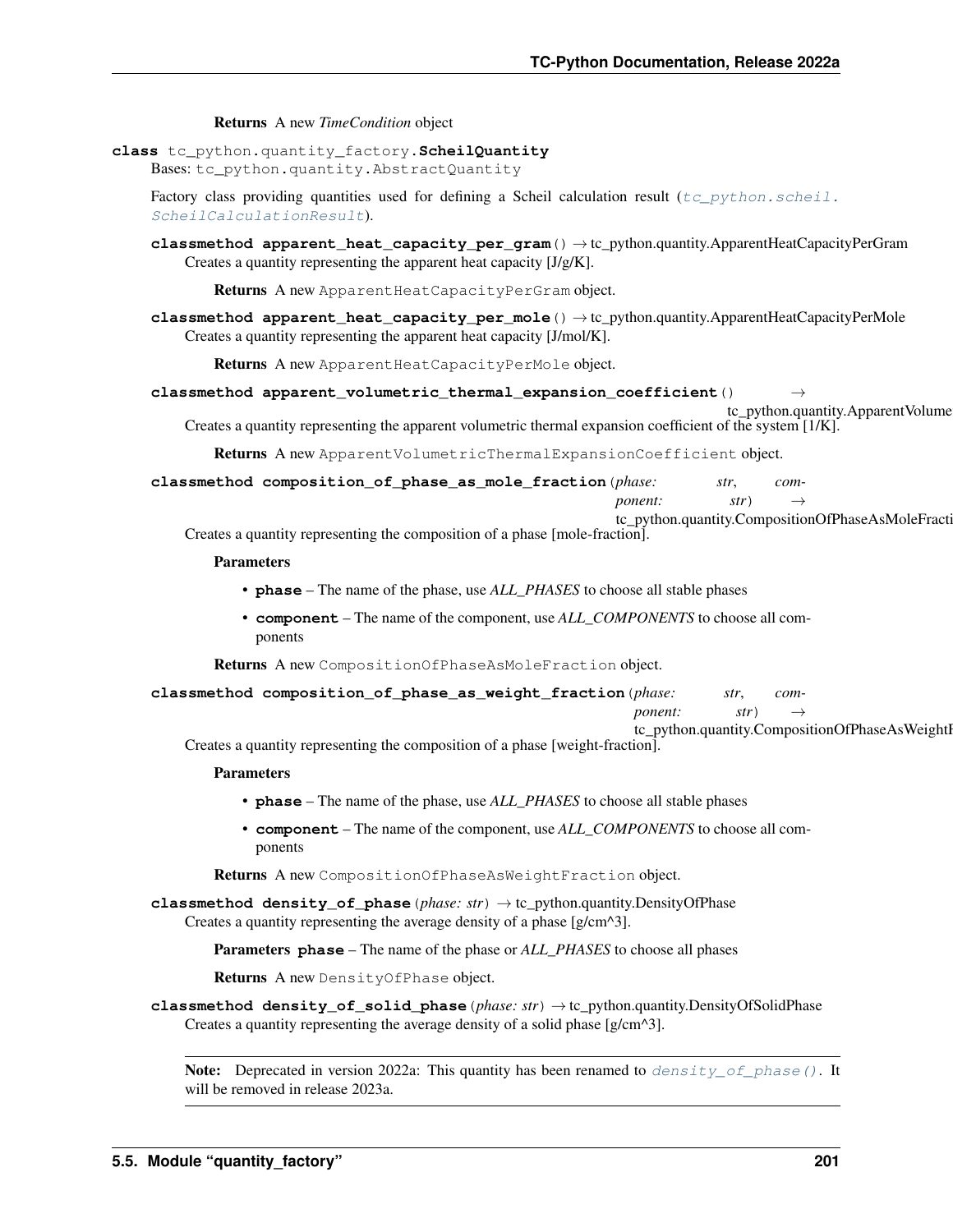Parameters **phase** – The name of the phase or *ALL\_PHASES* to choose all solid phases

Returns A new DensityOfSolidPhase object.

**classmethod density\_of\_system**() → tc\_python.quantity.DensityOfSystem Creates a quantity representing the average density of the system [g/cm^3].

Returns A new DensityOfSystem object.

### **classmethod distribution\_of\_component\_of\_phase**(*phase: str*, *component: str*) →

tc\_python.quantity.DistributionOfComponentOfPhase Creates a quantity representing the (molar) fraction of the specified component being present in the specified phase compared to the overall system [-]. This corresponds to the degree of segregation to that phase.

### Parameters

- **phase** The name of the phase
- **component** The name of the component

Returns A new DistributionOfComponentOfPhase object.

# <span id="page-205-2"></span>**classmethod heat\_per\_gram**() → tc\_python.quantity.HeatPerGram

Creates a quantity representing the total heat release from the liquidus temperature down to the current temperature [J/g].

Note: The total or apparent heat release during the solidification process consists of two parts: one is the so-called latent heat, i.e. heat due to the liquid -> solid phase transformation (latent heat per mole () and latent heat per  $qram(t)$ ), and the other is the heat related to the specific heat of liquid and solid phases ([heat\\_per\\_mole\(\)](#page-205-1) and [heat\\_per\\_gram\(\)](#page-205-2)).

Returns A new HeatPerGram object.

### <span id="page-205-1"></span>**classmethod heat\_per\_mole**() → tc\_python.quantity.HeatPerMole

Creates a quantity representing the total heat release from the liquidus temperature down to the current temperature [J/mol].

Note: The total or apparent heat release during the solidification process consists of two parts: one is the so-called latent heat, i.e. heat due to the liquid -> solid phase transformation ([latent\\_heat\\_per\\_mole\(\)](#page-206-0) and [latent\\_heat\\_per\\_gram\(\)](#page-205-0)), and the other is the heat related to the specific heat of liquid and solid phases ([heat\\_per\\_mole\(\)](#page-205-1) and [heat\\_per\\_gram\(\)](#page-205-2)).

Returns A new HeatPerMole object.

# <span id="page-205-0"></span>**classmethod latent\_heat\_per\_gram**() → tc\_python.quantity.LatentHeatPerGram

Creates a quantity representing the cumulated latent heat release from the liquidus temperature down to the current temperature [J/g].

Note: The total or apparent heat release during the solidification process consists of two parts: one is the so-called latent heat, i.e. heat due to the liquid -> solid phase transformation ([latent\\_heat\\_per\\_mole\(\)](#page-206-0) and [latent\\_heat\\_per\\_gram\(\)](#page-205-0)), and the other is the heat related to the specific heat of liquid and solid phases ([heat\\_per\\_mole\(\)](#page-205-1) and [heat\\_per\\_gram\(\)](#page-205-2)).

Returns A new LatentHeatPerGram object.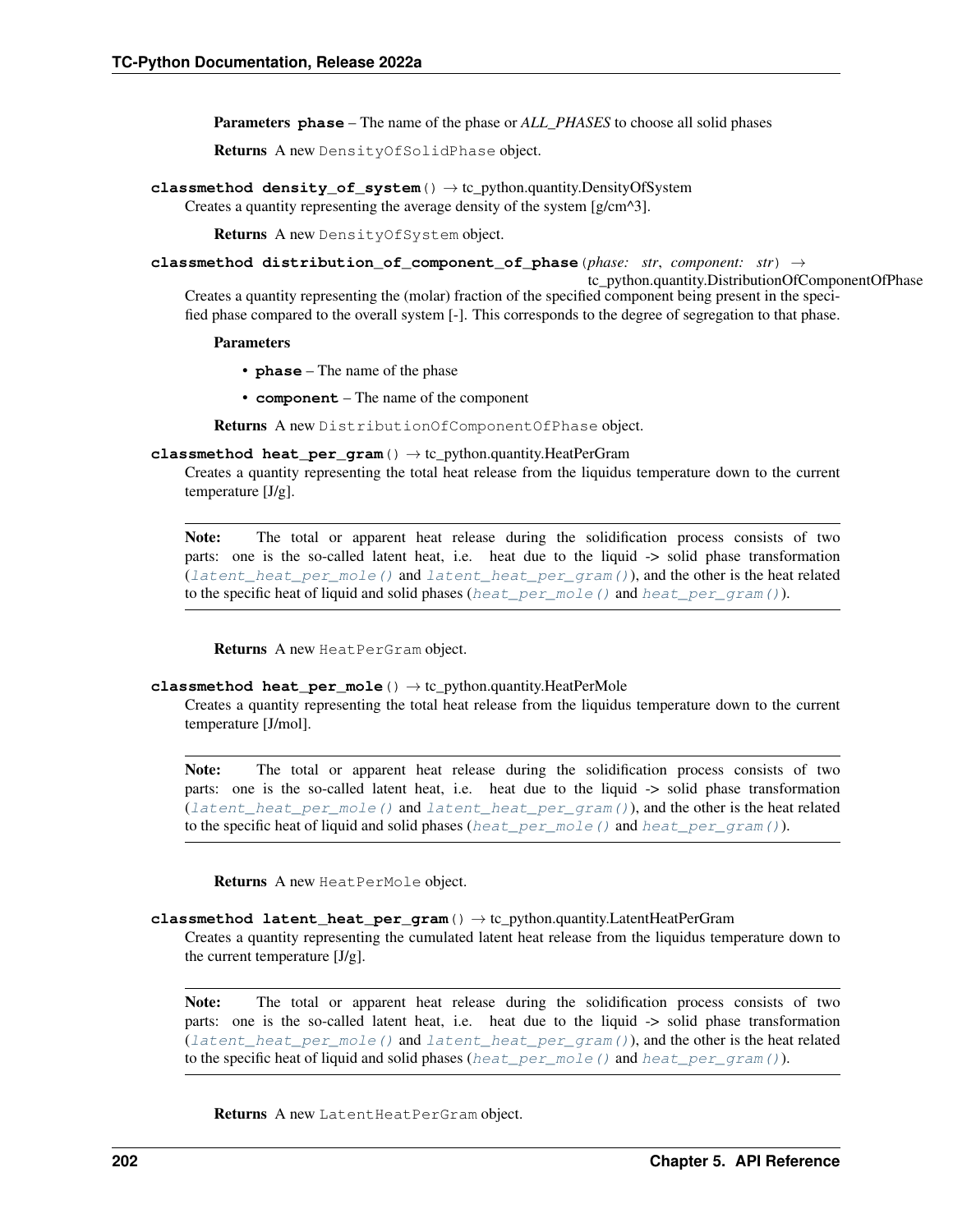<span id="page-206-0"></span>**classmethod latent\_heat\_per\_mole**() → tc\_python.quantity.LatentHeatPerMole Creates a quantity representing the cumulated latent heat release from the liquidus temperature down to the current temperature [J/mol].

Note: The total or apparent heat release during the solidification process consists of two parts: one is the so-called latent heat, i.e. heat due to the liquid -> solid phase transformation ([latent\\_heat\\_per\\_mole\(\)](#page-206-0) and [latent\\_heat\\_per\\_gram\(\)](#page-205-0)), and the other is the heat related to the specific heat of liquid and solid phases ([heat\\_per\\_mole\(\)](#page-205-1) and [heat\\_per\\_gram\(\)](#page-205-2)).

Returns A new LatentHeatPerMole object.

**classmethod mass\_fraction\_of\_a\_solid\_phase**(*phase: str*) → tc\_python.quantity.MassFractionOfASolidPhase Creates a quantity representing the mass fraction of a solid phase.

Parameters **phase** – The name of the phase or *ALL\_PHASES* to choose all solid phases

Returns A new MassFractionOfASolidPhase object.

**classmethod mass\_fraction\_of\_all\_liquid**() → tc\_python.quantity.MassFractionOfAllLiquid Creates a quantity representing the total mass fraction of all the liquid phase.

Returns A new MassFractionOfAllLiquid object.

**classmethod mass\_fraction\_of\_all\_solid\_phases**() →

tc\_python.quantity.MassFractionOfAllSolidPhase Creates a quantity representing the total mass fraction of all solid phases.

Returns A new MassFractionOfAllSolidPhase object.

**classmethod molar\_volume\_of\_phase**(*phase: str*) → tc\_python.quantity.MolarVolumeOfPhase Creates a quantity representing the molar volume of a phase [m^3/mol].

Parameters **phase** – The name of the phase or *ALL\_PHASES* to choose all phases

Returns A new MolarVolumeOfPhase object.

**classmethod molar\_volume\_of\_system**() → tc\_python.quantity.MolarVolumeOfSystem Creates a quantity representing the molar volume of the system [m^3/mol].

Returns A new MolarVolumeOfSystem object.

**classmethod mole\_fraction\_of\_a\_solid\_phase**(*phase: str*) →

tc\_python.quantity.MoleFractionOfASolidPhase Creates a quantity representing the molar fraction of a solid phase.

Parameters **phase** – The name of the phase or *ALL\_PHASES* to choose all solid phases

Returns A new MoleFractionOfASolidPhase object.

**classmethod mole\_fraction\_of\_all\_liquid**() → tc\_python.quantity.MoleFractionOfAllLiquid Creates a quantity representing the total molar fraction of all the liquid phase.

Returns A new MoleFractionOfAllLiquid object.

### **classmethod mole\_fraction\_of\_all\_solid\_phases**() →

tc\_python.quantity.MoleFractionOfAllSolidPhases Creates a quantity representing the total molar fraction of all solid phases.

Returns A new MoleFractionOfAllSolidPhases object.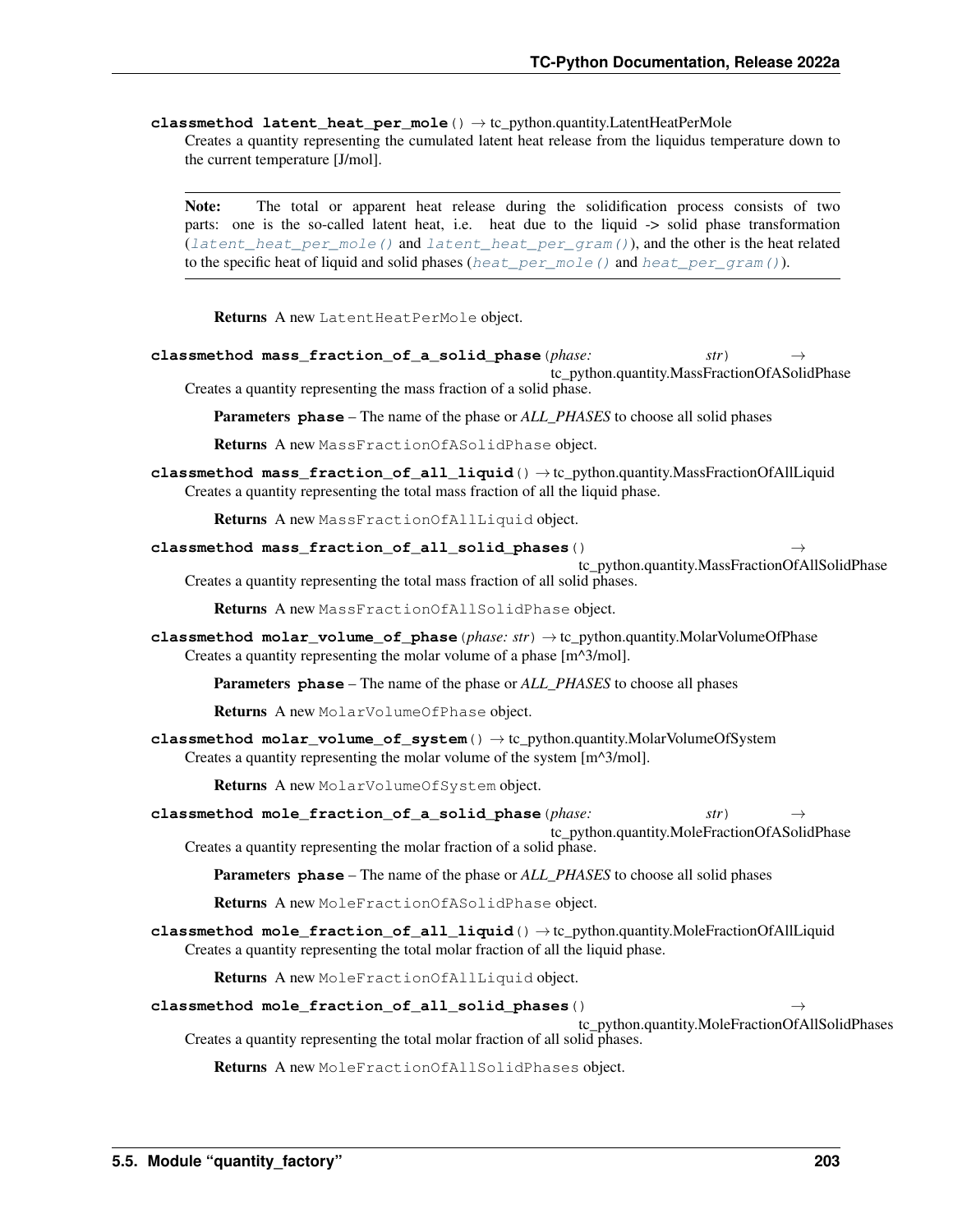```
classmethod site_fraction_of_component_in_phase(phase: str, component:
                                                     str, sub_lattice_ordinal_no:
                                                     int = 0) \rightarrowtc_python.quantity.SiteFractionOfComponentInPhase
```
Creates a quantity representing the site fractions [-].

Parameters

- **phase** The name of the phase, use *ALL\_PHASES* to choose all stable phases
- **component** The name of the component, use *ALL\_COMPONENTS* to choose all components
- **sub\_lattice\_ordinal\_no** The ordinal number (i.e. 1, 2, . . . ) of the sublattice of interest, use None to choose all sublattices

Note: Detailed information about the sublattices can be obtained by getting the *Phase* object of a phase from the *System* object using tc\_python.system.System.get\_phase\_in\_system. For each phase the sublattices are obtained by using tc\_python.system.Phase.get\_sublattices. The order in the returned list is equivalent to the sublattice ordinal number expected, but note that the ordinal numbers start with 1.

Returns A new SiteFractionOfComponentInPhase object.

### **classmethod temperature**() → tc\_python.quantity.Temperature Creates a quantity representing the temperature [K].

Returns A new Temperature object.

<span id="page-207-0"></span>**class** tc\_python.quantity\_factory.**ThermodynamicQuantity** Bases: tc\_python.quantity.AbstractQuantity

Factory class providing quantities used for defining equilibrium calculations (single equilibrium, property and phase diagrams, . . . ) and their results.

Note: In this factory class only the most common quantities are defined, you can always use the *Console Mode* syntax strings in the respective methods as an alternative (for example: "NPM(\*)").

```
classmethod activity_of_component(component: str, use_ser: bool = False) →
                                       tc_python.quantity.ActivityOfComponent
```
Creates a quantity representing the activity of a component [-].

Parameters

- **component** The name of the component, use *ALL\_COMPONENTS* to choose all components
- **use** ser Use Stable-Element-Reference(SER). The user-defined reference state is used if this setting is set to *False*.

Returns A new ActivityOfComponent object.

| classmethod chemical diffusion coefficient (phase:                                                     |      |                         | str, diffusing_element: |                                                 |
|--------------------------------------------------------------------------------------------------------|------|-------------------------|-------------------------|-------------------------------------------------|
|                                                                                                        | str. | gradient_element:       |                         | str.                                            |
|                                                                                                        |      | reference_element: str) |                         |                                                 |
|                                                                                                        |      |                         |                         | tc_python.quantity.ChemicalDiffusionCoefficient |
| Creates a quantity representing the chemical diffusion coefficient of a phase $\lceil m^2/2s \rceil$ . |      |                         |                         |                                                 |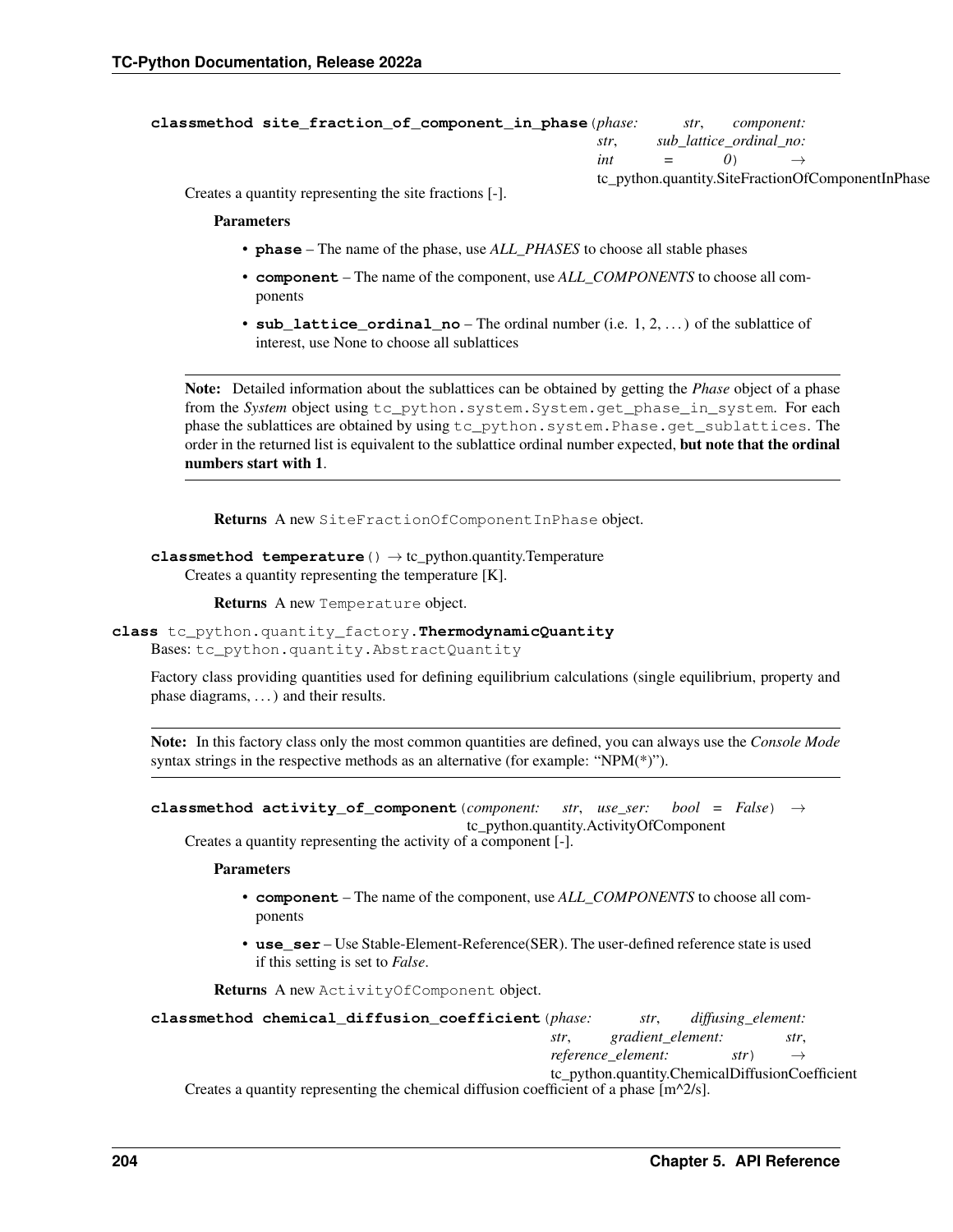# Parameters

- **phase** The name of the phase
- **diffusing\_element** The diffusing element
- **gradient\_element** The gradient element
- **reference\_element** The reference element (for example "Fe" in a steel)

Returns A new ChemicalDiffusionCoefficient object.

**classmethod chemical\_potential\_of\_component**(*component: str*, *use\_ser:*

 $bool = False$ 

tc\_python.quantity.ChemicalPotentialOfComponent

Creates a quantity representing the chemical potential of a component [J].

### Parameters

- **component** The name of the component, use *ALL\_COMPONENTS* to choose all components
- **use\_ser** Use Stable-Element-Reference(SER). The user-defined reference state is used if this setting is set to *False*.

Returns A new ChemicalPotentialOfComponent object.

| classmethod composition_of_phase_as_mole_fraction(phase: |  |  | str, compo-                              |  |
|----------------------------------------------------------|--|--|------------------------------------------|--|
|                                                          |  |  | <i>nent:</i> $str = 'All'$ $\rightarrow$ |  |

tc\_python.quantity.CompositionOfPhaseAsMoleFracti

Creates a quantity representing the composition of a phase [mole-fraction].

# Parameters

- **phase** The name of the phase, use *ALL\_PHASES* to choose all stable phases
- **component** The name of the component, use *ALL\_COMPONENTS* to choose all components

Returns A new CompositionOfPhaseAsMoleFraction object.

**classmethod composition\_of\_phase\_as\_weight\_fraction**(*phase: str*, *com-*

*ponent: str*)

tc\_python.quantity.CompositionOfPhaseAsWeightI

Creates a quantity representing the composition of a phase [weight-fraction].

### Parameters

- **phase** The name of the phase, use *ALL\_PHASES* to choose all stable phases
- **component** The name of the component, use *ALL\_COMPONENTS* to choose all components

Returns A new CompositionOfPhaseAsWeightFraction object.

**classmethod gibbs\_energy\_of\_a\_phase**(*phase: str*, *use\_ser: bool = False*) →

tc\_python.quantity.GibbsEnergyOfAPhase

Creates a quantity representing the Gibbs energy of a phase [J].

### Parameters

- **phase** The name of the phase or *ALL\_PHASES* to choose all phases
- **use\_ser** Use Stable-Element-Reference(SER). The user-defined reference state will be used when this setting is set to False.

Returns A new GibbsEnergyOfAPhase object.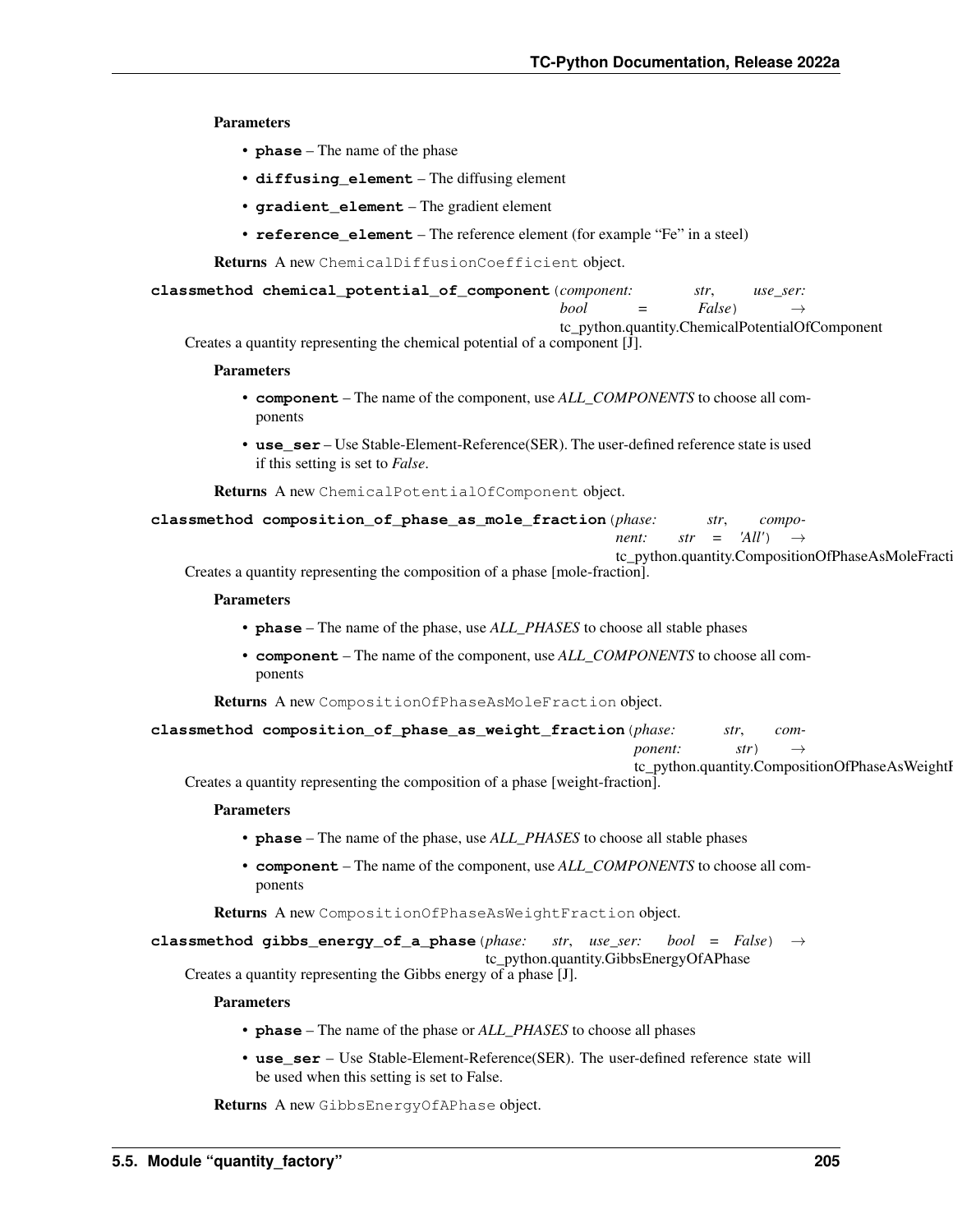| classmethod mass_fraction_of_a_component (component:                                                                                                                                                    | tc_python.quantity.MassFractionOfAComponent | str) | $\rightarrow$                                     |
|---------------------------------------------------------------------------------------------------------------------------------------------------------------------------------------------------------|---------------------------------------------|------|---------------------------------------------------|
| Creates a quantity representing the mass fraction of a component.                                                                                                                                       |                                             |      |                                                   |
| <b>Parameters component</b> – The name of the component or ALL_COMPONENTS to choose all<br>components                                                                                                   |                                             |      |                                                   |
| Returns A new MassFractionOfAComponent object.                                                                                                                                                          |                                             |      |                                                   |
| classmethod mass_fraction_of_a_phase(phase:<br>Creates a quantity representing the mass fraction of a phase.                                                                                            | tc_python.quantity.MassFractionOfAPhase     | str) | $\rightarrow$                                     |
| <b>Parameters phase</b> – The name of the phase or <i>ALL_PHASES</i> to choose all phases.                                                                                                              |                                             |      |                                                   |
| Returns A new MassFractionOfAPhase object.                                                                                                                                                              |                                             |      |                                                   |
| classmethod mole_fraction_of_a_component (component:<br>Creates a quantity representing the mole fraction of a component.                                                                               | tc_python.quantity.MoleFractionOfAComponent | str) | $\rightarrow$                                     |
| Parameters component – The name of the component or ALL_COMPONENTS to choose all<br>components                                                                                                          |                                             |      |                                                   |
| <b>Returns</b> A new MoleFractionOfAComponent object.                                                                                                                                                   |                                             |      |                                                   |
| classmethod mole_fraction_of_a_phase(phase:                                                                                                                                                             | tc_python.quantity.MoleFractionOfAPhase     | str) | $\rightarrow$                                     |
| Creates a quantity representing the mole fraction of a phase.                                                                                                                                           |                                             |      |                                                   |
| <b>Parameters phase</b> – The name of the phase or <i>ALL_PHASES</i> to choose all phases                                                                                                               |                                             |      |                                                   |
| Returns A new MoleFractionOfAPhase object.                                                                                                                                                              |                                             |      |                                                   |
| classmethod normalized_driving_force_of_a_phase(phase:<br>Creates a quantity representing normalized driving force of a phase [-].                                                                      |                                             | str) | tc_python.quantity.NormalizedDrivingForceOfAPhase |
| A driving force calculation requires that the respective phase has been set to the state<br><b>Warning:</b><br>DORMANT. The parameter All is only reasonable if all phases have been set to that state. |                                             |      |                                                   |

Parameters **phase** – The name of the phase or *ALL\_PHASES* to choose all phases

Returns A new DrivingForceOfAPhase object.

**classmethod pressure**() → tc\_python.quantity.Pressure Creates a quantity representing the pressure [Pa].

Returns A new Pressure object.

**classmethod system\_size**() → tc\_python.quantity.SystemSize Creates a quantity representing the system size [mol].

Returns A new SystemSize object.

**classmethod temperature**() → tc\_python.quantity.Temperature Creates a quantity representing the temperature [K].

Returns A new Temperature object.

**classmethod tracer\_diffusion\_coefficient**(*phase: str*, *diffusing\_element: str*) → tc\_python.quantity.TracerDiffusionCoefficient Creates a quantity representing tracer diffusion coefficient of a phase  $[m^{\wedge}2/s]$ .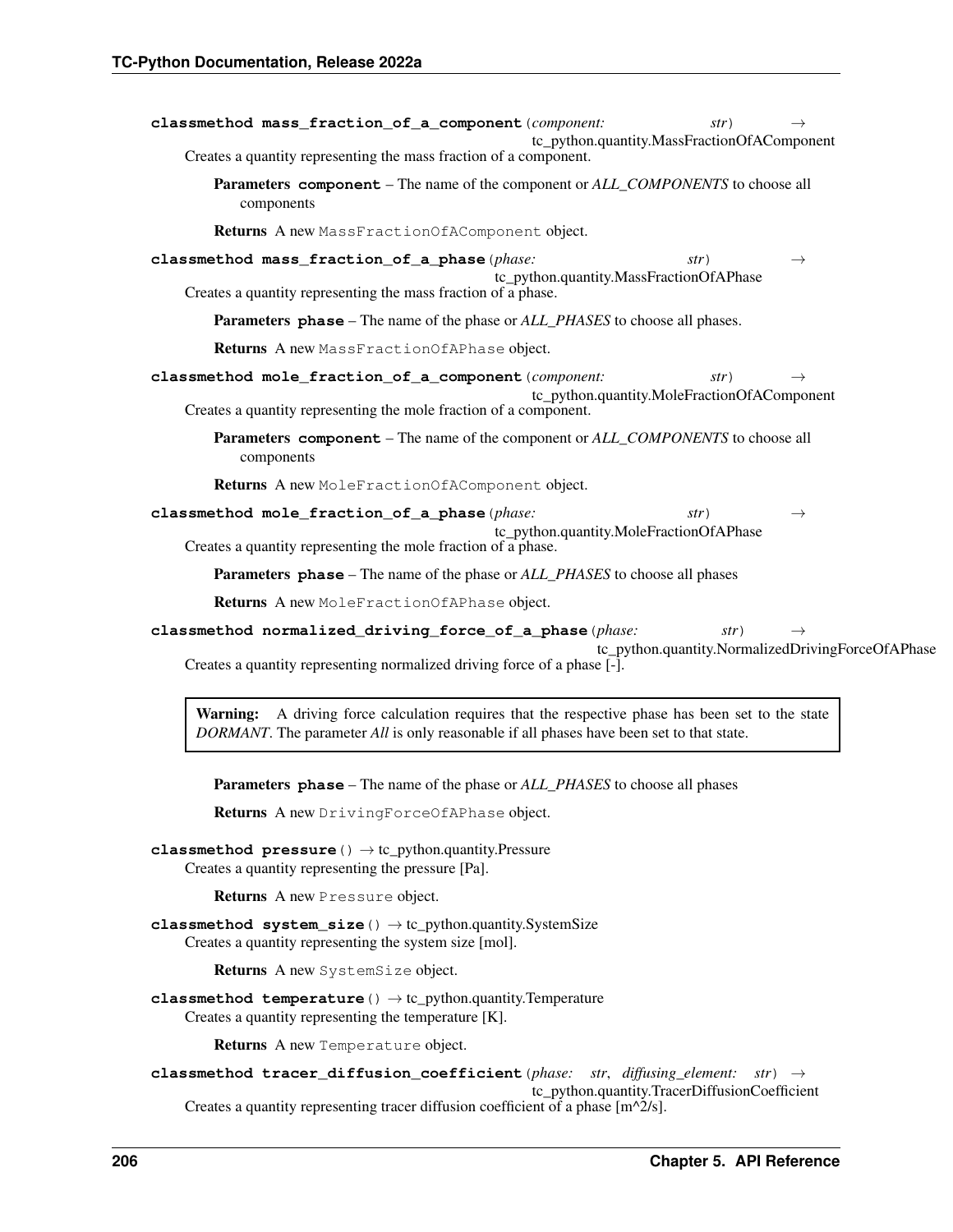Parameters

- **phase** The name of the phase
- **diffusing\_element** The diffusing element

Returns A new TracerDiffusionCoefficient object.

- **classmethod u\_fraction\_of\_a\_component**(*component: str*) → tc\_python.quantity.UFractionOfAComponent
	- Creates a quantity representing the u-fraction of a component.

Parameters **component** – The name of the component

Returns A new UFractionOfAComponent object.

**classmethod user\_defined\_function**(*expression: str*) → tc\_python.quantity.Function Creates a quantity representing a user-defined function.

Parameters **expression** – The function expression

Returns A new Function object

**classmethod volume\_fraction\_of\_a\_phase**(*phase: str*) → tc\_python.quantity.VolumeFractionOfAPhase Creates a quantity representing the volume fraction of a phase.

Parameters **phase** – The name of the phase or *ALL\_PHASES* to choose all phases

Returns A new VolumeFractionOfAPhase object.

# **5.6 Module "utils"**

```
class tc_python.utils.CompositionUnit(value)
    Bases: enum.Enum
    The composition unit.
```

```
MASS_FRACTION = 2
    Mass fraction.
```
**MASS\_PERCENT = 3** Mass percent.

**MOLE\_FRACTION = 0** Mole fraction.

**MOLE\_PERCENT = 1** Mole percent.

<span id="page-210-0"></span>**class** tc\_python.utils.**ConversionUnit**(*value*) Bases: enum.Enum

The composition unit used in a conversion.

**MOLE\_FRACTION = 0** Mole fraction.

**MOLE\_PERCENT = 1** Mole percent.

**WEIGHT\_FRACTION = 2** Weight fraction.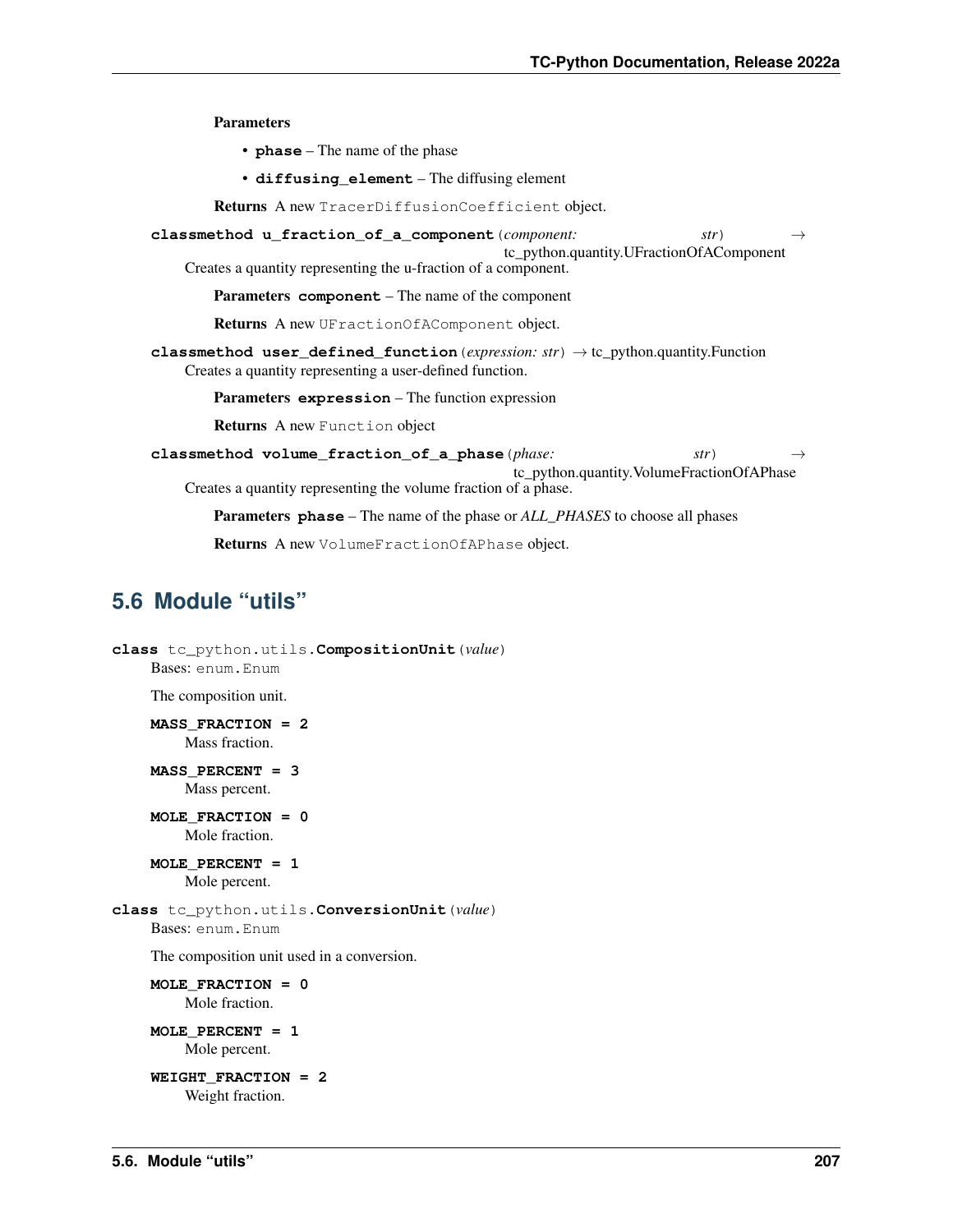# **WEIGHT\_PERCENT = 3** Weight percent.

```
class tc_python.utils.InterfacePosition(value)
```
Bases: enum.Enum

The position of an interface relative to its region. Only used for diffusion simulations.

# **LOWER = 0**

The interface is on the lower side of its region.

# **UPPER = 1**

The interface is on the upper side of its region.

```
class tc_python.utils.ResultValueGroup(result_line_group_java)
```
Bases: object

A x-y-dataset representing a line data calculation result (i.e. a Thermo-Calc *quantity 1* vs. *quantity 2*).

Warning: Depending on the calculator, the dataset might contain *NaN*-values to separate the data between different subsets.

# Variables

- **label** a str describing what the data corresponds to
- $x -$  list of floats representing the first quantity ("x-axis")
- **y** list of floats representing the second quantity ("y-axis")
- **get** label $() \rightarrow str$

Accessor for the line label :return the line label

- **get\_x**() → List[float] Accessor for the x-values :return the x values
- **get**  $y() \rightarrow List[float]$ Accessor for the y-values :return the y values

# <span id="page-211-1"></span>**class** tc\_python.utils.**TemperatureProfile**

Bases: object

Represents a time-temperature profile used by non-isothermal calculations.

Note: The total simulation time can differ from the defined temperature profile. Constant temperature is assumed for any timepoint after the end of the defined profile.

**add\_time\_temperature**(*time: float*, *temperature: float*) Adds a time-temperature point to the non-isothermal temperature profile.

Parameters

- **time** The time [s]
- **temperature** The temperature [K]

Returns This [TemperatureProfile](#page-211-1) object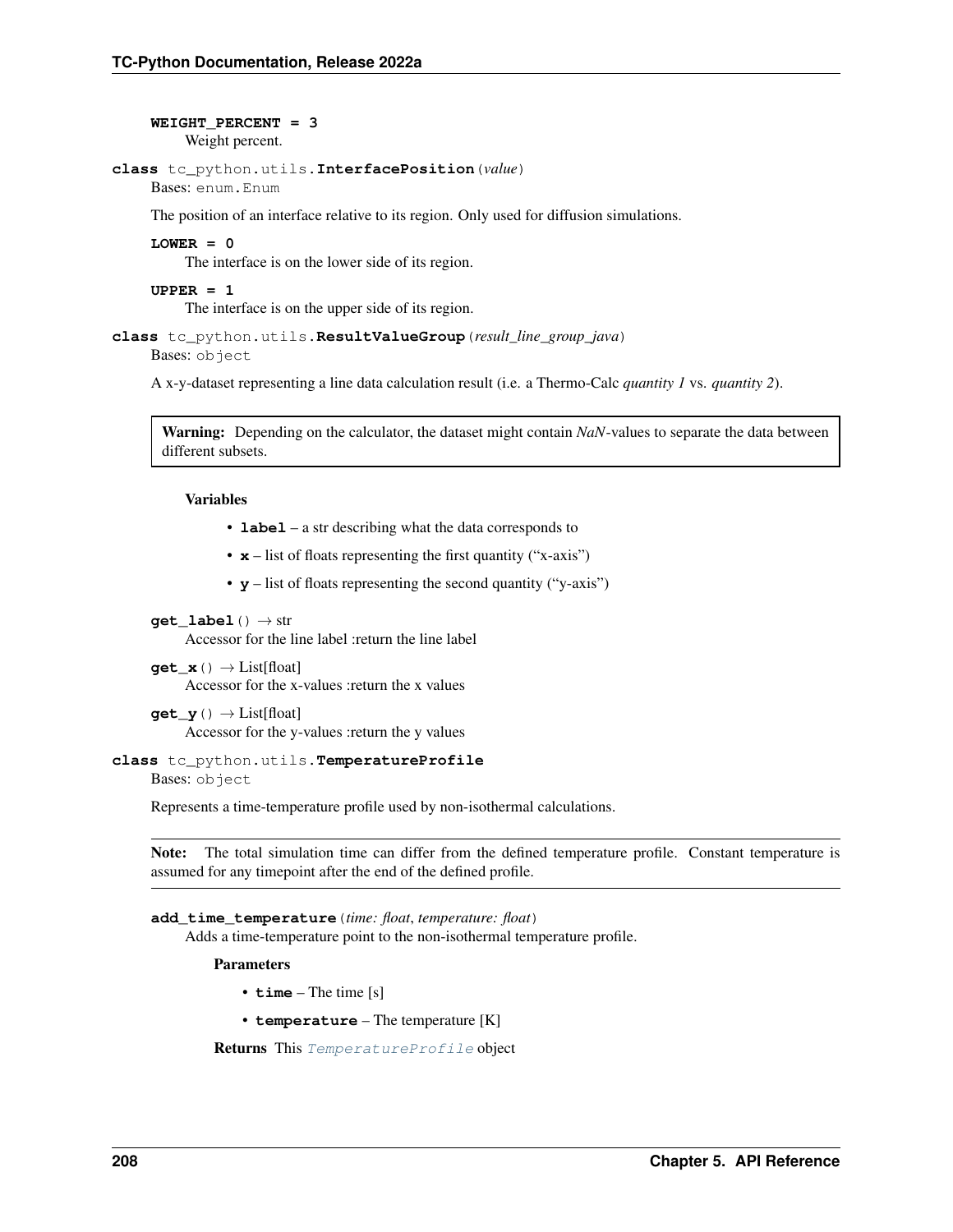# **5.7 Module "propertymodel\_sdk"**

```
class tc_python.propertymodel_sdk.CCTResult(quantity_id: str, description: str)
    tc_python.propertymodel_sdk.ResultQuantity
```
Represents a Continuous Cooling (CCT) result.

Parameters

- **quantity\_id** The id of this result
- **description** The description of this result

**add\_time\_temperature**(*time\_temperature\_id: str*, *description: str*) Adds a time-temperature pair to the result.

Parameters

- **time\_temperature\_id** The id of the time-temperature pair
- **description** The description of the time-temperature pair

**temperature\_suffix = ' (T)'** The temperature suffix of a [CCTResult](#page-212-0)

```
time_suffix = ' (t)'
  CCTResult
```
<span id="page-212-1"></span>**class** tc\_python.propertymodel\_sdk.**CCTResultValues**(*cooling\_rate: float = - 1.0*, *cooling\_rate\_start\_temperature: float = - 1.0*, *cooling\_rate\_end\_temperature: float = - 1.0*)

Bases: object

Represents Continuous Cooling (CCT) result values.

## Parameters

- **cooling\_rate** The cooling rate [K/s]
- **cooling\_rate\_start\_temperature** The start temperature of cooling [K]
- **cooling rate end temperature** The end temperature of cooling [K]
- **set\_result\_time\_temperature**(*time\_temperature\_id: str*, *time: float*, *temperature: float*) Sets a time-temperature pair of the result.

### Parameters

- **time\_temperature\_id** The id of the time-temperature pair
- **time** The time [s]
- **temperature** The temperature [K]

**class** tc\_python.propertymodel\_sdk.**CalculationContext**(*system:*

[tc\\_python.system.System,](#page-183-0) *model\_utils=None*)

### Bases: object

Represents the interface of the Property Model with the Thermo-Calc application and the rest of the TC-Python functionality.

### Parameters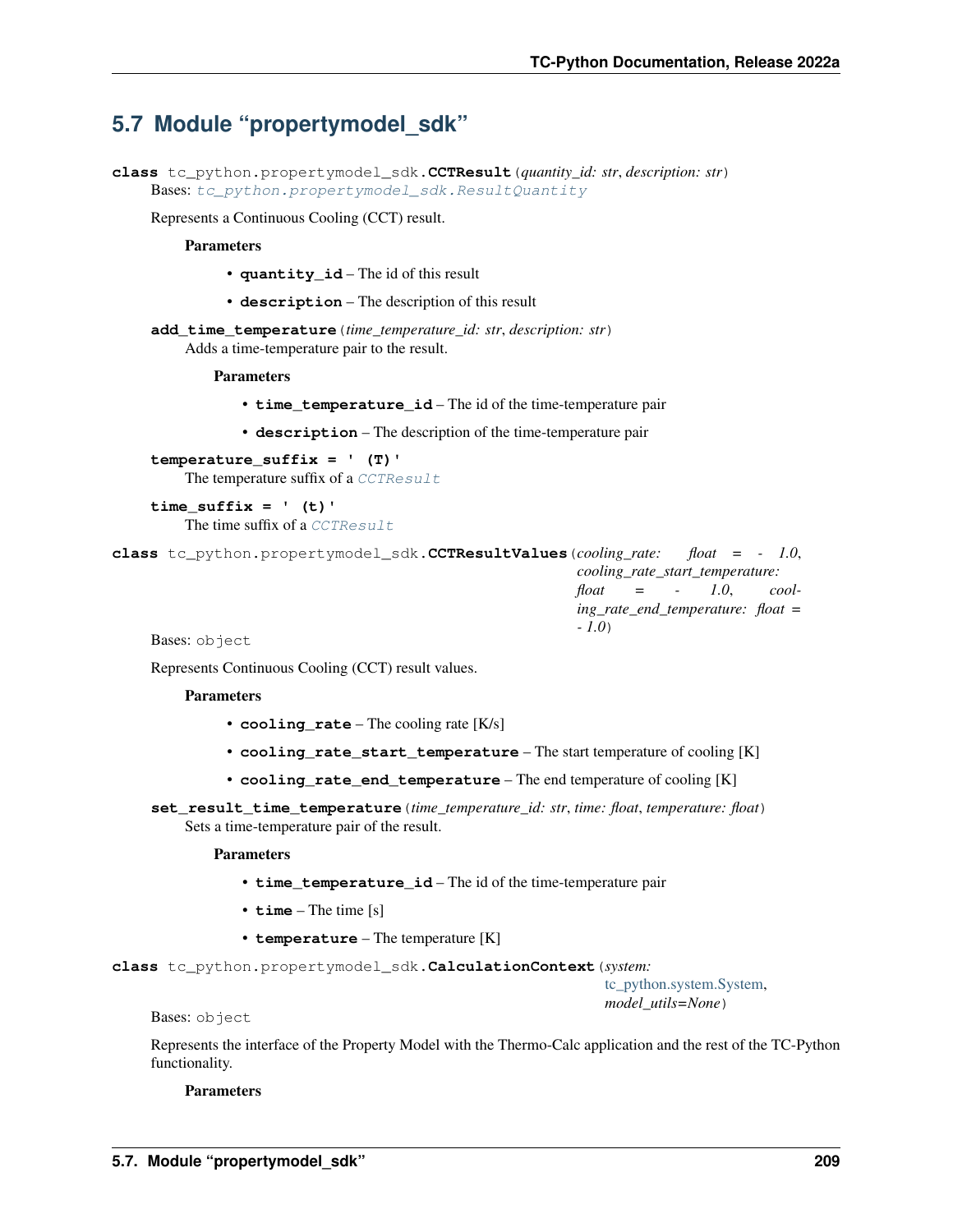- **system** The system object of this calculation
- **model\_utils** The model utils object
- **get\_argument\_ids**() → Set[str]

Returns a list with the arguments of the models. Including arguments created from dynamic parameters.

**get dependent component** ()  $\rightarrow$  str

Obtains the dependent component from the UI

Note: The dependent component is that which has no composition specified explicitly, typically this is the major element of the material (such as Fe, Al, Ni,  $\dots$ )

Returns The dependent component

```
get_mass_fractions() → Dict[str, float]
```
Obtains the current composition from the UI as mass-fraction.

Note: In case of stepping over one or multiple axis, the returned data will represent the composition at the current step.

Returns The composition (key: component, value: content) [mass-fraction]

```
get mass percents () \rightarrow Dict[str, float]
```
Obtains the current composition from the UI in mass-percent.

Note: In case of stepping over one or multiple axis, the returned data will represent the composition at the current step.

Returns The composition (key: component, value: content) [mass-percent]

```
get mole fractions () \rightarrow Dict[str, float]
```
Obtains the current composition from the UI as mole-fraction.

Note: In case of stepping over one or multiple axis, the returned data will represent the composition at the current step.

Returns The composition (key: component, value: content) [mole-fraction]

# **get\_mole\_percents**() → Dict[str, float]

Obtains the current composition from the UI in mole-percent.

Note: In case of stepping over one or multiple axis, the returned data will represent the composition at the current step.

Returns The composition (key: component, value: content) [mole-percent]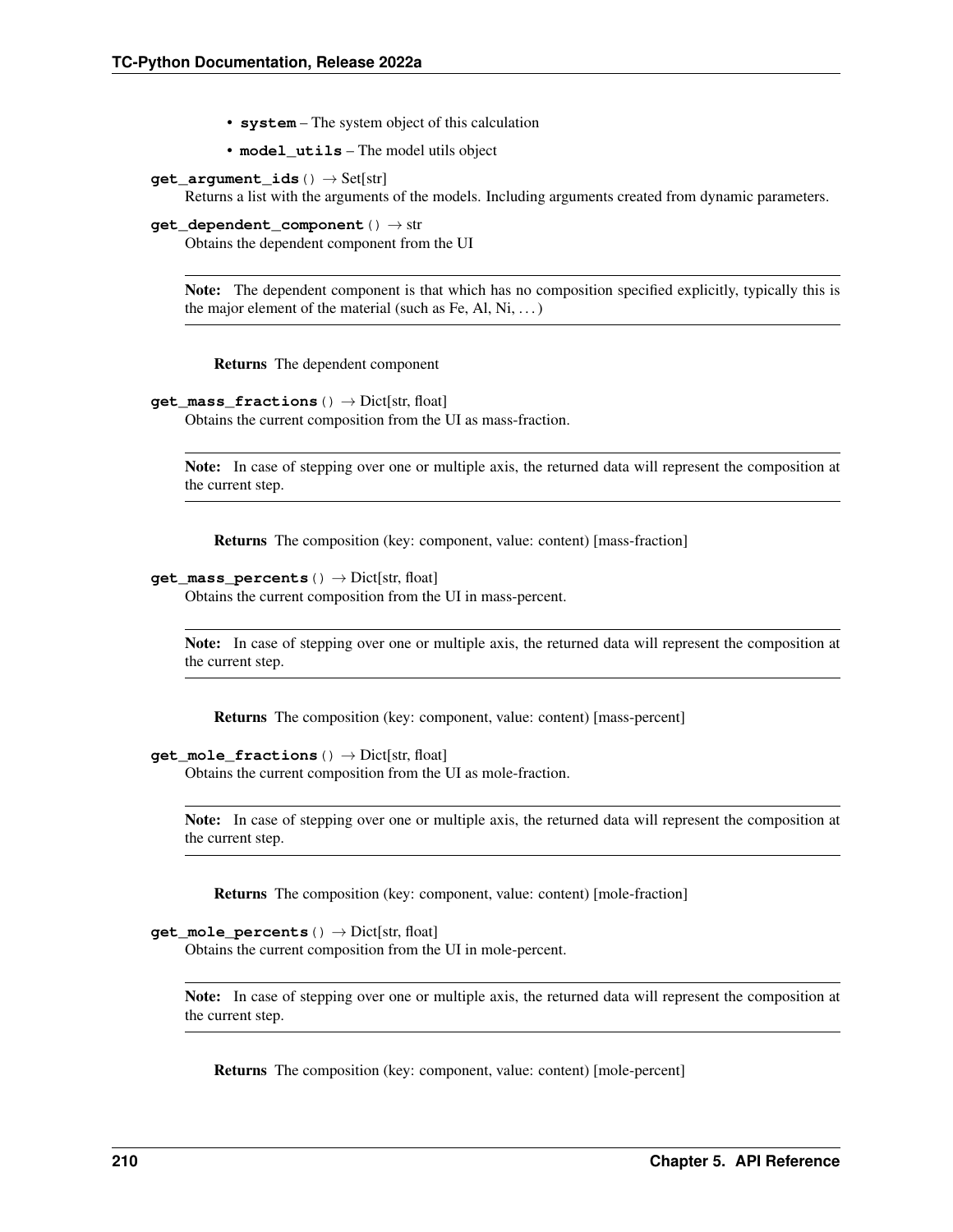**get temperature** () → float

Obtains the current temperature from the UI.

Returns The temperature [K]

**get\_ui\_boolean\_value**(*component\_id: str*) → bool Obtains the value from the specified checkbox UI component.

Parameters **component\_id** – Id of the checkbox

Returns The setting of the checkbox

- **get\_ui\_condition\_list**(*component\_id: str*) → *[tc\\_python.propertymodel\\_sdk.ConditionListEntry](#page-215-0)* Used to get the selected condition from components of type UIConditionListComponent :param component\_id: Id of the list UI component :return: The selected condition
- **get\_ui\_float\_value**(*component\_id: str*) → float Obtains the value from the specified UI component.

Parameters **component\_id** – Id of the UI component

Returns The value

- **get\_ui\_list\_value**(*component\_id: str*) → str
	- Obtains the selected entry from a UI component list. If a special element (such as *ANY*, *NONE*, . . . ) is selected, the corresponding locale-independent placeholder is provided.

Parameters **component\_id** – Id of the list UI component

Returns The selected entry

**get\_ui\_string\_value**(*component\_id: str*) → str Obtains the selected entry from a UI component text field.

Parameters **component\_id** – Id of the string UI component

Returns The selected entry

**get\_ui\_temperature\_value**(*component\_id: str*) → float Obtains the temperature from the specified temperature UI component.

Parameters **component\_id** – Id of the temperature UI component

Returns The temperature [K], note that input unit of the UI is specified in the model panel. If required, the temperature is automatically converted to K.

**set\_result\_cct\_values**(*quantity\_id: str*, *r:* [tc\\_python.propertymodel\\_sdk.CCTResultValues](#page-212-1))

Sets the value of a previously defined result quantity (of type  $CCTResultValues$ ) for further usage in the Thermo-Calc application for plotting, etc.

Parameters

- **quantity\_id** unique id of the result quantity
- **r** the [CCTResultValues](#page-212-1) to be set
- **set\_result\_quantity\_value**(*quantity\_id: str*, *value: float*, *parameter: str = ''*)

Sets the value of a previously defined result quantity for further usage in the Thermo-Calc application for plotting, etc.

Note: Any result quantity that remains unset is automatically set to *NaN*.

Parameters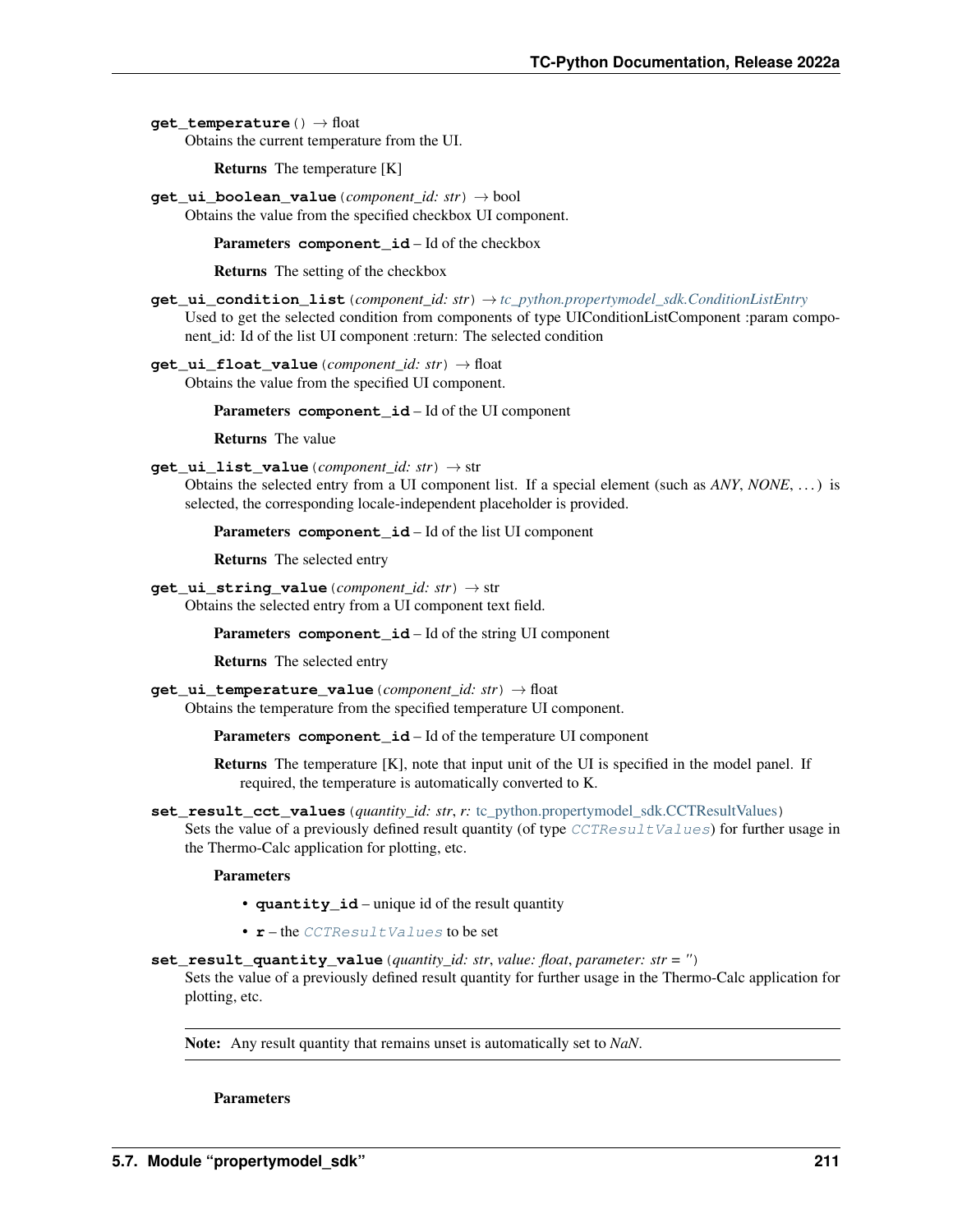- **quantity id** Unique id of the result quantity
- **parameter** Use if result is parameterized. f.i. "per phase"
- **value** The value to be set

**set single equilibrium result** (*quantity id: str, r:* tc python.single equilibrium.SingleEquilibriumResult)

<span id="page-215-0"></span>**class** tc\_python.propertymodel\_sdk.**ConditionListEntry** Bases: object

Used in combination with components of type UIConditionListComponent.

Contains the element, if the selected condition is a composition Contains the Console Mode syntax of the selected condition. Contains the unit of the selected condition

**class** tc\_python.propertymodel\_sdk.**PropertyModel**(*\_locale: str = 'en-US'*) Bases: object

The abstract base class for all property models.

Note: Every Property Model needs to implement most of the abstract methods of this class. However, some abstract methods are optional and should only be implemented if required.

Note: If overwriting the constructor in a Property Model, the constructor of the implemented class must have the identical signature and should pass the parameters to this base class constructor.

Tip: It is possible to switch off internal INFO-log messages coming from the calculation engine by changing the log-level on the TC-Python log object like this: *logging.getLogger("tc\_python").setLevel(logging.ERROR)*.

# **Parameters Locale** – The locale to be used, this is an internal parameter and is of no meaning to the end-user

Variables **logger** – logger object that is connected to the Thermo-Calc UI (*INFO*- and *WARN-ING*-level will be printed as *INFO*, *ERROR*-level as *ERROR*), it can be accessed like this: *self.logger.info("Some message")*

**abstract add\_button\_callback**(*component\_id: str*, *ui\_component\_ids: Dict[str, int]*) → List[*[tc\\_python.propertymodel\\_sdk.UIComponent](#page-219-0)*]

Implement this method if you have one or more UI components on which you called UIComponent. enable\_add\_button(), which adds a *+* button next to the component.

This method will be executed when you press any such *+* button.

This method is typically used to add more UI components dynamically and the method must return a list of the UI components to be added.

This method can optionally be implemented by a Property Model.

### Parameters

- **component\_id** The id of the UI component next to the pressed *+* button
- **ui\_component\_ids** dict with the id:s and the index of the current ui components of the model. Including arguments created in previous calls to add\_button\_callback.

Returns A list of *UIComponent* objects to be added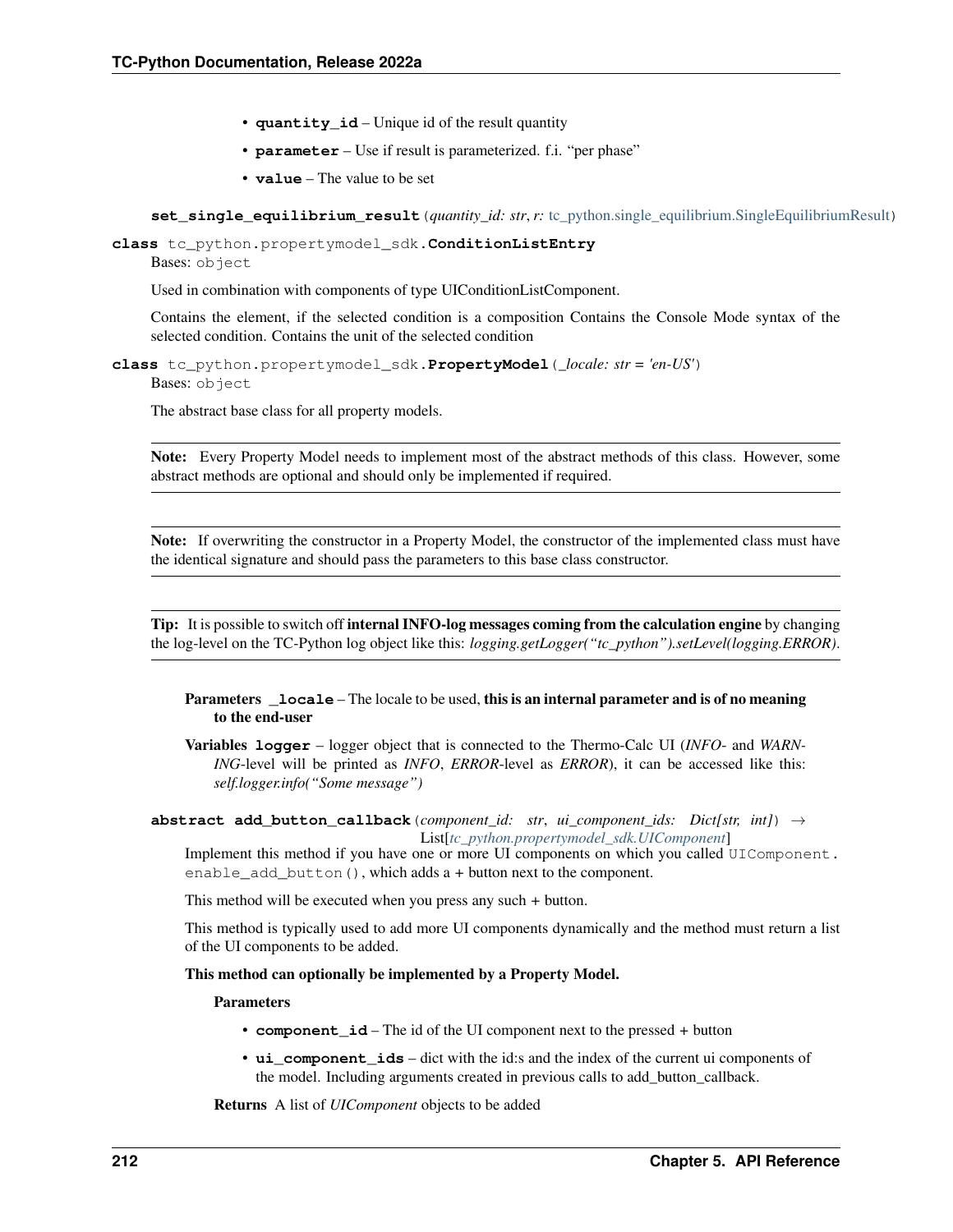## **abstract after\_evaluations**()

Called by the Thermo-Calc application immediately after the last model evaluation (using the method PropertyModel.evaluate model()). Use this method for any required cleanup.

This method can optionally be implemented by a Property Model.

**abstract before\_evaluations**(*context:* [tc\\_python.propertymodel\\_sdk.CalculationContext](#page-212-0)) Called by the Thermo-Calc application immediately before the first model evaluation (using the method [PropertyModel.evaluate\\_model\(\)](#page-216-0)). Use this method for any required preparations.

## This method can optionally be implemented by a Property Model.

Parameters **context** – The calculation context

<span id="page-216-0"></span>**abstract evaluate\_model**(*context:* [tc\\_python.propertymodel\\_sdk.CalculationContext](#page-212-0))

Called by the Thermo-Calc application when the model should be actually calculated. This is the mainmethod of the Property Model that contains the actual calculation code.

## This method needs to be implemented by all property models.

Parameters **context** – The calculation context, this provides access to the Thermo-Calc application and all other TC-Python modules

## **abstract get\_license\_key**() → str

Provides the license key of the model.

## This method can optionally be implemented by a Property Model.

## **abstract provide\_calculation\_result\_quantities**() →

List[*[tc\\_python.propertymodel\\_sdk.ResultQuantity](#page-217-0)*]

Called by the Thermo-Calc application when the model should provide its result quantity objects.

## This method needs to be implemented by all property models.

Returns Result quantity objects of the model (to be filled later with results in the method [PropertyModel.evaluate\\_model\(\)](#page-216-0))

## **abstract provide\_model\_category**() → List[str]

Called by the Thermo-Calc application when the model should provide its category (shown in the Thermo-Calc model tree).

## This method needs to be implemented by all property models.

Returns Category of the model, it may be present in several categories

## **abstract provide model description** ()  $\rightarrow$  str

Called by the Thermo-Calc application when the model should provide its detailed description.

## This method needs to be implemented by all property models.

Returns Description text for the model

## **abstract provide model name** ()  $\rightarrow$  str

Called by the Thermo-Calc application when the model should provide its name (shown in the Thermo-Calc model tree).

## This method needs to be implemented by all property models.

Returns Name of the model

## **abstract provide model parameters**  $() \rightarrow$  Dict[str, float]

Called by the Thermo-Calc application when the model should provide all model parameters and their current values.

## This method can optionally be implemented by a Property Model.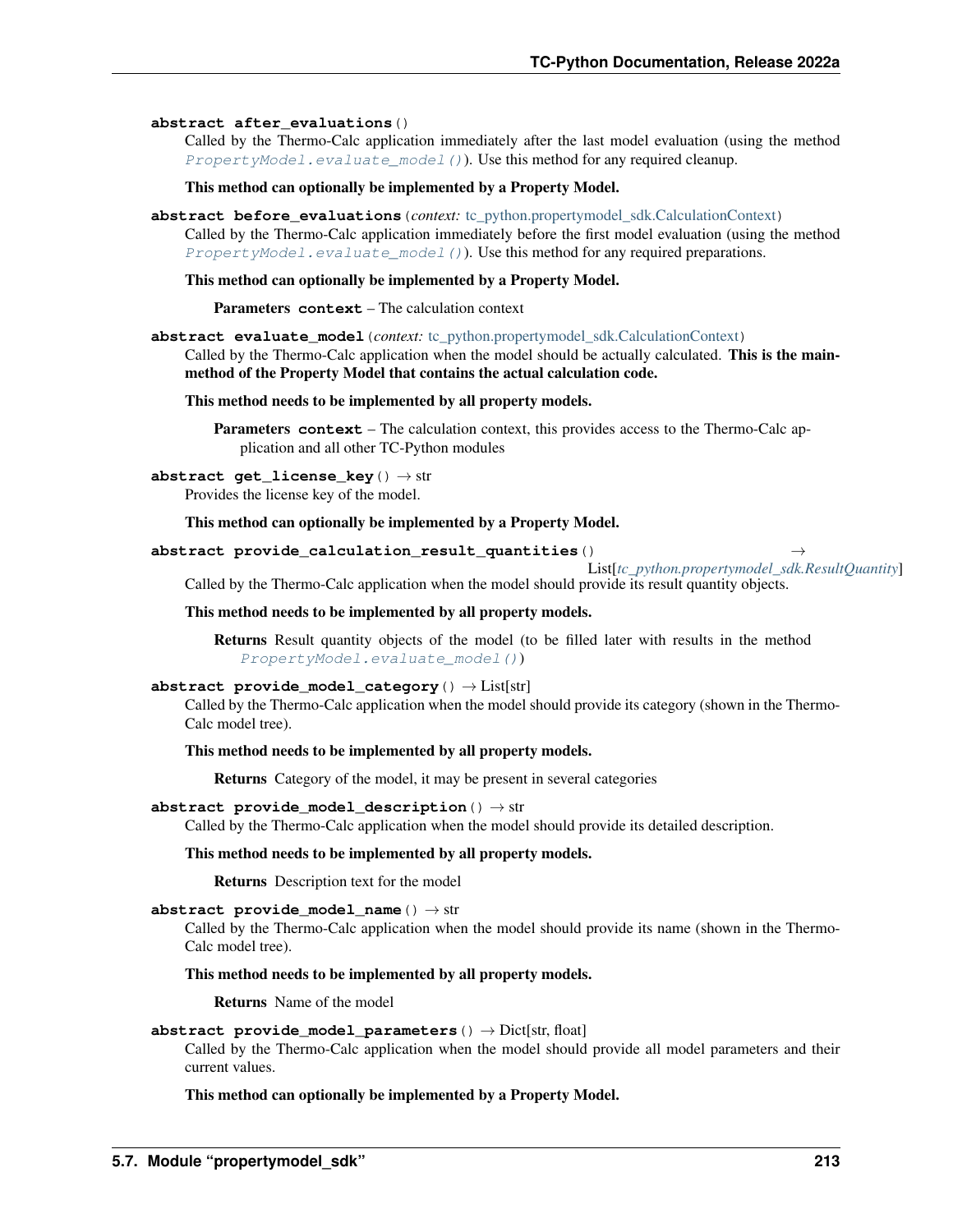Note: These are internal variables of the Property Model that are intended to be modified from the outside. Typically this is used to adjust their values in a optimizer during the development of the model.

Returns The model parameter ids and their current values [unit according to the parameter meaning]

**abstract provide\_ui\_panel\_components**() → List[*[tc\\_python.propertymodel\\_sdk.UIComponent](#page-219-0)*] Called by the Thermo-Calc application when the model should provide its UI components for the model panel to be plotted. This happens also whenever a model gets checked in the model tree.

#### This method needs to be implemented by all property models.

Returns Model UI panel components in the order to be presented in the model panel

**abstract remove\_button\_callback**(*component\_id: str*, *ui\_component\_ids: Dict[str, int]*) →

List[str]

Implement this method if you have one or more UI components on which you called UIComponent. enable\_remove\_button(), which adds a *-* button next to the component.

This method will be executed when you press any such *-* button.

This method is typically used to remove UI components dynamically and the method must return a list of the ids of the components that are going to be removed.

#### This method can optionally be implemented by a Property Model.

#### Parameters

- **component\_id** the id of the UI component next to the pressed *-* button
- **ui\_component\_ids** list with the id:s and the index of the current ui components of the model. Including arguments created in previous calls to add\_button\_callback.

Returns a list of UI component ids that are required to be removed

#### **abstract set\_model\_parameter**(*model\_parameter\_id: str*, *value: float*)

Called by the Thermo-Calc application when a model parameter should be reset.

### This method can optionally be implemented by a Property Model.

Note: These are internal variables of the Property Model that are intended to be modified from the outside. Typically this is used to adjust their values in a optimizer during the development of the model.

## Parameters

- **model\_parameter\_id** The parameter id
- **value** The value [unit according to the parameter meaning]

<span id="page-217-0"></span>**class** tc\_python.propertymodel\_sdk.**ResultQuantity**(*quantity\_id: str*, *description: str*, *quantity\_type:* [tc\\_python.propertymodel\\_sdk.ResultQuantityType](#page-218-0))

Bases: object

Defines a calculation result quantity of a Property Model that is identified by a unique id.

#### **Parameters**

• **quantity\_id** – Unique id of the quantity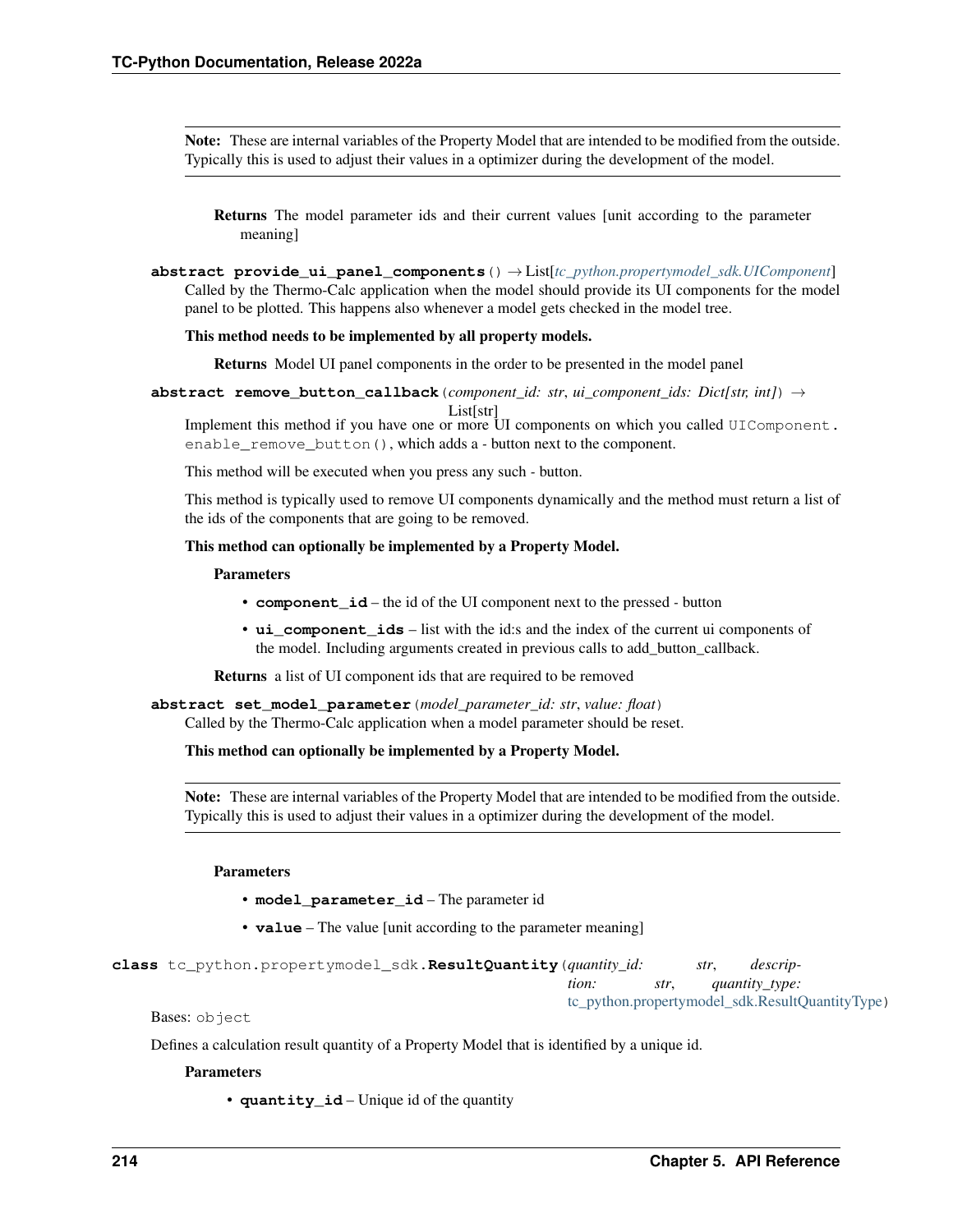- **description** Description of the quantity (shown in the Thermo-Calc UI)
- **quantity\_type** Type of the quantity (defines the unit)

```
get_description() → str
```
Obtains the description of the quantity.

Returns Description of the quantity

**get**  $id() \rightarrow str$ Obtains the id of the quantity.

Returns Unique id of the quantity

**get\_type**() → *[tc\\_python.propertymodel\\_sdk.ResultQuantityType](#page-218-0)* Obtains the type of quantity.

### Returns Type of the quantity

```
class tc_python.propertymodel_sdk.ResultQuantityType(value)
    Bases: enum.Enum
```
Defining the type of a result quantity.

**CCT\_QUANTITY = 5** A cct quantity

**ENERGY\_QUANTITY = 2** An energy quantity

**GENERAL\_QUANTITY = 0** A general quantity

**LENGTH\_QUANTITY = 7** A length in quantity

**SINGLE\_EQUILIBRIUM\_QUANTITY = 6** A cct quantity

**STRENGTH\_QUANTITY = 8** A strength quantity

**SURFACE\_ENERGY\_QUANTITY = 3** A surface energy quantity

**TEMPERATURE\_QUANTITY = 1**

A temperature quantity

**TIME\_QUANTITY = 4** A time quantity

**class** tc\_python.propertymodel\_sdk.**SpecialListMarkers** Bases: object

Placeholders for special list elements that are locale-dependent. They will be provided by UI list components if a special marker has been selected.

**ANY\_LIST\_MARKER = 'ANY'** Marker that represents "Any"

**NONE\_LIST\_MARKER = 'NONE'** Marker that represents "None"

<span id="page-218-1"></span>**class** tc\_python.propertymodel\_sdk.**UIBooleanComponent**(*component\_id: str*, *name: str*, *description: str*, *setting: bool*) Bases: [tc\\_python.propertymodel\\_sdk.UIComponent](#page-219-0)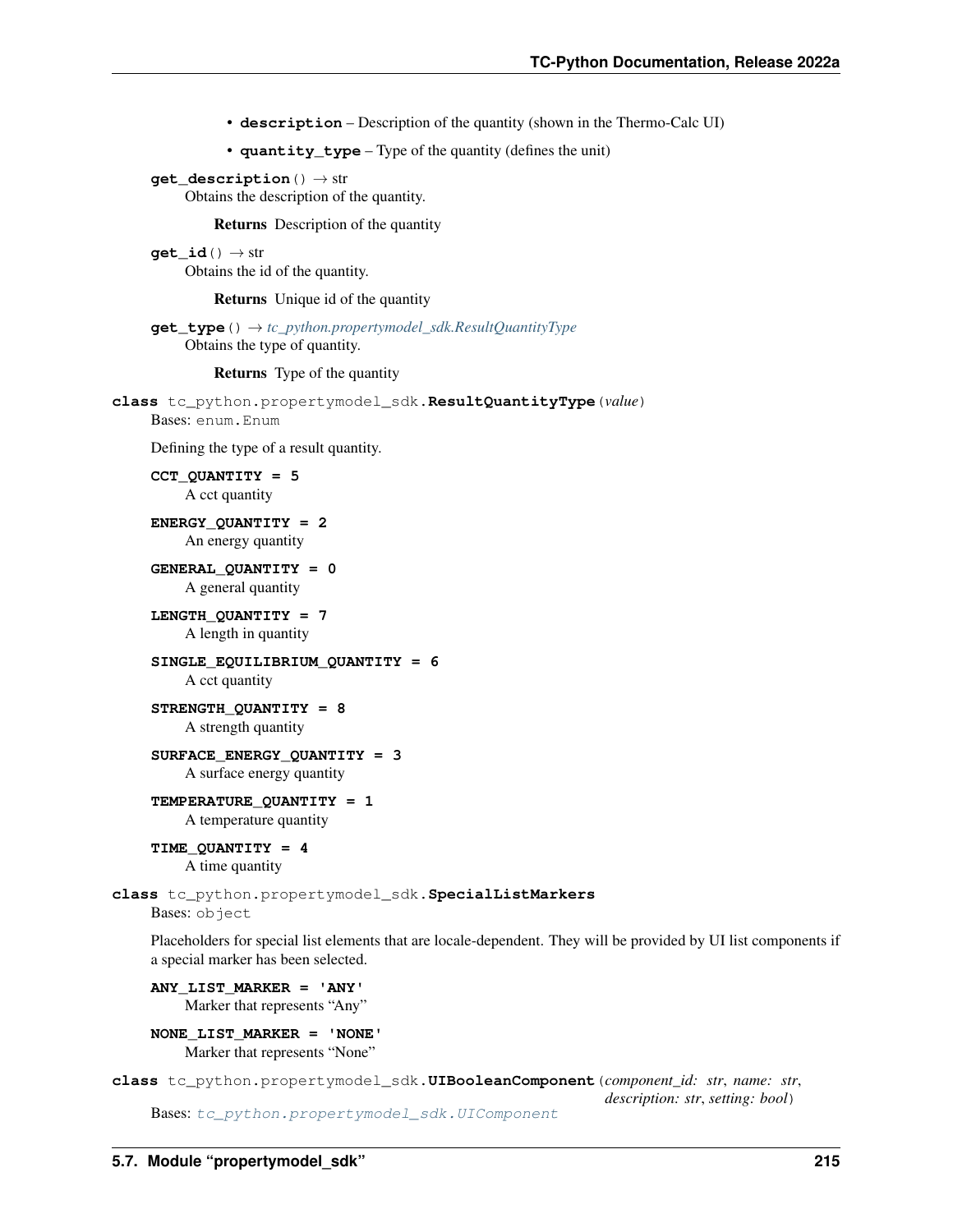Checkbox UI component of the model panel.

### **Parameters**

- **component\_id** Unique id of the component
- **name** Name of the component, will be presented in the model panel
- **description** Additional description of the component
- **setting** Initial setting of the checkbox

#### **connect\_component\_visibility**(*dependent\_component\_id: str*)

Connects the visibility of any other UI component of the model panel to the value of this boolean component.

**Parameters dependent\_component\_id** – Id of the UI element to be dependent on this boolean component

#### **enable\_add\_button**()

Adds a *+* button to the right of the UI component.

Returns This UI component

#### **enable\_remove\_button**()

Adds a *-* button to the right of the UI component.

Returns This UI component

#### **get\_dependent\_components**() → List[str]

Obtains a list containing all UI elements currently connected regarding their visibility.

Returns A list with the component id of all UI elements currently connected

## **get\_setting**() → bool

Obtains the setting of the checkbox.

Returns The setting of the checkbox

**remove\_component\_visibility**(*dependent\_component\_id: str*)

Removes the visibility connection to a UI component that has been previously connected.

Parameters **dependent\_component\_id** – Id of the previously connection UI element

#### set index  $index: int = -1$ )

Sets the position in the graphical user interface.

Parameters **index** – The position

Returns This UI component

<span id="page-219-0"></span>**class** tc\_python.propertymodel\_sdk.**UIComponent**(*component\_id: str*, *name: str*, *descrip-*

Bases: object

Abstract Base class for all UI components of the model panel.

Never make an instance of UIComponent, always use the sub-classes. For instance UIStringComponent.

## **Parameters**

- **component\_id** Unique id of the component
- **name** Name of the component, will be presented in the model panel
- **description** Additional description of the component

*tion: str*)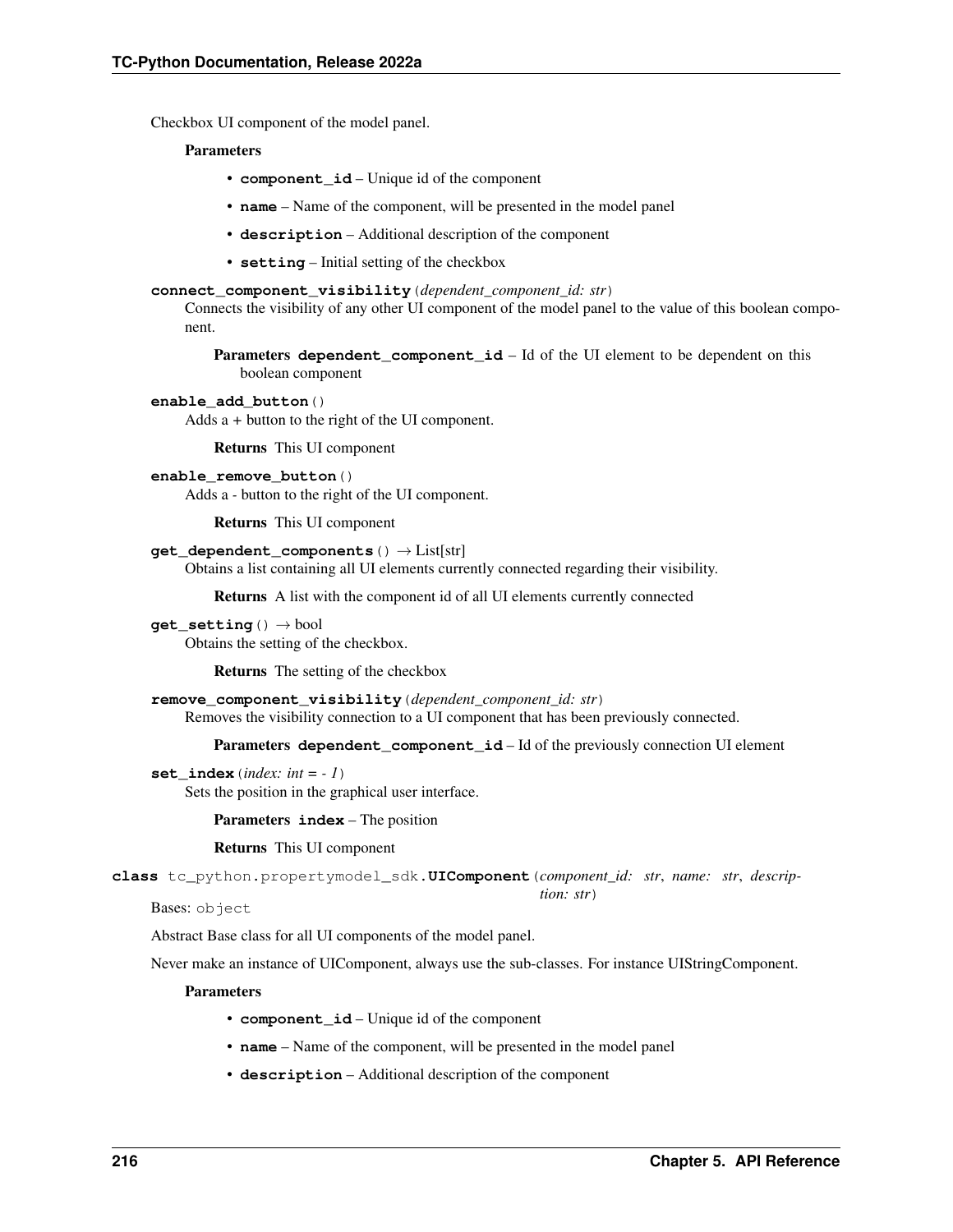**get description**() → str

Obtains the additional description of the component.

Returns Additional description of the component

 $get\_id() \rightarrow str$ 

Obtains the unique id of the component.

Returns Unique id of the component

**get\_name**() → str

Obtains the name of the component.

Returns Name of the component, will be presented in the model panel

```
class tc_python.propertymodel_sdk.UIConditionListComponent(component_id: str,
```
*name: str*, *description: str*)

Bases: [tc\\_python.propertymodel\\_sdk.UIComponent](#page-219-0)

System condition list UI component of the model panel.

## **Parameters**

- **component\_id** Unique id of the component
- **name** Name of the component, will be presented in the model panel
- **description** Additional description of the component

<span id="page-220-1"></span>**class** tc\_python.propertymodel\_sdk.**UIFloatComponent**(*component\_id: str*, *name: str*, *description: str*, *value: float*)

Bases: [tc\\_python.propertymodel\\_sdk.UIComponent](#page-219-0)

General real value text field UI component of the model panel.

#### **Parameters**

- **component\_id** Unique id of the component
- **name** Name of the component, will be presented in the model panel
- **description** Additional description of the component
- **value** Initial setting of the text field

## **enable\_add\_button**()

Adds a *+* button to the right of the UI component.

Returns This UI component

**enable\_remove\_button**() Adds a *-* button to the right of the UI component.

Returns this UI component

**get\_value**() → float Obtains the setting of the text field.

Returns The setting of the text field

```
set_index(index: int = - 1)
```
Sets the position in the graphical user interface.

Parameters **index** – The position

Returns This UI component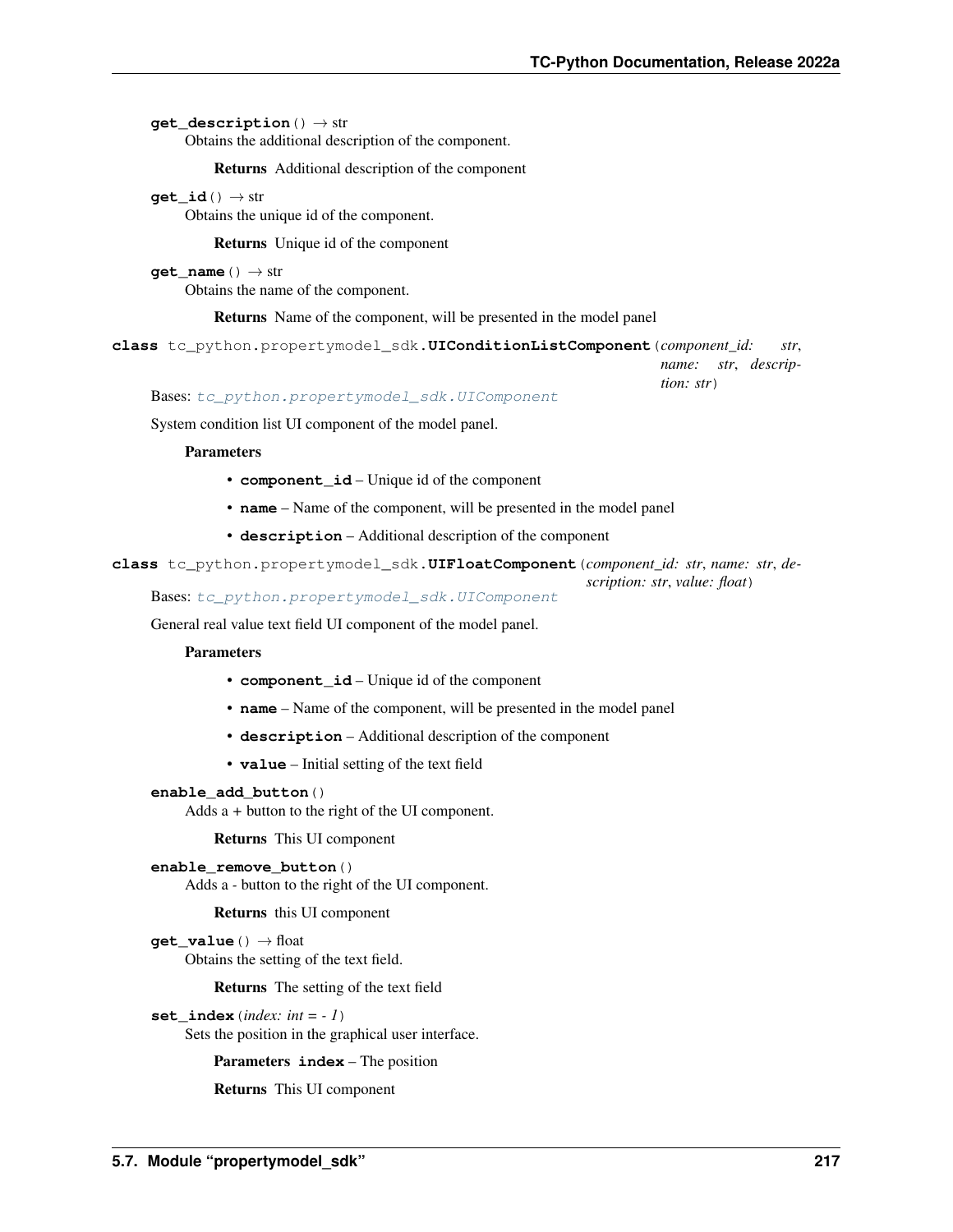| class tc python.propertymodel sdk.UIGeneralListComponent (component id: |                                 |      | str.     |
|-------------------------------------------------------------------------|---------------------------------|------|----------|
|                                                                         | name:                           | str. | descrip- |
|                                                                         | tion:                           | str. | content: |
|                                                                         | $List[Tuple[str, \qquad str]],$ |      |          |
|                                                                         | selected entry: $str =$ ")      |      |          |

Bases: [tc\\_python.propertymodel\\_sdk.UIComponent](#page-219-0)

General list UI component of the model panel that can contain any strings.

#### **Parameters**

- **component** id Unique id of the component
- **name** Name of the component, will be presented in the model panel
- **description** Additional description of the component
- **content** Entries of the list, they need to contain a locale-independent id and a localized content string, for example: *[("ENTRY\_1\_ID", "entry 1"), (ENTRY\_2\_ID", "entry 2")]*
- **selected\_entry** Entry to be initially selected. If omitted, by default the first element is selected.

**connect\_component\_visibility**(*dependent\_component\_id: str*, *selected\_item\_to\_set\_visible:*

*str*) Connects the visibility of any other UI component of the model panel to the selection of a certain entry of the list.

#### Parameters

- **dependent** component id Id of the UI element to be dependent on the chosen element
- **selected\_item\_to\_set\_visible** Entry (locale independent id) of the list to be chosen to set the dependent component visible

#### **enable\_add\_button**()

Adds a *+* button to the right of the UI component.

Returns This UI component

**enable\_remove\_button**()

Adds a *-* button to the right of the UI component.

Returns This UI component

**get\_content**() → List[Tuple[str, str]]

Obtains the entries of the list.

Returns Entries of the list, they need to contain a locale-independent id and a localized content string, for example: *[("ENTRY\_1\_ID", "entry 1"), (ENTRY\_2\_ID", "entry 2")]*

## **get\_dependent\_components**() → Dict[str, List[str]]

Obtains a dictionary containing all UI elements currently connected regarding their visibility.

Returns All UI elements currently connected (key: dependent component id, value: required list entries to set it visible)

#### **get\_selected\_entry**() → str

Obtains the initially selected entry.

Returns Initially selected entry. If empty, the first element is selected.

#### **remove\_component\_visibility**(*dependent\_component\_id: str*)

Removes the visibility connection to a UI component that has been previously connected.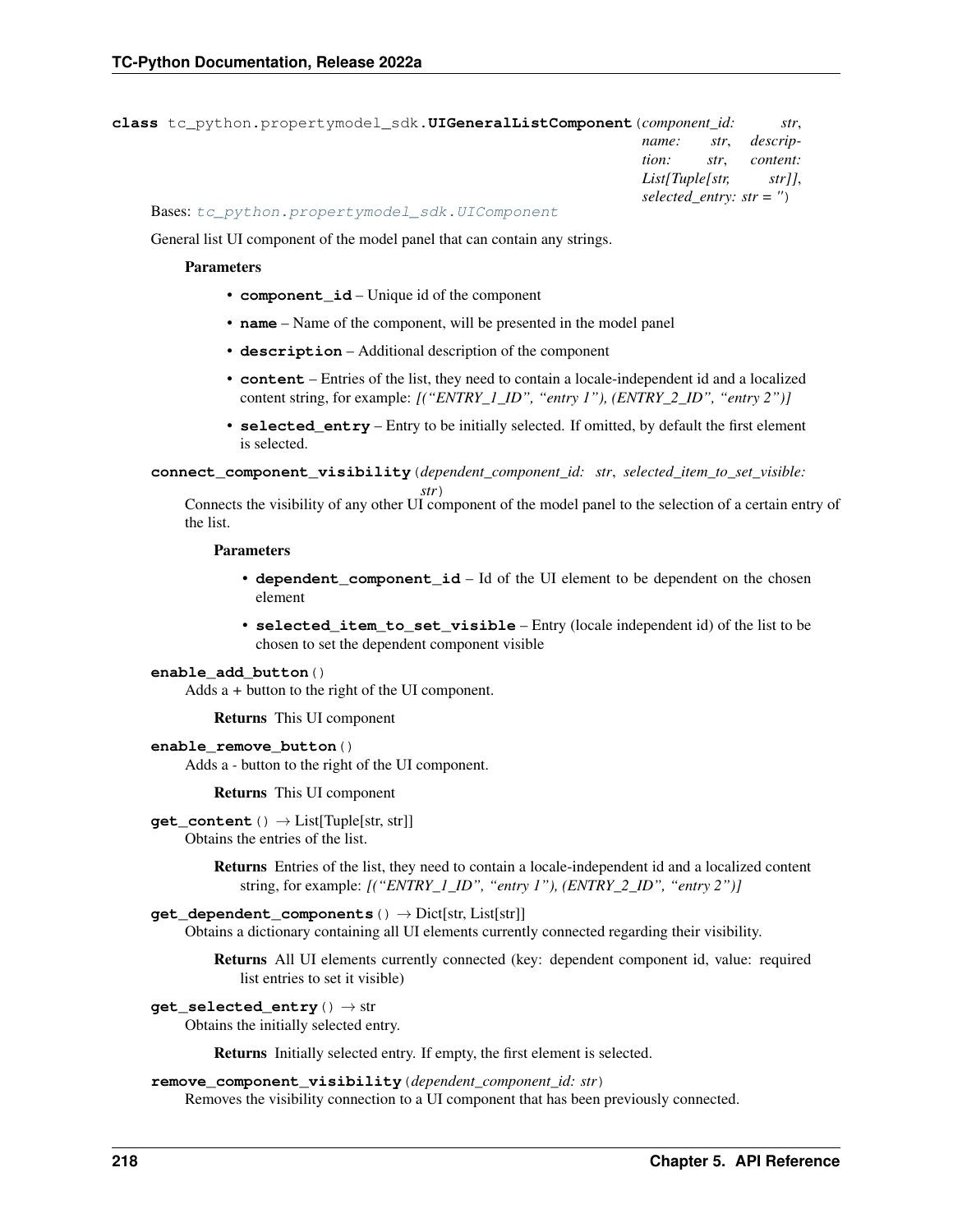**Parameters dependent component id** – Id of the previously connection UI element

**set** index (*index: int = - 1*)

Sets the position in the graphical user interface.

Parameters **index** – The position

Returns This UI component

```
class tc_python.propertymodel_sdk.UIPhaseListComponent(component_id: str, name:
                                                                 str, description: str, de-
                                                                 fault_phase: str = '',
                                                                 any_marker_setting: bool =
                                                                 False)
```
Bases: [tc\\_python.propertymodel\\_sdk.UIComponent](#page-219-0)

Phase list UI component of the model panel.

#### **Parameters**

- **component\_id** Unique id of the component
- **name** Name of the component, will be presented in the model panel
- **description** Additional description of the component
- **default\_phase** Default phase, if omitted no default phase is chosen and only initially the first element of the list is selected. If an ANY-marker is added, this is chosen as the default element.
- **any\_marker\_setting** Defines if an entry "ANY PHASE" should be added to the phase list, if set to true this overrides any default phase setting

#### **enable\_add\_button**()

Adds a *+* button to the right of the UI component.

Returns This UI component

## **enable\_remove\_button**()

Adds a *-* button to the right of the UI component.

Returns This UI component

## **get\_any\_marker\_setting**() → bool

Obtains the setting if any entry "ANY PHASE" is added to the phase list.

Returns If an entry "ANY PHASE" is added to the phase list, if set to true this overrides any default phase setting

## **get\_default\_phase**() → str

Obtains the default phase.

Returns Default phase, if omitted no default phase is chosen and only initially the first element of the list is selected. If an ANY-marker is added, this is chosen as the default element.

#### set index  $index: int = -1$ )

Sets the position in the graphical user interface.

Parameters **index** – The position

#### Returns This UI component

<span id="page-222-1"></span>**class** tc\_python.propertymodel\_sdk.**UIStringComponent**(*component\_id: str*, *name: str*, *description: str*, *string: str*)

Bases: [tc\\_python.propertymodel\\_sdk.UIComponent](#page-219-0)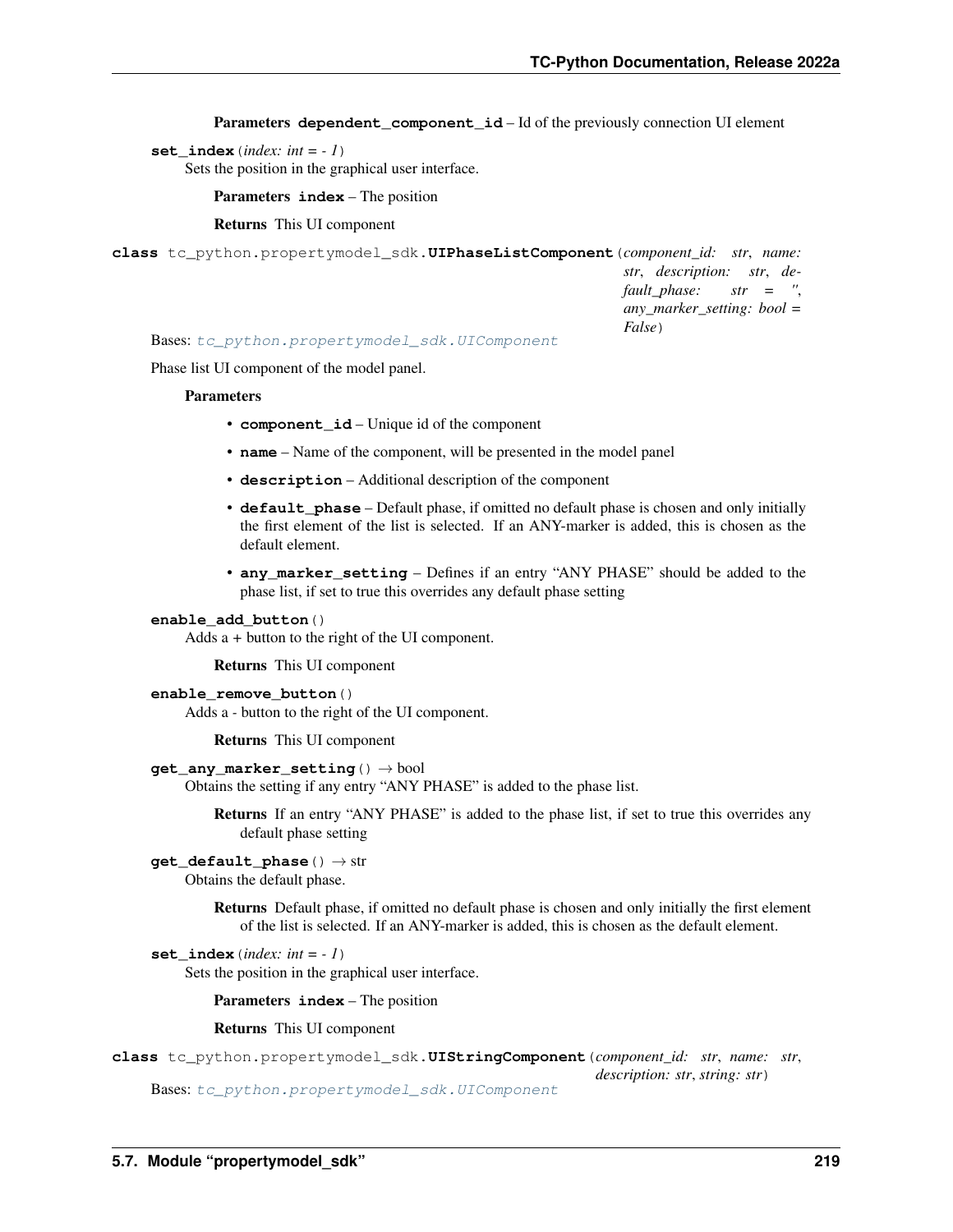General text field UI component of the model panel.

#### **Parameters**

- **component\_id** Unique id of the component
- **name** Name of the component, will be presented in the model panel
- **description** Additional description of the component
- **string** Initial setting of the text field

### **enable\_add\_button**()

Adds a *+* button to the right of the UI component.

Returns This UI component

**enable\_remove\_button**()

Adds a *-* button to the right of the UI component.

Returns This UI component

**get**  $value() \rightarrow str$ Obtains the setting of the text field.

Returns The setting of the text field

set index  $index: int = -1$ ) Sets the position in the graphical user interface.

Parameters **index** – The position

Returns This UI component

<span id="page-223-0"></span>**class** tc\_python.propertymodel\_sdk.**UITemperatureComponent**(*component\_id: str*,

*name: str*, *description: str*, *temp: float*)

Bases: [tc\\_python.propertymodel\\_sdk.UIComponent](#page-219-0)

Temperature value text field UI component of the model panel.

### **Parameters**

- **component\_id** Unique id of the component
- **name** Name of the component, will be presented in the model panel
- **description** Additional description of the component
- **temp** Initial temperature to be set in the text field (unit defined by the user in the Thermo-Calc system)

#### **enable\_add\_button**()

Adds a *+* button to the right of the UI component.

Returns This UI component

#### **enable\_remove\_button**()

Adds a *-* button to the right of the UI component.

Returns This UI component

#### **get**  $temp() \rightarrow float$

Obtains the temperature set in the text field.

Returns The temperature to be set in the text field (unit defined by the user in the Thermo-Calc system)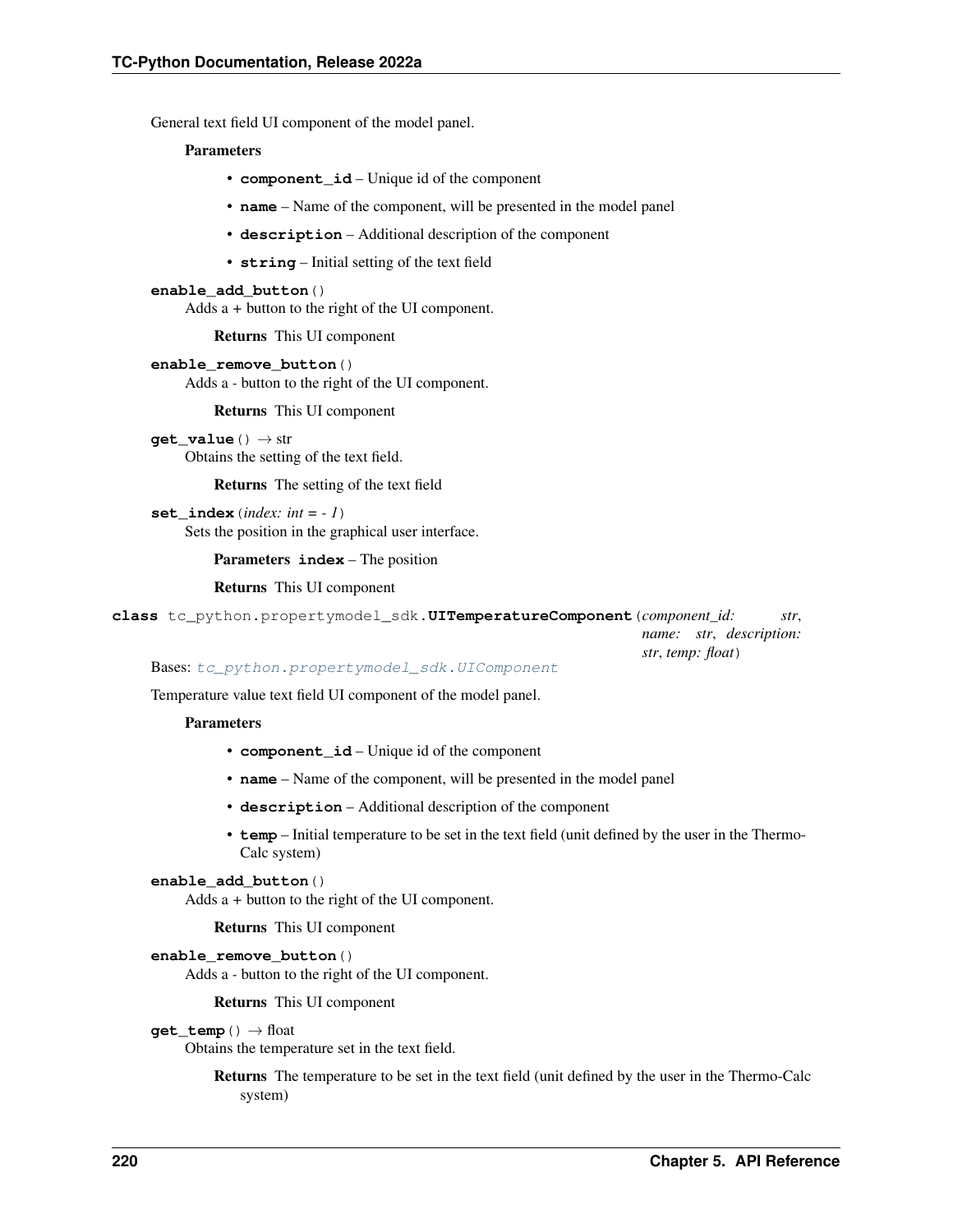**set** index (*index: int = - 1*)

Sets the position in the graphical user interface.

Parameters **index** – The position

Returns This UI component

```
tc_python.propertymodel_sdk.create_boolean_ui_component(component_id: str, name:
```
*str*, *description: str*,

*initial setting: bool*)  $\rightarrow$ 

*[tc\\_python.propertymodel\\_sdk.UIBooleanComponent](#page-218-1)* Creates a UI checkbox component for a boolean value. The value of that component can later be accessed during the model evaluation.

## **Parameters**

- **component\_id** Unique id of the component
- **name** Name of the component, will be presented in the model panel
- **description** Additional description of the component
- **initial\_setting** Initial setting of the checkbox

## Returns The created component

tc\_python.propertymodel\_sdk.**create\_condition\_list\_ui\_component**(*component\_id:*

| str. |                                  | name: |                                        |
|------|----------------------------------|-------|----------------------------------------|
| str, | descrip-                         |       |                                        |
|      | <i>tion:</i> $str$ $\rightarrow$ |       |                                        |
|      |                                  |       | tc_python.propertymodel_sdk.UIConditio |

Creates a UI list component for all conditions defined in the system. The value of that component can later be accessed during the model evaluation.

## **Parameters**

- **component\_id** Unique id of the component
- **name** Name of the component, will be presented in the model panel
- **description** Additional description of the component

Returns The created component

| tc_python.propertymodel_sdk.create_energy_quantity (quantity_id: |                                            | str. | de-               |
|------------------------------------------------------------------|--------------------------------------------|------|-------------------|
|                                                                  | scription:                                 | str) | $\longrightarrow$ |
|                                                                  | tc_python.propertymodel_sdk.ResultQuantity |      |                   |

Creates a UI energy result quantity (in J). When the model is evaluated, a value can be added to the quantity and it will be used to transfer the result to the Thermo-Calc plot engine.

## **Parameters**

- **quantity\_id** Unique id of the result quantity
- **description** Additional description of the result quantity

## Returns The created result quantity

| tc_python.propertymodel_sdk.create_float_ui_component( <i>component_id:</i>                                   |       |             |                       | str.                                         |
|---------------------------------------------------------------------------------------------------------------|-------|-------------|-----------------------|----------------------------------------------|
|                                                                                                               | name: | str.        | <i>description:</i>   |                                              |
|                                                                                                               |       | str. value: | $float() \rightarrow$ |                                              |
|                                                                                                               |       |             |                       | tc_python.propertymodel_sdk.UIFloatComponent |
| Creates a UI text field component for a real number. The value of that component can later be accessed during |       |             |                       |                                              |

Creates a UI text field component for a real number. The value of that component can later be accessed during the model evaluation.

## **Parameters**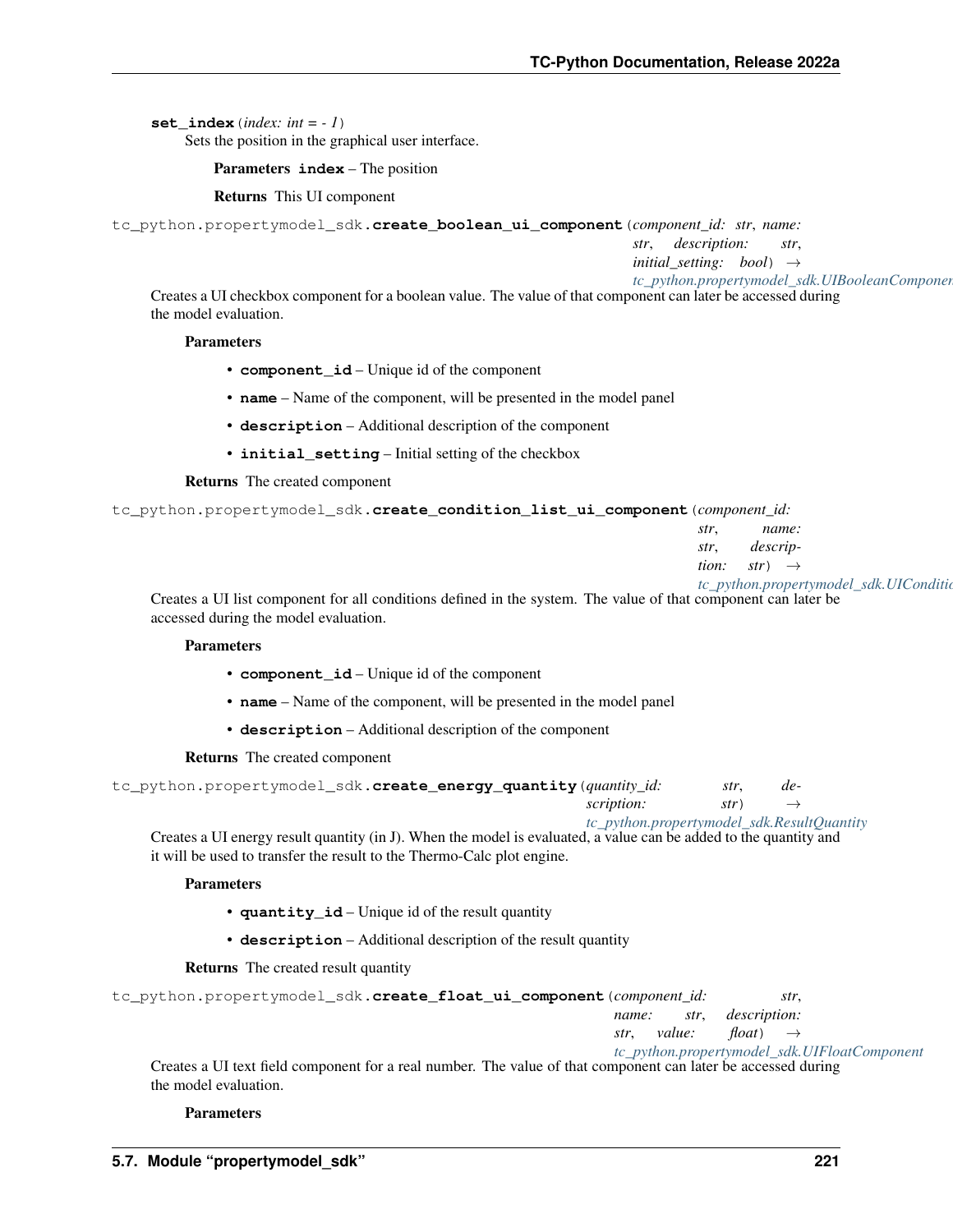- **component** id Unique id of the component
- **name** Name of the component, will be presented in the model panel
- **description** Additional description of the component
- **value** Initial setting of the text field

#### Returns The created component

```
tc_python.propertymodel_sdk.create_general_quantity(quantity_id: str, de-
```
*scription: str*)

*[tc\\_python.propertymodel\\_sdk.ResultQuantity](#page-217-0)* Creates a general result quantity that can contain any type of result (without a unit). When the model is evaluated, a value can be added to the quantity and it will be used to transfer the result to the Thermo-Calc plot engine.

#### **Parameters**

- **quantity\_id** Unique id of the result quantity
- **description** Additional description of the result quantity

Returns The created result quantity

```
tc_python.propertymodel_sdk.create_length_quantity(quantity_id: str, de-
                                                      scription: str)
                                                       tc_python.propertymodel_sdk.ResultQuantity
```
Creates a length result quantity. When the model is evaluated, a value can be added to the quantity and it will be used to transfer the result to the Thermo-Calc plot engine.

#### **Parameters**

- **quantity\_id** Unique id of the result quantity
- **description** Additional description of the result quantity

Returns The created result quantity

```
tc_python.propertymodel_sdk.create_list_ui_component(component_id: str, name:
                                                                   str, description: str, en-
                                                                   try_list: List[Tuple[str, str]],
                                                                   selected_entry: str = '' \rightarrowtc_python.propertymodel_sdk.UIGeneralListComponent
```
Creates a UI list component for string entries. The value of that component can later be accessed during the model evaluation.

#### **Parameters**

- **component\_id** Unique id of the component
- **name** Name of the component, will be presented in the model panel
- **description** Additional description of the component
- **entry\_list** Entries of the list, they need to contain a locale-independent id and a localized content string, for example: *[("ENTRY\_1\_ID", "entry 1"), (ENTRY\_2\_ID", "entry 2")]*
- **selected entry** Entry to be initially selected. If omitted, by default the first element is selected.

Returns The created component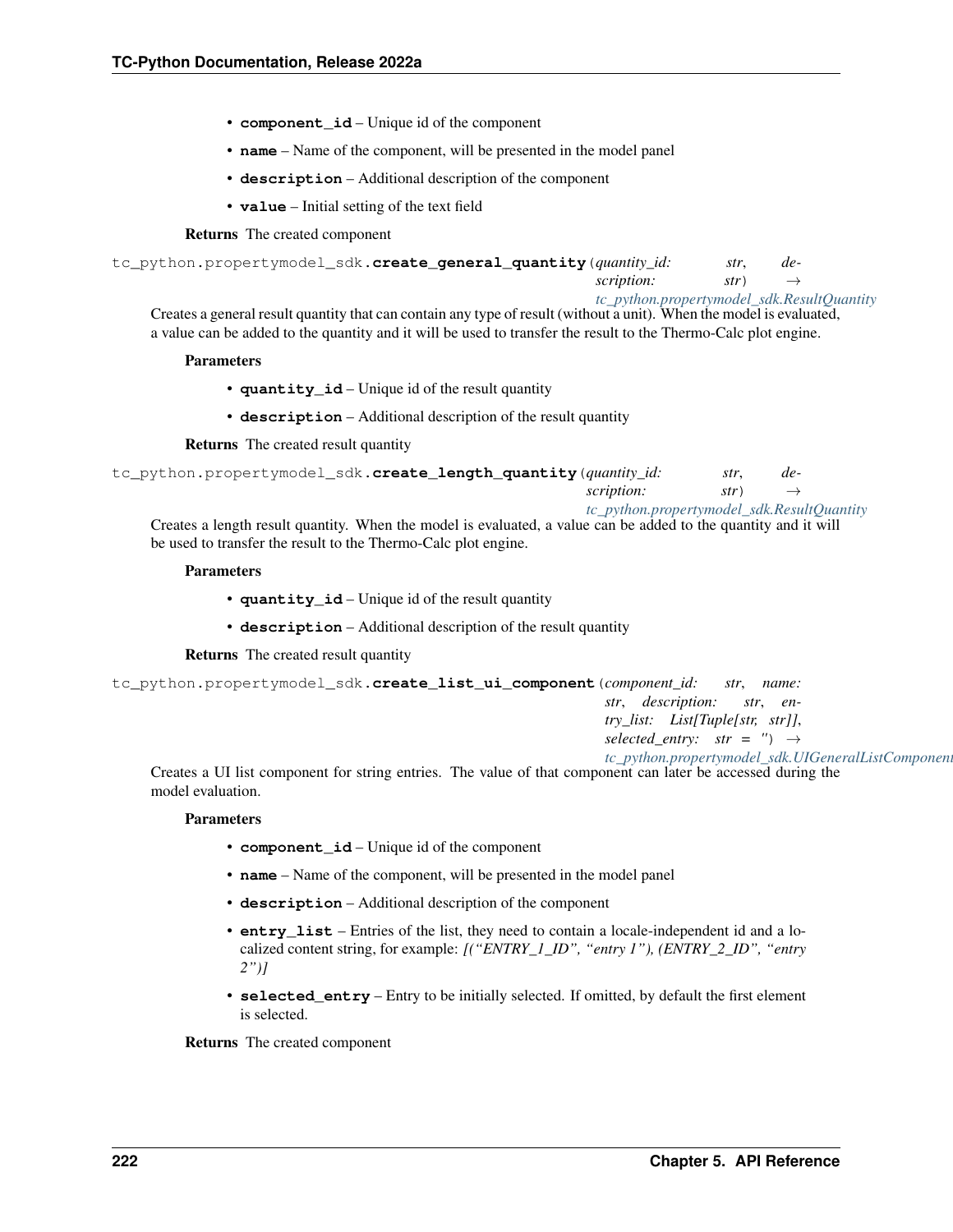```
tc_python.propertymodel_sdk.create_phase_list_ui_component(component_id: str,
                                                                  name: str, de-
                                                                  scription: str, de-
                                                                  fault_phase: str
                                                                         = '', any_marker:
                                                                  bool = False
```
### *[tc\\_python.propertymodel\\_sdk.UIPhaseListComponent](#page-222-0)*

Creates a UI list component for all phases defined in the system. It is possible to select a default phase that is supposed to be the **expected phase selection** for that list. The value of that component can later be accessed during the model evaluation.

A default phase is the phase that is initially selected and re-selected as soon as a currently selected phase is removed. If the default phase is not available, a "NONE"-marker will be created and used instead of the default phase. A typical use case for the default phase setting is a phase list that expects to contain the LIQUID-phase of a system.

#### **Parameters**

- **component\_id** Unique id of the component
- **name** Name of the component, will be presented in the model panel
- **description** Additional description of the component
- **default** phase Default phase, if omitted no default phase is chosen and only initially the first element of the list is selected. If an ANY-marker is added, this is chosen as the default element.
- **any\_marker** Defines if an entry "ANY PHASE" should be added to the phase list, if set to true this overrides any default phase setting

#### Returns The created component

```
tc_python.propertymodel_sdk.create_strength_quantity(quantity_id: str, de-
                                                        scription: str) →
                                                        tc_python.propertymodel_sdk.ResultQuantity
```
Creates a strength result quantity. When the model is evaluated, a value can be added to the quantity and it will be used to transfer the result to the Thermo-Calc plot engine.

## **Parameters**

- **quantity id** Unique id of the result quantity
- **description** Additional description of the result quantity

Returns The created result quantity

```
tc_python.propertymodel_sdk.create_string_ui_component(component_id: str,
```
*name: str*, *description:*

*str*, *string: str*)  $\rightarrow$ 

```
tc_python.propertymodel_sdk.UIStringComponent
```
Creates a UI text field component. The value of that component can later be accessed during the model evaluation.

## **Parameters**

- **component\_id** Unique id of the component
- **name** Name of the component, will be presented in the model panel
- **description** Additional description of the component
- **string** Initial setting of the text field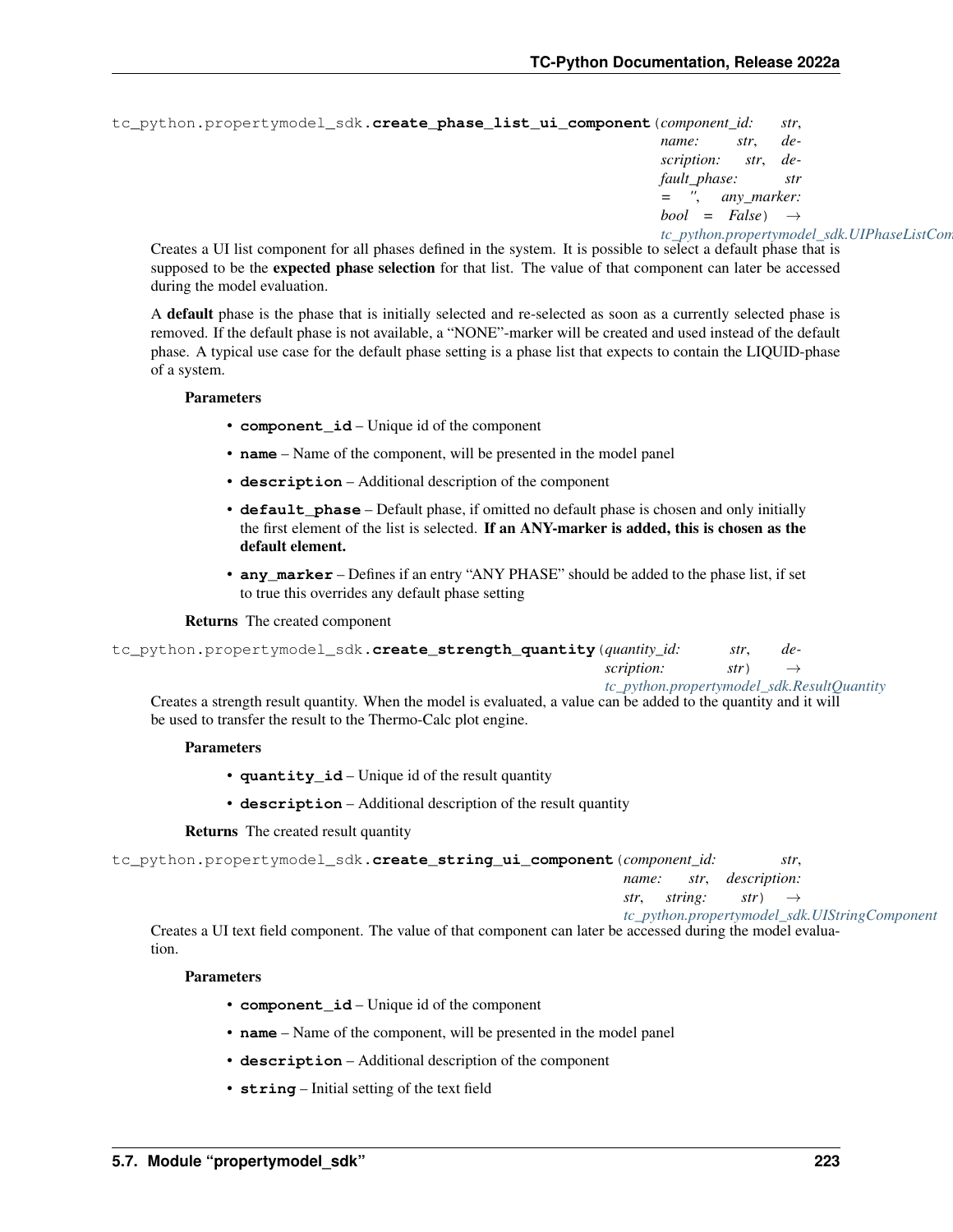## Returns The created component

```
tc_python.propertymodel_sdk.create_surface_energy_quantity(quantity_id: str,
```
*description: str*) →

*[tc\\_python.propertymodel\\_sdk.ResultQuantity](#page-217-0)* Creates an energy result quantity (in J). When the model is evaluated, a value can be added to the quantity and it will be used to transfer the result to the Thermo-Calc plot engine.

#### Parameters

- **quantity\_id** Unique id of the result quantity
- **description** Additional description of the result quantity

Returns The created result quantity

```
tc_python.propertymodel_sdk.create_temperature_quantity(quantity_id: str, de-
```
*scription: str*) →

*[tc\\_python.propertymodel\\_sdk.ResultQuantity](#page-217-0)*

Creates a temperature result quantity (in K). When the model is evaluated, a value can be added to the quantity and it will be used to transfer the result to the Thermo-Calc plot engine.

#### **Parameters**

- **quantity\_id** Unique id of the result quantity
- **description** Additional description of the result quantity

Returns The created result quantity

tc\_python.propertymodel\_sdk.**create\_temperature\_ui\_component**(*component\_id:*

*str*, *name: str*, *description: str*, *initial temp: float*)  $\rightarrow$ 

*tc\_python.propertymodel\_sdk.UITemperature* Creates a UI text field component for a temperature value. The value of that component can later be accessed during the model evaluation.

## Parameters

- **component\_id** Unique id of the component
- **name** Name of the component, will be presented in the model panel
- **description** Additional description of the component
- **initial\_temp** Initial temperature to be set in the text field. (The unit of initial\_temp is Kelvin. The value in the text field will be automatically converted using the unit chosen by the user.)

## Returns The created component

tc\_python.propertymodel\_sdk.**create\_time\_quantity**(*quantity\_id: str*, *description: str*) →

*[tc\\_python.propertymodel\\_sdk.ResultQuantity](#page-217-0)*

Creates a time result quantity (in s). When the model is evaluated, a value can be added to the quantity and it will be used to transfer the result to the Thermo-Calc plot engine.

## **Parameters**

- **quantity\_id** Unique id of the result quantity
- **description** Additional description of the result quantity

Returns The created result quantity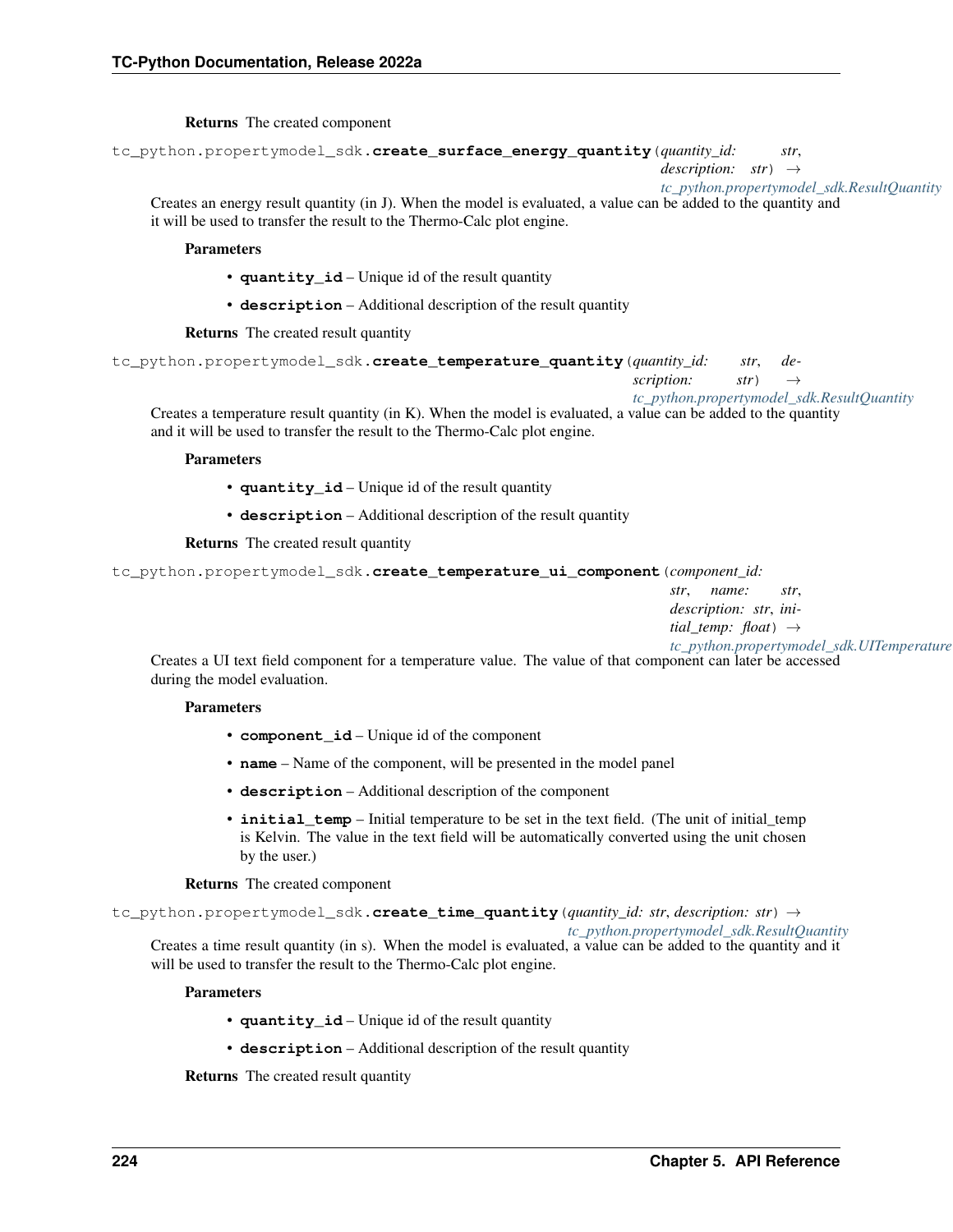## <span id="page-228-2"></span>**5.8 Module "exceptions"**

**exception** tc\_python.exceptions.**APIServerException** Bases: [tc\\_python.exceptions.GeneralException](#page-228-0)

An exception that occurred during the communication with the API-server. It is normally not related to an error in the user program.

<span id="page-228-1"></span>**exception** tc\_python.exceptions.**CalculationException** Bases: [tc\\_python.exceptions.TCException](#page-229-0)

An exception that occurred during a calculation.

**exception** tc\_python.exceptions.**ComponentNotExistingException** Bases: [tc\\_python.exceptions.GeneralException](#page-228-0)

The selected component is not existing.

**exception** tc\_python.exceptions.**DatabaseException** Bases: [tc\\_python.exceptions.CalculationException](#page-228-1)

Error loading a thermodynamic or kinetic database, typically due to a misspelled database name or a database missing in the system.

**exception** tc\_python.exceptions.**DegreesOfFreedomNotZeroException** Bases: [tc\\_python.exceptions.CalculationException](#page-228-1)

The degrees of freedom in the system are not zero, i.e. not all required conditions have been defined. Please check the conditions given in the exception message.

**exception** tc\_python.exceptions.**EquilibriumException** Bases: [tc\\_python.exceptions.CalculationException](#page-228-1)

An equilibrium calculation has failed, this might happen due to inappropriate conditions or a very difficult problem that can not be solved.

**exception** tc\_python.exceptions.**GeneralCalculationException** Bases: [tc\\_python.exceptions.CalculationException](#page-228-1)

General error occurring while a calculation is performed.

<span id="page-228-0"></span>**exception** tc\_python.exceptions.**GeneralException** Bases: [tc\\_python.exceptions.TCException](#page-229-0)

A general exception that might occur in different situations.

**exception** tc\_python.exceptions.**InvalidCalculationConfigurationException** Bases: [tc\\_python.exceptions.CalculationException](#page-228-1)

Thrown when errors are detected in the configuration of the calculation.

**exception** tc\_python.exceptions.**InvalidCalculationStateException** Bases: [tc\\_python.exceptions.CalculationException](#page-228-1)

Trying to access an invalid calculation object that was invalidated by calling *invalidate* on it.

**exception** tc\_python.exceptions.**InvalidNumberOfResultGroupsException** Bases: [tc\\_python.exceptions.ResultException](#page-229-1)

A calculation result contains several result groups, which is not supported for the used method.

**exception** tc\_python.exceptions.**InvalidResultConfigurationException** Bases: [tc\\_python.exceptions.ResultException](#page-229-1)

A calculation result configuration is invalid.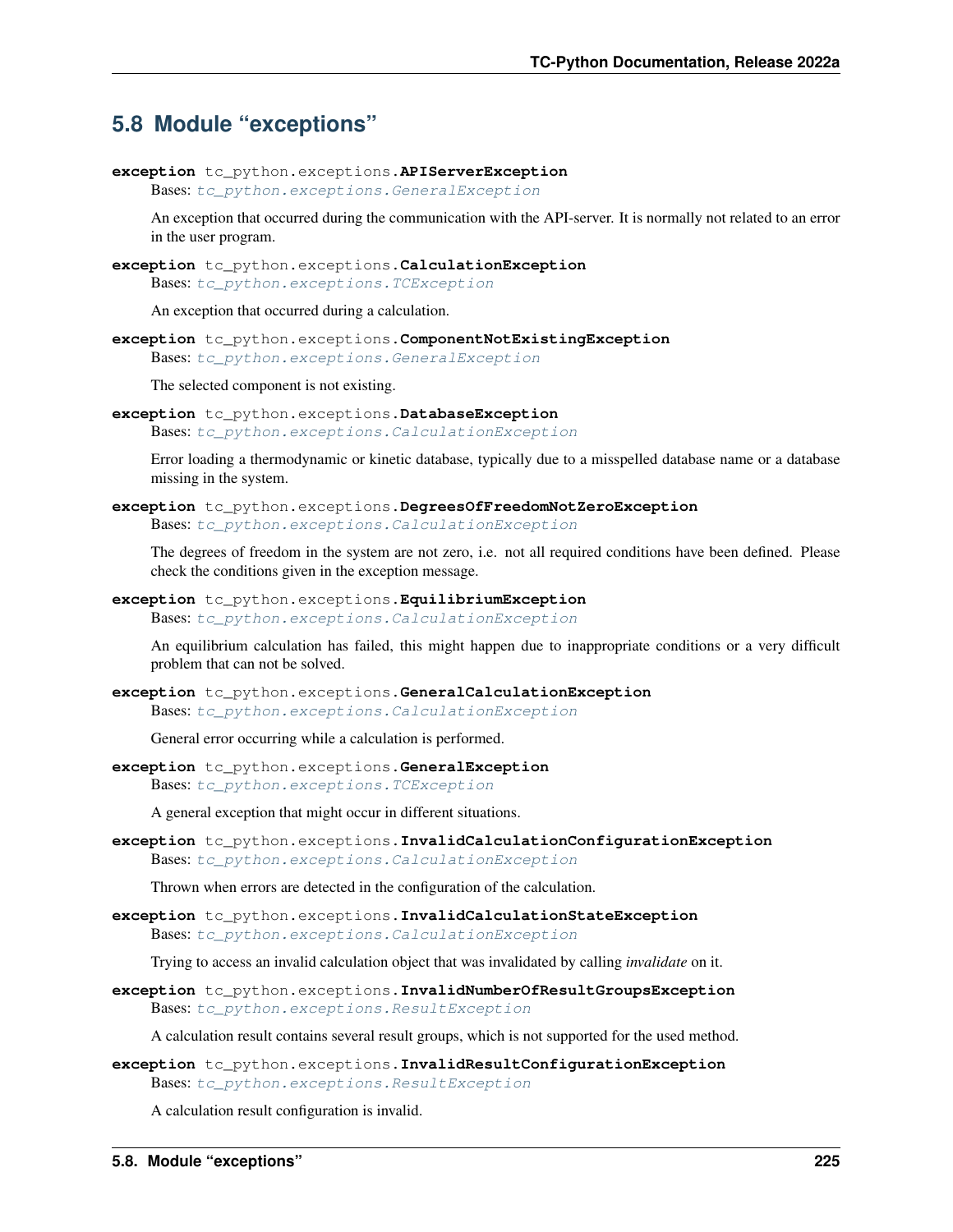```
exception tc_python.exceptions.InvalidResultStateException
    Bases: tc_python.exceptions.CalculationException
```
Trying to access an invalid result (for example a SingleEquilibriumTempResult object that got already invalidated by condition changes or a result that was invalidated by calling *invalidate* on it).

**exception** tc\_python.exceptions.**LicenseException** Bases: [tc\\_python.exceptions.GeneralException](#page-228-0)

No valid license for the API or any Thermo-Calc product used by it found.

**exception** tc\_python.exceptions.**NoDataForPhaseException** Bases: [tc\\_python.exceptions.ResultException](#page-229-1)

There is no result data available for a selected phase.

**exception** tc\_python.exceptions.**NotAllowedOperationException** Bases: [tc\\_python.exceptions.CalculationException](#page-228-1)

The called method or operation is not allowed in the current mode of operation (i.e. debug or production mode). *Production mode* means that the Property Model is only present as an *\*.py.encrypted*-file, while in *debug mode* it is available as *\*.py*-file. Certain methods for obtaining internal model parameters are not available for encrypted models.

**exception** tc\_python.exceptions.**PhaseNotExistingException** Bases: [tc\\_python.exceptions.GeneralException](#page-228-0)

The selected phase is not existing, so no data can be provided for it.

<span id="page-229-1"></span>**exception** tc\_python.exceptions.**ResultException** Bases: [tc\\_python.exceptions.TCException](#page-229-0)

An exception that occurred during the configuration of a calculation result.

**exception** tc\_python.exceptions.**SyntaxException** Bases: [tc\\_python.exceptions.CalculationException](#page-228-1)

Syntax error in a Console Mode expression.

<span id="page-229-0"></span>**exception** tc\_python.exceptions.**TCException** Bases: Exception

The root exception of TC-Python.

**exception** tc\_python.exceptions.**UnrecoverableCalculationException** Bases: [tc\\_python.exceptions.CalculationException](#page-228-1)

The calculation reached a state where no further actions are possible, this happens most often due to a FORTRAN- hard crash in the API server backend.

Note: It is possible to catch that exception outside of the *with*-clause context and to continue by setting up a new context (i.e. by a new *with TCPython() as session*).

tc\_python.exceptions.**handle\_exception**(*e*)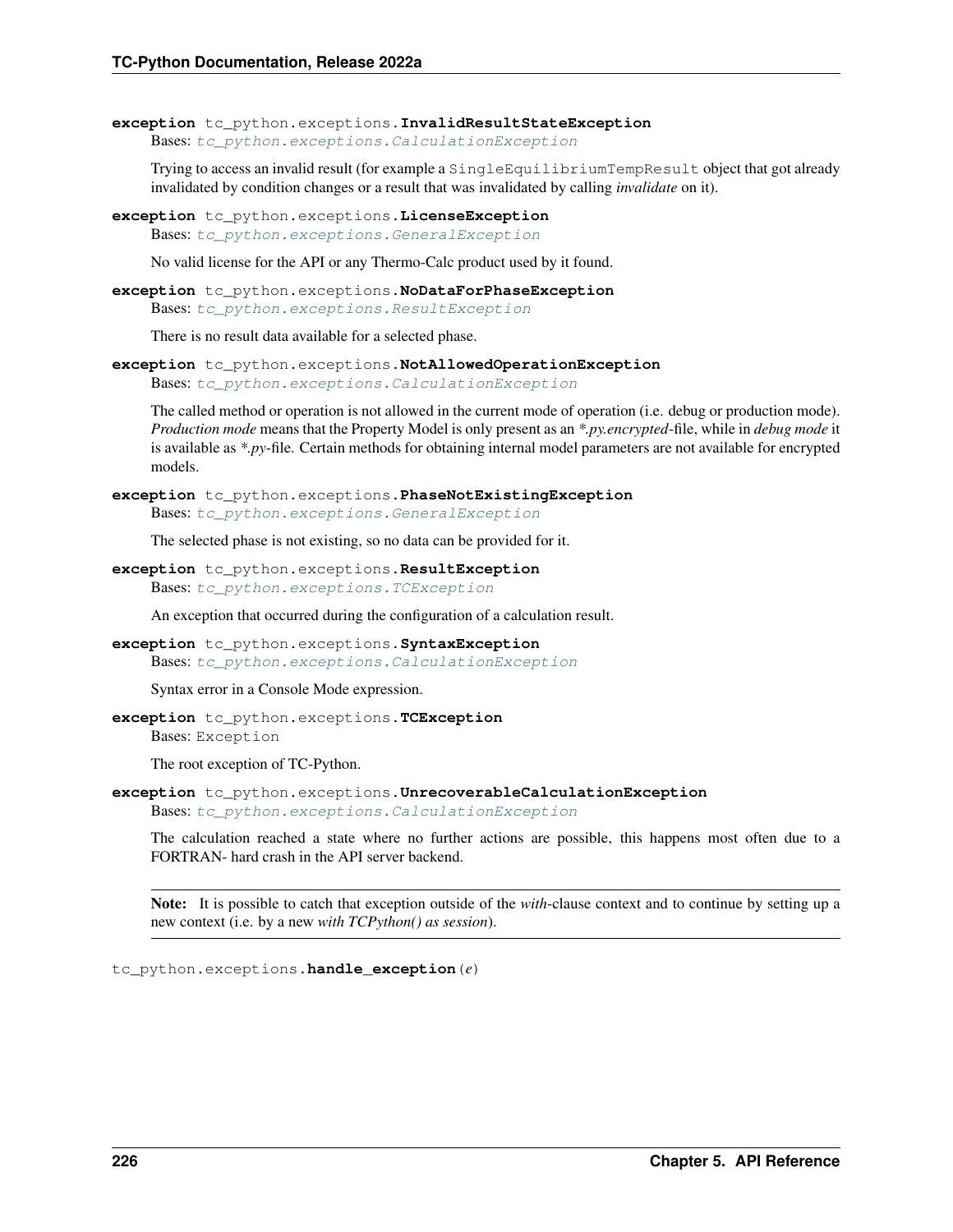## <span id="page-230-2"></span>**5.9 Module "abstract\_base"**

```
class tc_python.abstract_base.AbstractCalculation(calculator)
    Bases: object
```
Abstract base class for calculations.

```
get configuration as string() \rightarrow str
```
Returns detailed information about the current state of the calculation object.

Warning: The structure of the calculator objects is an implementation detail and might change between releases without notice. Therefore do not rely on the internal object structure.

## **get\_system\_data**() → *[tc\\_python.abstract\\_base.SystemData](#page-232-0)*

Returns the content of the database for the currently loaded system. This can be used to modify the parameters and functions and to change the current system by using  $with\_system\_modifications()$ .

Note: Parameters can only be read from unencrypted (i.e. *user*) databases loaded as *\*.tdb*-file.

Returns The system data

### **invalidate**()

Invalidates the object and frees the disk space used by it. *This is only required if the disk space occupied by the object needs to be released during the calculation*. No data can be retrieved from the object afterwards.

<span id="page-230-0"></span>**with\_system\_modifications**(*system\_modifications:* [tc\\_python.abstract\\_base.SystemModifications](#page-234-0)) Updates the system of this calculator with the supplied system modification (containing new phase parameters and system functions).

Note: This is only possible if the system has been read from unencrypted (i.e. *user*) databases loaded as  $a \star$ .tdb-file.

Parameters **system\_modifications** – The system modification to be performed

#### Returns

```
class tc_python.abstract_base.AbstractResult(result)
    Bases: object
```
Abstract base class for results. This can be used to query for specific values .

## **invalidate**()

Invalidates the object and frees the disk space used by it. *This is only required if the disk space occupied by the object needs to be released during the calculation*. No data can be retrieved from the object afterwards.

<span id="page-230-1"></span>**class** tc\_python.abstract\_base.**PhaseParameter**(*parameter\_name: Union[str, object]*) Bases: object

Database phase parameter expression used by [SystemModifications.set\(\)](#page-235-0).

Parameters **parameter\_name** – The phase parameter name

```
get_intervals() → List[tc_python.abstract_base.TemperatureInterval]
     Returns the list of all defined intervals.
```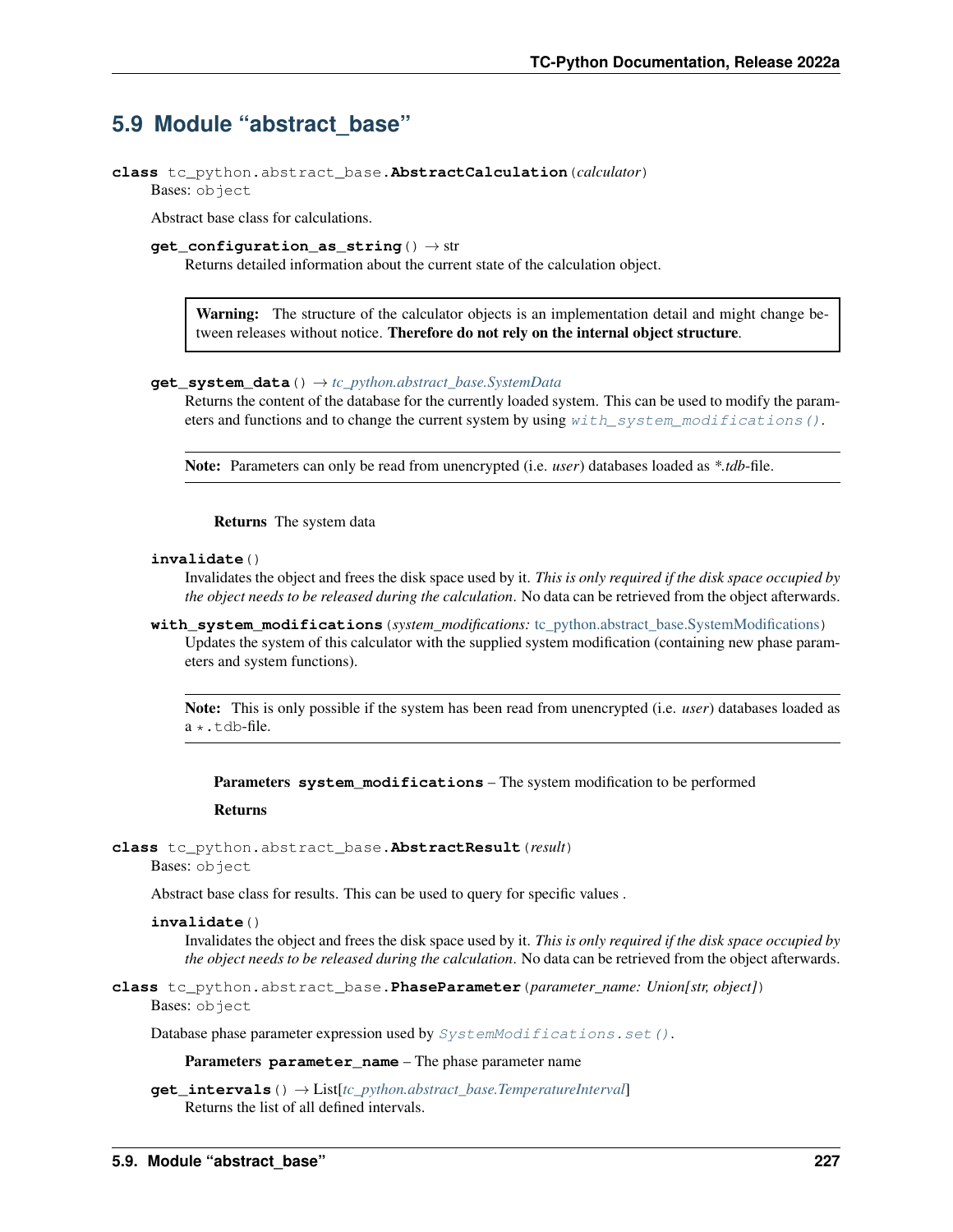Returns The defined temperature intervals

**get\_lower\_temperature\_limit**() → float Returns the lower temperature limit.

Returns The lower temperature limit in K

**get** name ()  $\rightarrow$  str

Returns the name of the phase parameter.

Returns The name of the phase parameter.

**remove\_all\_intervals**()

Removes all previously defined temperature intervals.

Returns This [PhaseParameter](#page-230-1) object

**remove\_interval\_with\_upper\_limit**(*upper\_temperature\_limit: float*)

Removes a previously defined temperature interval with matching upper temperature limit.

If no such interval exists, an exception is thrown.

Returns This [PhaseParameter](#page-230-1) object

**set\_expression\_with\_upper\_limit**(*parameter\_expression: str*, *upper\_temperature\_limit: float = 6000.0*)

Adds/overwrites a parameter expression for a temperature interval.

Default value of the upper limit of the interval: 6000 K

Note: The lower temperature limit is either defined by the lower temperature limit given with [PhaseParameter.set\\_lower\\_temperature\\_limit\(\)](#page-232-1) or by the upper temperature limit of the adjacent interval.

Note: If there is an existing interval with exactly the same *upper\_temperature\_limit*, that interval is overwritten, otherwise the interval is added.

#### Parameters

- **parameter\_expression** The parameter expression, example: *+V34\*T\*LN(T)+V35\*T\*\*2+V36\*T\*\*(-1)+V37\*T\*\*3")*
- **upper\_temperature\_limit** The upper temperature limit for which the expression should be used

Returns This [PhaseParameter](#page-230-1) object

**set\_interval**(*interval:* [tc\\_python.abstract\\_base.TemperatureInterval](#page-235-1)) Adds/overwrites a temperature interval.

Note: The lower temperature limit is either defined by the lower temperature limit given with [PhaseParameter.set\\_lower\\_temperature\\_limit\(\)](#page-232-1) or by the upper temperature limit of the adjacent interval.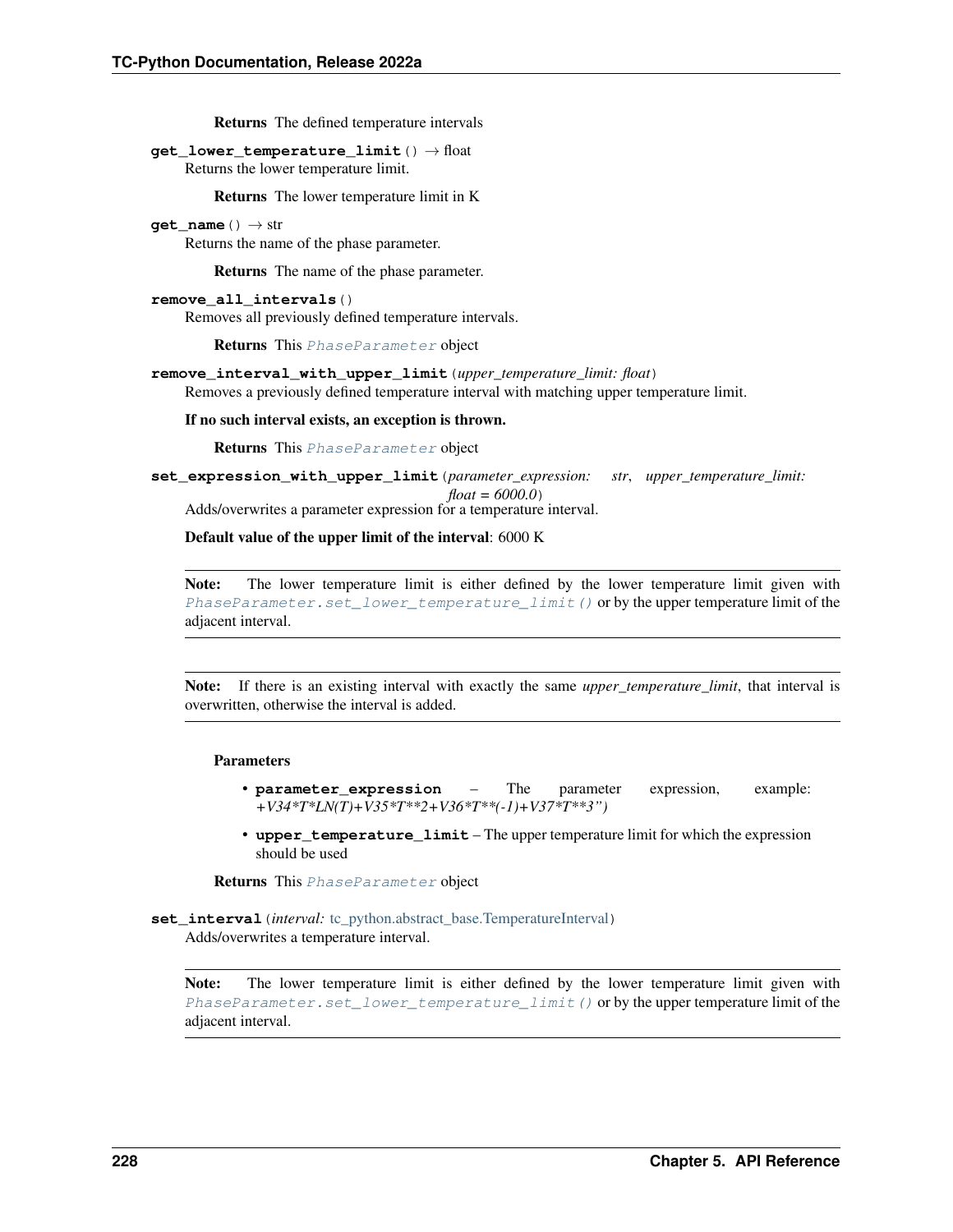Note: If there is an existing interval with exactly the same *upper\_temperature\_limit*, that interval is overwritten, otherwise the interval is added.

#### Returns This [PhaseParameter](#page-230-1) object

<span id="page-232-1"></span>**set\_lower\_temperature\_limit**(*lower\_temperature\_limit: float = 298.15*) Sets the lower temperature limit of the phase parameter.

Default: 298.15 K

#### Parameters **lower\_temperature\_limit** – The lower temperature limit in K

Returns This [PhaseParameter](#page-230-1) object

<span id="page-232-0"></span>**class** tc\_python.abstract\_base.**SystemData**(*system\_data*) Bases: object

Provides information about the parameters and functions of a user database. The obtained objects can be used to modify the database using with\_system\_modifications() of all calculators.

Note: Parameters can only be read from unencrypted (i.e. *user*) databases loaded as *\*.tdb*-file.

## **get\_phase\_parameter**(*parameter: str*) → *[tc\\_python.abstract\\_base.PhaseParameter](#page-230-1)* Returns a phase parameter.

Example:

*system\_data.get\_phase\_parameter('G(HCP\_A3,FE:VA;0)')*

Note: Parameters can only be read from unencrypted (i.e. *user*) databases loaded as a  $\star$ .tdb-file.

Note: For details about the syntax search the Thermo-Calc help for *GES* (the name for the Gibbs Energy System module in Console Mode).

**Parameters parameter** – The name of the phase parameter (for example: *"G(LIQUID,FE;0)"*)

Returns The phase parameter

## **get\_phase\_parameter\_names**() → List[str]

Returns all phase parameters present in the current system.

Returns The list of phase parameters

**get\_system\_function**(*f: str*) → *[tc\\_python.abstract\\_base.SystemFunction](#page-233-0)* Returns a system function.

Note: The parameter 'f' was previously called 'function' but was renamed.

Example:

*system\_data.get\_system\_function('GHSERCR')*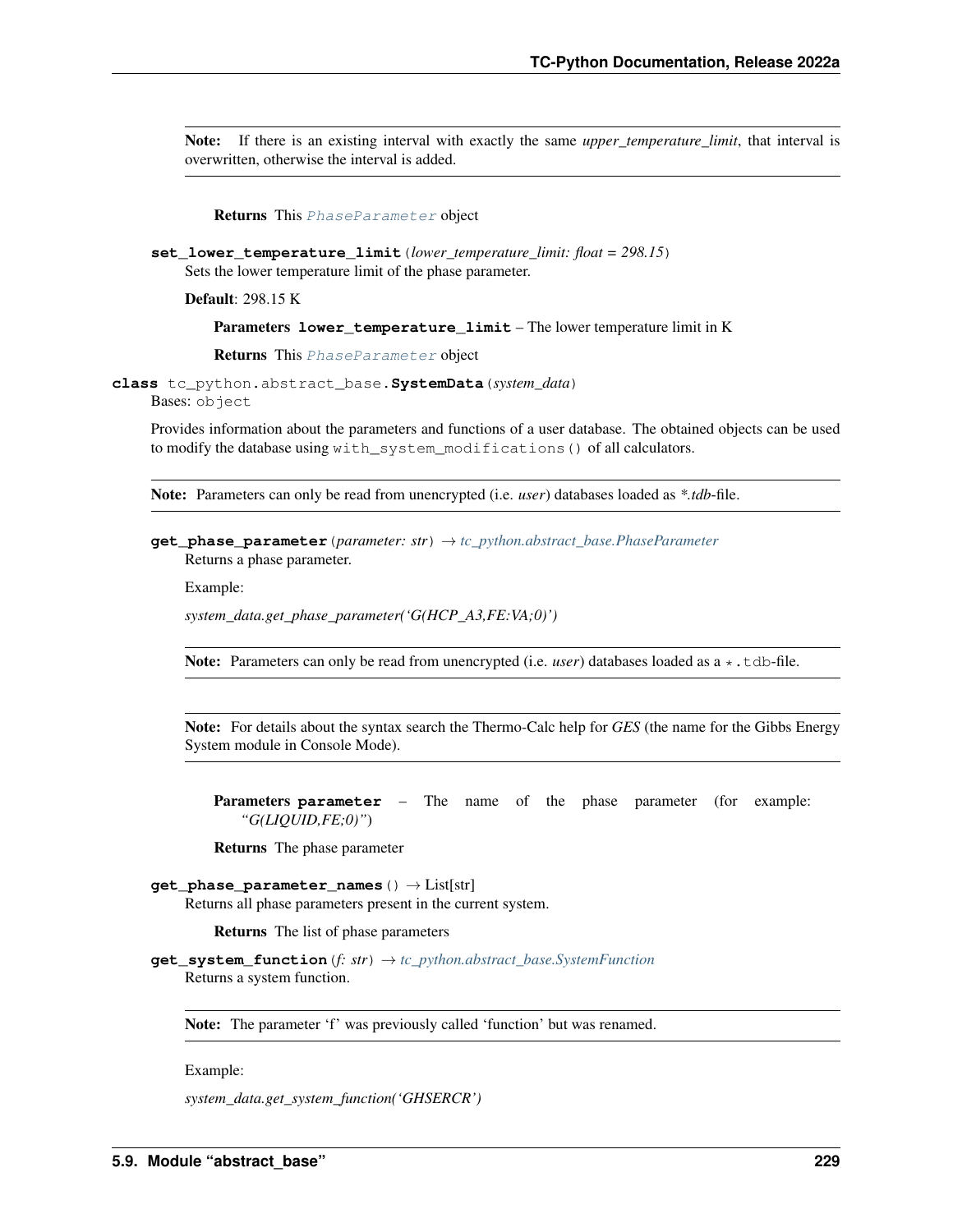Note: Functions can only be read from unencrypted (i.e. *user*) databases loaded as a  $\star$ .tdb-file.

Note: For details about the syntax search the Thermo-Calc help for *GES* (the name for the Gibbs Energy System module in Console Mode).

Parameters **f** – The name of the system function (for example: *"GHSERCR"*)

Returns The system function

```
get_system_function_names() → List[str]
```
Returns all system functions present in the current system.

Returns The list of system functions

```
class tc_python.abstract_base.SystemFunction(function_name: Union[str, object])
    Bases: object
```
Database function expression used by [SystemModifications.set\(\)](#page-235-0).

Parameters **function\_name** – The function name

**get\_intervals**() → List[*[tc\\_python.abstract\\_base.TemperatureInterval](#page-235-1)*] Returns the list of all defined intervals.

Returns The defined temperature intervals

**get\_lower\_temperature\_limit**() → float Returns the lower temperature limit.

Returns The lower temperature limit in K

 $get_name() \rightarrow str$ 

Returns the name of the system function.

Returns The name of the system function

### **remove\_all\_intervals**()

Removes all previously defined temperature intervals.

Returns This [SystemFunction](#page-233-0) object

**remove\_interval\_with\_upper\_limit**(*upper\_temperature\_limit: float*) Removes a previously defined temperature interval with matching upper temperature limit.

If no such interval exists, an exception is thrown.

Returns This [SystemFunction](#page-233-0) object

**set\_expression\_with\_upper\_limit**(*function\_expression: str*, *upper\_temperature\_limit: float = 6000.0*) Adds/overwrites a function expression for a temperature interval.

Default value of the upper limit of the interval: 6000 K

Note: The lower temperature limit is either defined by the lower temperature limit given with [SystemFunction.set\\_lower\\_temperature\\_limit\(\)](#page-234-1) or by the upper temperature limit of the adjacent interval.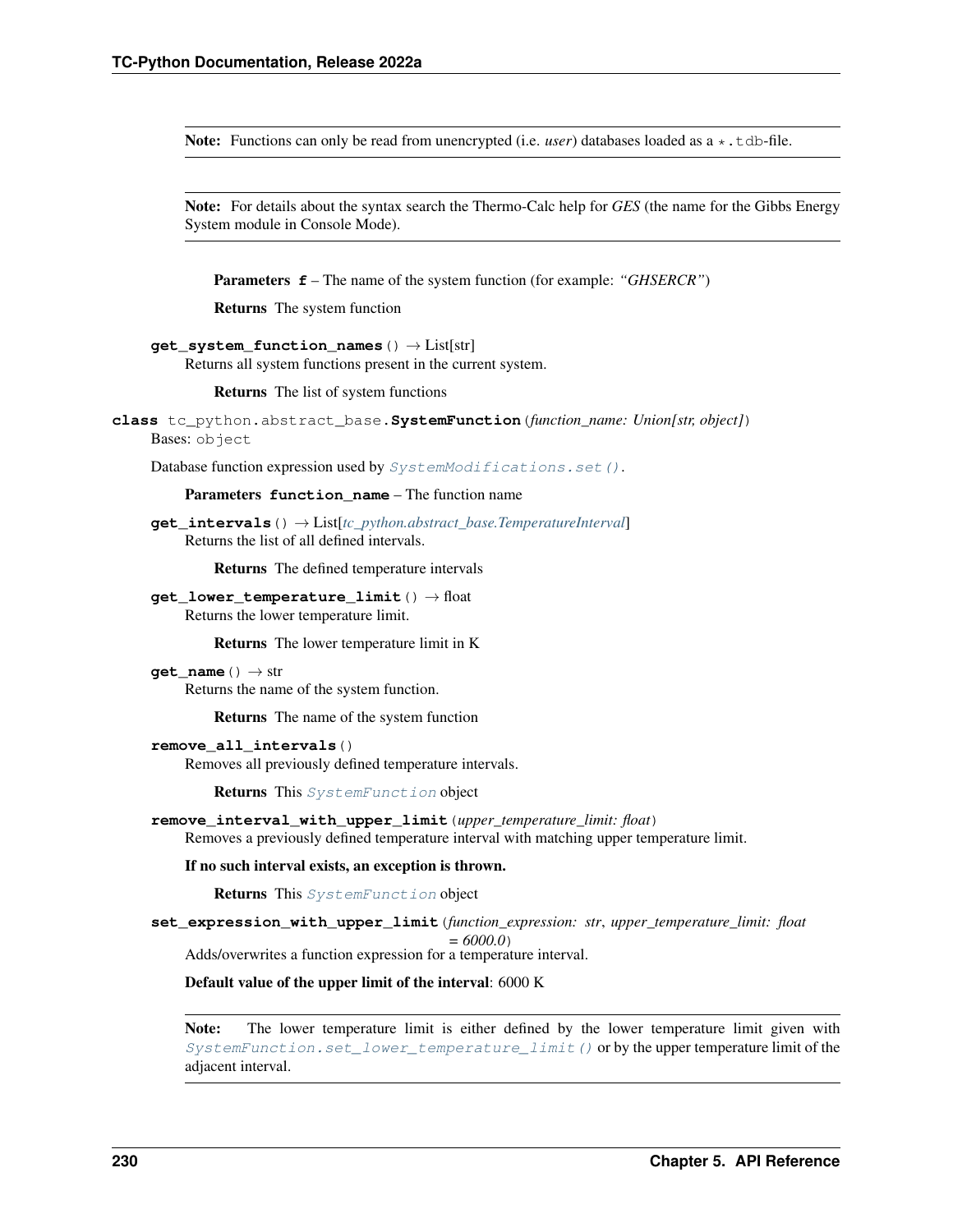Note: If there is an existing interval with exactly the same *upper\_temperature\_limit*, that interval is overwritten, otherwise the interval is added.

## Parameters

- **function\_expression** The function expression, example: *+V34\*T\*LN(T)+V35\*T\*\*2+V36\*T\*\*(-1)+V37\*T\*\*3")*
- **upper\_temperature\_limit** The upper temperature limit for which the expression should be used

Returns This [SystemFunction](#page-233-0) object

**set interval** (*interval*: [tc\\_python.abstract\\_base.TemperatureInterval](#page-235-1)) Adds/overwrites a temperature interval.

Note: The lower temperature limit is either defined by the lower temperature limit given with [SystemFunction.set\\_lower\\_temperature\\_limit\(\)](#page-234-1) or by the upper temperature limit of the adjacent interval.

Note: If there is an existing interval with exactly the same *upper temperature limit*, that interval is overwritten, otherwise the interval is added.

### Returns This [SystemFunction](#page-233-0) object

<span id="page-234-1"></span>**set\_lower\_temperature\_limit**(*lower\_temperature\_limit: float = 298.15*) Sets the lower temperature limit of the system function.

Default: 298.15 K

Parameters **lower\_temperature\_limit** – The lower limit in K

Returns This [SystemFunction](#page-233-0) object

<span id="page-234-0"></span>**class** tc\_python.abstract\_base.**SystemModifications** Bases: object

Functionality to modify a user database during a calculation by changing phase parameters and system functions.

The actual changes are only applied by using  $tc$  python.abstract base.AbstractCalculation. [with\\_system\\_modifications\(\)](#page-230-0) on a calculator object.

**run\_ges\_command**(*ges\_command: str*)

Sends a GES-command. This is actually applied when running `with\_system\_modifications` on a calculator object.

Example: *run\_ges\_command("AM-PH-DE FCC\_A1 C\_S 2 Fe:C")* for adding a second composition set to the FCC\_A1 phase with *Fe* as major constituent on first sublattice and *C* as major constituent on second sublattice.

Note: For details about the syntax search the Thermo-Calc help for *GES* (the name for the Gibbs Energy System module in Console Mode).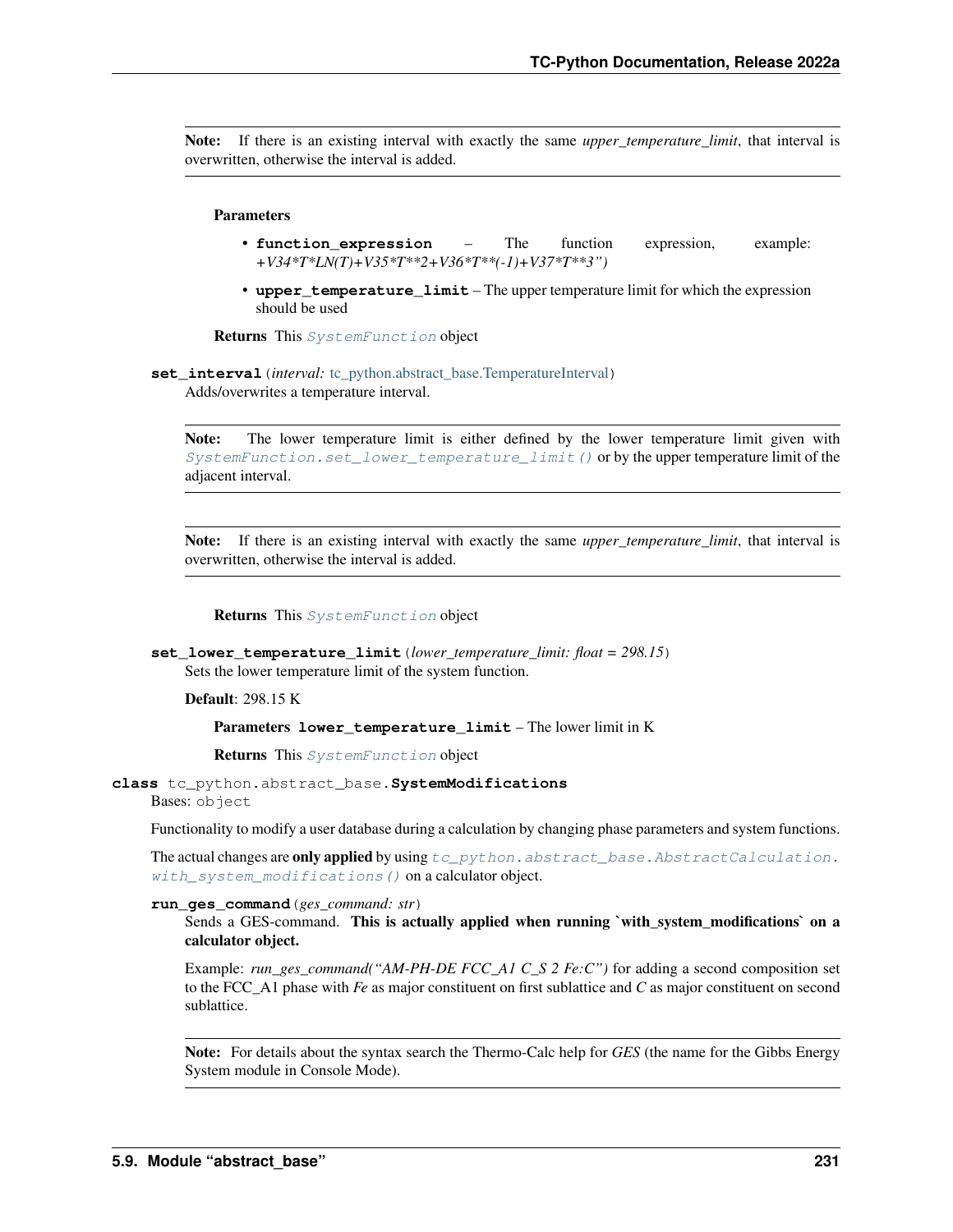Note: It should not be necessary for most users to use this method, try to use the corresponding method implemented in the API instead.

Warning: As this method runs raw GES-commands directly in the engine, it may hang the program in case of spelling mistakes (e.g. forgotten parenthesis, . . . ).

Parameters **ges\_command** – The GES-command (for example: *"AM-PH-DE FCC\_A1 C\_S 2 Fe:C"*)

Returns This [SystemModifications](#page-234-0) object

<span id="page-235-0"></span>**set**(*parameter\_or\_function: Union[*[tc\\_python.abstract\\_base.PhaseParameter](#page-230-1)*,*

*per\_temperature\_limit: float*)

[tc\\_python.abstract\\_base.SystemFunction](#page-233-0)*]*) Overwrites or creates a phase parameter or system function.

Example: system\_modifications.set(PhaseParameter('G(LIQUID,FE;0)').set\_expression\_with\_upper\_limit('+1.2\*GFELIQ

Example: *system\_modifications.set(SystemFunction("DGDEF").set\_expression\_with\_upper\_limit('+10.0- R\*T', 1000).set\_expression\_with\_upper\_limit('+20.0-R\*T', 3000))*

Note: The old parameter/function is overwritten and any temperature intervals not defined are lost.

Note: Please consult the Thermo-Calc GES-system documentation for details about the syntax.

Returns This [SystemModifications](#page-234-0) object

<span id="page-235-1"></span>**class** tc\_python.abstract\_base.**TemperatureInterval**(*expression: Union[str, object]*, *up-*

Bases: object

Temperature interval expression used by the classes [SystemFunction](#page-233-0) and [PhaseParameter](#page-230-1).

**Parameters** 

- **expression** The temperature function expressed in Thermo-Calc database syntax.
- **upper\_temperature\_limit** The upper temperature limit in K

**get\_expression**() → str

Returns the function expression of this temperature interval.

Returns The temperature function expression

**get\_upper\_temperature\_limit**() → float Returns the upper limit of this temperature interval.

Returns The upper temperature limit in K

**set\_expression**(*expression: str*)

Sets the function expression of this temperature interval.

Parameters **expression** – The temperature function expression

**set\_upper\_temperature\_limit**(*upper\_temperature\_limit: float*) Sets the upper limit of this temperature interval.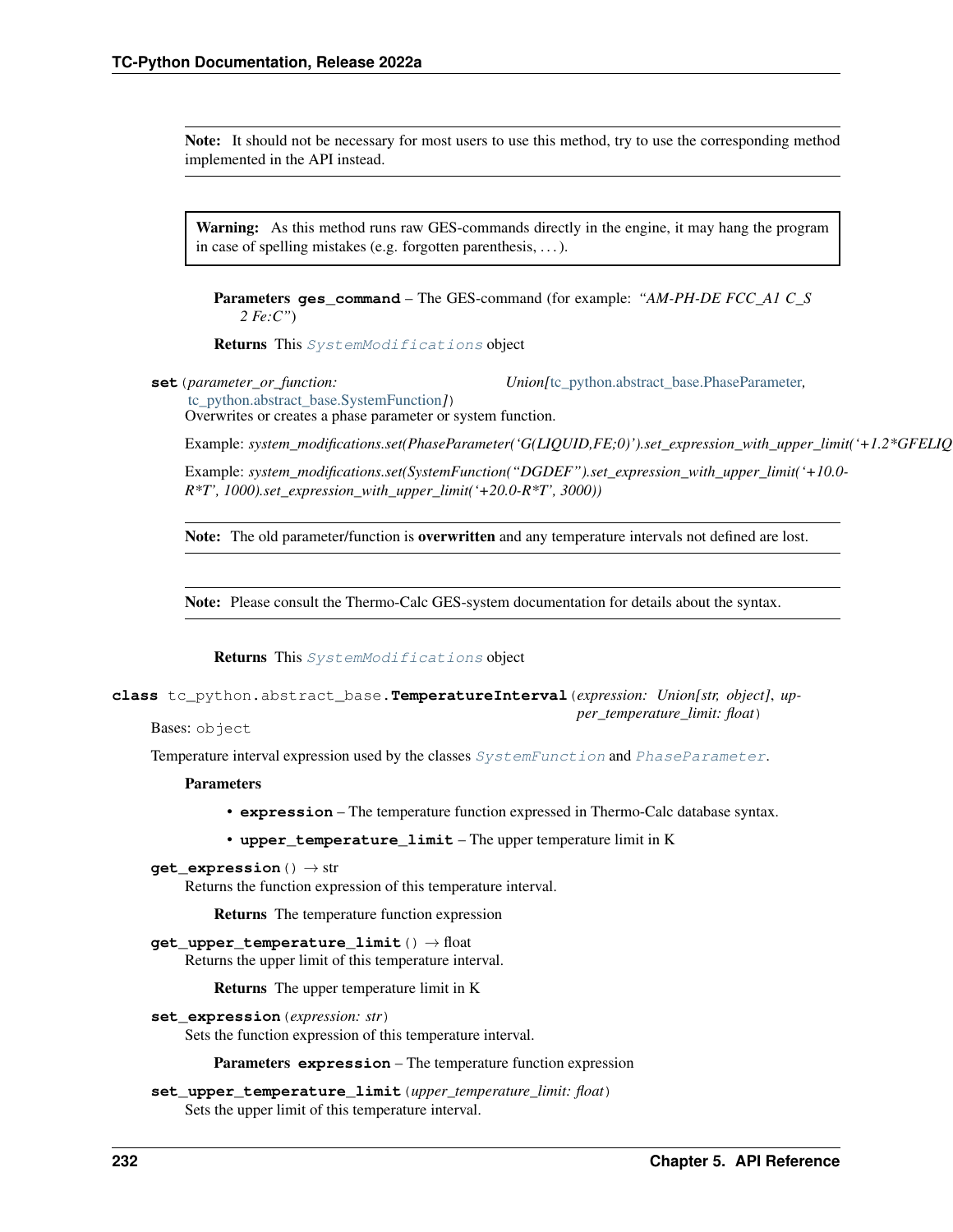Parameters **upper\_temperature\_limit** – The upper temperature limit in K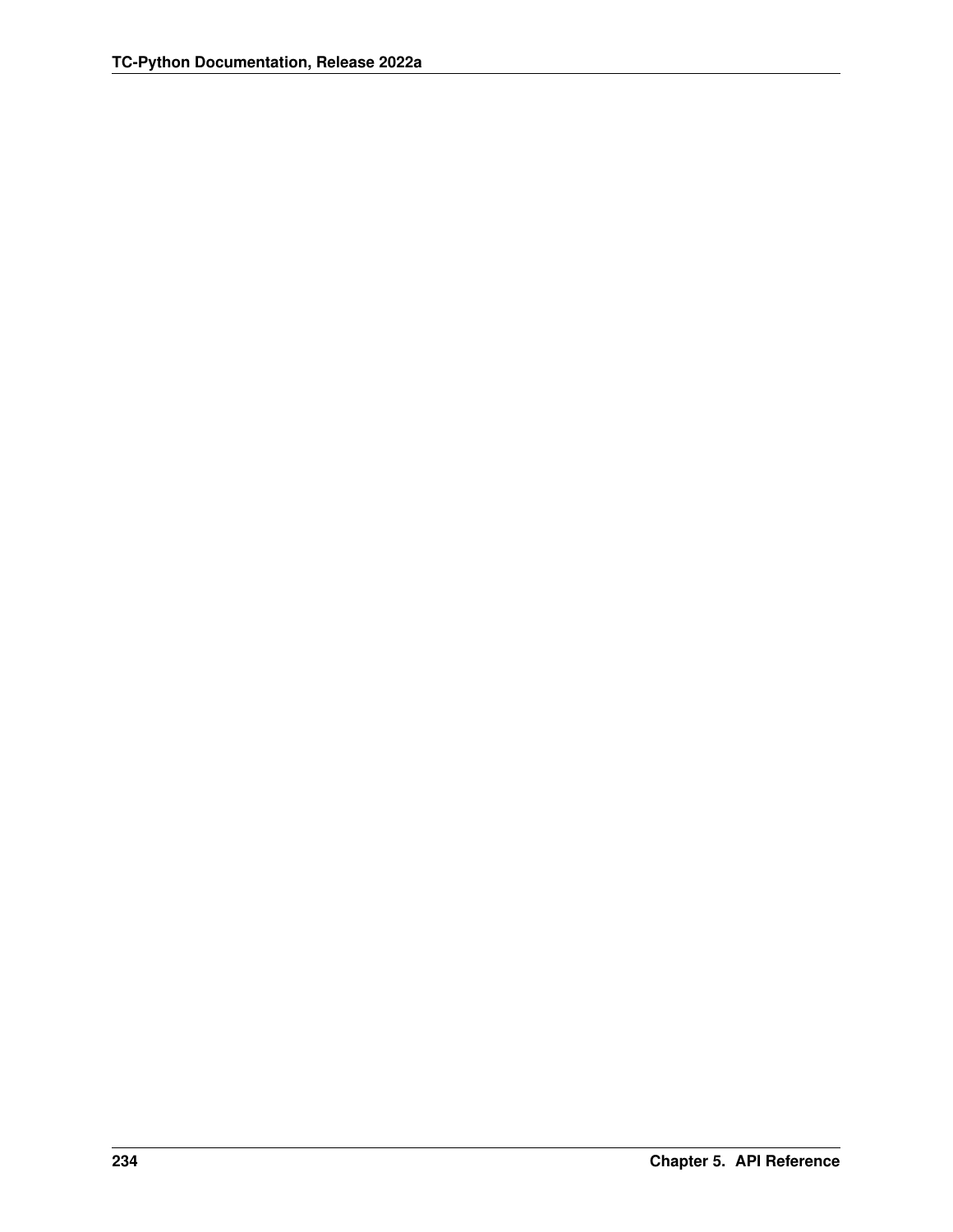## **CHAPTER**

## **TROUBLESHOOTING**

This section provides an FAQ for common problems that occur when using TC-Python.

# **6.1 Diagnostics script**

If you have problems running TC-Python, run the diagnostics script below.

On Linux you can alternatively download the script directly into your current working directory by:

```
curl -O https://www2.thermocalc.com/downloads/support/diagnostics-py/tc-python-
,→diagnostic-script-2022a.py
```

```
"''"Run this script when troubleshooting TC-Python
It is important to run this script EXACTLY the same way as you run your TC-Python,
\rightarrowscript
(In the same IDE, same project, same Python environment, same Jupyter notebook e.t.c)
"''"version = '2022a'print('Testing TC-Python version: ' + version)
print ('Please make sure that the variable "version" above, matches the release that
,→you want to test, if not change it and re-run this script.')
# below this line, nothing needs to be manually updated.
import sys
print('')
print('Python version: (should be at least 3.5 and can NOT be older than 3.0)')
print(str(sys.version_info[0]) + '.' + str(sys.version_info[1]))
if sys.version_info[0] < 3 or sys.version_info[1] < 5:
   print('Wrong version of Python !!!!!')
print('')
print('Python executable path: (gives a hint about the used virtual / conda
,→environment, in case of Anaconda the corresponding \n'
      'environment name can be found by running `conda env list` on the Anaconda
,→command prompt, '
      'TC-Python must be installed into \nEACH separate environment used!)')
print(sys.executable)
```
(continues on next page)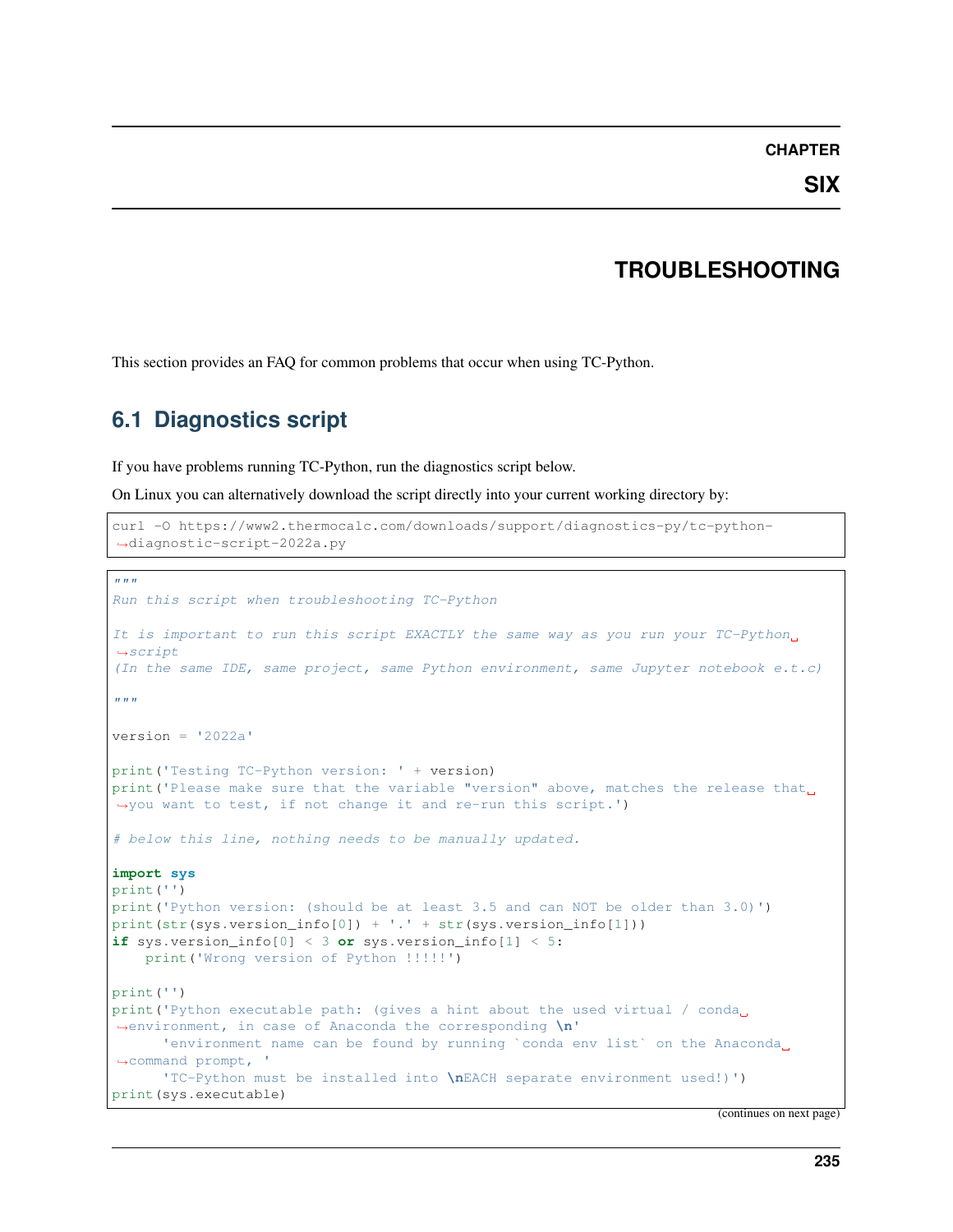```
(continued from previous page)
```

```
import os
print('')
print ('Thermo-Calc ' + version + ' installation directory: (must be a valid path to a
,→complete installation of ' + version + ')')
tc\_env\_variable = 'TC' + version[2:] .upper() + '\_HOME'try:
   print(os.environ[tc_env_variable])
except:
   print('No Thermo-calc environment variable for ' + version + ' was found. (' + tc\rightarrowenv_variable + ')')
print('')
print('Url of license server: (if license server is NO-NET, you need a local license
\rightarrowfile)')
try:
    print(os.environ['LSHOST'])
except:
    print('No Thermo-calc license server url was found. (LSHOST)')
print('')
print ('Path to local license file: (only necessary if not using license server)')
try:
    print(os.environ['LSERVRC'])
except:
    print('No path to local license file was found. (LSERVRC)')
import tc_python
numerical_version = version[:-1]if version[-1] == 'a:
    numerical_version += '.1.*'
elif version[-1] == 'b':
    numerical_version += '.2.*'
print('')
print('TC-Python version: (needs to be ' + numerical_version + ')')
print(tc_python.__version__)
with tc python.TCPython() as session:
    print('')
    print ('Lists the databases: (should be a complete list of the installed databases
,→that you have license for or do not require license)')
    print(session.get_databases())
```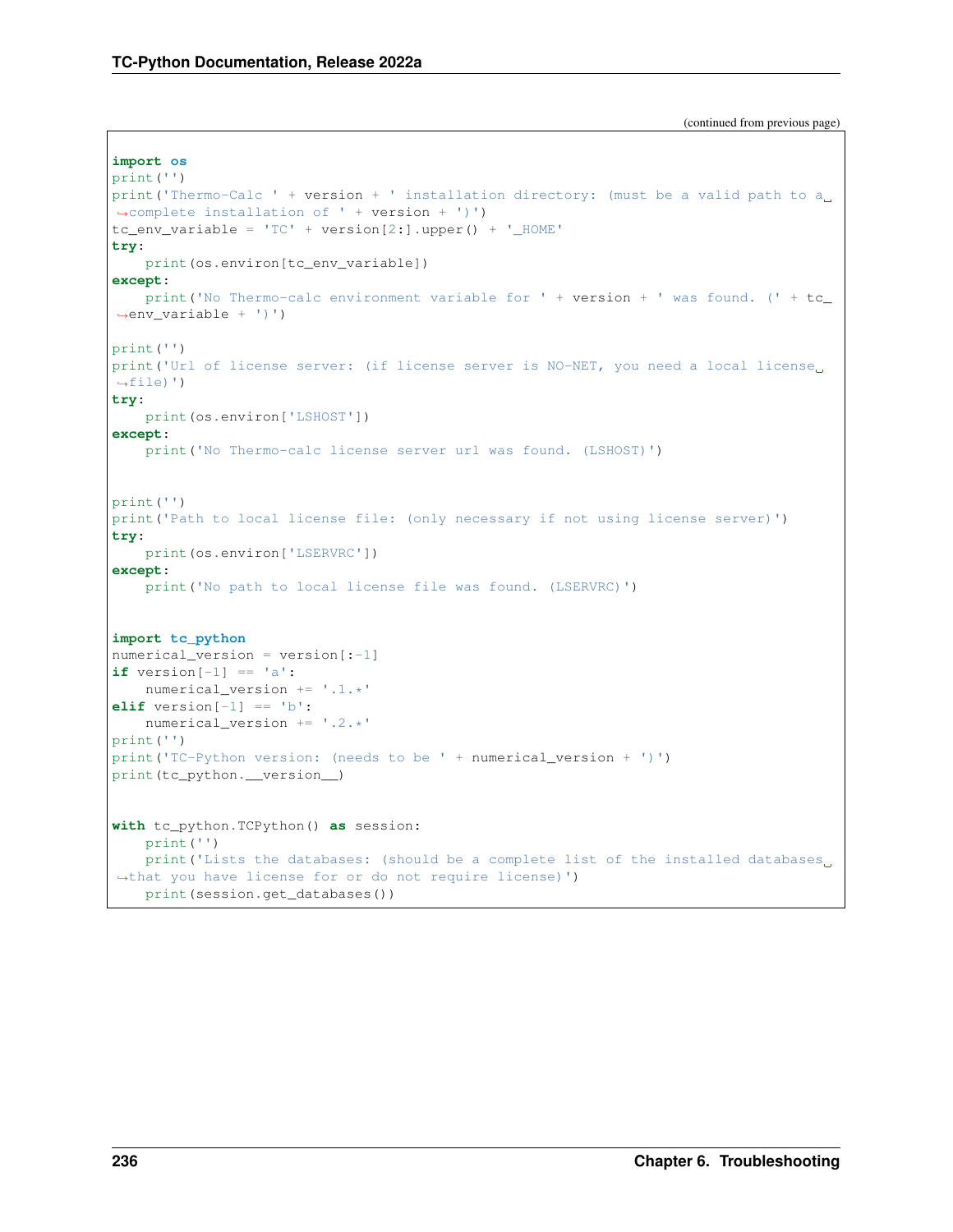# **6.2 "No module named tc\_python" error on first usage**

This problem occurs because your used Python interpreter cannot find the TC-Python package. We expect that you have installed the TC-Python package in your Python system interpreter following the instructions in the *[Installation](#page-4-0) [Guide](#page-4-0)*.

Normally the error message "*No module named tc\_python*" is caused by unintentionally configuring a PyCharm project to use a so-called Virtual Environment. This happens unfortunately by default when creating a new PyCharm project with not changing the default settings.

Note: A Virtual Environment is basically a separate and completely independent copy of the system-wide Python interpreter. It does not contain any packages.

On Windows systems we recommend to use the Anaconda Python Distribution as Python interpreter. However, the instructions given here are valid for any operating system and distribution.

Since TC-Python 2018b we do recommend to not use Virtual Environments unless there is a reasonable use case for that.

There are two possible solutions to fix the problem:

1. The quick fix for your problem is to run

pip install <path to the TC-Python folder>/TC\_Python-<version>-py3-none-any.whl

within the *Terminal window* of the opened PyCharm project. This *Terminal window* automatically runs within the *Virtual Environment* configured for the project (if any). You can see the name of the *Virtual Environment* at the beginning of each command prompt line (here it is called *venv*):

```
Microsoft Windows [Version 10.0.16299.431]
(c) 2017 Microsoft Corporation. All rights reserved.
(venv) C:\Users\User\Documents\>
```
The command will consequently install TC-Python also within that Virtual Environment automatically. The Terminal window can be found at the bottom of the IDE. Note that it might be necessary to enable these buttons first by selecting the menu entry View→Tool Buttons.

- 2. The better fix is to change your project to use the system interpreter. This is described in detail in the section *[Fixing potential issues with the environment](#page-9-0)* in Step 5 of the *[Installation Guide](#page-4-0)*.
	- *It is recommendable to use that approach also for all your future projects.*

Both fixes will only change the configuration of the opened project. Further useful information can be found in the section *[Python Virtual Environments](#page-28-0)*.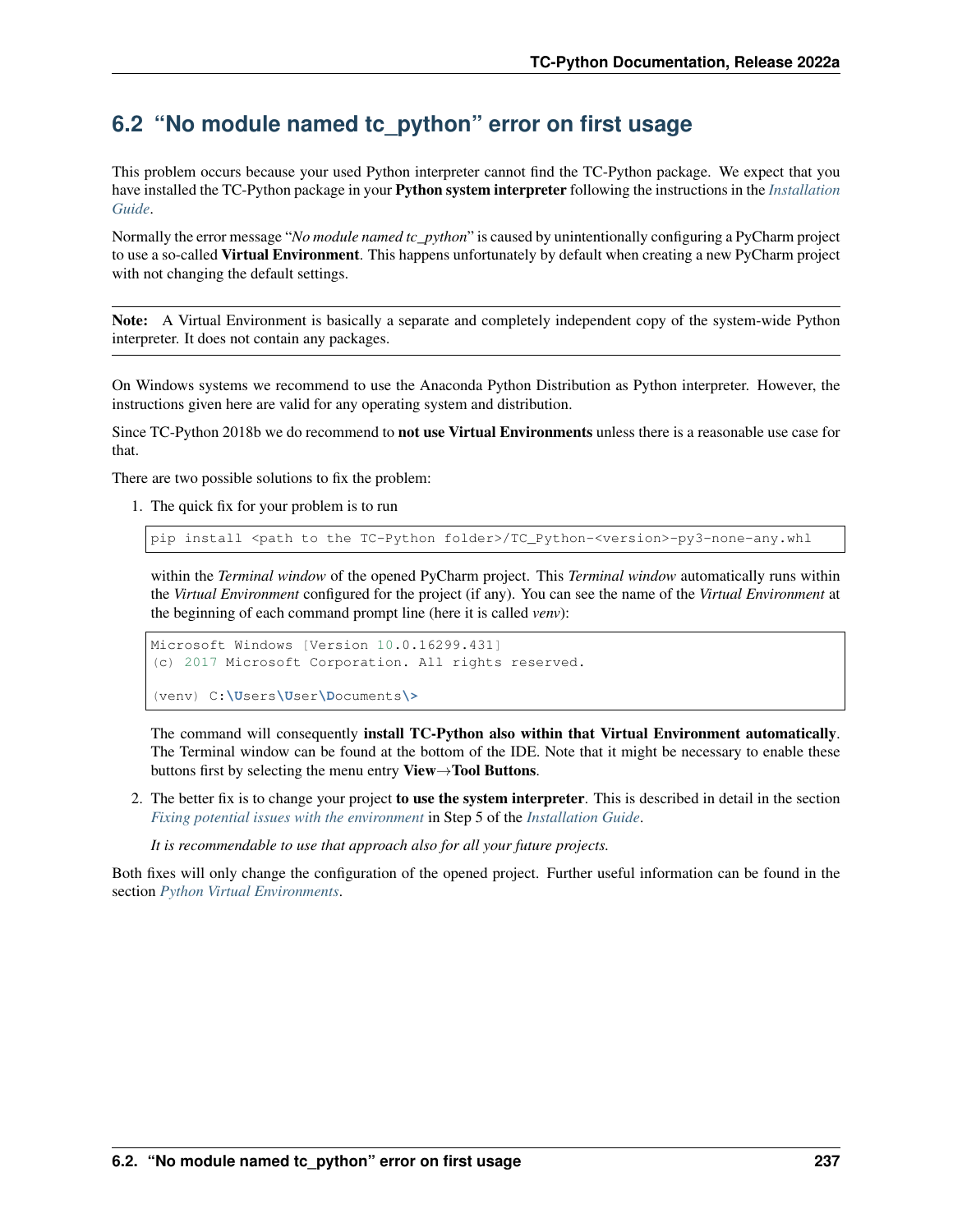# **6.3 "pip install" fails with "Failed to establish a new network connection" or similar**

If *pip install* fails with a network related error (might also be "*socket not available*", "*retrying after connection broken*", . . . ) it is often due to the computer being behind a proxy-server, this is common in large organizations. Of course also the network connection might be broken.

TC-Python has dependencies to a few other packages:

- *py4j*
- *jproperties*
- *six* (transient dependency of *jproperties*)
- 1. The recommended approach is to simply use *pip*. It will resolve the dependencies automatically by downloading them from the *PyPI*-repository server [\(https://pypi.org\)](https://pypi.org). If your computer is located behind a proxy-server, the connection to the repository will fail. In that case it is necessary to configure *pip* with the detailed configuration of the proxy server:

pip install -proxy user:password@proxy\_ip:port py4j jproperties

2. Another alternative is to manually download the latest  $\star$ .whl-file of each dependency from the repository server [\(https://pypi.org](https://pypi.org) -> *Search projects*) and to install it manually using:

```
pip install py4j-#.#.#-py2.py3-none-any.whl
...
```
The actual actual version number needs to be inserted into the file name. The downside of this approach is that updates to that package have to be fully manual also in the future. Additionally it is also necessary to install all transient dependencies in that way.